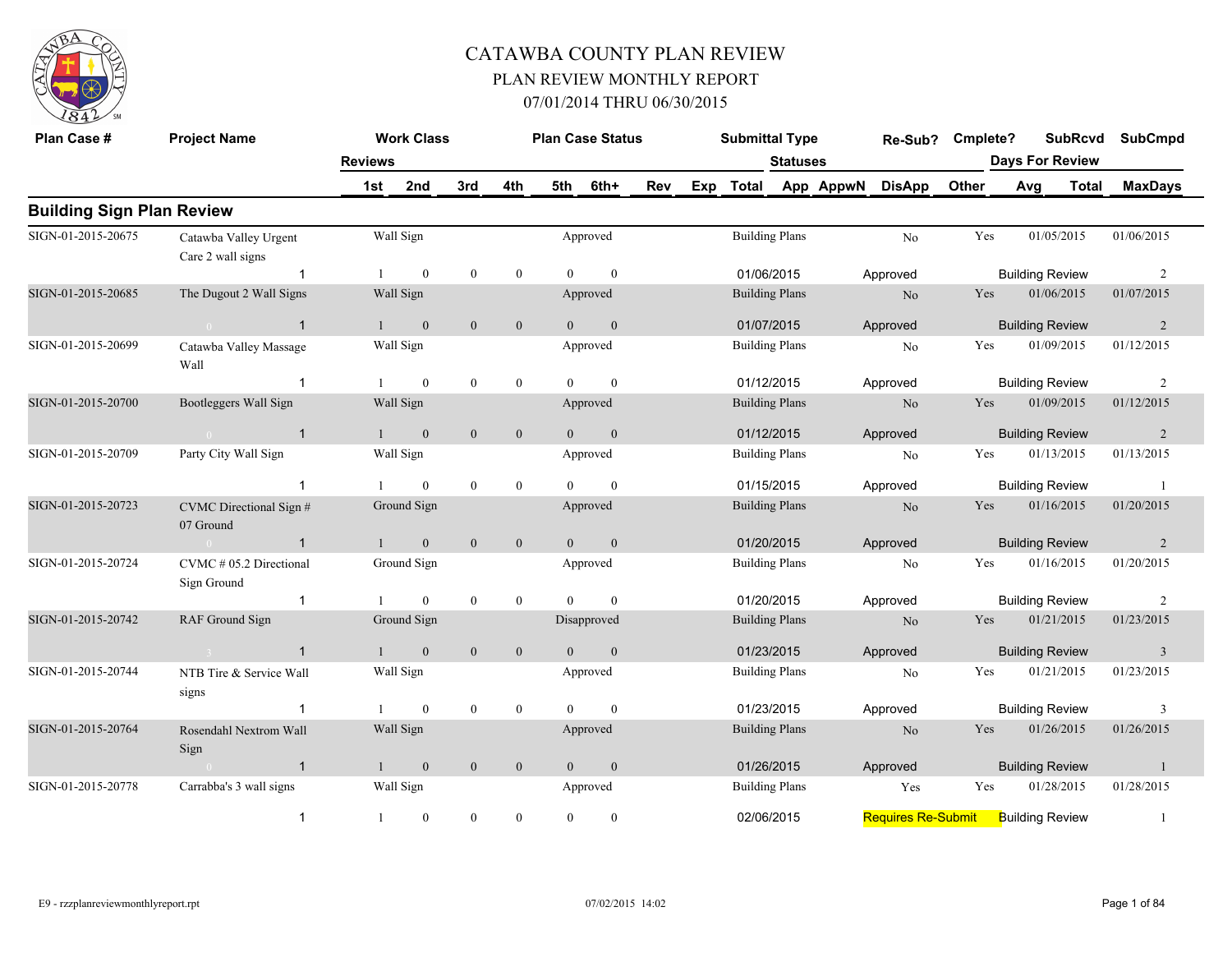

| Plan Case #                      | <b>Project Name</b>                    |                | <b>Work Class</b> |                |              |                | <b>Plan Case Status</b> |     |     | <b>Submittal Type</b> |                       |           | Re-Sub?                   | Cmplete? |                        | <b>SubRcvd</b> | <b>SubCmpd</b> |
|----------------------------------|----------------------------------------|----------------|-------------------|----------------|--------------|----------------|-------------------------|-----|-----|-----------------------|-----------------------|-----------|---------------------------|----------|------------------------|----------------|----------------|
|                                  |                                        | <b>Reviews</b> |                   |                |              |                |                         |     |     |                       | <b>Statuses</b>       |           |                           |          | <b>Days For Review</b> |                |                |
|                                  |                                        | 1st            | 2nd               | 3rd            | 4th          | 5th            | 6th+                    | Rev | Exp | Total                 |                       | App AppwN | <b>DisApp</b>             | Other    | Avg                    | <b>Total</b>   | <b>MaxDays</b> |
| <b>Building Sign Plan Review</b> |                                        |                |                   |                |              |                |                         |     |     |                       |                       |           |                           |          |                        |                |                |
| SIGN-01-2015-20778               | Carrabba's 3 wall signs                |                | Wall Sign         |                |              |                | Approved                |     |     |                       | <b>Building Plans</b> |           | N <sub>0</sub>            | Yes      |                        | 02/06/2015     | 02/06/2015     |
|                                  | $\overline{2}$                         | $\Omega$       |                   | $\theta$       | $\mathbf{0}$ | $\Omega$       | $\mathbf{0}$            |     |     | 02/06/2015            |                       |           | Approved                  |          | <b>Building Review</b> |                | $\overline{1}$ |
| SIGN-01-2015-20780               | <b>Commercial First Ground</b><br>Sign |                | Ground Sign       |                |              |                | Approved                |     |     | <b>Building Plans</b> |                       |           | No                        | Yes      |                        | 01/28/2015     | 01/28/2015     |
|                                  | $\overline{1}$<br>$\sim 0$             | 1              | $\mathbf{0}$      | $\overline{0}$ | $\mathbf{0}$ | $\overline{0}$ | $\mathbf{0}$            |     |     | 01/28/2015            |                       |           | Approved                  |          | <b>Building Review</b> |                | $\overline{1}$ |
| SIGN-01-2015-20781               | PPG Paints Wall Sign                   |                | Wall Sign         |                |              |                | Approved                |     |     |                       | <b>Building Plans</b> |           | N <sub>o</sub>            | Yes      |                        | 01/28/2015     | 01/28/2015     |
|                                  | -1                                     |                | $\theta$          | $\theta$       | $\mathbf{0}$ | $\Omega$       | $\theta$                |     |     | 01/28/2015            |                       |           | Approved                  |          | <b>Building Review</b> |                | - 1            |
| SIGN-01-2015-20785               | Chick Fil A Ground Sign<br>A1          |                | Ground Sign       |                |              |                | Approved                |     |     | <b>Building Plans</b> |                       |           | Yes                       | Yes      |                        | 01/28/2015     | 01/29/2015     |
|                                  | $\overline{1}$<br>$\sim 0$             | $\mathbf{1}$   | $\overline{0}$    | $\mathbf{0}$   | $\mathbf{0}$ | $\overline{0}$ | $\mathbf{0}$            |     |     | 02/25/2015            |                       |           | <b>Requires Re-Submit</b> |          | <b>Building Review</b> |                | 2              |
| SIGN-01-2015-20785               | Chick Fil A Ground Sign<br>A1          |                | Ground Sign       |                |              |                | Approved                |     |     | <b>Building Plans</b> |                       |           | N <sub>0</sub>            | Yes      |                        | 02/24/2015     | 02/24/2015     |
|                                  | 2                                      | $\theta$       |                   | $\mathbf{0}$   | $\mathbf{0}$ | $\Omega$       | $\mathbf{0}$            |     |     | 02/25/2015            |                       |           | Approved                  |          | <b>Building Review</b> |                | -1             |
| SIGN-01-2015-20787               | Chick Fil A - Wall Signs<br># $B \# C$ |                | Wall Sign         |                |              |                | Approved                |     |     | <b>Building Plans</b> |                       |           | Yes                       | Yes      |                        | 01/28/2015     | 01/29/2015     |
|                                  | $\overline{1}$<br>$\sim$ 0             | $\mathbf{1}$   | $\overline{0}$    | $\mathbf{0}$   | $\mathbf{0}$ | $\theta$       | $\mathbf{0}$            |     |     | 02/25/2015            |                       |           | <b>Requires Re-Submit</b> |          | <b>Building Review</b> |                | 2              |
| SIGN-01-2015-20787               | Chick Fil A - Wall Signs<br># $B \# C$ |                | Wall Sign         |                |              |                | Approved                |     |     | <b>Building Plans</b> |                       |           | No                        | Yes      |                        | 02/24/2015     | 02/24/2015     |
|                                  | $\overline{2}$                         | $\theta$       | $\overline{1}$    | $\theta$       | $\mathbf{0}$ | $\theta$       | $\mathbf{0}$            |     |     | 02/25/2015            |                       |           | Approved                  |          | <b>Building Review</b> |                | $\overline{1}$ |
| SIGN-01-2015-20788               | Harvest Bible Chapel Wall<br>Sign      |                | Wall Sign         |                |              |                | Approved                |     |     | <b>Building Plans</b> |                       |           | No                        | Yes      |                        | 01/28/2015     | 01/29/2015     |
|                                  | $\overline{1}$                         | 1              | $\overline{0}$    | $\mathbf{0}$   | $\mathbf{0}$ | $\overline{0}$ | $\mathbf{0}$            |     |     | 01/30/2015            |                       |           | Approved                  |          | <b>Building Review</b> |                | 2              |
| SIGN-02-2015-20806               | Cricket Wall Sign                      |                | Wall Sign         |                |              |                | Approved                |     |     | <b>Building Plans</b> |                       |           | N <sub>o</sub>            | Yes      |                        | 02/02/2015     | 02/03/2015     |
|                                  | $\overline{1}$                         |                | $\mathbf{0}$      | $\mathbf{0}$   | $\mathbf{0}$ | $\Omega$       | $\theta$                |     |     | 02/03/2015            |                       |           | Approved                  |          | <b>Building Review</b> |                | $\overline{2}$ |
| SIGN-02-2015-20807               | Neon Noodle Wall Signs                 |                | Wall Sign         |                |              |                | Approved                |     |     | <b>Building Plans</b> |                       |           | No                        | Yes      |                        | 02/03/2015     | 02/03/2015     |
|                                  | $\overline{1}$                         | 1              | $\mathbf{0}$      | $\mathbf{0}$   | $\mathbf{0}$ | $\Omega$       | $\mathbf{0}$            |     |     | 02/03/2015            |                       |           | Approved                  |          | <b>Building Review</b> |                | -1             |
| SIGN-02-2015-20848               | Covington Dental Wall<br>sign          |                | Wall Sign         |                |              |                | Approved                |     |     |                       | <b>Building Plans</b> |           | N <sub>o</sub>            | Yes      |                        | 02/09/2015     | 02/09/2015     |
|                                  | $\overline{1}$                         | $\mathbf{1}$   | $\mathbf{0}$      | $\theta$       | $\Omega$     | $\Omega$       | $\mathbf{0}$            |     |     | 02/09/2015            |                       |           | Approved                  |          | <b>Building Review</b> |                | $\overline{1}$ |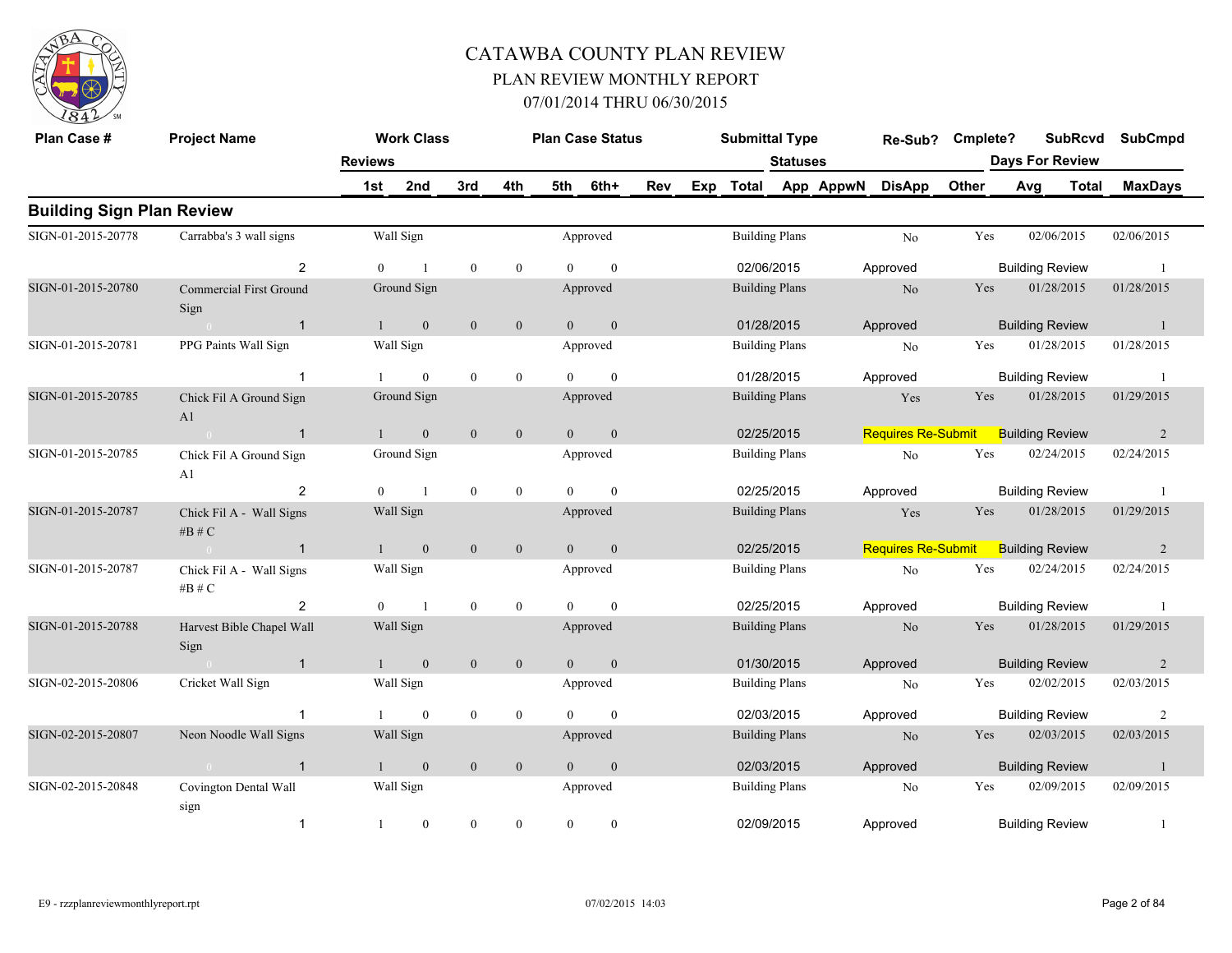

| Plan Case #                      | <b>Project Name</b>                            |                | <b>Work Class</b> |              |                  |                | <b>Plan Case Status</b> |     | <b>Submittal Type</b> |                 |           | Re-Sub?                   | Cmplete?   |     | <b>SubRcvd</b>         | <b>SubCmpd</b> |
|----------------------------------|------------------------------------------------|----------------|-------------------|--------------|------------------|----------------|-------------------------|-----|-----------------------|-----------------|-----------|---------------------------|------------|-----|------------------------|----------------|
|                                  |                                                | <b>Reviews</b> |                   |              |                  |                |                         |     |                       | <b>Statuses</b> |           |                           |            |     | <b>Days For Review</b> |                |
|                                  |                                                | 1st            | 2nd               | 3rd          | 4th              | 5th            | 6th+                    | Rev | Exp Total             |                 | App AppwN | <b>DisApp</b>             | Other      | Avg | Total                  | <b>MaxDays</b> |
| <b>Building Sign Plan Review</b> |                                                |                |                   |              |                  |                |                         |     |                       |                 |           |                           |            |     |                        |                |
| SIGN-02-2015-20849               | Lowes Foods Wall Signs                         |                | Wall Sign         |              |                  |                | Approved                |     | <b>Building Plans</b> |                 |           | N <sub>o</sub>            | Yes        |     | 02/09/2015             | 02/09/2015     |
|                                  | $\mathbf{1}$                                   |                | $\theta$          | $\mathbf{0}$ | $\mathbf{0}$     | $\Omega$       | $\theta$                |     | 02/09/2015            |                 |           | Approved                  |            |     | <b>Building Review</b> | $\overline{1}$ |
| SIGN-02-2015-20850               | Crouse Chiropractic Wall<br>sign               |                | Wall Sign         |              |                  |                | Approved                |     | <b>Building Plans</b> |                 |           | N <sub>o</sub>            | Yes        |     | 02/09/2015             | 02/09/2015     |
|                                  | $\overline{1}$<br>$\sim 0$                     |                | $\mathbf{0}$      | $\mathbf{0}$ | $\mathbf{0}$     | $\overline{0}$ | $\mathbf{0}$            |     | 02/09/2015            |                 |           | Approved                  |            |     | <b>Building Review</b> | -1             |
| SIGN-02-2015-20851               | Fairbrook Ridge Ground<br>Sign(2)              |                | Ground Sign       |              |                  |                | Approved                |     | <b>Building Plans</b> |                 |           | No                        | Yes        |     | 02/09/2015             | 02/09/2015     |
|                                  | $\mathbf{1}$                                   |                | $\mathbf{0}$      | $\mathbf{0}$ | $\mathbf{0}$     | $\Omega$       | $\theta$                |     | 02/09/2015            |                 |           | Approved                  |            |     | <b>Building Review</b> | -1             |
| SIGN-02-2015-20871               | NationWide 2 wall signs                        |                | Wall Sign         |              |                  |                | Approved                |     | <b>Building Plans</b> |                 |           | N <sub>o</sub>            | Yes        |     | 02/12/2015             | 02/12/2015     |
|                                  | $\sim 0$<br>$\overline{1}$                     | $\mathbf{1}$   | $\overline{0}$    | $\mathbf{0}$ | $\mathbf{0}$     | $\theta$       | $\mathbf{0}$            |     | 02/12/2015            |                 |           | Approved                  |            |     | <b>Building Review</b> | $\overline{1}$ |
| SIGN-02-2015-20892               | <b>Unifour Capital Ventures</b><br>Wall        |                | Wall Sign         |              |                  |                | Approved                |     | <b>Building Plans</b> |                 |           | N <sub>o</sub>            | Yes        |     | 02/16/2015             | 02/16/2015     |
|                                  | $\mathbf{1}$                                   |                | $\mathbf{0}$      | $\mathbf{0}$ | $\boldsymbol{0}$ | $\theta$       | $\mathbf{0}$            |     | 02/16/2015            |                 |           | Approved                  |            |     | <b>Building Review</b> | -1             |
| SIGN-02-2015-20925               | $<$ NONE $>$                                   |                | Ground Sign       |              |                  |                | Approved                |     | <b>Building Plans</b> |                 |           | Yes                       | Yes        |     | 04/06/2015             | 04/08/2015     |
|                                  | $\mathbf{1}$<br>$\sim 0$                       |                | $\mathbf{0}$      | $\mathbf{0}$ | $\mathbf{0}$     | $\overline{0}$ | $\mathbf{0}$            |     | 04/14/2015            |                 |           | Requires Re-Submit        |            |     | <b>Building Review</b> | $\overline{3}$ |
| SIGN-02-2015-20925               | $<$ NONE $>$                                   |                | Ground Sign       |              |                  |                | Approved                |     | <b>Building Plans</b> |                 |           | No                        | Yes        |     | 04/14/2015             | 04/14/2015     |
|                                  | $\overline{2}$                                 | $\overline{0}$ | $\overline{1}$    | $\bf{0}$     | $\boldsymbol{0}$ | $\theta$       | $\mathbf{0}$            |     | 04/14/2015            |                 |           | Approved                  |            |     | <b>Building Review</b> | - 1            |
| SIGN-02-2015-20932               | Chick-fil-a Menu Board H1                      |                | Ground Sign       |              |                  |                | Approved                |     | <b>Building Plans</b> |                 |           | N <sub>o</sub>            | Yes        |     | 02/24/2015             | 02/24/2015     |
|                                  | $\mathbf{1}$<br>$\sim 0$                       |                | $\mathbf{0}$      | $\mathbf{0}$ | $\mathbf{0}$     | $\overline{0}$ | $\mathbf{0}$            |     | 02/25/2015            |                 |           | Approved                  |            |     | <b>Building Review</b> | $\overline{1}$ |
| SIGN-02-2015-20933               | Chick-fil-a Menu Board H2                      |                | Ground Sign       |              |                  |                | Approved                |     | <b>Building Plans</b> |                 |           | No                        | Yes        |     | 02/24/2015             | 02/24/2015     |
|                                  | $\mathbf{1}$                                   |                | $\boldsymbol{0}$  | $\bf{0}$     | $\boldsymbol{0}$ | $\Omega$       | $\mathbf{0}$            |     | 03/04/2015            |                 |           | Approved                  |            |     | <b>Building Review</b> | - 1            |
| SIGN-02-2015-20934               | Chick-fil-a Flagpole                           |                | Ground Sign       |              |                  |                | Approved                |     | <b>Building Plans</b> |                 |           | $\rm No$                  | <b>Yes</b> |     | 02/24/2015             | 02/24/2015     |
|                                  | $\overline{1}$<br>$\sim 0$ and $\sim 0.00$     | $\mathbf{1}$   | $\overline{0}$    | $\mathbf{0}$ | $\mathbf{0}$     | $\overline{0}$ | $\mathbf{0}$            |     | 02/25/2015            |                 |           | Approved                  |            |     | <b>Building Review</b> | $\overline{1}$ |
| SIGN-02-2015-20938               | Taco Bell Wall Signs                           |                | Wall Sign         |              |                  |                | Approved                |     | <b>Building Plans</b> |                 |           | No                        | Yes        |     | 02/24/2015             | 02/24/2015     |
|                                  | $\overline{1}$                                 |                | $\theta$          | $\mathbf{0}$ | $\overline{0}$   | $\Omega$       | $\theta$                |     | 02/24/2015            |                 |           | Approved                  |            |     | <b>Building Review</b> | -1             |
| SIGN-02-2015-20945               | Hendrick Collision Center<br>Hickory Wall sign |                | Wall Sign         |              |                  |                | Approved                |     | <b>Building Plans</b> |                 |           | Yes                       | Yes        |     | 02/24/2015             | 02/25/2015     |
|                                  | $\mathbf{1}$<br>$\sim 0$                       | $\mathbf{1}$   | $\mathbf{0}$      | $\mathbf{0}$ | $\overline{0}$   | $\overline{0}$ | $\mathbf{0}$            |     | 03/05/2015            |                 |           | <b>Requires Re-Submit</b> |            |     | <b>Building Review</b> | $\overline{2}$ |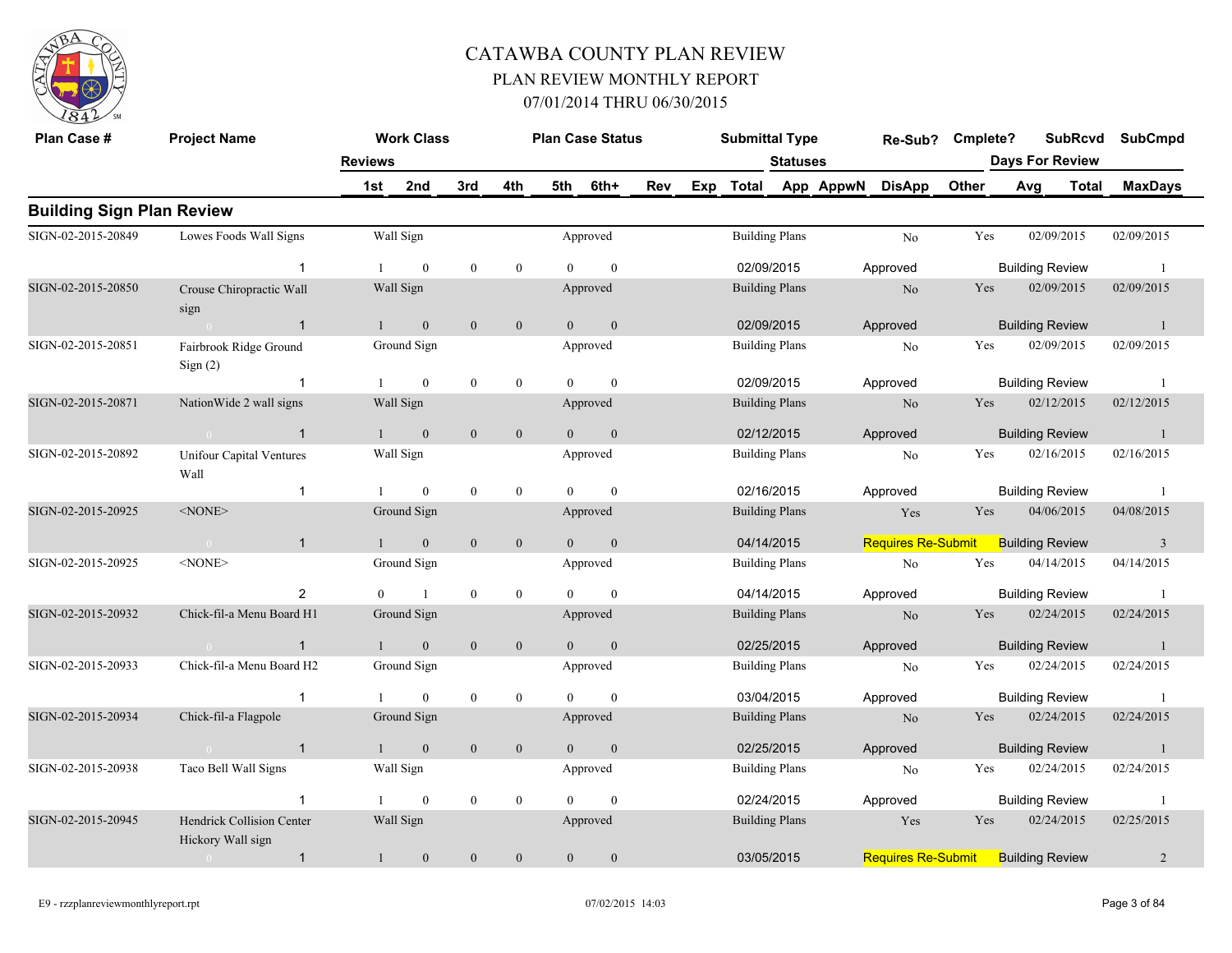

| Plan Case #                      | <b>Project Name</b>                                     |                | <b>Work Class</b> |                  |                  |                | <b>Plan Case Status</b> |     | <b>Submittal Type</b> |                 |           | Re-Sub?        | Cmplete? |                        | <b>SubRcvd</b>         | <b>SubCmpd</b> |
|----------------------------------|---------------------------------------------------------|----------------|-------------------|------------------|------------------|----------------|-------------------------|-----|-----------------------|-----------------|-----------|----------------|----------|------------------------|------------------------|----------------|
|                                  |                                                         | <b>Reviews</b> |                   |                  |                  |                |                         |     |                       | <b>Statuses</b> |           |                |          |                        | <b>Days For Review</b> |                |
|                                  |                                                         | 1st            | 2nd               | 3rd              | 4th              | 5th            | 6th+                    | Rev | Exp Total             |                 | App AppwN | <b>DisApp</b>  | Other    | Avg                    | <b>Total</b>           | <b>MaxDays</b> |
| <b>Building Sign Plan Review</b> |                                                         |                |                   |                  |                  |                |                         |     |                       |                 |           |                |          |                        |                        |                |
| SIGN-02-2015-20945               | Hendrick Collision Center<br>Hickory Wall sign          |                | Wall Sign         |                  |                  |                | Approved                |     | <b>Building Plans</b> |                 |           | $\rm No$       | Yes      |                        | 03/05/2015             | 03/05/2015     |
|                                  | $\overline{2}$<br>$\sim 0$                              | $\overline{0}$ | $\overline{1}$    | $\mathbf{0}$     | $\mathbf{0}$     | $\overline{0}$ | $\mathbf{0}$            |     | 03/05/2015            |                 |           | Approved       |          | <b>Building Review</b> |                        | $\mathbf{1}$   |
| SIGN-02-2015-20946               | Hendrick Collision Center<br><b>Hickory Ground Sign</b> |                | Ground Sign       |                  |                  |                | Approved                |     | <b>Building Plans</b> |                 |           | No             | Yes      |                        | 02/24/2015             | 02/25/2015     |
|                                  | -1                                                      |                | $\mathbf{0}$      | $\overline{0}$   | $\bf{0}$         | $\Omega$       | $\mathbf{0}$            |     | 02/27/2015            |                 |           | Approved       |          | <b>Building Review</b> |                        | 2              |
| SIGN-02-2015-20947               | Mt Olive Manor Ground<br>Sign                           |                | Ground Sign       |                  |                  |                | Approved                |     | <b>Building Plans</b> |                 |           | No             | Yes      |                        | 02/25/2015             | 02/25/2015     |
|                                  | $\overline{1}$<br>$\sim 0$                              |                | $\mathbf{0}$      | $\mathbf{0}$     | $\mathbf{0}$     | $\overline{0}$ | $\mathbf{0}$            |     | 02/25/2015            |                 |           | Approved       |          | <b>Building Review</b> |                        | -1             |
| SIGN-02-2015-20954               | Tuttle Canopy                                           |                | Wall Sign         |                  |                  |                | Approved                |     | <b>Building Plans</b> |                 |           | No             | Yes      |                        | 02/25/2015             | 02/25/2015     |
|                                  | 1                                                       |                | $\overline{0}$    | $\mathbf{0}$     | $\bf{0}$         | $\overline{0}$ | $\mathbf{0}$            |     | 03/02/2015            |                 |           | Approved       |          | <b>Building Review</b> |                        | -1             |
| SIGN-03-2015-20988               | Cadillic GMC Buick Wall<br>Sign                         |                | Wall Sign         |                  |                  |                | Approved                |     | <b>Building Plans</b> |                 |           | N <sub>o</sub> | Yes      |                        | 03/04/2015             | 03/04/2015     |
|                                  | $\mathbf{1}$<br>$\sim 0$                                | 1              | $\mathbf{0}$      | $\mathbf{0}$     | $\mathbf{0}$     | $\overline{0}$ | $\mathbf{0}$            |     | 03/05/2015            |                 |           | Approved       |          | <b>Building Review</b> |                        | -1             |
| SIGN-03-2015-20989               | Atlanta Bread Wall Signs                                |                | Wall Sign         |                  |                  |                | Approved                |     | <b>Building Plans</b> |                 |           | No             | Yes      |                        | 03/04/2015             | 03/04/2015     |
|                                  | $\overline{1}$                                          |                | $\overline{0}$    | $\overline{0}$   | $\boldsymbol{0}$ | $\theta$       | $\mathbf{0}$            |     | 03/06/2015            |                 |           | Approved       |          | <b>Building Review</b> |                        | -1             |
| SIGN-03-2015-20993               | Crows Nest Wall Sign                                    |                | Wall Sign         |                  |                  |                | Approved                |     | <b>Building Plans</b> |                 |           | N <sub>o</sub> | Yes      |                        | 03/04/2015             | 03/04/2015     |
|                                  | $\overline{\mathbf{1}}$                                 | $1 \quad$      | $\overline{0}$    | $\mathbf{0}$     | $\mathbf{0}$     | $\overline{0}$ | $\overline{0}$          |     | 03/05/2015            |                 |           | Approved       |          | <b>Building Review</b> |                        | $\overline{1}$ |
| SIGN-03-2015-20994               | Waffle House wall sign                                  |                | Wall Sign         |                  |                  |                | Approved                |     | <b>Building Plans</b> |                 |           | Yes            | Yes      |                        | 03/04/2015             | 03/04/2015     |
|                                  | $\overline{1}$                                          |                | $\mathbf{0}$      | $\overline{0}$   | $\mathbf{0}$     | $\overline{0}$ | $\mathbf{0}$            |     | 03/18/2015            |                 |           | Approved       |          | <b>Building Review</b> |                        | -1             |
| SIGN-03-2015-20994               | Waffle House wall sign                                  |                | Wall Sign         |                  |                  |                | Approved                |     | <b>Building Plans</b> |                 |           | N <sub>o</sub> | Yes      |                        | 03/17/2015             | 03/17/2015     |
|                                  | $\overline{2}$<br>$\overline{0}$                        | $\Omega$       | $\overline{1}$    | $\overline{0}$   | $\mathbf{0}$     | $\overline{0}$ | $\mathbf{0}$            |     | 03/18/2015            |                 |           | Approved       |          | <b>Building Review</b> |                        | $\overline{1}$ |
| SIGN-03-2015-21027               | City of Hickory Water<br><b>Treatment Facility</b>      |                | Ground Sign       |                  |                  |                | Approved                |     | <b>Building Plans</b> |                 |           | No             | Yes      |                        | 03/10/2015             | 03/10/2015     |
|                                  | $\mathbf{1}$                                            |                | $\mathbf{0}$      | $\boldsymbol{0}$ | $\bf{0}$         | $\overline{0}$ | $\mathbf{0}$            |     | 03/11/2015            |                 |           | Approved       |          | <b>Building Review</b> |                        | -1             |
| SIGN-03-2015-21028               | Legrand Wall Sign                                       |                | Wall Sign         |                  |                  |                | Approved                |     | <b>Building Plans</b> |                 |           | N <sub>o</sub> | Yes      |                        | 03/10/2015             | 03/10/2015     |
|                                  | $\mathbf{1}$<br>$\sim 0$                                | 1              | $\mathbf{0}$      | $\mathbf{0}$     | $\mathbf{0}$     | $\overline{0}$ | $\mathbf{0}$            |     | 03/24/2015            |                 |           | Approved       |          | <b>Building Review</b> |                        | -1             |
| SIGN-03-2015-21029               | Legrand Ground Sign                                     |                | Ground Sign       |                  |                  |                | Approved                |     | <b>Building Plans</b> |                 |           | No             | Yes      |                        | 03/10/2015             | 03/10/2015     |
|                                  | $\mathbf{1}$                                            | $\mathbf{1}$   | $\boldsymbol{0}$  | $\boldsymbol{0}$ | $\mathbf{0}$     | $\overline{0}$ | $\boldsymbol{0}$        |     | 03/11/2015            |                 |           | Approved       |          | <b>Building Review</b> |                        | $\overline{1}$ |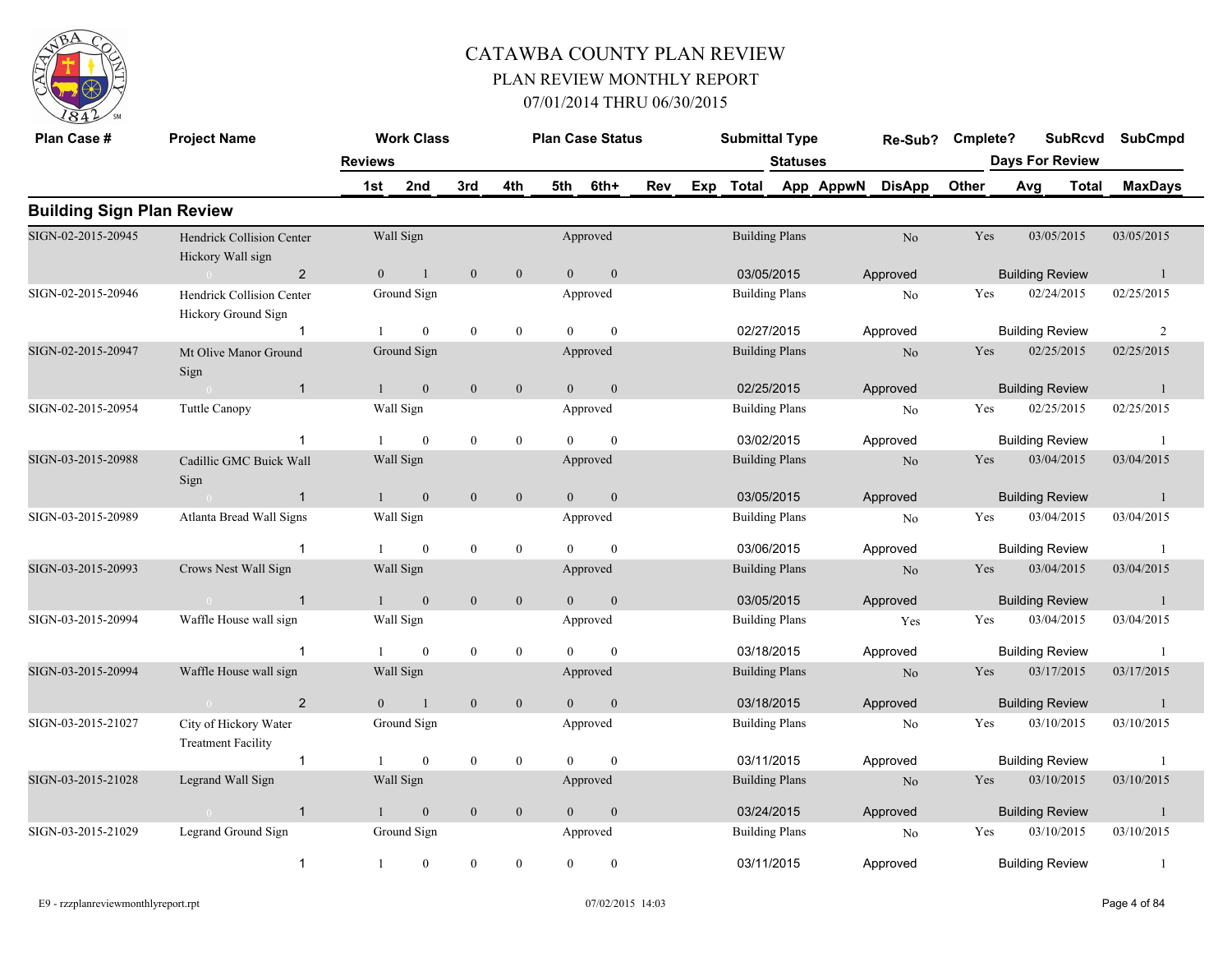

| Plan Case #                      | <b>Project Name</b>                   |                | <b>Work Class</b> |                  |                  |                | <b>Plan Case Status</b> |     | <b>Submittal Type</b> |                 |                     | Re-Sub?                   | Cmplete? |                        | <b>SubRcvd</b> | <b>SubCmpd</b> |
|----------------------------------|---------------------------------------|----------------|-------------------|------------------|------------------|----------------|-------------------------|-----|-----------------------|-----------------|---------------------|---------------------------|----------|------------------------|----------------|----------------|
|                                  |                                       | <b>Reviews</b> |                   |                  |                  |                |                         |     |                       | <b>Statuses</b> |                     |                           |          | <b>Days For Review</b> |                |                |
|                                  |                                       | 1st            | 2nd               | 3rd              | 4th              | 5th            | 6th+                    | Rev |                       |                 | Exp Total App AppwN | <b>DisApp</b>             | Other    | Avg                    | Total          | <b>MaxDays</b> |
| <b>Building Sign Plan Review</b> |                                       |                |                   |                  |                  |                |                         |     |                       |                 |                     |                           |          |                        |                |                |
| SIGN-03-2015-21056               | Factory Mattress Sales<br>Wall Sign   |                | Wall Sign         |                  |                  |                | Approved                |     | <b>Building Plans</b> |                 |                     | No                        | Yes      |                        | 03/13/2015     | 03/13/2015     |
|                                  | $\mathbf{1}$                          |                | $\mathbf{0}$      | $\mathbf{0}$     | $\mathbf{0}$     | $\Omega$       | $\mathbf{0}$            |     | 03/13/2015            |                 |                     | Approved                  |          | <b>Building Review</b> |                | -1             |
| SIGN-03-2015-21090               | FOURK Wall Sign                       |                | Wall Sign         |                  |                  |                | Approved                |     | <b>Building Plans</b> |                 |                     | Yes                       | Yes      |                        | 03/19/2015     | 03/19/2015     |
|                                  | $\overline{1}$<br>$\sim 0$            |                | $\mathbf{0}$      | $\boldsymbol{0}$ | $\boldsymbol{0}$ | $\Omega$       | $\boldsymbol{0}$        |     | 03/20/2015            |                 |                     | <b>Requires Re-Submit</b> |          | <b>Building Review</b> |                | -1             |
| SIGN-03-2015-21090               | FOURK Wall Sign                       |                | Wall Sign         |                  |                  |                | Approved                |     | <b>Building Plans</b> |                 |                     | No                        | Yes      |                        | 03/20/2015     | 03/20/2015     |
|                                  | 2                                     | $\theta$       | $\overline{1}$    | $\boldsymbol{0}$ | $\mathbf{0}$     | $\theta$       | $\mathbf{0}$            |     | 03/20/2015            |                 |                     | Approved                  |          | <b>Building Review</b> |                | $\overline{1}$ |
| SIGN-03-2015-21093               | Walmart Ground Sign 2 of 2            |                | Ground Sign       |                  |                  |                | Approved                |     | <b>Building Plans</b> |                 |                     | N <sub>o</sub>            | Yes      |                        | 03/19/2015     | 03/20/2015     |
|                                  | $\mathbf{1}$<br>$\sim 0$              | $\mathbf{1}$   | $\mathbf{0}$      | $\mathbf{0}$     | $\mathbf{0}$     | $\overline{0}$ | $\boldsymbol{0}$        |     | 03/20/2015            |                 |                     | Approved                  |          | <b>Building Review</b> |                | $\overline{2}$ |
| SIGN-03-2015-21094               | Walmart Ground Sign 2 of 2            |                | Ground Sign       |                  |                  |                | Approved                |     | <b>Building Plans</b> |                 |                     | No                        | Yes      |                        | 03/19/2015     | 03/20/2015     |
|                                  |                                       |                | $\overline{0}$    | $\mathbf{0}$     | $\boldsymbol{0}$ |                | $\theta$                |     | 03/20/2015            |                 |                     | Approved                  |          | <b>Building Review</b> |                | 2              |
| SIGN-03-2015-21100               | Snack Bar Ground Sign                 |                | Ground Sign       |                  |                  |                | Approved                |     | <b>Building Plans</b> |                 |                     | N <sub>o</sub>            | Yes      |                        | 03/20/2015     | 03/20/2015     |
|                                  | $\overline{1}$<br>$\sim 0$            |                | $\overline{0}$    | $\overline{0}$   | $\mathbf{0}$     | $\Omega$       | $\mathbf{0}$            |     | 03/23/2015            |                 |                     | Approved                  |          | <b>Building Review</b> |                | $\overline{1}$ |
| SIGN-03-2015-21117               | Rising Hope Farms ground<br>sign      |                | Ground Sign       |                  |                  |                | Approved                |     | <b>Building Plans</b> |                 |                     | No                        | Yes      |                        | 03/24/2015     | 03/24/2015     |
|                                  | $\mathbf{1}$                          | $\mathbf{1}$   | $\overline{0}$    | $\mathbf{0}$     | $\mathbf{0}$     | $\Omega$       | $\mathbf{0}$            |     | 04/02/2015            |                 |                     | Approved                  |          | <b>Building Review</b> |                | $\overline{1}$ |
| SIGN-03-2015-21119               | Boost Mobile Roof Sign                |                | Wall Sign         |                  |                  |                | Approved                |     | <b>Building Plans</b> |                 |                     | N <sub>o</sub>            | Yes      |                        | 03/24/2015     | 03/25/2015     |
|                                  | $\overline{1}$<br>$\sim 0$            | $\mathbf{1}$   | $\mathbf{0}$      | $\boldsymbol{0}$ | $\boldsymbol{0}$ | $\Omega$       | $\boldsymbol{0}$        |     | 03/27/2015            |                 |                     | Approved                  |          | <b>Building Review</b> |                | $\overline{2}$ |
| SIGN-04-2015-21216               | Rancho Viejo Wall Sign                |                | Wall Sign         |                  |                  |                | Approved                |     | <b>Building Plans</b> |                 |                     | Yes                       | Yes      |                        | 04/02/2015     | 04/06/2015     |
|                                  | $\overline{1}$                        |                | $\mathbf{0}$      | $\boldsymbol{0}$ | $\mathbf{0}$     | $\theta$       | $\mathbf{0}$            |     | 04/07/2015            |                 |                     | <b>Requires Re-Submit</b> |          | <b>Building Review</b> |                | 3              |
| SIGN-04-2015-21216               | Rancho Viejo Wall Sign                |                | Wall Sign         |                  |                  |                | Approved                |     | <b>Building Plans</b> |                 |                     | N <sub>o</sub>            | Yes      |                        | 04/07/2015     | 04/07/2015     |
|                                  | $\overline{2}$<br>$\sim 0$            | $\overline{0}$ | $\mathbf{1}$      | $\mathbf{0}$     | $\mathbf{0}$     | $\overline{0}$ | $\boldsymbol{0}$        |     | 04/07/2015            |                 |                     | Approved                  |          | <b>Building Review</b> |                | $\mathbf{1}$   |
| SIGN-04-2015-21217               | Kickback Jacks Ground<br>Sign         |                | Ground Sign       |                  |                  |                | Approved                |     | <b>Building Plans</b> |                 |                     | No                        | Yes      |                        | 04/02/2015     | 04/06/2015     |
|                                  | $\mathbf{1}$                          |                | $\overline{0}$    | $\mathbf{0}$     | $\mathbf{0}$     | $\Omega$       | $\mathbf{0}$            |     | 04/06/2015            |                 |                     | Approved                  |          | <b>Building Review</b> |                | 3              |
| SIGN-04-2015-21218               | Kickback Jacks Wall signs             |                | Wall Sign         |                  |                  |                | Approved                |     | <b>Building Plans</b> |                 |                     | Yes                       | Yes      |                        | 04/02/2015     | 04/06/2015     |
|                                  | $\mathbf{1}$<br>$\bigcirc$ $\bigcirc$ | $\mathbf{1}$   | $\boldsymbol{0}$  | $\boldsymbol{0}$ | $\boldsymbol{0}$ | $\overline{0}$ | $\boldsymbol{0}$        |     | 04/22/2015            |                 |                     | <b>Requires Re-Submit</b> |          | <b>Building Review</b> |                | $\mathfrak{Z}$ |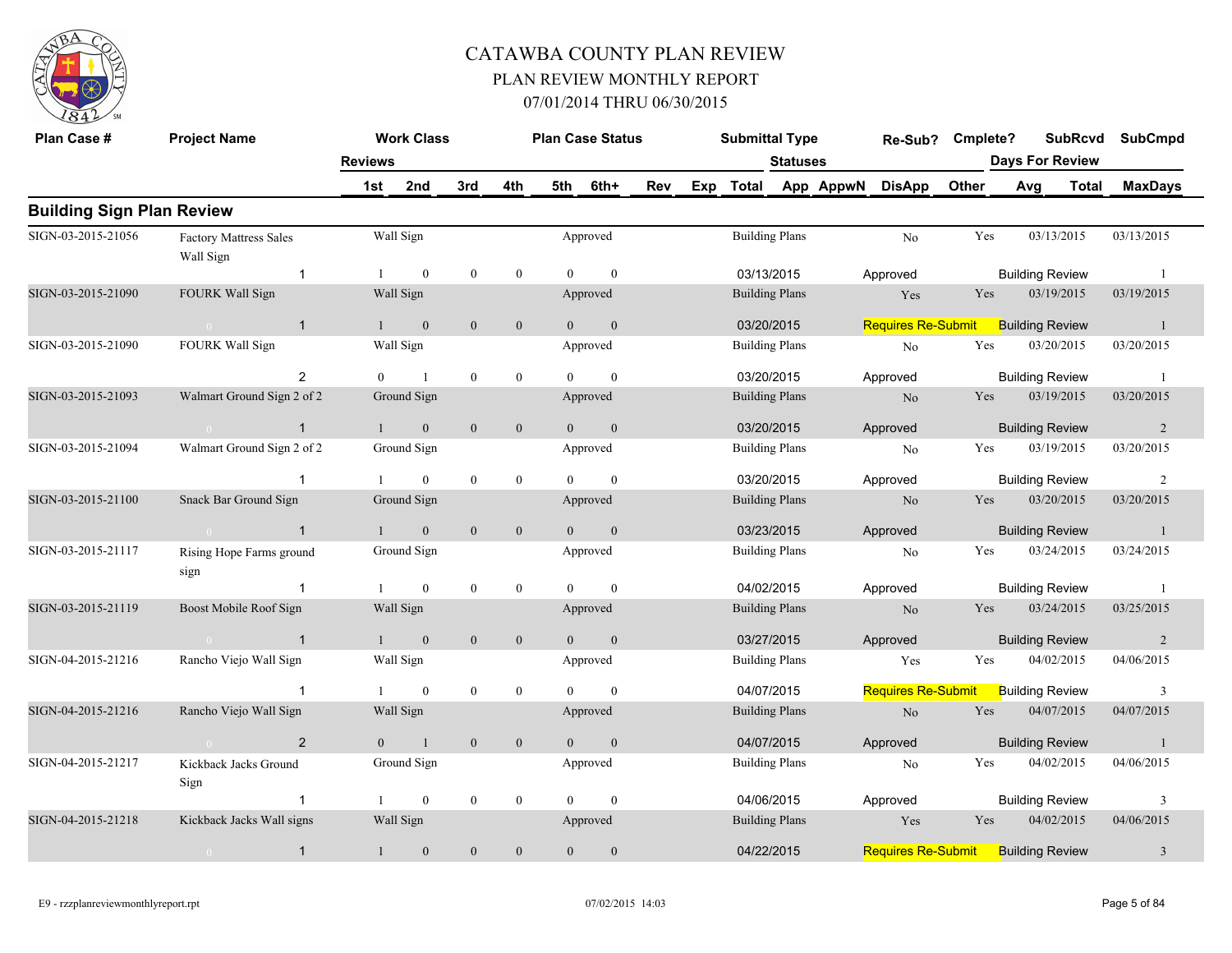

| Plan Case #                      | <b>Project Name</b>                                 |                | <b>Work Class</b> |                  |                  |                | <b>Plan Case Status</b> |     | <b>Submittal Type</b> |                 |           | Re-Sub?                   | Cmplete? |     | <b>SubRcvd</b>         | <b>SubCmpd</b> |
|----------------------------------|-----------------------------------------------------|----------------|-------------------|------------------|------------------|----------------|-------------------------|-----|-----------------------|-----------------|-----------|---------------------------|----------|-----|------------------------|----------------|
|                                  |                                                     | <b>Reviews</b> |                   |                  |                  |                |                         |     |                       | <b>Statuses</b> |           |                           |          |     | <b>Days For Review</b> |                |
|                                  |                                                     | 1st            | 2nd               | 3rd              | 4th              | 5th            | 6th+                    | Rev | Exp Total             |                 | App AppwN | <b>DisApp</b>             | Other    | Avg | <b>Total</b>           | <b>MaxDays</b> |
| <b>Building Sign Plan Review</b> |                                                     |                |                   |                  |                  |                |                         |     |                       |                 |           |                           |          |     |                        |                |
| SIGN-04-2015-21218               | Kickback Jacks Wall signs                           |                | Wall Sign         |                  |                  |                | Approved                |     | <b>Building Plans</b> |                 |           | N <sub>o</sub>            | Yes      |     | 04/22/2015             | 04/22/2015     |
|                                  | 2<br>$\overline{0}$                                 | $\overline{0}$ | $\overline{1}$    | $\mathbf{0}$     | $\mathbf{0}$     | $\Omega$       | $\mathbf{0}$            |     | 04/22/2015            |                 |           | Approved                  |          |     | <b>Building Review</b> | $\overline{1}$ |
| SIGN-04-2015-21237               | Midland Plaza Ground Sign                           |                | Ground Sign       |                  |                  |                | Approved                |     | <b>Building Plans</b> |                 |           | No                        | Yes      |     | 04/07/2015             | 04/08/2015     |
|                                  | -1                                                  |                | $\mathbf{0}$      | $\mathbf{0}$     | $\mathbf{0}$     | $\Omega$       | $\theta$                |     | 04/08/2015            |                 |           | Approved                  |          |     | <b>Building Review</b> | 2              |
| SIGN-04-2015-21238               | Enterprise 3 wall signs                             |                | Wall Sign         |                  |                  |                | Approved                |     | <b>Building Plans</b> |                 |           | Yes                       | Yes      |     | 04/07/2015             | 04/08/2015     |
|                                  | $\overline{1}$<br>$\sim 0$ and $\sim 0$             | $\mathbf{1}$   | $\overline{0}$    | $\overline{0}$   | $\mathbf{0}$     | $\theta$       | $\mathbf{0}$            |     | 04/08/2015            |                 |           | <b>Requires Re-Submit</b> |          |     | <b>Building Review</b> | $\overline{2}$ |
| SIGN-04-2015-21238               | Enterprise 3 wall signs                             |                | Wall Sign         |                  |                  |                | Approved                |     | <b>Building Plans</b> |                 |           | No                        | Yes      |     | 04/08/2015             | 04/08/2015     |
|                                  | $\overline{2}$                                      | $\Omega$       | $\overline{1}$    | $\boldsymbol{0}$ | $\boldsymbol{0}$ | $\Omega$       | $\mathbf{0}$            |     | 04/08/2015            |                 |           | Approved                  |          |     | <b>Building Review</b> | - 1            |
| SIGN-04-2015-21239               | Enterprise Ground Sign                              |                | Ground Sign       |                  |                  |                | Approved                |     | <b>Building Plans</b> |                 |           | N <sub>o</sub>            | Yes      |     | 04/07/2015             | 04/08/2015     |
|                                  | $\overline{1}$                                      |                | $\mathbf{0}$      | $\boldsymbol{0}$ | $\boldsymbol{0}$ | $\overline{0}$ | $\mathbf{0}$            |     | 04/08/2015            |                 |           | Approved                  |          |     | <b>Building Review</b> | 2              |
| SIGN-04-2015-21246               | Shoe Show Wall Sign                                 |                | Wall Sign         |                  |                  |                | Approved                |     | <b>Building Plans</b> |                 |           | Yes                       | Yes      |     | 04/07/2015             | 04/08/2015     |
|                                  | $\mathbf{1}$                                        |                | $\mathbf{0}$      | $\boldsymbol{0}$ | $\mathbf{0}$     | $\Omega$       | $\mathbf{0}$            |     | 04/09/2015            |                 |           | <b>Requires Re-Submit</b> |          |     | <b>Building Review</b> | 2              |
| SIGN-04-2015-21246               | Shoe Show Wall Sign                                 |                | Wall Sign         |                  |                  |                | Approved                |     | <b>Building Plans</b> |                 |           | $\rm No$                  | Yes      |     | 04/09/2015             | 04/09/2015     |
|                                  | 2<br>$\mathbf{0}$ and $\mathbf{0}$ and $\mathbf{0}$ | $\Omega$       | $\mathbf{1}$      | $\mathbf{0}$     | $\mathbf{0}$     | $\Omega$       | $\mathbf{0}$            |     | 04/09/2015            |                 |           | Approved                  |          |     | <b>Building Review</b> | $\overline{1}$ |
| SIGN-04-2015-21254               | City of Newton-ground<br>Sign                       |                | Ground Sign       |                  |                  |                | Approved                |     | <b>Building Plans</b> |                 |           | No                        | Yes      |     | 04/08/2015             | 04/08/2015     |
|                                  |                                                     |                | $\mathbf{0}$      | $\boldsymbol{0}$ | $\boldsymbol{0}$ | $\theta$       | $\mathbf{0}$            |     | 04/08/2015            |                 |           | Approved                  |          |     | <b>Building Review</b> | -1             |
| SIGN-04-2015-21292               | International & Rush Truck<br>Wall Sign             |                | Wall Sign         |                  |                  |                | Approved                |     | <b>Building Plans</b> |                 |           | N <sub>o</sub>            | Yes      |     | 04/20/2015             | 04/20/2015     |
|                                  | $\mathbf{1}$<br>$\overline{0}$                      | $\mathbf{1}$   | $\mathbf{0}$      | $\mathbf{0}$     | $\mathbf{0}$     | $\overline{0}$ | $\boldsymbol{0}$        |     | 04/20/2015            |                 |           | Approved                  |          |     | <b>Building Review</b> | $\mathbf{1}$   |
| SIGN-04-2015-21336               | Sunbelt wall signs                                  |                | Wall Sign         |                  |                  |                | Approved                |     | <b>Building Plans</b> |                 |           | Yes                       | Yes      |     | 04/21/2015             | 04/21/2015     |
|                                  | $\mathbf{1}$                                        |                | $\mathbf{0}$      | $\mathbf{0}$     | $\mathbf{0}$     | $\Omega$       | $\mathbf{0}$            |     | 05/06/2015            |                 |           | <b>Requires Re-Submit</b> |          |     | <b>Building Review</b> | -1             |
| SIGN-04-2015-21336               | Sunbelt wall signs                                  |                | Wall Sign         |                  |                  |                | Approved                |     | <b>Building Plans</b> |                 |           | $\rm No$                  | Yes      |     | 05/06/2015             | 05/06/2015     |
|                                  | 2<br>$\sim 0$                                       | $\theta$       | $\mathbf{1}$      | $\mathbf{0}$     | $\mathbf{0}$     | $\theta$       | $\mathbf{0}$            |     | 05/06/2015            |                 |           | Approved                  |          |     | <b>Building Review</b> | $\overline{1}$ |
| SIGN-04-2015-21361               | Transportation Insite<br>Ground sign                |                | Ground Sign       |                  |                  |                | Approved                |     | <b>Building Plans</b> |                 |           | No                        | Yes      |     | 04/23/2015             | 04/28/2015     |
|                                  | $\mathbf{1}$                                        | 1              | $\overline{0}$    | $\mathbf{0}$     | $\mathbf{0}$     | $\theta$       | $\boldsymbol{0}$        |     | 04/28/2015            |                 |           | Approved                  |          |     | <b>Building Review</b> | $\overline{4}$ |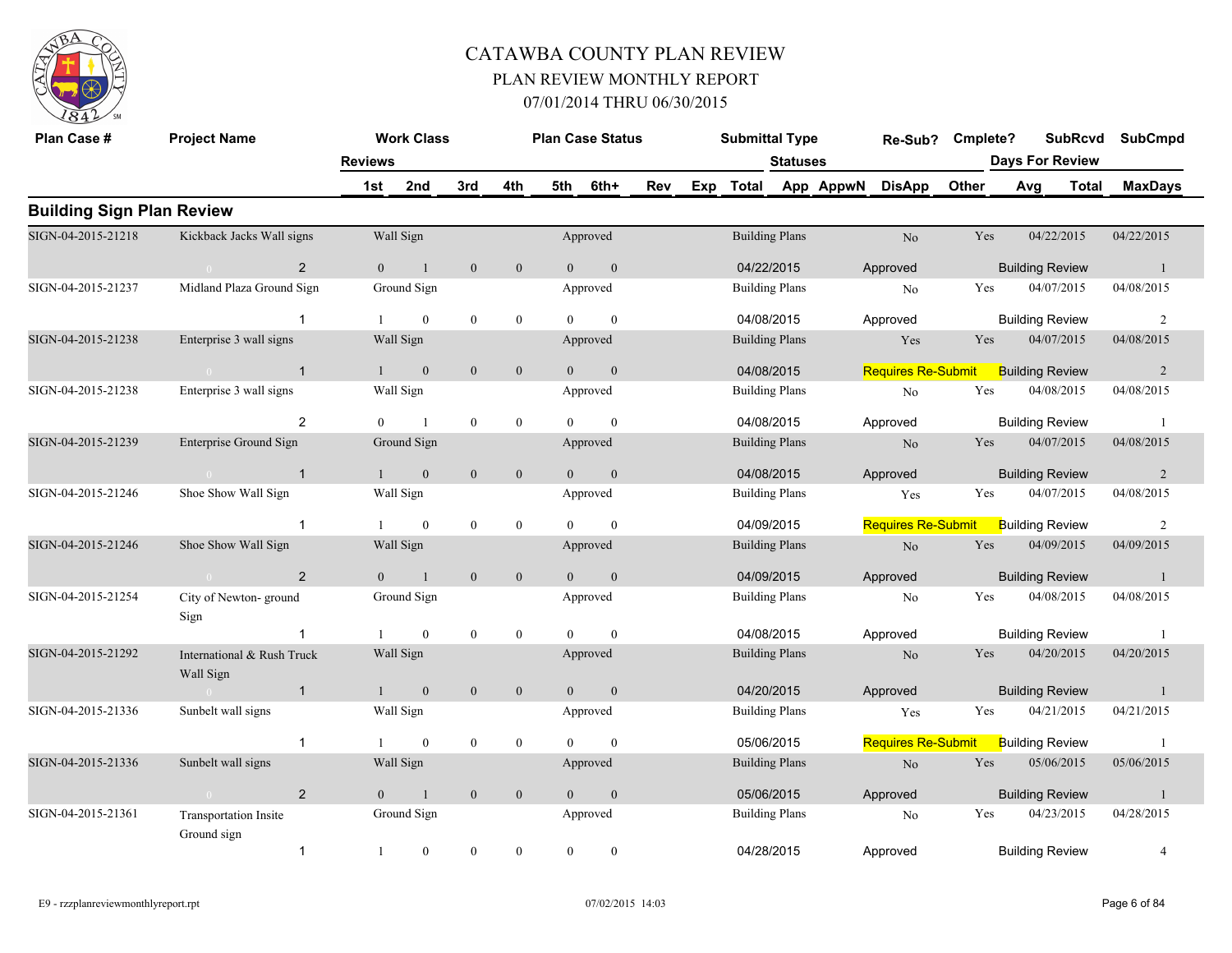

| Plan Case #                      | <b>Project Name</b>                               |                | <b>Work Class</b> |                  |                  |                | <b>Plan Case Status</b> |     |     | <b>Submittal Type</b> |                 |           | Re-Sub?                   | Cmplete? |                        | <b>SubRcvd</b> | <b>SubCmpd</b> |
|----------------------------------|---------------------------------------------------|----------------|-------------------|------------------|------------------|----------------|-------------------------|-----|-----|-----------------------|-----------------|-----------|---------------------------|----------|------------------------|----------------|----------------|
|                                  |                                                   | <b>Reviews</b> |                   |                  |                  |                |                         |     |     |                       | <b>Statuses</b> |           |                           |          | <b>Days For Review</b> |                |                |
|                                  |                                                   | 1st            | 2nd               | 3rd              | 4th              | 5th            | 6th+                    | Rev | Exp | <b>Total</b>          |                 | App AppwN | <b>DisApp</b>             | Other    | Avg                    | <b>Total</b>   | <b>MaxDays</b> |
| <b>Building Sign Plan Review</b> |                                                   |                |                   |                  |                  |                |                         |     |     |                       |                 |           |                           |          |                        |                |                |
| SIGN-04-2015-21372               | Food Matters 3 wall signs                         |                | Wall Sign         |                  |                  |                | Approved                |     |     | <b>Building Plans</b> |                 |           | No                        | Yes      | 04/27/2015             |                | 04/27/2015     |
|                                  | $\mathbf{1}$                                      |                | $\theta$          | $\boldsymbol{0}$ | $\boldsymbol{0}$ | $\Omega$       | $\theta$                |     |     | 04/27/2015            |                 |           | Approved                  |          | <b>Building Review</b> |                | $\overline{1}$ |
| SIGN-04-2015-21374               | Edward Jones 2 wall signs                         |                | Wall Sign         |                  |                  |                | Approved                |     |     | <b>Building Plans</b> |                 |           | No                        | Yes      | 04/27/2015             |                | 04/27/2015     |
|                                  | $\overline{1}$<br>$\sim$ 0 $\sim$                 | $\mathbf{1}$   | $\mathbf{0}$      | $\mathbf{0}$     | $\mathbf{0}$     | $\overline{0}$ | $\mathbf{0}$            |     |     | 04/27/2015            |                 |           | Approved                  |          | <b>Building Review</b> |                | -1             |
| SIGN-04-2015-21391               | <b>Transportation Insight</b><br>Main Ground Sign |                | Ground Sign       |                  |                  |                | Approved                |     |     | <b>Building Plans</b> |                 |           | N <sub>o</sub>            | Yes      | 04/28/2015             |                | 04/28/2015     |
|                                  | $\mathbf{1}$                                      |                | $\mathbf{0}$      | $\mathbf{0}$     | $\boldsymbol{0}$ | $\Omega$       | $\boldsymbol{0}$        |     |     | 04/28/2015            |                 |           | Approved                  |          | <b>Building Review</b> |                | -1             |
| SIGN-04-2015-21392               | Transportation Insight 3<br>wall signs            |                | Wall Sign         |                  |                  |                | Approved                |     |     | <b>Building Plans</b> |                 |           | N <sub>o</sub>            | Yes      | 04/28/2015             |                | 04/28/2015     |
|                                  | $\overline{1}$<br>$\sim 0$                        | $\mathbf{1}$   | $\mathbf{0}$      | $\mathbf{0}$     | $\mathbf{0}$     | $\mathbf{0}$   | $\boldsymbol{0}$        |     |     | 04/28/2015            |                 |           | Approved                  |          | <b>Building Review</b> |                | $\mathbf{1}$   |
| SIGN-04-2015-21394               | Nationwide Wall Sign                              |                | Wall Sign         |                  |                  |                | Approved                |     |     | <b>Building Plans</b> |                 |           | Yes                       | Yes      | 04/28/2015             |                | 04/28/2015     |
|                                  | $\overline{1}$                                    |                | $\mathbf{0}$      | $\boldsymbol{0}$ | $\boldsymbol{0}$ |                | $\Omega$                |     |     | 05/07/2015            |                 |           | <b>Requires Re-Submit</b> |          | <b>Building Review</b> |                | -1             |
| SIGN-04-2015-21394               | Nationwide Wall Sign                              |                | Wall Sign         |                  |                  |                | Approved                |     |     | <b>Building Plans</b> |                 |           | $\rm No$                  | Yes      | 05/07/2015             |                | 05/07/2015     |
|                                  | 2<br>$\sim 0$                                     | $\theta$       | $\overline{1}$    | $\mathbf{0}$     | $\mathbf{0}$     | $\theta$       | $\mathbf{0}$            |     |     | 05/07/2015            |                 |           | Approved                  |          | <b>Building Review</b> |                | $\overline{1}$ |
| SIGN-04-2015-21409               | Safelite AutoGlass Wall<br>Sign                   |                | Wall Sign         |                  |                  |                | Approved                |     |     | <b>Building Plans</b> |                 |           | Yes                       | Yes      | 04/30/2015             |                | 04/30/2015     |
|                                  |                                                   |                | $\mathbf{0}$      | $\boldsymbol{0}$ | $\boldsymbol{0}$ | $\theta$       | $\mathbf{0}$            |     |     | 05/07/2015            |                 |           | <b>Requires Re-Submit</b> |          | <b>Building Review</b> |                | -1             |
| SIGN-04-2015-21409               | Safelite AutoGlass Wall<br>Sign                   |                | Wall Sign         |                  |                  |                | Approved                |     |     | <b>Building Plans</b> |                 |           | Yes                       | Yes      | 05/05/2015             |                | 05/06/2015     |
|                                  | 2                                                 | $\overline{0}$ | $\overline{1}$    | $\mathbf{0}$     | $\mathbf{0}$     | $\overline{0}$ | $\mathbf{0}$            |     |     | 05/07/2015            |                 |           | <b>Requires Re-Submit</b> |          | <b>Building Review</b> |                | 2              |
| SIGN-04-2015-21409               | Safelite AutoGlass Wall<br>Sign                   |                | Wall Sign         |                  |                  |                | Approved                |     |     | <b>Building Plans</b> |                 |           | $\rm No$                  | Yes      | 05/07/2015             |                | 05/07/2015     |
|                                  | 3                                                 | $\theta$       | $\mathbf{0}$      |                  | $\mathbf{0}$     | $\Omega$       | $\theta$                |     |     | 05/07/2015            |                 |           | Approved                  |          | <b>Building Review</b> |                | -1             |
| SIGN-04-2015-21416               | Crazed Nachos wall signs                          |                | Wall Sign         |                  |                  |                | Approved                |     |     | <b>Building Plans</b> |                 |           | $\rm No$                  | Yes      | 04/30/2015             |                | 04/30/2015     |
|                                  | $\overline{1}$                                    |                | $\mathbf{0}$      | $\mathbf{0}$     | $\mathbf{0}$     | $\overline{0}$ | $\mathbf{0}$            |     |     | 04/30/2015            |                 |           | Approved                  |          | <b>Building Review</b> |                | -1             |
| SIGN-05-2015-21463               | Greyhound Ground Sign                             |                | Ground Sign       |                  |                  |                | Approved                |     |     | <b>Building Plans</b> |                 |           | No                        | Yes      | 05/06/2015             |                | 05/07/2015     |
|                                  | $\overline{1}$                                    |                | $\mathbf{0}$      | $\mathbf{0}$     | $\mathbf{0}$     | $\overline{0}$ | $\mathbf{0}$            |     |     | 05/07/2015            |                 |           | Approved                  |          | <b>Building Review</b> |                | $\overline{2}$ |
| SIGN-05-2015-21502               |                                                   |                | Wall Sign         |                  |                  |                | Approved                |     |     | <b>Building Plans</b> |                 |           | N <sub>o</sub>            | Yes      | 05/13/2015             |                | 05/13/2015     |
|                                  | $\overline{1}$<br>$\bigcirc$                      | $\mathbf{1}$   | $\mathbf{0}$      | $\boldsymbol{0}$ | $\boldsymbol{0}$ | $\mathbf{0}$   | $\boldsymbol{0}$        |     |     | 05/18/2015            |                 |           | Approved                  |          | <b>Building Review</b> |                | $\mathbf{1}$   |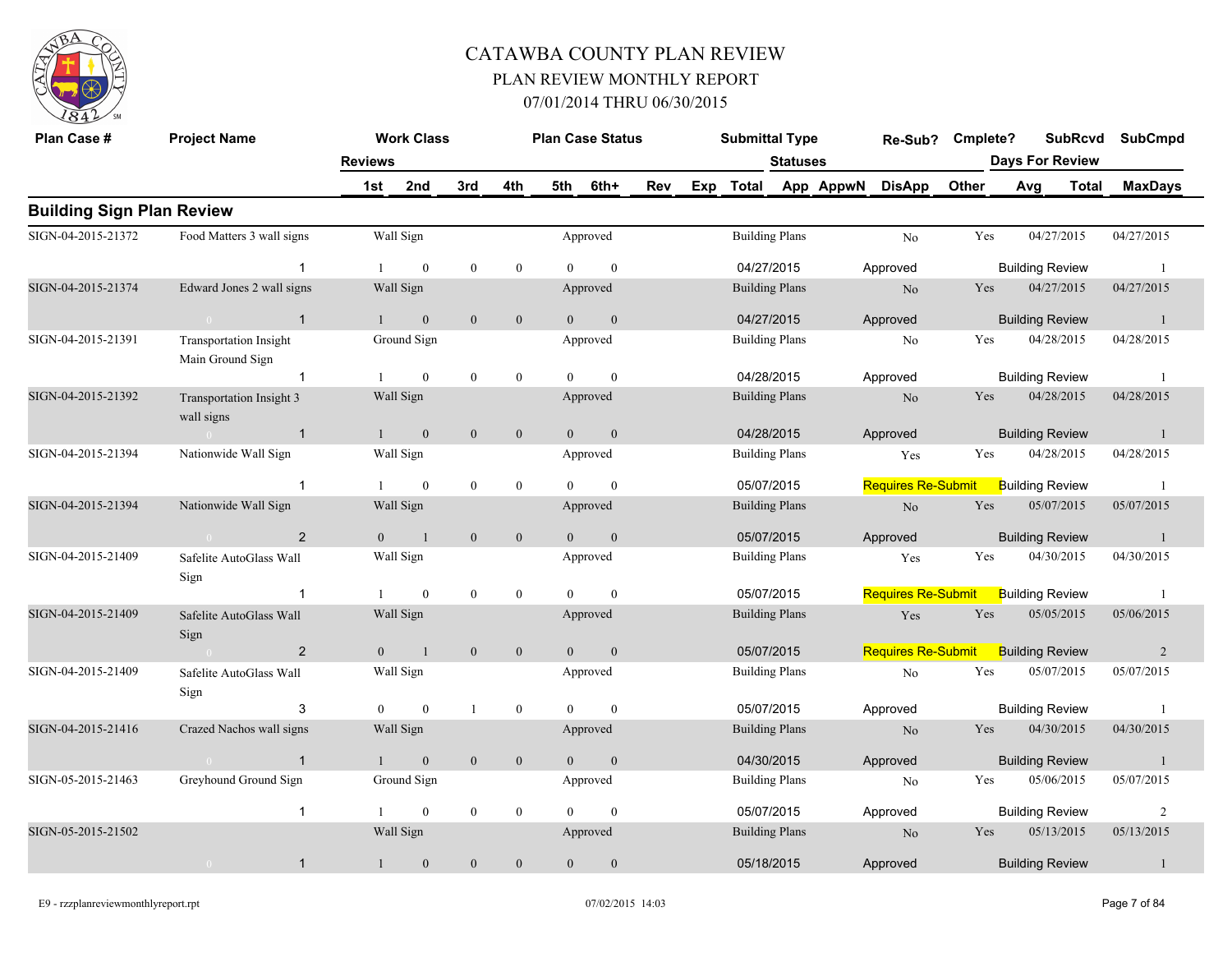

| Plan Case #                      | <b>Project Name</b>                         |                | <b>Work Class</b> |                  |                  |                | <b>Plan Case Status</b> |     |     | <b>Submittal Type</b> |                 |           | Re-Sub?        | Cmplete? |     | <b>SubRcvd</b>         | <b>SubCmpd</b> |
|----------------------------------|---------------------------------------------|----------------|-------------------|------------------|------------------|----------------|-------------------------|-----|-----|-----------------------|-----------------|-----------|----------------|----------|-----|------------------------|----------------|
|                                  |                                             | <b>Reviews</b> |                   |                  |                  |                |                         |     |     |                       | <b>Statuses</b> |           |                |          |     | <b>Days For Review</b> |                |
|                                  |                                             | 1st            | 2nd               | 3rd              | 4th              | 5th            | 6th+                    | Rev | Exp | <b>Total</b>          |                 | App AppwN | <b>DisApp</b>  | Other    | Avg | <b>Total</b>           | <b>MaxDays</b> |
| <b>Building Sign Plan Review</b> |                                             |                |                   |                  |                  |                |                         |     |     |                       |                 |           |                |          |     |                        |                |
| SIGN-05-2015-21509               | City of Hickory - Henry<br>Fork Sign        |                | Ground Sign       |                  |                  |                | Approved                |     |     | <b>Building Plans</b> |                 |           | N <sub>o</sub> | Yes      |     | 05/13/2015             | 05/18/2015     |
|                                  | $\overline{1}$                              | $\mathbf{1}$   | $\mathbf{0}$      | $\mathbf{0}$     | $\mathbf{0}$     | $\overline{0}$ | $\mathbf{0}$            |     |     | 05/18/2015            |                 |           | Approved       |          |     | <b>Building Review</b> | $\overline{4}$ |
| SIGN-05-2015-21512               | Whitfield's Flowers and<br>More Ground Sign |                | Ground Sign       |                  |                  |                | Approved                |     |     | <b>Building Plans</b> |                 |           | No             | Yes      |     | 05/18/2015             | 05/18/2015     |
|                                  | $\mathbf 1$                                 |                | $\theta$          | $\mathbf{0}$     | $\mathbf{0}$     | $\Omega$       | $\Omega$                |     |     | 05/18/2015            |                 |           | Approved       |          |     | <b>Building Review</b> | $\overline{1}$ |
| SIGN-05-2015-21543               | Mexico Tipico - Wall Sign                   |                | Wall Sign         |                  |                  |                | Approved                |     |     | <b>Building Plans</b> |                 |           | N <sub>o</sub> | Yes      |     | 05/19/2015             | 05/19/2015     |
|                                  | $\overline{1}$<br>$\sim 0$                  | $\mathbf{1}$   | $\mathbf{0}$      | $\mathbf{0}$     | $\mathbf{0}$     | $\overline{0}$ | $\mathbf{0}$            |     |     | 05/19/2015            |                 |           | Approved       |          |     | <b>Building Review</b> | -1             |
| SIGN-05-2015-21552               | Children's Advocacy &<br>Protection Center  |                | Ground Sign       |                  |                  |                | Approved                |     |     | <b>Building Plans</b> |                 |           | No             | Yes      |     | 05/20/2015             | 05/20/2015     |
|                                  | $\overline{1}$                              |                | $\theta$          | $\mathbf{0}$     | $\mathbf{0}$     | $\Omega$       | $\theta$                |     |     | 05/26/2015            |                 |           | Approved       |          |     | <b>Building Review</b> | - 1            |
| SIGN-05-2015-21559               | ZF LEMFORDER- ground<br>signs               |                | Ground Sign       |                  |                  |                | Approved                |     |     | <b>Building Plans</b> |                 |           | N <sub>o</sub> | Yes      |     | 05/20/2015             | 05/21/2015     |
|                                  | $\mathbf{1}$                                |                | $\mathbf{0}$      | $\mathbf{0}$     | $\boldsymbol{0}$ | $\overline{0}$ | $\mathbf{0}$            |     |     | 05/21/2015            |                 |           | Approved       |          |     | <b>Building Review</b> | 2              |
| SIGN-05-2015-21560               | ZF LEMFORDER-ground<br>signs                |                | Ground Sign       |                  |                  |                | Approved                |     |     | <b>Building Plans</b> |                 |           | No             | Yes      |     | 05/20/2015             | 05/21/2015     |
|                                  |                                             |                | $\theta$          | $\mathbf{0}$     | $\mathbf{0}$     | $\Omega$       | $\theta$                |     |     | 05/21/2015            |                 |           | Approved       |          |     | <b>Building Review</b> | 2              |
| SIGN-05-2015-21561               | ZF LEMFORDER-ground<br>signs                |                | Ground Sign       |                  |                  |                | Approved                |     |     | <b>Building Plans</b> |                 |           | N <sub>o</sub> | Yes      |     | 05/20/2015             | 05/21/2015     |
|                                  | $\mathbf{1}$                                |                | $\mathbf{0}$      | $\mathbf{0}$     | $\mathbf{0}$     | $\Omega$       | $\theta$                |     |     | 05/21/2015            |                 |           | Approved       |          |     | <b>Building Review</b> | $\overline{2}$ |
| SIGN-05-2015-21562               | ZF LEMFORDER-ground<br>signs                |                | Ground Sign       |                  |                  |                | Approved                |     |     | <b>Building Plans</b> |                 |           | No             | Yes      |     | 05/20/2015             | 05/21/2015     |
|                                  | $\mathbf{1}$                                |                | $\mathbf{0}$      | $\boldsymbol{0}$ | $\boldsymbol{0}$ | $\Omega$       | $\theta$                |     |     | 05/21/2015            |                 |           | Approved       |          |     | <b>Building Review</b> | $\overline{2}$ |
| SIGN-05-2015-21563               |                                             |                | Wall Sign         |                  |                  |                | Approved                |     |     | <b>Building Plans</b> |                 |           | N <sub>o</sub> | Yes      |     | 05/21/2015             | 05/21/2015     |
|                                  | $\mathbf{1}$                                | $\mathbf{1}$   | $\mathbf{0}$      | $\theta$         | $\mathbf{0}$     | $\theta$       | $\mathbf{0}$            |     |     | 05/21/2015            |                 |           | Approved       |          |     | <b>Building Review</b> | $\overline{1}$ |
| SIGN-05-2015-21614               | Technibilt Ground Sign                      |                | Ground Sign       |                  |                  |                | Approved                |     |     | <b>Building Plans</b> |                 |           | No             | Yes      |     | 05/29/2015             | 05/29/2015     |
|                                  | -1                                          |                | $\mathbf{0}$      | $\mathbf{0}$     | $\theta$         | $\Omega$       | $\mathbf{0}$            |     |     | 05/29/2015            |                 |           | Approved       |          |     | <b>Building Review</b> | -1             |
| SIGN-06-2014-19268               |                                             |                | Ground Sign       |                  |                  |                | Completed - No Permit   |     |     | <b>Building Plans</b> |                 |           | Yes            | Yes      |     | 06/13/2014             | 07/01/2014     |
|                                  | $\mathbf{1}$<br>$13 -$                      |                | $\mathbf{0}$      | $\mathbf{0}$     | $\theta$         | $\Omega$       | $\theta$                |     |     | 07/01/2014            |                 |           | Withdrawn      |          |     | <b>Building Review</b> | 13             |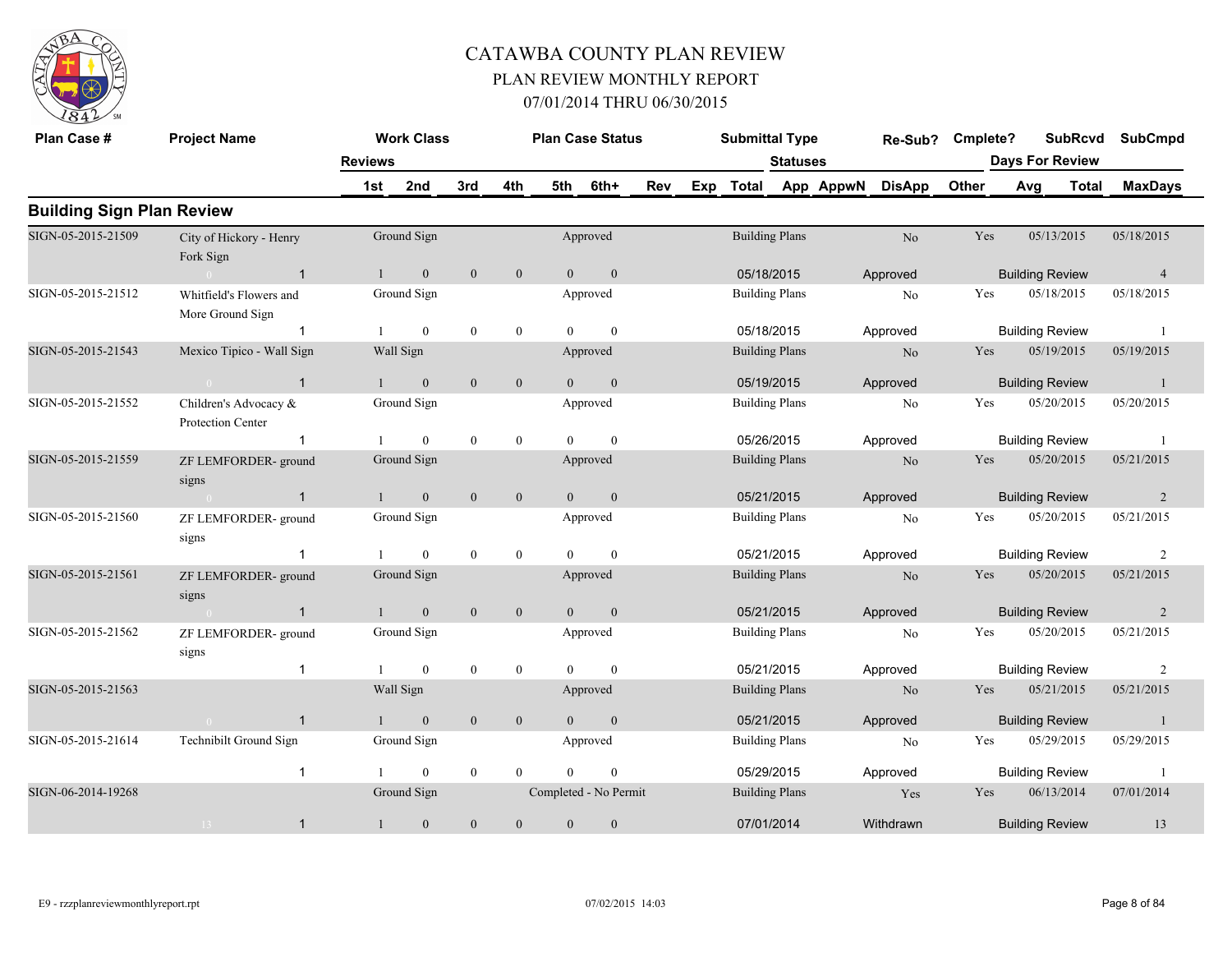

| Plan Case #                      | <b>Project Name</b>                      |                | <b>Work Class</b> |                  |                  |                | <b>Plan Case Status</b> |     |     | <b>Submittal Type</b> |                 |           | Re-Sub?                   | Cmplete? |     | <b>SubRcvd</b>         | <b>SubCmpd</b> |
|----------------------------------|------------------------------------------|----------------|-------------------|------------------|------------------|----------------|-------------------------|-----|-----|-----------------------|-----------------|-----------|---------------------------|----------|-----|------------------------|----------------|
|                                  |                                          | <b>Reviews</b> |                   |                  |                  |                |                         |     |     |                       | <b>Statuses</b> |           |                           |          |     | <b>Days For Review</b> |                |
|                                  |                                          | 1st            | 2nd               | 3rd              | 4th              | 5th            | 6th+                    | Rev | Exp | <b>Total</b>          |                 | App AppwN | <b>DisApp</b>             | Other    | Avg | <b>Total</b>           | <b>MaxDays</b> |
| <b>Building Sign Plan Review</b> |                                          |                |                   |                  |                  |                |                         |     |     |                       |                 |           |                           |          |     |                        |                |
| SIGN-06-2015-21642               | Nationwide Groung Sign                   |                | Ground Sign       |                  |                  |                | Approved                |     |     | <b>Building Plans</b> |                 |           | No                        | Yes      |     | 06/03/2015             | 06/03/2015     |
|                                  | $\sim 0$ and $\sim 0.00$<br>$\mathbf{1}$ | $\overline{1}$ | $\mathbf{0}$      | $\mathbf{0}$     | $\mathbf{0}$     | $\overline{0}$ | $\mathbf{0}$            |     |     | 06/03/2015            |                 |           | Approved                  |          |     | <b>Building Review</b> | $\mathbf{1}$   |
| SIGN-06-2015-21643               | All State Wall Sign                      |                | Wall Sign         |                  |                  |                | Disapproved             |     |     | <b>Building Plans</b> |                 |           | Yes                       | Yes      |     | 06/03/2015             | 06/03/2015     |
|                                  | $\mathbf{1}$                             |                | $\boldsymbol{0}$  | $\mathbf{0}$     | $\overline{0}$   | $\theta$       | $\mathbf{0}$            |     |     |                       |                 |           | <b>Requires Re-Submit</b> |          |     | <b>Building Review</b> | - 1            |
| SIGN-06-2015-21644               | SSI wall sign                            |                | Wall Sign         |                  |                  |                | Approved                |     |     | <b>Building Plans</b> |                 |           | $\rm No$                  | Yes      |     | 06/03/2015             | 06/03/2015     |
|                                  | $\mathbf{1}$<br>$\sim$ 0                 | $\mathbf{1}$   | $\boldsymbol{0}$  | $\boldsymbol{0}$ | $\boldsymbol{0}$ | $\theta$       | $\boldsymbol{0}$        |     |     | 06/03/2015            |                 |           | Approved                  |          |     | <b>Building Review</b> | 1              |
| SIGN-06-2015-21646               | New Generation Church<br>Wall Sign       |                | Wall Sign         |                  |                  |                | Approved                |     |     | <b>Building Plans</b> |                 |           | No                        | Yes      |     | 06/03/2015             | 06/04/2015     |
|                                  | $\mathbf{1}$                             |                | $\mathbf{0}$      | $\mathbf{0}$     | $\overline{0}$   | $\Omega$       | $\theta$                |     |     | 06/04/2015            |                 |           | Approved                  |          |     | <b>Building Review</b> | 2              |
| SIGN-06-2015-21655               | Hickory Antiques Mall -<br>wall sign     |                | Wall Sign         |                  |                  |                | Approved                |     |     | <b>Building Plans</b> |                 |           | Yes                       | Yes      |     | 06/04/2015             | 06/04/2015     |
|                                  | $\overline{1}$                           |                | $\boldsymbol{0}$  | $\mathbf{0}$     | $\boldsymbol{0}$ | $\overline{0}$ | $\mathbf{0}$            |     |     | 06/08/2015            |                 |           | <b>Requires Re-Submit</b> |          |     | <b>Building Review</b> | $\mathbf{1}$   |
| SIGN-06-2015-21655               | Hickory Antiques Mall -<br>wall sign     |                | Wall Sign         |                  |                  |                | Approved                |     |     | <b>Building Plans</b> |                 |           | N <sub>o</sub>            | Yes      |     | 06/08/2015             | 06/08/2015     |
|                                  | 2                                        | $\Omega$       | $\mathbf{1}$      | $\mathbf{0}$     | $\overline{0}$   | $\Omega$       | $\theta$                |     |     | 06/08/2015            |                 |           | Approved                  |          |     | <b>Building Review</b> | $\overline{1}$ |
| SIGN-06-2015-21656               | 5 & 2 Wig Fashion - wall<br>sign         |                | Wall Sign         |                  |                  |                | Approved                |     |     | <b>Building Plans</b> |                 |           | Yes                       | Yes      |     | 06/04/2015             | 06/04/2015     |
|                                  | $\overline{1}$                           |                | $\mathbf{0}$      | $\mathbf{0}$     | $\mathbf{0}$     | $\theta$       | $\mathbf{0}$            |     |     | 06/08/2015            |                 |           | <b>Requires Re-Submit</b> |          |     | <b>Building Review</b> | -1             |
| SIGN-06-2015-21656               | 5 & 2 Wig Fashion - wall<br>sign         |                | Wall Sign         |                  |                  |                | Approved                |     |     | <b>Building Plans</b> |                 |           | No                        | Yes      |     | 06/08/2015             | 06/08/2015     |
|                                  | $\overline{c}$                           | $\theta$       | $\mathbf{1}$      | $\boldsymbol{0}$ | $\bf{0}$         | $\theta$       | $\mathbf{0}$            |     |     | 06/08/2015            |                 |           | Approved                  |          |     | <b>Building Review</b> | -1             |
| SIGN-06-2015-21657               | Hickory Pawn and Gun -<br>wall sign      |                | Wall Sign         |                  |                  |                | Approved                |     |     | <b>Building Plans</b> |                 |           | Yes                       | Yes      |     | 06/04/2015             | 06/04/2015     |
|                                  | $\overline{1}$                           | $\mathbf{1}$   | $\mathbf{0}$      | $\mathbf{0}$     | $\mathbf{0}$     | $\theta$       | $\mathbf{0}$            |     |     | 06/08/2015            |                 |           | <b>Requires Re-Submit</b> |          |     | <b>Building Review</b> | $\overline{1}$ |
| SIGN-06-2015-21657               | Hickory Pawn and Gun -<br>wall sign      |                | Wall Sign         |                  |                  |                | Approved                |     |     | <b>Building Plans</b> |                 |           | $\rm No$                  | Yes      |     | 06/08/2015             | 06/08/2015     |
|                                  | $\overline{2}$                           | $\theta$       | $\overline{1}$    | $\mathbf{0}$     | $\overline{0}$   | $\theta$       | $\mathbf{0}$            |     |     | 06/08/2015            |                 |           | Approved                  |          |     | <b>Building Review</b> | $\overline{1}$ |
| SIGN-06-2015-21695               | Freemans Car Stero Wall<br>Sign          |                | Wall Sign         |                  |                  |                | Approved                |     |     | <b>Building Plans</b> |                 |           | N <sub>o</sub>            | Yes      |     | 06/10/2015             | 06/12/2015     |
|                                  | $\mathbf{1}$                             | $\mathbf{1}$   | $\boldsymbol{0}$  | $\mathbf{0}$     | $\theta$         | $\mathbf{0}$   | $\mathbf{0}$            |     |     | 06/12/2015            |                 |           | Approved                  |          |     | <b>Building Review</b> | 3              |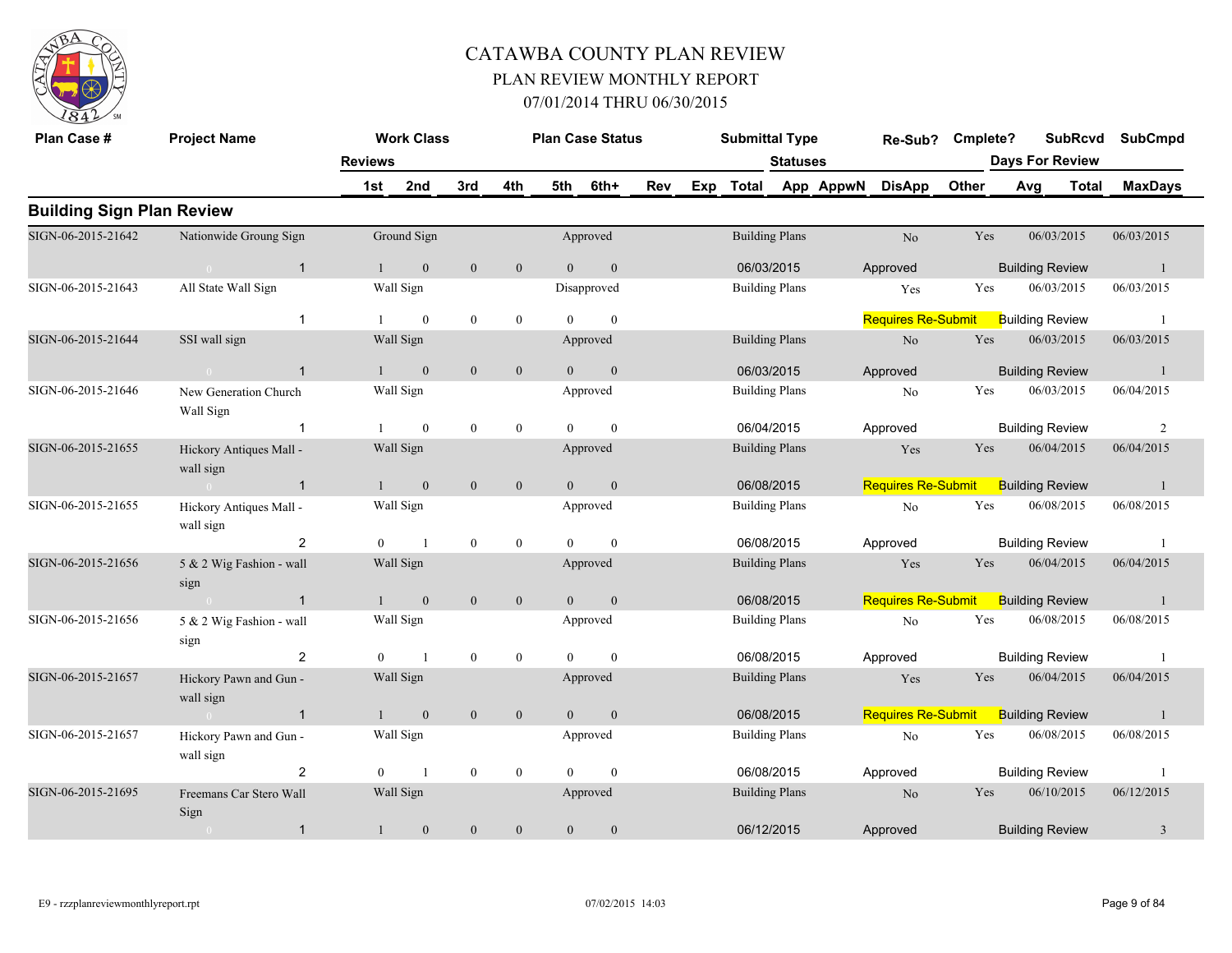

| Plan Case #                      | <b>Project Name</b>                    |                | <b>Work Class</b>       |                  |                |                | <b>Plan Case Status</b> |     | <b>Submittal Type</b> |                 |                     | Re-Sub?                   | Cmplete? |                        | <b>SubRcvd</b> | <b>SubCmpd</b> |
|----------------------------------|----------------------------------------|----------------|-------------------------|------------------|----------------|----------------|-------------------------|-----|-----------------------|-----------------|---------------------|---------------------------|----------|------------------------|----------------|----------------|
|                                  |                                        | <b>Reviews</b> |                         |                  |                |                |                         |     |                       | <b>Statuses</b> |                     |                           |          | <b>Days For Review</b> |                |                |
|                                  |                                        | 1st            | 2nd                     | 3rd              | 4th            | 5th            | 6th+                    | Rev |                       |                 | Exp Total App AppwN | <b>DisApp</b>             | Other    | Avg                    | <b>Total</b>   | <b>MaxDays</b> |
| <b>Building Sign Plan Review</b> |                                        |                |                         |                  |                |                |                         |     |                       |                 |                     |                           |          |                        |                |                |
| SIGN-06-2015-21750               | 4 Hollar Building Wall<br><b>Signs</b> |                | Wall Sign               |                  |                |                | Approved                |     | <b>Building Plans</b> |                 |                     | Yes                       | Yes      | 06/17/2015             |                | 06/17/2015     |
|                                  | $\overline{1}$                         |                | $1 -$<br>$\overline{0}$ | $\mathbf{0}$     | $\overline{0}$ | $\theta$       | $\mathbf{0}$            |     | 06/19/2015            |                 |                     | <b>Requires Re-Submit</b> |          | <b>Building Review</b> |                | $\overline{1}$ |
| SIGN-06-2015-21750               | 4 Hollar Building Wall<br>Signs        |                | Wall Sign               |                  |                |                | Approved                |     | <b>Building Plans</b> |                 |                     | $\rm No$                  | Yes      | 06/19/2015             |                | 06/19/2015     |
|                                  | 2                                      | $\theta$       | $\overline{1}$          | $\mathbf{0}$     | $\mathbf{0}$   | $\Omega$       | $\mathbf{0}$            |     | 06/19/2015            |                 |                     | Approved                  |          | <b>Building Review</b> |                | -1             |
| SIGN-06-2015-21768               | Mountain-Ear wall sign                 |                | Wall Sign               |                  |                |                | Approved                |     | <b>Building Plans</b> |                 |                     | N <sub>o</sub>            | Yes      | 06/18/2015             |                | 06/19/2015     |
|                                  | $\overline{1}$                         | $\mathbf{1}$   | $\mathbf{0}$            | $\mathbf{0}$     | $\mathbf{0}$   | $\Omega$       | $\mathbf{0}$            |     | 06/19/2015            |                 |                     | Approved                  |          | <b>Building Review</b> |                | 2              |
| SIGN-06-2015-21821               | Sherrills Ford Optimist<br>Scoreboard  |                | Ground Sign             |                  |                |                | Approved                |     | <b>Building Plans</b> |                 |                     | No                        | Yes      | 06/26/2015             |                | 06/26/2015     |
|                                  | $\overline{1}$                         |                | $\mathbf{0}$            | $\boldsymbol{0}$ | $\mathbf{0}$   | $\Omega$       | $\mathbf{0}$            |     | 06/26/2015            |                 |                     | Approved                  |          | <b>Building Review</b> |                | -1             |
| SIGN-07-2014-19386               | Travel Center of Hickory               |                | Wall Sign               |                  |                |                | Approved                |     | <b>Building Plans</b> |                 |                     | Yes                       | Yes      | 07/01/2014             |                | 07/01/2014     |
|                                  | $\sim 0$<br>$\overline{1}$             | 1              | $\mathbf{0}$            | $\mathbf{0}$     | $\mathbf{0}$   | $\overline{0}$ | $\mathbf{0}$            |     | 07/02/2014            |                 |                     | <b>Requires Re-Submit</b> |          | <b>Building Review</b> |                | $\overline{1}$ |
| SIGN-07-2014-19386               | Travel Center of Hickory               |                | Wall Sign               |                  |                |                | Approved                |     | <b>Building Plans</b> |                 |                     | No                        | Yes      | 07/02/2014             |                | 07/02/2014     |
|                                  | $\overline{2}$                         | $\theta$       | $\overline{1}$          | $\mathbf{0}$     | $\mathbf{0}$   | $\Omega$       | $\mathbf{0}$            |     | 07/02/2014            |                 |                     | Approved                  |          | <b>Building Review</b> |                | -1             |
| SIGN-07-2014-19403               |                                        |                | Wall Sign               |                  |                |                | Approved                |     | <b>Building Plans</b> |                 |                     | Yes                       | Yes      | 07/03/2014             |                | 07/03/2014     |
|                                  | $\mathbf{1}$<br>$\sim 0$               | 1              | $\mathbf{0}$            | $\mathbf{0}$     | $\mathbf{0}$   | $\overline{0}$ | $\boldsymbol{0}$        |     | 07/15/2014            |                 |                     | <b>Requires Re-Submit</b> |          | <b>Building Review</b> |                | $\mathbf{1}$   |
| SIGN-07-2014-19403               |                                        |                | Wall Sign               |                  |                |                | Approved                |     | <b>Building Plans</b> |                 |                     | No                        | Yes      | 07/15/2014             |                | 07/15/2014     |
|                                  | $\overline{2}$                         | $\Omega$       | $\overline{1}$          | $\boldsymbol{0}$ | $\mathbf{0}$   | $\Omega$       | $\mathbf{0}$            |     | 07/15/2014            |                 |                     | Approved                  |          | <b>Building Review</b> |                | $\overline{1}$ |
| SIGN-07-2014-19426               | Citgo ground sign                      |                | Ground Sign             |                  |                |                | Approved                |     | <b>Building Plans</b> |                 |                     | Yes                       | Yes      | 07/08/2014             |                | 07/08/2014     |
|                                  | $\overline{1}$<br>$\sim 0$             | $\mathbf{1}$   | $\mathbf{0}$            | $\mathbf{0}$     | $\mathbf{0}$   | $\theta$       | $\mathbf{0}$            |     | 07/31/2014            |                 |                     | <b>Requires Re-Submit</b> |          | <b>Building Review</b> |                | $\mathbf{1}$   |
| SIGN-07-2014-19426               | Citgo ground sign                      |                | Ground Sign             |                  |                |                | Approved                |     | <b>Building Plans</b> |                 |                     | No                        | Yes      | 07/31/2014             |                | 07/31/2014     |
|                                  | $\overline{c}$                         | $\theta$       | $\overline{1}$          | $\mathbf{0}$     | $\overline{0}$ | $\theta$       | $\mathbf{0}$            |     | 07/31/2014            |                 |                     | Approved                  |          | <b>Building Review</b> |                | -1             |
| SIGN-07-2014-19427               | Kia Wall Signs                         |                | Wall Sign               |                  |                |                | Approved                |     | <b>Building Plans</b> |                 |                     | No                        | Yes      | 07/08/2014             |                | 07/08/2014     |
|                                  | $\mathbf{1}$<br>$\sim 0$               | 1              | $\mathbf{0}$            | $\mathbf{0}$     | $\mathbf{0}$   | $\overline{0}$ | $\boldsymbol{0}$        |     | 07/08/2014            |                 |                     | Approved with Notes       |          | <b>Building Review</b> |                | $\mathbf{1}$   |
| SIGN-07-2014-19428               | Kia ground Sign                        |                | Ground Sign             |                  |                |                | Approved                |     | <b>Building Plans</b> |                 |                     | Yes                       | Yes      | 07/08/2014             |                | 07/08/2014     |
|                                  | $\mathbf{1}$                           | 1              | $\mathbf{0}$            | $\mathbf{0}$     | $\mathbf{0}$   | $\theta$       | $\mathbf{0}$            |     | 07/10/2014            |                 |                     | <b>Requires Re-Submit</b> |          | <b>Building Review</b> |                | -1             |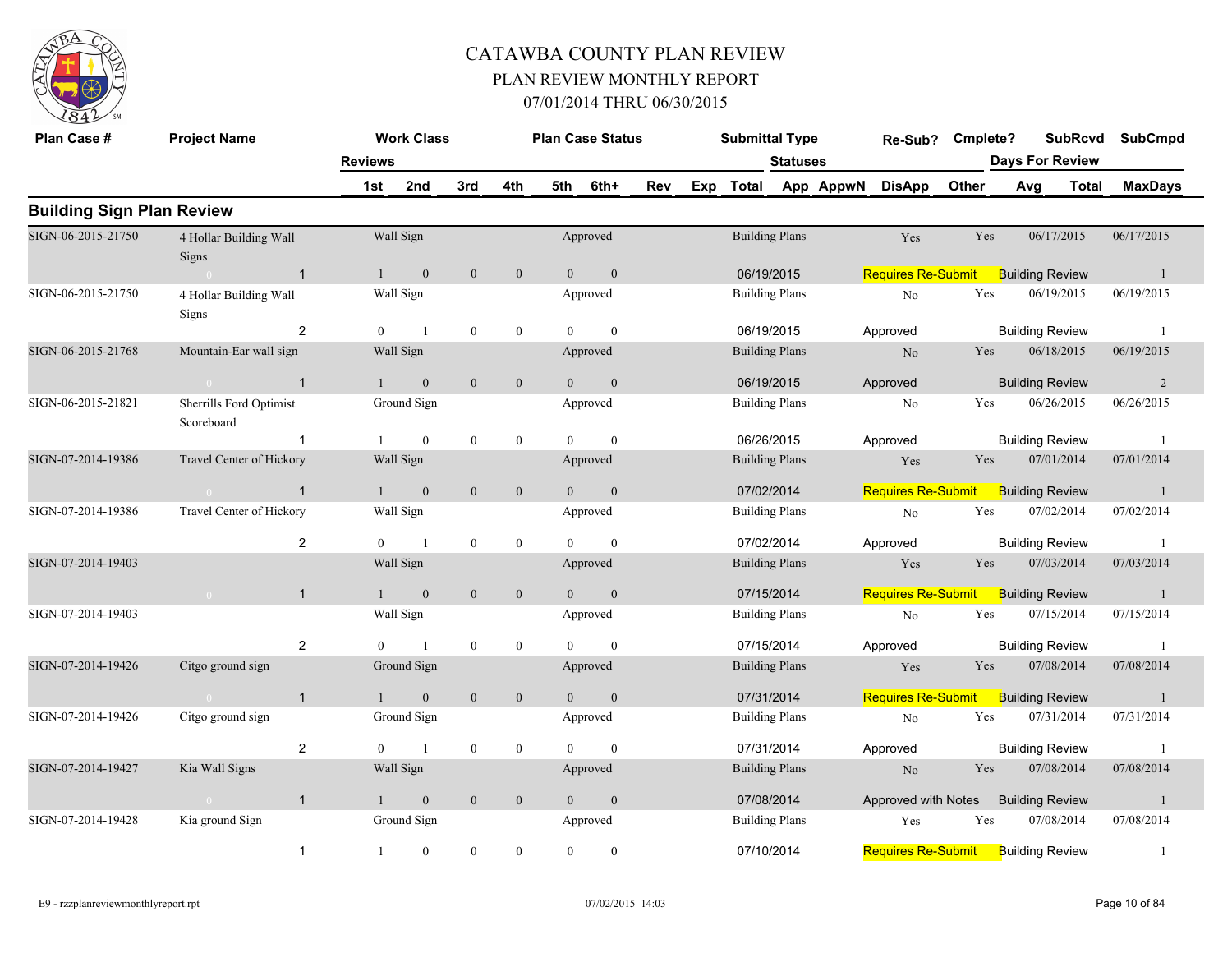

| Plan Case #                      | <b>Project Name</b>                |                | <b>Work Class</b> |                  |                  |                | <b>Plan Case Status</b> |     |     | <b>Submittal Type</b> |                 |           | Re-Sub?                   | Cmplete? |     |                        | <b>SubRcvd</b> | <b>SubCmpd</b> |
|----------------------------------|------------------------------------|----------------|-------------------|------------------|------------------|----------------|-------------------------|-----|-----|-----------------------|-----------------|-----------|---------------------------|----------|-----|------------------------|----------------|----------------|
|                                  |                                    | <b>Reviews</b> |                   |                  |                  |                |                         |     |     |                       | <b>Statuses</b> |           |                           |          |     | <b>Days For Review</b> |                |                |
|                                  |                                    | 1st            | 2nd               | 3rd              | 4th              | 5th            | 6th+                    | Rev | Exp | <b>Total</b>          |                 | App AppwN | <b>DisApp</b>             | Other    | Avg |                        | <b>Total</b>   | <b>MaxDays</b> |
| <b>Building Sign Plan Review</b> |                                    |                |                   |                  |                  |                |                         |     |     |                       |                 |           |                           |          |     |                        |                |                |
| SIGN-07-2014-19428               | Kia ground Sign                    |                | Ground Sign       |                  |                  |                | Approved                |     |     | <b>Building Plans</b> |                 |           | No                        | Yes      |     | 07/10/2014             |                | 07/10/2014     |
|                                  | $\overline{2}$                     | $\Omega$       | $\overline{1}$    | $\mathbf{0}$     | $\mathbf{0}$     | $\Omega$       | $\mathbf{0}$            |     |     | 07/10/2014            |                 |           | Approved                  |          |     | <b>Building Review</b> |                | $\overline{1}$ |
| SIGN-07-2014-19449               | Edge Dance Studio Wall<br>Sign     |                | Wall Sign         |                  |                  |                | Approved                |     |     | <b>Building Plans</b> |                 |           | N <sub>o</sub>            | Yes      |     | 07/09/2014             |                | 07/10/2014     |
|                                  | $\overline{1}$<br>$\Omega$         |                | $\mathbf{0}$      | $\mathbf{0}$     | $\mathbf{0}$     | $\theta$       | $\mathbf{0}$            |     |     | 07/10/2014            |                 |           | Approved with Notes       |          |     | <b>Building Review</b> |                | $\overline{2}$ |
| SIGN-07-2014-19452               | Randolph's Billiards Wall<br>sign  |                | Wall Sign         |                  |                  |                | Approved                |     |     | <b>Building Plans</b> |                 |           | No                        | Yes      |     | 07/09/2014             |                | 07/10/2014     |
|                                  | $\overline{1}$                     |                | $\mathbf{0}$      | $\bf{0}$         | $\boldsymbol{0}$ | $\theta$       | $\mathbf{0}$            |     |     | 07/10/2014            |                 |           | Approved                  |          |     | <b>Building Review</b> |                | $\overline{2}$ |
| SIGN-07-2014-19453               | Longview Elementary<br>Ground Sign |                | Ground Sign       |                  |                  |                | Approved                |     |     | <b>Building Plans</b> |                 |           | N <sub>o</sub>            | Yes      |     | 07/09/2014             |                | 07/10/2014     |
|                                  | $\overline{1}$                     |                | $\overline{0}$    | $\mathbf{0}$     | $\boldsymbol{0}$ | $\Omega$       | $\mathbf{0}$            |     |     | 07/10/2014            |                 |           | Approved                  |          |     | <b>Building Review</b> |                | $\overline{2}$ |
| SIGN-07-2014-19461               | Men's Warehouse Wall<br>Sign       |                | Wall Sign         |                  |                  |                | Approved                |     |     | <b>Building Plans</b> |                 |           | Yes                       | Yes      |     | 07/11/2014             |                | 07/11/2014     |
|                                  |                                    |                | $\theta$          | $\mathbf{0}$     | $\boldsymbol{0}$ | $\Omega$       | $\theta$                |     |     | 07/18/2014            |                 |           | <b>Requires Re-Submit</b> |          |     | <b>Building Review</b> |                | $\overline{1}$ |
| SIGN-07-2014-19461               | Men's Warehouse Wall<br>Sign       |                | Wall Sign         |                  |                  |                | Approved                |     |     | <b>Building Plans</b> |                 |           | N <sub>o</sub>            | Yes      |     | 07/11/2014             |                | 07/11/2014     |
|                                  | 2<br>$\sim 0$                      | $\overline{0}$ | $\mathbf{1}$      | $\mathbf{0}$     | $\mathbf{0}$     | $\overline{0}$ | $\mathbf{0}$            |     |     | 07/18/2014            |                 |           | Approved                  |          |     | <b>Building Review</b> |                | -1             |
| SIGN-07-2014-19502               | Glossy Nail Spa wall sign          |                | Wall Sign         |                  |                  |                | Approved                |     |     | <b>Building Plans</b> |                 |           | No                        | Yes      |     | 07/15/2014             |                | 07/15/2014     |
|                                  | -1                                 |                | $\mathbf{0}$      | $\boldsymbol{0}$ | $\boldsymbol{0}$ | $\theta$       | $\mathbf{0}$            |     |     | 07/15/2014            |                 |           | Approved                  |          |     | <b>Building Review</b> |                | $\overline{1}$ |
| SIGN-07-2014-19503               | Marina's Wall Sign                 |                | Wall Sign         |                  |                  |                | Approved                |     |     | <b>Building Plans</b> |                 |           | N <sub>o</sub>            | Yes      |     | 07/15/2014             |                | 07/15/2014     |
|                                  | $\overline{1}$<br>$\sim 0$         | $\mathbf{1}$   | $\mathbf{0}$      | $\mathbf{0}$     | $\mathbf{0}$     | $\overline{0}$ | $\boldsymbol{0}$        |     |     | 07/15/2014            |                 |           | Approved                  |          |     | <b>Building Review</b> |                | 1              |
| SIGN-07-2014-19510               | Smoky D's Ground                   |                | Ground Sign       |                  |                  |                | Approved                |     |     | <b>Building Plans</b> |                 |           | No                        | Yes      |     | 07/15/2014             |                | 07/15/2014     |
|                                  | $\overline{1}$                     |                | $\theta$          | $\mathbf{0}$     | $\mathbf{0}$     | $\Omega$       | $\mathbf{0}$            |     |     | 07/23/2014            |                 |           | Approved                  |          |     | <b>Building Review</b> |                | $\overline{1}$ |
| SIGN-07-2014-19558               | El Globo Wall Sign                 |                | Wall Sign         |                  |                  |                | Disapproved             |     |     | <b>Building Plans</b> |                 |           | Yes                       | Yes      |     | 07/22/2014             |                | 07/22/2014     |
|                                  | $\overline{1}$                     |                | $\boldsymbol{0}$  | $\mathbf{0}$     | $\mathbf{0}$     | $\theta$       | $\boldsymbol{0}$        |     |     | 07/24/2014            |                 |           | <b>Requires Re-Submit</b> |          |     | <b>Building Review</b> |                | -1             |
| SIGN-07-2014-19559               | Tortilleria El Globo wall<br>sign  |                | Wall Sign         |                  |                  |                | Approved                |     |     | <b>Building Plans</b> |                 |           | Yes                       | Yes      |     | 07/22/2014             |                | 07/22/2014     |
|                                  | $\overline{1}$                     | $\mathbf{1}$   | $\mathbf{0}$      | $\theta$         | $\boldsymbol{0}$ | $\mathbf{0}$   | $\theta$                |     |     | 07/29/2014            |                 |           | <b>Requires Re-Submit</b> |          |     | <b>Building Review</b> |                | $\mathbf{1}$   |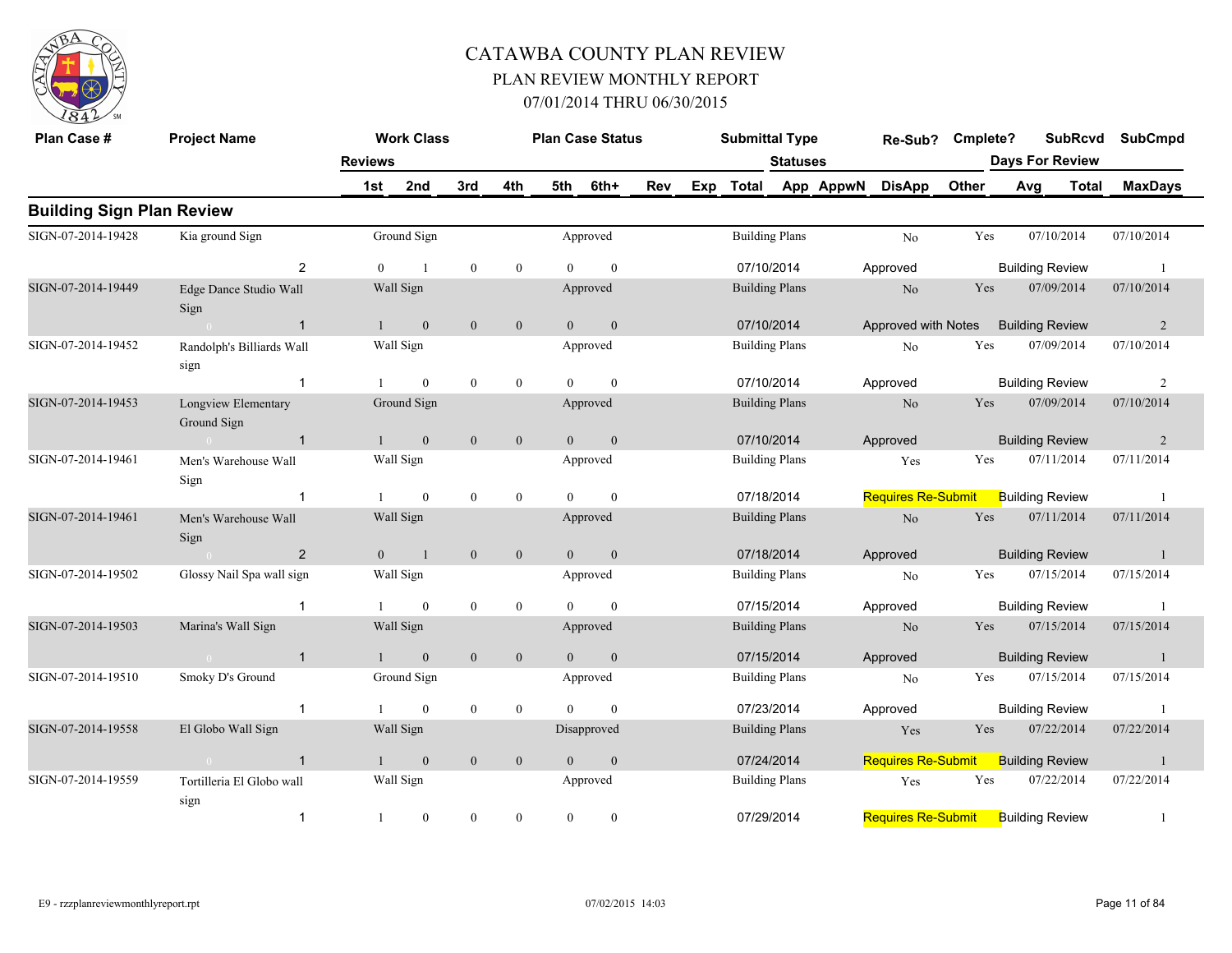

| Plan Case #                      | <b>Project Name</b>                    |                                                                                                                    | <b>Work Class</b> |              |                  |                | <b>Plan Case Status</b> |     |     | <b>Submittal Type</b> |                       |           | Re-Sub?                   | Cmplete? |     | <b>SubRcvd</b>         | <b>SubCmpd</b> |
|----------------------------------|----------------------------------------|--------------------------------------------------------------------------------------------------------------------|-------------------|--------------|------------------|----------------|-------------------------|-----|-----|-----------------------|-----------------------|-----------|---------------------------|----------|-----|------------------------|----------------|
|                                  |                                        | <b>Reviews</b>                                                                                                     |                   |              |                  |                |                         |     |     |                       | <b>Statuses</b>       |           |                           |          |     | <b>Days For Review</b> |                |
|                                  |                                        | 1st                                                                                                                | 2nd               | 3rd          | 4th              | 5th            | 6th+                    | Rev | Exp | Total                 |                       | App AppwN | <b>DisApp</b>             | Other    | Avg | <b>Total</b>           | <b>MaxDays</b> |
| <b>Building Sign Plan Review</b> |                                        |                                                                                                                    |                   |              |                  |                |                         |     |     |                       |                       |           |                           |          |     |                        |                |
| SIGN-07-2014-19559               | Tortilleria El Globo wall              |                                                                                                                    | Wall Sign         |              |                  |                | Approved                |     |     |                       | <b>Building Plans</b> |           | No                        | Yes      |     | 07/23/2014             | 07/23/2014     |
|                                  | sign                                   |                                                                                                                    |                   |              |                  |                |                         |     |     |                       |                       |           |                           |          |     |                        |                |
|                                  | 2                                      | $\theta$                                                                                                           |                   | $\bf{0}$     | $\boldsymbol{0}$ | $\Omega$       | $\Omega$                |     |     | 07/29/2014            |                       |           | Approved                  |          |     | <b>Building Review</b> |                |
| SIGN-07-2014-19560               | Salon y Store Lupita Wall<br>Sign      |                                                                                                                    | Wall Sign         |              |                  |                | Disapproved             |     |     |                       | <b>Building Plans</b> |           | Yes                       | Yes      |     | 07/22/2014             | 07/22/2014     |
|                                  | $\overline{1}$                         |                                                                                                                    | $\mathbf{0}$      | $\mathbf{0}$ | $\mathbf{0}$     | $\theta$       | $\mathbf{0}$            |     |     | 07/24/2014            |                       |           | <b>Requires Re-Submit</b> |          |     | <b>Building Review</b> | -1             |
| SIGN-07-2014-19573               | Morphis Law & Mediation<br>Ground Sign |                                                                                                                    | Ground Sign       |              |                  |                | Approved                |     |     |                       | <b>Building Plans</b> |           | Yes                       | Yes      |     | 07/23/2014             | 07/23/2014     |
|                                  | $\overline{1}$                         |                                                                                                                    | $\theta$          | $\mathbf{0}$ | $\mathbf{0}$     | $\Omega$       | $\theta$                |     |     | 07/24/2014            |                       |           | <b>Requires Re-Submit</b> |          |     | <b>Building Review</b> |                |
| SIGN-07-2014-19573               | Morphis Law & Mediation<br>Ground Sign |                                                                                                                    | Ground Sign       |              |                  |                | Approved                |     |     |                       | <b>Building Plans</b> |           | No                        | Yes      |     | 07/23/2014             | 07/23/2014     |
|                                  | $\overline{2}$<br>$\sim 0$             | $\overline{0}$                                                                                                     | $\mathbf{1}$      | $\mathbf{0}$ | $\mathbf{0}$     | $\overline{0}$ | $\mathbf{0}$            |     |     | 07/24/2014            |                       |           | Approved                  |          |     | <b>Building Review</b> | -1             |
| SIGN-07-2014-19574               | Morphis Law & Mediation<br>Wall Sign   |                                                                                                                    | Wall Sign         |              |                  |                | Approved                |     |     |                       | <b>Building Plans</b> |           | No                        | Yes      |     | 07/23/2014             | 07/23/2014     |
|                                  | $\overline{1}$                         |                                                                                                                    | $\theta$          | $\mathbf{0}$ | $\mathbf{0}$     | $\Omega$       | $\mathbf{0}$            |     |     | 07/24/2014            |                       |           | Approved                  |          |     | <b>Building Review</b> |                |
| SIGN-07-2014-19578               | Cargo Intergrated Ground<br>Sign       |                                                                                                                    | Ground Sign       |              |                  |                | Approved                |     |     |                       | <b>Building Plans</b> |           | No                        | Yes      |     | 07/23/2014             | 07/23/2014     |
|                                  | $\overline{1}$                         | $\mathbf{1}$                                                                                                       | $\mathbf{0}$      | $\mathbf{0}$ | $\mathbf{0}$     | $\overline{0}$ | $\mathbf{0}$            |     |     | 07/23/2014            |                       |           | Approved                  |          |     | <b>Building Review</b> | $\overline{1}$ |
| SIGN-07-2014-19593               | Jak's Shack Ground Sign                |                                                                                                                    | Ground Sign       |              |                  |                | Approved                |     |     |                       | <b>Building Plans</b> |           | Yes                       | Yes      |     | 07/24/2014             | 07/25/2014     |
|                                  |                                        |                                                                                                                    | $\theta$          | $\mathbf{0}$ | $\bf{0}$         |                | $\Omega$                |     |     | 07/30/2014            |                       |           | <b>Requires Re-Submit</b> |          |     | <b>Building Review</b> | $\overline{c}$ |
| SIGN-07-2014-19593               | Jak's Shack Ground Sign                |                                                                                                                    | Ground Sign       |              |                  |                | Approved                |     |     |                       | <b>Building Plans</b> |           | $\rm No$                  | Yes      |     | 07/30/2014             | 07/30/2014     |
|                                  | 2                                      | $\Omega$                                                                                                           |                   | $\mathbf{0}$ | $\mathbf{0}$     | $\overline{0}$ | $\theta$                |     |     | 07/30/2014            |                       |           | Approved                  |          |     | <b>Building Review</b> |                |
| SIGN-07-2014-19594               | Jak's Shack Wall Sign                  |                                                                                                                    | Wall Sign         |              |                  |                | Approved                |     |     |                       | <b>Building Plans</b> |           | Yes                       | Yes      |     | 07/24/2014             | 07/25/2014     |
|                                  | $\overline{1}$                         |                                                                                                                    | $\overline{0}$    | $\bf{0}$     | $\bf{0}$         | $\theta$       | $\theta$                |     |     | 07/30/2014            |                       |           | <b>Requires Re-Submit</b> |          |     | <b>Building Review</b> | $\overline{c}$ |
| SIGN-07-2014-19594               | Jak's Shack Wall Sign                  |                                                                                                                    | Wall Sign         |              |                  |                | Approved                |     |     |                       | <b>Building Plans</b> |           | $\rm No$                  | Yes      |     | 07/30/2014             | 07/30/2014     |
|                                  | 2                                      | $\overline{0}$                                                                                                     | $\overline{1}$    | $\mathbf{0}$ | $\mathbf{0}$     | $\overline{0}$ | $\theta$                |     |     |                       |                       |           | Approved                  |          |     |                        | $\mathbf{1}$   |
| SIGN-07-2014-19623               | Harbor Freight Wall Sign               | 07/30/2014<br><b>Building Review</b><br>07/29/2014<br>Wall Sign<br>Yes<br>Approved<br><b>Building Plans</b><br>Yes |                   | 07/30/2014   |                  |                |                         |     |     |                       |                       |           |                           |          |     |                        |                |
|                                  | $\overline{1}$                         | $\mathbf{1}$                                                                                                       | $\mathbf{0}$      | $\mathbf{0}$ | $\mathbf{0}$     | $\theta$       | $\mathbf{0}$            |     |     | 08/08/2014            |                       |           | <b>Requires Re-Submit</b> |          |     | <b>Building Review</b> | $\overline{2}$ |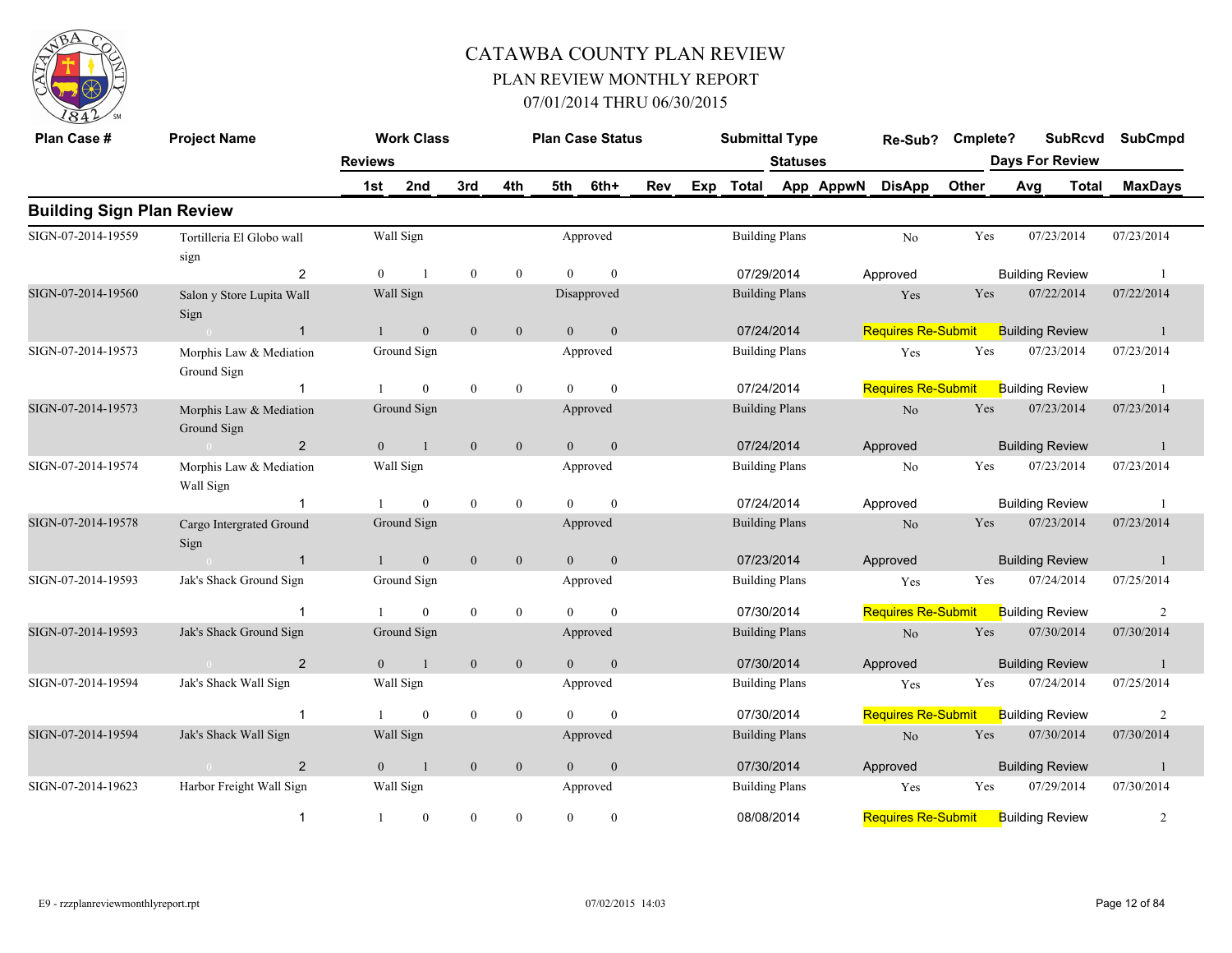

| Plan Case #                      | <b>Project Name</b>                           |                  | <b>Work Class</b> |                  |                  |                | <b>Plan Case Status</b> |     | <b>Submittal Type</b> |                 |                     | Re-Sub?                   | Cmplete? |     | <b>SubRcvd</b>         | <b>SubCmpd</b> |
|----------------------------------|-----------------------------------------------|------------------|-------------------|------------------|------------------|----------------|-------------------------|-----|-----------------------|-----------------|---------------------|---------------------------|----------|-----|------------------------|----------------|
|                                  |                                               | <b>Reviews</b>   |                   |                  |                  |                |                         |     |                       | <b>Statuses</b> |                     |                           |          |     | <b>Days For Review</b> |                |
|                                  |                                               | 1st              | 2nd               | 3rd              | 4th              | 5th            | 6th+                    | Rev |                       |                 | Exp Total App AppwN | <b>DisApp</b>             | Other    | Avg | Total                  | <b>MaxDays</b> |
| <b>Building Sign Plan Review</b> |                                               |                  |                   |                  |                  |                |                         |     |                       |                 |                     |                           |          |     |                        |                |
| SIGN-07-2014-19623               | Harbor Freight Wall Sign                      |                  | Wall Sign         |                  |                  |                | Approved                |     | <b>Building Plans</b> |                 |                     | No                        | Yes      |     | 08/08/2014             | 08/08/2014     |
|                                  | $\overline{2}$                                | $\theta$         | $\overline{1}$    | $\mathbf{0}$     | $\mathbf{0}$     | $\Omega$       | $\theta$                |     | 08/08/2014            |                 |                     | Approved                  |          |     | <b>Building Review</b> | $\overline{1}$ |
| SIGN-08-2014-19662               | Gifted Hands Wall Sign                        |                  | Wall Sign         |                  |                  |                | Approved                |     | <b>Building Plans</b> |                 |                     | N <sub>o</sub>            | Yes      |     | 08/05/2014             | 08/06/2014     |
|                                  | $\overline{1}$                                |                  | $\boldsymbol{0}$  | $\boldsymbol{0}$ | $\boldsymbol{0}$ | $\overline{0}$ | $\boldsymbol{0}$        |     | 08/06/2014            |                 |                     | Approved                  |          |     | <b>Building Review</b> | 2              |
| SIGN-08-2014-19663               | CT Management Wall sign                       |                  | Wall Sign         |                  |                  |                | Approved                |     | <b>Building Plans</b> |                 |                     | N <sub>0</sub>            | Yes      |     | 08/05/2014             | 08/06/2014     |
|                                  | $\overline{1}$                                |                  | $\mathbf{0}$      | $\boldsymbol{0}$ | $\boldsymbol{0}$ | $\Omega$       | $\mathbf{0}$            |     | 08/06/2014            |                 |                     | Approved                  |          |     | <b>Building Review</b> | $\overline{2}$ |
| SIGN-08-2014-19676               | La Vie Nail Spa - Wall sign                   |                  | Wall Sign         |                  |                  |                | Approved                |     | <b>Building Plans</b> |                 |                     | $\rm No$                  | Yes      |     | 08/06/2014             | 08/07/2014     |
|                                  | $\mathbf{1}$<br>$\overline{0}$                |                  | $\mathbf{0}$      | $\mathbf{0}$     | $\mathbf{0}$     | $\Omega$       | $\mathbf{0}$            |     | 08/07/2014            |                 |                     | Approved                  |          |     | <b>Building Review</b> | 2              |
| SIGN-08-2014-19677               | <b>Bigham Cable Construction</b><br>Wall Sign |                  | Wall Sign         |                  |                  |                | Approved                |     | <b>Building Plans</b> |                 |                     | No                        | Yes      |     | 08/06/2014             | 08/06/2014     |
|                                  | $\mathbf{1}$                                  |                  | $\boldsymbol{0}$  | $\mathbf{0}$     | $\boldsymbol{0}$ | $\Omega$       | $\mathbf{0}$            |     | 08/06/2014            |                 |                     | Approved                  |          |     | <b>Building Review</b> | -1             |
| SIGN-08-2014-19698               | Tactical Defense Wall Sign                    |                  | Wall Sign         |                  |                  |                | Approved                |     | <b>Building Plans</b> |                 |                     | N <sub>o</sub>            | Yes      |     | 08/12/2014             | 08/12/2014     |
|                                  | $\overline{1}$<br>$\sim 0$                    | $\left  \right $ | $\mathbf{0}$      | $\boldsymbol{0}$ | $\mathbf{0}$     | $\theta$       | $\mathbf{0}$            |     | 08/12/2014            |                 |                     | Approved with Notes       |          |     | <b>Building Review</b> | -1             |
| SIGN-08-2014-19699               | State Farm Wall Signs                         |                  | Wall Sign         |                  |                  |                | Approved                |     | <b>Building Plans</b> |                 |                     | Yes                       | Yes      |     | 08/12/2014             | 08/13/2014     |
|                                  | $\overline{1}$                                |                  | $\boldsymbol{0}$  | $\boldsymbol{0}$ | $\boldsymbol{0}$ | $\Omega$       | $\boldsymbol{0}$        |     | 09/16/2014            |                 |                     | <b>Requires Re-Submit</b> |          |     | <b>Building Review</b> | $\overline{2}$ |
| SIGN-08-2014-19699               | State Farm Wall Signs                         |                  | Wall Sign         |                  |                  |                | Approved                |     | <b>Building Plans</b> |                 |                     | N <sub>o</sub>            | Yes      |     | 09/16/2014             | 09/16/2014     |
|                                  | $\overline{2}$<br>$\bigcap$                   | $\overline{0}$   | 1                 | $\boldsymbol{0}$ | $\mathbf{0}$     | $\overline{0}$ | $\boldsymbol{0}$        |     | 09/16/2014            |                 |                     | Approved                  |          |     | <b>Building Review</b> | -1             |
| SIGN-08-2014-19700               | State Farm Ground Sign no<br>ele              |                  | Ground Sign       |                  |                  |                | Approved                |     | <b>Building Plans</b> |                 |                     | No                        | Yes      |     | 08/12/2014             | 08/13/2014     |
|                                  | $\mathbf{1}$                                  |                  | $\boldsymbol{0}$  | $\boldsymbol{0}$ | $\boldsymbol{0}$ | $\overline{0}$ | $\boldsymbol{0}$        |     | 08/13/2014            |                 |                     | Approved                  |          |     | <b>Building Review</b> | $\overline{c}$ |
| SIGN-08-2014-19701               | State Farm Ground with<br><b>LED</b>          |                  | Ground Sign       |                  |                  |                | Approved                |     | <b>Building Plans</b> |                 |                     | N <sub>o</sub>            | Yes      |     | 08/13/2014             | 08/13/2014     |
|                                  | $\mathbf{1}$                                  |                  | $\mathbf{0}$      | $\boldsymbol{0}$ | $\mathbf{0}$     | $\overline{0}$ | $\mathbf{0}$            |     | 08/13/2014            |                 |                     | Approved                  |          |     | <b>Building Review</b> | $\mathbf{1}$   |
| SIGN-08-2014-19762               | Duke Energy Ground Sign                       |                  | Ground Sign       |                  |                  |                | Approved                |     | <b>Building Plans</b> |                 |                     | No                        | Yes      |     | 08/20/2014             | 08/22/2014     |
|                                  | $\overline{1}$                                |                  | $\mathbf{0}$      | $\mathbf{0}$     | $\boldsymbol{0}$ | $\mathbf{0}$   | $\boldsymbol{0}$        |     | 08/25/2014            |                 |                     | Approved                  |          |     | <b>Building Review</b> | 3              |
| SIGN-08-2014-19763               | Frye Care Wall sign                           |                  | Wall Sign         |                  |                  |                | Approved                |     | <b>Building Plans</b> |                 |                     | N <sub>o</sub>            | Yes      |     | 08/20/2014             | 08/22/2014     |
|                                  | $\overline{1}$<br>$\overline{0}$              | 1                | $\mathbf{0}$      | $\boldsymbol{0}$ | $\boldsymbol{0}$ | $\mathbf{0}$   | $\boldsymbol{0}$        |     | 08/22/2014            |                 |                     | Approved                  |          |     | <b>Building Review</b> | $\mathfrak{Z}$ |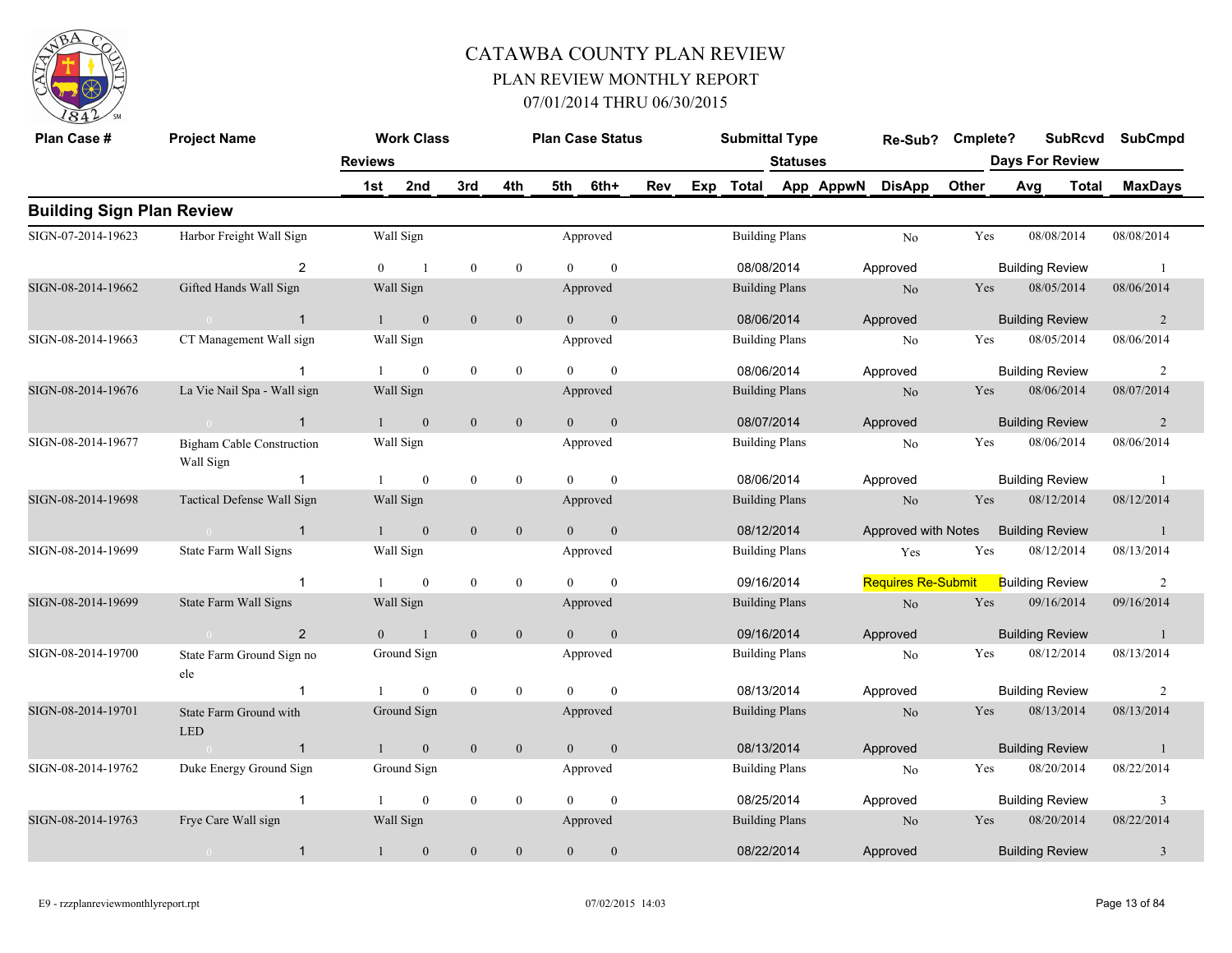

| Plan Case #                      | <b>Project Name</b>                        |                | <b>Work Class</b> |                  |                  |                | <b>Plan Case Status</b> |     |     | <b>Submittal Type</b> |                 |           | Re-Sub?                   | Cmplete? |                        | <b>SubRcvd</b> | <b>SubCmpd</b> |
|----------------------------------|--------------------------------------------|----------------|-------------------|------------------|------------------|----------------|-------------------------|-----|-----|-----------------------|-----------------|-----------|---------------------------|----------|------------------------|----------------|----------------|
|                                  |                                            | <b>Reviews</b> |                   |                  |                  |                |                         |     |     |                       | <b>Statuses</b> |           |                           |          | <b>Days For Review</b> |                |                |
|                                  |                                            | 1st            | 2nd               | 3rd              | 4th              | 5th            | 6th+                    | Rev | Exp | <b>Total</b>          |                 | App AppwN | <b>DisApp</b>             | Other    | Avg                    | Total          | <b>MaxDays</b> |
| <b>Building Sign Plan Review</b> |                                            |                |                   |                  |                  |                |                         |     |     |                       |                 |           |                           |          |                        |                |                |
| SIGN-08-2014-19764               | RPM Wall Sign                              |                | Wall Sign         |                  |                  |                | Approved                |     |     | <b>Building Plans</b> |                 |           | $\rm No$                  | Yes      | 08/20/2014             |                | 08/22/2014     |
|                                  | $\overline{1}$                             | 1              | $\mathbf{0}$      | $\mathbf{0}$     | $\mathbf{0}$     | $\overline{0}$ | $\mathbf{0}$            |     |     | 08/22/2014            |                 |           | Approved                  |          | <b>Building Review</b> |                | $\overline{3}$ |
| SIGN-08-2014-19767               | Walgreens Gound Sign                       |                | Ground Sign       |                  |                  |                | Approved                |     |     | <b>Building Plans</b> |                 |           | No                        | Yes      | 08/20/2014             |                | 08/22/2014     |
|                                  | -1                                         |                | $\theta$          | $\mathbf{0}$     | $\mathbf{0}$     |                | $\Omega$                |     |     | 08/22/2014            |                 |           | Approved                  |          | <b>Building Review</b> |                | $\overline{3}$ |
| SIGN-08-2014-19768               | Walgreens Wall Signs                       |                | Wall Sign         |                  |                  |                | Approved                |     |     | <b>Building Plans</b> |                 |           | N <sub>o</sub>            | Yes      | 08/20/2014             |                | 08/22/2014     |
|                                  | $\mathbf{1}$<br>$\sim 0$                   | 1              | $\mathbf{0}$      | $\mathbf{0}$     | $\mathbf{0}$     | $\overline{0}$ | $\mathbf{0}$            |     |     | 08/22/2014            |                 |           | Approved                  |          | <b>Building Review</b> |                | $\overline{3}$ |
| SIGN-08-2014-19789               | Auto Service LA Wall Sign                  |                | Wall Sign         |                  |                  |                | Approved                |     |     | <b>Building Plans</b> |                 |           | N <sub>0</sub>            | Yes      | 08/22/2014             |                | 08/22/2014     |
|                                  | $\mathbf{1}$                               |                | $\mathbf{0}$      | $\boldsymbol{0}$ | $\mathbf{0}$     |                | $\theta$                |     |     | 08/22/2014            |                 |           | Approved                  |          | <b>Building Review</b> |                | -1             |
| SIGN-08-2014-19835               | Valero - LED pole sign                     |                | Ground Sign       |                  |                  |                | Approved                |     |     | <b>Building Plans</b> |                 |           | $\rm No$                  | Yes      | 08/27/2014             |                | 08/28/2014     |
|                                  | $\overline{1}$<br>$\sim$ 0                 |                | $\boldsymbol{0}$  | $\mathbf{0}$     | $\boldsymbol{0}$ | $\overline{0}$ | $\mathbf{0}$            |     |     | 09/09/2014            |                 |           | Approved                  |          | <b>Building Review</b> |                | $\overline{2}$ |
| SIGN-08-2014-19838               | Fastmed Urgent Care Wall                   |                | Wall Sign         |                  |                  |                | Approved                |     |     | <b>Building Plans</b> |                 |           | Yes                       | Yes      | 08/29/2014             |                | 09/03/2014     |
|                                  | $\mathbf{1}$                               |                | $\mathbf{0}$      | $\boldsymbol{0}$ | $\mathbf{0}$     | $\Omega$       | $\mathbf{0}$            |     |     | 09/05/2014            |                 |           | <b>Requires Re-Submit</b> |          | <b>Building Review</b> |                | $\overline{3}$ |
| SIGN-08-2014-19838               | Fastmed Urgent Care Wall                   |                | Wall Sign         |                  |                  |                | Approved                |     |     | <b>Building Plans</b> |                 |           | No                        | Yes      | 09/05/2014             |                | 09/05/2014     |
|                                  | $\overline{2}$<br>$\sim$ 0 $\sim$ 0 $\sim$ | $\Omega$       | $\overline{1}$    | $\mathbf{0}$     | $\mathbf{0}$     | $\Omega$       | $\Omega$                |     |     | 09/05/2014            |                 |           | Approved                  |          | <b>Building Review</b> |                | -1             |
| SIGN-09-2014-19882               | Hickory Home Source<br>Ground Sign         |                | Ground Sign       |                  |                  |                | Approved                |     |     | <b>Building Plans</b> |                 |           | No                        | Yes      | 09/05/2014             |                | 09/08/2014     |
|                                  | $\overline{1}$                             |                | $\theta$          | $\mathbf{0}$     | $\mathbf{0}$     | $\Omega$       | $\theta$                |     |     | 09/16/2014            |                 |           | Approved                  |          | <b>Building Review</b> |                | $\overline{2}$ |
| SIGN-09-2014-19888               | Frye Care Family<br>Physicians - wall      |                | Wall Sign         |                  |                  |                | Approved                |     |     | <b>Building Plans</b> |                 |           | No                        | Yes      | 09/08/2014             |                | 09/08/2014     |
|                                  | $\overline{1}$<br>$\sim 0$                 |                | $\mathbf{0}$      | $\mathbf{0}$     | $\mathbf{0}$     | $\overline{0}$ | $\mathbf{0}$            |     |     | 09/09/2014            |                 |           | Approved                  |          | <b>Building Review</b> |                | $\mathbf{1}$   |
| SIGN-09-2014-19889               | Gold King wall sign                        |                | Wall Sign         |                  |                  |                | Approved                |     |     | <b>Building Plans</b> |                 |           | Yes                       | Yes      | 09/08/2014             |                | 09/08/2014     |
|                                  | $\overline{1}$                             |                | $\mathbf{0}$      | $\bf{0}$         | $\mathbf{0}$     | $\theta$       | $\theta$                |     |     | 10/16/2014            |                 |           | <b>Requires Re-Submit</b> |          | <b>Building Review</b> |                | -1             |
| SIGN-09-2014-19889               | Gold King wall sign                        |                | Wall Sign         |                  |                  |                | Approved                |     |     | <b>Building Plans</b> |                 |           | N <sub>o</sub>            | Yes      | 10/16/2014             |                | 10/16/2014     |
|                                  | $\overline{2}$<br>$\overline{0}$           | $\overline{0}$ | $\mathbf{1}$      | $\mathbf{0}$     | $\mathbf{0}$     | $\overline{0}$ | $\mathbf{0}$            |     |     | 10/16/2014            |                 |           | Approved                  |          | <b>Building Review</b> |                | $\mathbf{1}$   |
| SIGN-09-2014-19900               | Auto Zoning 4 Wall Signs                   |                | Wall Sign         |                  |                  |                | Approved                |     |     | <b>Building Plans</b> |                 |           | Yes                       | Yes      | 09/09/2014             |                | 09/09/2014     |
|                                  | $\mathbf{1}$                               | $\mathbf{1}$   | $\mathbf{0}$      | $\boldsymbol{0}$ | $\mathbf{0}$     | $\theta$       | $\theta$                |     |     | 09/25/2014            |                 |           | <b>Requires Re-Submit</b> |          | <b>Building Review</b> |                | -1             |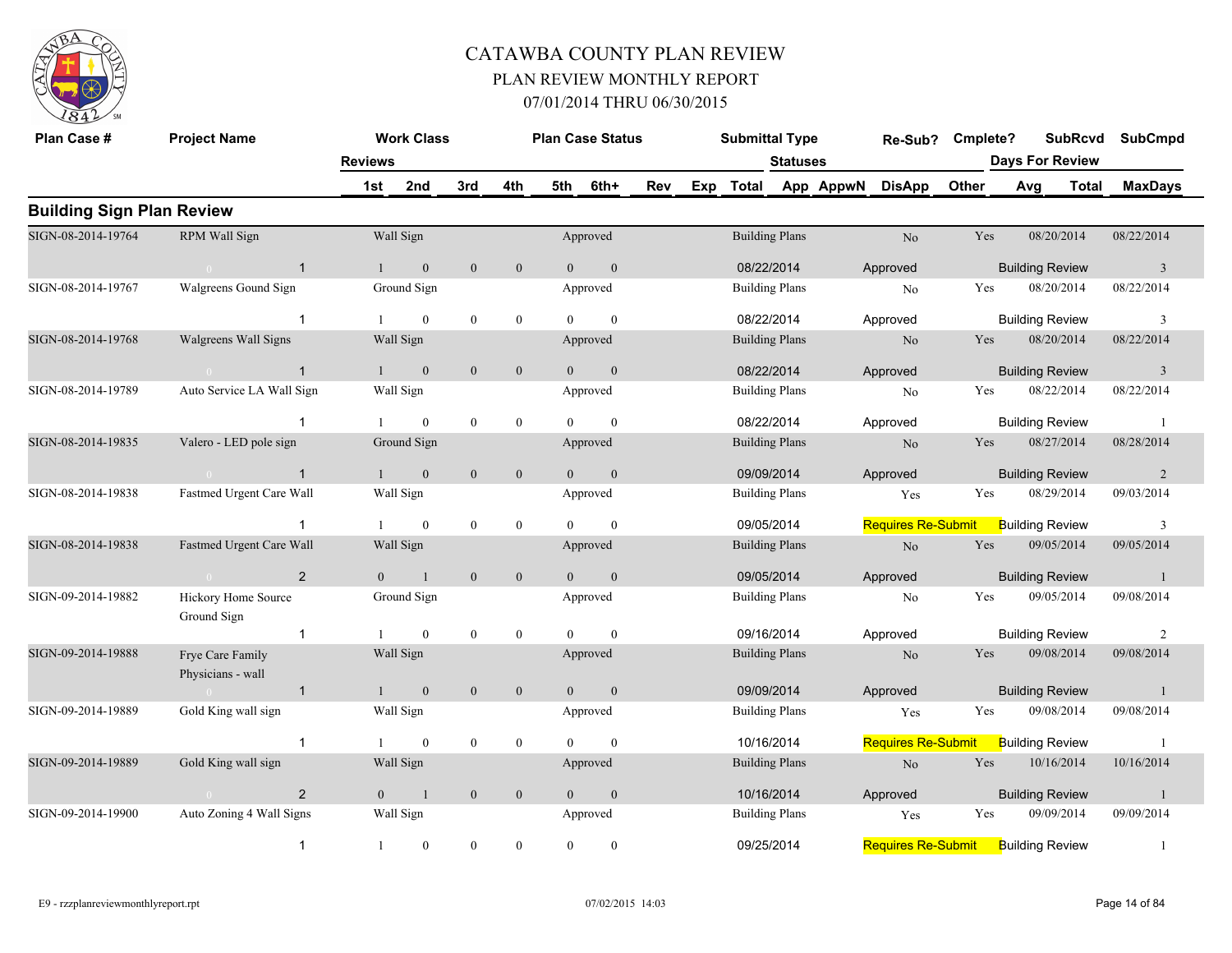

| Plan Case #                      | <b>Project Name</b>               |                | <b>Work Class</b> |                  |                  |                | <b>Plan Case Status</b> |     |     | <b>Submittal Type</b> |                 |           | Re-Sub?                   | Cmplete? |     |                        | <b>SubRcvd</b> | <b>SubCmpd</b> |
|----------------------------------|-----------------------------------|----------------|-------------------|------------------|------------------|----------------|-------------------------|-----|-----|-----------------------|-----------------|-----------|---------------------------|----------|-----|------------------------|----------------|----------------|
|                                  |                                   | <b>Reviews</b> |                   |                  |                  |                |                         |     |     |                       | <b>Statuses</b> |           |                           |          |     | <b>Days For Review</b> |                |                |
|                                  |                                   | 1st            | 2nd               | 3rd              | 4th              | 5th            | 6th+                    | Rev | Exp | <b>Total</b>          |                 | App AppwN | <b>DisApp</b>             | Other    | Avg |                        | <b>Total</b>   | <b>MaxDays</b> |
| <b>Building Sign Plan Review</b> |                                   |                |                   |                  |                  |                |                         |     |     |                       |                 |           |                           |          |     |                        |                |                |
| SIGN-09-2014-19900               | Auto Zoning 4 Wall Signs          |                | Wall Sign         |                  |                  |                | Approved                |     |     | <b>Building Plans</b> |                 |           | No                        | Yes      |     | 09/25/2014             |                | 09/25/2014     |
|                                  | $\overline{2}$                    | $\Omega$       |                   | $\boldsymbol{0}$ | $\mathbf{0}$     | $\Omega$       | $\mathbf{0}$            |     |     | 09/25/2014            |                 |           | Approved                  |          |     | <b>Building Review</b> |                |                |
| SIGN-09-2014-19957               |                                   |                | Wall Sign         |                  |                  |                | Approved                |     |     | <b>Building Plans</b> |                 |           | N <sub>o</sub>            | Yes      |     | 09/12/2014             |                | 09/15/2014     |
|                                  | $\overline{1}$<br>$\overline{0}$  |                | $\mathbf{0}$      | $\boldsymbol{0}$ | $\mathbf{0}$     | $\overline{0}$ | $\boldsymbol{0}$        |     |     | 09/15/2014            |                 |           | Approved                  |          |     | <b>Building Review</b> |                | $\overline{2}$ |
| SIGN-09-2014-19973               | Hardees ground sign               |                | Ground Sign       |                  |                  |                | Approved                |     |     | <b>Building Plans</b> |                 |           | No                        | Yes      |     | 09/16/2014             |                | 09/16/2014     |
|                                  | $\overline{1}$                    |                | $\overline{0}$    | $\boldsymbol{0}$ | $\boldsymbol{0}$ | $\Omega$       | $\mathbf{0}$            |     |     | 09/17/2014            |                 |           | Approved                  |          |     | <b>Building Review</b> |                |                |
| SIGN-09-2014-19975               | Hardees Wall Signs                |                | Wall Sign         |                  |                  |                | Approved                |     |     | <b>Building Plans</b> |                 |           | N <sub>0</sub>            | Yes      |     | 09/16/2014             |                | 09/16/2014     |
|                                  | $\overline{1}$<br>$\overline{0}$  |                | $\boldsymbol{0}$  | $\mathbf{0}$     | $\mathbf{0}$     | $\theta$       | $\mathbf{0}$            |     |     | 09/17/2014            |                 |           | Approved                  |          |     | <b>Building Review</b> |                | -1             |
| SIGN-09-2014-19977               | Moretz (6) Wall Signs             |                | Wall Sign         |                  |                  |                | Approved                |     |     | <b>Building Plans</b> |                 |           | N <sub>o</sub>            | Yes      |     | 09/17/2014             |                | 09/17/2014     |
|                                  |                                   |                | $\mathbf{0}$      | $\bf{0}$         | $\bf{0}$         | $\Omega$       | $\mathbf{0}$            |     |     | 09/17/2014            |                 |           | Approved                  |          |     | <b>Building Review</b> |                |                |
| SIGN-09-2014-19978               | Moretz Mills Ground Sign<br>(1)   |                | Ground Sign       |                  |                  |                | Approved                |     |     | <b>Building Plans</b> |                 |           | N <sub>o</sub>            | Yes      |     | 09/17/2014             |                | 09/17/2014     |
|                                  | $\mathbf{1}$                      |                | $\mathbf{0}$      | $\mathbf{0}$     | $\mathbf{0}$     | $\Omega$       | $\mathbf{0}$            |     |     | 09/17/2014            |                 |           | Approved                  |          |     | <b>Building Review</b> |                |                |
| SIGN-09-2014-19979               | Moretz Mills Ground Sign<br># $9$ |                | Ground Sign       |                  |                  |                | Approved                |     |     | <b>Building Plans</b> |                 |           | N <sub>o</sub>            | Yes      |     | 09/17/2014             |                | 09/17/2014     |
|                                  | $\mathbf{1}$                      |                | $\mathbf{0}$      | $\boldsymbol{0}$ | $\boldsymbol{0}$ | $\Omega$       | $\theta$                |     |     | 09/17/2014            |                 |           | Approved                  |          |     | <b>Building Review</b> |                |                |
| SIGN-09-2014-20002               | Carolina Chriopractic<br>Ground   |                | Ground Sign       |                  |                  |                | Approved                |     |     | <b>Building Plans</b> |                 |           | Yes                       | Yes      |     | 09/19/2014             |                | 09/19/2014     |
|                                  | $\overline{1}$                    |                | $\mathbf{0}$      | $\mathbf{0}$     | $\mathbf{0}$     | $\theta$       | $\mathbf{0}$            |     |     | 09/29/2014            |                 |           | <b>Requires Re-Submit</b> |          |     | <b>Building Review</b> |                | $\overline{1}$ |
| SIGN-09-2014-20002               | Carolina Chriopractic<br>Ground   |                | Ground Sign       |                  |                  |                | Approved                |     |     | <b>Building Plans</b> |                 |           | N <sub>o</sub>            | Yes      |     | 09/29/2014             |                | 09/29/2014     |
|                                  | $\overline{2}$                    | $\theta$       | $\overline{1}$    | $\boldsymbol{0}$ | $\boldsymbol{0}$ | $\Omega$       | $\mathbf{0}$            |     |     | 09/29/2014            |                 |           | Approved                  |          |     | <b>Building Review</b> |                |                |
| SIGN-09-2014-20003               | Ferguson Plumbing 3 wall<br>signs |                | Wall Sign         |                  |                  |                | Approved                |     |     | <b>Building Plans</b> |                 |           | N <sub>o</sub>            | Yes      |     | 09/19/2014             |                | 09/19/2014     |
|                                  | $\overline{1}$<br>$\bigcap$       |                | $\boldsymbol{0}$  | $\boldsymbol{0}$ | $\boldsymbol{0}$ | $\overline{0}$ | $\boldsymbol{0}$        |     |     | 09/22/2014            |                 |           | Approved                  |          |     | <b>Building Review</b> |                |                |
| SIGN-09-2014-20005               | Boost Mobile Wall Sign            |                | Wall Sign         |                  |                  |                | Approved                |     |     | <b>Building Plans</b> |                 |           | N <sub>o</sub>            | Yes      |     | 09/19/2014             |                | 09/19/2014     |
|                                  | -1                                |                | $\boldsymbol{0}$  | $\boldsymbol{0}$ | $\boldsymbol{0}$ | $\theta$       | $\mathbf{0}$            |     |     | 09/22/2014            |                 |           | Approved                  |          |     | <b>Building Review</b> |                |                |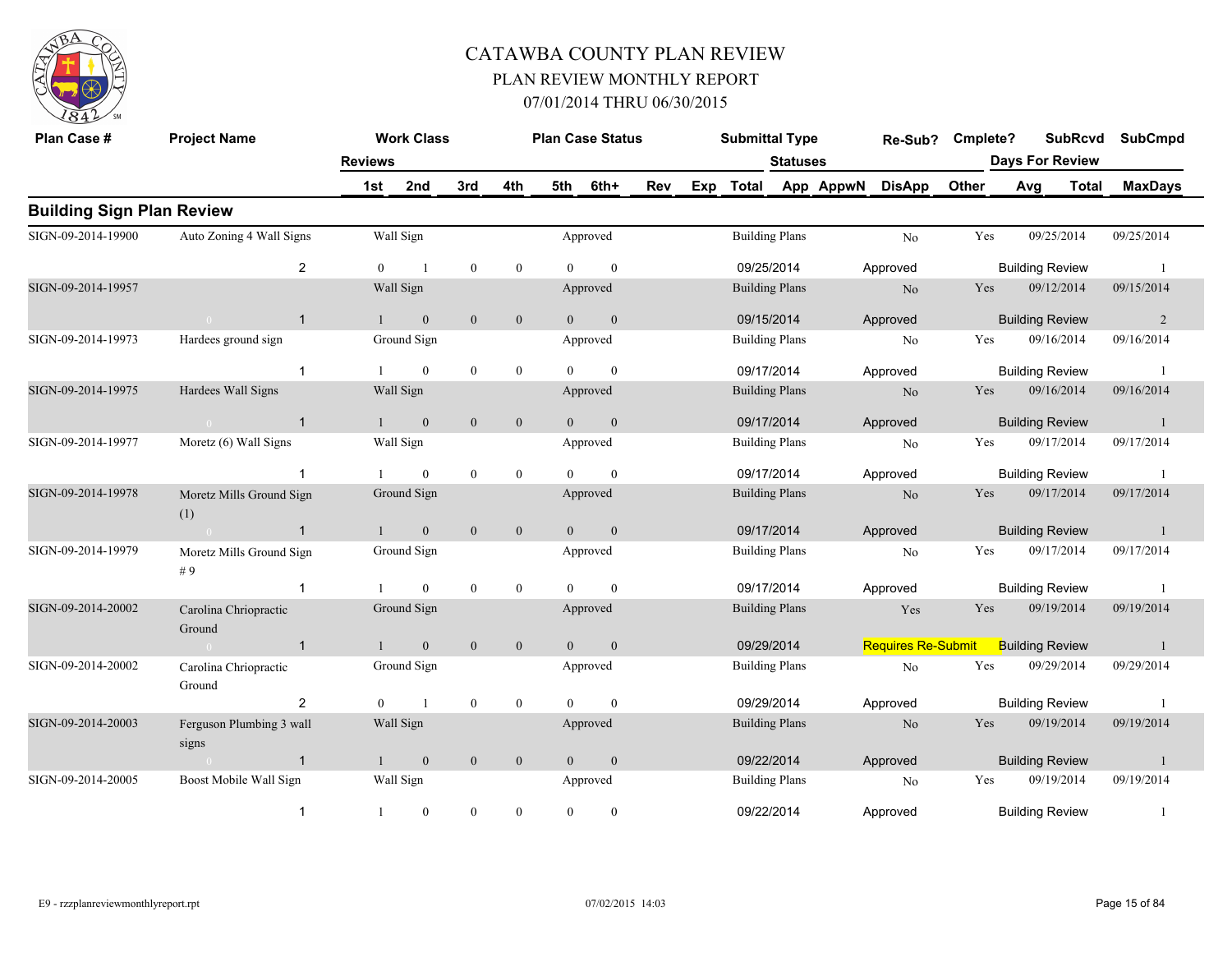

| Plan Case #                      | <b>Project Name</b>                |                | <b>Work Class</b> |                  |                  |                | <b>Plan Case Status</b> |     | <b>Submittal Type</b> |                 |           | Re-Sub?                   | Cmplete? |     | <b>SubRcvd</b>         | <b>SubCmpd</b> |  |
|----------------------------------|------------------------------------|----------------|-------------------|------------------|------------------|----------------|-------------------------|-----|-----------------------|-----------------|-----------|---------------------------|----------|-----|------------------------|----------------|--|
|                                  |                                    | <b>Reviews</b> |                   |                  |                  |                |                         |     |                       | <b>Statuses</b> |           |                           |          |     | <b>Days For Review</b> |                |  |
|                                  |                                    | 1st            | 2nd               | 3rd              | 4th              | 5th            | 6th+                    | Rev | Exp Total             |                 | App AppwN | <b>DisApp</b>             | Other    | Avg | Total                  | <b>MaxDays</b> |  |
| <b>Building Sign Plan Review</b> |                                    |                |                   |                  |                  |                |                         |     |                       |                 |           |                           |          |     |                        |                |  |
| SIGN-09-2014-20019               | Fairbrook Ridge Ground<br>Sign     |                | Ground Sign       |                  |                  |                | Approved                |     | <b>Building Plans</b> |                 |           | No                        | Yes      |     | 09/22/2014             | 09/23/2014     |  |
|                                  | $\overline{1}$                     | $\mathbf{1}$   | $\mathbf{0}$      | $\mathbf{0}$     | $\mathbf{0}$     | $\Omega$       | $\mathbf{0}$            |     | 09/23/2014            |                 |           | Approved                  |          |     | <b>Building Review</b> | $\overline{2}$ |  |
| SIGN-09-2014-20020               | Hancock Fabric wall sign           |                | Wall Sign         |                  |                  |                | Approved                |     | <b>Building Plans</b> |                 |           | N <sub>o</sub>            | Yes      |     | 09/22/2014             | 09/23/2014     |  |
|                                  | $\overline{1}$<br>$\bigcap$        |                | $\mathbf{0}$      | $\mathbf{0}$     | $\mathbf{0}$     | $\theta$       | $\mathbf{0}$            |     | 09/23/2014            |                 |           | Approved                  |          |     | <b>Building Review</b> | 2              |  |
| SIGN-09-2014-20049               | North Newton Church<br>ground sign |                | Ground Sign       |                  |                  |                | Approved                |     | <b>Building Plans</b> |                 |           | No                        | Yes      |     | 09/23/2014             | 09/23/2014     |  |
|                                  | $\mathbf{1}$                       |                | $\theta$          | $\mathbf{0}$     | $\mathbf{0}$     | $\Omega$       | $\theta$                |     | 09/23/2014            |                 |           | Approved                  |          |     | <b>Building Review</b> | -1             |  |
| SIGN-09-2014-20060               | Cargo Integrated Ground<br>Sign    |                | Ground Sign       |                  |                  |                | Approved                |     | <b>Building Plans</b> |                 |           | $\rm No$                  | Yes      |     | 09/24/2014             | 09/24/2014     |  |
|                                  | $\overline{1}$                     | $\mathbf{1}$   | $\mathbf{0}$      | $\mathbf{0}$     | $\mathbf{0}$     | $\theta$       | $\mathbf{0}$            |     | 09/24/2014            |                 |           | Approved                  |          |     | <b>Building Review</b> | $\overline{1}$ |  |
| SIGN-09-2014-20095               | Kiosk Trail Ground Sign            |                | Ground Sign       |                  |                  |                | Approved                |     | <b>Building Plans</b> |                 |           | Yes                       | Yes      |     | 09/29/2014             | 09/29/2014     |  |
|                                  | -1                                 |                | $\mathbf{0}$      | $\boldsymbol{0}$ | $\boldsymbol{0}$ | $\Omega$       | $\mathbf{0}$            |     | 09/29/2014            |                 |           | Approved                  |          |     | <b>Building Review</b> | -1             |  |
| SIGN-09-2014-20095               | Kiosk Trail Ground Sign            |                | Ground Sign       |                  |                  |                | Approved                |     | <b>Building Plans</b> |                 |           | N <sub>o</sub>            | Yes      |     | 09/30/2014             | 09/30/2014     |  |
|                                  | $\overline{2}$                     | $\Omega$       | $\overline{1}$    | $\mathbf{0}$     | $\boldsymbol{0}$ | $\Omega$       | $\mathbf{0}$            |     | 09/29/2014            |                 |           | Approved                  |          |     | <b>Building Review</b> | $\overline{1}$ |  |
| SIGN-09-2014-20127               | Bark Mobile Wall Sign              |                | Wall Sign         |                  |                  |                | Approved                |     | <b>Building Plans</b> |                 |           | No                        | Yes      |     | 09/30/2014             | 10/01/2014     |  |
|                                  | $\overline{1}$                     |                | $\mathbf{0}$      | $\boldsymbol{0}$ | $\mathbf{0}$     | $\Omega$       | $\theta$                |     | 10/01/2014            |                 |           | Approved                  |          |     | <b>Building Review</b> | 2              |  |
| SIGN-09-2014-20128               | New Life Ground Sign               |                | Ground Sign       |                  |                  |                | Approved                |     | <b>Building Plans</b> |                 |           | N <sub>o</sub>            | Yes      |     | 09/30/2014             | 10/01/2014     |  |
|                                  | $\sim$ 0<br>$\overline{1}$         | $\mathbf{1}$   | $\mathbf{0}$      | $\boldsymbol{0}$ | $\boldsymbol{0}$ | $\mathbf{0}$   | $\mathbf{0}$            |     | 10/01/2014            |                 |           | Approved                  |          |     | <b>Building Review</b> | $\overline{2}$ |  |
| SIGN-09-2014-20129               | The Hipster Wall Sign              |                | Wall Sign         |                  |                  |                | Approved                |     | <b>Building Plans</b> |                 |           | N <sub>0</sub>            | Yes      |     | 09/30/2014             | 10/01/2014     |  |
|                                  | $\overline{1}$                     |                | $\mathbf{0}$      | $\boldsymbol{0}$ | $\mathbf{0}$     |                | $\theta$                |     | 10/01/2014            |                 |           | Approved                  |          |     | <b>Building Review</b> | 2              |  |
| SIGN-10-2014-20175               |                                    |                | Ground Sign       |                  |                  |                | Approved                |     | <b>Building Plans</b> |                 |           | Yes                       | Yes      |     | 10/09/2014             | 10/09/2014     |  |
|                                  | $\mathbf{1}$<br>$\bigcap$          |                | $\mathbf{0}$      | $\mathbf{0}$     | $\boldsymbol{0}$ | $\overline{0}$ | $\mathbf{0}$            |     | 10/09/2014            |                 |           | <b>Requires Re-Submit</b> |          |     | <b>Building Review</b> | -1             |  |
| SIGN-10-2014-20175               |                                    |                | Ground Sign       |                  |                  |                | Approved                |     | <b>Building Plans</b> |                 |           | No                        | Yes      |     | 10/09/2014             | 10/09/2014     |  |
|                                  | $\overline{2}$                     | $\theta$       | $\mathbf{1}$      | $\bf{0}$         | $\boldsymbol{0}$ | $\Omega$       | $\theta$                |     | 10/09/2014            |                 |           | Approved                  |          |     | <b>Building Review</b> | -1             |  |
| SIGN-10-2014-20241               | Terra Dotta Ground Sign            |                | Ground Sign       |                  |                  |                | Approved                |     | <b>Building Plans</b> |                 |           | No                        | Yes      |     | 10/16/2014             | 10/17/2014     |  |
|                                  | $\mathbf{1}$<br>$\overline{0}$     |                | $\boldsymbol{0}$  | $\mathbf{0}$     | $\boldsymbol{0}$ | $\overline{0}$ | $\theta$                |     | 10/17/2014            |                 |           | Approved                  |          |     | <b>Building Review</b> | 2              |  |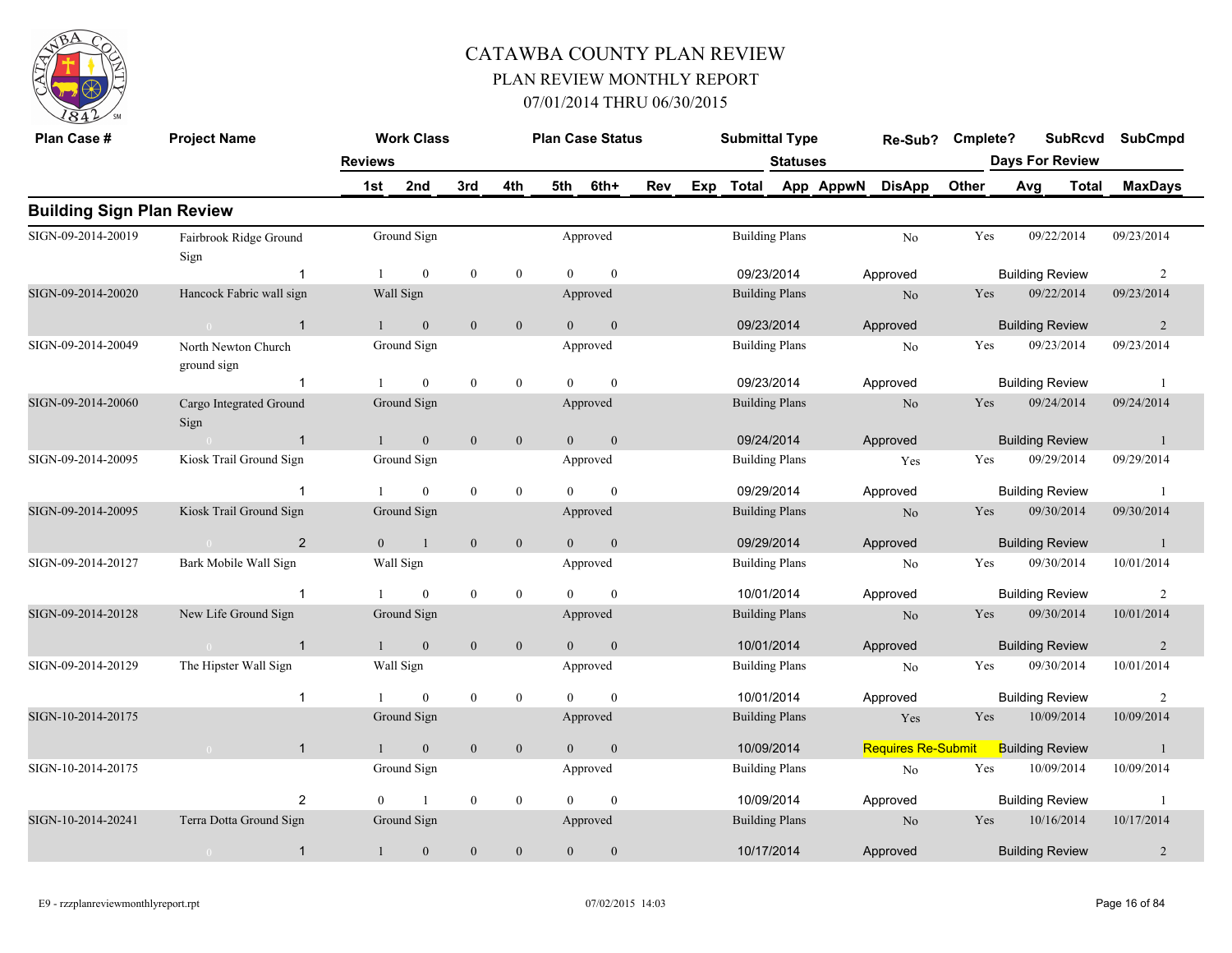

| Plan Case #                      | <b>Project Name</b>             |                       | <b>Work Class</b> |                  |                  |                | <b>Plan Case Status</b> |     |     | <b>Submittal Type</b> |                 |           | Re-Sub?                   | Cmplete? |     | <b>SubRcvd</b><br><b>Days For Review</b> | <b>SubCmpd</b> |
|----------------------------------|---------------------------------|-----------------------|-------------------|------------------|------------------|----------------|-------------------------|-----|-----|-----------------------|-----------------|-----------|---------------------------|----------|-----|------------------------------------------|----------------|
|                                  |                                 | <b>Reviews</b><br>1st | 2nd               | 3rd              | 4th              | 5th            | 6th+                    | Rev | Exp | Total                 | <b>Statuses</b> | App AppwN | <b>DisApp</b>             | Other    | Avg | <b>Total</b>                             | <b>MaxDays</b> |
| <b>Building Sign Plan Review</b> |                                 |                       |                   |                  |                  |                |                         |     |     |                       |                 |           |                           |          |     |                                          |                |
| SIGN-10-2014-20245               | State Farm Wall Sign            |                       | Wall Sign         |                  |                  |                | Approved                |     |     | <b>Building Plans</b> |                 |           | No                        | Yes      |     | 10/17/2014                               | 10/17/2014     |
|                                  | $\overline{1}$<br>$\sim$ 0      |                       | $\mathbf{0}$      | $\boldsymbol{0}$ | $\boldsymbol{0}$ | $\overline{0}$ | $\mathbf{0}$            |     |     | 10/20/2014            |                 |           | Approved                  |          |     | <b>Building Review</b>                   | $\mathbf{1}$   |
| SIGN-10-2014-20252               | Popeyes Ground sign             |                       | Ground Sign       |                  |                  |                | Approved                |     |     | <b>Building Plans</b> |                 |           | Yes                       | Yes      |     | 10/17/2014                               | 10/20/2014     |
|                                  | $\overline{1}$                  |                       | $\overline{0}$    | $\mathbf{0}$     | $\boldsymbol{0}$ | $\Omega$       | $\mathbf{0}$            |     |     | 10/22/2014            |                 |           | <b>Requires Re-Submit</b> |          |     | <b>Building Review</b>                   | 2              |
| SIGN-10-2014-20252               | Popeyes Ground sign             |                       | Ground Sign       |                  |                  |                | Approved                |     |     | <b>Building Plans</b> |                 |           | N <sub>o</sub>            | Yes      |     | 10/20/2014                               | 10/20/2014     |
|                                  | $\overline{2}$<br>$\Omega$      | $\theta$              | $\overline{1}$    | $\mathbf{0}$     | $\boldsymbol{0}$ | $\Omega$       | $\mathbf{0}$            |     |     | 10/22/2014            |                 |           | Approved                  |          |     | <b>Building Review</b>                   | $\overline{1}$ |
| SIGN-10-2014-20253               | Popeyes 3 wall signs            |                       | Wall Sign         |                  |                  |                | Approved                |     |     | <b>Building Plans</b> |                 |           | Yes                       | Yes      |     | 10/17/2014                               | 10/20/2014     |
|                                  | $\overline{1}$                  |                       | $\mathbf{0}$      | $\boldsymbol{0}$ | $\boldsymbol{0}$ |                | $\mathbf{0}$            |     |     | 11/05/2014            |                 |           | <b>Requires Re-Submit</b> |          |     | <b>Building Review</b>                   | $\overline{2}$ |
| SIGN-10-2014-20253               | Popeyes 3 wall signs            |                       | Wall Sign         |                  |                  |                | Approved                |     |     | <b>Building Plans</b> |                 |           | $\rm No$                  | Yes      |     | 10/22/2014                               | 10/22/2014     |
|                                  | 2                               | $\overline{0}$        | $\overline{1}$    | $\mathbf{0}$     | $\mathbf{0}$     | $\Omega$       | $\mathbf{0}$            |     |     | 11/05/2014            |                 |           | Approved                  |          |     | <b>Building Review</b>                   | $\overline{1}$ |
| SIGN-10-2014-20259               | Dollar Tree Sign                |                       | Wall Sign         |                  |                  |                | Approved                |     |     | <b>Building Plans</b> |                 |           | No                        | Yes      |     | 10/20/2014                               | 10/20/2014     |
|                                  | $\overline{1}$                  |                       | $\theta$          | $\mathbf{0}$     | $\mathbf{0}$     | $\Omega$       | $\mathbf{0}$            |     |     | 10/20/2014            |                 |           | Approved                  |          |     | <b>Building Review</b>                   | -1             |
| SIGN-10-2014-20304               | Twin Cedars (3 ground<br>signs) |                       | Ground Sign       |                  |                  |                | Approved                |     |     | <b>Building Plans</b> |                 |           | Yes                       | Yes      |     | 10/22/2014                               | 10/22/2014     |
|                                  | -1                              |                       | $\mathbf{0}$      | $\mathbf{0}$     | $\boldsymbol{0}$ | $\overline{0}$ | $\mathbf{0}$            |     |     | 10/24/2014            |                 |           | <b>Requires Re-Submit</b> |          |     | <b>Building Review</b>                   | $\mathbf{1}$   |
| SIGN-10-2014-20304               | Twin Cedars (3 ground<br>signs) |                       | Ground Sign       |                  |                  |                | Approved                |     |     | <b>Building Plans</b> |                 |           | No                        | Yes      |     | 10/24/2014                               | 10/24/2014     |
|                                  | 2                               | $\theta$              | $\overline{1}$    | $\mathbf{0}$     | $\boldsymbol{0}$ | $\Omega$       | $\mathbf{0}$            |     |     | 10/24/2014            |                 |           | Approved                  |          |     | <b>Building Review</b>                   | $\overline{1}$ |
| SIGN-10-2014-20305               | Twin Cedars (3 ground<br>signs) |                       | Ground Sign       |                  |                  |                | Approved                |     |     | <b>Building Plans</b> |                 |           | Yes                       | Yes      |     | 10/22/2014                               | 10/22/2014     |
|                                  | $\overline{1}$                  |                       | $\mathbf{0}$      | $\mathbf{0}$     | $\mathbf{0}$     | $\overline{0}$ | $\mathbf{0}$            |     |     | 10/24/2014            |                 |           | <b>Requires Re-Submit</b> |          |     | <b>Building Review</b>                   | $\overline{1}$ |
| SIGN-10-2014-20305               | Twin Cedars (3 ground<br>signs) |                       | Ground Sign       |                  |                  |                | Approved                |     |     | <b>Building Plans</b> |                 |           | No                        | Yes      |     | 10/24/2014                               | 10/24/2014     |
|                                  | 2                               | $\theta$              |                   | $\mathbf{0}$     | $\boldsymbol{0}$ | $\theta$       | $\theta$                |     |     | 10/24/2014            |                 |           | Approved                  |          |     | <b>Building Review</b>                   | $\overline{1}$ |
| SIGN-10-2014-20306               | Twin Cedars (3 ground<br>signs) |                       | Ground Sign       |                  |                  |                | Approved                |     |     | <b>Building Plans</b> |                 |           | Yes                       | Yes      |     | 10/22/2014                               | 10/22/2014     |
|                                  | $\mathbf{1}$                    |                       | $\mathbf{0}$      | $\mathbf{0}$     | $\mathbf{0}$     | $\mathbf{0}$   | $\mathbf{0}$            |     |     | 10/24/2014            |                 |           | <b>Requires Re-Submit</b> |          |     | <b>Building Review</b>                   | 1              |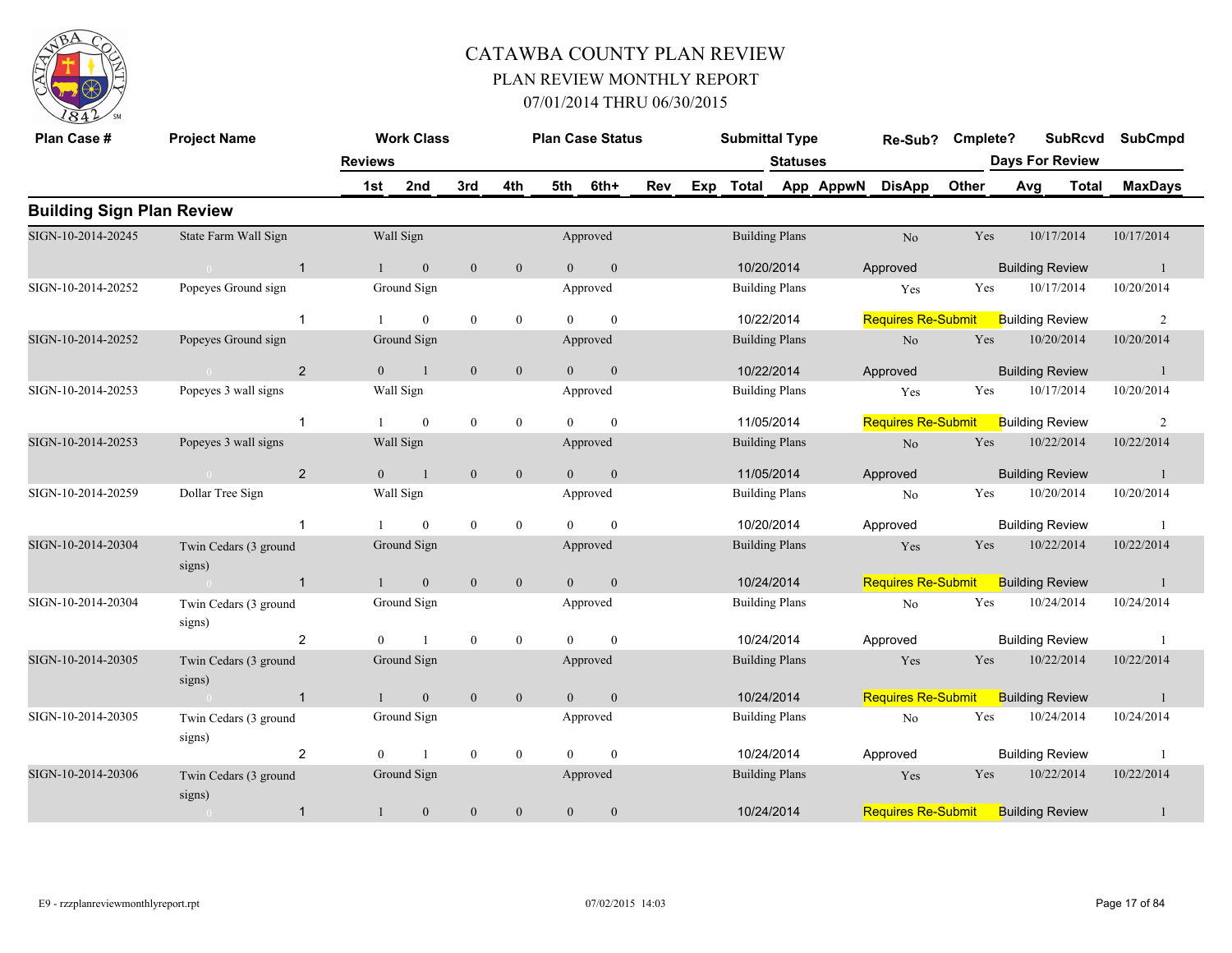

| Plan Case #                      | <b>Project Name</b>               |                | <b>Work Class</b> |                  |                  |                | <b>Plan Case Status</b> |     | <b>Submittal Type</b> |                 |           | Re-Sub?                   | Cmplete? |                        |                        | <b>SubRcvd</b> | <b>SubCmpd</b> |
|----------------------------------|-----------------------------------|----------------|-------------------|------------------|------------------|----------------|-------------------------|-----|-----------------------|-----------------|-----------|---------------------------|----------|------------------------|------------------------|----------------|----------------|
|                                  |                                   | <b>Reviews</b> |                   |                  |                  |                |                         |     |                       | <b>Statuses</b> |           |                           |          | <b>Days For Review</b> |                        |                |                |
|                                  |                                   | 1st            | 2nd               | 3rd              | 4th              | 5th            | 6th+                    | Rev | Exp Total             |                 | App AppwN | <b>DisApp</b>             | Other    |                        | Avg                    | Total          | <b>MaxDays</b> |
| <b>Building Sign Plan Review</b> |                                   |                |                   |                  |                  |                |                         |     |                       |                 |           |                           |          |                        |                        |                |                |
| SIGN-10-2014-20306               | Twin Cedars (3 ground<br>signs)   |                | Ground Sign       |                  |                  |                | Approved                |     | <b>Building Plans</b> |                 |           | No                        | Yes      |                        | 10/24/2014             |                | 10/24/2014     |
|                                  | $\overline{2}$                    | $\theta$       | $\overline{1}$    | $\mathbf{0}$     | $\mathbf{0}$     | $\theta$       | $\mathbf{0}$            |     | 10/24/2014            |                 |           | Approved                  |          |                        | <b>Building Review</b> |                | $\overline{1}$ |
| SIGN-10-2014-20349               | AT&T Wall Signs                   |                | Wall Sign         |                  |                  |                | Approved                |     | <b>Building Plans</b> |                 |           | N <sub>0</sub>            | Yes      |                        | 10/28/2014             |                | 10/28/2014     |
|                                  | $\mathbf{1}$                      |                | $\theta$          | $\mathbf{0}$     | $\mathbf{0}$     | $\Omega$       | $\theta$                |     | 10/28/2014            |                 |           | Approved                  |          |                        | <b>Building Review</b> |                | $\overline{1}$ |
| SIGN-11-2014-20375               | King Hickory Ground Sign          |                | Ground Sign       |                  |                  |                | Approved                |     | <b>Building Plans</b> |                 |           | N <sub>o</sub>            | Yes      |                        | 11/04/2014             |                | 11/04/2014     |
|                                  | $\overline{1}$                    | $\mathbf{1}$   | $\mathbf{0}$      | $\mathbf{0}$     | $\mathbf{0}$     | $\overline{0}$ | $\mathbf{0}$            |     | 11/05/2014            |                 |           | Approved                  |          |                        | <b>Building Review</b> |                | -1             |
| SIGN-11-2014-20390               | Food Lion ground sign             |                | Ground Sign       |                  |                  |                | Approved                |     | <b>Building Plans</b> |                 |           | Yes                       | Yes      |                        | 11/05/2014             |                | 11/06/2014     |
|                                  | $\overline{1}$                    | $\mathbf{1}$   | $\mathbf{0}$      | $\mathbf{0}$     | $\mathbf{0}$     | $\Omega$       | $\theta$                |     | 11/10/2014            |                 |           | <b>Requires Re-Submit</b> |          |                        | <b>Building Review</b> |                | 2              |
| SIGN-11-2014-20390               | Food Lion ground sign             |                | Ground Sign       |                  |                  |                | Approved                |     | <b>Building Plans</b> |                 |           | N <sub>o</sub>            | Yes      |                        | 11/10/2014             |                | 11/10/2014     |
|                                  | $\overline{2}$<br>$\theta$        | $\overline{0}$ | $\mathbf{1}$      | $\mathbf{0}$     | $\mathbf{0}$     | $\overline{0}$ | $\mathbf{0}$            |     | 11/10/2014            |                 |           | Approved                  |          |                        | <b>Building Review</b> |                | $\mathbf{1}$   |
| SIGN-11-2014-20403               | Hilton Garden Ground Sign         |                | Ground Sign       |                  |                  |                | Approved                |     | <b>Building Plans</b> |                 |           | No                        | Yes      |                        | 11/07/2014             |                | 11/10/2014     |
|                                  | $\mathbf{1}$                      |                | $\mathbf{0}$      | $\mathbf{0}$     | $\mathbf{0}$     | $\Omega$       | $\theta$                |     | 11/10/2014            |                 |           | Approved                  |          |                        | <b>Building Review</b> |                | 2              |
| SIGN-11-2014-20404               | Hilton Garden 4 Wall Signs        |                | Wall Sign         |                  |                  |                | Approved                |     | <b>Building Plans</b> |                 |           | No                        | Yes      |                        | 11/07/2014             |                | 11/10/2014     |
|                                  | $\mathbf{1}$                      |                | $\mathbf{0}$      | $\mathbf{0}$     | $\mathbf{0}$     | $\Omega$       | $\Omega$                |     | 11/10/2014            |                 |           | Approved                  |          |                        | <b>Building Review</b> |                | 2              |
| SIGN-11-2014-20420               | Olde Well South Ground<br>Sign    |                | Ground Sign       |                  |                  |                | Approved                |     | <b>Building Plans</b> |                 |           | Yes                       | Yes      |                        | 11/13/2014             |                | 11/13/2014     |
|                                  | -1                                |                | $\theta$          | $\bf{0}$         | $\boldsymbol{0}$ | $\Omega$       | $\Omega$                |     | 12/15/2014            |                 |           | <b>Requires Re-Submit</b> |          |                        | <b>Building Review</b> |                | -1             |
| SIGN-11-2014-20420               | Olde Well South Ground<br>Sign    |                | Ground Sign       |                  |                  |                | Approved                |     | <b>Building Plans</b> |                 |           | N <sub>o</sub>            | Yes      |                        | 12/15/2014             |                | 12/15/2014     |
|                                  | 2                                 | $\overline{0}$ | $\overline{1}$    | $\mathbf{0}$     | $\mathbf{0}$     | $\overline{0}$ | $\mathbf{0}$            |     | 12/15/2014            |                 |           | Approved                  |          |                        | <b>Building Review</b> |                | $\mathbf{1}$   |
| SIGN-11-2014-20427               | HealthSmart Pharmacy<br>Wall Sign |                | Wall Sign         |                  |                  |                | Approved                |     | <b>Building Plans</b> |                 |           | No                        | Yes      |                        | 11/14/2014             |                | 11/14/2014     |
|                                  | $\mathbf{1}$                      | $\mathbf{1}$   | $\mathbf{0}$      | $\bf{0}$         | $\boldsymbol{0}$ | $\overline{0}$ | $\mathbf{0}$            |     | 11/17/2014            |                 |           | Approved                  |          |                        | <b>Building Review</b> |                | -1             |
| SIGN-11-2014-20443               | Sub Station Wall Signs            |                | Wall Sign         |                  |                  |                | Approved                |     | <b>Building Plans</b> |                 |           | Yes                       | Yes      |                        | 11/19/2014             |                | 11/19/2014     |
|                                  | $\mathbf{1}$                      | 1              | $\mathbf{0}$      | $\mathbf{0}$     | $\mathbf{0}$     | $\overline{0}$ | $\mathbf{0}$            |     | 11/26/2014            |                 |           | <b>Requires Re-Submit</b> |          |                        | <b>Building Review</b> |                | $\mathbf{1}$   |
| SIGN-11-2014-20443               | Sub Station Wall Signs            |                | Wall Sign         |                  |                  |                | Approved                |     | <b>Building Plans</b> |                 |           | No                        | Yes      |                        | 11/26/2014             |                | 11/26/2014     |
|                                  | $\overline{2}$                    | $\overline{0}$ |                   | $\boldsymbol{0}$ | $\mathbf{0}$     | $\theta$       | $\mathbf{0}$            |     | 11/26/2014            |                 |           | Approved                  |          |                        | <b>Building Review</b> |                | $\overline{1}$ |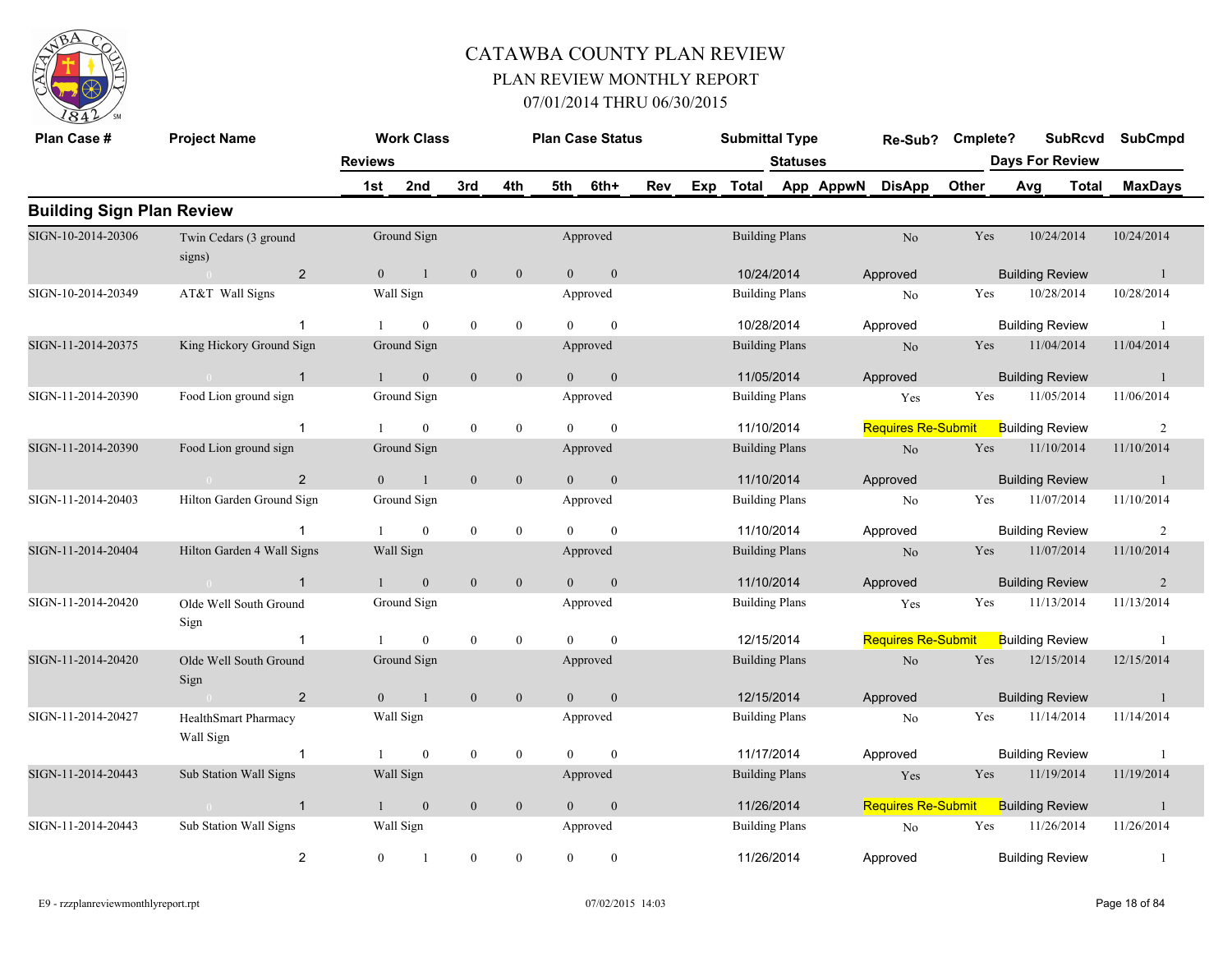

| Plan Case #                      | <b>Project Name</b>                             |                | <b>Work Class</b> |                  |                  |                | <b>Plan Case Status</b> |     |     | <b>Submittal Type</b> |                       |           | Re-Sub?        | Cmplete? |                        | <b>SubRcvd</b> | <b>SubCmpd</b> |
|----------------------------------|-------------------------------------------------|----------------|-------------------|------------------|------------------|----------------|-------------------------|-----|-----|-----------------------|-----------------------|-----------|----------------|----------|------------------------|----------------|----------------|
|                                  |                                                 | <b>Reviews</b> |                   |                  |                  |                |                         |     |     |                       | <b>Statuses</b>       |           |                |          | <b>Days For Review</b> |                |                |
|                                  |                                                 | 1st            | 2nd               | 3rd              | 4th              | 5th            | 6th+                    | Rev | Exp | <b>Total</b>          |                       | App AppwN | <b>DisApp</b>  | Other    | Avg                    | <b>Total</b>   | <b>MaxDays</b> |
| <b>Building Sign Plan Review</b> |                                                 |                |                   |                  |                  |                |                         |     |     |                       |                       |           |                |          |                        |                |                |
| SIGN-11-2014-20444               | Guest Interiors Wall Sign                       |                | Wall Sign         |                  |                  |                | Approved                |     |     | <b>Building Plans</b> |                       |           | N <sub>o</sub> | Yes      |                        | 11/19/2014     | 11/19/2014     |
|                                  | $\mathbf{1}$                                    |                | $\overline{0}$    | $\boldsymbol{0}$ | $\mathbf{0}$     | $\Omega$       | $\mathbf{0}$            |     |     | 11/19/2014            |                       |           | Approved       |          | <b>Building Review</b> |                | -1             |
| SIGN-11-2014-20445               | Burger FI 3 wall signs                          |                | Wall Sign         |                  |                  |                | Approved                |     |     |                       | <b>Building Plans</b> |           | N <sub>o</sub> | Yes      |                        | 11/19/2014     | 11/19/2014     |
|                                  | $\overline{1}$<br>$\sim$ 0                      |                | $\mathbf{0}$      | $\mathbf{0}$     | $\boldsymbol{0}$ | $\theta$       | $\mathbf{0}$            |     |     | 11/19/2014            |                       |           | Approved       |          | <b>Building Review</b> |                | $\overline{1}$ |
| SIGN-11-2014-20446               | United Hmong Halls<br>Ground Sign               |                | Ground Sign       |                  |                  |                | Approved                |     |     | <b>Building Plans</b> |                       |           | No             | Yes      |                        | 11/19/2014     | 11/19/2014     |
|                                  | $\mathbf{1}$                                    |                | $\overline{0}$    | $\mathbf{0}$     | $\mathbf{0}$     | $\theta$       | $\mathbf{0}$            |     |     | 11/19/2014            |                       |           | Approved       |          | <b>Building Review</b> |                | - 1            |
| SIGN-11-2014-20450               | High Life Wall Sign                             |                | Wall Sign         |                  |                  |                | Approved                |     |     | <b>Building Plans</b> |                       |           | N <sub>o</sub> | Yes      |                        | 11/20/2014     | 11/20/2014     |
|                                  | 0 <sup>1</sup><br>$\overline{1}$                |                | $\mathbf{0}$      | $\mathbf{0}$     | $\mathbf{0}$     | $\Omega$       | $\mathbf{0}$            |     |     | 11/21/2014            |                       |           | Approved       |          | <b>Building Review</b> |                | $\blacksquare$ |
| SIGN-11-2014-20453               | Carolina Health Care<br>System Wall             |                | Wall Sign         |                  |                  |                | Approved                |     |     | <b>Building Plans</b> |                       |           | N <sub>o</sub> | Yes      |                        | 11/24/2014     | 11/24/2014     |
|                                  | $\overline{1}$                                  |                | $\overline{0}$    | $\mathbf{0}$     | $\boldsymbol{0}$ | $\theta$       | $\mathbf{0}$            |     |     | 11/24/2014            |                       |           | Approved       |          | <b>Building Review</b> |                |                |
| SIGN-11-2014-20454               | Carolina Health Care<br>Ground                  |                | Ground Sign       |                  |                  |                | Approved                |     |     | <b>Building Plans</b> |                       |           | No             | Yes      |                        | 11/24/2014     | 11/24/2014     |
|                                  | $\overline{1}$<br>$\sim 0$                      |                | $\mathbf{0}$      | $\boldsymbol{0}$ | $\overline{0}$   | $\overline{0}$ | $\boldsymbol{0}$        |     |     | 11/24/2014            |                       |           | Approved       |          | <b>Building Review</b> |                | -1             |
| SIGN-11-2014-20455               | Carolina Health Care<br>Ground                  |                | Ground Sign       |                  |                  |                | Approved                |     |     | <b>Building Plans</b> |                       |           | No             | Yes      |                        | 11/24/2014     | 11/24/2014     |
|                                  | $\overline{1}$                                  |                | $\overline{0}$    | $\boldsymbol{0}$ | $\boldsymbol{0}$ | $\theta$       | $\mathbf{0}$            |     |     | 11/24/2014            |                       |           | Approved       |          | <b>Building Review</b> |                |                |
| SIGN-11-2014-20456               | Carolina Health Care<br>Ground                  |                | Ground Sign       |                  |                  |                | Approved                |     |     | <b>Building Plans</b> |                       |           | N <sub>o</sub> | Yes      |                        | 11/24/2014     | 11/24/2014     |
|                                  | $\mathbf{1}$<br>$\sim 0$                        |                | $\mathbf{0}$      | $\boldsymbol{0}$ | $\mathbf{0}$     | $\overline{0}$ | $\mathbf{0}$            |     |     | 11/24/2014            |                       |           | Approved       |          | <b>Building Review</b> |                | $\overline{1}$ |
| SIGN-12-2014-20493               | Bottega wall sign                               |                | Wall Sign         |                  |                  |                | Approved                |     |     | <b>Building Plans</b> |                       |           | N <sub>o</sub> | Yes      |                        | 12/04/2014     | 12/04/2014     |
|                                  |                                                 |                | $\mathbf{0}$      | $\mathbf{0}$     | $\boldsymbol{0}$ | $\Omega$       | $\mathbf{0}$            |     |     | 12/10/2014            |                       |           | Approved       |          | <b>Building Review</b> |                | -1             |
| SIGN-12-2014-20494               | Cargo Transporters Ground<br>Sign               |                | Ground Sign       |                  |                  |                | Approved                |     |     | <b>Building Plans</b> |                       |           | N <sub>o</sub> | Yes      |                        | 12/04/2014     | 12/04/2014     |
|                                  | $\sim$ 0 $\sim$ 1                               | $\overline{1}$ | $\mathbf{0}$      | $\mathbf{0}$     | $\mathbf{0}$     | $\theta$       | $\mathbf{0}$            |     |     | 12/04/2014            |                       |           | Approved       |          | <b>Building Review</b> |                | -1             |
| SIGN-12-2014-20495               | Catawba Valley Family<br>Medicine - Ground Sign |                | Ground Sign       |                  |                  |                | Approved                |     |     | <b>Building Plans</b> |                       |           | N <sub>o</sub> | Yes      |                        | 12/04/2014     | 12/04/2014     |
|                                  | $\mathbf{1}$                                    | 1              | $\overline{0}$    | $\mathbf{0}$     | $\mathbf{0}$     | $\theta$       | $\mathbf{0}$            |     |     | 12/04/2014            |                       |           | Approved       |          | <b>Building Review</b> |                |                |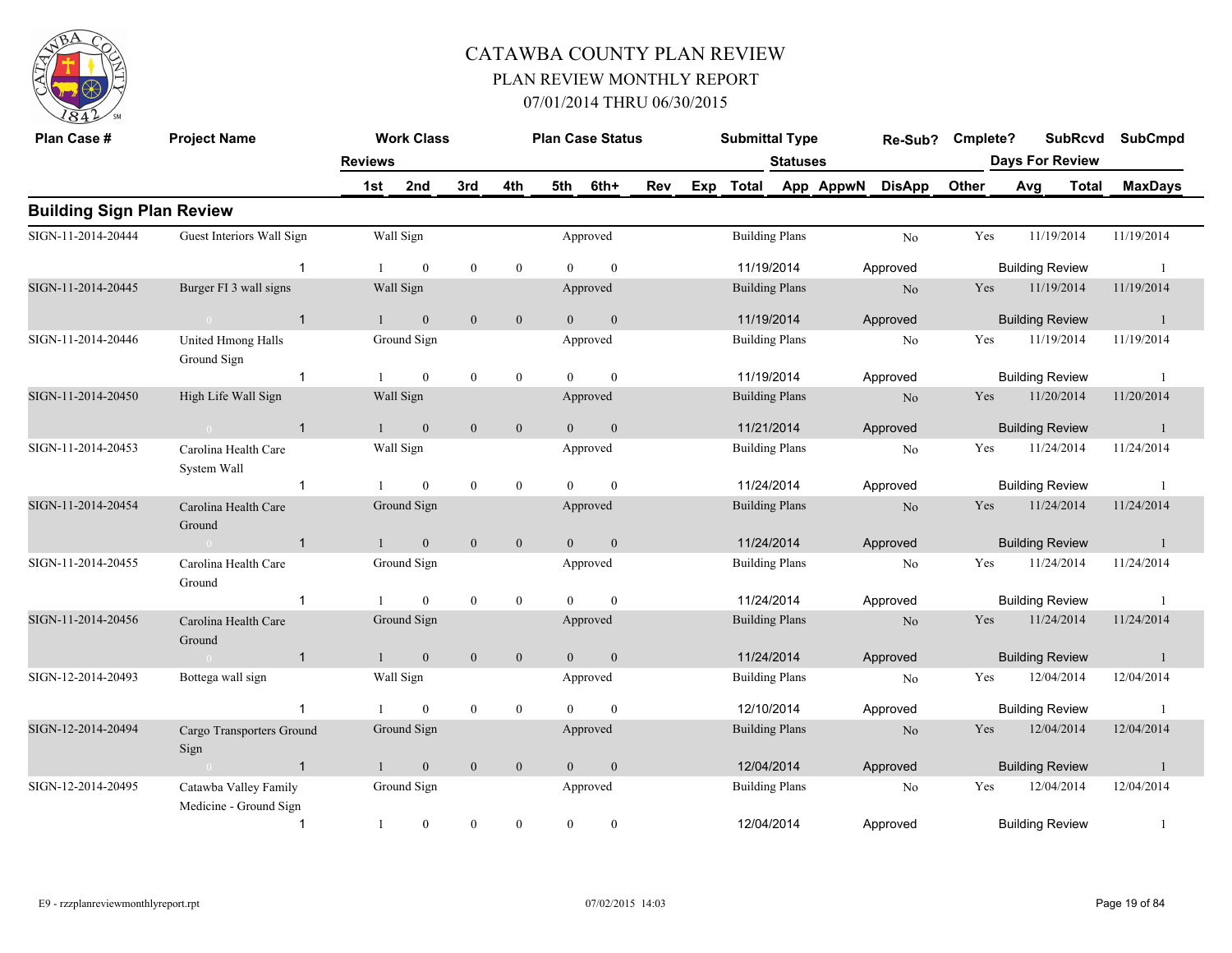

| Plan Case #                      | <b>Project Name</b>                        |                | <b>Work Class</b> |                  |                  |                | <b>Plan Case Status</b> |     |     | <b>Submittal Type</b> |                 |           | Re-Sub?        | Cmplete? |     | <b>SubRcvd</b>         | <b>SubCmpd</b> |
|----------------------------------|--------------------------------------------|----------------|-------------------|------------------|------------------|----------------|-------------------------|-----|-----|-----------------------|-----------------|-----------|----------------|----------|-----|------------------------|----------------|
|                                  |                                            | <b>Reviews</b> |                   |                  |                  |                |                         |     |     |                       | <b>Statuses</b> |           |                |          |     | <b>Days For Review</b> |                |
|                                  |                                            | 1st            | 2nd               | 3rd              | 4th              | 5th            | 6th+                    | Rev | Exp | <b>Total</b>          |                 | App AppwN | <b>DisApp</b>  | Other    | Avg | <b>Total</b>           | <b>MaxDays</b> |
| <b>Building Sign Plan Review</b> |                                            |                |                   |                  |                  |                |                         |     |     |                       |                 |           |                |          |     |                        |                |
| SIGN-12-2014-20496               |                                            |                | Wall Sign         |                  |                  |                | Approved                |     |     | <b>Building Plans</b> |                 |           | No             | Yes      |     | 12/04/2014             | 12/04/2014     |
|                                  | -1                                         |                | $\theta$          | $\mathbf{0}$     | $\mathbf{0}$     | $\Omega$       | $\theta$                |     |     | 12/04/2014            |                 |           | Approved       |          |     | <b>Building Review</b> | $\overline{1}$ |
| SIGN-12-2014-20498               | <b>Highland Baptist Ground</b><br>Sign     |                | Ground Sign       |                  |                  |                | Approved                |     |     | <b>Building Plans</b> |                 |           | N <sub>o</sub> | Yes      |     | 12/04/2014             | 12/05/2014     |
|                                  | $\overline{1}$                             |                | $\mathbf{0}$      | $\boldsymbol{0}$ | $\mathbf{0}$     | $\overline{0}$ | $\mathbf{0}$            |     |     | 12/05/2014            |                 |           | Approved       |          |     | <b>Building Review</b> | $\overline{2}$ |
| SIGN-12-2014-20508               | A V G Automative Inc-<br>ground sign       |                | Ground Sign       |                  |                  |                | Approved                |     |     | <b>Building Plans</b> |                 |           | N <sub>o</sub> | Yes      |     | 12/05/2014             | 12/08/2014     |
|                                  | $\mathbf{1}$                               |                | $\mathbf{0}$      | $\boldsymbol{0}$ | $\mathbf{0}$     | $\theta$       | $\mathbf{0}$            |     |     | 12/10/2014            |                 |           | Approved       |          |     | <b>Building Review</b> | 2              |
| SIGN-12-2014-20511               | Bent Lee's Wall Sign                       |                | Wall Sign         |                  |                  |                | Approved                |     |     | <b>Building Plans</b> |                 |           | N <sub>o</sub> | Yes      |     | 12/08/2014             | 12/08/2014     |
|                                  | $\mathbf{1}$<br>$\sim 0$                   | $\mathbf{1}$   | $\mathbf{0}$      | $\mathbf{0}$     | $\mathbf{0}$     | $\overline{0}$ | $\mathbf{0}$            |     |     | 12/08/2014            |                 |           | Approved       |          |     | <b>Building Review</b> | -1             |
| SIGN-12-2014-20513               | Wired Vapor                                |                | Wall Sign         |                  |                  |                | Approved                |     |     | <b>Building Plans</b> |                 |           | No             | Yes      |     | 12/08/2014             | 12/08/2014     |
|                                  | $\overline{1}$                             |                | $\mathbf{0}$      | $\mathbf{0}$     | $\mathbf{0}$     | $\Omega$       | $\theta$                |     |     | 12/08/2014            |                 |           | Approved       |          |     | <b>Building Review</b> | -1             |
| SIGN-12-2014-20522               | Lowes Food Wall Sign                       |                | Wall Sign         |                  |                  |                | Approved                |     |     | <b>Building Plans</b> |                 |           | N <sub>o</sub> | Yes      |     | 12/09/2014             | 12/09/2014     |
|                                  | $\mathbf{1}$<br>$\bigcap$                  |                | $\mathbf{0}$      | $\mathbf{0}$     | $\boldsymbol{0}$ | $\overline{0}$ | $\mathbf{0}$            |     |     | 12/09/2014            |                 |           | Approved       |          |     | <b>Building Review</b> | $\mathbf{1}$   |
| SIGN-12-2014-20526               | Mattress Firm 3 wall signs                 |                | Wall Sign         |                  |                  |                | Approved                |     |     | <b>Building Plans</b> |                 |           | N <sub>o</sub> | Yes      |     | 12/09/2014             | 12/09/2014     |
|                                  | $\mathbf{1}$                               |                | $\mathbf{0}$      | $\bf{0}$         | $\mathbf{0}$     | $\Omega$       | $\theta$                |     |     | 12/10/2014            |                 |           | Approved       |          |     | <b>Building Review</b> | -1             |
| SIGN-12-2014-20540               | North by Northwest<br>Consulting Wall Sign |                | Wall Sign         |                  |                  |                | Approved                |     |     | <b>Building Plans</b> |                 |           | N <sub>o</sub> | Yes      |     | 12/11/2014             | 12/11/2014     |
|                                  | $\overline{1}$                             |                | $\mathbf{0}$      | $\mathbf{0}$     | $\mathbf{0}$     | $\theta$       | $\mathbf{0}$            |     |     | 12/11/2014            |                 |           | Approved       |          |     | <b>Building Review</b> | -1             |
| SIGN-12-2014-20566               | CVMC 3 wall signs                          |                | Wall Sign         |                  |                  |                | Approved                |     |     | <b>Building Plans</b> |                 |           | N <sub>o</sub> | Yes      |     | 12/15/2014             | 12/15/2014     |
|                                  | 1                                          |                | $\mathbf{0}$      | $\mathbf{0}$     | $\overline{0}$   | $\Omega$       | $\theta$                |     |     | 12/15/2014            |                 |           | Approved       |          |     | <b>Building Review</b> | $\overline{1}$ |
| SIGN-12-2014-20567               | <b>CVMC</b> Directional Ground<br>Sign     |                | Ground Sign       |                  |                  |                | Approved with notes     |     |     | <b>Building Plans</b> |                 |           | No             | Yes      |     | 12/15/2014             | 12/15/2014     |
|                                  | $\mathbf{1}$                               | 1              | $\mathbf{0}$      | $\mathbf{0}$     | $\mathbf{0}$     | $\mathbf{0}$   | $\mathbf{0}$            |     |     | 12/19/2014            |                 |           | Approved       |          |     | <b>Building Review</b> | -1             |
| SIGN-12-2014-20568               | <b>CVMC</b> Directional Ground<br>Sign     |                | Ground Sign       |                  |                  |                | Approved                |     |     | <b>Building Plans</b> |                 |           | No             | Yes      |     | 12/15/2014             | 12/15/2014     |
|                                  | $\mathbf{1}$                               | 1              | $\boldsymbol{0}$  | $\bf{0}$         | $\boldsymbol{0}$ | $\mathbf{0}$   | $\bf{0}$                |     |     | 12/15/2014            |                 |           | Approved       |          |     | <b>Building Review</b> | 1              |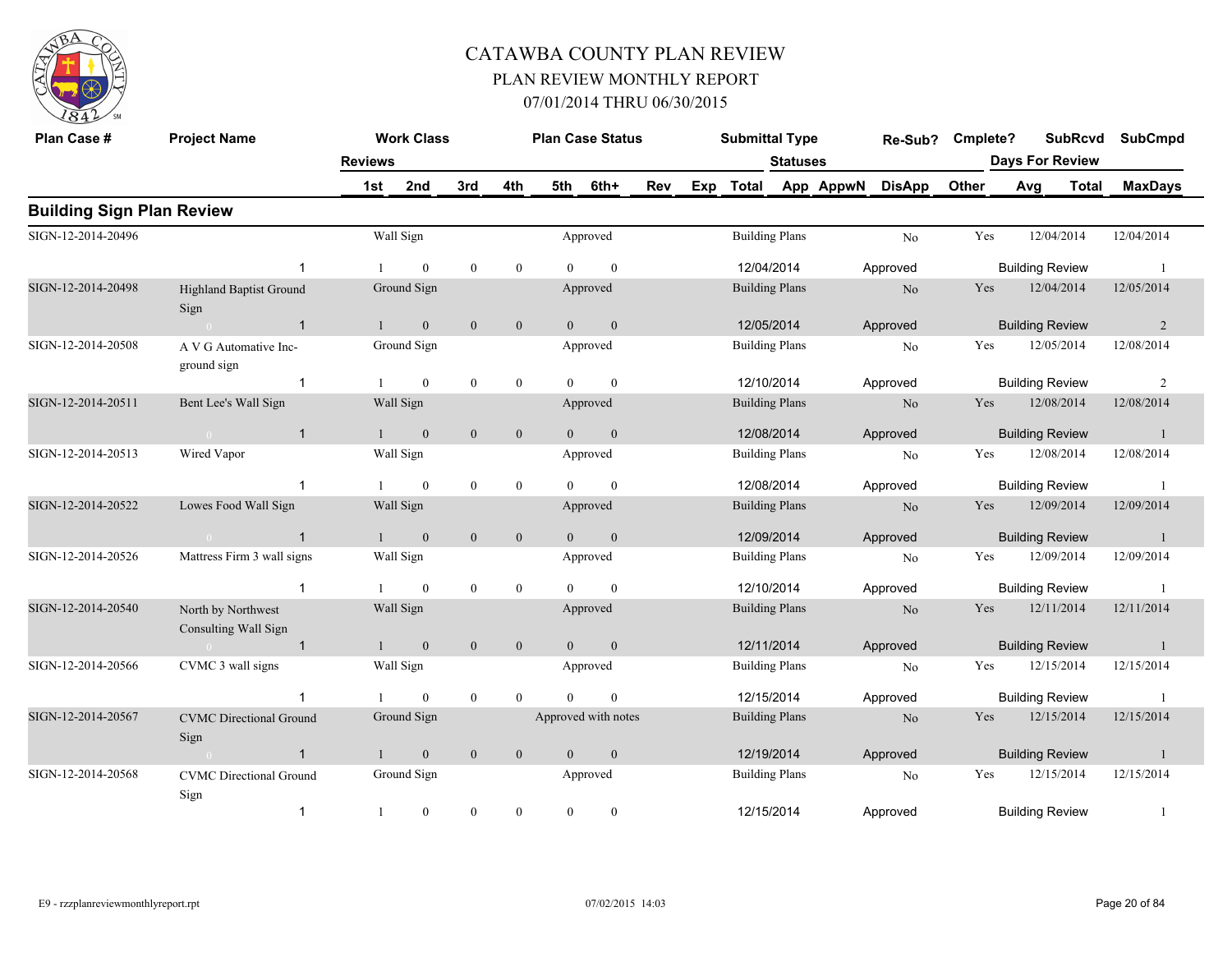

| Plan Case #                      | <b>Project Name</b>                                   |                | <b>Work Class</b> |                  |                  |                | <b>Plan Case Status</b> |     |     | <b>Submittal Type</b> |                 |           | Re-Sub?                   | Cmplete?   |     | <b>SubRcvd</b>         | <b>SubCmpd</b> |
|----------------------------------|-------------------------------------------------------|----------------|-------------------|------------------|------------------|----------------|-------------------------|-----|-----|-----------------------|-----------------|-----------|---------------------------|------------|-----|------------------------|----------------|
|                                  |                                                       | <b>Reviews</b> |                   |                  |                  |                |                         |     |     |                       | <b>Statuses</b> |           |                           |            |     | <b>Days For Review</b> |                |
|                                  |                                                       | 1st            | 2nd               | 3rd              | 4th              | 5th            | 6th+                    | Rev | Exp | <b>Total</b>          |                 | App AppwN | <b>DisApp</b>             | Other      | Avg | <b>Total</b>           | <b>MaxDays</b> |
| <b>Building Sign Plan Review</b> |                                                       |                |                   |                  |                  |                |                         |     |     |                       |                 |           |                           |            |     |                        |                |
| SIGN-12-2014-20569               | <b>CVMC</b> Directional Ground<br>Sign                |                | Ground Sign       |                  |                  |                | Approved                |     |     | <b>Building Plans</b> |                 |           | No                        | Yes        |     | 12/15/2014             | 12/15/2014     |
|                                  |                                                       |                | $\overline{0}$    | $\boldsymbol{0}$ | $\mathbf{0}$     | $\theta$       | $\mathbf{0}$            |     |     | 12/15/2014            |                 |           | Approved                  |            |     | <b>Building Review</b> | $\overline{1}$ |
| SIGN-12-2014-20570               | <b>CVMC</b> Directional Ground<br>Sign                |                | Ground Sign       |                  |                  |                | Approved                |     |     | <b>Building Plans</b> |                 |           | No                        | <b>Yes</b> |     | 12/15/2014             | 12/15/2014     |
|                                  | $\mathbf{1}$                                          |                | $\mathbf{0}$      | $\mathbf{0}$     | $\mathbf{0}$     | $\overline{0}$ | $\mathbf{0}$            |     |     | 12/15/2014            |                 |           | Approved                  |            |     | <b>Building Review</b> | $\overline{1}$ |
| SIGN-12-2014-20575               | Macedonia Pentecostal<br>Church-ground sign           |                | Ground Sign       |                  |                  |                | Approved                |     |     | <b>Building Plans</b> |                 |           | No                        | Yes        |     | 12/16/2014             | 12/16/2014     |
|                                  | $\mathbf{1}$                                          |                | $\overline{0}$    | $\mathbf{0}$     | $\mathbf{0}$     | $\Omega$       | $\theta$                |     |     | 12/16/2014            |                 |           | Approved                  |            |     | <b>Building Review</b> | - 1            |
| SIGN-12-2014-20598               | Cargo Consolidation<br>Ground Sign                    |                | Ground Sign       |                  |                  |                | Approved                |     |     | <b>Building Plans</b> |                 |           | No                        | Yes        |     | 12/19/2014             | 12/19/2014     |
|                                  | $\overline{1}$<br>$\bigcap$                           | $\mathbf{1}$   | $\mathbf{0}$      | $\boldsymbol{0}$ | $\boldsymbol{0}$ | $\overline{0}$ | $\boldsymbol{0}$        |     |     | 12/19/2014            |                 |           | Approved                  |            |     | <b>Building Review</b> | $\overline{1}$ |
| SIGN-12-2014-20599               | Cargo Consolidation Wall<br>sign                      |                | Wall Sign         |                  |                  |                | Approved                |     |     | <b>Building Plans</b> |                 |           | No                        | Yes        |     | 12/19/2014             | 12/19/2014     |
|                                  |                                                       |                | $\theta$          | $\mathbf{0}$     | $\overline{0}$   | $\Omega$       | $\theta$                |     |     | 12/19/2014            |                 |           | Approved                  |            |     | <b>Building Review</b> | -1             |
| SIGN-12-2014-20602               | Martha's Bargain Furniture<br>Consignment - Wall Sign |                | Wall Sign         |                  |                  |                | Approved                |     |     | <b>Building Plans</b> |                 |           | N <sub>o</sub>            | Yes        |     | 12/19/2014             | 12/19/2014     |
|                                  | $\mathbf{1}$                                          |                | $\mathbf{0}$      | $\boldsymbol{0}$ | $\mathbf{0}$     | $\overline{0}$ | $\boldsymbol{0}$        |     |     | 12/19/2014            |                 |           | Approved                  |            |     | <b>Building Review</b> | $\overline{1}$ |
| SIGN-12-2014-20604               | Rancho Viejo Ground Sign                              |                | Ground Sign       |                  |                  |                | Approved                |     |     | <b>Building Plans</b> |                 |           | N <sub>0</sub>            | Yes        |     | 12/19/2014             | 12/22/2014     |
|                                  |                                                       |                | $\theta$          | $\mathbf{0}$     | $\mathbf{0}$     | $\Omega$       | $\theta$                |     |     | 12/22/2014            |                 |           | Approved                  |            |     | <b>Building Review</b> | $\overline{c}$ |
| SIGN-12-2014-20609               | Hickory Motor Co 2 wall<br>signs                      |                | Wall Sign         |                  |                  |                | Approved                |     |     | <b>Building Plans</b> |                 |           | No                        | Yes        |     | 12/23/2014             | 12/23/2014     |
|                                  | $\mathbf{1}$<br>$\bigcap$                             |                | $\mathbf{0}$      | $\mathbf{0}$     | $\mathbf{0}$     | $\overline{0}$ | $\mathbf{0}$            |     |     | 12/23/2014            |                 |           | Approved                  |            |     | <b>Building Review</b> | $\overline{1}$ |
| SIGN-12-2014-20611               | Viewmont Center Ground<br>Sign                        |                | Ground Sign       |                  |                  |                | Approved                |     |     | <b>Building Plans</b> |                 |           | No                        | Yes        |     | 12/23/2014             | 12/23/2014     |
|                                  | $\mathbf{1}$                                          |                | $\theta$          | $\mathbf{0}$     | $\mathbf{0}$     | $\Omega$       | $\theta$                |     |     | 12/23/2014            |                 |           | Approved                  |            |     | <b>Building Review</b> | - 1            |
| SIGN-12-2014-20613               | State Farm Wall Sign                                  |                | Wall Sign         |                  |                  |                | Approved                |     |     | <b>Building Plans</b> |                 |           | Yes                       | Yes        |     | 12/23/2014             | 12/30/2014     |
|                                  | $\overline{1}$<br>$\overline{0}$                      | $\mathbf{1}$   | $\mathbf{0}$      | $\mathbf{0}$     | $\mathbf{0}$     | $\overline{0}$ | $\boldsymbol{0}$        |     |     | 01/28/2015            |                 |           | <b>Requires Re-Submit</b> |            |     | <b>Building Review</b> | 5              |
| SIGN-12-2014-20613               | State Farm Wall Sign                                  |                | Wall Sign         |                  |                  |                | Approved                |     |     | <b>Building Plans</b> |                 |           | No                        | Yes        |     | 01/28/2015             | 01/28/2015     |
|                                  | 2                                                     | $\overline{0}$ | $\mathbf{1}$      | $\mathbf{0}$     | $\mathbf{0}$     | $\theta$       | $\theta$                |     |     | 01/28/2015            |                 |           | Approved                  |            |     | <b>Building Review</b> | $\mathbf{1}$   |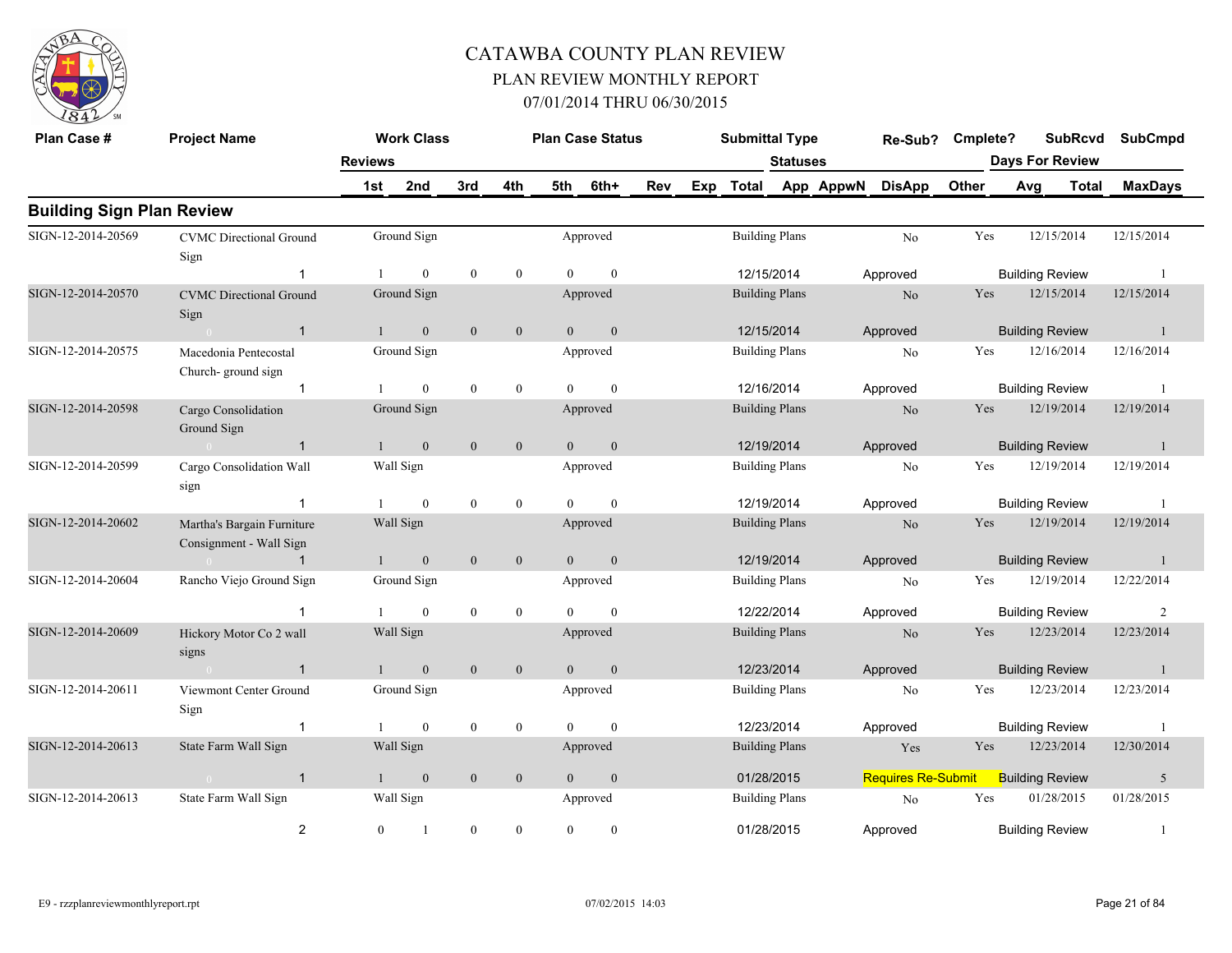

| Plan Case #                      | <b>Project Name</b>                           |                | <b>Work Class</b>                   |              |                  |                | <b>Plan Case Status</b> |     | <b>Submittal Type</b> |          | Re-Sub?                   | Cmplete? |     |                        | <b>SubRcvd</b> | <b>SubCmpd</b>  |
|----------------------------------|-----------------------------------------------|----------------|-------------------------------------|--------------|------------------|----------------|-------------------------|-----|-----------------------|----------|---------------------------|----------|-----|------------------------|----------------|-----------------|
|                                  |                                               | <b>Reviews</b> |                                     |              |                  |                |                         |     |                       | Statuses |                           |          |     | <b>Days For Review</b> |                |                 |
|                                  |                                               | 1st            | 2nd                                 | 3rd          | 4th              | 5th            | 6th+                    | Rev | Exp Total             |          | App AppwN DisApp          | Other    |     | Avg                    | Total          | <b>MaxDays</b>  |
| <b>Building Sign Plan Review</b> |                                               |                |                                     |              |                  |                |                         |     |                       |          |                           |          |     |                        |                |                 |
| SIGN-12-2014-20630               |                                               |                | Wall Sign                           |              |                  |                | Approved                |     | <b>Building Plans</b> |          | No                        | Yes      |     | 12/30/2014             |                | 12/30/2014      |
|                                  | -1                                            |                | $\mathbf{0}$                        | $\theta$     | $\mathbf{0}$     | $\Omega$       | $\theta$                |     | 01/05/2015            |          | Approved                  |          |     | <b>Building Review</b> |                | $\overline{1}$  |
| SIGN-12-2014-20631               | Panera Bread - directional<br>signs           |                | Ground Sign                         |              |                  |                | Approved                |     | <b>Building Plans</b> |          | No                        |          | Yes | 12/30/2014             |                | 12/30/2014      |
|                                  | $\overline{1}$<br>$\sim 0$                    | 1              | $\mathbf{0}$                        | $\mathbf{0}$ | $\boldsymbol{0}$ | $\overline{0}$ | $\mathbf{0}$            |     | 01/05/2015            |          | Approved                  |          |     | <b>Building Review</b> |                | $\mathbf{1}$    |
| SIGN-12-2014-20639               | Fleet Feet Wall Signs                         |                | Wall Sign                           |              |                  |                | Approved                |     | <b>Building Plans</b> |          | No                        |          | Yes | 12/31/2014             |                | 01/05/2015      |
|                                  | $\mathbf{1}$                                  |                | $\mathbf{0}$                        | $\bf{0}$     | $\mathbf{0}$     | $\overline{0}$ | $\boldsymbol{0}$        |     | 01/05/2015            |          | Approved                  |          |     | <b>Building Review</b> |                | 3               |
|                                  | <b>Commercial Building Plan Review</b>        |                |                                     |              |                  |                |                         |     |                       |          |                           |          |     |                        |                |                 |
| CBPR-01-2014-18433               | Moretz Marketing                              |                | <b>Upfit Building</b>               |              |                  |                | Approved                |     | <b>Building Plans</b> |          | Yes                       | Yes      |     | 06/25/2014             |                | 07/02/2014      |
|                                  | $6\phantom{1}$<br>$\sim 0$                    | $\overline{0}$ | $\mathbf{0}$                        | $\mathbf{0}$ | $\mathbf{0}$     | $\overline{0}$ | $\overline{1}$          |     | 10/08/2014            |          | <b>Requires Re-Submit</b> |          |     | <b>Building Review</b> |                | 6               |
| CBPR-01-2014-18433               | Moretz Marketing                              |                | <b>Upfit Building</b>               |              |                  |                | Approved                |     | <b>Building Plans</b> |          | No                        | Yes      |     | 07/08/2014             |                | 07/09/2014      |
|                                  | $\overline{7}$                                | $\theta$       | $\theta$                            | $\mathbf{0}$ | $\overline{0}$   | $\Omega$       | $\overline{1}$          |     | 10/08/2014            |          | Approved with Notes       |          |     | <b>Building Review</b> |                | 2               |
| CBPR-01-2014-18433               | Moretz Marketing                              |                | <b>Upfit Building</b>               |              |                  |                | Approved                |     | <b>Building Plans</b> |          | Yes                       | Yes      |     | 09/16/2014             |                | 09/23/2014      |
|                                  | 8                                             | $\Omega$       | $\overline{0}$                      | $\mathbf{0}$ | $\mathbf{0}$     | $\mathbf{0}$   | $\blacksquare$          |     | 10/08/2014            |          | <b>Requires Re-Submit</b> |          |     | <b>Building Review</b> |                | 6               |
| CBPR-01-2014-18433               | Moretz Marketing                              |                | <b>Upfit Building</b>               |              |                  |                | Approved                |     | <b>Building Plans</b> |          | Yes                       | Yes      |     | 09/24/2014             |                | 10/02/2014      |
|                                  | 9                                             | $\theta$       | $\overline{0}$                      | $\mathbf{0}$ | $\mathbf{0}$     | $\Omega$       | $\overline{1}$          |     | 10/08/2014            |          | <b>Requires Re-Submit</b> |          |     | <b>Building Review</b> |                | $7\phantom{.0}$ |
| CBPR-01-2014-18433               | Moretz Marketing                              |                | <b>Upfit Building</b>               |              |                  |                | Approved                |     | <b>Building Plans</b> |          | No                        | Yes      |     | 12/10/2014             |                | 12/10/2014      |
|                                  | 10<br>$\sim 0$                                | $\Omega$       | $\overline{0}$                      | $\mathbf{0}$ | $\overline{0}$   | $\Omega$       | $\overline{1}$          |     | 10/08/2014            |          | Approved                  |          |     | <b>Building Review</b> |                | -1              |
| CBPR-01-2014-18459               | Waterside Apartments<br>New Building          |                | <b>Building New</b>                 |              |                  |                | Approved                |     | <b>Building Plans</b> |          | N <sub>o</sub>            | Yes      |     | 08/06/2014             |                | 08/15/2014      |
|                                  | $\overline{4}$                                | $\overline{0}$ | $\overline{0}$                      | $\mathbf{0}$ | $\mathbf{1}$     | $\theta$       | $\mathbf{0}$            |     | 05/02/2014            |          | Approved                  |          |     | <b>Building Review</b> |                | 8               |
| CBPR-01-2015-20642               | Hickory Gun & Pawn-<br>Addition & alterations |                | Building Alterations &<br>Additions |              |                  |                | Approved                |     | <b>Building Plans</b> |          | Yes                       |          | Yes | 01/02/2015             |                | 01/07/2015      |
|                                  | $\overline{1}$<br>$\sim 0$                    |                | $\mathbf{0}$                        | $\mathbf{0}$ | $\mathbf{0}$     | $\mathbf{0}$   | $\mathbf{0}$            |     | 01/29/2015            |          | <b>Requires Re-Submit</b> |          |     | <b>Building Review</b> |                | $\overline{4}$  |
| CBPR-01-2015-20642               | Hickory Gun & Pawn-<br>Addition & alterations |                | Building Alterations &<br>Additions |              |                  |                | Approved                |     | <b>Building Plans</b> |          | No                        | Yes      |     | 01/21/2015             |                | 01/22/2015      |
|                                  | $\overline{2}$                                | $\overline{0}$ | $\overline{1}$                      | $\mathbf{0}$ | $\mathbf{0}$     | $\theta$       | $\mathbf{0}$            |     | 01/29/2015            |          | Approved                  |          |     | <b>Building Review</b> |                | 2               |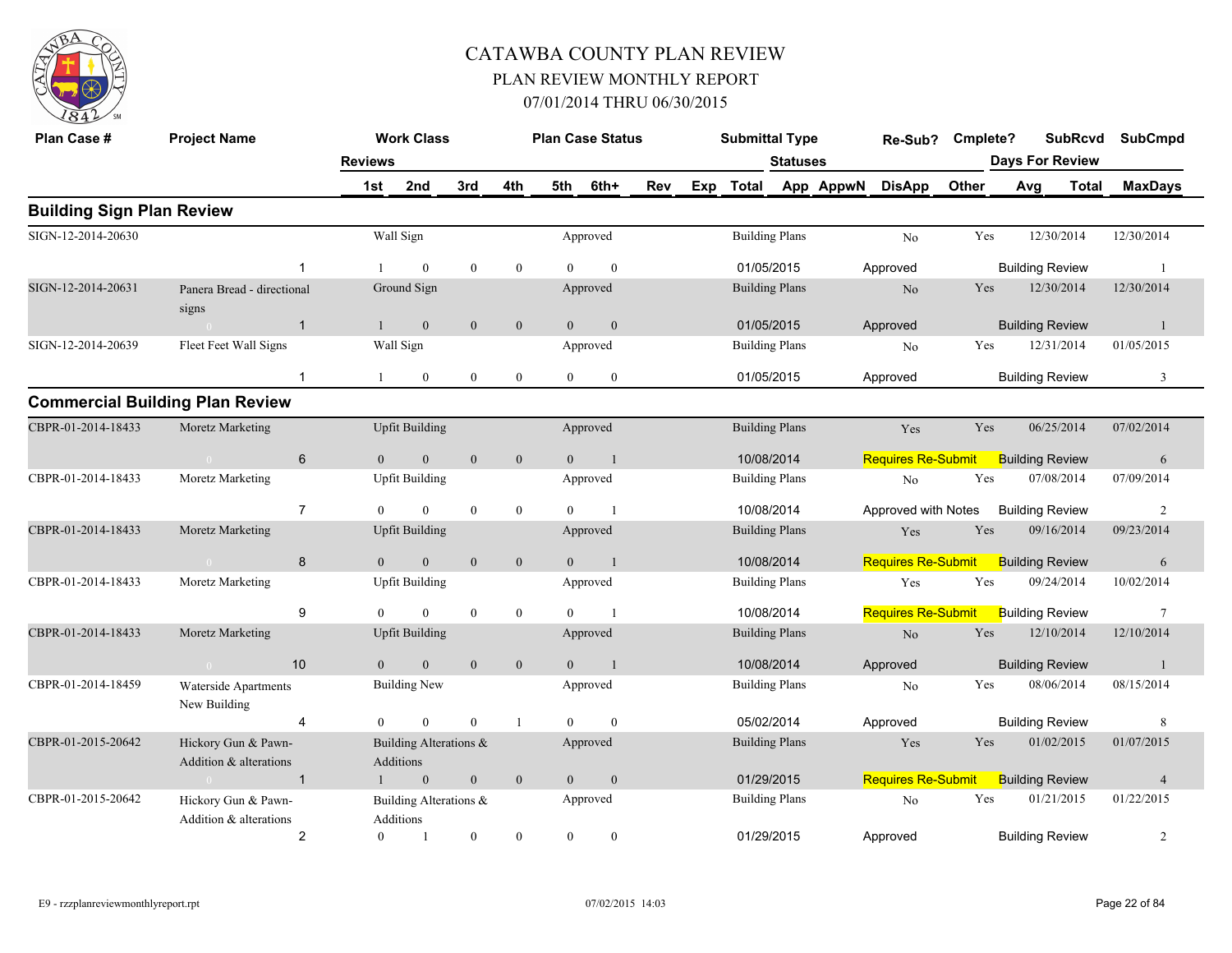

| Plan Case #        | <b>Project Name</b>                                       |                | <b>Work Class</b>          |                |                | <b>Plan Case Status</b> |                  |     | <b>Submittal Type</b> |                 |           | Re-Sub?                   | Cmplete? |                        | <b>SubRcvd</b> | <b>SubCmpd</b>          |
|--------------------|-----------------------------------------------------------|----------------|----------------------------|----------------|----------------|-------------------------|------------------|-----|-----------------------|-----------------|-----------|---------------------------|----------|------------------------|----------------|-------------------------|
|                    |                                                           | <b>Reviews</b> |                            |                |                |                         |                  |     |                       | <b>Statuses</b> |           |                           |          | <b>Days For Review</b> |                |                         |
|                    |                                                           | 1st            | 2nd                        | 3rd            | 4th            | 5th                     | 6th+             | Rev | Exp Total             |                 | App AppwN | <b>DisApp</b>             | Other    | Avg                    | <b>Total</b>   | <b>MaxDays</b>          |
|                    | <b>Commercial Building Plan Review</b>                    |                |                            |                |                |                         |                  |     |                       |                 |           |                           |          |                        |                |                         |
| CBPR-01-2015-20649 | Roll Ease                                                 |                | <b>Building Alteration</b> |                |                | Approved                |                  |     | <b>Building Plans</b> |                 |           | No                        | Yes      | 01/05/2015             |                | 01/08/2015              |
|                    | $\mathbf{1}$                                              |                | $\mathbf{0}$               | $\mathbf{0}$   | $\overline{0}$ | $\Omega$                | $\mathbf{0}$     |     | 01/08/2015            |                 |           | Approved                  |          | <b>Building Review</b> |                | $\overline{4}$          |
| CBPR-01-2015-20670 | Macedonia Ramps                                           |                | <b>Building Addition</b>   |                |                | Approved                |                  |     | <b>Building Plans</b> |                 |           | Yes                       | Yes      | 01/06/2015             |                | 01/08/2015              |
|                    | $\mathbf{1}$<br>$\sim$ 0                                  |                | $\mathbf{0}$               | $\mathbf{0}$   | $\mathbf{0}$   | $\overline{0}$          | $\mathbf{0}$     |     | 03/04/2015            |                 |           | <b>Requires Re-Submit</b> |          | <b>Building Review</b> |                | $\overline{3}$          |
| CBPR-01-2015-20670 | Macedonia Ramps                                           |                | <b>Building Addition</b>   |                |                | Approved                |                  |     | <b>Building Plans</b> |                 |           | No                        | Yes      | 02/25/2015             |                | 02/27/2015              |
|                    | $\overline{2}$                                            | $\theta$       | $\mathbf{1}$               | $\mathbf{0}$   | $\bf{0}$       | $\Omega$                | $\mathbf{0}$     |     | 03/04/2015            |                 |           | Approved                  |          | <b>Building Review</b> |                | 3                       |
| CBPR-01-2015-20691 | Fourk Restaurant                                          |                | <b>Building Alteration</b> |                |                | Approved                |                  |     | <b>Building Plans</b> |                 |           | Yes                       | Yes      | 01/08/2015             |                | 01/12/2015              |
|                    | $\mathbf{1}$                                              |                | $\mathbf{0}$               | $\mathbf{0}$   | $\overline{0}$ | $\theta$                | $\mathbf{0}$     |     | 02/09/2015            |                 |           | <b>Requires Re-Submit</b> |          | <b>Building Review</b> |                | $\overline{3}$          |
| CBPR-01-2015-20691 | Fourk Restaurant                                          |                | <b>Building Alteration</b> |                |                | Approved                |                  |     | <b>Building Plans</b> |                 |           | No                        | Yes      | 02/05/2015             |                | 02/09/2015              |
|                    | $\overline{2}$                                            | $\Omega$       |                            | $\mathbf{0}$   | $\bf{0}$       | $\Omega$                | $\mathbf{0}$     |     | 02/09/2015            |                 |           | Approved                  |          | <b>Building Review</b> |                | 3                       |
| CBPR-01-2015-20693 | Olde Hickory Mill<br>Alteration                           |                | <b>Building Alteration</b> |                |                | Approved                |                  |     | <b>Building Plans</b> |                 |           | No                        | Yes      | 01/08/2015             |                | 01/12/2015              |
|                    | $\mathbf{1}$<br>$\sim$ $\alpha$                           | $\mathbf{1}$   | $\overline{0}$             | $\overline{0}$ | $\overline{0}$ | $\overline{0}$          | $\overline{0}$   |     | 01/12/2015            |                 |           | Approved                  |          | <b>Building Review</b> |                | $\overline{\mathbf{3}}$ |
| CBPR-01-2015-20702 | Harvest Baptist Wall                                      |                | <b>Building Alteration</b> |                |                | Approved                |                  |     | <b>Building Plans</b> |                 |           | Yes                       | Yes      | 01/12/2015             |                | 01/14/2015              |
|                    | $\mathbf{1}$                                              |                | $\mathbf{0}$               | $\mathbf{0}$   | $\overline{0}$ | $\theta$                | $\mathbf{0}$     |     | 01/27/2015            |                 |           | <b>Requires Re-Submit</b> |          | <b>Building Review</b> |                | 3                       |
| CBPR-01-2015-20702 | Harvest Baptist Wall                                      |                | <b>Building Alteration</b> |                |                | Approved                |                  |     | <b>Building Plans</b> |                 |           | N <sub>o</sub>            | Yes      | 01/22/2015             |                | 01/26/2015              |
|                    | 2                                                         | $\overline{0}$ | $\mathbf{1}$               | $\mathbf{0}$   | $\mathbf{0}$   | $\overline{0}$          | $\mathbf{0}$     |     | 01/27/2015            |                 |           | Approved with Notes       |          | <b>Building Review</b> |                | $\overline{\mathbf{3}}$ |
| CBPR-01-2015-20712 | Shoe Show Alterations                                     |                | <b>Building Alteration</b> |                |                | Approved                |                  |     | <b>Building Plans</b> |                 |           | Yes                       | Yes      | 01/13/2015             |                | 01/20/2015              |
|                    | $\mathbf 1$                                               |                | $\mathbf{0}$               | $\mathbf{0}$   | $\bf{0}$       | $\theta$                | $\mathbf{0}$     |     | 02/06/2015            |                 |           | <b>Requires Re-Submit</b> |          | <b>Building Review</b> |                | 5                       |
| CBPR-01-2015-20712 | Shoe Show Alterations                                     |                | <b>Building Alteration</b> |                |                | Approved                |                  |     | <b>Building Plans</b> |                 |           | No                        | Yes      | 02/03/2015             |                | 02/03/2015              |
|                    | 2<br>$\sim 0$                                             | $\Omega$       | $\mathbf{1}$               | $\mathbf{0}$   | $\overline{0}$ | $\theta$                | $\mathbf{0}$     |     | 02/06/2015            |                 |           | Approved                  |          | <b>Building Review</b> |                | $\overline{1}$          |
| CBPR-01-2015-20718 | CVCC East Campus -<br>Potter's Workshop                   |                | <b>Building Alteration</b> |                |                | Disapproved             |                  |     | <b>Building Plans</b> |                 |           | Yes                       | Yes      | 01/15/2015             |                | 01/21/2015              |
|                    | $\mathbf{1}$                                              |                | $\overline{0}$             | $\mathbf{0}$   | $\overline{0}$ | $\theta$                | $\mathbf{0}$     |     | 01/23/2015            |                 |           | <b>Requires Re-Submit</b> |          | <b>Building Review</b> |                | $\overline{4}$          |
| CBPR-01-2015-20725 | <b>Texas Roadhouse Parking</b><br>lot and lights addition |                | Electrical Only            |                |                | Approved                |                  |     | <b>Building Plans</b> |                 |           | Yes                       | Yes      | 02/18/2015             |                | 02/25/2015              |
|                    | $\mathbf{1}$<br>$\bigcap$                                 | $\mathbf{1}$   | $\boldsymbol{0}$           | $\mathbf{0}$   | $\mathbf{0}$   | $\mathbf{0}$            | $\boldsymbol{0}$ |     | 03/30/2015            |                 |           | <b>Requires Re-Submit</b> |          | <b>Building Review</b> |                | 6                       |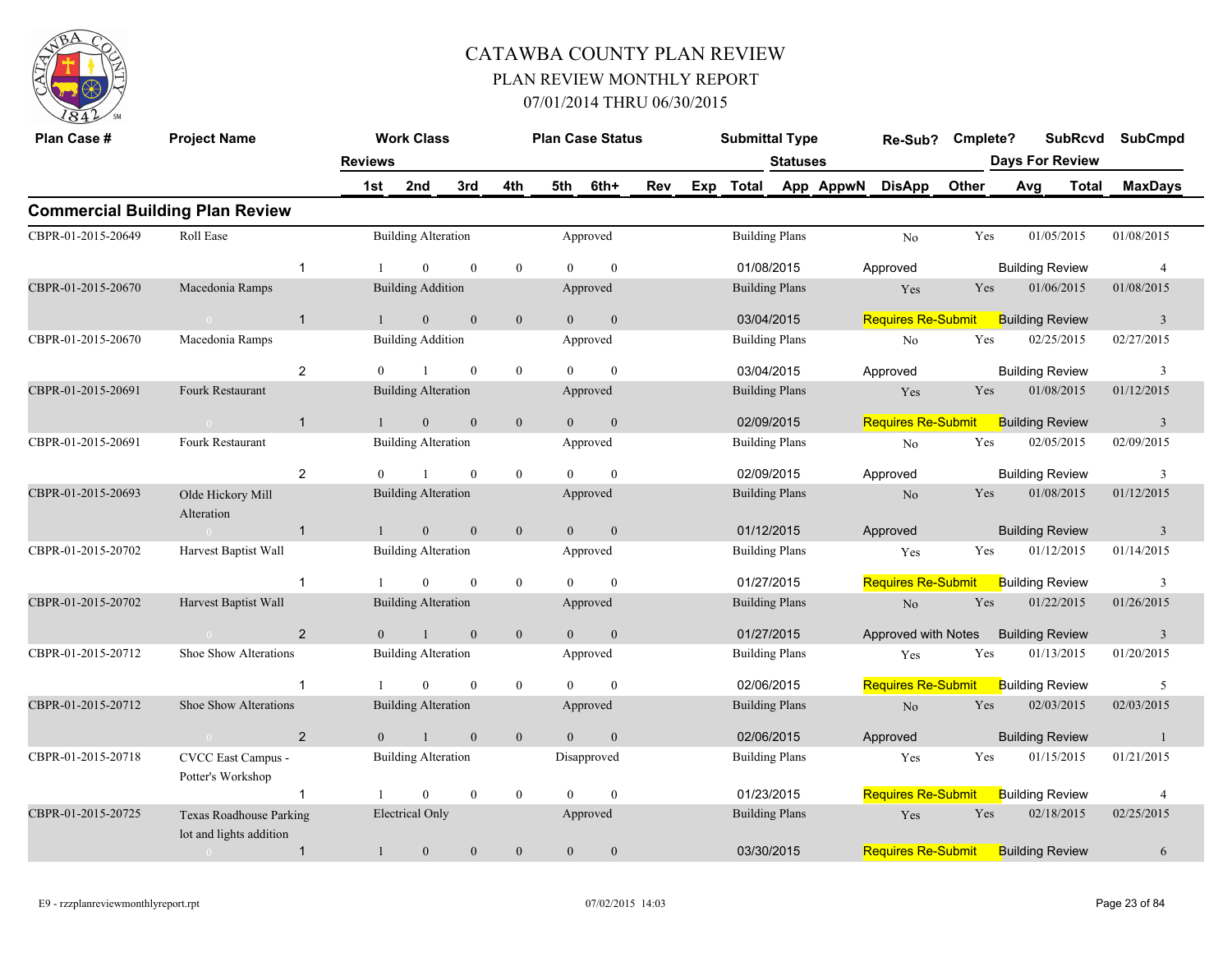

| Plan Case #        | <b>Project Name</b>                                       |                | <b>Work Class</b>                   |                |                  |                | <b>Plan Case Status</b> |     |     | <b>Submittal Type</b> |                 |           | Re-Sub?                   | Cmplete? |                        | <b>SubRcvd</b>         | <b>SubCmpd</b>  |
|--------------------|-----------------------------------------------------------|----------------|-------------------------------------|----------------|------------------|----------------|-------------------------|-----|-----|-----------------------|-----------------|-----------|---------------------------|----------|------------------------|------------------------|-----------------|
|                    |                                                           | <b>Reviews</b> |                                     |                |                  |                |                         |     |     |                       | <b>Statuses</b> |           |                           |          |                        | <b>Days For Review</b> |                 |
|                    |                                                           | 1st            | 2nd                                 | 3rd            | 4th              | 5th            | 6th+                    | Rev | Exp | <b>Total</b>          |                 | App AppwN | <b>DisApp</b>             | Other    | Avg                    | Total                  | <b>MaxDays</b>  |
|                    | <b>Commercial Building Plan Review</b>                    |                |                                     |                |                  |                |                         |     |     |                       |                 |           |                           |          |                        |                        |                 |
| CBPR-01-2015-20725 | <b>Texas Roadhouse Parking</b><br>lot and lights addition |                | <b>Electrical Only</b>              |                |                  |                | Approved                |     |     | <b>Building Plans</b> |                 |           | No                        | Yes      |                        | 03/25/2015             | 03/26/2015      |
|                    | $\overline{2}$                                            | $\overline{0}$ | $\mathbf{1}$                        | $\mathbf{0}$   | $\mathbf{0}$     | $\overline{0}$ | $\boldsymbol{0}$        |     |     | 03/30/2015            |                 |           | Approved                  |          | <b>Building Review</b> |                        | 2               |
| CBPR-01-2015-20733 | Perfect Workout Upfit                                     |                | <b>Upfit Building</b>               |                |                  |                | Approved                |     |     | <b>Building Plans</b> |                 |           | Yes                       | Yes      |                        | 01/21/2015             | 01/29/2015      |
|                    | -1                                                        |                | $\overline{0}$                      | $\mathbf{0}$   | $\overline{0}$   | $\theta$       | $\mathbf{0}$            |     |     | 02/10/2015            |                 |           | <b>Requires Re-Submit</b> |          | <b>Building Review</b> |                        | 7               |
| CBPR-01-2015-20733 | Perfect Workout Upfit                                     |                | <b>Upfit Building</b>               |                |                  |                | Approved                |     |     | <b>Building Plans</b> |                 |           | $\rm No$                  | Yes      |                        | 02/05/2015             | 02/10/2015      |
|                    | $\overline{2}$<br>$\sim 0$                                | $\overline{0}$ | $\mathbf{1}$                        | $\mathbf{0}$   | $\mathbf{0}$     | $\overline{0}$ | $\mathbf{0}$            |     |     | 02/10/2015            |                 |           | Approved                  |          | <b>Building Review</b> |                        | $\overline{4}$  |
| CBPR-01-2015-20740 | Market Basket #27 -<br>Underground Fuel Tank              |                | <b>Building Alteration</b>          |                |                  |                | Approved                |     |     | <b>Building Plans</b> |                 |           | N <sub>o</sub>            | Yes      |                        | 01/22/2015             | 01/23/2015      |
|                    |                                                           |                | $\mathbf{0}$                        | $\theta$       | $\mathbf{0}$     | $\Omega$       | $\mathbf{0}$            |     |     | 01/23/2015            |                 |           | Approved                  |          | <b>Building Review</b> |                        | 2               |
| CBPR-01-2015-20745 | Neon Noodle - Mechanial<br>Equip                          |                | Mechanical Only                     |                |                  |                | Approved                |     |     | <b>Building Plans</b> |                 |           | No                        | Yes      |                        | 01/21/2015             | 01/27/2015      |
|                    | $\mathbf{1}$                                              | $\mathbf{1}$   | $\overline{0}$                      | $\mathbf{0}$   | $\mathbf{0}$     | $\overline{0}$ | $\mathbf{0}$            |     |     | 01/27/2015            |                 |           | Approved                  |          | <b>Building Review</b> |                        | 5               |
| CBPR-01-2015-20749 | U-Haul Conference Room                                    |                | <b>Building Alteration</b>          |                |                  |                | Approved                |     |     | <b>Building Plans</b> |                 |           | Yes                       | Yes      |                        | 01/23/2015             | 02/02/2015      |
|                    | -1                                                        |                | $\mathbf{0}$                        | $\mathbf{0}$   | $\mathbf{0}$     | $\theta$       | $\mathbf{0}$            |     |     | 02/18/2015            |                 |           | <b>Requires Re-Submit</b> |          | <b>Building Review</b> |                        | $7\phantom{.0}$ |
| CBPR-01-2015-20749 | U-Haul Conference Room                                    |                | <b>Building Alteration</b>          |                |                  |                | Approved                |     |     | <b>Building Plans</b> |                 |           | No                        | Yes      |                        | 02/13/2015             | 02/16/2015      |
|                    | 2                                                         | $\Omega$       | $\overline{1}$                      | $\mathbf{0}$   | $\mathbf{0}$     | $\theta$       | $\mathbf{0}$            |     |     | 02/18/2015            |                 |           | Approved                  |          | <b>Building Review</b> |                        | $\overline{2}$  |
| CBPR-01-2015-20752 | Kickback Jack's Alterations                               |                | Building Alterations &<br>Additions |                |                  |                | Approved                |     |     | <b>Building Plans</b> |                 |           | Yes                       | Yes      |                        | 01/22/2015             | 02/03/2015      |
|                    |                                                           |                | $\mathbf{0}$                        | $\overline{0}$ | $\mathbf{0}$     | $\theta$       | $\mathbf{0}$            |     |     | 06/08/2015            |                 |           | <b>Requires Re-Submit</b> |          | <b>Building Review</b> |                        | 9               |
| CBPR-01-2015-20752 | Kickback Jack's Alterations                               |                | Building Alterations &<br>Additions |                |                  |                | Approved                |     |     | <b>Building Plans</b> |                 |           | N <sub>o</sub>            | Yes      |                        | 02/06/2015             | 02/10/2015      |
|                    | $\overline{2}$<br>$\sim$ 0                                | $\overline{0}$ | -1                                  | $\mathbf{0}$   | $\mathbf{0}$     | $\overline{0}$ | $\mathbf{0}$            |     |     | 06/08/2015            |                 |           | Approved                  |          | <b>Building Review</b> |                        | $\overline{3}$  |
| CBPR-01-2015-20752 | Kickback Jack's Alterations                               |                | Building Alterations &<br>Additions |                |                  |                | Approved                |     |     | <b>Building Plans</b> |                 |           | No                        | Yes      |                        | 05/29/2015             | 06/08/2015      |
|                    | 3                                                         |                | $\mathbf{0}$                        | $\mathbf{1}$   | $\boldsymbol{0}$ | $\theta$       | $\mathbf{0}$            |     |     | 06/08/2015            |                 |           | Approved                  |          | <b>Building Review</b> |                        | $7\phantom{.0}$ |
| CBPR-01-2015-20754 | T-Mobile New Tower                                        |                | New Wireless Tower                  |                |                  |                | Approved                |     |     | <b>Building Plans</b> |                 |           | Yes                       | Yes      |                        | 01/23/2015             | 02/03/2015      |
|                    | $\mathbf{1}$<br>$\overline{0}$                            | $\mathbf{1}$   | $\boldsymbol{0}$                    | $\theta$       | $\mathbf{0}$     | $\mathbf{0}$   | $\boldsymbol{0}$        |     |     | 03/17/2015            |                 |           | <b>Requires Re-Submit</b> |          | <b>Building Review</b> |                        | $8\phantom{.}$  |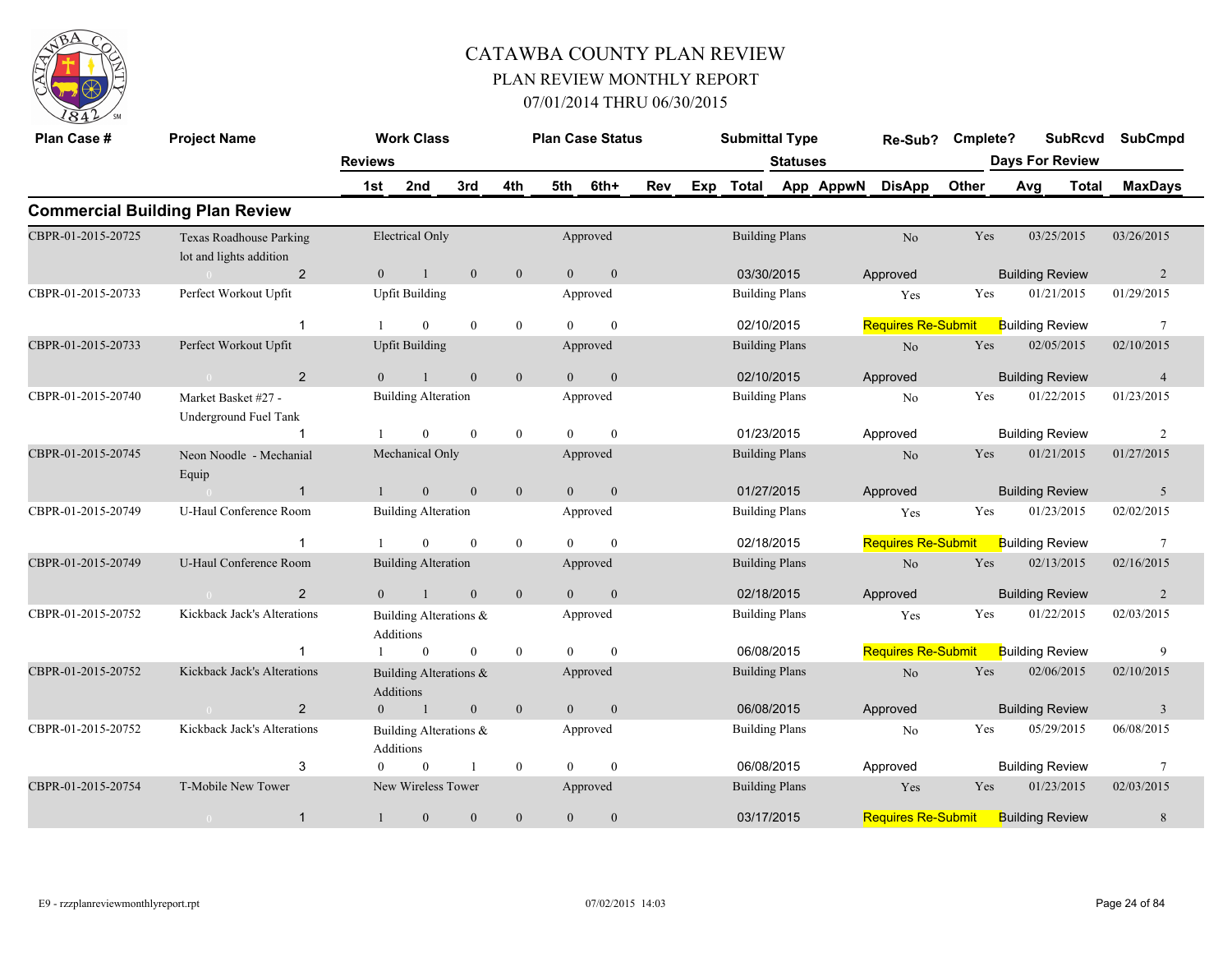

| Plan Case #        | <b>Project Name</b>                    |                | <b>Work Class</b>      |                  |                  |                | <b>Plan Case Status</b> |     |     | <b>Submittal Type</b> |                       |           | Re-Sub?                   | Cmplete? |     |                        | <b>SubRcvd</b> | <b>SubCmpd</b>          |
|--------------------|----------------------------------------|----------------|------------------------|------------------|------------------|----------------|-------------------------|-----|-----|-----------------------|-----------------------|-----------|---------------------------|----------|-----|------------------------|----------------|-------------------------|
|                    |                                        | <b>Reviews</b> |                        |                  |                  |                |                         |     |     |                       | <b>Statuses</b>       |           |                           |          |     | <b>Days For Review</b> |                |                         |
|                    |                                        | 1st            | 2nd                    | 3rd              | 4th              | 5th            | 6th+                    | Rev | Exp | <b>Total</b>          |                       | App AppwN | <b>DisApp</b>             | Other    | Avg |                        | Total          | <b>MaxDays</b>          |
|                    | <b>Commercial Building Plan Review</b> |                |                        |                  |                  |                |                         |     |     |                       |                       |           |                           |          |     |                        |                |                         |
| CBPR-01-2015-20754 | T-Mobile New Tower                     |                | New Wireless Tower     |                  |                  |                | Approved                |     |     |                       | <b>Building Plans</b> |           | No                        | Yes      |     | 03/11/2015             |                | 03/13/2015              |
|                    | $\overline{2}$<br>$\Omega$             | $\theta$       |                        | $\mathbf{0}$     | $\mathbf{0}$     | $\Omega$       | $\mathbf{0}$            |     |     | 03/17/2015            |                       |           | Approved                  |          |     | <b>Building Review</b> |                | $\overline{3}$          |
| CBPR-01-2015-20759 | Oxford Crossing<br>Clubhouse           |                | <b>Building New</b>    |                  |                  |                | Approved                |     |     |                       | <b>Building Plans</b> |           | Yes                       | Yes      |     | 03/26/2015             |                | 04/08/2015              |
|                    | $\mathbf{1}$                           |                | $\mathbf{0}$           | $\boldsymbol{0}$ | $\boldsymbol{0}$ | $\Omega$       | $\mathbf{0}$            |     |     | 04/22/2015            |                       |           | <b>Requires Re-Submit</b> |          |     | <b>Building Review</b> |                | 10                      |
| CBPR-01-2015-20759 | Oxford Crossing<br>Clubhouse           |                | <b>Building New</b>    |                  |                  |                | Approved                |     |     |                       | <b>Building Plans</b> |           | N <sub>o</sub>            | Yes      |     | 04/17/2015             |                | 04/22/2015              |
|                    | $\overline{2}$<br>$\overline{0}$       | $\overline{0}$ | $\mathbf{1}$           | $\mathbf{0}$     | $\mathbf{0}$     | $\overline{0}$ | $\mathbf{0}$            |     |     | 04/22/2015            |                       |           | Approved with Notes       |          |     | <b>Building Review</b> |                | $\overline{4}$          |
| CBPR-01-2015-20770 | Beth Eden Outdoor<br>Worship Center    |                | <b>Building New</b>    |                  |                  |                | Approved                |     |     |                       | <b>Building Plans</b> |           | Yes                       | Yes      |     | 01/27/2015             |                | 02/04/2015              |
|                    | $\overline{1}$                         |                | $\Omega$               | $\mathbf{0}$     | $\boldsymbol{0}$ | $\theta$       | $\theta$                |     |     | 02/25/2015            |                       |           | <b>Requires Re-Submit</b> |          |     | <b>Building Review</b> |                | $7\phantom{.0}$         |
| CBPR-01-2015-20770 | Beth Eden Outdoor<br>Worship Center    |                | <b>Building New</b>    |                  |                  |                | Approved                |     |     |                       | <b>Building Plans</b> |           | No                        | Yes      |     | 02/24/2015             |                | 02/25/2015              |
|                    | $\overline{2}$                         | $\theta$       | $\mathbf{1}$           | $\mathbf{0}$     | $\mathbf{0}$     | $\Omega$       | $\theta$                |     |     | 02/25/2015            |                       |           | Approved                  |          |     | <b>Building Review</b> |                | $\overline{2}$          |
| CBPR-01-2015-20771 | Wal-Mart Springs Rd                    |                | <b>Building New</b>    |                  |                  |                | Approved with notes     |     |     | <b>Building Plans</b> |                       |           | Yes                       | Yes      |     | 01/27/2015             |                | 02/06/2015              |
|                    | $\overline{1}$                         |                | $\overline{0}$         | $\mathbf{0}$     | $\mathbf{0}$     | $\Omega$       | $\theta$                |     |     | 06/16/2015            |                       |           | <b>Requires Re-Submit</b> |          |     | <b>Building Review</b> |                | 9                       |
| CBPR-01-2015-20771 | Wal-Mart Springs Rd                    |                | Building New           |                  |                  |                | Approved with notes     |     |     |                       | <b>Building Plans</b> |           | N <sub>o</sub>            | Yes      |     | 03/31/2015             |                | 04/02/2015              |
|                    | 2<br>$\Omega$                          | $\theta$       |                        | $\overline{0}$   | $\mathbf{0}$     | $\Omega$       | $\theta$                |     |     | 06/16/2015            |                       |           | Approved with Notes       |          |     | <b>Building Review</b> |                | $\overline{\mathbf{3}}$ |
| CBPR-01-2015-20771 | Wal-Mart Springs Rd                    |                | <b>Building New</b>    |                  |                  |                | Approved with notes     |     |     |                       | <b>Building Plans</b> |           | No                        | Yes      |     | 06/08/2015             |                | 06/16/2015              |
|                    | 3                                      | $\Omega$       | $\overline{0}$         | $\overline{1}$   | $\mathbf{0}$     | $\Omega$       | $\Omega$                |     |     | 06/16/2015            |                       |           | Approved                  |          |     | <b>Building Review</b> |                | $7\phantom{.0}$         |
| CBPR-01-2015-20772 | New Carolina Self Storage              |                | <b>Building New</b>    |                  |                  |                | <b>Under Review</b>     |     |     | <b>Building Plans</b> |                       |           | Yes                       | Yes      |     | 06/10/2015             |                | 06/18/2015              |
|                    | $\overline{1}$                         |                | $\mathbf{0}$           | $\mathbf{0}$     | $\mathbf{0}$     | $\Omega$       | $\mathbf{0}$            |     |     | 06/23/2015            |                       |           | <b>Requires Re-Submit</b> |          |     | <b>Building Review</b> |                | $7\phantom{.0}$         |
| CBPR-01-2015-20790 | Zaxby's - Springs Rd                   |                | <b>Building New</b>    |                  |                  |                | Approved                |     |     | <b>Building Plans</b> |                       |           | Yes                       | Yes      |     | 01/29/2015             |                | 02/06/2015              |
|                    | $\overline{1}$                         |                | $\theta$               | $\mathbf{0}$     | $\mathbf{0}$     | $\theta$       | $\theta$                |     |     | 02/26/2015            |                       |           | <b>Requires Re-Submit</b> |          |     | <b>Building Review</b> |                | 7                       |
| CBPR-01-2015-20790 | Zaxby's - Springs Rd                   |                | <b>Building New</b>    |                  |                  |                | Approved                |     |     |                       | <b>Building Plans</b> |           | No                        | Yes      |     | 02/23/2015             |                | 02/24/2015              |
|                    | $\overline{2}$<br>$\overline{0}$       | $\theta$       | $\mathbf{1}$           | $\mathbf{0}$     | $\boldsymbol{0}$ | $\theta$       | $\mathbf{0}$            |     |     | 02/26/2015            |                       |           | Approved with Notes       |          |     | <b>Building Review</b> |                | $\overline{2}$          |
| CBPR-01-2015-20791 | Cloninger Ford Parking Lot<br>Lights   |                | <b>Electrical Only</b> |                  |                  |                | Approved                |     |     |                       | <b>Building Plans</b> |           | No                        | Yes      |     | 01/29/2015             |                | 02/09/2015              |
|                    | $\overline{1}$                         | 1              | $\mathbf{0}$           | $\boldsymbol{0}$ | $\mathbf{0}$     | $\theta$       | $\theta$                |     |     | 02/09/2015            |                       |           | Approved                  |          |     | <b>Building Review</b> |                | 8                       |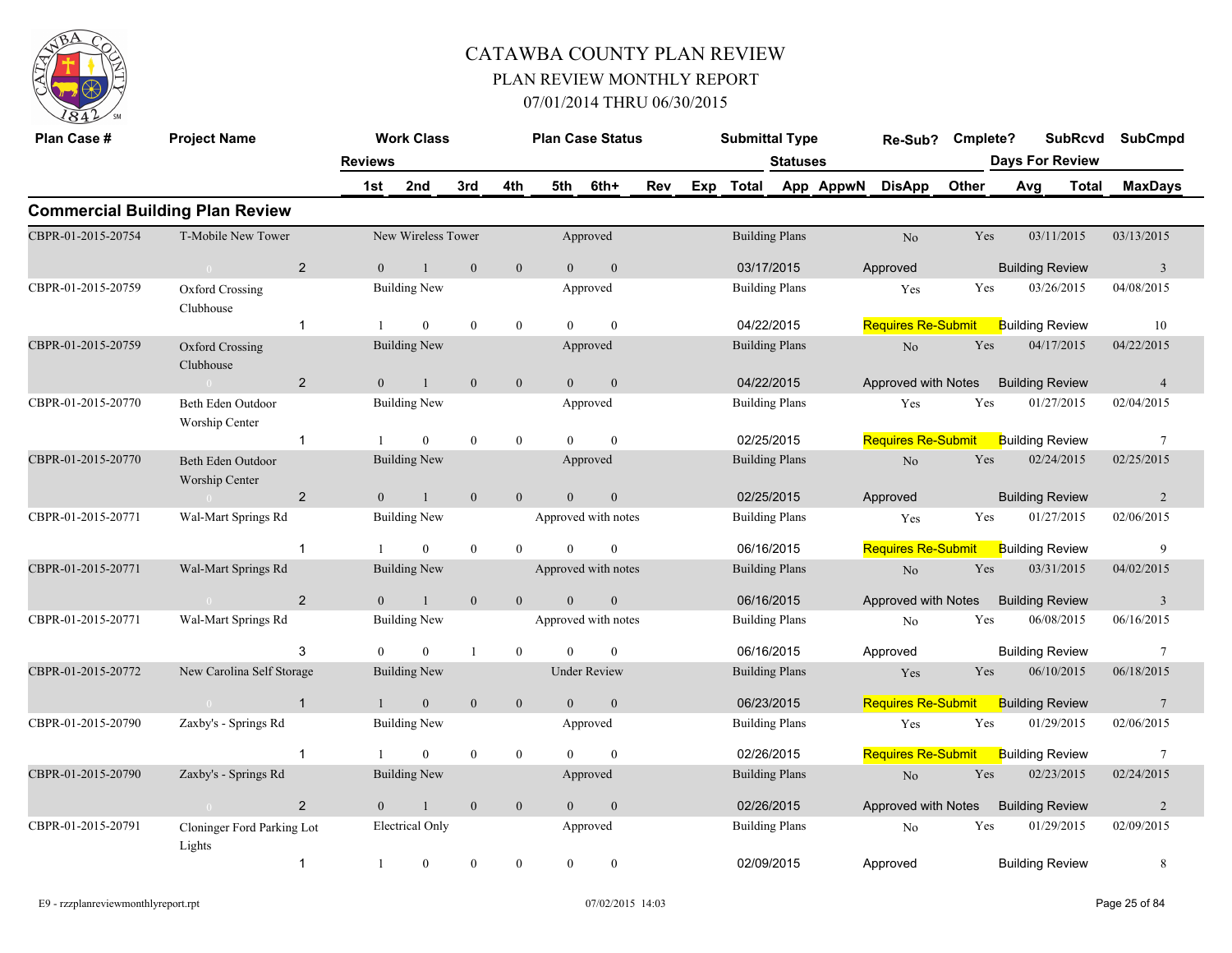

| Plan Case #        | <b>Project Name</b>                            | <b>Reviews</b> | <b>Work Class</b>          |                  |                  | <b>Plan Case Status</b> |                  |     | <b>Submittal Type</b> | Statuses              |           | Re-Sub?                   | Cmplete? | <b>SubRcvd</b><br><b>Days For Review</b> |              | <b>SubCmpd</b>  |
|--------------------|------------------------------------------------|----------------|----------------------------|------------------|------------------|-------------------------|------------------|-----|-----------------------|-----------------------|-----------|---------------------------|----------|------------------------------------------|--------------|-----------------|
|                    |                                                | 1st            | 2nd                        | 3rd              | 4th              | 5th                     | 6th+             | Rev | Exp Total             |                       | App AppwN | <b>DisApp</b>             | Other    | Avg                                      | <b>Total</b> | <b>MaxDays</b>  |
|                    | <b>Commercial Building Plan Review</b>         |                |                            |                  |                  |                         |                  |     |                       |                       |           |                           |          |                                          |              |                 |
| CBPR-01-2015-20795 | Cat Cnty Trail Footbridge                      |                | <b>Accessory Structure</b> |                  |                  |                         | Approved         |     |                       | <b>Building Plans</b> |           | No                        | Yes      | 01/30/2015                               |              | 02/11/2015      |
|                    | $\mathbf{1}$                                   |                | $\Omega$                   | $\mathbf{0}$     | $\bf{0}$         | $\Omega$                | $\mathbf{0}$     |     |                       | 02/11/2015            |           | Approved                  |          | <b>Building Review</b>                   |              | 9               |
| CBPR-02-2014-18517 | Walmart Express & Fueling<br>Center-483 Hwy 70 |                | <b>Building New</b>        |                  |                  |                         | Approved         |     |                       | <b>Building Plans</b> |           | No                        | Yes      | 09/12/2014                               |              | 09/18/2014      |
|                    | 5<br>$\sim 0$                                  | $\overline{0}$ | $\mathbf{0}$               | $\mathbf{0}$     | $\mathbf{0}$     | $\mathbf{1}$            | $\boldsymbol{0}$ |     | 09/18/2014            |                       |           | Approved                  |          | <b>Building Review</b>                   |              | 5               |
| CBPR-02-2015-20805 | <b>U-Haul Showroom</b><br>alteration           |                | <b>Building Alteration</b> |                  |                  | Approved with notes     |                  |     |                       | <b>Building Plans</b> |           | No                        | Yes      | 02/02/2015                               |              | 02/12/2015      |
|                    | $\mathbf 1$                                    |                | $\theta$                   | $\theta$         | $\theta$         | $\Omega$                | $\theta$         |     |                       | 02/12/2015            |           | Approved with Notes       |          | <b>Building Review</b>                   |              | 9               |
| CBPR-02-2015-20808 | Lee Industries - Toilet<br><b>Additions</b>    |                | <b>Building Alteration</b> |                  |                  |                         | Approved         |     |                       | <b>Building Plans</b> |           | No                        | Yes      | 02/02/2015                               |              | 02/11/2015      |
|                    | $\sim 0$<br>$\mathbf{1}$                       | $\mathbf{1}$   | $\mathbf{0}$               | $\mathbf{0}$     | $\boldsymbol{0}$ | $\overline{0}$          | $\mathbf{0}$     |     | 02/11/2015            |                       |           | Approved                  |          | <b>Building Review</b>                   |              | $8\phantom{.}8$ |
| CBPR-02-2015-20814 | AT&T Upgrades (Site<br>189-051)                |                | Electrical Only            |                  |                  |                         | Approved         |     |                       | <b>Building Plans</b> |           | No                        | Yes      | 02/03/2015                               |              | 02/11/2015      |
|                    | $\mathbf 1$                                    |                | $\theta$                   | $\theta$         | $\overline{0}$   | $\Omega$                | $\mathbf{0}$     |     |                       | 02/16/2015            |           | Approved                  |          | <b>Building Review</b>                   |              | $7\phantom{.0}$ |
| CBPR-02-2015-20815 | Fosters Mill - Apartment<br>Renovations        |                | <b>Building Alteration</b> |                  |                  |                         | Approved         |     |                       | <b>Building Plans</b> |           | Yes                       | Yes      | 02/03/2015                               |              | 02/13/2015      |
|                    | $\overline{1}$<br>$\sim 0$                     | $\mathbf{1}$   | $\mathbf{0}$               | $\boldsymbol{0}$ | $\mathbf{0}$     | $\overline{0}$          | $\boldsymbol{0}$ |     | 03/27/2015            |                       |           | <b>Requires Re-Submit</b> |          | <b>Building Review</b>                   |              | 9               |
| CBPR-02-2015-20815 | Fosters Mill - Apartment<br>Renovations        |                | <b>Building Alteration</b> |                  |                  |                         | Approved         |     |                       | <b>Building Plans</b> |           | No                        | Yes      | 03/20/2015                               |              | 03/25/2015      |
|                    | $\overline{2}$                                 | $\theta$       | -1                         | $\mathbf{0}$     | $\overline{0}$   | $\Omega$                | $\mathbf{0}$     |     |                       | 03/27/2015            |           | Approved                  |          | <b>Building Review</b>                   |              | $\overline{4}$  |
| CBPR-02-2015-20816 | CoPak Electric Only                            |                | <b>Electrical Only</b>     |                  |                  |                         | Approved         |     |                       | <b>Building Plans</b> |           | No                        | Yes      | 02/04/2015                               |              | 02/12/2015      |
|                    | $\mathbf{1}$<br>$\sim 0$                       | $\mathbf{1}$   | $\overline{0}$             | $\mathbf{0}$     | $\overline{0}$   | $\overline{0}$          | $\mathbf{0}$     |     | 02/12/2015            |                       |           | Approved                  |          | <b>Building Review</b>                   |              | 7               |
| CBPR-02-2015-20823 | Hickory Tavern Garage<br>Door Opening          |                | <b>Building Alteration</b> |                  |                  |                         | Approved         |     |                       | <b>Building Plans</b> |           | Yes                       | Yes      | 02/04/2015                               |              | 02/13/2015      |
|                    | $\mathbf{1}$                                   |                | $\Omega$                   | $\mathbf{0}$     | $\mathbf{0}$     | $\Omega$                | $\mathbf{0}$     |     | 06/03/2015            |                       |           | <b>Requires Re-Submit</b> |          | <b>Building Review</b>                   |              | 8               |
| CBPR-02-2015-20823 | Hickory Tavern Garage<br>Door Opening          |                | <b>Building Alteration</b> |                  |                  |                         | Approved         |     |                       | <b>Building Plans</b> |           | Yes                       | Yes      | 03/02/2015                               |              | 03/05/2015      |
|                    | $\overline{2}$<br>$\sim 0$                     | $\overline{0}$ | $\overline{1}$             | $\mathbf{0}$     | $\mathbf{0}$     | $\overline{0}$          | $\mathbf{0}$     |     | 06/03/2015            |                       |           | Requires Re-Submit        |          | <b>Building Review</b>                   |              | $\overline{4}$  |
| CBPR-02-2015-20823 | Hickory Tavern Garage<br>Door Opening          |                | <b>Building Alteration</b> |                  |                  |                         | Approved         |     |                       | <b>Building Plans</b> |           | No                        | Yes      | 03/16/2015                               |              | 03/19/2015      |
|                    | 3                                              | $\mathbf{0}$   | $\overline{0}$             |                  | $\overline{0}$   | $\theta$                | $\mathbf{0}$     |     | 06/03/2015            |                       |           | Approved                  |          | <b>Building Review</b>                   |              | $\overline{4}$  |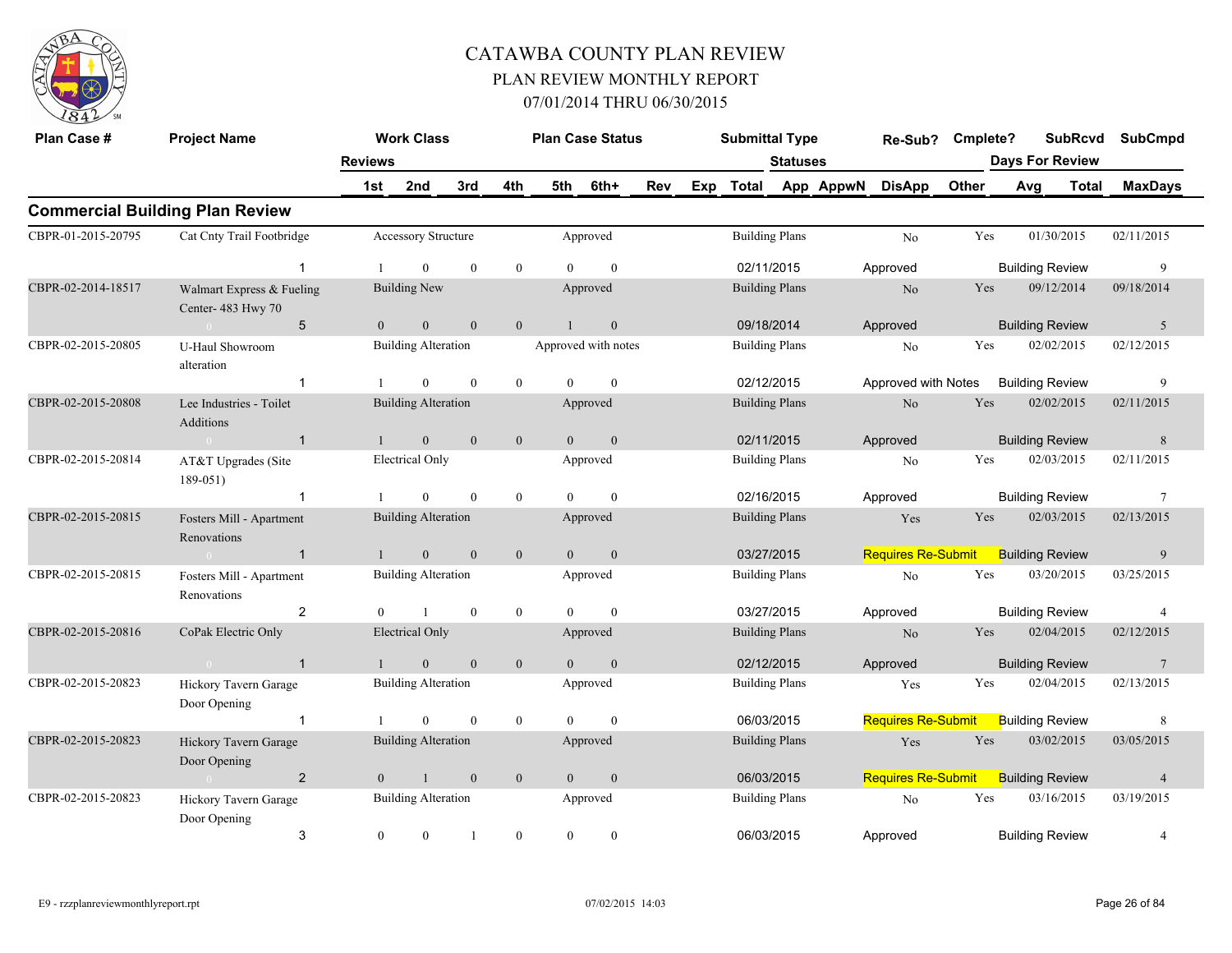

| Plan Case #        | <b>Project Name</b>                           |                       | <b>Work Class</b>          |                  |                |                | <b>Plan Case Status</b> |     |     | <b>Submittal Type</b> |                 |           | Re-Sub?                   | Cmplete? |                        | <b>SubRcvd</b><br><b>Days For Review</b> | <b>SubCmpd</b>  |
|--------------------|-----------------------------------------------|-----------------------|----------------------------|------------------|----------------|----------------|-------------------------|-----|-----|-----------------------|-----------------|-----------|---------------------------|----------|------------------------|------------------------------------------|-----------------|
|                    |                                               | <b>Reviews</b><br>1st | 2nd                        | 3rd              | 4th            | 5th            | 6th+                    | Rev | Exp | <b>Total</b>          | <b>Statuses</b> | App AppwN | <b>DisApp</b>             | Other    | Avg                    | <b>Total</b>                             | <b>MaxDays</b>  |
|                    | <b>Commercial Building Plan Review</b>        |                       |                            |                  |                |                |                         |     |     |                       |                 |           |                           |          |                        |                                          |                 |
| CBPR-02-2015-20823 | Hickory Tavern Garage<br>Door Opening         |                       | <b>Building Alteration</b> |                  |                |                | Approved                |     |     | <b>Building Plans</b> |                 |           | No                        | Yes      |                        | 05/28/2015                               | 06/03/2015      |
|                    | $\overline{4}$                                | $\overline{0}$        | $\overline{0}$             | $\mathbf{0}$     | $\mathbf{1}$   | $\theta$       | $\mathbf{0}$            |     |     | 06/03/2015            |                 |           | Approved                  |          | <b>Building Review</b> |                                          | 5               |
| CBPR-02-2015-20838 | Dietz Storage Building                        |                       | <b>Building New</b>        |                  |                |                | Disapproved             |     |     | <b>Building Plans</b> |                 |           | Yes                       | Yes      |                        | 02/09/2015                               | 02/13/2015      |
|                    | $\mathbf{1}$                                  | $\mathbf{1}$          | $\mathbf{0}$               | $\overline{0}$   | $\mathbf{0}$   | $\theta$       | $\mathbf{0}$            |     |     | 02/13/2015            |                 |           | <b>Requires Re-Submit</b> |          | <b>Building Review</b> |                                          | 5               |
| CBPR-02-2015-20869 | Turbocoating Interior Reno<br>2 offices       |                       | <b>Building Alteration</b> |                  |                |                | Approved                |     |     | <b>Building Plans</b> |                 |           | No                        | Yes      |                        | 02/12/2015                               | 02/18/2015      |
|                    | $\mathbf{1}$                                  |                       | $\Omega$                   | $\theta$         | $\mathbf{0}$   | $\Omega$       | $\theta$                |     |     | 02/19/2015            |                 |           | Approved                  |          | <b>Building Review</b> |                                          | 5               |
| CBPR-02-2015-20872 | Chick-Fil-A - Valley Hills<br>Malls New space |                       | <b>Building Alteration</b> |                  |                |                | Approved                |     |     | <b>Building Plans</b> |                 |           | No                        | Yes      |                        | 02/12/2015                               | 02/18/2015      |
|                    | $\mathbf{1}$<br>$\sim 0$                      | $\mathbf{1}$          | $\overline{0}$             | $\mathbf{0}$     | $\mathbf{0}$   | $\overline{0}$ | $\mathbf{0}$            |     |     | 02/18/2015            |                 |           | Approved                  |          | <b>Building Review</b> |                                          | 5               |
| CBPR-02-2015-20877 | Newmont 2nd street                            |                       | <b>Building Alteration</b> |                  |                |                | Approved                |     |     | <b>Building Plans</b> |                 |           | $\rm No$                  | Yes      |                        | 02/12/2015                               | 02/18/2015      |
|                    | $\mathbf{1}$                                  |                       | $\overline{0}$             | $\theta$         | $\mathbf{0}$   | $\Omega$       | $\mathbf{0}$            |     |     | 02/18/2015            |                 |           | Approved                  |          | <b>Building Review</b> |                                          | 5               |
| CBPR-02-2015-20881 | 1217 F Interior Alt                           |                       | <b>Building Alteration</b> |                  |                |                | Approved                |     |     | <b>Building Plans</b> |                 |           | N <sub>o</sub>            | Yes      |                        | 02/13/2015                               | 02/19/2015      |
|                    | $\mathbf{1}$                                  |                       | $\mathbf{0}$               | $\boldsymbol{0}$ | $\mathbf{0}$   | $\theta$       | $\mathbf{0}$            |     |     | 02/20/2015            |                 |           | Approved                  |          | <b>Building Review</b> |                                          | 5               |
| CBPR-02-2015-20883 | LP Frans Stadium Renova<br>Building A         |                       | <b>Building Alteration</b> |                  |                |                | Approved                |     |     | <b>Building Plans</b> |                 |           | No                        | Yes      |                        | 02/13/2015                               | 02/19/2015      |
|                    | $\mathbf{1}$                                  |                       | $\Omega$                   | $\mathbf{0}$     | $\overline{0}$ | $\Omega$       | $\theta$                |     |     | 02/24/2015            |                 |           | Approved                  |          | <b>Building Review</b> |                                          | 5               |
| CBPR-02-2015-20884 | Hickory Furniture Mart<br>Alteration          |                       | <b>Building Alteration</b> |                  |                |                | Approved                |     |     | <b>Building Plans</b> |                 |           | Yes                       | Yes      |                        | 02/13/2015                               | 02/24/2015      |
|                    | $\mathbf{1}$<br>$\sim 0$                      | $\mathbf{1}$          | $\overline{0}$             | $\mathbf{0}$     | $\mathbf{0}$   | $\overline{0}$ | $\mathbf{0}$            |     |     | 06/09/2015            |                 |           | <b>Requires Re-Submit</b> |          | <b>Building Review</b> |                                          | 8               |
| CBPR-02-2015-20884 | Hickory Furniture Mart<br>Alteration          |                       | <b>Building Alteration</b> |                  |                |                | Approved                |     |     | <b>Building Plans</b> |                 |           | No                        | Yes      |                        | 03/03/2015                               | 03/06/2015      |
|                    | $\overline{c}$                                | $\theta$              |                            | $\theta$         | $\mathbf{0}$   | $\Omega$       | $\theta$                |     |     | 06/09/2015            |                 |           | Approved                  |          | <b>Building Review</b> |                                          | $\overline{4}$  |
| CBPR-02-2015-20884 | Hickory Furniture Mart<br>Alteration          |                       | <b>Building Alteration</b> |                  |                |                | Approved                |     |     | <b>Building Plans</b> |                 |           | Yes                       | Yes      |                        | 05/13/2015                               | 05/21/2015      |
|                    | 3<br>$\sim 0$                                 | $\overline{0}$        | $\mathbf{0}$               | $\mathbf{1}$     | $\mathbf{0}$   | $\overline{0}$ | $\mathbf{0}$            |     |     | 06/09/2015            |                 |           | Approved                  |          | <b>Building Review</b> |                                          | $7\phantom{.0}$ |
| CBPR-02-2015-20886 | LP Frans Stadium Renova<br>Bldg B             |                       | <b>Building Alteration</b> |                  |                |                | Approved                |     |     | <b>Building Plans</b> |                 |           | No                        | Yes      |                        | 02/13/2015                               | 02/19/2015      |
|                    | $\mathbf{1}$                                  |                       | $\mathbf{0}$               | $\mathbf{0}$     | $\overline{0}$ | $\overline{0}$ | $\mathbf{0}$            |     |     | 02/19/2015            |                 |           | Approved                  |          | <b>Building Review</b> |                                          | 5               |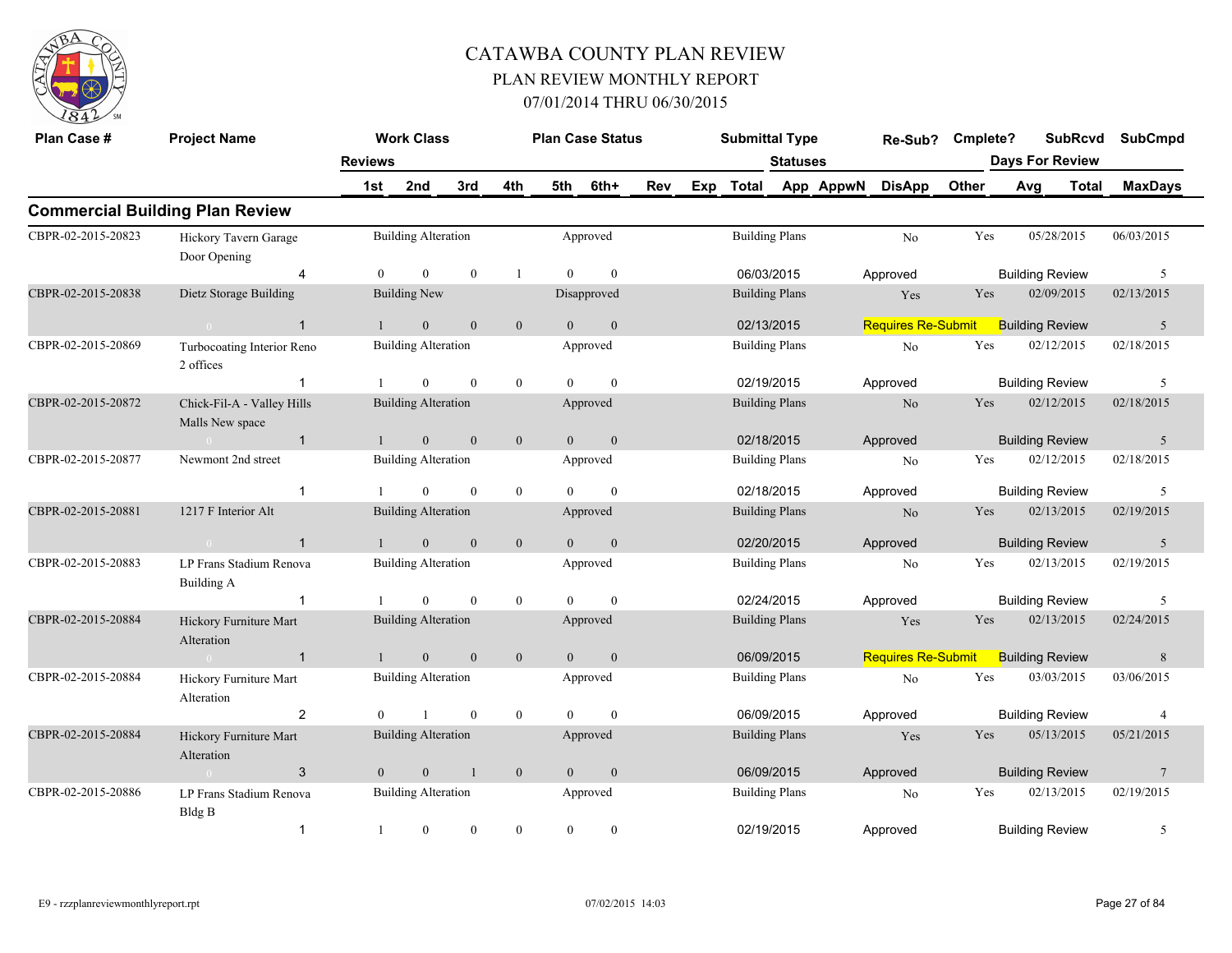

| Plan Case #        | <b>Project Name</b>                      |                | <b>Work Class</b>                |                |                  |                | <b>Plan Case Status</b> |     |     | <b>Submittal Type</b> |                 |           | Re-Sub?                   | Cmplete? |     | <b>SubRcvd</b>         | <b>SubCmpd</b>          |
|--------------------|------------------------------------------|----------------|----------------------------------|----------------|------------------|----------------|-------------------------|-----|-----|-----------------------|-----------------|-----------|---------------------------|----------|-----|------------------------|-------------------------|
|                    |                                          | <b>Reviews</b> |                                  |                |                  |                |                         |     |     |                       | <b>Statuses</b> |           |                           |          |     | <b>Days For Review</b> |                         |
|                    |                                          | 1st            | 2nd                              | 3rd            | 4th              | 5th            | 6th+                    | Rev | Exp | <b>Total</b>          |                 | App AppwN | <b>DisApp</b>             | Other    | Avg | <b>Total</b>           | <b>MaxDays</b>          |
|                    | <b>Commercial Building Plan Review</b>   |                |                                  |                |                  |                |                         |     |     |                       |                 |           |                           |          |     |                        |                         |
| CBPR-02-2015-20887 | LP Frans Stadium Renova<br><b>BLDG C</b> |                | <b>Building New</b>              |                |                  |                | Approved                |     |     | <b>Building Plans</b> |                 |           | No                        | Yes      |     | 02/13/2015             | 02/19/2015              |
|                    | -1                                       |                | $\mathbf{0}$                     | $\mathbf{0}$   | $\mathbf{0}$     | $\Omega$       | $\mathbf{0}$            |     |     | 04/02/2015            |                 |           | Approved                  |          |     | <b>Building Review</b> | 5                       |
| CBPR-02-2015-20887 | LP Frans Stadium Renova<br><b>BLDG C</b> |                | <b>Building New</b>              |                |                  |                | Approved                |     |     | <b>Building Plans</b> |                 |           | N <sub>o</sub>            | Yes      |     | 03/24/2015             | 04/01/2015              |
|                    | $\overline{2}$<br>$\sim$ 0               | $\mathbf{0}$   | $\mathbf{1}$                     | $\mathbf{0}$   | $\boldsymbol{0}$ | $\overline{0}$ | $\mathbf{0}$            |     |     | 04/02/2015            |                 |           | Approved                  |          |     | <b>Building Review</b> | $7\phantom{.0}$         |
| CBPR-02-2015-20889 | <b>KFC Freezer Alt</b>                   |                | <b>Building Alteration</b>       |                |                  |                | Approved                |     |     | <b>Building Plans</b> |                 |           | No                        | Yes      |     | 02/16/2015             | 02/16/2015              |
|                    | $\mathbf{1}$                             |                | $\mathbf{0}$                     | $\mathbf{0}$   | $\mathbf{0}$     | $\theta$       | $\theta$                |     |     | 02/16/2015            |                 |           | Approved                  |          |     | <b>Building Review</b> |                         |
| CBPR-02-2015-20894 | Mattress Firm 2270 Hwy 70                |                | <b>Building Alteration</b>       |                |                  |                | Approved                |     |     | <b>Building Plans</b> |                 |           | No                        | Yes      |     | 02/16/2015             | 02/24/2015              |
|                    | $\mathbf{1}$<br>$\sim 0$                 | $\mathbf{1}$   | $\mathbf{0}$                     | $\mathbf{0}$   | $\mathbf{0}$     | $\overline{0}$ | $\boldsymbol{0}$        |     |     | 02/17/2015            |                 |           | Approved                  |          |     | <b>Building Review</b> | $\overline{7}$          |
| CBPR-02-2015-20895 | Frankies Pizza - Wall<br>removal         |                | <b>Building Alteration</b>       |                |                  |                | Approved                |     |     | <b>Building Plans</b> |                 |           | Yes                       | Yes      |     | 02/16/2015             | 02/24/2015              |
|                    |                                          |                | $\overline{0}$                   | $\mathbf{0}$   | $\mathbf{0}$     | $\Omega$       | $\mathbf{0}$            |     |     | 03/09/2015            |                 |           | <b>Requires Re-Submit</b> |          |     | <b>Building Review</b> | $7\phantom{.0}$         |
| CBPR-02-2015-20895 | Frankies Pizza - Wall<br>removal         |                | <b>Building Alteration</b>       |                |                  |                | Approved                |     |     | <b>Building Plans</b> |                 |           | No                        | Yes      |     | 03/04/2015             | 03/09/2015              |
|                    | $\overline{2}$<br>$\sim 0$               | $\Omega$       | $\mathbf{1}$                     | $\overline{0}$ | $\mathbf{0}$     | $\overline{0}$ | $\mathbf{0}$            |     |     | 03/09/2015            |                 |           | Approved                  |          |     | <b>Building Review</b> | $\overline{4}$          |
| CBPR-02-2015-20902 | Uhaul Baja RV Parking                    |                | <b>Building New</b>              |                |                  |                | Approved                |     |     | <b>Building Plans</b> |                 |           | Yes                       | Yes      |     | 02/19/2015             | 02/27/2015              |
|                    | $\mathbf{1}$                             |                | $\overline{0}$                   | $\mathbf{0}$   | $\mathbf{0}$     | $\theta$       | $\mathbf{0}$            |     |     | 04/10/2015            |                 |           | Approved                  |          |     | <b>Building Review</b> | $7\phantom{.0}$         |
| CBPR-02-2015-20902 | Uhaul Baja RV Parking                    |                | <b>Building New</b>              |                |                  |                | Approved                |     |     | <b>Building Plans</b> |                 |           | No                        | Yes      |     | 04/07/2015             | 04/09/2015              |
|                    | $\overline{2}$                           | $\Omega$       | $\mathbf{1}$                     | $\overline{0}$ | $\mathbf{0}$     | $\theta$       | $\mathbf{0}$            |     |     | 04/10/2015            |                 |           | Approved                  |          |     | <b>Building Review</b> | $\overline{3}$          |
| CBPR-02-2015-20905 | Redline Automotive -<br>Addition         |                | <b>Building Addition</b>         |                |                  |                | Approved                |     |     | <b>Building Plans</b> |                 |           | Yes                       | Yes      |     | 02/19/2015             | 02/26/2015              |
|                    | $\mathbf{1}$                             |                | $\theta$                         | $\theta$       | $\mathbf{0}$     | $\Omega$       | $\theta$                |     |     | 05/01/2015            |                 |           | <b>Requires Re-Submit</b> |          |     | <b>Building Review</b> | 6                       |
| CBPR-02-2015-20905 | Redline Automotive -<br>Addition         |                | <b>Building Addition</b>         |                |                  |                | Approved                |     |     | <b>Building Plans</b> |                 |           | N <sub>o</sub>            | Yes      |     | 04/29/2015             | 05/01/2015              |
|                    | $\overline{2}$<br>$\sim 0$               | $\overline{0}$ | $\mathbf{1}$                     | $\mathbf{0}$   | $\mathbf{0}$     | $\overline{0}$ | $\boldsymbol{0}$        |     |     | 05/01/2015            |                 |           | Approved                  |          |     | <b>Building Review</b> | $\overline{\mathbf{3}}$ |
| CBPR-02-2015-20910 | Project Bishop-Foundation<br>Only        |                | Building Footing /<br>Foundation |                |                  |                | Approved with notes     |     |     | <b>Building Plans</b> |                 |           | Yes                       | Yes      |     | 02/20/2015             | 03/03/2015              |
|                    | $\mathbf{1}$                             |                | $\theta$                         | $\mathbf{0}$   | $\theta$         | $\theta$       | $\theta$                |     |     | 04/01/2015            |                 |           | <b>Requires Re-Submit</b> |          |     | <b>Building Review</b> | 8                       |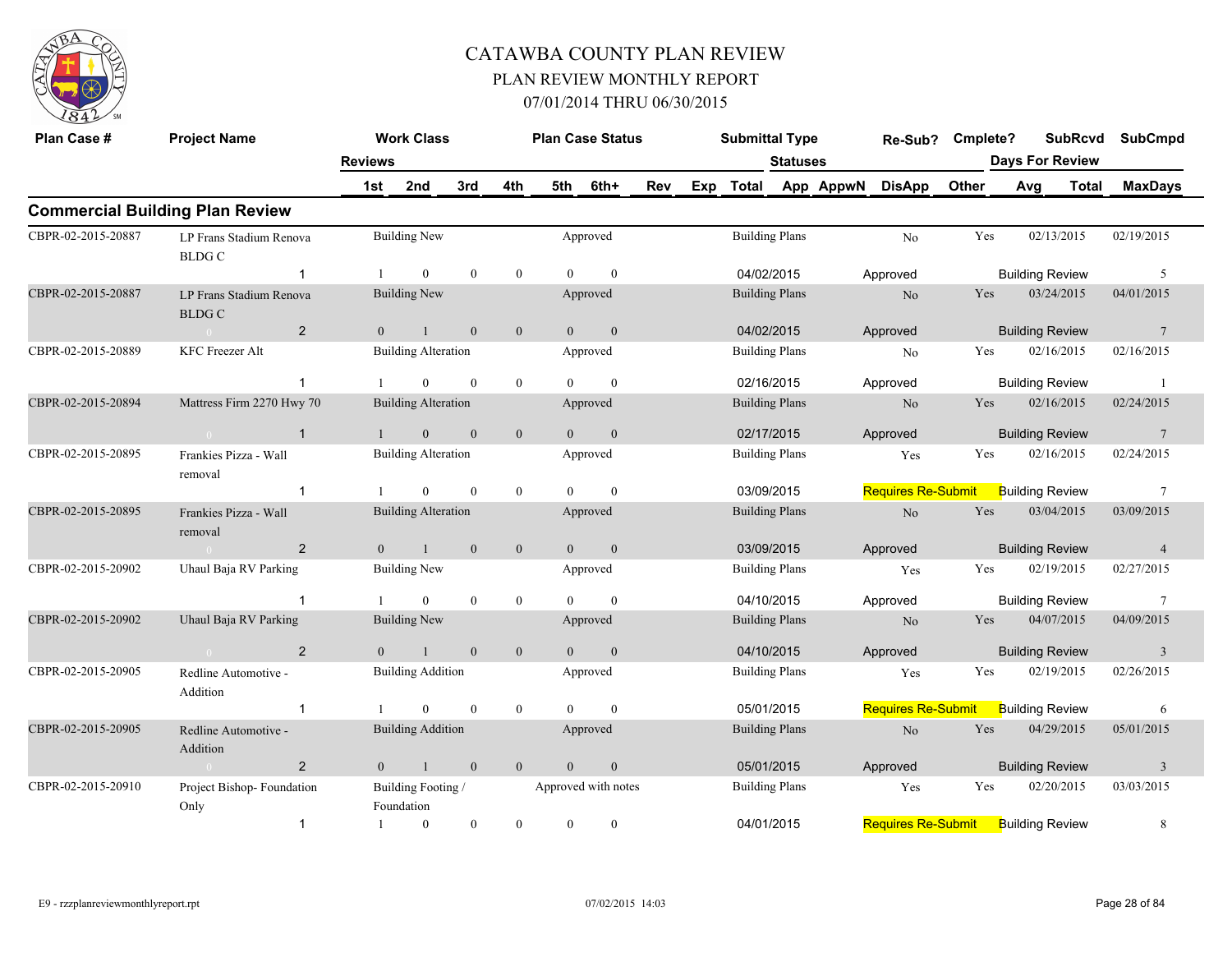

| Plan Case #        | <b>Project Name</b>                              |                | <b>Work Class</b>                |                  |                  | <b>Plan Case Status</b> |                  |     | <b>Submittal Type</b> |                       |           | Re-Sub?                   | Cmplete? |     | <b>SubRcvd</b>         | <b>SubCmpd</b> |
|--------------------|--------------------------------------------------|----------------|----------------------------------|------------------|------------------|-------------------------|------------------|-----|-----------------------|-----------------------|-----------|---------------------------|----------|-----|------------------------|----------------|
|                    |                                                  | <b>Reviews</b> |                                  |                  |                  |                         |                  |     |                       | <b>Statuses</b>       |           |                           |          |     | <b>Days For Review</b> |                |
|                    |                                                  | 1st            | 2nd                              | 3rd              | 4th              | 5th                     | 6th+             | Rev | Exp Total             |                       | App AppwN | <b>DisApp</b>             | Other    | Avg | <b>Total</b>           | <b>MaxDays</b> |
|                    | <b>Commercial Building Plan Review</b>           |                |                                  |                  |                  |                         |                  |     |                       |                       |           |                           |          |     |                        |                |
| CBPR-02-2015-20910 | Project Bishop-Foundation<br>Only                |                | Building Footing /<br>Foundation |                  |                  | Approved with notes     |                  |     |                       | <b>Building Plans</b> |           | No                        | Yes      |     | 03/25/2015             | 03/26/2015     |
|                    | $\overline{2}$                                   | $\theta$       |                                  | $\boldsymbol{0}$ | $\mathbf{0}$     | $\theta$                | $\theta$         |     |                       | 04/01/2015            |           | Approved                  |          |     | <b>Building Review</b> | 2              |
| CBPR-02-2015-20910 | Project Bishop-Foundation<br>Only                |                | Building Footing /<br>Foundation |                  |                  | Approved with notes     |                  |     | <b>Building Plans</b> |                       |           | No                        | Yes      |     | 05/13/2015             | 05/22/2015     |
|                    | 3<br>$\sim 0$                                    | $\overline{0}$ | $\mathbf{0}$                     | $\mathbf{1}$     | $\mathbf{0}$     | $\overline{0}$          | $\boldsymbol{0}$ |     | 04/01/2015            |                       |           | Approved with Notes       |          |     | <b>Building Review</b> | 8              |
| CBPR-02-2015-20912 | <b>St Peters Luteran Chursh</b><br>Spirit Center |                | <b>Building New</b>              |                  |                  |                         | Approved         |     |                       | <b>Building Plans</b> |           | Yes                       | Yes      |     | 02/20/2015             | 03/02/2015     |
|                    | $\overline{1}$                                   |                | $\overline{0}$                   | $\mathbf{0}$     | $\boldsymbol{0}$ | $\Omega$                | $\mathbf{0}$     |     | 03/05/2015            |                       |           | <b>Requires Re-Submit</b> |          |     | <b>Building Review</b> | $\tau$         |
| CBPR-02-2015-20912 | <b>St Peters Luteran Chursh</b><br>Spirit Center |                | <b>Building New</b>              |                  |                  |                         | Approved         |     | <b>Building Plans</b> |                       |           | No                        | Yes      |     | 03/25/2015             | 03/27/2015     |
|                    | $\overline{2}$<br>$\sim 0$                       | $\theta$       | $\overline{1}$                   | $\mathbf{0}$     | $\mathbf{0}$     | $\theta$                | $\mathbf{0}$     |     | 03/05/2015            |                       |           | Approved                  |          |     | <b>Building Review</b> | $\overline{3}$ |
| CBPR-02-2015-20913 | LRU Price Village Unit C, D,<br>E & F            |                | <b>Building Alteration</b>       |                  |                  |                         | Approved         |     |                       | <b>Building Plans</b> |           | N <sub>o</sub>            | Yes      |     | 02/23/2015             | 03/04/2015     |
|                    | $\overline{1}$                                   |                | $\Omega$                         | $\mathbf{0}$     | $\boldsymbol{0}$ | $\Omega$                | $\theta$         |     | 03/04/2015            |                       |           | Approved                  |          |     | <b>Building Review</b> | 8              |
| CBPR-02-2015-20914 | LRU Price Village Unit B                         |                | <b>Building Alteration</b>       |                  |                  |                         | Approved         |     | <b>Building Plans</b> |                       |           | N <sub>o</sub>            | Yes      |     | 02/20/2015             | 03/04/2015     |
|                    | $\overline{1}$<br>$\overline{0}$                 |                | $\mathbf{0}$                     | $\mathbf{0}$     | $\mathbf{0}$     | $\overline{0}$          | $\mathbf{0}$     |     | 03/04/2015            |                       |           | Approved                  |          |     | <b>Building Review</b> | 9              |
| CBPR-02-2015-20915 | LRU Price Village Unit G                         |                | <b>Building Alteration</b>       |                  |                  |                         | Approved         |     | <b>Building Plans</b> |                       |           | No                        | Yes      |     | 02/20/2015             | 03/04/2015     |
|                    | -1                                               |                | $\theta$                         | $\mathbf{0}$     | $\boldsymbol{0}$ | $\Omega$                | $\mathbf{0}$     |     | 03/04/2015            |                       |           | Approved                  |          |     | <b>Building Review</b> | 9              |
| CBPR-02-2015-20916 | LRU Price Village Unit P                         |                | <b>Building Alteration</b>       |                  |                  |                         | Approved         |     | <b>Building Plans</b> |                       |           | No                        | Yes      |     | 02/20/2015             | 03/04/2015     |
|                    | $\overline{1}$<br>$\overline{0}$                 |                | $\mathbf{0}$                     | $\mathbf{0}$     | $\mathbf{0}$     | $\Omega$                | $\boldsymbol{0}$ |     | 03/04/2015            |                       |           | Approved                  |          |     | <b>Building Review</b> | 9              |
| CBPR-02-2015-20917 | LRU Price Village Unit U                         |                | <b>Building Alteration</b>       |                  |                  |                         | Approved         |     | <b>Building Plans</b> |                       |           | No                        | Yes      |     | 02/20/2015             | 03/04/2015     |
|                    | $\overline{1}$                                   |                | $\theta$                         | $\theta$         | $\mathbf{0}$     | $\Omega$                | $\theta$         |     |                       | 03/04/2015            |           | Approved                  |          |     | <b>Building Review</b> | 9              |
| CBPR-02-2015-20918 | LRU Price Village Units<br><b>HIJKMNO</b>        |                | <b>Building Alteration</b>       |                  |                  |                         | Approved         |     |                       | <b>Building Plans</b> |           | N <sub>o</sub>            | Yes      |     | 02/20/2015             | 03/04/2015     |
|                    | $\overline{1}$<br>$\sim 0$                       |                | $\overline{0}$                   | $\mathbf{0}$     | $\mathbf{0}$     | $\theta$                | $\mathbf{0}$     |     | 03/04/2015            |                       |           | Approved                  |          |     | <b>Building Review</b> | 9              |
| CBPR-02-2015-20919 | LRU Price Village Units<br>QRST                  |                | <b>Building Alteration</b>       |                  |                  |                         | Approved         |     |                       | <b>Building Plans</b> |           | No                        | Yes      |     | 02/20/2015             | 03/04/2015     |
|                    | $\overline{1}$                                   | $\overline{1}$ | $\theta$                         | $\theta$         | $\mathbf{0}$     | $\theta$                | $\theta$         |     | 03/04/2015            |                       |           | Approved                  |          |     | <b>Building Review</b> | 9              |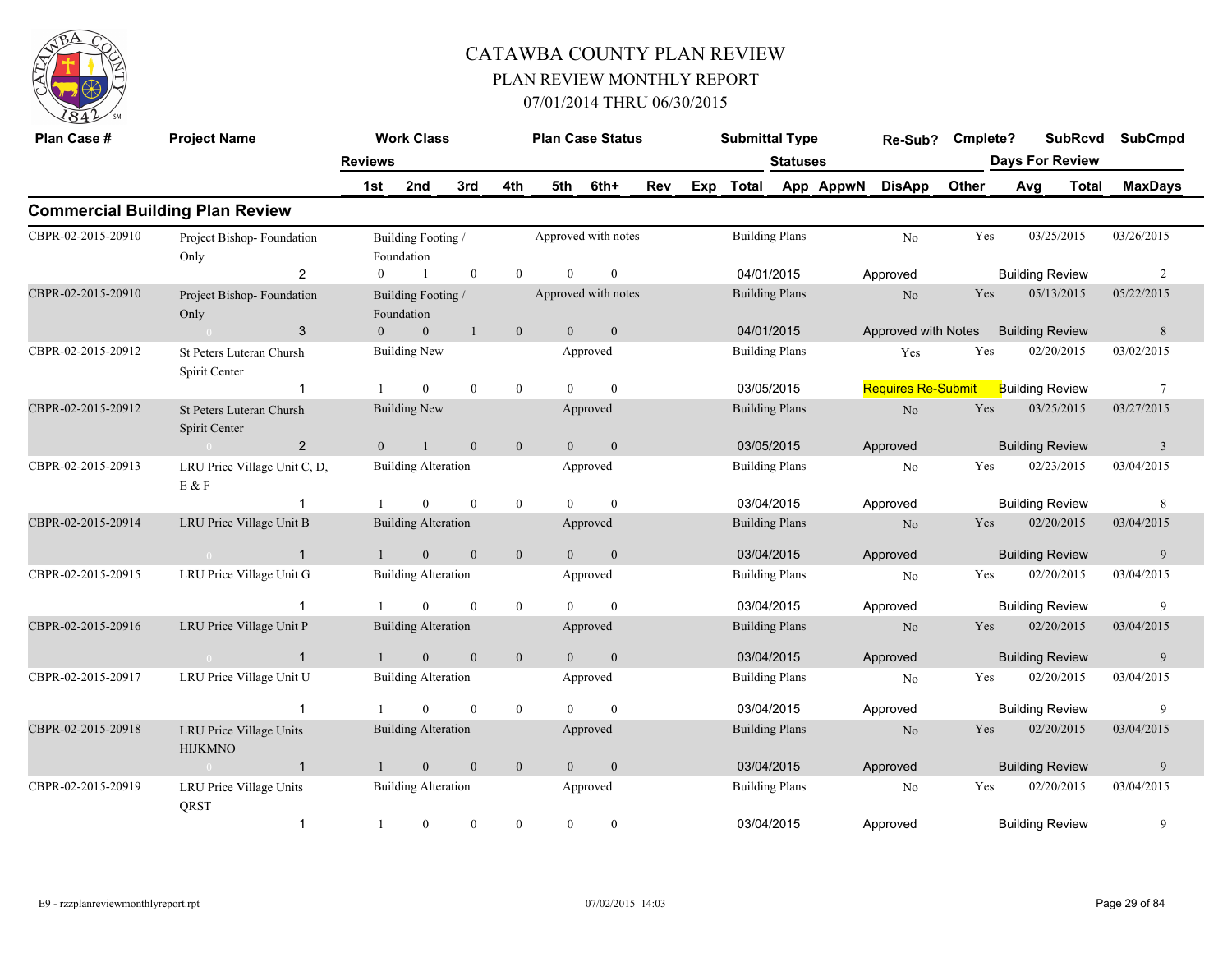

| Plan Case #        | <b>Project Name</b>                                           |                | <b>Work Class</b>          |                  |                |                | <b>Plan Case Status</b> |     | <b>Submittal Type</b> |                 |           | Re-Sub?                   | Cmplete? |                        | <b>SubRcvd</b> | <b>SubCmpd</b> |
|--------------------|---------------------------------------------------------------|----------------|----------------------------|------------------|----------------|----------------|-------------------------|-----|-----------------------|-----------------|-----------|---------------------------|----------|------------------------|----------------|----------------|
|                    |                                                               | <b>Reviews</b> |                            |                  |                |                |                         |     |                       | <b>Statuses</b> |           |                           |          | Days For Review        |                |                |
|                    |                                                               | 1st            | 2nd                        | 3rd              | 4th            | 5th            | 6th+                    | Rev | Exp Total             |                 | App AppwN | <b>DisApp</b>             | Other    | Avg                    | Total          | <b>MaxDays</b> |
|                    | <b>Commercial Building Plan Review</b>                        |                |                            |                  |                |                |                         |     |                       |                 |           |                           |          |                        |                |                |
| CBPR-02-2015-20920 | LRU Price Village Unit V                                      |                | <b>Building Alteration</b> |                  |                |                | Approved                |     | <b>Building Plans</b> |                 |           | No                        | Yes      | 02/23/2015             |                | 03/04/2015     |
|                    | $\overline{1}$                                                |                | $\theta$                   | $\theta$         | $\overline{0}$ | $\Omega$       | $\mathbf{0}$            |     | 03/04/2015            |                 |           | Approved                  |          | <b>Building Review</b> |                | 8              |
| CBPR-02-2015-20928 | Bassett - break room<br>alterations                           |                | <b>Building Alteration</b> |                  |                |                | Approved                |     | <b>Building Plans</b> |                 |           | N <sub>o</sub>            | Yes      | 02/23/2015             |                | 03/04/2015     |
|                    | $\mathbf{1}$                                                  | $\mathbf{1}$   | $\mathbf{0}$               | $\mathbf{0}$     | $\mathbf{0}$   | $\theta$       | $\mathbf{0}$            |     | 03/04/2015            |                 |           | Approved                  |          | <b>Building Review</b> |                | 8              |
| CBPR-02-2015-20930 | <b>Bill Abee Insurance</b><br>Agency                          |                | <b>Building Alteration</b> |                  |                |                | Approved with notes     |     | <b>Building Plans</b> |                 |           | No                        | Yes      | 02/23/2015             |                | 03/05/2015     |
|                    | $\mathbf{1}$                                                  |                | $\overline{0}$             | $\mathbf{0}$     | $\overline{0}$ | $\Omega$       | $\theta$                |     | 03/05/2015            |                 |           | Approved with Notes       |          | <b>Building Review</b> |                | 9              |
| CBPR-02-2015-20935 | Newton Recreation Dept -<br>Rooftop units                     |                | Mechanical Only            |                  |                |                | Approved                |     | <b>Building Plans</b> |                 |           | No                        | Yes      | 02/24/2015             |                | 03/05/2015     |
|                    | $\mathbf{1}$                                                  |                | $\mathbf{0}$               | $\mathbf{0}$     | $\mathbf{0}$   | $\overline{0}$ | $\mathbf{0}$            |     | 03/05/2015            |                 |           | Approved                  |          | <b>Building Review</b> |                | $8\phantom{1}$ |
| CBPR-02-2015-20940 | PNG Hickory- Fabrication<br>Shop Renovations                  |                | <b>Building Alteration</b> |                  |                |                | Disapproved             |     | <b>Building Plans</b> |                 |           | Yes                       | Yes      | 02/24/2015             |                | 03/06/2015     |
|                    | $\mathbf{1}$                                                  |                | $\overline{0}$             | $\boldsymbol{0}$ | $\bf{0}$       | $\theta$       | $\mathbf{0}$            |     | 03/09/2015            |                 |           | <b>Requires Re-Submit</b> |          | <b>Building Review</b> |                | 9              |
| CBPR-02-2015-20944 | <b>Claires Alteration</b>                                     |                | <b>Building Alteration</b> |                  |                |                | Approved                |     | <b>Building Plans</b> |                 |           | No                        | Yes      | 02/24/2015             |                | 03/05/2015     |
|                    | $\overline{1}$                                                | $\mathbf{1}$   | $\mathbf{0}$               | $\mathbf{0}$     | $\mathbf{0}$   | $\overline{0}$ | $\mathbf{0}$            |     | 03/05/2015            |                 |           | Approved                  |          | <b>Building Review</b> |                | 8              |
| CBPR-02-2015-20952 | Midnight Special Towing                                       |                | <b>Building New</b>        |                  |                |                | Approved                |     | <b>Building Plans</b> |                 |           | No                        | Yes      | 02/25/2015             |                | 03/09/2015     |
|                    | $\overline{1}$                                                |                | $\mathbf{0}$               | $\mathbf{0}$     | $\bf{0}$       | $\theta$       | $\mathbf{0}$            |     | 03/09/2015            |                 |           | Approved                  |          | <b>Building Review</b> |                | 9              |
| CBPR-02-2015-20955 | <b>HSN Corp Alterations</b>                                   |                | <b>Building Alteration</b> |                  |                |                | Approved                |     | <b>Building Plans</b> |                 |           | N <sub>o</sub>            | Yes      | 02/25/2015             |                | 03/09/2015     |
|                    | $\mathbf{1}$<br>$\sim 0$                                      | $\overline{1}$ | $\overline{0}$             | $\mathbf{0}$     | $\overline{0}$ | $\overline{0}$ | $\mathbf{0}$            |     | 03/09/2015            |                 |           | Approved                  |          | <b>Building Review</b> |                | 9              |
| CBPR-02-2015-20967 | Walmart Neighborhood<br>Market-1818 Northwest<br>Blvd         |                | <b>Building New</b>        |                  |                |                | Approved                |     | <b>Building Plans</b> |                 |           | Yes                       | Yes      | 02/27/2015             |                | 03/11/2015     |
|                    | $\mathbf 1$                                                   |                | $\overline{0}$             | $\mathbf{0}$     | $\bf{0}$       | $\overline{0}$ | $\mathbf{0}$            |     | 05/06/2015            |                 |           | <b>Requires Re-Submit</b> |          | <b>Building Review</b> |                | 9              |
| CBPR-02-2015-20967 | Walmart Neighborhood<br>Market-1818 Northwest<br><b>B</b> lvd |                | <b>Building New</b>        |                  |                |                | Approved                |     | <b>Building Plans</b> |                 |           | No                        | Yes      | 04/10/2015             |                | 04/13/2015     |
|                    | $\overline{2}$<br>$\sim 0$                                    | $\overline{0}$ | $\mathbf{1}$               | $\mathbf{0}$     | $\mathbf{0}$   | $\overline{0}$ | $\mathbf{0}$            |     | 05/06/2015            |                 |           | Approved with Notes       |          | <b>Building Review</b> |                | 2              |
| CBPR-02-2015-20968 | Harvest Baptist Church -<br>Metal Carport                     |                | <b>Accessory Structure</b> |                  |                |                | Approved                |     | <b>Building Plans</b> |                 |           | No                        | Yes      | 02/27/2015             |                | 02/27/2015     |
|                    | $\mathbf{1}$                                                  | 1              | $\boldsymbol{0}$           | $\mathbf{0}$     | $\mathbf{0}$   | $\mathbf{0}$   | $\boldsymbol{0}$        |     | 02/27/2015            |                 |           | Approved                  |          | <b>Building Review</b> |                | $\mathbf{1}$   |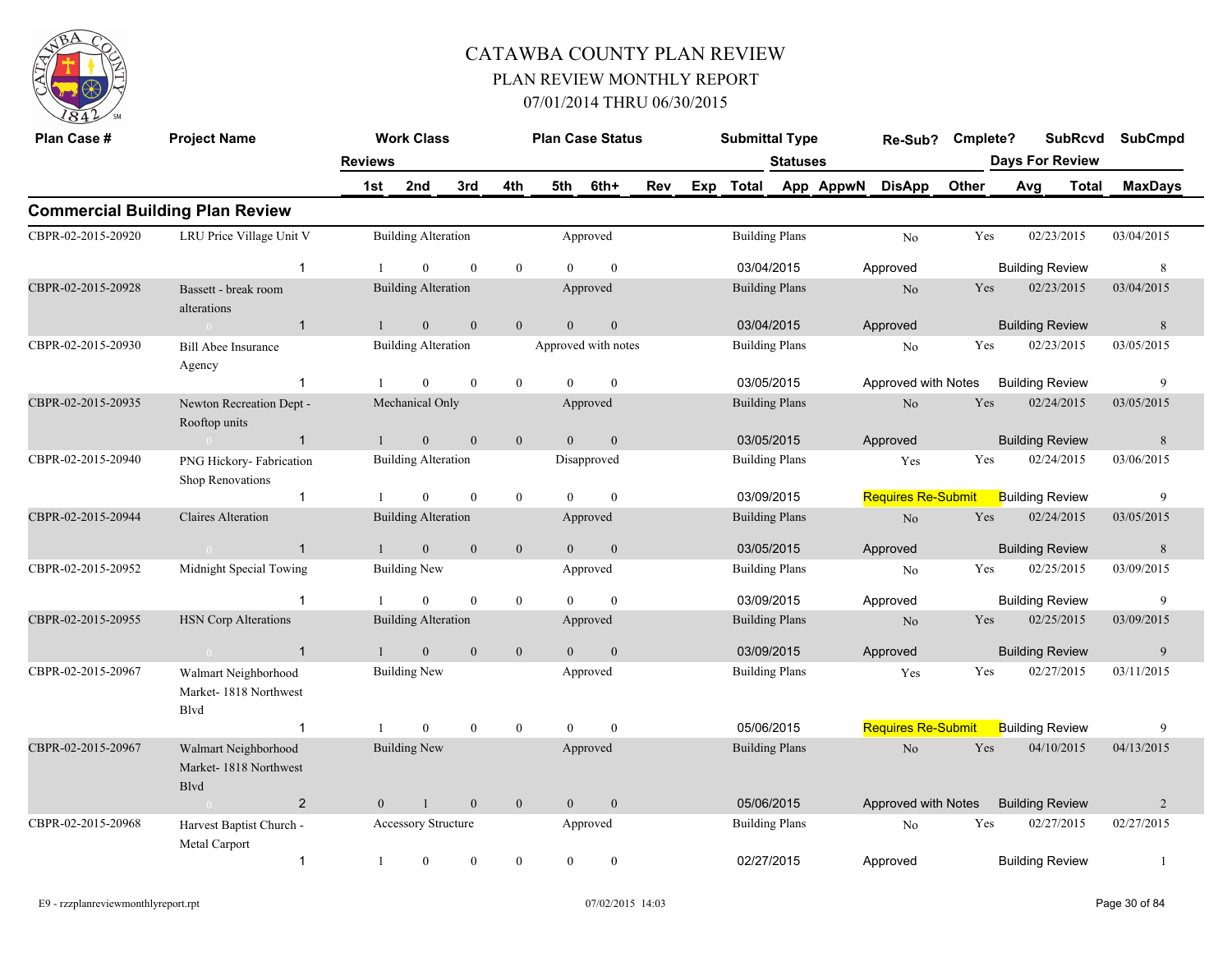

| Plan Case #        | <b>Project Name</b>                     |                | <b>Work Class</b>          |              |                | <b>Plan Case Status</b> |                |     |     | <b>Submittal Type</b> |                 |           | Re-Sub? Cmplete?          |       |                        | <b>SubRcvd</b> | <b>SubCmpd</b>  |
|--------------------|-----------------------------------------|----------------|----------------------------|--------------|----------------|-------------------------|----------------|-----|-----|-----------------------|-----------------|-----------|---------------------------|-------|------------------------|----------------|-----------------|
|                    |                                         | <b>Reviews</b> |                            |              |                |                         |                |     |     |                       | <b>Statuses</b> |           |                           |       | <b>Days For Review</b> |                |                 |
|                    |                                         | 1st            | 2nd                        | 3rd          | 4th            | 5th                     | 6th+           | Rev | Exp | Total                 |                 | App AppwN | <b>DisApp</b>             | Other | Avg                    | Total          | <b>MaxDays</b>  |
|                    | <b>Commercial Building Plan Review</b>  |                |                            |              |                |                         |                |     |     |                       |                 |           |                           |       |                        |                |                 |
| CBPR-02-2015-20970 | Corning Warehouse<br>Enclosure          |                | <b>Building Alteration</b> |              |                |                         | Approved       |     |     | <b>Building Plans</b> |                 |           | Yes                       | Yes   | 02/27/2015             |                | 03/09/2015      |
|                    | $\mathbf{1}$                            |                | $\theta$                   | $\theta$     | $\mathbf{0}$   | $\theta$                | $\theta$       |     |     | 03/24/2015            |                 |           | <b>Requires Re-Submit</b> |       | <b>Building Review</b> |                | $7\phantom{.0}$ |
| CBPR-02-2015-20970 | Corning Warehouse<br>Enclosure          |                | <b>Building Alteration</b> |              |                |                         | Approved       |     |     | <b>Building Plans</b> |                 |           | $\rm No$                  | Yes   | 03/19/2015             |                | 03/20/2015      |
|                    | $\overline{2}$<br>$\sim 0$              | $\Omega$       | $\overline{1}$             | $\theta$     | $\mathbf{0}$   | $\theta$                | $\mathbf{0}$   |     |     | 03/24/2015            |                 |           | Approved                  |       | <b>Building Review</b> |                | 2               |
| CBPR-03-2013-17105 | Catawba Cty Justice Center<br>Expansion |                | <b>Building Addition</b>   |              |                | Approved with notes     |                |     |     | <b>Building Plans</b> |                 |           | No                        | Yes   | 12/04/2014             |                | 12/09/2014      |
|                    | 4                                       | $\theta$       | $\mathbf{0}$               | $\mathbf{0}$ | $\mathbf{1}$   | $\overline{0}$          | $\mathbf{0}$   |     |     | 12/10/2014            |                 |           | Approved with Notes       |       | <b>Building Review</b> |                | $\overline{4}$  |
| CBPR-03-2013-17105 | Catawba Cty Justice Center<br>Expansion |                | <b>Building Addition</b>   |              |                | Approved with notes     |                |     |     | <b>Building Plans</b> |                 |           | No                        | Yes   | 01/21/2015             |                | 01/23/2015      |
|                    | $5\phantom{.0}$<br>$\sim 0$             | $\overline{0}$ | $\boldsymbol{0}$           | $\mathbf{0}$ | $\overline{0}$ | -1                      | $\mathbf{0}$   |     |     | 12/10/2014            |                 |           | Approved with Notes       |       | <b>Building Review</b> |                | $\overline{3}$  |
| CBPR-03-2013-17105 | Catawba Cty Justice Center<br>Expansion |                | <b>Building Addition</b>   |              |                | Approved with notes     |                |     |     | <b>Building Plans</b> |                 |           | No                        | Yes   | 01/22/2015             |                | 01/26/2015      |
|                    | 6                                       | $\theta$       | $\theta$                   | $\theta$     | $\theta$       | $\theta$                | $\overline{1}$ |     |     | 12/10/2014            |                 |           | Approved with Notes       |       | <b>Building Review</b> |                | 3               |
| CBPR-03-2013-17105 | Catawba Cty Justice Center<br>Expansion |                | <b>Building Addition</b>   |              |                | Approved with notes     |                |     |     | <b>Building Plans</b> |                 |           | $\rm No$                  | Yes   | 02/20/2015             |                | 02/24/2015      |
|                    | $\overline{7}$<br>$\sim 0$              | $\overline{0}$ | $\mathbf{0}$               | $\mathbf{0}$ | $\overline{0}$ | $\overline{\mathbf{0}}$ | $\overline{1}$ |     |     | 12/10/2014            |                 |           | Approved with Notes       |       | <b>Building Review</b> |                | 3               |
| CBPR-03-2013-17105 | Catawba Cty Justice Center<br>Expansion |                | <b>Building Addition</b>   |              |                | Approved with notes     |                |     |     | <b>Building Plans</b> |                 |           | No                        | No    | 04/24/2015             |                | 04/29/2015      |
|                    | 8                                       | $\theta$       | $\mathbf{0}$               | $\theta$     | $\theta$       | $\overline{0}$          | $\overline{1}$ |     |     | 12/10/2014            |                 |           | Approved with Notes       |       | <b>Building Review</b> |                | $\overline{4}$  |
| CBPR-03-2013-17105 | Catawba Cty Justice Center<br>Expansion |                | <b>Building Addition</b>   |              |                | Approved with notes     |                |     |     | <b>Building Plans</b> |                 |           | No                        | Yes   | 04/24/2015             |                | 04/28/2015      |
|                    | 9<br>$\sim 0$                           | $\mathbf{0}$   | $\overline{0}$             | $\mathbf{0}$ | $\mathbf{0}$   | $\theta$                | $\overline{1}$ |     |     | 12/10/2014            |                 |           | Approved with Notes       |       | <b>Building Review</b> |                | $\overline{3}$  |
| CBPR-03-2013-17105 | Catawba Cty Justice Center<br>Expansion |                | <b>Building Addition</b>   |              |                | Approved with notes     |                |     |     | <b>Building Plans</b> |                 |           | No                        | Yes   | 04/24/2015             |                | 04/29/2015      |
|                    | 10                                      | $\Omega$       | $\Omega$                   | $\theta$     | $\theta$       | $\theta$                | $\overline{1}$ |     |     | 12/10/2014            |                 |           | Approved with Notes       |       | <b>Building Review</b> |                | $\overline{4}$  |
| CBPR-03-2014-18664 | Piedmont Wagon<br>Alterations           |                | <b>Building Alteration</b> |              |                |                         | Approved       |     |     | <b>Building Plans</b> |                 |           | Yes                       | Yes   | 10/27/2014             |                | 10/28/2014      |
|                    | $\overline{4}$<br>$\sim 0$              | $\theta$       | $\mathbf{0}$               | $\mathbf{0}$ | $\mathbf{1}$   | $\overline{0}$          | $\mathbf{0}$   |     |     | 11/25/2014            |                 |           | Requires Re-Submit        |       | <b>Building Review</b> |                | $\overline{2}$  |
| CBPR-03-2014-18664 | Piedmont Wagon<br>Alterations           |                | <b>Building Alteration</b> |              |                |                         | Approved       |     |     | <b>Building Plans</b> |                 |           | No                        | Yes   | 11/20/2014             |                | 11/25/2014      |
|                    | 5                                       | $\mathbf{0}$   | $\mathbf{0}$               | $\mathbf{0}$ | $\overline{0}$ |                         | $\mathbf{0}$   |     |     | 11/25/2014            |                 |           | Approved                  |       | <b>Building Review</b> |                | $\overline{4}$  |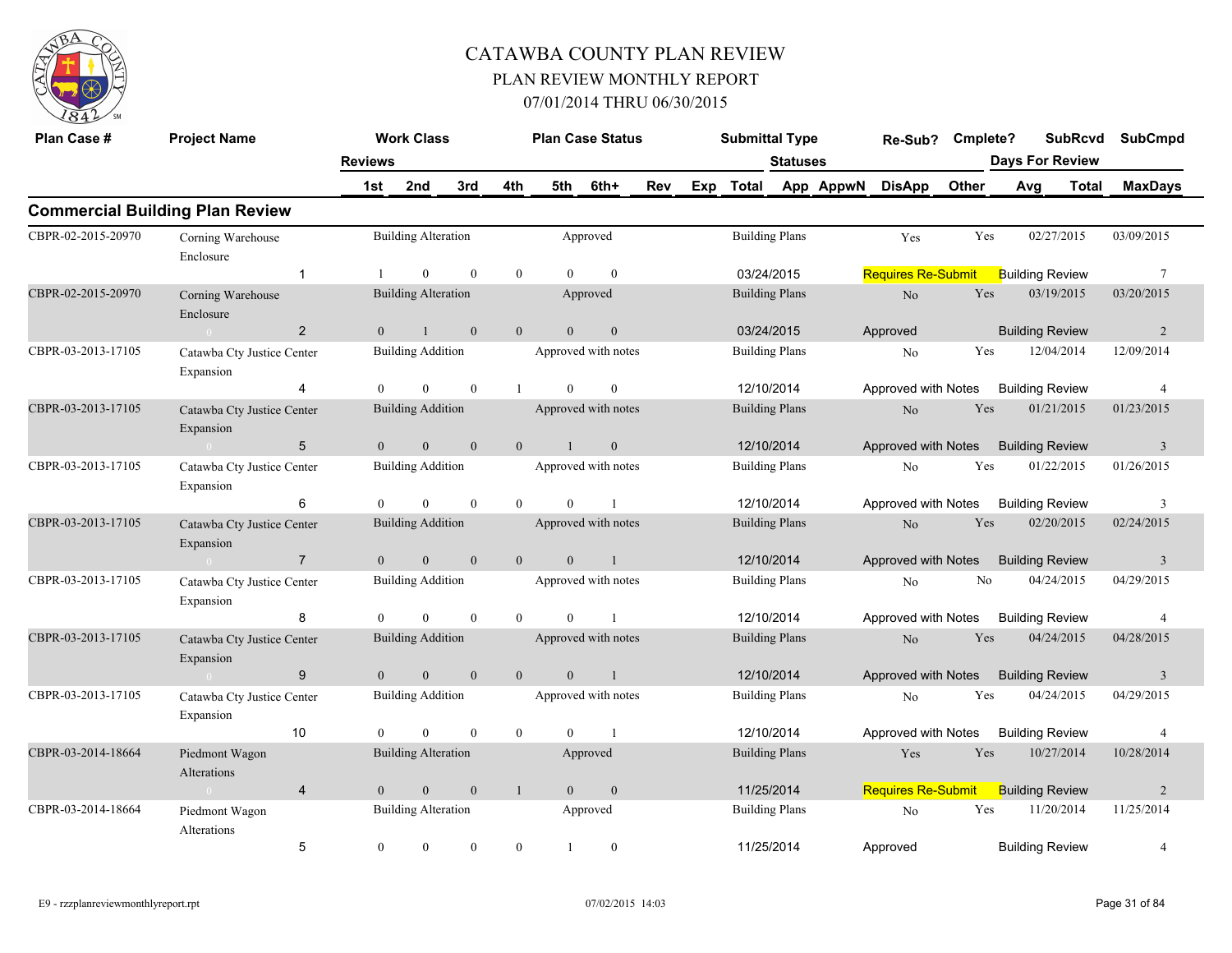

| Plan Case #        | <b>Project Name</b>                           |                  | <b>Work Class</b>                   |                  |              |                | <b>Plan Case Status</b> |            | <b>Submittal Type</b> |                 | Re-Sub?                   | Cmplete? |                        | <b>SubRcvd</b> | <b>SubCmpd</b> |  |
|--------------------|-----------------------------------------------|------------------|-------------------------------------|------------------|--------------|----------------|-------------------------|------------|-----------------------|-----------------|---------------------------|----------|------------------------|----------------|----------------|--|
|                    |                                               | <b>Reviews</b>   |                                     |                  |              |                |                         |            |                       | <b>Statuses</b> |                           |          | <b>Days For Review</b> |                |                |  |
|                    |                                               | 1st              | 2nd                                 | 3rd              | 4th          | 5th            | 6th+                    | <b>Rev</b> | Exp Total             |                 | App AppwN DisApp          | Other    | Avg                    | Total          | <b>MaxDays</b> |  |
|                    | <b>Commercial Building Plan Review</b>        |                  |                                     |                  |              |                |                         |            |                       |                 |                           |          |                        |                |                |  |
| CBPR-03-2014-18793 | GKN - slab for APSA unit                      |                  | <b>Building Alteration</b>          |                  |              |                | Approved                |            | <b>Building Plans</b> |                 | N <sub>0</sub>            | Yes      | 07/21/2014             |                | 07/22/2014     |  |
|                    | $\overline{2}$                                | $\overline{0}$   |                                     | $\mathbf{0}$     | $\mathbf{0}$ | $\theta$       | $\mathbf{0}$            |            | 07/23/2014            |                 | Approved                  |          | <b>Building Review</b> |                | 2              |  |
| CBPR-03-2015-20977 | US Conec Ltd - Mezzanine<br>Renovations       |                  | <b>Building Alteration</b>          |                  |              |                | Approved                |            | <b>Building Plans</b> |                 | Yes                       | Yes      | 03/02/2015             |                | 03/11/2015     |  |
|                    | $\mathbf{1}$<br>$\sim$ 0                      | $\mathbf{1}$     | $\mathbf{0}$                        | $\overline{0}$   | $\mathbf{0}$ | $\overline{0}$ | $\mathbf{0}$            |            | 06/04/2015            |                 | <b>Requires Re-Submit</b> |          | <b>Building Review</b> |                | 8              |  |
| CBPR-03-2015-20977 | US Conec Ltd - Mezzanine<br>Renovations       |                  | <b>Building Alteration</b>          |                  |              |                | Approved                |            | <b>Building Plans</b> |                 | N <sub>o</sub>            | Yes      | 03/30/2015             |                | 04/01/2015     |  |
|                    | 2                                             | $\boldsymbol{0}$ | $\overline{1}$                      | $\mathbf{0}$     | $\mathbf{0}$ | $\overline{0}$ | $\mathbf{0}$            |            | 06/04/2015            |                 | Approved                  |          | <b>Building Review</b> |                | 3              |  |
| CBPR-03-2015-20977 | US Conec Ltd - Mezzanine<br>Renovations       |                  | <b>Building Alteration</b>          |                  |              |                | Approved                |            | <b>Building Plans</b> |                 | Yes                       | Yes      | 05/18/2015             |                | 05/29/2015     |  |
|                    | 3<br>$\sim 0$                                 | $\overline{0}$   | $\mathbf{0}$                        | $\mathbf{1}$     | $\mathbf{0}$ | $\overline{0}$ | $\mathbf{0}$            |            | 06/04/2015            |                 | <b>Requires Re-Submit</b> |          | <b>Building Review</b> |                | 9              |  |
| CBPR-03-2015-20977 | US Conec Ltd - Mezzanine<br>Renovations       |                  | <b>Building Alteration</b>          |                  |              |                | Approved                |            | <b>Building Plans</b> |                 | No                        | Yes      | 06/02/2015             |                | 06/03/2015     |  |
|                    | $\overline{4}$                                | $\overline{0}$   | $\overline{0}$                      | $\mathbf{0}$     | -1           | $\theta$       | $\mathbf{0}$            |            | 06/04/2015            |                 | Approved with Notes       |          | <b>Building Review</b> |                | 2              |  |
| CBPR-03-2015-20990 | Olde Hickory Mill Add /<br>Alteration         |                  | Building Alterations &<br>Additions |                  |              |                | Approved                |            | <b>Building Plans</b> |                 | Yes                       | Yes      | 03/04/2015             |                | 03/16/2015     |  |
|                    | $\overline{1}$<br>$\sim 0$                    |                  | $\mathbf{0}$                        | $\boldsymbol{0}$ | $\mathbf{0}$ | $\overline{0}$ | $\mathbf{0}$            |            | 06/10/2015            |                 | <b>Requires Re-Submit</b> |          | <b>Building Review</b> |                | 9              |  |
| CBPR-03-2015-20990 | Olde Hickory Mill Add /<br>Alteration         |                  | Building Alterations &<br>Additions |                  |              |                | Approved                |            | <b>Building Plans</b> |                 | Yes                       | Yes      | 03/26/2015             |                | 04/01/2015     |  |
|                    | $\overline{2}$                                | $\overline{0}$   | $\overline{1}$                      | $\mathbf{0}$     | $\mathbf{0}$ | $\theta$       | $\mathbf{0}$            |            | 06/10/2015            |                 | <b>Requires Re-Submit</b> |          | <b>Building Review</b> |                | 5              |  |
| CBPR-03-2015-20990 | Olde Hickory Mill Add /<br>Alteration         |                  | Building Alterations &<br>Additions |                  |              |                | Approved                |            | <b>Building Plans</b> |                 | $\rm No$                  | Yes      | 04/16/2015             |                | 04/20/2015     |  |
|                    | 3<br>$\sim 0$                                 | $\theta$         | $\mathbf{0}$                        | $\mathbf{1}$     | $\mathbf{0}$ | $\mathbf{0}$   | $\mathbf{0}$            |            | 06/10/2015            |                 | Approved                  |          | <b>Building Review</b> |                | $\overline{3}$ |  |
| CBPR-03-2015-20990 | Olde Hickory Mill Add /<br>Alteration         |                  | Building Alterations &<br>Additions |                  |              |                | Approved                |            | <b>Building Plans</b> |                 | No                        | Yes      | 05/29/2015             |                | 06/09/2015     |  |
|                    | 4                                             | $\theta$         | $\boldsymbol{0}$                    | $\boldsymbol{0}$ | $\mathbf{1}$ | $\theta$       | $\mathbf{0}$            |            | 06/10/2015            |                 | Approved                  |          | <b>Building Review</b> |                | 8              |  |
| CBPR-03-2015-20992 | Chick-Fil-A - Valley Hills<br>Malls New space |                  | <b>Building Alteration</b>          |                  |              |                | Approved                |            | <b>Building Plans</b> |                 | Yes                       | Yes      | 03/04/2015             |                | 03/11/2015     |  |
|                    | $\sim 0$ and $\sim 0.00$<br>$\overline{1}$    | $\mathbf{1}$     | $\mathbf{0}$                        | $\mathbf{0}$     | $\mathbf{0}$ | $\overline{0}$ | $\mathbf{0}$            |            | 04/27/2015            |                 | Requires Re-Submit        |          | <b>Building Review</b> |                | 6              |  |
| CBPR-03-2015-20992 | Chick-Fil-A - Valley Hills<br>Malls New space |                  | <b>Building Alteration</b>          |                  |              |                | Approved                |            | <b>Building Plans</b> |                 | Yes                       | Yes      | 03/20/2015             |                | 03/25/2015     |  |
|                    | $\overline{c}$                                | $\boldsymbol{0}$ | $\mathbf{1}$                        | $\mathbf{0}$     | $\mathbf{0}$ | $\mathbf{0}$   | $\boldsymbol{0}$        |            | 04/27/2015            |                 | Approved                  |          | <b>Building Review</b> |                | 4              |  |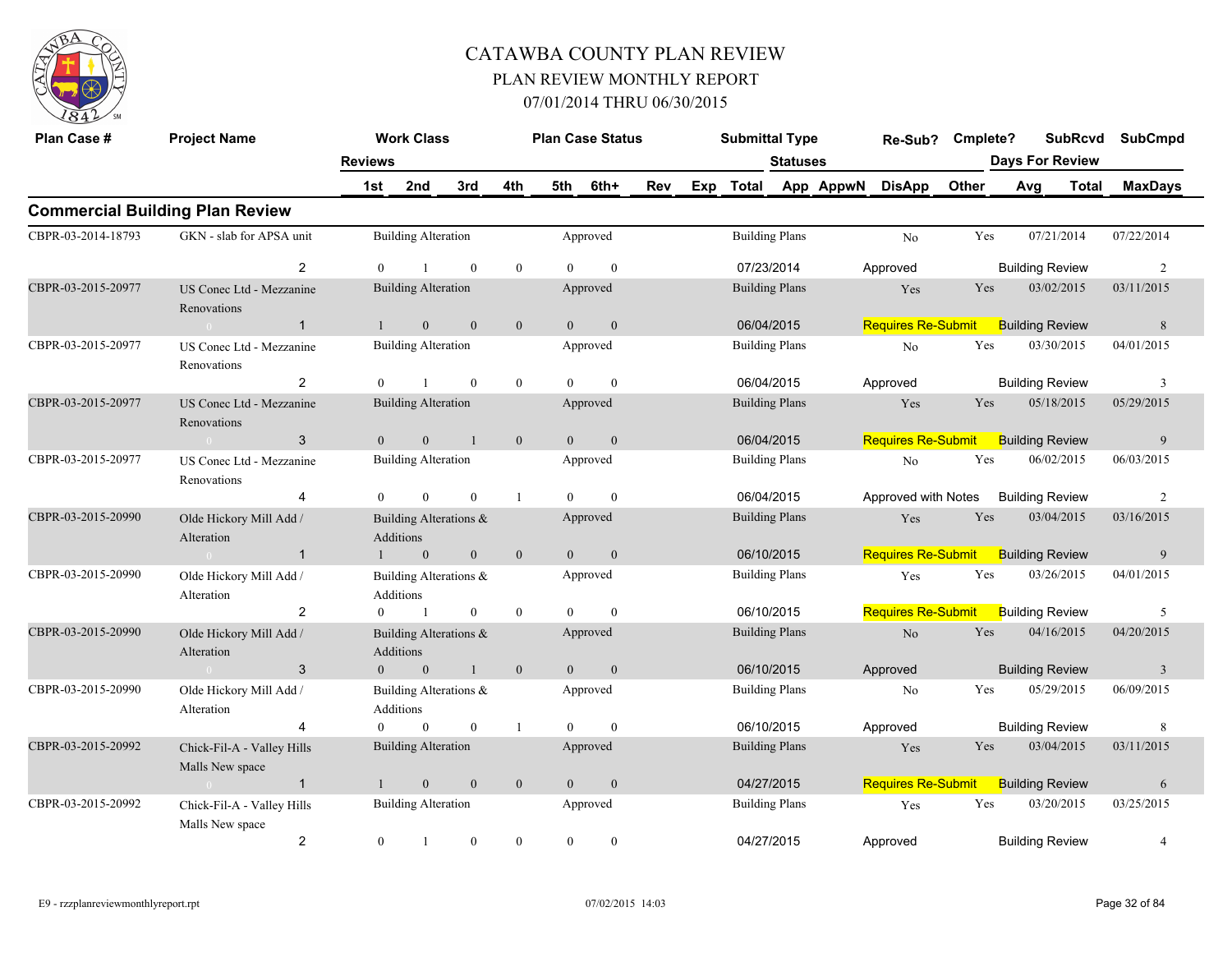

| Plan Case #        | <b>Project Name</b>                           |                | <b>Work Class</b>                   |                |                |                | <b>Plan Case Status</b> |     |     | <b>Submittal Type</b> |                       |           | Re-Sub?                   | Cmplete? |                        | <b>SubRcvd</b> | SubCmpd         |  |
|--------------------|-----------------------------------------------|----------------|-------------------------------------|----------------|----------------|----------------|-------------------------|-----|-----|-----------------------|-----------------------|-----------|---------------------------|----------|------------------------|----------------|-----------------|--|
|                    |                                               | <b>Reviews</b> |                                     |                |                |                |                         |     |     |                       | <b>Statuses</b>       |           |                           |          | <b>Days For Review</b> |                |                 |  |
|                    |                                               | 1st            | 2nd                                 | 3rd            | 4th            | 5th            | 6th+                    | Rev | Exp | Total                 |                       | App AppwN | <b>DisApp</b>             | Other    | Avg                    | Total          | <b>MaxDays</b>  |  |
|                    | <b>Commercial Building Plan Review</b>        |                |                                     |                |                |                |                         |     |     |                       |                       |           |                           |          |                        |                |                 |  |
| CBPR-03-2015-20992 | Chick-Fil-A - Valley Hills<br>Malls New space |                | <b>Building Alteration</b>          |                |                |                | Approved                |     |     |                       | <b>Building Plans</b> |           | N <sub>o</sub>            | Yes      | 04/17/2015             |                | 04/27/2015      |  |
|                    | 3                                             | $\theta$       | $\theta$                            | $\overline{1}$ | $\overline{0}$ | $\theta$       | $\mathbf{0}$            |     |     | 04/27/2015            |                       |           | Approved                  |          | <b>Building Review</b> |                | $7\phantom{.0}$ |  |
| CBPR-03-2015-20995 | Aguaves Mexican<br>Restaurant                 |                | <b>Building Alteration</b>          |                |                |                | Approved                |     |     |                       | <b>Building Plans</b> |           | Yes                       | Yes      | 03/04/2015             |                | 03/13/2015      |  |
|                    | $\mathbf{1}$<br>$\sim 0$                      | $\mathbf{1}$   | $\mathbf{0}$                        | $\mathbf{0}$   | $\overline{0}$ | $\overline{0}$ | $\mathbf{0}$            |     |     | 04/21/2015            |                       |           | <b>Requires Re-Submit</b> |          | <b>Building Review</b> |                | 8               |  |
| CBPR-03-2015-20995 | Aguaves Mexican<br>Restaurant                 |                | <b>Building Alteration</b>          |                |                |                | Approved                |     |     |                       | <b>Building Plans</b> |           | Yes                       | Yes      | 04/09/2015             |                | 04/10/2015      |  |
|                    | 2                                             | $\theta$       | $\overline{1}$                      | $\theta$       | $\overline{0}$ | $\theta$       | $\mathbf{0}$            |     |     |                       | 04/21/2015            |           | <b>Requires Re-Submit</b> |          | <b>Building Review</b> |                | 2               |  |
| CBPR-03-2015-20995 | Aguaves Mexican<br>Restaurant                 |                | <b>Building Alteration</b>          |                |                |                | Approved                |     |     |                       | <b>Building Plans</b> |           | $\rm No$                  | Yes      | 04/20/2015             |                | 04/21/2015      |  |
|                    | 3<br>$\sim 0$                                 | $\mathbf{0}$   | $\mathbf{0}$                        | $\mathbf{1}$   | $\mathbf{0}$   | $\overline{0}$ | $\mathbf{0}$            |     |     | 04/21/2015            |                       |           | Approved                  |          | <b>Building Review</b> |                | 2               |  |
| CBPR-03-2015-20997 | St Stephens Village - Shop<br>$1$ (shell)     |                | Shell Building                      |                |                |                | Approved                |     |     |                       | <b>Building Plans</b> |           | Yes                       | Yes      | 03/05/2015             |                | 03/17/2015      |  |
|                    | $\mathbf{1}$                                  |                | $\overline{0}$                      | $\mathbf{0}$   | $\overline{0}$ | $\Omega$       | $\mathbf{0}$            |     |     |                       | 04/06/2015            |           | <b>Requires Re-Submit</b> |          | <b>Building Review</b> |                | 9               |  |
| CBPR-03-2015-20997 | St Stephens Village - Shop<br>$1$ (shell)     |                | Shell Building                      |                |                |                | Approved                |     |     |                       | <b>Building Plans</b> |           | $\rm No$                  | Yes      | 04/01/2015             |                | 04/06/2015      |  |
|                    | $\overline{2}$<br>$\sim 0$                    | $\overline{0}$ | $\mathbf{1}$                        | $\overline{0}$ | $\mathbf{0}$   | $\mathbf{0}$   | $\mathbf{0}$            |     |     |                       | 04/06/2015            |           | Approved                  |          | <b>Building Review</b> |                | $\overline{4}$  |  |
| CBPR-03-2015-20999 | St Stephens Village - Shop<br>$2$ (shell)     |                | Shell Building                      |                |                |                | Approved                |     |     |                       | <b>Building Plans</b> |           | Yes                       | Yes      | 03/05/2015             |                | 03/17/2015      |  |
|                    | $\mathbf{1}$                                  | -1             | $\overline{0}$                      | $\theta$       | $\mathbf{0}$   | $\theta$       | $\mathbf{0}$            |     |     | 04/06/2015            |                       |           | <b>Requires Re-Submit</b> |          | <b>Building Review</b> |                | 9               |  |
| CBPR-03-2015-20999 | St Stephens Village - Shop<br>$2$ (shell)     |                | Shell Building                      |                |                |                | Approved                |     |     |                       | <b>Building Plans</b> |           | $\rm No$                  | Yes      | 04/01/2015             |                | 04/06/2015      |  |
|                    | $\overline{2}$                                | $\overline{0}$ | $\mathbf{1}$                        | $\mathbf{0}$   | $\mathbf{0}$   | $\overline{0}$ | $\mathbf{0}$            |     |     |                       | 04/06/2015            |           | Approved                  |          | <b>Building Review</b> |                | $\overline{4}$  |  |
| CBPR-03-2015-21007 | Bassett-Office Add. &<br>Breakroom Alt        |                | Building Alterations &<br>Additions |                |                |                | Approved                |     |     |                       | <b>Building Plans</b> |           | Yes                       | Yes      | 03/19/2015             |                | 03/19/2015      |  |
|                    | $\mathbf{1}$                                  |                | $\overline{0}$                      | $\mathbf{0}$   | $\mathbf{0}$   | $\theta$       | $\mathbf{0}$            |     |     | 04/07/2015            |                       |           | <b>Requires Re-Submit</b> |          | <b>Building Review</b> |                | -1              |  |
| CBPR-03-2015-21007 | Bassett-Office Add. &<br>Breakroom Alt        |                | Building Alterations &<br>Additions |                |                |                | Approved                |     |     |                       | <b>Building Plans</b> |           | $\rm No$                  | Yes      | 04/01/2015             |                | 04/07/2015      |  |
|                    | $\overline{2}$<br>$\sim 0$                    | $\overline{0}$ | $\overline{1}$                      | $\mathbf{0}$   | $\overline{0}$ | $\overline{0}$ | $\mathbf{0}$            |     |     | 04/07/2015            |                       |           | Approved with Notes       |          | <b>Building Review</b> |                | 5               |  |
| CBPR-03-2015-21012 | Hickory-One LLC<br>Alterations                |                | <b>Building Alteration</b>          |                |                |                | Disapproved             |     |     |                       | <b>Building Plans</b> |           | Yes                       | Yes      | 03/06/2015             |                | 03/12/2015      |  |
|                    | $\mathbf{1}$                                  | -1             | $\overline{0}$                      | $\theta$       | $\mathbf{0}$   | $\theta$       | $\overline{0}$          |     |     | 04/13/2015            |                       |           | <b>Requires Re-Submit</b> |          | <b>Building Review</b> |                | 5               |  |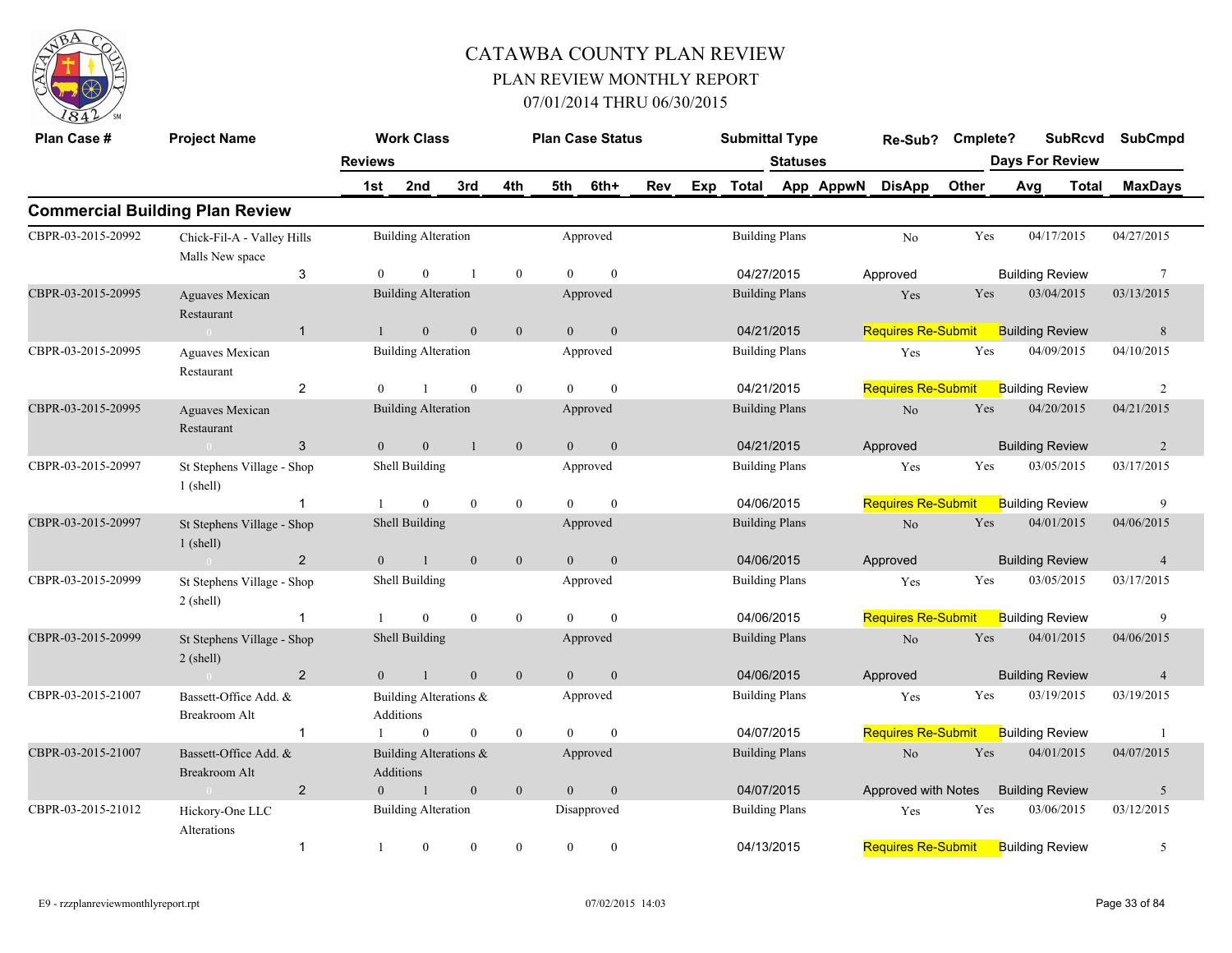

| Plan Case #        | <b>Project Name</b>                          |                | <b>Work Class</b>          |              |                | <b>Plan Case Status</b> |                     |     |     | <b>Submittal Type</b> |                 |           | Re-Sub?                   | Cmplete? |     | <b>SubRcvd</b>         | <b>SubCmpd</b> |
|--------------------|----------------------------------------------|----------------|----------------------------|--------------|----------------|-------------------------|---------------------|-----|-----|-----------------------|-----------------|-----------|---------------------------|----------|-----|------------------------|----------------|
|                    |                                              | <b>Reviews</b> |                            |              |                |                         |                     |     |     |                       | <b>Statuses</b> |           |                           |          |     | <b>Days For Review</b> |                |
|                    |                                              | 1st            | 2nd                        | 3rd          | 4th            | 5th                     | 6th+                | Rev | Exp | <b>Total</b>          |                 | App AppwN | <b>DisApp</b>             | Other    | Avg | Total                  | <b>MaxDays</b> |
|                    | <b>Commercial Building Plan Review</b>       |                |                            |              |                |                         |                     |     |     |                       |                 |           |                           |          |     |                        |                |
| CBPR-03-2015-21012 | Hickory-One LLC<br>Alterations               |                | <b>Building Alteration</b> |              |                |                         | Disapproved         |     |     | <b>Building Plans</b> |                 |           | No                        | Yes      |     | 04/09/2015             | 04/13/2015     |
|                    | 2                                            | $\theta$       |                            | $\theta$     | $\mathbf{0}$   | $\Omega$                | $\theta$            |     |     | 04/13/2015            |                 |           | Approved                  |          |     | <b>Building Review</b> | 3              |
| CBPR-03-2015-21014 | Buffalo Shoals Hardware -<br>Storage Bldg    |                | Accessory Structure        |              |                |                         | Approved            |     |     | <b>Building Plans</b> |                 |           | No                        | Yes      |     | 03/06/2015             | 03/17/2015     |
|                    | $\mathbf{1}$                                 |                | $\boldsymbol{0}$           | $\mathbf{0}$ | $\mathbf{0}$   | $\overline{0}$          | $\boldsymbol{0}$    |     |     | 03/17/2015            |                 |           | Approved                  |          |     | <b>Building Review</b> | 8              |
| CBPR-03-2015-21015 | YMBT alteration                              |                | <b>Building Alteration</b> |              |                |                         | Approved            |     |     | <b>Building Plans</b> |                 |           | Yes                       | Yes      |     | 03/19/2015             | 03/19/2015     |
|                    | $\overline{1}$                               |                | $\mathbf{0}$               | $\theta$     | $\bf{0}$       | $\theta$                | $\mathbf{0}$        |     |     | 04/06/2015            |                 |           | <b>Requires Re-Submit</b> |          |     | <b>Building Review</b> |                |
| CBPR-03-2015-21015 | YMBT alteration                              |                | <b>Building Alteration</b> |              |                |                         | Approved            |     |     | <b>Building Plans</b> |                 |           | No                        | Yes      |     | 03/30/2015             | 04/06/2015     |
|                    | 2                                            | $\Omega$       | $\overline{1}$             | $\Omega$     | $\mathbf{0}$   | $\theta$                | $\boldsymbol{0}$    |     |     | 04/06/2015            |                 |           | Approved with Notes       |          |     | <b>Building Review</b> | 6              |
| CBPR-03-2015-21019 | 7th Street Industrial Center<br>- Building B |                | <b>Building Alteration</b> |              |                |                         | Approved            |     |     | <b>Building Plans</b> |                 |           | N <sub>0</sub>            | Yes      |     | 03/09/2015             | 03/17/2015     |
|                    | $\mathbf 1$                                  |                | $\overline{0}$             | $\mathbf{0}$ | $\overline{0}$ | $\Omega$                | $\mathbf{0}$        |     |     | 03/17/2015            |                 |           | Approved                  |          |     | <b>Building Review</b> | 7              |
| CBPR-03-2015-21026 | Sock Factory Upfit                           |                | <b>Upfit Building</b>      |              |                | Approved with notes     |                     |     |     | <b>Building Plans</b> |                 |           | Yes                       | Yes      |     | 03/11/2015             | 03/20/2015     |
|                    | $\mathbf{1}$                                 |                | $\overline{0}$             | $\mathbf{0}$ | $\mathbf{0}$   | $\Omega$                | $\boldsymbol{0}$    |     |     | 04/08/2015            |                 |           | <b>Requires Re-Submit</b> |          |     | <b>Building Review</b> | 8              |
| CBPR-03-2015-21026 | Sock Factory Upfit                           |                | <b>Upfit Building</b>      |              |                | Approved with notes     |                     |     |     | <b>Building Plans</b> |                 |           | N <sub>o</sub>            | Yes      |     | 04/02/2015             | 04/08/2015     |
|                    | 2                                            |                |                            | $\mathbf{0}$ | $\theta$       |                         | $\Omega$            |     |     | 04/08/2015            |                 |           | Approved with Notes       |          |     | <b>Building Review</b> | 5              |
| CBPR-03-2015-21035 | Apple One Farm Solar Elect<br>Power Plant    |                | <b>Building New</b>        |              |                |                         | <b>Under Review</b> |     |     | <b>Building Plans</b> |                 |           | Yes                       | Yes      |     | 06/16/2015             | 06/26/2015     |
|                    | $\mathbf{1}$<br>$\sim 0$                     |                | $\boldsymbol{0}$           | $\mathbf{0}$ | $\mathbf{0}$   | $\mathbf{0}$            | $\mathbf{0}$        |     |     | 06/26/2015            |                 |           | Approved                  |          |     | <b>Building Review</b> | 9              |
| CBPR-03-2015-21036 | Sleep Inn Breakfast Bar                      |                | <b>Building Alteration</b> |              |                |                         | Approved            |     |     | <b>Building Plans</b> |                 |           | No                        | Yes      |     | 04/15/2015             | 04/23/2015     |
|                    | $\overline{1}$                               |                | $\theta$                   | $\mathbf{0}$ | $\bf{0}$       | $\theta$                | $\theta$            |     |     | 04/23/2015            |                 |           | Approved                  |          |     | <b>Building Review</b> | 7              |
| CBPR-03-2015-21050 | <b>HCAM</b> Modular<br>Classrooms            |                | <b>Building New</b>        |              |                |                         | Approved            |     |     | <b>Building Plans</b> |                 |           | Yes                       | Yes      |     | 03/12/2015             | 03/24/2015     |
|                    | $\mathbf{1}$<br>$\overline{0}$               | $\mathbf{1}$   | $\mathbf{0}$               | $\mathbf{0}$ | $\mathbf{0}$   | $\mathbf{0}$            | $\boldsymbol{0}$    |     |     | 04/15/2015            |                 |           | <b>Requires Re-Submit</b> |          |     | <b>Building Review</b> | 9              |
| CBPR-03-2015-21050 | <b>HCAM</b> Modular<br>Classrooms            |                | <b>Building New</b>        |              |                |                         | Approved            |     |     | <b>Building Plans</b> |                 |           | No                        | Yes      |     | 04/10/2015             | 04/13/2015     |
|                    | $\overline{2}$                               | $\mathbf{0}$   |                            | $\mathbf{0}$ | $\mathbf{0}$   | $\theta$                | $\theta$            |     |     | 04/15/2015            |                 |           | Approved with Notes       |          |     | <b>Building Review</b> | $\overline{2}$ |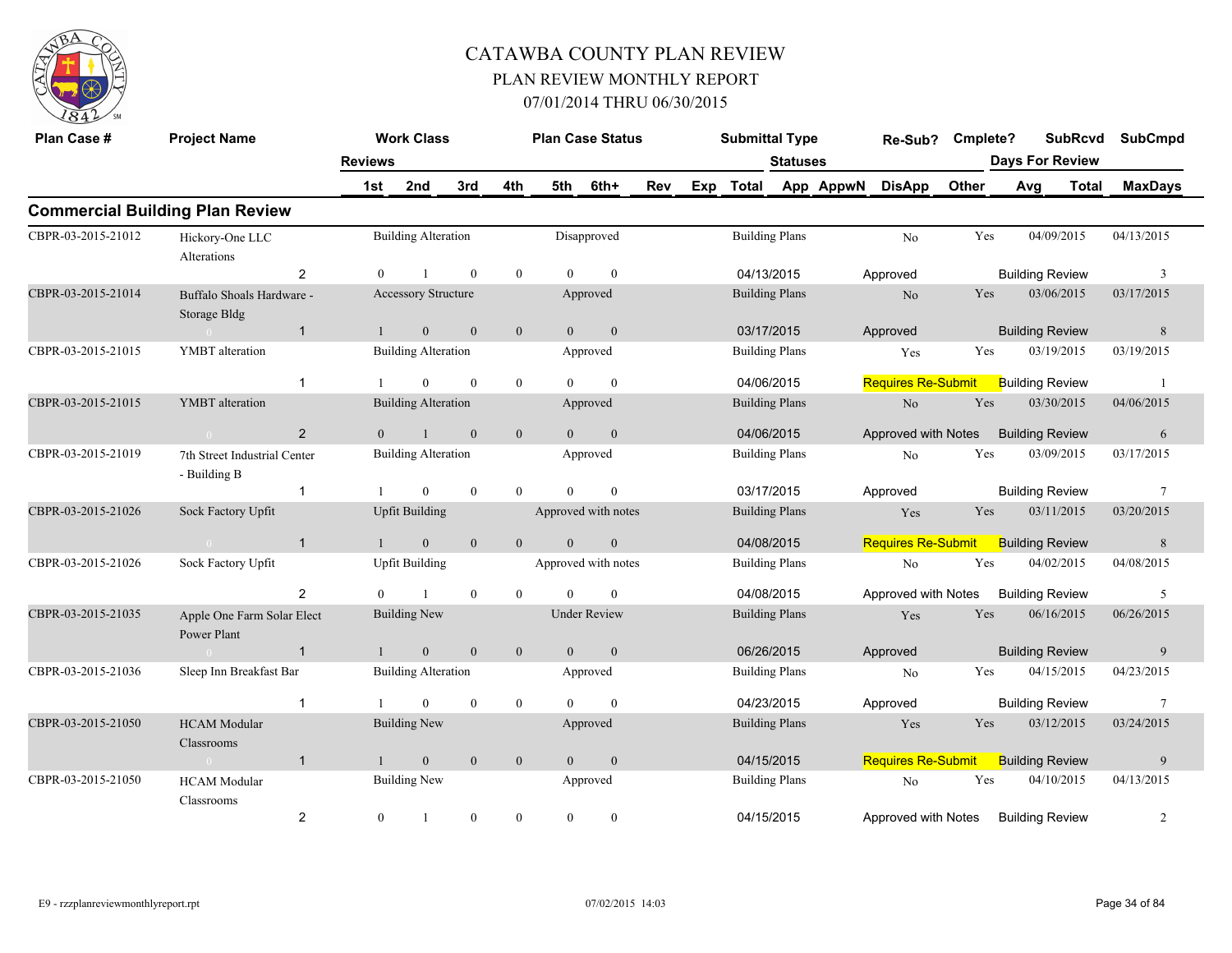

| Plan Case #        | <b>Project Name</b>                                   |                | <b>Work Class</b>          |                |                |                | <b>Plan Case Status</b> |     | <b>Submittal Type</b> |                       |           | Re-Sub?                   | Cmplete? |                        | <b>SubRcvd</b> | <b>SubCmpd</b> |
|--------------------|-------------------------------------------------------|----------------|----------------------------|----------------|----------------|----------------|-------------------------|-----|-----------------------|-----------------------|-----------|---------------------------|----------|------------------------|----------------|----------------|
|                    |                                                       | <b>Reviews</b> |                            |                |                |                |                         |     |                       | <b>Statuses</b>       |           |                           |          | <b>Days For Review</b> |                |                |
|                    |                                                       | 1st            | 2nd                        | 3rd            | 4th            | 5th            | 6th+                    | Rev | Exp Total             |                       | App AppwN | <b>DisApp</b>             | Other    | Avg                    | Total          | <b>MaxDays</b> |
|                    | <b>Commercial Building Plan Review</b>                |                |                            |                |                |                |                         |     |                       |                       |           |                           |          |                        |                |                |
| CBPR-03-2015-21051 | Conover School- Interior<br>Alter                     |                | <b>Building Alteration</b> |                |                |                | Approved                |     |                       | <b>Building Plans</b> |           | Yes                       | Yes      | 03/12/2015             |                | 03/24/2015     |
|                    | $\mathbf{1}$                                          |                | $\theta$                   | $\overline{0}$ | $\overline{0}$ | $\theta$       | $\overline{0}$          |     | 04/06/2015            |                       |           | <b>Requires Re-Submit</b> |          | <b>Building Review</b> |                | 9              |
| CBPR-03-2015-21051 | Conover School-Interior<br>Alter                      |                | <b>Building Alteration</b> |                |                |                | Approved                |     | <b>Building Plans</b> |                       |           | No                        | Yes      | 04/02/2015             |                | 04/06/2015     |
|                    | $\overline{2}$<br>$\sim 0$                            | $\theta$       | $\mathbf{1}$               | $\theta$       | $\overline{0}$ | $\overline{0}$ | $\mathbf{0}$            |     | 04/06/2015            |                       |           | Approved                  |          | <b>Building Review</b> |                | $\overline{3}$ |
| CBPR-03-2015-21052 | Old Longview School<br>Renovation                     |                | <b>Building Alteration</b> |                |                |                | Approved                |     | <b>Building Plans</b> |                       |           | Yes                       | Yes      | 03/12/2015             |                | 03/24/2015     |
|                    | $\mathbf 1$                                           |                | $\overline{0}$             | $\theta$       | $\overline{0}$ | $\Omega$       | $\mathbf{0}$            |     | 04/01/2015            |                       |           | <b>Requires Re-Submit</b> |          | <b>Building Review</b> |                | 9              |
| CBPR-03-2015-21052 | Old Longview School<br>Renovation                     |                | <b>Building Alteration</b> |                |                |                | Approved                |     |                       | <b>Building Plans</b> |           | $\rm No$                  | Yes      | 03/31/2015             |                | 04/01/2015     |
|                    | $\overline{2}$<br>$\sim 0$                            | $\theta$       | $\mathbf{1}$               | $\mathbf{0}$   | $\mathbf{0}$   | $\theta$       | $\mathbf{0}$            |     | 04/01/2015            |                       |           | Approved                  |          | <b>Building Review</b> |                | 2              |
| CBPR-03-2015-21053 | CVCC- interior alter<br>security entry                |                | <b>Building Alteration</b> |                |                |                | Approved                |     | <b>Building Plans</b> |                       |           | No                        | Yes      | 03/12/2015             |                | 03/24/2015     |
|                    | $\mathbf{1}$                                          |                | $\overline{0}$             | $\mathbf{0}$   | $\overline{0}$ | $\theta$       | $\mathbf{0}$            |     | 03/24/2015            |                       |           | Approved                  |          | <b>Building Review</b> |                | 9              |
| CBPR-03-2015-21054 | Hickory Shopping Center<br><b>Interior Renovation</b> |                | <b>Building Alteration</b> |                |                |                | Approved with notes     |     |                       | <b>Building Plans</b> |           | $\rm No$                  | Yes      | 03/13/2015             |                | 03/24/2015     |
|                    | $\overline{1}$                                        | $\mathbf{1}$   | $\mathbf{0}$               | $\mathbf{0}$   | $\mathbf{0}$   | $\overline{0}$ | $\mathbf{0}$            |     | 03/24/2015            |                       |           | Approved with Notes       |          | <b>Building Review</b> |                | $\,$ 8 $\,$    |
| CBPR-03-2015-21079 | Hickory Collision Center<br>Renovations               |                | <b>Building Alteration</b> |                |                |                | Approved                |     | <b>Building Plans</b> |                       |           | N <sub>o</sub>            | Yes      | 03/18/2015             |                | 03/30/2015     |
|                    | $\mathbf{1}$                                          |                | $\overline{0}$             | $\theta$       | $\overline{0}$ | $\theta$       | $\mathbf{0}$            |     | 03/30/2015            |                       |           | Approved with Notes       |          | <b>Building Review</b> |                | 9              |
| CBPR-03-2015-21086 | Lake Hickory Marina<br>Re-roof                        |                | <b>Building Alteration</b> |                |                |                | Approved                |     |                       | <b>Building Plans</b> |           | Yes                       | Yes      | 03/19/2015             |                | 03/31/2015     |
|                    | $\overline{1}$                                        | $\mathbf{1}$   | $\mathbf{0}$               | $\mathbf{0}$   | $\mathbf{0}$   | $\overline{0}$ | $\mathbf{0}$            |     | 04/09/2015            |                       |           | <b>Requires Re-Submit</b> |          | <b>Building Review</b> |                | 9              |
| CBPR-03-2015-21086 | Lake Hickory Marina<br>Re-roof                        |                | <b>Building Alteration</b> |                |                |                | Approved                |     | <b>Building Plans</b> |                       |           | No                        | Yes      | 04/07/2015             |                | 04/09/2015     |
|                    | $\overline{2}$                                        | $\theta$       |                            | $\mathbf{0}$   | $\overline{0}$ | $\theta$       | $\mathbf{0}$            |     | 04/09/2015            |                       |           | Approved                  |          | <b>Building Review</b> |                | 3              |
| CBPR-03-2015-21087 | Home Health - Moretz Hills<br>alteration              |                | <b>Building Alteration</b> |                |                |                | Approved                |     | <b>Building Plans</b> |                       |           | Yes                       | Yes      | 03/19/2015             |                | 03/31/2015     |
|                    | $\mathbf{1}$                                          | $\mathbf{1}$   | $\mathbf{0}$               | $\mathbf{0}$   | $\mathbf{0}$   | $\overline{0}$ | $\mathbf{0}$            |     | 05/04/2015            |                       |           | Requires Re-Submit        |          | <b>Building Review</b> |                | 9              |
| CBPR-03-2015-21087 | Home Health - Moretz Hills<br>alteration              |                | <b>Building Alteration</b> |                |                |                | Approved                |     | <b>Building Plans</b> |                       |           | Yes                       | Yes      | 04/16/2015             |                | 04/20/2015     |
|                    | $\overline{2}$                                        | $\mathbf{0}$   | $\mathbf{1}$               | $\mathbf{0}$   | $\overline{0}$ | $\overline{0}$ | $\boldsymbol{0}$        |     | 05/04/2015            |                       |           | Requires Re-Submit        |          | <b>Building Review</b> |                | $\mathfrak{Z}$ |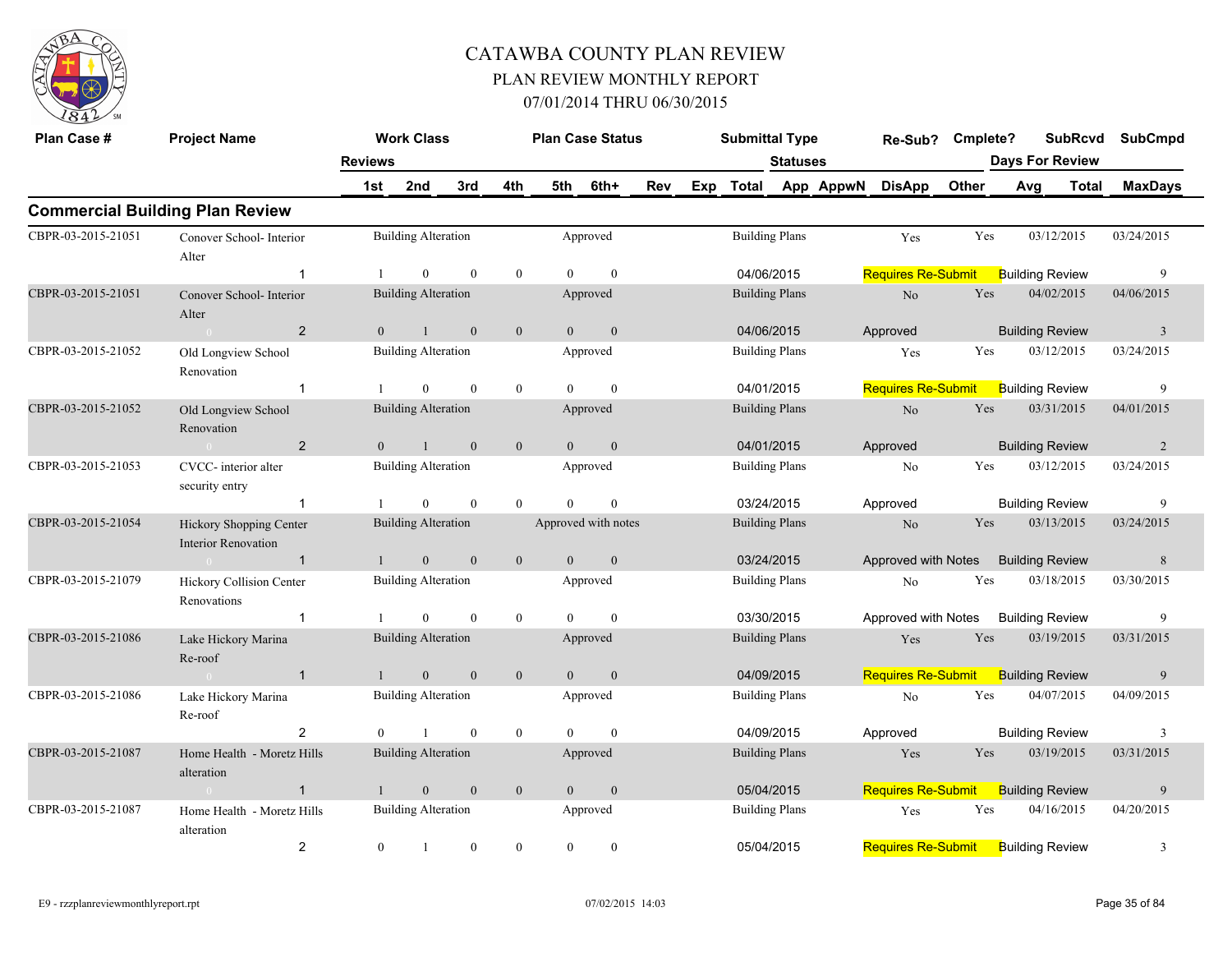

| Plan Case #        | <b>Project Name</b>                            |                       | <b>Work Class</b>          |                |                |                | <b>Plan Case Status</b> |     |     | <b>Submittal Type</b> |                 |           | Re-Sub?                   | Cmplete? |     | <b>SubRcvd</b><br><b>Days For Review</b> | <b>SubCmpd</b>  |
|--------------------|------------------------------------------------|-----------------------|----------------------------|----------------|----------------|----------------|-------------------------|-----|-----|-----------------------|-----------------|-----------|---------------------------|----------|-----|------------------------------------------|-----------------|
|                    |                                                | <b>Reviews</b><br>1st | 2nd                        | 3rd            | 4th            | 5th            | 6th+                    | Rev | Exp | <b>Total</b>          | <b>Statuses</b> | App AppwN | <b>DisApp</b>             | Other    | Avg | <b>Total</b>                             | <b>MaxDays</b>  |
|                    | <b>Commercial Building Plan Review</b>         |                       |                            |                |                |                |                         |     |     |                       |                 |           |                           |          |     |                                          |                 |
| CBPR-03-2015-21087 | Home Health - Moretz Hills<br>alteration       |                       | <b>Building Alteration</b> |                |                |                | Approved                |     |     | <b>Building Plans</b> |                 |           | N <sub>o</sub>            | Yes      |     | 04/28/2015                               | 05/04/2015      |
|                    | 3                                              | $\overline{0}$        | $\overline{0}$             | $\overline{1}$ | $\bf{0}$       | $\theta$       | $\mathbf{0}$            |     |     | 05/04/2015            |                 |           | Approved                  |          |     | <b>Building Review</b>                   | 5               |
| CBPR-03-2015-21089 | <b>Walmart Retaining Walls</b>                 |                       | Retaining Wall             |                |                |                | Approved                |     |     | <b>Building Plans</b> |                 |           | Yes                       | Yes      |     | 03/19/2015                               | 03/30/2015      |
|                    | $\overline{1}$<br>$\sim 0$                     | $\overline{1}$        | $\mathbf{0}$               | $\overline{0}$ | $\overline{0}$ | $\Omega$       | $\mathbf{0}$            |     |     | 03/30/2015            |                 |           | <b>Requires Re-Submit</b> |          |     | <b>Building Review</b>                   | 8               |
| CBPR-03-2015-21089 | Walmart Retaining Walls                        |                       | Retaining Wall             |                |                |                | Approved                |     |     | <b>Building Plans</b> |                 |           | No                        | Yes      |     | 04/16/2015                               | 04/21/2015      |
|                    | $\overline{2}$                                 | $\theta$              |                            | $\mathbf{0}$   | $\mathbf{0}$   | $\Omega$       | $\theta$                |     |     | 03/30/2015            |                 |           | Approved                  |          |     | <b>Building Review</b>                   | $\overline{4}$  |
| CBPR-03-2015-21098 | Lake Mattress & Furniture                      |                       | <b>Building Alteration</b> |                |                |                | Approved                |     |     | <b>Building Plans</b> |                 |           | N <sub>o</sub>            | Yes      |     | 03/20/2015                               | 04/01/2015      |
|                    | $\overline{1}$<br>$\sqrt{0}$                   |                       | $\boldsymbol{0}$           | $\mathbf{0}$   | $\mathbf{0}$   | $\theta$       | $\mathbf{0}$            |     |     | 04/01/2015            |                 |           | Approved                  |          |     | <b>Building Review</b>                   | 9               |
| CBPR-03-2015-21102 | Trinity Village Bedroom<br>Renovation          |                       | <b>Building Alteration</b> |                |                |                | Approved                |     |     | <b>Building Plans</b> |                 |           | No                        | Yes      |     | 03/20/2015                               | 04/01/2015      |
|                    | $\mathbf 1$                                    |                       | $\mathbf{0}$               | $\mathbf{0}$   | $\mathbf{0}$   | $\Omega$       | $\Omega$                |     |     | 04/06/2015            |                 |           | Approved                  |          |     | <b>Building Review</b>                   | 9               |
| CBPR-03-2015-21122 | Bunker Hill Sally Port &<br>Renovations        |                       | <b>Building Alteration</b> |                |                |                | Approved                |     |     | <b>Building Plans</b> |                 |           | Yes                       | Yes      |     | 03/24/2015                               | 04/01/2015      |
|                    | $\overline{1}$<br>$\sim 0$                     |                       | $\mathbf{0}$               | $\mathbf{0}$   | $\mathbf{0}$   | $\theta$       | $\mathbf{0}$            |     |     | 06/02/2015            |                 |           | <b>Requires Re-Submit</b> |          |     | <b>Building Review</b>                   | $7\phantom{.0}$ |
| CBPR-03-2015-21122 | Bunker Hill Sally Port &<br>Renovations        |                       | <b>Building Alteration</b> |                |                |                | Approved                |     |     | <b>Building Plans</b> |                 |           | N <sub>o</sub>            | Yes      |     | 05/28/2015                               | 05/29/2015      |
|                    | $\overline{2}$                                 | $\Omega$              |                            | $\mathbf{0}$   | $\overline{0}$ | $\Omega$       | $\theta$                |     |     | 06/02/2015            |                 |           | Approved                  |          |     | <b>Building Review</b>                   | $\overline{2}$  |
| CBPR-03-2015-21125 | Eric Shook Properties-<br>interior alterations |                       | <b>Building Alteration</b> |                |                |                | Approved                |     |     | <b>Building Plans</b> |                 |           | Yes                       | Yes      |     | 03/25/2015                               | 04/06/2015      |
|                    | $\overline{1}$<br>$\sim 0$                     |                       | $\mathbf{0}$               | $\mathbf{0}$   | $\mathbf{0}$   | $\Omega$       | $\mathbf{0}$            |     |     | 04/17/2015            |                 |           | Requires Re-Submit        |          |     | <b>Building Review</b>                   | 9               |
| CBPR-03-2015-21125 | Eric Shook Properties-<br>interior alterations |                       | <b>Building Alteration</b> |                |                |                | Approved                |     |     | <b>Building Plans</b> |                 |           | Yes                       | Yes      |     | 04/09/2015                               | 04/10/2015      |
|                    | $\overline{2}$                                 | $\Omega$              | $\mathbf{1}$               | $\mathbf{0}$   | $\mathbf{0}$   | $\Omega$       | $\theta$                |     |     | 04/17/2015            |                 |           | <b>Requires Re-Submit</b> |          |     | <b>Building Review</b>                   | $\overline{2}$  |
| CBPR-03-2015-21125 | Eric Shook Properties-<br>interior alterations |                       | <b>Building Alteration</b> |                |                |                | Approved                |     |     | <b>Building Plans</b> |                 |           | N <sub>o</sub>            | Yes      |     | 04/14/2015                               | 04/17/2015      |
|                    | 3<br>$\sim 0$                                  | $\overline{0}$        | $\mathbf{0}$               | -1             | $\mathbf{0}$   | $\overline{0}$ | $\mathbf{0}$            |     |     | 04/17/2015            |                 |           | Approved with Notes       |          |     | <b>Building Review</b>                   | $\overline{4}$  |
| CBPR-03-2015-21137 | <b>Oxford Crossings Building</b><br>A          |                       | <b>Building New</b>        |                |                |                | Approved                |     |     | <b>Building Plans</b> |                 |           | Yes                       | Yes      |     | 03/26/2015                               | 04/07/2015      |
|                    | $\mathbf{1}$                                   |                       | $\mathbf{0}$               | $\mathbf{0}$   | $\theta$       | $\Omega$       | $\theta$                |     |     | 04/22/2015            |                 |           | <b>Requires Re-Submit</b> |          |     | <b>Building Review</b>                   | 9               |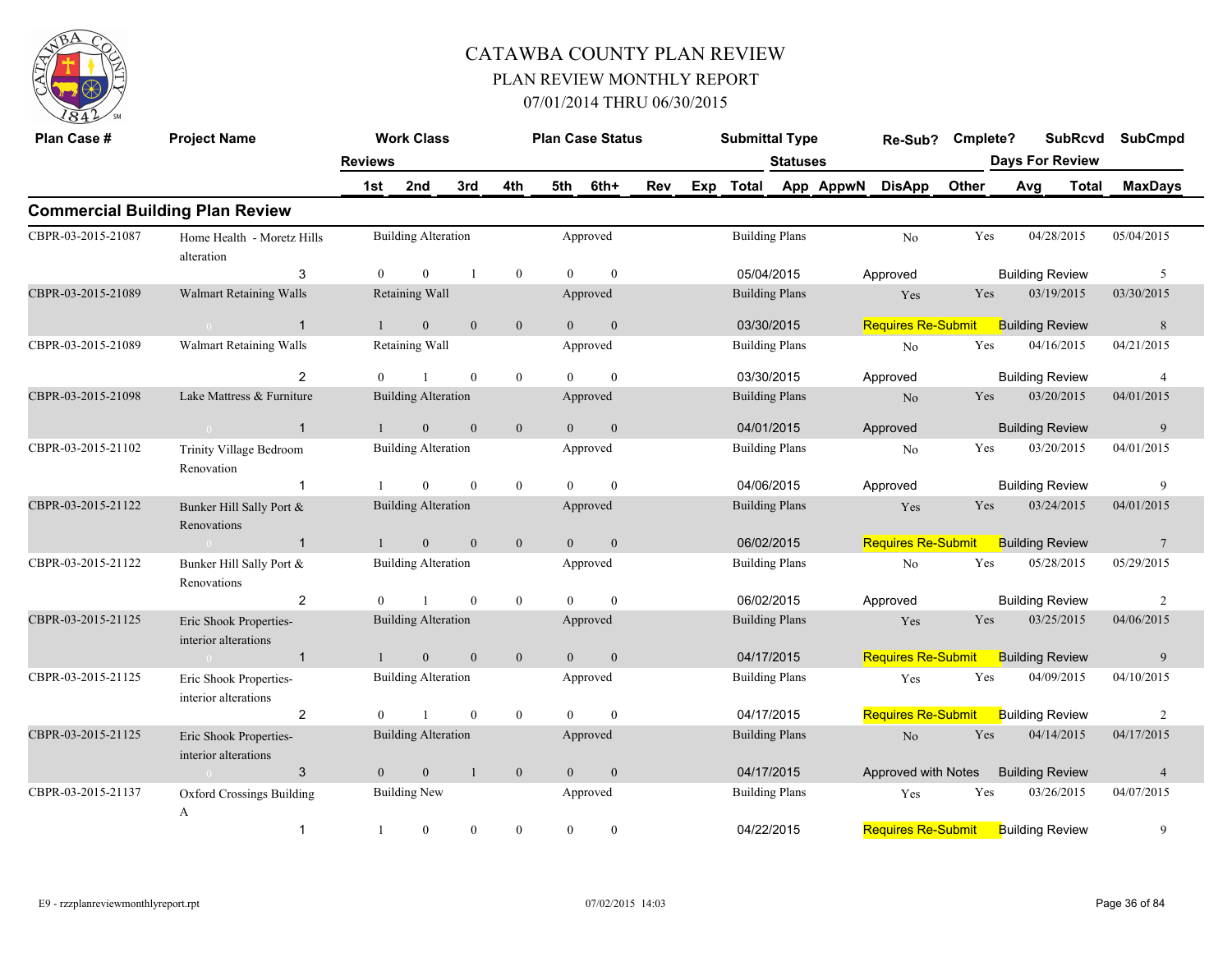

| Plan Case #        | <b>Project Name</b>                                             |                | <b>Work Class</b>          |              |                  |                | <b>Plan Case Status</b> |     | <b>Submittal Type</b> |                 |           | Re-Sub?                   | Cmplete? |                        | <b>SubRcvd</b> | <b>SubCmpd</b> |
|--------------------|-----------------------------------------------------------------|----------------|----------------------------|--------------|------------------|----------------|-------------------------|-----|-----------------------|-----------------|-----------|---------------------------|----------|------------------------|----------------|----------------|
|                    |                                                                 | <b>Reviews</b> |                            |              |                  |                |                         |     |                       | <b>Statuses</b> |           |                           |          | <b>Days For Review</b> |                |                |
|                    |                                                                 | 1st            | 2nd                        | 3rd          | 4th              | 5th            | 6th+                    | Rev | Exp Total             |                 | App AppwN | <b>DisApp</b>             | Other    | Avg                    | <b>Total</b>   | <b>MaxDays</b> |
|                    | <b>Commercial Building Plan Review</b>                          |                |                            |              |                  |                |                         |     |                       |                 |           |                           |          |                        |                |                |
| CBPR-03-2015-21137 | <b>Oxford Crossings Building</b><br>A                           |                | <b>Building New</b>        |              |                  |                | Approved                |     | <b>Building Plans</b> |                 |           | No                        | Yes      | 04/17/2015             |                | 04/22/2015     |
|                    | 2                                                               | $\theta$       |                            | $\theta$     | $\overline{0}$   | $\Omega$       | $\mathbf{0}$            |     | 04/22/2015            |                 |           | Approved                  |          | <b>Building Review</b> |                | $\overline{4}$ |
| CBPR-03-2015-21138 | <b>Oxford Crossings Building</b><br>B                           |                | <b>Building New</b>        |              |                  |                | Approved                |     | <b>Building Plans</b> |                 |           | Yes                       | Yes      | 03/26/2015             |                | 04/08/2015     |
|                    | $\mathbf{1}$<br>$\overline{0}$                                  | $\mathbf{1}$   | $\mathbf{0}$               | $\mathbf{0}$ | $\mathbf{0}$     | $\overline{0}$ | $\boldsymbol{0}$        |     | 04/22/2015            |                 |           | <b>Requires Re-Submit</b> |          | <b>Building Review</b> |                | 10             |
| CBPR-03-2015-21138 | <b>Oxford Crossings Building</b><br>B                           |                | <b>Building New</b>        |              |                  |                | Approved                |     | <b>Building Plans</b> |                 |           | No                        | Yes      | 04/17/2015             |                | 04/22/2015     |
|                    | 2                                                               | $\theta$       | $\mathbf{1}$               | $\theta$     | $\mathbf{0}$     | $\theta$       | $\mathbf{0}$            |     | 04/22/2015            |                 |           | Approved                  |          | <b>Building Review</b> |                | $\overline{4}$ |
| CBPR-03-2015-21139 | <b>Oxford Crossings Building</b><br>$\mathbf C$                 |                | <b>Building New</b>        |              |                  |                | Approved                |     | <b>Building Plans</b> |                 |           | Yes                       | Yes      | 03/26/2015             |                | 04/08/2015     |
|                    | $\mathbf{1}$                                                    |                | $\mathbf{0}$               | $\mathbf{0}$ | $\boldsymbol{0}$ | $\overline{0}$ | $\boldsymbol{0}$        |     | 04/23/2015            |                 |           | <b>Requires Re-Submit</b> |          | <b>Building Review</b> |                | 10             |
| CBPR-03-2015-21139 | Oxford Crossings Building<br>$\mathbf C$                        |                | <b>Building New</b>        |              |                  |                | Approved                |     | <b>Building Plans</b> |                 |           | No                        | Yes      | 04/17/2015             |                | 04/23/2015     |
|                    | 2                                                               | $\theta$       |                            | $\mathbf{0}$ | $\mathbf{0}$     | $\Omega$       | $\theta$                |     | 04/23/2015            |                 |           | Approved                  |          | <b>Building Review</b> |                | 5              |
| CBPR-03-2015-21140 | <b>Oxford Crossings Building</b><br>$\mathbf D$                 |                | <b>Building New</b>        |              |                  |                | Approved                |     | <b>Building Plans</b> |                 |           | Yes                       | Yes      | 03/26/2015             |                | 04/08/2015     |
|                    | $\mathbf{1}$<br>$\Omega$                                        |                | $\mathbf{0}$               | $\mathbf{0}$ | $\mathbf{0}$     | $\theta$       | $\boldsymbol{0}$        |     | 04/23/2015            |                 |           | <b>Requires Re-Submit</b> |          | <b>Building Review</b> |                | 10             |
| CBPR-03-2015-21140 | <b>Oxford Crossings Building</b><br>$\mathbf D$                 |                | <b>Building New</b>        |              |                  |                | Approved                |     | <b>Building Plans</b> |                 |           | No                        | Yes      | 04/17/2015             |                | 04/23/2015     |
|                    | $\overline{2}$                                                  | $\theta$       |                            | $\mathbf{0}$ | $\overline{0}$   | $\theta$       | $\mathbf{0}$            |     | 04/23/2015            |                 |           | Approved                  |          | <b>Building Review</b> |                | 5              |
| CBPR-03-2015-21151 | Main Celler Banquet<br>Alteration                               |                | <b>Building Alteration</b> |              |                  |                | Disapproved             |     | <b>Building Plans</b> |                 |           | Yes                       | Yes      | 03/27/2015             |                | 04/09/2015     |
|                    | $\overline{1}$                                                  |                | $\mathbf{0}$               | $\mathbf{0}$ | $\mathbf{0}$     | $\overline{0}$ | $\mathbf{0}$            |     | 04/14/2015            |                 |           | <b>Requires Re-Submit</b> |          | <b>Building Review</b> |                | 10             |
| CBPR-03-2015-21152 | <b>International Cushion</b><br>Company - Additon of<br>Service |                | <b>Electrical Only</b>     |              |                  |                | Approved                |     | <b>Building Plans</b> |                 |           | No                        | Yes      | 03/26/2015             |                | 04/07/2015     |
|                    |                                                                 |                | $\Omega$                   | $\theta$     | $\overline{0}$   | $\Omega$       | $\theta$                |     | 04/07/2015            |                 |           | Approved                  |          | <b>Building Review</b> |                | 9              |
| CBPR-03-2015-21160 | Hammer Conversion -<br>alterations                              |                | <b>Building Alteration</b> |              |                  |                | Approved                |     | <b>Building Plans</b> |                 |           | N <sub>o</sub>            | Yes      | 03/30/2015             |                | 04/09/2015     |
|                    | $\mathbf{1}$                                                    | $\mathbf{1}$   | $\mathbf{0}$               | $\mathbf{0}$ | $\mathbf{0}$     | $\overline{0}$ | $\mathbf{0}$            |     | 04/09/2015            |                 |           | Approved                  |          | <b>Building Review</b> |                | 9              |
| CBPR-03-2015-21162 | K & M Collision                                                 |                | <b>Building New</b>        |              |                  |                | <b>Under Review</b>     |     | <b>Building Plans</b> |                 |           | Yes                       | Yes      | 04/07/2015             |                | 04/20/2015     |
|                    | $\mathbf{1}$                                                    | 1              | $\mathbf{0}$               | $\mathbf{0}$ | $\mathbf{0}$     | $\overline{0}$ | $\mathbf{0}$            |     | 05/07/2015            |                 |           | <b>Requires Re-Submit</b> |          | <b>Building Review</b> |                | 10             |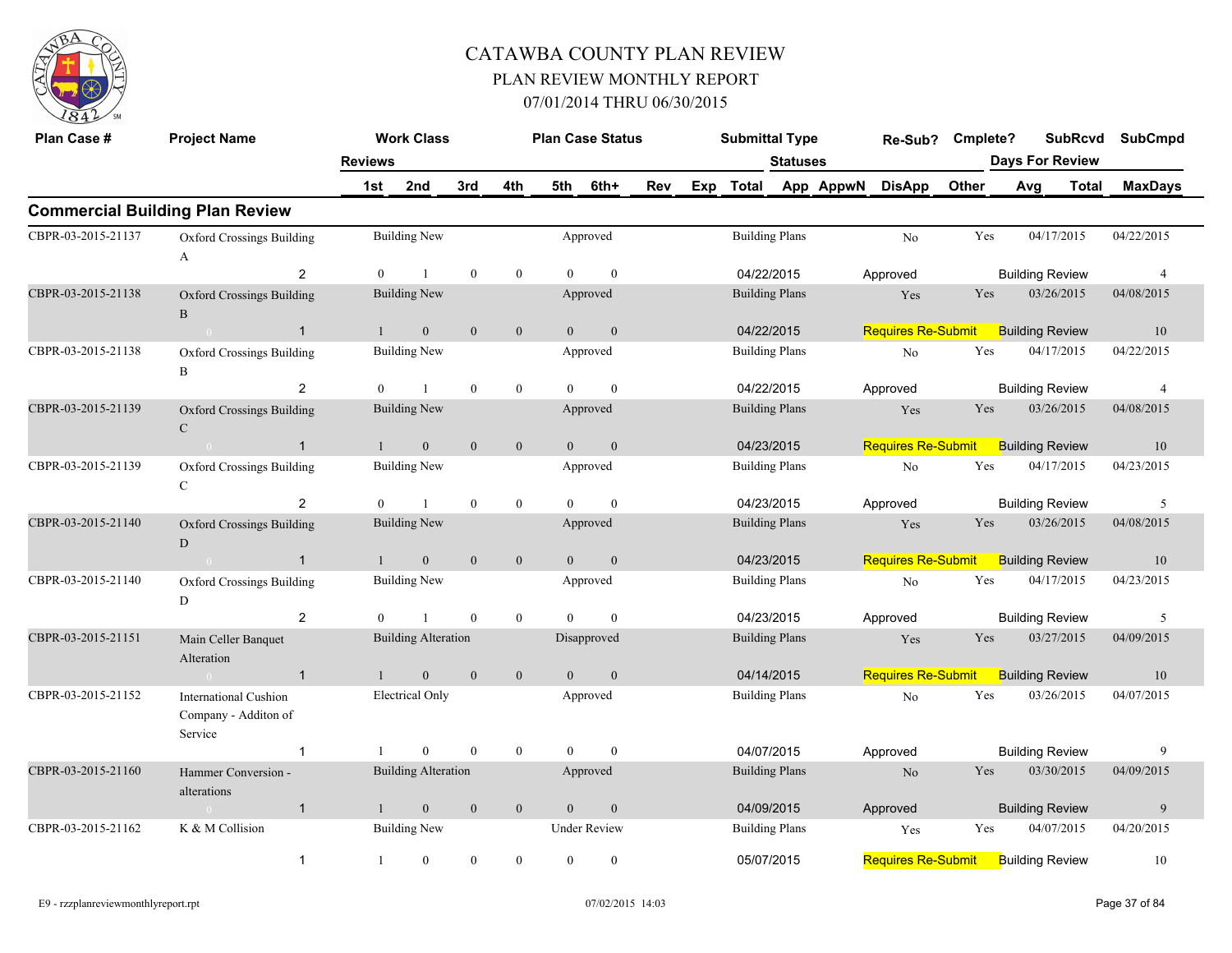

| Plan Case #        | <b>Project Name</b>                       | <b>Reviews</b> | <b>Work Class</b>          |                  |                |                | <b>Plan Case Status</b> |     |     | <b>Submittal Type</b> | <b>Statuses</b>       |           | Re-Sub?                   | Cmplete? | <b>Days For Review</b> | <b>SubRcvd</b> | <b>SubCmpd</b> |
|--------------------|-------------------------------------------|----------------|----------------------------|------------------|----------------|----------------|-------------------------|-----|-----|-----------------------|-----------------------|-----------|---------------------------|----------|------------------------|----------------|----------------|
|                    |                                           | 1st            | 2nd                        | 3rd              | 4th            | 5th            | 6th+                    | Rev | Exp | <b>Total</b>          |                       | App AppwN | <b>DisApp</b>             | Other    | Avg                    | Total          | <b>MaxDays</b> |
|                    | <b>Commercial Building Plan Review</b>    |                |                            |                  |                |                |                         |     |     |                       |                       |           |                           |          |                        |                |                |
| CBPR-03-2015-21162 | K & M Collision                           |                | <b>Building New</b>        |                  |                |                | <b>Under Review</b>     |     |     | <b>Building Plans</b> |                       |           | N <sub>o</sub>            | Yes      | 04/30/2015             |                | 05/06/2015     |
|                    | $\overline{2}$                            | $\Omega$       |                            | $\mathbf{0}$     | $\mathbf{0}$   | $\theta$       | $\mathbf{0}$            |     |     | 05/07/2015            |                       |           | Approved with Notes       |          | <b>Building Review</b> |                | 5              |
| CBPR-03-2015-21164 | The Music Center Addition                 |                | <b>Building Addition</b>   |                  |                |                | Approved                |     |     |                       | <b>Building Plans</b> |           | Yes                       | Yes      | 03/30/2015             |                | 04/10/2015     |
|                    | $\mathbf{1}$<br>$\sim$ 0                  |                | $\overline{0}$             | $\mathbf{0}$     | $\mathbf{0}$   | $\theta$       | $\mathbf{0}$            |     |     | 05/05/2015            |                       |           | <b>Requires Re-Submit</b> |          | <b>Building Review</b> |                | 10             |
| CBPR-03-2015-21164 | The Music Center Addition                 |                | <b>Building Addition</b>   |                  |                |                | Approved                |     |     |                       | <b>Building Plans</b> |           | Yes                       | Yes      | 04/17/2015             |                | 04/21/2015     |
|                    | 2                                         |                |                            | $\mathbf{0}$     | $\mathbf{0}$   | $\theta$       | $\mathbf{0}$            |     |     | 05/05/2015            |                       |           | <b>Requires Re-Submit</b> |          | <b>Building Review</b> |                | 3              |
| CBPR-03-2015-21164 | The Music Center Addition                 |                | <b>Building Addition</b>   |                  |                |                | Approved                |     |     |                       | <b>Building Plans</b> |           | $\rm No$                  | Yes      | 04/29/2015             |                | 05/05/2015     |
|                    | 3<br>$\sim$ 0                             | $\overline{0}$ | $\overline{0}$             | $\overline{1}$   | $\mathbf{0}$   | $\overline{0}$ | $\mathbf{0}$            |     |     | 05/05/2015            |                       |           | Approved                  |          | <b>Building Review</b> |                | 5              |
| CBPR-03-2015-21165 | Core 3, LLC - 600 amp<br>service change   |                | <b>Electrical Only</b>     |                  |                |                | Approved                |     |     |                       | <b>Building Plans</b> |           | N <sub>o</sub>            | Yes      | 03/30/2015             |                | 04/09/2015     |
|                    | $\mathbf{1}$                              |                | $\theta$                   | $\mathbf{0}$     | $\overline{0}$ | $\Omega$       | $\theta$                |     |     | 04/10/2015            |                       |           | Approved                  |          | <b>Building Review</b> |                | 9              |
| CBPR-03-2015-21166 | Holy Trinity Covered Roof<br>Entrance     |                | <b>Building Addition</b>   |                  |                |                | Approved                |     |     |                       | <b>Building Plans</b> |           | Yes                       | Yes      | 03/30/2015             |                | 04/09/2015     |
|                    | $\mathbf{1}$<br>$\overline{0}$            |                | $\overline{0}$             | $\mathbf{0}$     | $\mathbf{0}$   | $\theta$       | $\mathbf{0}$            |     |     | 04/16/2015            |                       |           | Approved                  |          | <b>Building Review</b> |                | 9              |
| CBPR-03-2015-21166 | Holy Trinity Covered Roof<br>Entrance     |                | <b>Building Addition</b>   |                  |                |                | Approved                |     |     |                       | <b>Building Plans</b> |           | No                        | Yes      | 04/15/2015             |                | 04/16/2015     |
|                    | $\overline{c}$                            | $\theta$       |                            | $\mathbf{0}$     | $\mathbf{0}$   | $\theta$       | $\mathbf{0}$            |     |     | 04/16/2015            |                       |           | Approved                  |          | <b>Building Review</b> |                | $\overline{2}$ |
| CBPR-03-2015-21171 | Sardis Lutheran Church -<br>Rooftop units |                | Mechanical Only            |                  |                |                | Approved                |     |     |                       | <b>Building Plans</b> |           | N <sub>o</sub>            | Yes      | 03/30/2015             |                | 04/10/2015     |
|                    | $\overline{1}$<br>$\sim 0$                |                | $\overline{0}$             | $\mathbf{0}$     | $\mathbf{0}$   | $\overline{0}$ | $\mathbf{0}$            |     |     | 04/10/2015            |                       |           | Approved with Notes       |          | <b>Building Review</b> |                | 10             |
| CBPR-03-2015-21176 | Ethan Allen Rooftop units                 |                | Mechanical Only            |                  |                |                | Approved                |     |     | <b>Building Plans</b> |                       |           | No                        | Yes      | 03/30/2015             |                | 04/10/2015     |
|                    | $\mathbf{1}$                              |                | $\theta$                   | $\mathbf{0}$     | $\mathbf{0}$   | $\Omega$       | $\mathbf{0}$            |     |     | 04/13/2015            |                       |           | Approved                  |          | <b>Building Review</b> |                | 10             |
| CBPR-03-2015-21187 | Pro Staffing - Office<br>Remodel          |                | <b>Building Alteration</b> |                  |                |                | Approved                |     |     |                       | <b>Building Plans</b> |           | Yes                       | Yes      | 03/31/2015             |                | 04/10/2015     |
|                    | $\mathbf{1}$<br>$\sim 0$                  |                | $\mathbf{0}$               | $\mathbf{0}$     | $\mathbf{0}$   | $\overline{0}$ | $\mathbf{0}$            |     |     | 05/21/2015            |                       |           | <b>Requires Re-Submit</b> |          | <b>Building Review</b> |                | $\overline{9}$ |
| CBPR-03-2015-21187 | Pro Staffing - Office<br>Remodel          |                | <b>Building Alteration</b> |                  |                |                | Approved                |     |     | <b>Building Plans</b> |                       |           | No                        | Yes      | 04/14/2015             |                | 04/16/2015     |
|                    | $\overline{c}$                            | $\mathbf{0}$   | $\overline{1}$             | $\boldsymbol{0}$ | $\mathbf{0}$   | $\overline{0}$ | $\boldsymbol{0}$        |     |     | 05/21/2015            |                       |           | Approved                  |          | <b>Building Review</b> |                | $\mathfrak{Z}$ |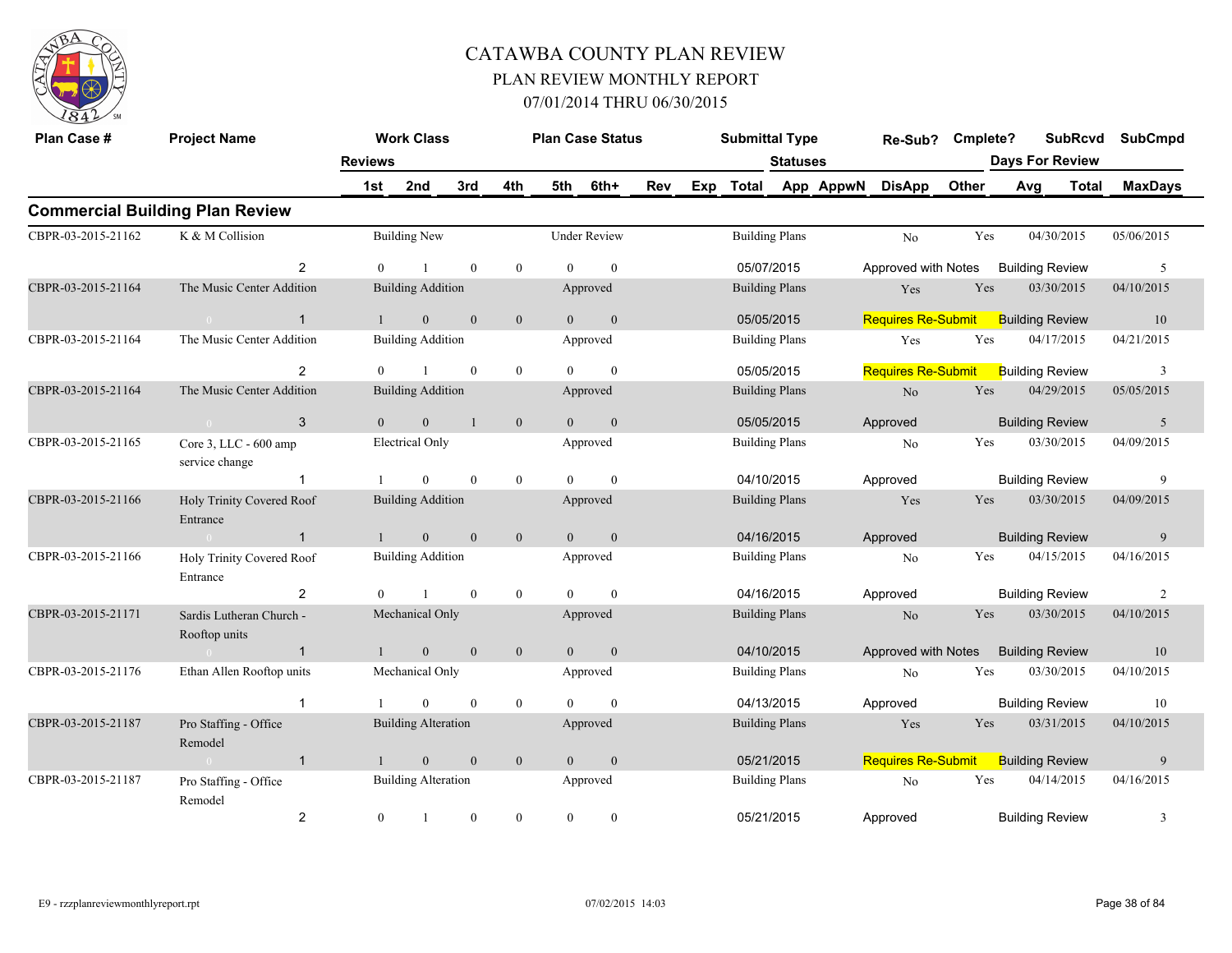

| Plan Case #        | <b>Project Name</b>                        |                | <b>Work Class</b>          |                  |                |                | <b>Plan Case Status</b> |     |     | <b>Submittal Type</b>           |                       |           | Re-Sub?                   | Cmplete? |                        | <b>SubRcvd</b> | <b>SubCmpd</b>  |  |
|--------------------|--------------------------------------------|----------------|----------------------------|------------------|----------------|----------------|-------------------------|-----|-----|---------------------------------|-----------------------|-----------|---------------------------|----------|------------------------|----------------|-----------------|--|
|                    |                                            | <b>Reviews</b> |                            |                  |                |                |                         |     |     |                                 | <b>Statuses</b>       |           |                           |          | <b>Days For Review</b> |                |                 |  |
|                    |                                            | 1st            | 2nd                        | 3rd              | 4th            | 5th            | 6th+                    | Rev | Exp | Total                           |                       | App AppwN | <b>DisApp</b>             | Other    | Avg                    | <b>Total</b>   | <b>MaxDays</b>  |  |
|                    | <b>Commercial Building Plan Review</b>     |                |                            |                  |                |                |                         |     |     |                                 |                       |           |                           |          |                        |                |                 |  |
| CBPR-03-2015-21187 | Pro Staffing - Office<br>Remodel           |                | <b>Building Alteration</b> |                  |                |                | Approved                |     |     |                                 | <b>Building Plans</b> |           | Yes                       | Yes      | 05/12/2015             |                | 05/20/2015      |  |
|                    | 3                                          | $\theta$       | $\mathbf{0}$               |                  | $\overline{0}$ | $\Omega$       | $\mathbf{0}$            |     |     |                                 | 05/21/2015            |           | <b>Requires Re-Submit</b> |          | <b>Building Review</b> |                | $7\phantom{.0}$ |  |
| CBPR-03-2015-21187 | Pro Staffing - Office<br>Remodel           |                | <b>Building Alteration</b> |                  |                |                | Approved                |     |     |                                 | <b>Building Plans</b> |           | $\rm No$                  | Yes      | 05/21/2015             |                | 05/21/2015      |  |
|                    | $\overline{4}$                             | $\mathbf{0}$   | $\mathbf{0}$               | $\boldsymbol{0}$ | $\mathbf{1}$   | $\overline{0}$ | $\mathbf{0}$            |     |     |                                 | 05/21/2015            |           | Approved                  |          | <b>Building Review</b> |                | $\mathbf{1}$    |  |
| CBPR-04-2014-18913 | Poppies & Petunias                         |                | <b>Building Alteration</b> |                  |                |                | Approved                |     |     |                                 | <b>Building Plans</b> |           | No                        | Yes      | 07/08/2014             |                | 07/10/2014      |  |
|                    | $\overline{4}$                             | $\Omega$       | $\theta$                   | $\mathbf{0}$     | $\mathbf{1}$   | $\theta$       | $\theta$                |     |     | 07/02/2014                      |                       |           | Approved                  |          | <b>Building Review</b> |                | 3               |  |
| CBPR-04-2014-18916 | Event Space at Moretz                      |                | <b>Building Alteration</b> |                  |                |                | Approved                |     |     |                                 | <b>Building Plans</b> |           | No                        | Yes      | 07/08/2014             |                | 07/10/2014      |  |
|                    | $\overline{4}$<br>$\sim 0$                 | $\overline{0}$ | $\mathbf{0}$               | $\mathbf{0}$     | $\mathbf{1}$   | $\overline{0}$ | $\mathbf{0}$            |     |     |                                 | 07/10/2014            |           | Approved with Notes       |          | <b>Building Review</b> |                | $\overline{3}$  |  |
| CBPR-04-2014-18934 | Cabral Internal Medicine                   |                | <b>Building New</b>        |                  |                |                | Approved                |     |     |                                 | <b>Building Plans</b> |           | No                        | Yes      | 07/10/2014             |                | 07/16/2014      |  |
|                    | 5                                          | $\Omega$       | $\theta$                   | $\theta$         | $\overline{0}$ |                | $\theta$                |     |     |                                 | 07/29/2014            |           | Approved                  |          | <b>Building Review</b> |                | 5               |  |
| CBPR-04-2014-18939 | Verizon Wireless-2000 N<br>College         |                | <b>Building New</b>        |                  |                |                | Approved                |     |     |                                 | <b>Building Plans</b> |           | $\rm No$                  | Yes      | 02/05/2015             |                | 02/09/2015      |  |
|                    | $\overline{2}$<br>$\sim 0$                 | $\overline{0}$ | $\mathbf{1}$               | $\mathbf{0}$     | $\overline{0}$ | $\theta$       | $\mathbf{0}$            |     |     |                                 | 02/10/2015            |           | Approved                  |          | <b>Building Review</b> |                | $\overline{3}$  |  |
| CBPR-04-2014-18940 | <b>Endoscopy Renovation</b><br>2nd floor   |                | <b>Building Alteration</b> |                  |                |                | Disapproved             |     |     |                                 | <b>Building Plans</b> |           | Yes                       | Yes      | 07/02/2014             |                | 07/08/2014      |  |
|                    | $\overline{c}$                             | $\theta$       |                            | $\mathbf{0}$     | $\overline{0}$ | $\theta$       | $\mathbf{0}$            |     |     | 07/14/2014                      |                       |           | Requires Re-Submit        |          | <b>Building Review</b> |                | $\overline{4}$  |  |
| CBPR-04-2014-18941 | Brachytherapy<br>Renovations - First Floor |                | <b>Building Alteration</b> |                  |                |                | Disapproved             |     |     |                                 | <b>Building Plans</b> |           | Yes                       | Yes      | 07/02/2014             |                | 07/09/2014      |  |
|                    | 3                                          | $\mathbf{0}$   | $\mathbf{0}$               | $\mathbf{1}$     | $\mathbf{0}$   | $\overline{0}$ | $\mathbf{0}$            |     |     | 07/09/2014                      |                       |           | <b>Requires Re-Submit</b> |          | <b>Building Review</b> |                | 5               |  |
| CBPR-04-2014-18986 | AT&T - equipment<br>upgrade                |                | Electrical Only            |                  |                |                | Approved                |     |     | <b>Building Review Revision</b> |                       |           | N <sub>o</sub>            | Yes      | 10/14/2014             |                | 10/20/2014      |  |
|                    | $\overline{2}$                             | $\theta$       | $\mathbf{1}$               | $\mathbf{0}$     | $\overline{0}$ | $\theta$       | $\mathbf{0}$            |     |     |                                 | 10/21/2014            |           | Approved                  |          | <b>Building Review</b> |                | 5               |  |
| CBPR-04-2015-21211 | Mt Olive Manor Ground<br>Sign              |                | <b>Building New</b>        |                  |                |                | Approved                |     |     |                                 | <b>Building Plans</b> |           | N <sub>o</sub>            | Yes      | 04/02/2015             |                | 04/14/2015      |  |
|                    | $\mathbf{1}$                               |                | $\mathbf{0}$               | $\overline{0}$   | $\mathbf{0}$   | $\overline{0}$ | $\mathbf{0}$            |     |     |                                 | 04/16/2015            |           | Approved with Notes       |          | <b>Building Review</b> |                | 9               |  |
| CBPR-04-2015-21227 | House of Nom Noms                          |                | Mechanical Only            |                  |                |                | Approved                |     |     |                                 | <b>Building Plans</b> |           | Yes                       | Yes      | 04/06/2015             |                | 04/13/2015      |  |
|                    | $\mathbf{1}$                               | $\mathbf{1}$   | $\boldsymbol{0}$           | $\mathbf{0}$     | $\overline{0}$ | $\overline{0}$ | $\boldsymbol{0}$        |     |     |                                 | 04/22/2015            |           | <b>Requires Re-Submit</b> |          | <b>Building Review</b> |                | 6               |  |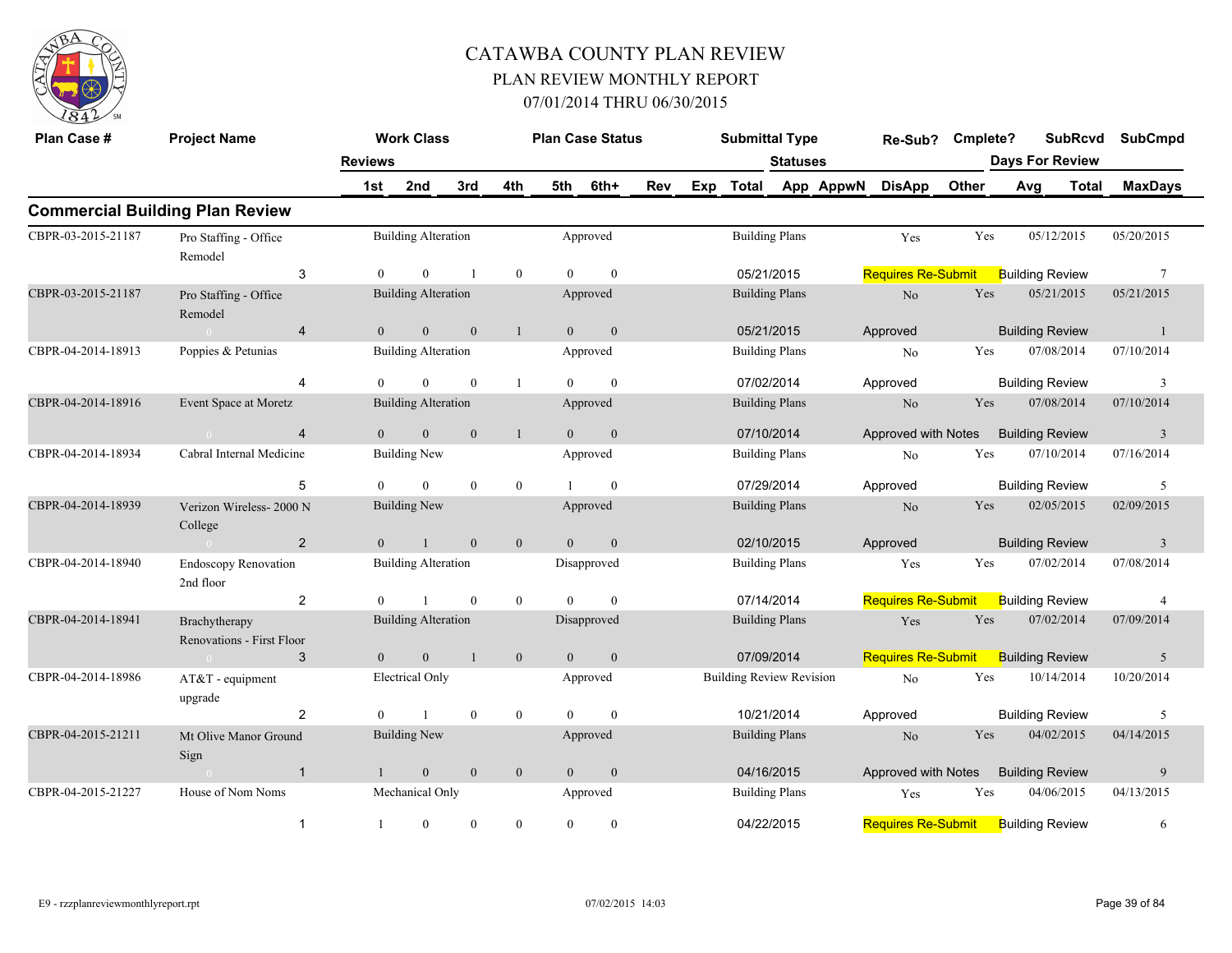

| Plan Case #        | <b>Project Name</b>                              |                | <b>Work Class</b>          |              |                | <b>Plan Case Status</b> |                  |     | <b>Submittal Type</b> |                 |           | Re-Sub?                   | Cmplete? | <b>SubRcvd</b>         |              | <b>SubCmpd</b> |
|--------------------|--------------------------------------------------|----------------|----------------------------|--------------|----------------|-------------------------|------------------|-----|-----------------------|-----------------|-----------|---------------------------|----------|------------------------|--------------|----------------|
|                    |                                                  | <b>Reviews</b> |                            |              |                |                         |                  |     |                       | <b>Statuses</b> |           |                           |          | <b>Days For Review</b> |              |                |
|                    |                                                  | 1st            | 2nd                        | 3rd          | 4th            | 5th                     | 6th+             | Rev | Exp Total             |                 | App AppwN | <b>DisApp</b>             | Other    | Avg                    | <b>Total</b> | <b>MaxDays</b> |
|                    | <b>Commercial Building Plan Review</b>           |                |                            |              |                |                         |                  |     |                       |                 |           |                           |          |                        |              |                |
| CBPR-04-2015-21227 | House of Nom Noms                                |                | Mechanical Only            |              |                |                         | Approved         |     | <b>Building Plans</b> |                 |           | No                        | Yes      | 04/17/2015             |              | 04/22/2015     |
|                    | $\overline{2}$                                   | $\theta$       | $\overline{1}$             | $\mathbf{0}$ | $\theta$       | $\theta$                | $\mathbf{0}$     |     | 04/22/2015            |                 |           | Approved with Notes       |          | <b>Building Review</b> |              | $\overline{4}$ |
| CBPR-04-2015-21231 | Harbor Inn - 2555 Hwy 70<br><b>SE</b>            |                | <b>Building Alteration</b> |              |                | Approved with notes     |                  |     | <b>Building Plans</b> |                 |           | Yes                       | Yes      | 04/06/2015             |              | 04/09/2015     |
|                    | $\overline{1}$<br>$\sim 0$                       | $\mathbf{1}$   | $\mathbf{0}$               | $\mathbf{0}$ | $\overline{0}$ | $\overline{0}$          | $\boldsymbol{0}$ |     | 04/09/2015            |                 |           | <b>Requires Re-Submit</b> |          | <b>Building Review</b> |              | $\overline{4}$ |
| CBPR-04-2015-21231 | Harbor Inn - 2555 Hwy 70<br>$\rm SE$             |                | <b>Building Alteration</b> |              |                | Approved with notes     |                  |     | <b>Building Plans</b> |                 |           | No                        | Yes      | 04/09/2015             |              | 04/09/2015     |
|                    | 2                                                | $\overline{0}$ | $\overline{1}$             | $\mathbf{0}$ | $\mathbf{0}$   | $\theta$                | $\mathbf{0}$     |     | 04/09/2015            |                 |           | Approved with Notes       |          | <b>Building Review</b> |              | -1             |
| CBPR-04-2015-21244 | Maiden Chiropractic -623 E<br>Main St Maiden     |                | <b>Building Alteration</b> |              |                |                         | Approved         |     | <b>Building Plans</b> |                 |           | Yes                       | Yes      | 04/07/2015             |              | 04/14/2015     |
|                    | $\mathbf{1}$<br>$\sim 0$                         |                | $\mathbf{0}$               | $\theta$     | $\mathbf{0}$   | $\theta$                | $\mathbf{0}$     |     | 05/04/2015            |                 |           | <b>Requires Re-Submit</b> |          | <b>Building Review</b> |              | 6              |
| CBPR-04-2015-21244 | Maiden Chiropractic -623 E<br>Main St Maiden     |                | <b>Building Alteration</b> |              |                |                         | Approved         |     | <b>Building Plans</b> |                 |           | No                        | Yes      | 04/22/2015             |              | 04/23/2015     |
|                    | 2                                                | $\overline{0}$ | $\overline{1}$             | $\mathbf{0}$ | $\overline{0}$ | $\Omega$                | $\mathbf{0}$     |     | 05/04/2015            |                 |           | Approved                  |          | <b>Building Review</b> |              | 2              |
| CBPR-04-2015-21245 | Verizon New colocation 231<br>33rd ST DR         |                | <b>Building Alteration</b> |              |                |                         | Approved         |     | <b>Building Plans</b> |                 |           | N <sub>o</sub>            | Yes      | 04/07/2015             |              | 04/14/2015     |
|                    | $\overline{1}$<br>$\sim$ 0 $\sim$                |                | $\mathbf{0}$               | $\mathbf{0}$ | $\overline{0}$ | $\overline{0}$          | $\overline{0}$   |     | 04/15/2015            |                 |           | Approved                  |          | <b>Building Review</b> |              | 6              |
| CBPR-04-2015-21251 | Security Modification for<br>HPS-HHS             |                | <b>Building Alteration</b> |              |                |                         | Approved         |     | <b>Building Plans</b> |                 |           | No                        | Yes      | 04/08/2015             |              | 04/14/2015     |
|                    | $\mathbf{1}$                                     |                | $\overline{0}$             | $\mathbf{0}$ | $\mathbf{0}$   | $\theta$                | $\mathbf{0}$     |     | 04/15/2015            |                 |           | Approved with Notes       |          | <b>Building Review</b> |              | 5              |
| CBPR-04-2015-21252 | Turbocoating - ACC area<br>Reno                  |                | <b>Building Alteration</b> |              |                |                         | Approved         |     | <b>Building Plans</b> |                 |           | Yes                       | Yes      | 04/08/2015             |              | 04/15/2015     |
|                    | $\overline{1}$<br>$\sim 0$                       | $\mathbf{1}$   | $\mathbf{0}$               | $\mathbf{0}$ | $\mathbf{0}$   | $\overline{0}$          | $\mathbf{0}$     |     | 05/07/2015            |                 |           | <b>Requires Re-Submit</b> |          | <b>Building Review</b> |              | 6              |
| CBPR-04-2015-21252 | Turbocoating - ACC area<br>Reno                  |                | <b>Building Alteration</b> |              |                |                         | Approved         |     | <b>Building Plans</b> |                 |           | Yes                       | Yes      | 04/23/2015             |              | 04/24/2015     |
|                    | 2                                                | $\theta$       |                            | $\mathbf{0}$ | $\mathbf{0}$   | $\Omega$                | $\mathbf{0}$     |     | 05/07/2015            |                 |           | <b>Requires Re-Submit</b> |          | <b>Building Review</b> |              | 2              |
| CBPR-04-2015-21252 | Turbocoating - ACC area<br>Reno                  |                | <b>Building Alteration</b> |              |                |                         | Approved         |     | <b>Building Plans</b> |                 |           | N <sub>o</sub>            | Yes      | 05/04/2015             |              | 05/07/2015     |
|                    | 3<br>$\sim 0$                                    | $\overline{0}$ | $\mathbf{0}$               | $\mathbf{1}$ | $\mathbf{0}$   | $\overline{0}$          | $\mathbf{0}$     |     | 05/07/2015            |                 |           | Approved                  |          | <b>Building Review</b> |              | $\overline{4}$ |
| CBPR-04-2015-21255 | MEXICIO TIPICO - 2725-O<br><b>NORTHWEST BLVD</b> |                | Mechanical Only            |              |                |                         | Approved         |     | <b>Building Plans</b> |                 |           | No                        | Yes      | 04/09/2015             |              | 04/09/2015     |
|                    | $\mathbf{1}$                                     | 1              | $\mathbf{0}$               | $\mathbf{0}$ | $\mathbf{0}$   | $\overline{0}$          | $\mathbf{0}$     |     | 04/09/2015            |                 |           | Approved                  |          | <b>Building Review</b> |              | $\mathbf{1}$   |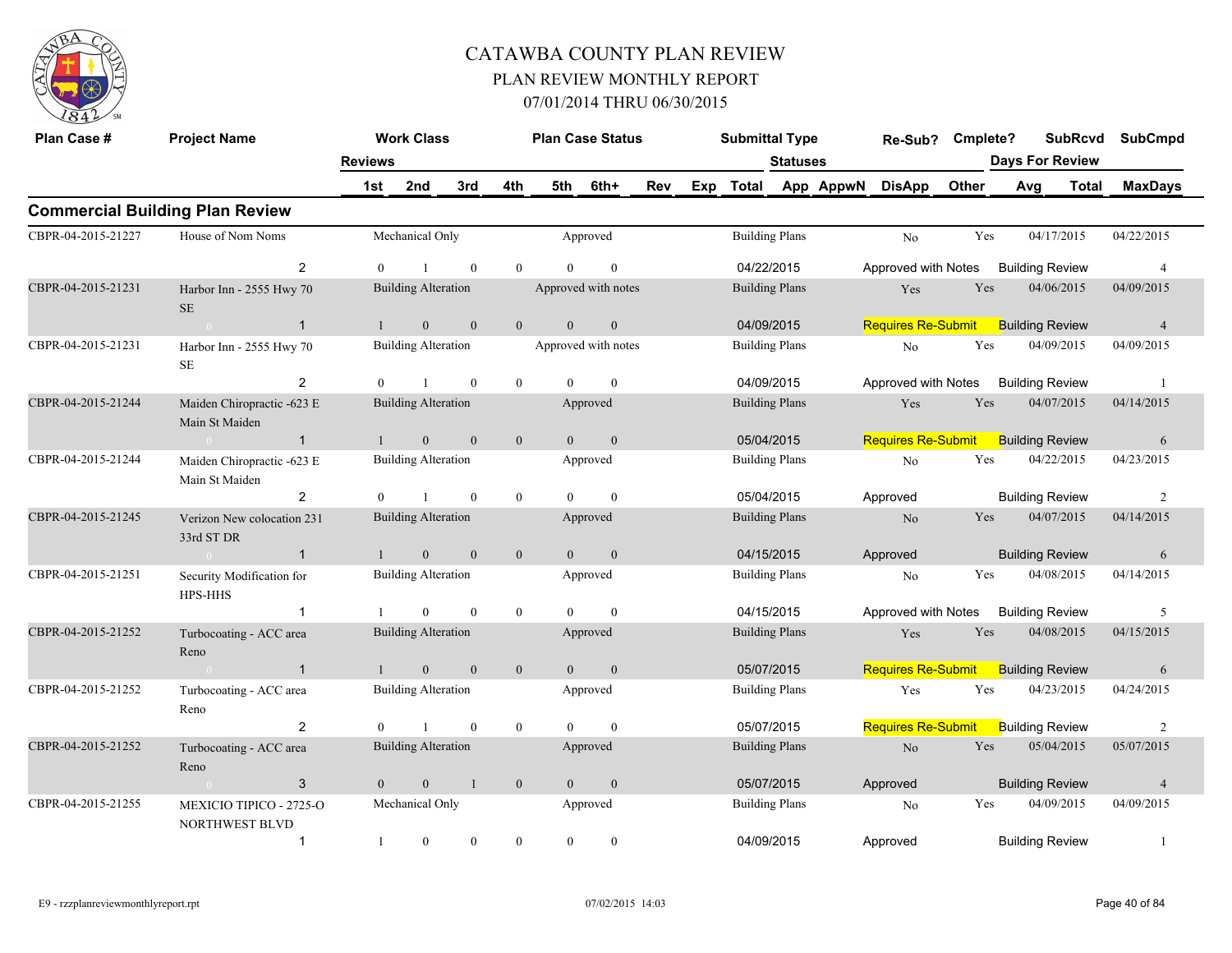

| Plan Case #        | <b>Project Name</b>                                 |                | <b>Work Class</b>          |                |                |                | <b>Plan Case Status</b> |     | <b>Submittal Type</b> |                 | Re-Sub?                    | Cmplete? |                        | <b>SubRcvd</b> | <b>SubCmpd</b>  |
|--------------------|-----------------------------------------------------|----------------|----------------------------|----------------|----------------|----------------|-------------------------|-----|-----------------------|-----------------|----------------------------|----------|------------------------|----------------|-----------------|
|                    |                                                     | <b>Reviews</b> |                            |                |                |                |                         |     |                       | <b>Statuses</b> |                            |          | <b>Days For Review</b> |                |                 |
|                    |                                                     | 1st            | 2nd                        | 3rd            | 4th            | 5th            | 6th+                    | Rev |                       |                 | Exp Total App AppwN DisApp | Other    | Avg                    | Total          | <b>MaxDays</b>  |
|                    | <b>Commercial Building Plan Review</b>              |                |                            |                |                |                |                         |     |                       |                 |                            |          |                        |                |                 |
| CBPR-04-2015-21256 | Zumiez # 654                                        |                | <b>Building Alteration</b> |                |                |                | Approved                |     | <b>Building Plans</b> |                 | Yes                        | Yes      | 04/09/2015             |                | 04/21/2015      |
|                    | $\mathbf{1}$                                        |                | $\overline{0}$             | $\theta$       | $\mathbf{0}$   | $\Omega$       | $\mathbf{0}$            |     | 04/27/2015            |                 | <b>Requires Re-Submit</b>  |          | <b>Building Review</b> |                | 9               |
| CBPR-04-2015-21256 | Zumiez # $654$                                      |                | <b>Building Alteration</b> |                |                |                | Approved                |     | <b>Building Plans</b> |                 | N <sub>o</sub>             | Yes      | 04/23/2015             |                | 04/24/2015      |
|                    | 2<br>$\sim$ 0 $\sim$                                | $\overline{0}$ | $\mathbf{1}$               | $\overline{0}$ | $\mathbf{0}$   | $\Omega$       | $\mathbf{0}$            |     | 04/27/2015            |                 | Approved                   |          | <b>Building Review</b> |                | 2               |
| CBPR-04-2015-21258 | R & D Plastics Alteration                           |                | <b>Building Alteration</b> |                |                |                | Disapproved             |     | <b>Building Plans</b> |                 | Yes                        | Yes      | 04/09/2015             |                | 04/17/2015      |
|                    | $\mathbf{1}$                                        |                | $\overline{0}$             | $\theta$       | $\overline{0}$ | $\theta$       | $\mathbf{0}$            |     |                       |                 | <b>Requires Re-Submit</b>  |          | <b>Building Review</b> |                | $7\phantom{.0}$ |
| CBPR-04-2015-21259 | <b>Brookwood Cafe</b><br>Cooler/freezer addition    |                | <b>Building Addition</b>   |                |                |                | Approved with notes     |     | <b>Building Plans</b> |                 | Yes                        | Yes      | 04/09/2015             |                | 04/20/2015      |
|                    | $\overline{1}$<br>$\sim$ 0 $\sim$ 0 $\sim$ 0 $\sim$ |                | $\mathbf{0}$               | $\mathbf{0}$   | $\overline{0}$ | $\overline{0}$ | $\mathbf{0}$            |     | 05/12/2015            |                 | Requires Re-Submit         |          | <b>Building Review</b> |                | 8               |
| CBPR-04-2015-21259 | Brookwood Cafe<br>Cooler/freezer addition           |                | <b>Building Addition</b>   |                |                |                | Approved with notes     |     | <b>Building Plans</b> |                 | Yes                        | Yes      | 04/27/2015             |                | 04/29/2015      |
|                    | $\overline{2}$                                      | $\Omega$       | $\overline{1}$             | $\theta$       | $\theta$       | $\Omega$       | $\theta$                |     | 05/12/2015            |                 | <b>Requires Re-Submit</b>  |          | <b>Building Review</b> |                | 3               |
| CBPR-04-2015-21259 | <b>Brookwood Cafe</b><br>Cooler/freezer addition    |                | <b>Building Addition</b>   |                |                |                | Approved with notes     |     | <b>Building Plans</b> |                 | $\rm No$                   | Yes      | 05/11/2015             |                | 05/12/2015      |
|                    | 3<br>$\sim 0$ and $\sim 0.00$                       | $\theta$       | $\mathbf{0}$               | $\sim$ 1       | $\mathbf{0}$   | $\overline{0}$ | $\mathbf{0}$            |     | 05/12/2015            |                 | Approved                   |          | <b>Building Review</b> |                | 2               |
| CBPR-04-2015-21271 | Roll Ease -1200 amp service                         |                | <b>Electrical Only</b>     |                |                |                | Approved                |     | <b>Building Plans</b> |                 | No                         | Yes      | 04/10/2015             |                | 04/21/2015      |
|                    | $\mathbf{1}$                                        |                | $\theta$                   | $\mathbf{0}$   | $\overline{0}$ | $\theta$       | $\theta$                |     | 04/22/2015            |                 | Approved                   |          | <b>Building Review</b> |                | 8               |
| CBPR-04-2015-21280 | Phase 2 New HVAC                                    |                | Mechanical Only            |                |                |                | Disapproved             |     | <b>Building Plans</b> |                 | Yes                        | Yes      | 04/13/2015             |                | 04/23/2015      |
|                    | $\overline{1}$<br>$\sim$ 0 $\sim$                   | $\mathbf{1}$   | $\mathbf{0}$               | $\mathbf{0}$   | $\overline{0}$ | $\theta$       | $\mathbf{0}$            |     | 06/22/2015            |                 | <b>Requires Re-Submit</b>  |          | <b>Building Review</b> |                | 9               |
| CBPR-04-2015-21280 | Phase 2 New HVAC                                    |                | Mechanical Only            |                |                |                | Disapproved             |     | <b>Building Plans</b> |                 | Yes                        | Yes      | 05/14/2015             |                | 05/15/2015      |
|                    | 2                                                   | $\theta$       |                            | $\mathbf{0}$   | $\overline{0}$ | $\theta$       | $\mathbf{0}$            |     | 06/22/2015            |                 | <b>Requires Re-Submit</b>  |          | <b>Building Review</b> |                | 2               |
| CBPR-04-2015-21280 | Phase 2 New HVAC                                    |                | Mechanical Only            |                |                |                | Disapproved             |     | <b>Building Plans</b> |                 | Yes                        | Yes      | 06/16/2015             |                | 06/22/2015      |
|                    | 3<br>$\sim 0$                                       | $\theta$       | $\mathbf{0}$               | $\overline{1}$ | $\mathbf{0}$   | $\overline{0}$ | $\mathbf{0}$            |     | 06/22/2015            |                 | <b>Requires Re-Submit</b>  |          | <b>Building Review</b> |                | 5               |
| CBPR-04-2015-21294 | Core 3 LLC Offices                                  |                | <b>Building Alteration</b> |                |                |                | Approved                |     | <b>Building Plans</b> |                 | No                         | Yes      | 04/14/2015             |                | 04/24/2015      |
|                    | $\mathbf{1}$                                        |                | $\theta$                   | $\theta$       | $\mathbf{0}$   | $\Omega$       | $\theta$                |     | 04/24/2015            |                 | Approved with Notes        |          | <b>Building Review</b> |                | 9               |
| CBPR-04-2015-21295 | Jenkins Funeral Home -<br>Bathroom addition         |                | <b>Building Alteration</b> |                |                |                | Approved                |     | <b>Building Plans</b> |                 | Yes                        | Yes      | 04/16/2015             |                | 04/24/2015      |
|                    | $\overline{1}$<br>$\sim 0$                          | $\mathbf{1}$   | $\mathbf{0}$               | $\mathbf{0}$   | $\mathbf{0}$   | $\mathbf{0}$   | $\mathbf{0}$            |     | 04/24/2015            |                 | <b>Requires Re-Submit</b>  |          | <b>Building Review</b> |                | $7\phantom{.0}$ |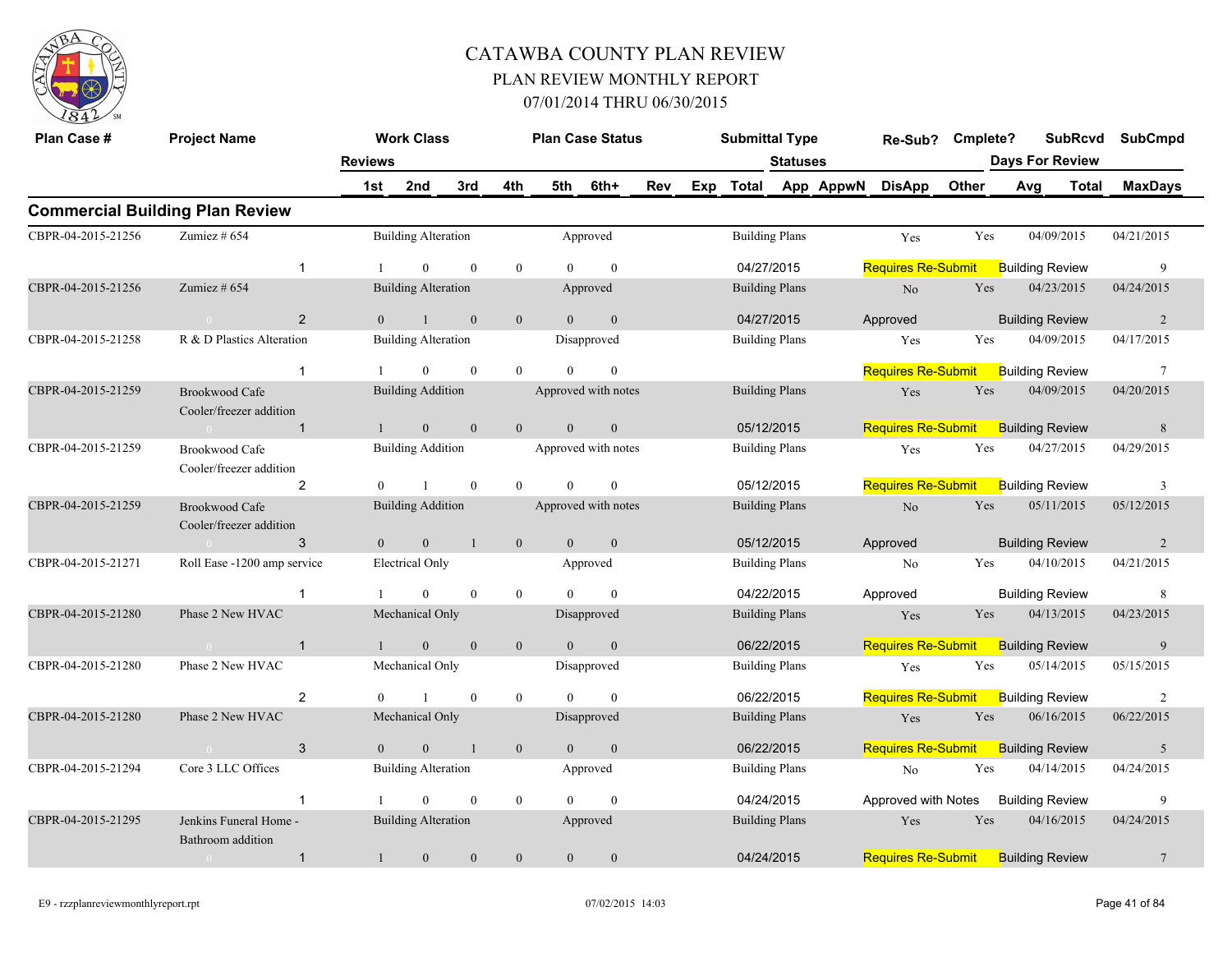

| Plan Case #        | <b>Project Name</b>                         |                | <b>Work Class</b>          |                |                |                | <b>Plan Case Status</b> |     |     | <b>Submittal Type</b> |                       |           | Re-Sub?                   | Cmplete? | <b>SubRcvd</b>         | <b>SubCmpd</b>          |
|--------------------|---------------------------------------------|----------------|----------------------------|----------------|----------------|----------------|-------------------------|-----|-----|-----------------------|-----------------------|-----------|---------------------------|----------|------------------------|-------------------------|
|                    |                                             | <b>Reviews</b> |                            |                |                |                |                         |     |     |                       | <b>Statuses</b>       |           |                           |          | <b>Days For Review</b> |                         |
|                    |                                             | 1st            | 2nd                        | 3rd            | 4th            | 5th            | 6th+                    | Rev | Exp | <b>Total</b>          |                       | App AppwN | <b>DisApp</b>             | Other    | Avg<br><b>Total</b>    | <b>MaxDays</b>          |
|                    | <b>Commercial Building Plan Review</b>      |                |                            |                |                |                |                         |     |     |                       |                       |           |                           |          |                        |                         |
| CBPR-04-2015-21295 | Jenkins Funeral Home -<br>Bathroom addition |                | <b>Building Alteration</b> |                |                |                | Approved                |     |     |                       | <b>Building Plans</b> |           | N <sub>o</sub>            | Yes      | 04/27/2015             | 04/29/2015              |
|                    | 2<br>$\bigcap$                              | $\Omega$       |                            | $\mathbf{0}$   | $\overline{0}$ | $\overline{0}$ | $\boldsymbol{0}$        |     |     |                       | 04/24/2015            |           | Approved                  |          | <b>Building Review</b> | $\overline{\mathbf{3}}$ |
| CBPR-04-2015-21303 | Pop's Old Company Store<br>& Tavern         |                | <b>Building Alteration</b> |                |                |                | Approved with notes     |     |     |                       | <b>Building Plans</b> |           | Yes                       | Yes      | 04/16/2015             | 04/24/2015              |
|                    |                                             |                | $\theta$                   | $\theta$       | $\theta$       | $\theta$       | $\theta$                |     |     |                       | 07/01/2015            |           | <b>Requires Re-Submit</b> |          | <b>Building Review</b> | $\overline{7}$          |
| CBPR-04-2015-21303 | Pop's Old Company Store<br>& Tavern         |                | <b>Building Alteration</b> |                |                |                | Approved with notes     |     |     |                       | <b>Building Plans</b> |           | Yes                       | Yes      | 05/22/2015             | 05/29/2015              |
|                    | 2<br>$\Omega$                               | $\theta$       |                            | $\theta$       | $\overline{0}$ | $\theta$       | $\mathbf{0}$            |     |     |                       | 07/01/2015            |           | <b>Requires Re-Submit</b> |          | <b>Building Review</b> | 5                       |
| CBPR-04-2015-21303 | Pop's Old Company Store<br>& Tavern         |                | <b>Building Alteration</b> |                |                |                | Approved with notes     |     |     |                       | <b>Building Plans</b> |           | Yes                       | Yes      | 06/19/2015             | 06/23/2015              |
|                    | 3                                           | $\theta$       | $\theta$                   | $\overline{1}$ | $\theta$       | $\theta$       | $\theta$                |     |     |                       | 07/01/2015            |           | <b>Requires Re-Submit</b> |          | <b>Building Review</b> | 3                       |
| CBPR-04-2015-21303 | Pop's Old Company Store<br>& Tavern         |                | <b>Building Alteration</b> |                |                |                | Approved with notes     |     |     |                       | <b>Building Plans</b> |           | No                        | Yes      | 06/26/2015             | 06/30/2015              |
|                    | $\overline{4}$                              | $\Omega$       | $\mathbf{0}$               | $\mathbf{0}$   | $\mathbf{1}$   | $\theta$       | $\mathbf{0}$            |     |     |                       | 07/01/2015            |           | Approved                  |          | <b>Building Review</b> | $\overline{3}$          |
| CBPR-04-2015-21316 | The Magic Pipe LLC                          |                | <b>Building Alteration</b> |                |                |                | Approved with notes     |     |     |                       | <b>Building Plans</b> |           | N <sub>o</sub>            | Yes      | 04/17/2015             | 04/28/2015              |
|                    | $\overline{1}$                              |                | $\overline{0}$             | $\mathbf{0}$   | $\overline{0}$ | $\theta$       | $\mathbf{0}$            |     |     |                       | 04/28/2015            |           | Approved with Notes       |          | <b>Building Review</b> | 8                       |
| CBPR-04-2015-21319 | <b>GKN</b> Driveline Polelight              |                | <b>Electrical Only</b>     |                |                |                | Approved                |     |     |                       | <b>Building Plans</b> |           | N <sub>o</sub>            | Yes      | 04/20/2015             | 04/28/2015              |
|                    | $\overline{1}$<br>$\sim 0$                  |                | $\overline{0}$             | $\theta$       | $\overline{0}$ | $\Omega$       | $\mathbf{0}$            |     |     |                       | 05/01/2015            |           | Approved                  |          | <b>Building Review</b> | $7\phantom{.0}$         |
| CBPR-04-2015-21321 | Project Bishop-New<br>building              |                | <b>Building New</b>        |                |                |                | Approved with notes     |     |     |                       | <b>Building Plans</b> |           | Yes                       | Yes      | 04/20/2015             | 04/28/2015              |
|                    | $\overline{1}$                              |                | $\Omega$                   | $\theta$       | $\theta$       | $\Omega$       | $\theta$                |     |     |                       | 06/25/2015            |           | <b>Requires Re-Submit</b> |          | <b>Building Review</b> | 7                       |
| CBPR-04-2015-21321 | Project Bishop-New<br>building              |                | Building New               |                |                |                | Approved with notes     |     |     |                       | <b>Building Plans</b> |           | Yes                       | Yes      | 05/14/2015             | 05/19/2015              |
|                    | $\overline{2}$<br>$\sim 0$                  | $\theta$       | $\mathbf{1}$               | $\mathbf{0}$   | $\mathbf{0}$   | $\theta$       | $\mathbf{0}$            |     |     |                       | 06/25/2015            |           | <b>Requires Re-Submit</b> |          | <b>Building Review</b> | $\overline{4}$          |
| CBPR-04-2015-21321 | Project Bishop-New<br>building              |                | <b>Building New</b>        |                |                |                | Approved with notes     |     |     |                       | <b>Building Plans</b> |           | No                        | Yes      | 05/26/2015             | 06/01/2015              |
|                    | 3                                           | $\Omega$       | $\theta$                   | $\mathbf{1}$   | $\theta$       | $\Omega$       | $\theta$                |     |     |                       | 06/25/2015            |           | Approved                  |          | <b>Building Review</b> | 5                       |
| CBPR-04-2015-21321 | Project Bishop-New<br>building              |                | <b>Building New</b>        |                |                |                | Approved with notes     |     |     |                       | <b>Building Plans</b> |           | No                        | Yes      | 06/02/2015             | 06/10/2015              |
|                    | $\overline{4}$<br>$\overline{0}$            | $\overline{0}$ | $\mathbf{0}$               | $\mathbf{0}$   |                | $\overline{0}$ | $\mathbf{0}$            |     |     |                       | 06/25/2015            |           | Approved                  |          | <b>Building Review</b> | $7\phantom{.0}$         |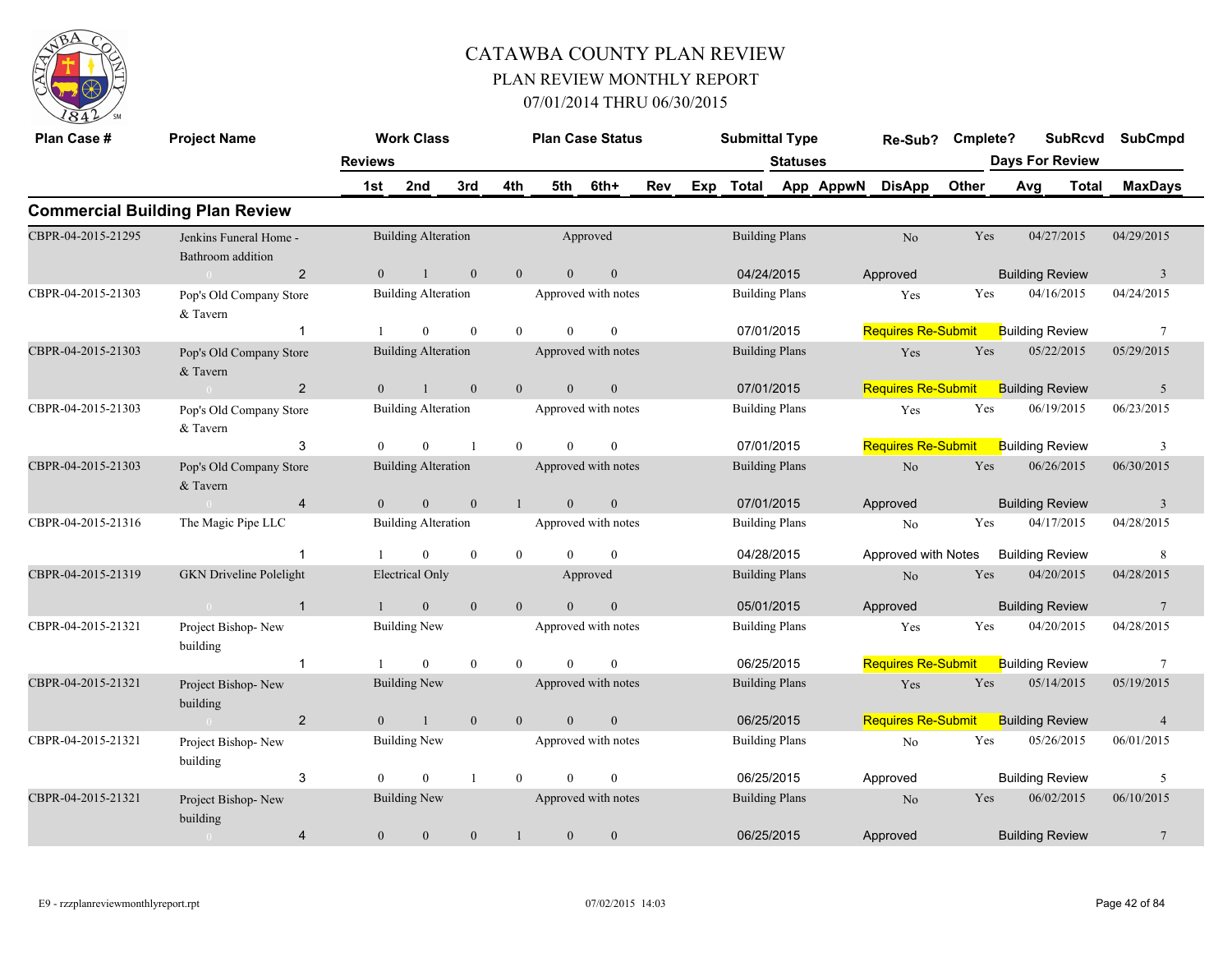

| Plan Case #        | <b>Project Name</b>                                    |                | <b>Work Class</b>          |                  |                  |                | <b>Plan Case Status</b> |     |     | <b>Submittal Type</b> |                       |           | Re-Sub?                   | Cmplete? |                        | <b>SubRcvd</b> | <b>SubCmpd</b>  |  |
|--------------------|--------------------------------------------------------|----------------|----------------------------|------------------|------------------|----------------|-------------------------|-----|-----|-----------------------|-----------------------|-----------|---------------------------|----------|------------------------|----------------|-----------------|--|
|                    |                                                        | <b>Reviews</b> |                            |                  |                  |                |                         |     |     |                       | <b>Statuses</b>       |           |                           |          | <b>Days For Review</b> |                |                 |  |
|                    |                                                        | 1st            | 2nd                        | 3rd              | 4th              | 5th            | 6th+                    | Rev | Exp | <b>Total</b>          |                       | App AppwN | <b>DisApp</b>             | Other    | Avg                    | <b>Total</b>   | <b>MaxDays</b>  |  |
|                    | <b>Commercial Building Plan Review</b>                 |                |                            |                  |                  |                |                         |     |     |                       |                       |           |                           |          |                        |                |                 |  |
| CBPR-04-2015-21321 | Project Bishop-New<br>building                         |                | <b>Building New</b>        |                  |                  |                | Approved with notes     |     |     | <b>Building Plans</b> |                       |           | N <sub>o</sub>            | Yes      | 06/12/2015             |                | 06/24/2015      |  |
|                    | 6<br>$\sim 0$                                          | $\theta$       | $\overline{0}$             | $\mathbf{0}$     | $\mathbf{0}$     | $\theta$       | $\overline{1}$          |     |     | 06/25/2015            |                       |           | Approved with Notes       |          | <b>Building Review</b> |                | 9               |  |
| CBPR-04-2015-21325 | Kangaroo Express -<br>Canopy (1) pole                  |                | <b>Building New</b>        |                  |                  |                | Approved                |     |     | <b>Building Plans</b> |                       |           | N <sub>0</sub>            | Yes      | 04/20/2015             |                | 04/28/2015      |  |
|                    | $\overline{1}$                                         |                | $\mathbf{0}$               | $\mathbf{0}$     | $\boldsymbol{0}$ | $\Omega$       | $\mathbf{0}$            |     |     | 04/28/2015            |                       |           | Approved                  |          | <b>Building Review</b> |                | $7\phantom{.0}$ |  |
| CBPR-04-2015-21327 | Kangaroo Express -<br>Canopy 2 pole                    |                | <b>Building Repairs</b>    |                  |                  |                | Approved                |     |     | <b>Building Plans</b> |                       |           | N <sub>o</sub>            | Yes      | 04/20/2015             |                | 04/28/2015      |  |
|                    | $\sim 0$<br>$\overline{1}$                             | $\mathbf{1}$   | $\mathbf{0}$               | $\mathbf{0}$     | $\mathbf{0}$     | $\overline{0}$ | $\boldsymbol{0}$        |     |     | 04/28/2015            |                       |           | Approved                  |          | <b>Building Review</b> |                | $7\phantom{.0}$ |  |
| CBPR-04-2015-21333 | <b>Texas Roadhouse Dining</b><br>Addition              |                | <b>Building Addition</b>   |                  |                  |                | Approved                |     |     | <b>Building Plans</b> |                       |           | No                        | Yes      | 04/21/2015             |                | 05/01/2015      |  |
|                    | -1                                                     |                | $\theta$                   | $\mathbf{0}$     | $\mathbf{0}$     | $\Omega$       | $\mathbf{0}$            |     |     | 05/01/2015            |                       |           | Approved                  |          | <b>Building Review</b> |                | 9               |  |
| CBPR-04-2015-21334 | Lohr Graduate Admissions<br>Phase 1 Office             |                | <b>Building Alteration</b> |                  |                  |                | Approved with notes     |     |     | <b>Building Plans</b> |                       |           | Yes                       | Yes      | 04/21/2015             |                | 05/04/2015      |  |
|                    | $\overline{1}$<br>$\sim 0$                             |                | $\overline{0}$             | $\mathbf{0}$     | $\mathbf{0}$     | $\theta$       | $\mathbf{0}$            |     |     | 05/13/2015            |                       |           | <b>Requires Re-Submit</b> |          | <b>Building Review</b> |                | 10              |  |
| CBPR-04-2015-21334 | Lohr Graduate Admissions<br>Phase 1 Office             |                | <b>Building Alteration</b> |                  |                  |                | Approved with notes     |     |     | <b>Building Plans</b> |                       |           | No                        | Yes      | 05/13/2015             |                | 05/13/2015      |  |
|                    | $\overline{2}$                                         |                |                            | $\bf{0}$         | $\boldsymbol{0}$ | $\Omega$       | $\mathbf{0}$            |     |     | 05/13/2015            |                       |           | Approved                  |          | <b>Building Review</b> |                | -1              |  |
| CBPR-04-2015-21335 | Little Caesars - new oven                              |                | Mechanical Only            |                  |                  |                | Approved                |     |     | <b>Building Plans</b> |                       |           | N <sub>o</sub>            | Yes      | 04/21/2015             |                | 04/30/2015      |  |
|                    | $\overline{1}$<br>$\sim$ 0 $\sim$                      |                | $\theta$                   | $\mathbf{0}$     | $\mathbf{0}$     | $\theta$       | $\mathbf{0}$            |     |     | 04/30/2015            |                       |           | Approved                  |          | <b>Building Review</b> |                | 8               |  |
| CBPR-04-2015-21339 | 6th Wimbish Family<br>Property                         |                | <b>Building Alteration</b> |                  |                  |                | Approved                |     |     | <b>Building Plans</b> |                       |           | Yes                       | Yes      | 04/21/2015             |                | 05/04/2015      |  |
|                    | $\overline{1}$                                         |                | $\theta$                   | $\mathbf{0}$     | $\mathbf{0}$     | $\Omega$       | $\mathbf{0}$            |     |     | 05/28/2015            |                       |           | <b>Requires Re-Submit</b> |          | <b>Building Review</b> |                | 10              |  |
| CBPR-04-2015-21339 | 6th Wimbish Family<br>Property                         |                | <b>Building Alteration</b> |                  |                  |                | Approved                |     |     | <b>Building Plans</b> |                       |           | N <sub>o</sub>            | Yes      | 05/22/2015             |                | 05/28/2015      |  |
|                    | $\overline{2}$<br>$\sim 0$                             | $\theta$       | $\mathbf{1}$               | $\mathbf{0}$     | $\overline{0}$   | $\overline{0}$ | $\boldsymbol{0}$        |     |     | 05/28/2015            |                       |           | Approved                  |          | <b>Building Review</b> |                | $\overline{4}$  |  |
| CBPR-04-2015-21358 | Two Shoes Farms                                        |                | <b>Building Alteration</b> |                  |                  |                | Approved with notes     |     |     | <b>Building Plans</b> |                       |           | N <sub>0</sub>            | Yes      | 04/23/2015             |                | 05/05/2015      |  |
|                    | $\mathbf{1}$                                           |                | $\Omega$                   | $\theta$         | $\mathbf{0}$     | $\Omega$       | $\theta$                |     |     | 05/05/2015            |                       |           | Approved with Notes       |          | <b>Building Review</b> |                | 9               |  |
| CBPR-04-2015-21364 | Maiden Elementary<br>Security Wall and Egress<br>Doors |                | <b>Building Alteration</b> |                  |                  |                | Approved                |     |     |                       | <b>Building Plans</b> |           | N <sub>o</sub>            | Yes      | 04/24/2015             |                | 05/06/2015      |  |
|                    | $\mathbf{1}$<br>$\sim 0$                               | $\mathbf{1}$   | $\boldsymbol{0}$           | $\boldsymbol{0}$ | $\mathbf{0}$     | $\mathbf{0}$   | $\boldsymbol{0}$        |     |     | 05/11/2015            |                       |           | Approved                  |          | <b>Building Review</b> |                | 9               |  |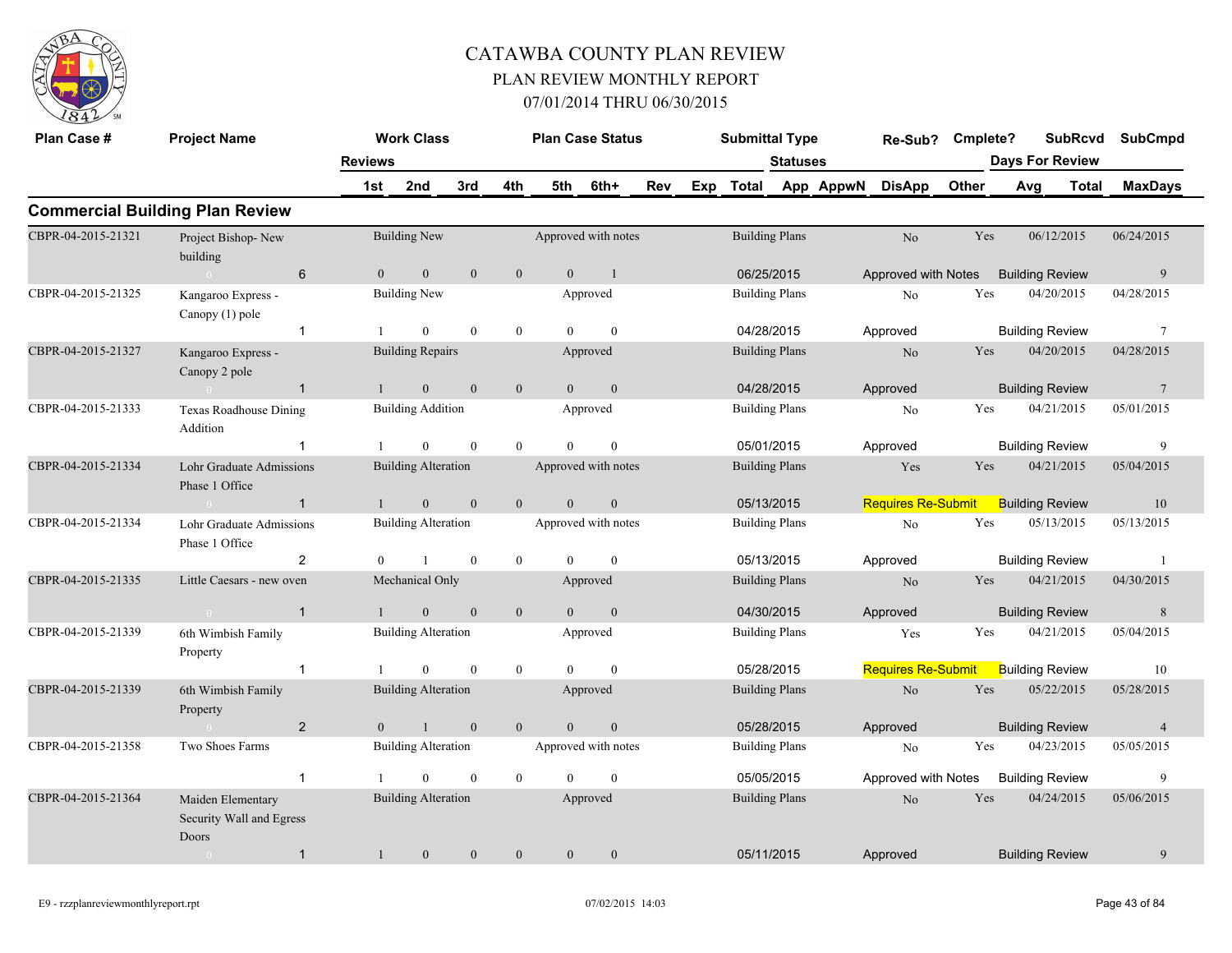

| Plan Case #        | <b>Project Name</b>                                                                                                                                                                                                                           |                | <b>Work Class</b>          |              |                | <b>Plan Case Status</b> |                     |            |     | <b>Submittal Type</b> |                     |           | Re-Sub? Cmplete?          |                        |     | <b>SubRcvd</b>         | <b>SubCmpd</b> |  |
|--------------------|-----------------------------------------------------------------------------------------------------------------------------------------------------------------------------------------------------------------------------------------------|----------------|----------------------------|--------------|----------------|-------------------------|---------------------|------------|-----|-----------------------|---------------------|-----------|---------------------------|------------------------|-----|------------------------|----------------|--|
|                    |                                                                                                                                                                                                                                               | <b>Reviews</b> |                            |              |                |                         |                     |            |     |                       | <b>Statuses</b>     |           |                           |                        |     | <b>Days For Review</b> |                |  |
|                    |                                                                                                                                                                                                                                               | 1st            | 2nd                        | 3rd          | 4th            | 5th                     | 6th+                | Rev        | Exp | <b>Total</b>          |                     | App AppwN | <b>DisApp</b>             | Other                  | Avg | Total                  | <b>MaxDays</b> |  |
|                    | <b>Commercial Building Plan Review</b>                                                                                                                                                                                                        |                |                            |              |                |                         |                     |            |     |                       |                     |           |                           |                        |     |                        |                |  |
| CBPR-04-2015-21366 | Ave DR - Verizon New<br>Tower                                                                                                                                                                                                                 |                | New Wireless Tower         |              |                |                         | Approved            |            |     | <b>Building Plans</b> |                     |           | No                        | Yes                    |     | 04/24/2015             | 05/06/2015     |  |
|                    | $\overline{1}$                                                                                                                                                                                                                                |                | $\mathbf{0}$               | $\mathbf{0}$ | $\mathbf{0}$   | $\overline{0}$          | $\mathbf{0}$        |            |     | 05/06/2015            |                     |           | Approved                  |                        |     | <b>Building Review</b> | $\overline{9}$ |  |
| CBPR-04-2015-21368 | LRU Cromer Center -<br>interior alterations                                                                                                                                                                                                   |                | <b>Building Alteration</b> |              |                |                         | Approved with notes |            |     | <b>Building Plans</b> |                     |           | No                        | Yes                    |     | 04/24/2015             | 05/07/2015     |  |
|                    | $\mathbf{1}$                                                                                                                                                                                                                                  |                | $\boldsymbol{0}$           | $\mathbf{0}$ | $\overline{0}$ | $\overline{0}$          | $\mathbf{0}$        |            |     | 05/07/2015            |                     |           | Approved with Notes       |                        |     | <b>Building Review</b> | 10             |  |
| CBPR-04-2015-21379 | Wesley Hall Alteration                                                                                                                                                                                                                        |                |                            |              |                |                         |                     |            |     | <b>Building Plans</b> |                     |           | $\rm No$                  | Yes                    |     | 04/27/2015             | 05/08/2015     |  |
|                    | <b>Building Alteration</b><br>Approved with notes<br>$\mathbf{0}$<br>$\mathbf{0}$<br>$\overline{0}$<br>$\overline{0}$<br>$\sim 0$<br>$\mathbf{1}$<br>$\overline{1}$<br>Taco Bell Remodel<br><b>Building Alteration</b><br>Approved with notes |                |                            |              | $\mathbf{0}$   |                         |                     | 05/08/2015 |     |                       | Approved with Notes |           |                           | <b>Building Review</b> | 10  |                        |                |  |
| CBPR-04-2015-21402 |                                                                                                                                                                                                                                               |                |                            |              |                |                         |                     |            |     | <b>Building Plans</b> |                     |           | No                        | Yes                    |     | 04/29/2015             | 05/11/2015     |  |
|                    | $\mathbf{1}$                                                                                                                                                                                                                                  |                | $\Omega$                   | $\mathbf{0}$ | $\theta$       | $\Omega$                | $\theta$            |            |     | 05/11/2015            |                     |           | Approved with Notes       |                        |     | <b>Building Review</b> | 9              |  |
| CBPR-04-2015-21403 | Safelite Auto Glass -<br>interior alterations                                                                                                                                                                                                 |                | <b>Building Alteration</b> |              |                |                         | Approved with notes |            |     | <b>Building Plans</b> |                     |           | Yes                       | Yes                    |     | 04/29/2015             | 05/08/2015     |  |
|                    | $\overline{1}$<br>$\sim 0$                                                                                                                                                                                                                    |                | $\overline{0}$             | $\mathbf{0}$ | $\overline{0}$ | $\theta$                | $\mathbf{0}$        |            |     | 06/05/2015            |                     |           | Requires Re-Submit        |                        |     | <b>Building Review</b> | 8              |  |
| CBPR-04-2015-21403 | Safelite Auto Glass -<br>interior alterations                                                                                                                                                                                                 |                | <b>Building Alteration</b> |              |                |                         | Approved with notes |            |     | <b>Building Plans</b> |                     |           | No                        | Yes                    |     | 06/03/2015             | 06/04/2015     |  |
|                    | $\overline{2}$                                                                                                                                                                                                                                | $\Omega$       | $\mathbf{1}$               | $\theta$     | $\overline{0}$ | $\Omega$                | $\theta$            |            |     | 06/05/2015            |                     |           | Approved                  |                        |     | <b>Building Review</b> | 2              |  |
| CBPR-04-2015-21405 | Lake Hickory Country<br>Club-pump shed                                                                                                                                                                                                        |                | <b>Building Alteration</b> |              |                |                         | Approved            |            |     | <b>Building Plans</b> |                     |           | N <sub>o</sub>            | Yes                    |     | 04/29/2015             | 05/08/2015     |  |
|                    | $\overline{1}$<br>$\sim$ 0 $\sim$ 0 $\sim$ 0 $\sim$ 0 $\sim$                                                                                                                                                                                  |                | $\overline{0}$             | $\mathbf{0}$ | $\overline{0}$ | $\theta$                | $\mathbf{0}$        |            |     | 05/08/2015            |                     |           | Approved                  |                        |     | <b>Building Review</b> | 8              |  |
| CBPR-04-2015-21407 | 334 Hickory Shopping<br>Ctr-interior alterations                                                                                                                                                                                              |                | <b>Building Alteration</b> |              |                |                         | Approved with notes |            |     | <b>Building Plans</b> |                     |           | Yes                       | Yes                    |     | 04/29/2015             | 05/11/2015     |  |
|                    | $\mathbf{1}$                                                                                                                                                                                                                                  |                | $\theta$                   | $\mathbf{0}$ | $\overline{0}$ | $\theta$                | $\theta$            |            |     | 05/15/2015            |                     |           | <b>Requires Re-Submit</b> |                        |     | <b>Building Review</b> | 9              |  |
| CBPR-04-2015-21407 | 334 Hickory Shopping<br>Ctr-interior alterations                                                                                                                                                                                              |                | <b>Building Alteration</b> |              |                |                         | Approved with notes |            |     | <b>Building Plans</b> |                     |           | $\rm No$                  | Yes                    |     | 05/13/2015             | 05/13/2015     |  |
|                    | $\overline{2}$                                                                                                                                                                                                                                | $\theta$       | $\mathbf{1}$               | $\mathbf{0}$ | $\mathbf{0}$   | $\overline{0}$          | $\mathbf{0}$        |            |     | 05/15/2015            |                     |           | Approved                  |                        |     | <b>Building Review</b> | $\mathbf{1}$   |  |
| CBPR-05-2014-19104 | Hardee's - 1110 Lenoir<br>Rhyne Blvd                                                                                                                                                                                                          |                | <b>Building Alteration</b> |              |                |                         | Approved            |            |     | <b>Building Plans</b> |                     |           | No                        | Yes                    |     | 06/30/2014             | 07/01/2014     |  |
|                    | $\overline{2}$                                                                                                                                                                                                                                | $\theta$       | $\mathbf{1}$               | $\mathbf{0}$ | $\overline{0}$ | $\Omega$                | $\mathbf{0}$        |            |     | 07/30/2014            |                     |           | Approved                  |                        |     | <b>Building Review</b> | $\overline{c}$ |  |
| CBPR-05-2014-19104 | Hardee's - 1110 Lenoir<br>Rhyne Blyd                                                                                                                                                                                                          |                | <b>Building Alteration</b> |              |                |                         | Approved            |            |     | <b>Building Plans</b> |                     |           | N <sub>o</sub>            | Yes                    |     | 07/25/2014             | 07/29/2014     |  |
|                    | 3                                                                                                                                                                                                                                             | $\overline{0}$ | $\mathbf{0}$               |              | $\mathbf{0}$   | $\overline{0}$          | $\mathbf{0}$        |            |     | 07/30/2014            |                     |           | Approved                  |                        |     | <b>Building Review</b> | $\mathfrak{Z}$ |  |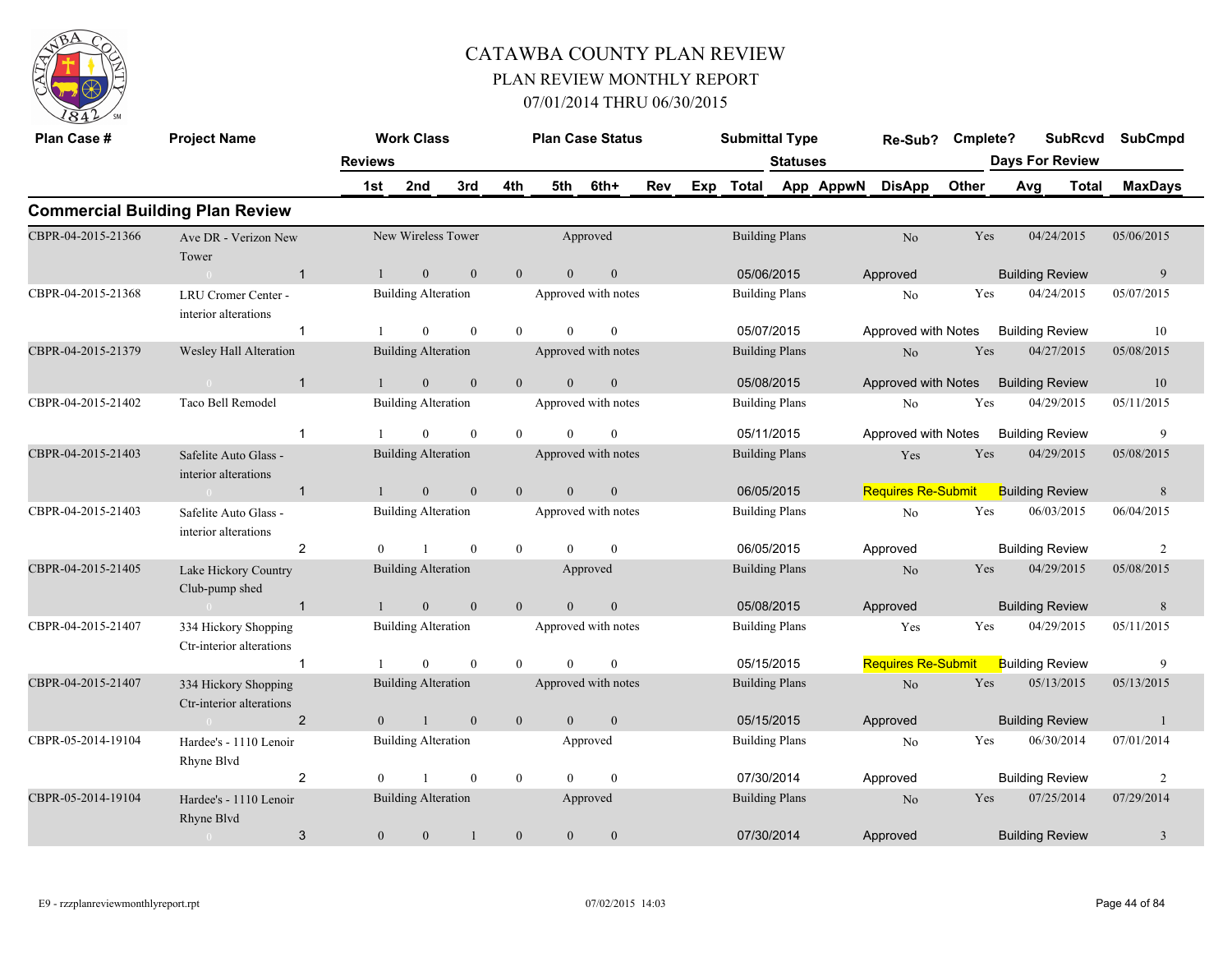

| Plan Case #        | <b>Project Name</b>                    |                | <b>Work Class</b>          |                  |                  |                | <b>Plan Case Status</b> |     |     | <b>Submittal Type</b> |                 |           | Re-Sub?                   | Cmplete? |                        | <b>SubRcvd</b> | <b>SubCmpd</b>          |
|--------------------|----------------------------------------|----------------|----------------------------|------------------|------------------|----------------|-------------------------|-----|-----|-----------------------|-----------------|-----------|---------------------------|----------|------------------------|----------------|-------------------------|
|                    |                                        | <b>Reviews</b> | 2nd                        | 3rd              | 4th              | 5th            | 6th+                    | Rev | Exp | <b>Total</b>          | <b>Statuses</b> | App AppwN | <b>DisApp</b>             | Other    | <b>Days For Review</b> | Total          | <b>MaxDays</b>          |
|                    | <b>Commercial Building Plan Review</b> | 1st            |                            |                  |                  |                |                         |     |     |                       |                 |           |                           |          | Avg                    |                |                         |
|                    |                                        |                |                            |                  |                  |                |                         |     |     |                       |                 |           |                           |          |                        |                |                         |
| CBPR-05-2014-19110 | Highway 55 Burgers,<br>Shakes & Fries  |                | <b>Upfit Building</b>      |                  |                  |                | Approved                |     |     | <b>Building Plans</b> |                 |           | No                        | Yes      | 07/02/2014             |                | 07/07/2014              |
|                    | 3<br>$\cap$                            | $\Omega$       | $\mathbf{0}$               | -1               | $\boldsymbol{0}$ | $\overline{0}$ | $\boldsymbol{0}$        |     |     | 06/23/2014            |                 |           | Approved                  |          | <b>Building Review</b> |                | $\overline{\mathbf{3}}$ |
| CBPR-05-2014-19130 | Child Advocacy Center<br>addition      |                | <b>Building Addition</b>   |                  |                  |                | Approved                |     |     | <b>Building Plans</b> |                 |           | No                        | Yes      | 07/17/2014             |                | 07/21/2014              |
|                    | 2                                      | $\theta$       | $\overline{1}$             | $\mathbf{0}$     | $\boldsymbol{0}$ | $\Omega$       | $\mathbf{0}$            |     |     | 07/23/2014            |                 |           | Approved                  |          | <b>Building Review</b> |                | 3                       |
| CBPR-05-2014-19162 | Ignite Hickory II                      |                | <b>Building Alteration</b> |                  |                  |                | Approved                |     |     | <b>Building Plans</b> |                 |           | No                        | Yes      | 07/14/2014             |                | 07/15/2014              |
|                    | $\overline{2}$<br>$\sim$ 0             | $\overline{0}$ | $\mathbf{1}$               | $\theta$         | $\mathbf{0}$     | $\overline{0}$ | $\overline{0}$          |     |     | 07/16/2014            |                 |           | Approved                  |          | <b>Building Review</b> |                | 2                       |
| CBPR-05-2014-19166 | Valley Crossing Facade<br>Renovation   |                | <b>Building Alteration</b> |                  |                  |                | Approved                |     |     | <b>Building Plans</b> |                 |           | N <sub>o</sub>            | Yes      | 07/30/2014             |                | 08/04/2014              |
|                    | $\overline{2}$                         | $\Omega$       | $\mathbf{1}$               | $\mathbf{0}$     | $\mathbf{0}$     | $\theta$       | $\mathbf{0}$            |     |     | 08/05/2014            |                 |           | Approved                  |          | <b>Building Review</b> |                | $\overline{4}$          |
| CBPR-05-2015-21421 | 321 Convenience Inc-<br>alterations    |                | <b>Building Alteration</b> |                  |                  |                | Disapproved             |     |     | <b>Building Plans</b> |                 |           | Yes                       | Yes      | 05/01/2015             |                | 05/06/2015              |
|                    | $\overline{1}$<br>$\theta$             |                | $\mathbf{0}$               | $\mathbf{0}$     | $\boldsymbol{0}$ | $\overline{0}$ | $\mathbf{0}$            |     |     | 05/12/2015            |                 |           | <b>Under Review</b>       |          | <b>Building Review</b> |                | $\overline{4}$          |
| CBPR-05-2015-21421 | 321 Convenience Inc-<br>alterations    |                | <b>Building Alteration</b> |                  |                  |                | Disapproved             |     |     | <b>Building Plans</b> |                 |           | Yes                       | Yes      | 05/06/2015             |                | 05/11/2015              |
|                    | 2                                      | $\Omega$       |                            | $\mathbf{0}$     | $\mathbf{0}$     | $\theta$       | $\theta$                |     |     | 05/12/2015            |                 |           | <b>Requires Re-Submit</b> |          | <b>Building Review</b> |                | $\overline{4}$          |
| CBPR-05-2015-21431 | Lawrence Lumber - office<br>addition   |                | <b>Building Addition</b>   |                  |                  |                | Approved                |     |     | <b>Building Plans</b> |                 |           | Yes                       | Yes      | 05/04/2015             |                | 05/12/2015              |
|                    | $\sim 0$<br>$\mathbf{1}$               | $\mathbf{1}$   | $\mathbf{0}$               | $\mathbf{0}$     | $\mathbf{0}$     | $\overline{0}$ | $\mathbf{0}$            |     |     | 06/03/2015            |                 |           | Plans Incomplete          |          | <b>Building Review</b> |                | $7\phantom{.0}$         |
| CBPR-05-2015-21431 | Lawrence Lumber - office<br>addition   |                | <b>Building Addition</b>   |                  |                  |                | Approved                |     |     | <b>Building Plans</b> |                 |           | No                        | Yes      | 05/20/2015             |                | 05/21/2015              |
|                    | $\overline{2}$                         | $\theta$       |                            | $\mathbf{0}$     | $\mathbf{0}$     | $\theta$       | $\theta$                |     |     | 06/03/2015            |                 |           | Approved                  |          | <b>Building Review</b> |                | 2                       |
| CBPR-05-2015-21431 | Lawrence Lumber - office<br>addition   |                | <b>Building Addition</b>   |                  |                  |                | Approved                |     |     | <b>Building Plans</b> |                 |           | N <sub>o</sub>            | Yes      | 05/28/2015             |                | 06/03/2015              |
|                    | 3<br>$\sim 0$                          | $\theta$       | $\mathbf{0}$               | $\overline{1}$   | $\mathbf{0}$     | $\theta$       | $\overline{0}$          |     |     | 06/03/2015            |                 |           | Approved with Notes       |          | <b>Building Review</b> |                | 5                       |
| CBPR-05-2015-21432 | Flower Mill & Sacks-<br>alterations    |                | <b>Building Alteration</b> |                  |                  |                | Approved                |     |     | <b>Building Plans</b> |                 |           | Yes                       | Yes      | 05/04/2015             |                | 05/12/2015              |
|                    | $\mathbf{1}$                           |                | $\mathbf{0}$               | $\boldsymbol{0}$ | $\boldsymbol{0}$ | $\theta$       | $\mathbf{0}$            |     |     | 05/12/2015            |                 |           | <b>Requires Re-Submit</b> |          | <b>Building Review</b> |                | $\tau$                  |
| CBPR-05-2015-21432 | Flower Mill & Sacks-<br>alterations    |                | <b>Building Alteration</b> |                  |                  |                | Approved                |     |     | <b>Building Plans</b> |                 |           | No                        | Yes      | 05/18/2015             |                | 05/20/2015              |
|                    | $\overline{2}$<br>$\overline{0}$       | $\overline{0}$ | $\mathbf{1}$               | $\mathbf{0}$     | $\mathbf{0}$     | $\overline{0}$ | $\theta$                |     |     | 05/12/2015            |                 |           | Approved                  |          | <b>Building Review</b> |                | 3                       |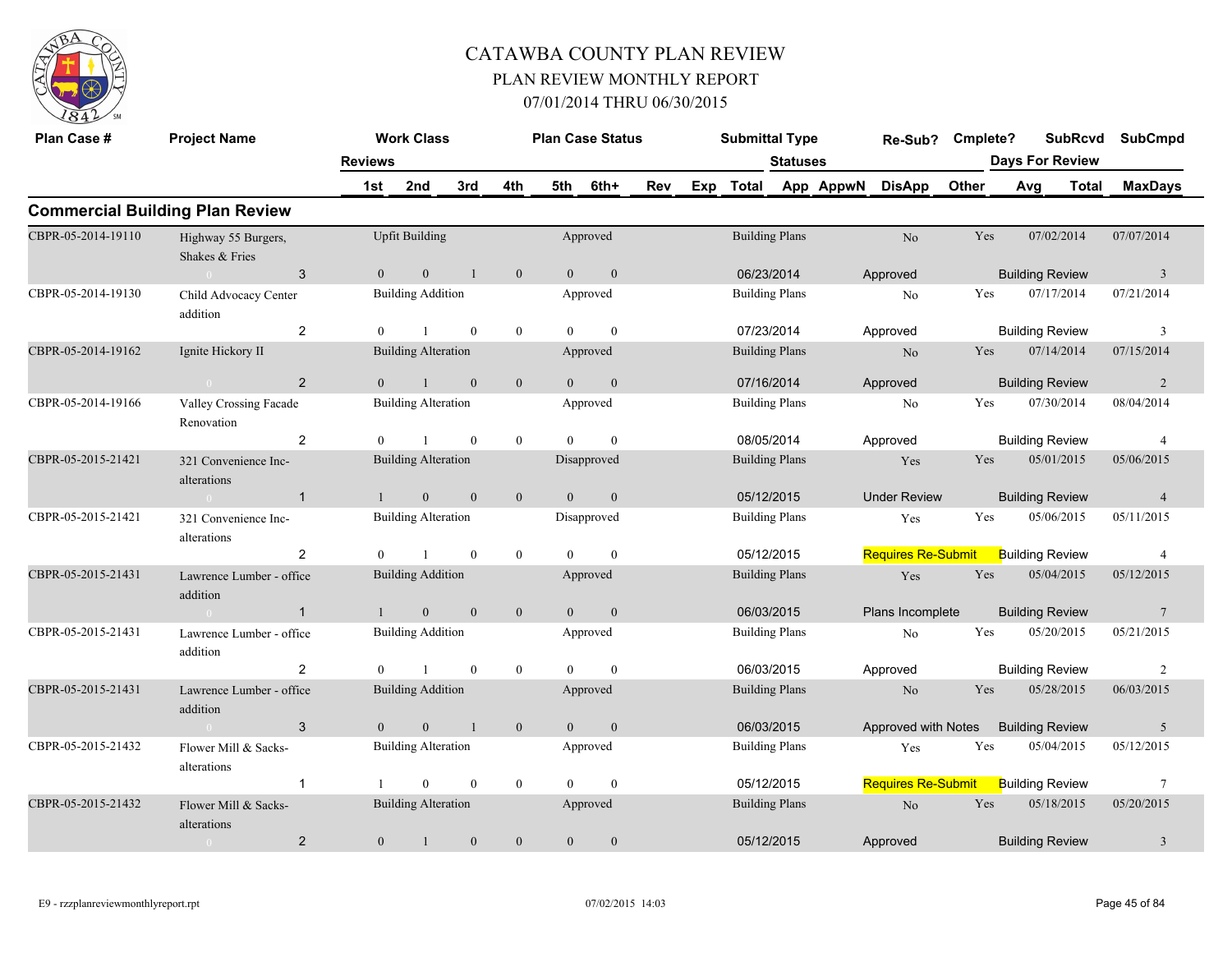

| Plan Case #        | <b>Project Name</b>                             |                | <b>Work Class</b>          |                  |              | <b>Plan Case Status</b> |                  |     | <b>Submittal Type</b> |                 |           | Re-Sub?                   | Cmplete?     |                        |                        | <b>SubRcvd</b> | <b>SubCmpd</b>  |  |
|--------------------|-------------------------------------------------|----------------|----------------------------|------------------|--------------|-------------------------|------------------|-----|-----------------------|-----------------|-----------|---------------------------|--------------|------------------------|------------------------|----------------|-----------------|--|
|                    |                                                 | <b>Reviews</b> |                            |                  |              |                         |                  |     |                       | <b>Statuses</b> |           |                           |              | <b>Days For Review</b> |                        |                |                 |  |
|                    |                                                 | 1st            | 2nd                        | 3rd              | 4th          | 5th                     | 6th+             | Rev | Exp Total             |                 | App AppwN | <b>DisApp</b>             | <b>Other</b> | Avg                    |                        | <b>Total</b>   | <b>MaxDays</b>  |  |
|                    | <b>Commercial Building Plan Review</b>          |                |                            |                  |              |                         |                  |     |                       |                 |           |                           |              |                        |                        |                |                 |  |
| CBPR-05-2015-21457 | Sprint - 939-4th St SW                          |                | <b>Building Alteration</b> |                  |              |                         | Approved         |     | <b>Building Plans</b> |                 |           | No                        | Yes          |                        | 05/05/2015             |                | 05/13/2015      |  |
|                    | $\mathbf{1}$<br>$\sim 0$                        | $\mathbf{1}$   | $\mathbf{0}$               | $\mathbf{0}$     | $\mathbf{0}$ | $\overline{0}$          | $\mathbf{0}$     |     | 05/13/2015            |                 |           | Approved                  |              |                        | <b>Building Review</b> |                | $7\phantom{.0}$ |  |
| CBPR-05-2015-21460 | Zloop Upfit Bldg                                |                | <b>Upfit Building</b>      |                  |              | Approved with notes     |                  |     | <b>Building Plans</b> |                 |           | No                        | Yes          |                        | 05/06/2015             |                | 05/13/2015      |  |
|                    | $\overline{1}$                                  |                | $\theta$                   | $\theta$         | $\theta$     | $\theta$                | $\mathbf{0}$     |     | 05/13/2015            |                 |           | Approved with Notes       |              |                        | <b>Building Review</b> |                | 6               |  |
| CBPR-05-2015-21464 | Gateway Springs Rd<br>Icehouse                  |                | <b>Building New</b>        |                  |              | Approved with notes     |                  |     | <b>Building Plans</b> |                 |           | N <sub>o</sub>            | Yes          |                        | 05/06/2015             |                | 05/13/2015      |  |
|                    | $\sim 0$<br>$\mathbf{1}$                        | $\mathbf{1}$   | $\mathbf{0}$               | $\mathbf{0}$     | $\mathbf{0}$ | $\mathbf{0}$            | $\mathbf{0}$     |     | 05/14/2015            |                 |           | Approved                  |              |                        | <b>Building Review</b> |                | 6               |  |
| CBPR-05-2015-21466 | CR03AW160 Sprint Ele<br>Only                    |                | Electrical Only            |                  |              |                         | Approved         |     | <b>Building Plans</b> |                 |           | No                        | Yes          |                        | 05/06/2015             |                | 05/13/2015      |  |
|                    | 1                                               |                | $\Omega$                   | $\theta$         | $\mathbf{0}$ | $\Omega$                | $\theta$         |     | 05/13/2015            |                 |           | Approved                  |              |                        | <b>Building Review</b> |                | 6               |  |
| CBPR-05-2015-21473 | Lake Hickory Marina Pier                        |                | <b>Accessory Structure</b> |                  |              |                         | Approved         |     | <b>Building Plans</b> |                 |           | Yes                       | Yes          |                        | 05/07/2015             |                | 05/13/2015      |  |
|                    | $\mathbf{1}$                                    |                | $\mathbf{0}$               | $\mathbf{0}$     | $\mathbf{0}$ | $\overline{0}$          | $\mathbf{0}$     |     | 05/21/2015            |                 |           | <b>Requires Re-Submit</b> |              |                        | <b>Building Review</b> |                | 5               |  |
| CBPR-05-2015-21473 | Lake Hickory Marina Pier                        |                | <b>Accessory Structure</b> |                  |              |                         | Approved         |     | <b>Building Plans</b> |                 |           | No                        | Yes          |                        | 05/19/2015             |                | 05/20/2015      |  |
|                    | 2                                               | $\Omega$       |                            | $\theta$         | $\theta$     | $\Omega$                | $\Omega$         |     | 05/21/2015            |                 |           | Approved                  |              |                        | <b>Building Review</b> |                | $\overline{2}$  |  |
| CBPR-05-2015-21474 | Lake Hickory Country<br>Club-pump shed          |                | <b>Building Addition</b>   |                  |              | Approved with notes     |                  |     | <b>Building Plans</b> |                 |           | N <sub>o</sub>            | Yes          |                        | 05/07/2015             |                | 05/08/2015      |  |
|                    | $\mathbf{1}$                                    |                | $\mathbf{0}$               | $\boldsymbol{0}$ | $\mathbf{0}$ | $\overline{0}$          | $\mathbf{0}$     |     | 05/13/2015            |                 |           | Approved                  |              |                        | <b>Building Review</b> |                | $\overline{2}$  |  |
| CBPR-05-2015-21488 | Freeman's Car Stereo Inc -<br>Catawba Valley    |                | <b>Building Alteration</b> |                  |              |                         | Approved         |     | <b>Building Plans</b> |                 |           | No                        | Yes          |                        | 05/11/2015             |                | 05/20/2015      |  |
|                    | $\mathbf{1}$                                    |                | $\theta$                   | $\theta$         | $\mathbf{0}$ | $\theta$                | $\theta$         |     | 05/20/2015            |                 |           | Approved                  |              |                        | <b>Building Review</b> |                | 8               |  |
| CBPR-05-2015-21493 | Catawba County ABC<br>Store-interior alteration |                | <b>Building Alteration</b> |                  |              |                         | Approved         |     | <b>Building Plans</b> |                 |           | N <sub>o</sub>            | Yes          |                        | 05/12/2015             |                | 05/20/2015      |  |
|                    | $\overline{1}$<br>$\sim$ 0 $\sim$               |                | $\mathbf{0}$               | $\mathbf{0}$     | $\mathbf{0}$ | $\overline{0}$          | $\mathbf{0}$     |     | 05/20/2015            |                 |           | Approved                  |              |                        | <b>Building Review</b> |                | $7\phantom{.0}$ |  |
| CBPR-05-2015-21501 | Bath & Body Works                               |                | <b>Building Alteration</b> |                  |              |                         | Approved         |     | <b>Building Plans</b> |                 |           | No                        | Yes          |                        | 05/13/2015             |                | 05/22/2015      |  |
|                    | $\overline{1}$                                  |                | $\Omega$                   | $\mathbf{0}$     | $\mathbf{0}$ | $\Omega$                | $\theta$         |     | 05/22/2015            |                 |           | Approved                  |              |                        | <b>Building Review</b> |                | 8               |  |
| CBPR-05-2015-21504 | Hickory Christian Academy<br>4 & 5 Classroom    |                | <b>Building Alteration</b> |                  |              |                         | Approved         |     | <b>Building Plans</b> |                 |           | Yes                       | Yes          |                        | 05/13/2015             |                | 05/21/2015      |  |
|                    | $\mathbf{1}$<br>$\overline{0}$                  | $\mathbf{1}$   | $\boldsymbol{0}$           | $\mathbf{0}$     | $\mathbf{0}$ | $\mathbf{0}$            | $\boldsymbol{0}$ |     | 05/28/2015            |                 |           | <b>Requires Re-Submit</b> |              |                        | <b>Building Review</b> |                | $7\phantom{.0}$ |  |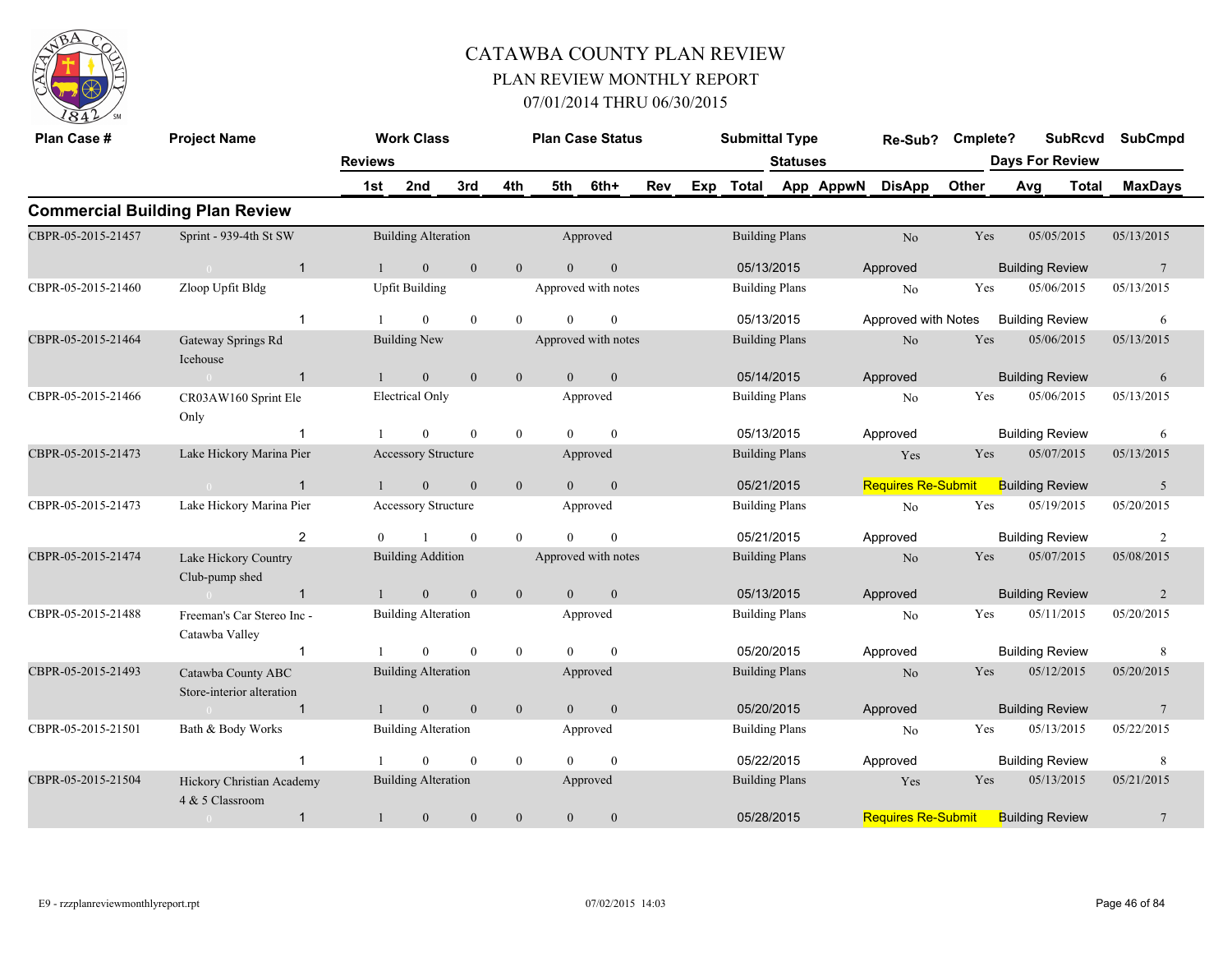

| Plan Case #        | <b>Project Name</b>                             |                | <b>Work Class</b>                |                  |                  |                | <b>Plan Case Status</b> |     |     | <b>Submittal Type</b> |                       |           | Re-Sub?                   | Cmplete? |     | <b>SubRcvd</b>         |              | <b>SubCmpd</b>          |
|--------------------|-------------------------------------------------|----------------|----------------------------------|------------------|------------------|----------------|-------------------------|-----|-----|-----------------------|-----------------------|-----------|---------------------------|----------|-----|------------------------|--------------|-------------------------|
|                    |                                                 | <b>Reviews</b> |                                  |                  |                  |                |                         |     |     |                       | <b>Statuses</b>       |           |                           |          |     | <b>Days For Review</b> |              |                         |
|                    |                                                 | 1st            | 2nd                              | 3rd              | 4th              | 5th            | 6th+                    | Rev | Exp | <b>Total</b>          |                       | App AppwN | <b>DisApp</b>             | Other    | Avg |                        | <b>Total</b> | <b>MaxDays</b>          |
|                    | <b>Commercial Building Plan Review</b>          |                |                                  |                  |                  |                |                         |     |     |                       |                       |           |                           |          |     |                        |              |                         |
| CBPR-05-2015-21504 | Hickory Christian Academy<br>4 & 5 Classroom    |                | <b>Building Alteration</b>       |                  |                  |                | Approved                |     |     |                       | <b>Building Plans</b> |           | $\rm No$                  | Yes      |     | 05/26/2015             |              | 05/28/2015              |
|                    | $\overline{2}$                                  | $\overline{0}$ | $\mathbf{1}$                     | $\overline{0}$   | $\overline{0}$   | $\overline{0}$ | $\overline{0}$          |     |     | 05/28/2015            |                       |           | Approved                  |          |     | <b>Building Review</b> |              | $\overline{\mathbf{3}}$ |
| CBPR-05-2015-21508 | United Glove- Electrical Srv<br>Upgrade         |                | <b>Electrical Only</b>           |                  |                  |                | Approved                |     |     |                       | <b>Building Plans</b> |           | N <sub>0</sub>            | Yes      |     | 05/13/2015             |              | 05/22/2015              |
|                    | $\overline{1}$                                  |                | $\overline{0}$                   | $\mathbf{0}$     | $\boldsymbol{0}$ | $\theta$       | $\mathbf{0}$            |     |     | 05/22/2015            |                       |           | Approved                  |          |     | <b>Building Review</b> |              | 8                       |
| CBPR-05-2015-21518 | Mountain Ear - Interior<br>Renovations          |                | <b>Building Alteration</b>       |                  |                  |                | Approved                |     |     | <b>Building Plans</b> |                       |           | N <sub>o</sub>            | Yes      |     | 05/14/2015             |              | 05/22/2015              |
|                    | $\overline{1}$                                  |                | $\mathbf{0}$                     | $\mathbf{0}$     | $\mathbf{0}$     | $\overline{0}$ | $\mathbf{0}$            |     |     | 05/22/2015            |                       |           | Approved                  |          |     | <b>Building Review</b> |              | $7\phantom{.0}$         |
| CBPR-05-2015-21522 | La Perlita - Hood & hand<br>wash sink           |                | <b>Building Alteration</b>       |                  |                  |                | Disapproved             |     |     |                       | <b>Building Plans</b> |           | Yes                       | Yes      |     | 05/15/2015             |              | 05/26/2015              |
|                    | $\overline{1}$                                  |                | $\mathbf{0}$                     | $\theta$         | $\mathbf{0}$     | $\theta$       | $\theta$                |     |     |                       |                       |           | <b>Requires Re-Submit</b> |          |     | <b>Building Review</b> |              | $7\phantom{.0}$         |
| CBPR-05-2015-21535 | Maiden Plant                                    |                | Building Footing /<br>Foundation |                  |                  |                | Approved                |     |     | <b>Building Plans</b> |                       |           | No                        | Yes      |     | 05/15/2015             |              | 05/21/2015              |
|                    | $\overline{1}$                                  |                | $\mathbf{0}$                     | $\mathbf{0}$     | $\mathbf{0}$     | $\Omega$       | $\mathbf{0}$            |     |     | 05/21/2015            |                       |           | Approved                  |          |     | <b>Building Review</b> |              | 5                       |
| CBPR-05-2015-21538 | Health Smart Pharmacy                           |                | <b>Building New</b>              |                  |                  |                | Approved with notes     |     |     | <b>Building Plans</b> |                       |           | Yes                       | Yes      |     | 05/15/2015             |              | 05/27/2015              |
|                    | -1                                              |                | $\theta$                         | $\mathbf{0}$     | $\theta$         | $\theta$       | $\mathbf{0}$            |     |     | 06/17/2015            |                       |           | <b>Requires Re-Submit</b> |          |     | <b>Building Review</b> |              | 8                       |
| CBPR-05-2015-21538 | Health Smart Pharmacy                           |                | <b>Building New</b>              |                  |                  |                | Approved with notes     |     |     |                       | <b>Building Plans</b> |           | No                        | Yes      |     | 06/12/2015             |              | 06/15/2015              |
|                    | $\overline{2}$<br>$\sim 0$ and $\sim 0.00$      | $\Omega$       | $\mathbf{1}$                     | $\mathbf{0}$     | $\mathbf{0}$     | $\theta$       | $\mathbf{0}$            |     |     | 06/17/2015            |                       |           | Approved with Notes       |          |     | <b>Building Review</b> |              | 2                       |
| CBPR-05-2015-21554 | Commscope Restroom<br>Alterations               |                | <b>Building Alteration</b>       |                  |                  |                | <b>Under Review</b>     |     |     | <b>Building Plans</b> |                       |           | Yes                       | Yes      |     | 05/20/2015             |              | 05/29/2015              |
|                    | $\overline{1}$                                  |                | $\Omega$                         | $\mathbf{0}$     | $\theta$         | $\Omega$       | $\theta$                |     |     |                       |                       |           | <b>Requires Re-Submit</b> |          |     | <b>Building Review</b> |              | $7\phantom{.0}$         |
| CBPR-05-2015-21554 | Commscope Restroom<br>Alterations               |                | <b>Building Alteration</b>       |                  |                  |                | <b>Under Review</b>     |     |     | <b>Building Plans</b> |                       |           | No                        | Yes      |     | 06/29/2015             |              | 06/30/2015              |
|                    | $\overline{2}$<br>$\sim 0$                      | $\theta$       | $\overline{1}$                   | $\mathbf{0}$     | $\mathbf{0}$     | $\overline{0}$ | $\mathbf{0}$            |     |     |                       |                       |           | Approved                  |          |     | <b>Building Review</b> |              | 2                       |
| CBPR-05-2015-21555 | <b>Everett Collision Center-</b><br>Spray Booth |                | <b>Building Alteration</b>       |                  |                  |                | Approved                |     |     | <b>Building Plans</b> |                       |           | N <sub>0</sub>            | Yes      |     | 05/20/2015             |              | 05/29/2015              |
|                    | $\overline{1}$                                  |                | $\mathbf{0}$                     | $\boldsymbol{0}$ | $\mathbf{0}$     | $\theta$       | $\mathbf{0}$            |     |     | 05/29/2015            |                       |           | Approved with Notes       |          |     | <b>Building Review</b> |              | $7\phantom{.0}$         |
| CBPR-05-2015-21565 | FMC Eastway Plaza Lower<br>Level Renovation     |                | <b>Building Alteration</b>       |                  |                  |                | Approved                |     |     |                       | <b>Building Plans</b> |           | N <sub>o</sub>            | Yes      |     | 05/21/2015             |              | 06/01/2015              |
|                    | $\overline{1}$<br>$\overline{0}$                | $\mathbf{1}$   | $\mathbf{0}$                     | $\mathbf{0}$     | $\mathbf{0}$     | $\theta$       | $\theta$                |     |     | 06/01/2015            |                       |           | Approved                  |          |     | <b>Building Review</b> |              | $7\phantom{.0}$         |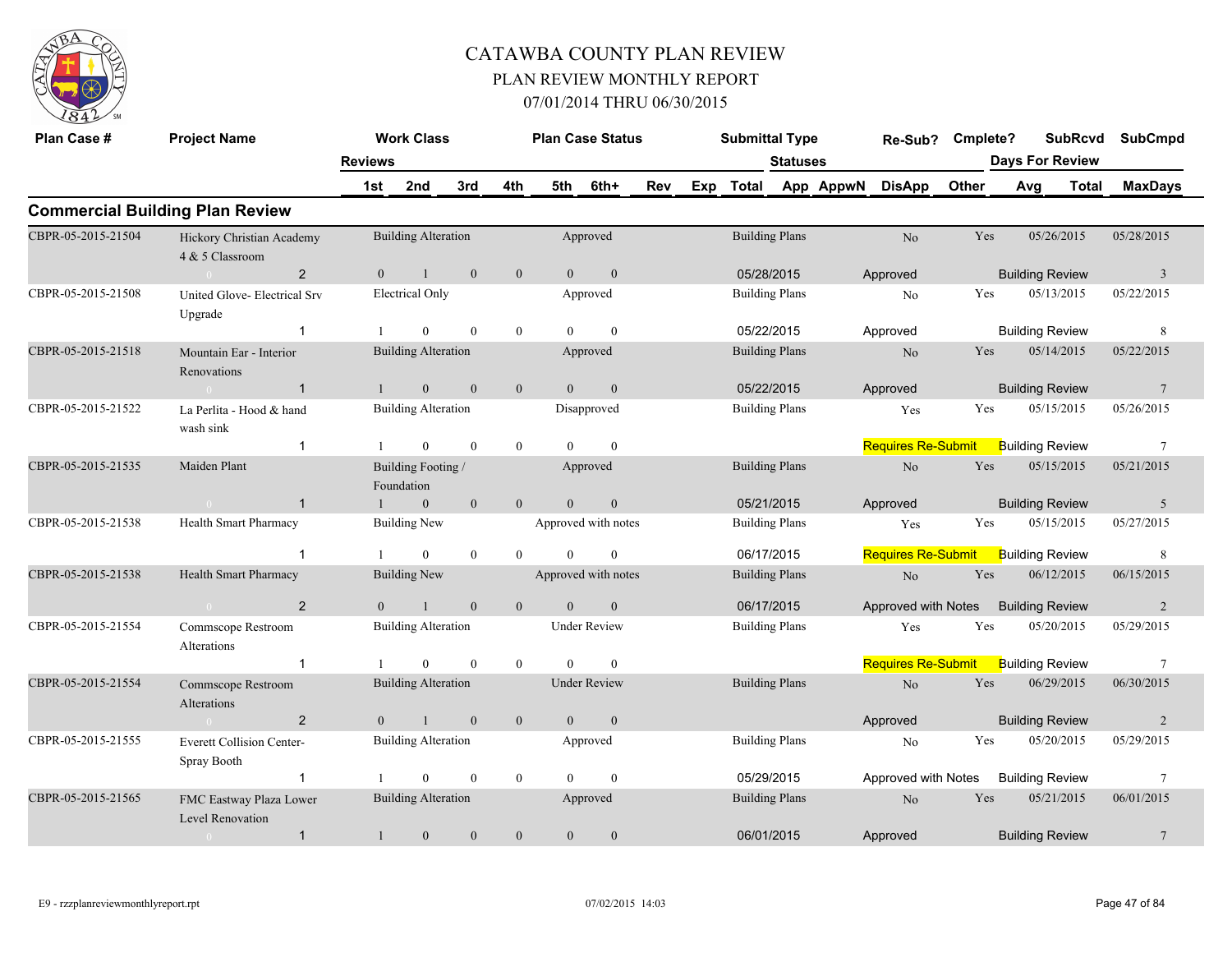

| Plan Case #        | <b>Project Name</b>                              |                                                 | <b>Work Class</b>          |                  |                  |                | <b>Plan Case Status</b>                                                                                                         |     |  | <b>Submittal Type</b> |                       |           | Re-Sub?                   | Cmplete? |            | <b>SubRcvd</b>         | <b>SubCmpd</b>  |
|--------------------|--------------------------------------------------|-------------------------------------------------|----------------------------|------------------|------------------|----------------|---------------------------------------------------------------------------------------------------------------------------------|-----|--|-----------------------|-----------------------|-----------|---------------------------|----------|------------|------------------------|-----------------|
|                    |                                                  | <b>Reviews</b>                                  |                            |                  |                  |                |                                                                                                                                 |     |  |                       | <b>Statuses</b>       |           |                           |          |            | <b>Days For Review</b> |                 |
|                    |                                                  | 1st                                             | 2nd                        | 3rd              | 4th              | 5th            | 6th+                                                                                                                            | Rev |  | Exp Total             |                       | App AppwN | <b>DisApp</b>             | Other    | Avg        | <b>Total</b>           | <b>MaxDays</b>  |
|                    | <b>Commercial Building Plan Review</b>           |                                                 |                            |                  |                  |                |                                                                                                                                 |     |  |                       |                       |           |                           |          |            |                        |                 |
| CBPR-05-2015-21570 | Magnolia Shops                                   |                                                 | <b>Building New</b>        |                  |                  |                | <b>Under Review</b>                                                                                                             |     |  |                       | <b>Building Plans</b> |           | Yes                       | Yes      |            | 06/01/2015             | 06/12/2015      |
|                    | $\mathbf{1}$<br>$\sim$ 0                         |                                                 | $\overline{0}$             | $\mathbf{0}$     | $\mathbf{0}$     | $\overline{0}$ | $\mathbf{0}$                                                                                                                    |     |  |                       | 06/15/2015            |           | <b>Requires Re-Submit</b> |          |            | <b>Building Review</b> | 10              |
| CBPR-05-2015-21570 | Magnolia Shops                                   |                                                 | <b>Building New</b>        |                  |                  |                | <b>Under Review</b>                                                                                                             |     |  |                       | <b>Building Plans</b> |           | Yes                       | Yes      |            | 06/19/2015             | 06/24/2015      |
|                    | $\overline{2}$                                   | $\theta$                                        |                            | $\theta$         | $\Omega$         | $\theta$       | $\mathbf{0}$                                                                                                                    |     |  |                       | 06/15/2015            |           | <b>Requires Re-Submit</b> |          |            | <b>Building Review</b> | $\overline{4}$  |
| CBPR-05-2015-21571 | 7th Street Industrial Com-<br>Renovations        |                                                 | <b>Building Alteration</b> |                  |                  |                | Approved with notes                                                                                                             |     |  |                       |                       |           | Yes                       | Yes      |            | 05/21/2015             | 06/01/2015      |
|                    | $\mathbf{1}$<br>$\sim 0$                         | $\mathbf{1}$                                    | $\mathbf{0}$               | $\boldsymbol{0}$ | $\mathbf{0}$     | $\overline{0}$ | $\mathbf{0}$                                                                                                                    |     |  |                       |                       |           | <b>Requires Re-Submit</b> |          |            | <b>Building Review</b> | $7\phantom{.0}$ |
| CBPR-05-2015-21571 | 7th Street Industrial Com-<br>Renovations        |                                                 | <b>Building Alteration</b> |                  |                  |                | <b>Building Plans</b><br>06/09/2015<br>Approved with notes<br><b>Building Plans</b><br>06/09/2015<br>$\theta$<br>$\overline{0}$ |     |  |                       |                       |           | No                        | Yes      |            | 06/05/2015             | 06/09/2015      |
|                    | 2                                                | $\theta$                                        | $\mathbf{1}$               | $\mathbf{0}$     | $\mathbf{0}$     |                |                                                                                                                                 |     |  |                       |                       |           | Approved                  |          |            | <b>Building Review</b> | 3               |
| CBPR-05-2015-21572 | Hickory Soup Kitchen                             |                                                 | <b>Building Alteration</b> |                  |                  |                | Disapproved                                                                                                                     |     |  |                       | <b>Building Plans</b> |           | Yes                       | Yes      |            | 05/21/2015             | 06/02/2015      |
|                    | $\mathbf{1}$                                     | $\mathbf{1}$                                    | $\mathbf{0}$               | $\mathbf{0}$     | $\mathbf{0}$     | $\theta$       | $\overline{0}$                                                                                                                  |     |  |                       |                       |           | <b>Requires Re-Submit</b> |          |            | <b>Building Review</b> | 8               |
| CBPR-05-2015-21574 | <b>U-Haul Parking Lights</b>                     |                                                 | Electrical Only            |                  |                  |                | Approved                                                                                                                        |     |  |                       | <b>Building Plans</b> |           | No                        | Yes      |            | 05/22/2015             | 06/02/2015      |
|                    |                                                  |                                                 | $\mathbf{0}$               | $\mathbf{0}$     | $\boldsymbol{0}$ | $\theta$       | $\mathbf{0}$                                                                                                                    |     |  |                       | 06/02/2015            |           | Approved                  |          |            | <b>Building Review</b> | 7               |
| CBPR-05-2015-21575 | Corning - Re-roofing Phase<br>$\mathbf{V}$       |                                                 | <b>Building Alteration</b> |                  |                  |                | Approved                                                                                                                        |     |  |                       | <b>Building Plans</b> |           | N <sub>o</sub>            | Yes      |            | 05/22/2015             | 06/02/2015      |
|                    | $\overline{1}$                                   | $\mathbf{1}$                                    | $\mathbf{0}$               | $\theta$         | $\mathbf{0}$     | $\theta$       | $\mathbf{0}$                                                                                                                    |     |  |                       | 06/02/2015            |           | Approved                  |          |            | <b>Building Review</b> | $7\phantom{.0}$ |
| CBPR-05-2015-21576 | Valley Hills Mall - H & M<br>Space               |                                                 | <b>Building Alteration</b> |                  |                  |                | Approved                                                                                                                        |     |  |                       | <b>Building Plans</b> |           | N <sub>o</sub>            | Yes      |            | 05/22/2015             | 06/02/2015      |
|                    | $\mathbf{1}$                                     |                                                 | $\theta$                   | $\mathbf{0}$     | $\mathbf{0}$     | $\theta$       | $\theta$                                                                                                                        |     |  |                       | 06/02/2015            |           | Approved                  |          |            | <b>Building Review</b> | $7\phantom{.0}$ |
| CBPR-05-2015-21581 | Vanguard Spray Booth                             |                                                 | <b>Building Alteration</b> |                  |                  |                | Approved                                                                                                                        |     |  |                       | <b>Building Plans</b> |           | N <sub>o</sub>            | Yes      |            | 05/26/2015             | 06/03/2015      |
|                    | $\overline{1}$                                   |                                                 | $\mathbf{0}$               | $\mathbf{0}$     | $\overline{0}$   | $\theta$       | $\mathbf{0}$                                                                                                                    |     |  |                       | 06/03/2015            |           | Approved with Notes       |          |            | <b>Building Review</b> | $7\phantom{.0}$ |
| CBPR-05-2015-21585 | Maiden Shell Convenience<br>Store Remodel        |                                                 | <b>Building Addition</b>   |                  |                  |                | Approved with notes                                                                                                             |     |  |                       | <b>Building Plans</b> |           | Yes                       | Yes      |            | 06/04/2015             | 06/11/2015      |
|                    | $\mathbf{1}$                                     |                                                 | $\theta$                   | $\mathbf{0}$     | $\mathbf{0}$     | $\theta$       | $\theta$                                                                                                                        |     |  |                       | 06/30/2015            |           | <b>Requires Re-Submit</b> |          |            | <b>Building Review</b> | 6               |
| CBPR-05-2015-21585 | Maiden Shell Convenience<br><b>Store Remodel</b> | Approved with notes<br><b>Building Addition</b> |                            |                  |                  |                |                                                                                                                                 |     |  | <b>Building Plans</b> |                       | $\rm No$  | Yes                       |          | 06/19/2015 | 06/23/2015             |                 |
|                    | $\overline{2}$<br>$\overline{0}$                 | $\mathbf{0}$                                    |                            | $\boldsymbol{0}$ | $\boldsymbol{0}$ | $\mathbf{0}$   | $\boldsymbol{0}$                                                                                                                |     |  | 06/30/2015            |                       |           | Approved                  |          |            | <b>Building Review</b> | 3               |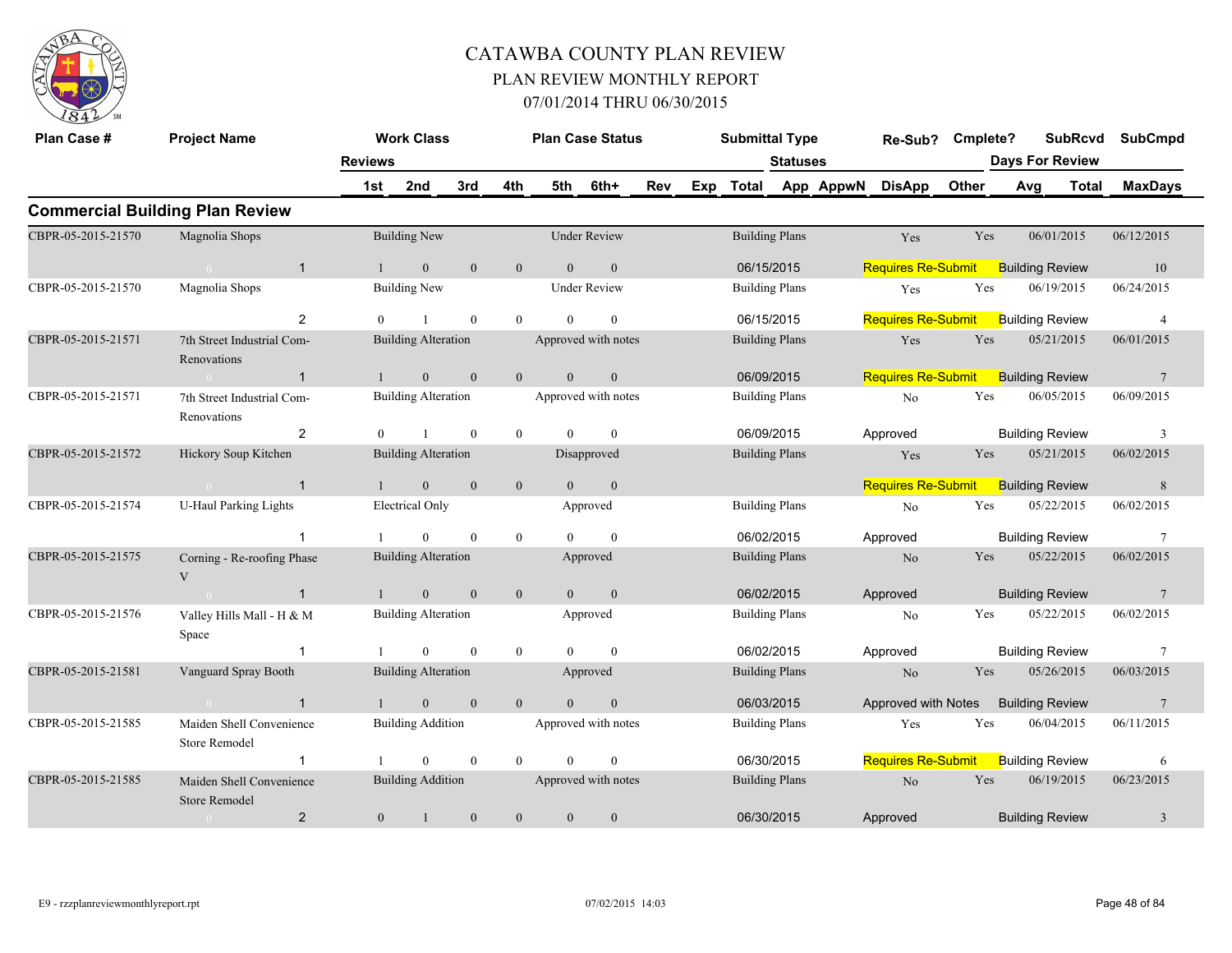

| Plan Case #        | <b>Project Name</b>                           |                | <b>Work Class</b>                |                  |                  | <b>Plan Case Status</b> |                  |     |     | <b>Submittal Type</b>           |                 |           | Re-Sub?                   | Cmplete?       |                        | <b>SubRcvd</b>         | <b>SubCmpd</b>  |
|--------------------|-----------------------------------------------|----------------|----------------------------------|------------------|------------------|-------------------------|------------------|-----|-----|---------------------------------|-----------------|-----------|---------------------------|----------------|------------------------|------------------------|-----------------|
|                    |                                               | <b>Reviews</b> |                                  |                  |                  |                         |                  |     |     |                                 | <b>Statuses</b> |           |                           |                |                        | <b>Days For Review</b> |                 |
|                    |                                               | 1st            | 2nd                              | 3rd              | 4th              | 5th                     | 6th+             | Rev | Exp | Total                           |                 | App AppwN | <b>DisApp</b>             | Other          | Avg                    | <b>Total</b>           | <b>MaxDays</b>  |
|                    | <b>Commercial Building Plan Review</b>        |                |                                  |                  |                  |                         |                  |     |     |                                 |                 |           |                           |                |                        |                        |                 |
| CBPR-05-2015-21586 | Peoples Bank - UPS backup                     |                | <b>Electrical Only</b>           |                  |                  |                         | Approved         |     |     | <b>Building Plans</b>           |                 |           | No                        | Yes            |                        | 05/26/2015             | 06/03/2015      |
|                    | $\mathbf{1}$<br>$\overline{0}$                |                | $\mathbf{0}$                     | $\mathbf{0}$     | $\mathbf{0}$     | $\overline{0}$          | $\boldsymbol{0}$ |     |     | 06/04/2015                      |                 |           | Approved                  |                | <b>Building Review</b> |                        | $7\phantom{.0}$ |
| CBPR-05-2015-21587 | Kiln Building Upgrade                         |                | <b>Building Alteration</b>       |                  |                  |                         | Approved         |     |     | <b>Building Plans</b>           |                 |           | No                        | Yes            |                        | 05/26/2015             | 06/03/2015      |
|                    |                                               |                | $\overline{0}$                   | $\mathbf{0}$     | $\mathbf{0}$     | $\Omega$                | $\mathbf{0}$     |     |     | 06/03/2015                      |                 |           | Approved                  |                | <b>Building Review</b> |                        | $7\phantom{.0}$ |
| CBPR-05-2015-21597 | Shiloh Well #1                                |                | Building Footing /<br>Foundation |                  |                  |                         | Disapproved      |     |     | <b>Building Plans</b>           |                 |           | N <sub>o</sub>            | Yes            |                        | 05/28/2015             | 06/04/2015      |
|                    | $\overline{1}$<br>$\overline{0}$              |                | $\mathbf{0}$                     | $\mathbf{0}$     | $\mathbf{0}$     | $\theta$                | $\mathbf{0}$     |     |     |                                 |                 |           | Approved                  |                | <b>Building Review</b> |                        | 6               |
| CBPR-05-2015-21598 | Snow Creek Heights Well<br>#2                 |                | Building New                     |                  |                  |                         | Disapproved      |     |     | <b>Building Plans</b>           |                 |           | No                        | Yes            |                        | 05/28/2015             | 06/04/2015      |
|                    | $\mathbf 1$                                   |                | $\overline{0}$                   | $\mathbf{0}$     | $\mathbf{0}$     | $\theta$                | $\boldsymbol{0}$ |     |     |                                 |                 |           | Approved                  |                | <b>Building Review</b> |                        | 6               |
| CBPR-05-2015-21603 | Aflac Training                                |                | <b>Building Alteration</b>       |                  |                  | Approved with notes     |                  |     |     | <b>Building Plans</b>           |                 |           | Yes                       | Yes            |                        | 06/04/2015             | 06/04/2015      |
|                    | $\overline{1}$<br>$\theta$                    |                | $\mathbf{0}$                     | $\mathbf{0}$     | $\mathbf{0}$     | $\Omega$                | $\boldsymbol{0}$ |     |     | 06/09/2015                      |                 |           | <b>Requires Re-Submit</b> |                | <b>Building Review</b> |                        | $\overline{1}$  |
| CBPR-05-2015-21603 | Aflac Training                                |                | <b>Building Alteration</b>       |                  |                  | Approved with notes     |                  |     |     | <b>Building Plans</b>           |                 |           | N <sub>o</sub>            | Yes            |                        | 06/05/2015             | 06/08/2015      |
|                    | 2                                             |                |                                  | $\theta$         | $\theta$         |                         | $\Omega$         |     |     | 06/09/2015                      |                 |           | Approved                  |                | <b>Building Review</b> |                        | 2               |
| CBPR-05-2015-21605 | <b>Upper Cervical Health</b><br>Center        |                | <b>Building Alteration</b>       |                  |                  | Approved with notes     |                  |     |     | <b>Building Plans</b>           |                 |           | N <sub>o</sub>            | Yes            |                        | 05/28/2015             | 06/05/2015      |
|                    | $\mathbf{1}$<br>$\sim 0$                      |                | $\overline{0}$                   | $\mathbf{0}$     | $\mathbf{0}$     | $\theta$                | $\mathbf{0}$     |     |     | 06/05/2015                      |                 |           | Approved                  |                | <b>Building Review</b> |                        | $7\phantom{.0}$ |
| CBPR-05-2015-21607 | Fastenal                                      |                | <b>Building New</b>              |                  |                  |                         | Disapproved      |     |     | <b>Building Plans</b>           |                 |           | N <sub>o</sub>            | Yes            |                        | 05/28/2015             | 06/04/2015      |
|                    | $\overline{1}$                                |                | $\overline{0}$                   | $\mathbf{0}$     | $\mathbf{0}$     | $\Omega$                | $\theta$         |     |     | 06/08/2015                      |                 |           | Approved with Notes       |                | <b>Building Review</b> |                        | 6               |
| CBPR-06-2014-19178 | 165 Realty Auto Salvage<br>Shop               |                | <b>Building New</b>              |                  |                  |                         | Approved         |     |     | <b>Building Plans</b>           |                 |           | Yes                       | N <sub>o</sub> |                        | 10/10/2014             | 10/17/2014      |
|                    | $\overline{2}$<br>$\overline{0}$              | $\overline{0}$ |                                  | $\mathbf{0}$     | $\mathbf{0}$     | $\overline{0}$          | $\mathbf{0}$     |     |     | 11/04/2014                      |                 |           | <b>Requires Re-Submit</b> |                | <b>Building Review</b> |                        | 5               |
| CBPR-06-2014-19178 | 165 Realty Auto Salvage<br>Shop               |                | <b>Building New</b>              |                  |                  |                         | Approved         |     |     | <b>Building Plans</b>           |                 |           | N <sub>o</sub>            | Yes            |                        | 10/28/2014             | 11/04/2014      |
|                    | 3                                             | $\Omega$       | $\theta$                         |                  | $\boldsymbol{0}$ | $\Omega$                | $\theta$         |     |     | 11/04/2014                      |                 |           | Approved                  |                | <b>Building Review</b> |                        | 6               |
| CBPR-06-2014-19209 | Ethan Allen - new finish<br>line / elect only |                | <b>Electrical Only</b>           |                  |                  |                         | Approved         |     |     | <b>Building Review Revision</b> |                 |           | N <sub>o</sub>            | Yes            |                        | 07/25/2014             | 08/04/2014      |
|                    | $\overline{2}$<br>$\overline{0}$              | $\mathbf{0}$   |                                  | $\boldsymbol{0}$ | $\boldsymbol{0}$ | $\mathbf{0}$            | $\mathbf{0}$     |     |     | 08/05/2014                      |                 |           | Approved                  |                | <b>Building Review</b> |                        | $\overline{7}$  |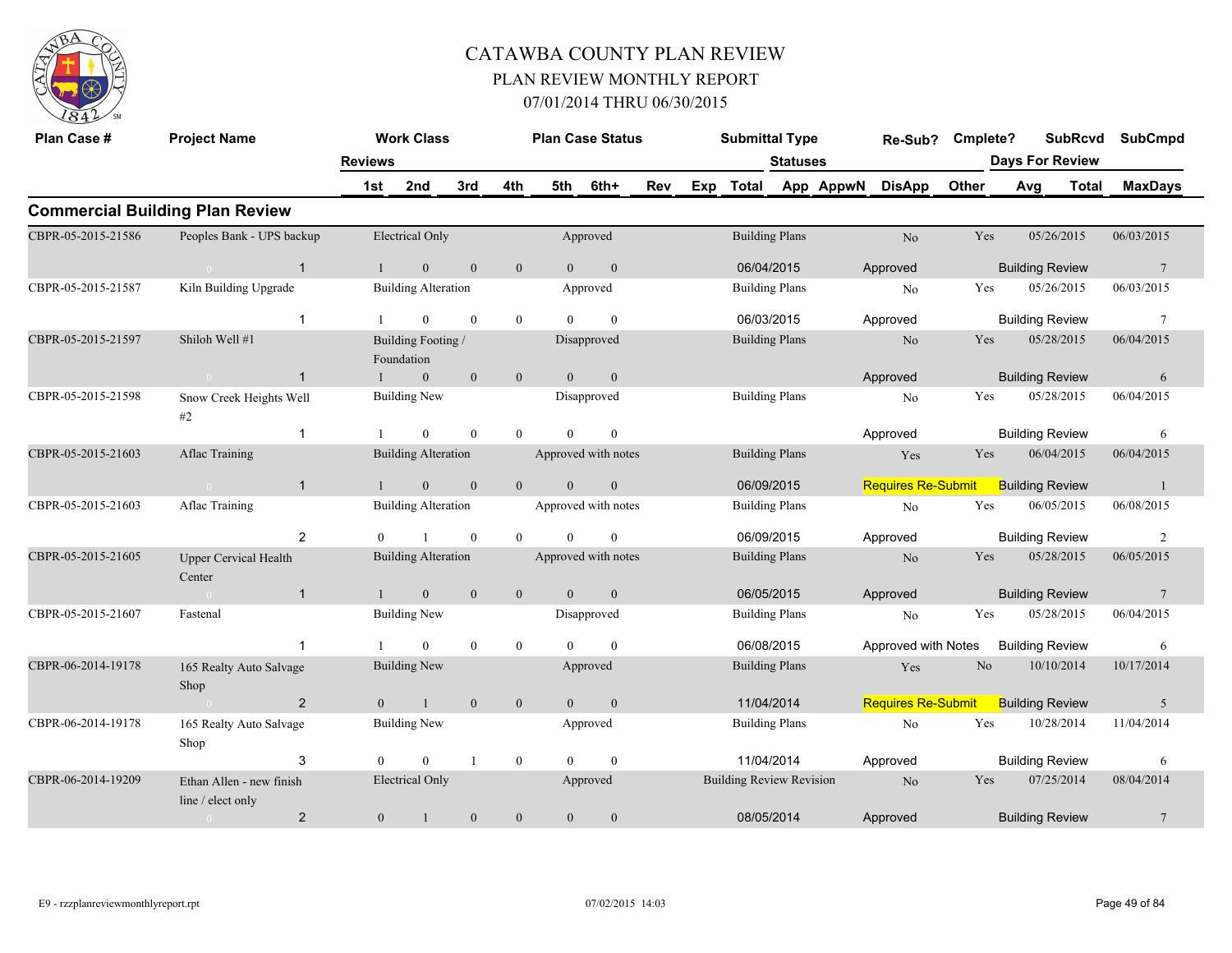

| Plan Case #        | <b>Project Name</b>                                 |                | <b>Work Class</b>          |                |                | <b>Plan Case Status</b> |                  |     |     | <b>Submittal Type</b> |                       |           | Re-Sub?                   | Cmplete? |                        | <b>SubRcvd</b>         | <b>SubCmpd</b>          |
|--------------------|-----------------------------------------------------|----------------|----------------------------|----------------|----------------|-------------------------|------------------|-----|-----|-----------------------|-----------------------|-----------|---------------------------|----------|------------------------|------------------------|-------------------------|
|                    |                                                     | <b>Reviews</b> |                            |                |                |                         |                  |     |     |                       | <b>Statuses</b>       |           |                           |          |                        | <b>Days For Review</b> |                         |
|                    |                                                     | 1st            | 2nd                        | 3rd            | 4th            | 5th                     | 6th+             | Rev | Exp | <b>Total</b>          |                       | App AppwN | <b>DisApp</b>             | Other    | Avg                    | <b>Total</b>           | <b>MaxDays</b>          |
|                    | <b>Commercial Building Plan Review</b>              |                |                            |                |                |                         |                  |     |     |                       |                       |           |                           |          |                        |                        |                         |
| CBPR-06-2014-19221 | Providence Baptist Church<br>Picnic Shelter         |                | Accessory Structure        |                |                |                         | Approved         |     |     | <b>Building Plans</b> |                       |           | N <sub>o</sub>            | Yes      |                        | 07/21/2014             | 07/21/2014              |
|                    | $\overline{2}$                                      | $\overline{0}$ | $\mathbf{1}$               | $\mathbf{0}$   | $\overline{0}$ | $\overline{0}$          | $\boldsymbol{0}$ |     |     | 07/24/2014            |                       |           | Approved with Notes       |          | <b>Building Review</b> |                        | -1                      |
| CBPR-06-2014-19234 | Canova Shopping Center<br>Alteration                |                | <b>Building Alteration</b> |                |                | Approved with notes     |                  |     |     | <b>Building Plans</b> |                       |           | N <sub>0</sub>            | Yes      |                        | 08/20/2014             | 08/26/2014              |
|                    | 2                                                   | $\Omega$       |                            | $\theta$       | $\theta$       | $\theta$                | $\mathbf{0}$     |     |     | 08/26/2014            |                       |           | Approved with Notes       |          | <b>Building Review</b> |                        | 5                       |
| CBPR-06-2014-19237 | Marketplace Church<br>Handicap Ramp                 |                | <b>Building Alteration</b> |                |                | Approved with notes     |                  |     |     | <b>Building Plans</b> |                       |           | No                        | Yes      |                        | 07/30/2014             | 08/01/2014              |
|                    | $\overline{2}$<br>$\sim 0$                          | $\Omega$       | $\overline{1}$             | $\mathbf{0}$   | $\mathbf{0}$   | $\overline{0}$          | $\mathbf{0}$     |     |     | 07/31/2014            |                       |           | Approved with Notes       |          | <b>Building Review</b> |                        | $\overline{3}$          |
| CBPR-06-2014-19243 | 2 Pink Magnolias - Interior<br>Upfit                |                | <b>Building Alteration</b> |                |                |                         | Approved         |     |     |                       | <b>Building Plans</b> |           | No                        | Yes      |                        | 07/01/2014             | 07/02/2014              |
|                    | 2                                                   | $\theta$       | $\overline{1}$             | $\theta$       | $\mathbf{0}$   | $\Omega$                | $\mathbf{0}$     |     |     | 07/02/2014            |                       |           | Approved with Notes       |          | <b>Building Review</b> |                        | $\overline{2}$          |
| CBPR-06-2014-19280 | <b>Hickory Community</b><br>Theatre-Interior alters |                | <b>Building Alteration</b> |                |                |                         | Approved         |     |     | <b>Building Plans</b> |                       |           | No                        | Yes      |                        | 07/03/2014             | 07/08/2014              |
|                    | $\overline{2}$<br>$\sim 0$                          | $\overline{0}$ | $\mathbf{1}$               | $\mathbf{0}$   | $\mathbf{0}$   | $\overline{0}$          | $\boldsymbol{0}$ |     |     | 07/11/2014            |                       |           | Approved with Notes       |          | <b>Building Review</b> |                        | $\overline{\mathbf{3}}$ |
| CBPR-06-2014-19295 | Lawrence Lumber Boiler<br>Building                  |                | <b>Building New</b>        |                |                |                         | Approved         |     |     | <b>Building Plans</b> |                       |           | Yes                       | Yes      |                        | 09/19/2014             | 09/23/2014              |
|                    | $\overline{2}$                                      | $\Omega$       |                            | $\theta$       | $\overline{0}$ | $\theta$                | $\mathbf{0}$     |     |     |                       | 10/17/2014            |           | <b>Requires Re-Submit</b> |          | <b>Building Review</b> |                        | 3                       |
| CBPR-06-2014-19295 | Lawrence Lumber Boiler<br><b>Building</b>           |                | <b>Building New</b>        |                |                |                         | Approved         |     |     | <b>Building Plans</b> |                       |           | No                        | Yes      |                        | 10/14/2014             | 10/16/2014              |
|                    | 3<br>$\sim 0$                                       | $\theta$       | $\overline{0}$             | $\overline{1}$ | $\mathbf{0}$   | $\overline{0}$          | $\mathbf{0}$     |     |     |                       | 10/17/2014            |           | Approved                  |          | <b>Building Review</b> |                        | $\overline{3}$          |
| CBPR-06-2014-19296 | Oakwood Apartments<br>Metal Bldg                    |                | Accessory Structure        |                |                |                         | Approved         |     |     |                       | <b>Building Plans</b> |           | Yes                       | Yes      |                        | 08/21/2014             | 08/25/2014              |
|                    | $\overline{2}$                                      | $\Omega$       |                            | $\theta$       | $\mathbf{0}$   | $\theta$                | $\theta$         |     |     | 12/02/2014            |                       |           | <b>Under Review</b>       |          | <b>Building Review</b> |                        | 3                       |
| CBPR-06-2014-19296 | Oakwood Apartments<br>Metal Bldg                    |                | <b>Accessory Structure</b> |                |                |                         | Approved         |     |     | <b>Building Plans</b> |                       |           | No                        | Yes      |                        | 11/25/2014             | 12/01/2014              |
|                    | $\mathbf{3}$<br>$\sim 0$                            | $\overline{0}$ | $\mathbf{0}$               | $\overline{1}$ | $\mathbf{0}$   | $\overline{0}$          | $\boldsymbol{0}$ |     |     |                       | 12/02/2014            |           | Approved                  |          | <b>Building Review</b> |                        | $\overline{4}$          |
| CBPR-06-2014-19320 | Catawba County School<br>Admin. Services            |                | <b>Building Alteration</b> |                |                |                         | Approved         |     |     |                       | <b>Building Plans</b> |           | Yes                       | Yes      |                        | 06/20/2014             | 07/01/2014              |
|                    | $\mathbf{1}$                                        |                | $\theta$                   | $\theta$       | $\mathbf{0}$   | $\Omega$                | $\theta$         |     |     | 07/09/2014            |                       |           | <b>Requires Re-Submit</b> |          | <b>Building Review</b> |                        | 8                       |
| CBPR-06-2014-19320 | Catawba County School<br>Admin. Services            |                | <b>Building Alteration</b> |                |                |                         | Approved         |     |     | <b>Building Plans</b> |                       |           | No                        | Yes      |                        | 07/08/2014             | 07/09/2014              |
|                    | $\overline{2}$<br>$\overline{0}$                    | $\mathbf{0}$   | $\overline{1}$             | $\mathbf{0}$   | $\mathbf{0}$   | $\overline{0}$          | $\mathbf{0}$     |     |     | 07/09/2014            |                       |           | Approved                  |          | <b>Building Review</b> |                        | $\overline{2}$          |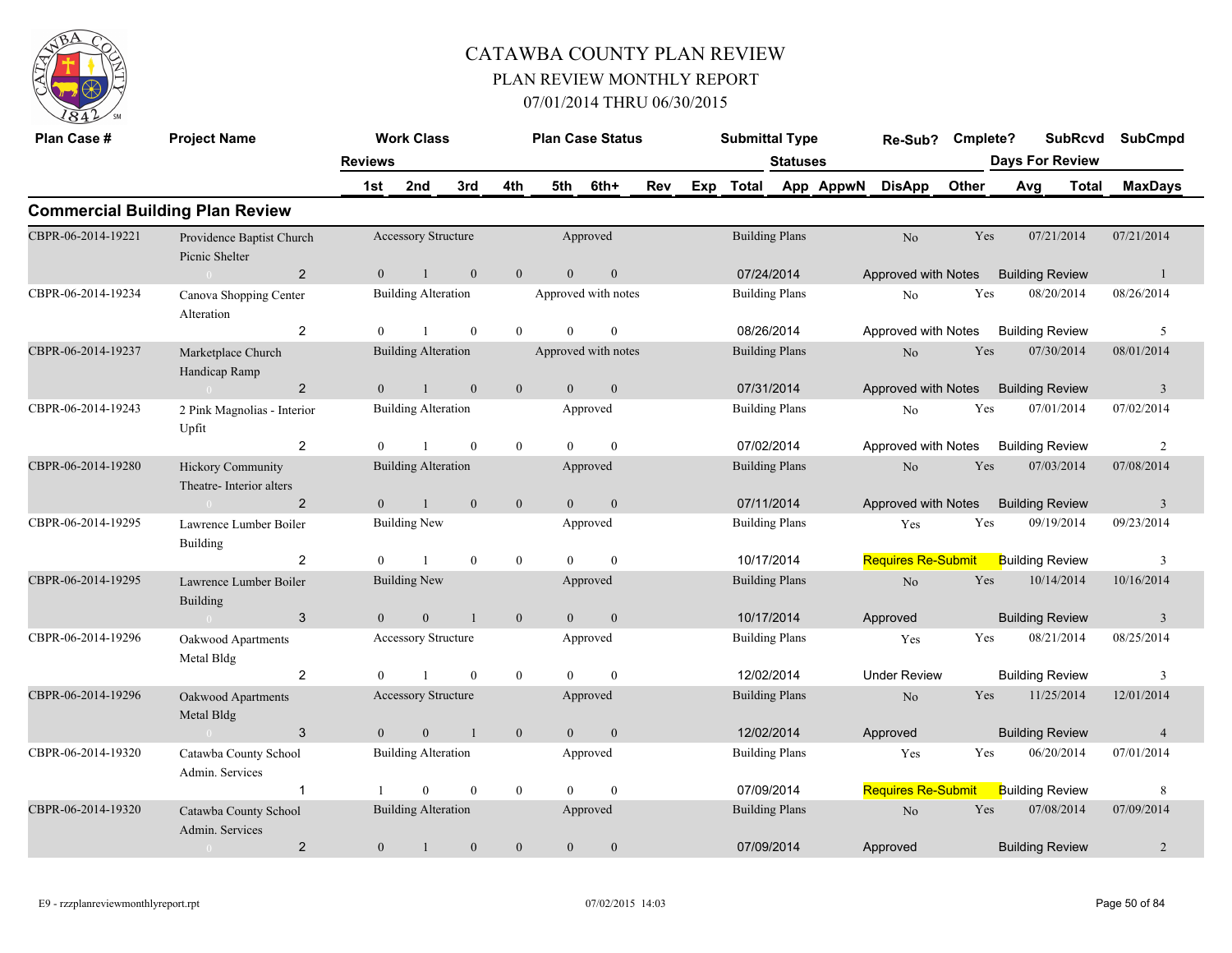

| Plan Case #        | <b>Project Name</b>                     | <b>Reviews</b> | <b>Work Class</b>          |              |                |                | <b>Plan Case Status</b> |     |     | <b>Submittal Type</b> | <b>Statuses</b>       |           | Re-Sub?                   | Cmplete? |     | <b>SubRcvd</b><br><b>Days For Review</b> | <b>SubCmpd</b>  |
|--------------------|-----------------------------------------|----------------|----------------------------|--------------|----------------|----------------|-------------------------|-----|-----|-----------------------|-----------------------|-----------|---------------------------|----------|-----|------------------------------------------|-----------------|
|                    |                                         | 1st            | 2nd                        | 3rd          | 4th            | 5th            | 6th+                    | Rev | Exp | <b>Total</b>          |                       | App AppwN | <b>DisApp</b>             | Other    | Avg | Total                                    | <b>MaxDays</b>  |
|                    | <b>Commercial Building Plan Review</b>  |                |                            |              |                |                |                         |     |     |                       |                       |           |                           |          |     |                                          |                 |
| CBPR-06-2014-19330 | R & D Plastics of Hickory               |                | <b>Building Addition</b>   |              |                |                | Approved                |     |     |                       | <b>Building Plans</b> |           | Yes                       | Yes      |     | 06/24/2014                               | 07/01/2014      |
|                    | $\mathbf{1}$<br>$\sim 0$                | $\mathbf{1}$   | $\overline{0}$             | $\mathbf{0}$ | $\mathbf{0}$   | $\overline{0}$ | $\mathbf{0}$            |     |     | 07/11/2014            |                       |           | <b>Requires Re-Submit</b> |          |     | <b>Building Review</b>                   | 6               |
| CBPR-06-2014-19330 | R & D Plastics of Hickory               |                | <b>Building Addition</b>   |              |                |                | Approved                |     |     |                       | <b>Building Plans</b> |           | No                        | Yes      |     | 07/08/2014                               | 07/09/2014      |
|                    | 2                                       | $\mathbf{0}$   |                            | $\mathbf{0}$ | $\mathbf{0}$   | $\theta$       | $\mathbf{0}$            |     |     | 07/11/2014            |                       |           | Approved                  |          |     | <b>Building Review</b>                   | $\overline{2}$  |
| CBPR-06-2014-19353 | Prysmian Group<br>Turnstile/Gate        |                | <b>Building Alteration</b> |              |                |                | Approved                |     |     |                       | <b>Building Plans</b> |           | N <sub>o</sub>            | Yes      |     | 07/02/2014                               | 07/02/2014      |
|                    | $\mathbf{1}$<br>$\sim 0$                | $\mathbf{1}$   | $\mathbf{0}$               | $\mathbf{0}$ | $\mathbf{0}$   | $\overline{0}$ | $\mathbf{0}$            |     |     | 07/02/2014            |                       |           | Approved                  |          |     | <b>Building Review</b>                   | -1              |
| CBPR-06-2014-19379 | AT&T Fairgrove FA<br>12983870           |                | <b>Electrical Only</b>     |              |                |                | Approved                |     |     |                       | <b>Building Plans</b> |           | Yes                       | Yes      |     | 06/27/2014                               | 07/03/2014      |
|                    | $\mathbf 1$                             |                | $\overline{0}$             | $\mathbf{0}$ | $\mathbf{0}$   | $\theta$       | $\mathbf{0}$            |     |     | 07/16/2014            |                       |           | <b>Requires Re-Submit</b> |          |     | <b>Building Review</b>                   | 5               |
| CBPR-06-2014-19379 | AT&T Fairgrove FA<br>12983870           |                | <b>Electrical Only</b>     |              |                |                | Approved                |     |     |                       | <b>Building Plans</b> |           | $\rm No$                  | Yes      |     | 07/16/2014                               | 07/16/2014      |
|                    | $\overline{2}$<br>$\sim 0$              | $\overline{0}$ | $\mathbf{1}$               | $\mathbf{0}$ | $\mathbf{0}$   | $\mathbf{0}$   | $\mathbf{0}$            |     |     | 07/16/2014            |                       |           | Approved                  |          |     | <b>Building Review</b>                   | $\mathbf{1}$    |
| CBPR-06-2014-19382 | Lendmark Financial-upfit                |                | <b>Upfit Building</b>      |              |                |                | Approved                |     |     |                       | <b>Building Plans</b> |           | Yes                       | Yes      |     | 06/27/2014                               | 07/03/2014      |
|                    | $\overline{1}$                          |                | $\overline{0}$             | $\mathbf{0}$ | $\mathbf{0}$   | $\Omega$       | $\mathbf{0}$            |     |     | 07/24/2014            |                       |           | <b>Requires Re-Submit</b> |          |     | <b>Building Review</b>                   | 5               |
| CBPR-06-2014-19382 | Lendmark Financial-upfit                |                | <b>Upfit Building</b>      |              |                |                | Approved                |     |     |                       | <b>Building Plans</b> |           | No                        | Yes      |     | 07/22/2014                               | 07/23/2014      |
|                    | $\overline{2}$<br>$\sim 0$              | $\overline{0}$ |                            | $\mathbf{0}$ | $\mathbf{0}$   | $\overline{0}$ | $\mathbf{0}$            |     |     | 07/24/2014            |                       |           | Approved                  |          |     | <b>Building Review</b>                   | $\overline{2}$  |
| CBPR-06-2015-21638 | Supreme Corporation -<br>addition       |                | <b>Building Addition</b>   |              |                |                | Disapproved             |     |     |                       | <b>Building Plans</b> |           | Yes                       | Yes      |     | 06/03/2015                               | 06/10/2015      |
|                    | $\mathbf{1}$                            |                | $\Omega$                   | $\theta$     | $\theta$       | $\Omega$       | $\theta$                |     |     | 06/15/2015            |                       |           | <b>Requires Re-Submit</b> |          |     | <b>Building Review</b>                   | 6               |
| CBPR-06-2015-21645 | HSM - addition/wire<br>drawing corridor |                | <b>Building Addition</b>   |              |                |                | Approved with notes     |     |     |                       | <b>Building Plans</b> |           | Yes                       | Yes      |     | 06/03/2015                               | 06/11/2015      |
|                    | $\mathbf{1}$<br>$\sim$ 0                | $\mathbf{1}$   | $\overline{0}$             | $\mathbf{0}$ | $\overline{0}$ | $\theta$       | $\mathbf{0}$            |     |     | 06/16/2015            |                       |           | <b>Under Review</b>       |          |     | <b>Building Review</b>                   | $7\phantom{.0}$ |
| CBPR-06-2015-21645 | HSM - addition/wire<br>drawing corridor |                | <b>Building Addition</b>   |              |                |                | Approved with notes     |     |     |                       | <b>Building Plans</b> |           | Yes                       | Yes      |     | 06/12/2015                               | 06/16/2015      |
|                    | 2                                       | $\theta$       |                            | $\mathbf{0}$ | $\mathbf{0}$   | $\Omega$       | $\mathbf{0}$            |     |     | 06/16/2015            |                       |           | <b>Requires Re-Submit</b> |          |     | <b>Building Review</b>                   | $\overline{3}$  |
| CBPR-06-2015-21645 | HSM - addition/wire<br>drawing corridor |                | <b>Building Addition</b>   |              |                |                | Approved with notes     |     |     |                       | <b>Building Plans</b> |           | N <sub>o</sub>            | Yes      |     | 06/18/2015                               | 06/22/2015      |
|                    | 3<br>$\sim$ 0                           | $\overline{0}$ | $\overline{0}$             |              | $\mathbf{0}$   | $\mathbf{0}$   | $\mathbf{0}$            |     |     | 06/16/2015            |                       |           | Approved                  |          |     | <b>Building Review</b>                   | 3               |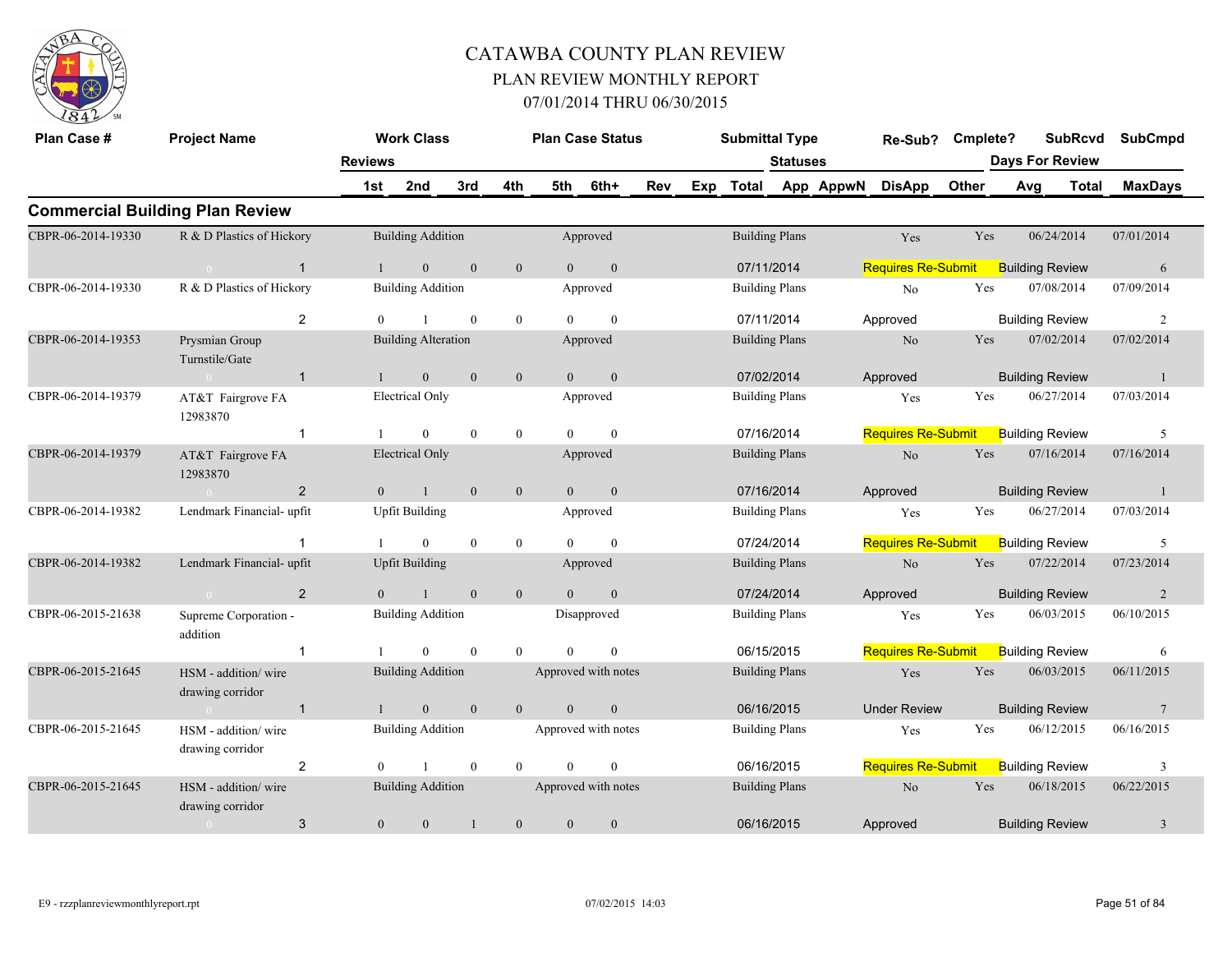

| Plan Case #        | <b>Project Name</b>                        | <b>Reviews</b> | <b>Work Class</b>          |              |                  |          | <b>Plan Case Status</b> |     | <b>Submittal Type</b> | <b>Statuses</b> |           | Re-Sub?                   | Cmplete? | <b>Days For Review</b> | <b>SubRcvd</b> | <b>SubCmpd</b>  |
|--------------------|--------------------------------------------|----------------|----------------------------|--------------|------------------|----------|-------------------------|-----|-----------------------|-----------------|-----------|---------------------------|----------|------------------------|----------------|-----------------|
|                    |                                            | 1st            | 2nd                        | 3rd          | 4th              | 5th      | 6th+                    | Rev | Exp Total             |                 | App AppwN | <b>DisApp</b>             | Other    | Avg                    | <b>Total</b>   | <b>MaxDays</b>  |
|                    | <b>Commercial Building Plan Review</b>     |                |                            |              |                  |          |                         |     |                       |                 |           |                           |          |                        |                |                 |
| CBPR-06-2015-21648 | Lyle Creek Water Heater<br>Replacement     |                | Mechanical Only            |              |                  |          | Approved                |     | <b>Building Plans</b> |                 |           | No                        | Yes      | 06/03/2015             |                | 06/11/2015      |
|                    | $\overline{1}$<br>$\sim 0$                 |                | $\mathbf{0}$               | $\mathbf{0}$ | $\mathbf{0}$     | $\theta$ | $\mathbf{0}$            |     | 06/11/2015            |                 |           | Approved                  |          | <b>Building Review</b> |                | $7\phantom{.0}$ |
| CBPR-06-2015-21653 | Bestway                                    |                | Plumbing Only              |              |                  |          | Approved                |     | <b>Building Plans</b> |                 |           | No                        | Yes      | 06/03/2015             |                | 06/11/2015      |
|                    | $\mathbf 1$                                |                | $\theta$                   | $\theta$     | $\mathbf{0}$     | $\Omega$ | $\theta$                |     | 06/11/2015            |                 |           | Approved                  |          | <b>Building Review</b> |                | $7\phantom{.0}$ |
| CBPR-06-2015-21667 | City of Hickory - Generator                |                | <b>Building Alteration</b> |              |                  |          | Approved                |     | <b>Building Plans</b> |                 |           | No                        | Yes      | 06/05/2015             |                | 06/11/2015      |
|                    | $\mathbf{1}$<br>$\sim$ 0                   |                | $\mathbf{0}$               | $\mathbf{0}$ | $\mathbf{0}$     | $\theta$ | $\mathbf{0}$            |     | 06/11/2015            |                 |           | Approved                  |          | <b>Building Review</b> |                | 5               |
| CBPR-06-2015-21669 | Mountain View Baptist<br>Church Alteration |                | <b>Building Alteration</b> |              |                  |          | Disapproved             |     | <b>Building Plans</b> |                 |           | Yes                       | Yes      | 06/05/2015             |                | 06/12/2015      |
|                    | $\mathbf{1}$                               |                | $\theta$                   | $\mathbf{0}$ | $\overline{0}$   | $\theta$ | $\mathbf{0}$            |     |                       |                 |           | <b>Requires Re-Submit</b> |          | <b>Building Review</b> |                | 6               |
| CBPR-06-2015-21676 | Wisteria Condominiums -<br>Deck            |                | <b>Building Addition</b>   |              |                  |          | Approved with notes     |     | <b>Building Plans</b> |                 |           | No                        | Yes      | 06/05/2015             |                | 06/12/2015      |
|                    | $\overline{1}$<br>$\sim 0$                 |                | $\theta$                   | $\mathbf{0}$ | $\mathbf{0}$     | $\theta$ | $\mathbf{0}$            |     | 06/12/2015            |                 |           | Approved with Notes       |          | <b>Building Review</b> |                | 6               |
| CBPR-06-2015-21683 | Fox Building-alterations                   |                | <b>Building Alteration</b> |              |                  |          | Approved with notes     |     | <b>Building Plans</b> |                 |           | Yes                       | Yes      | 06/08/2015             |                | 06/12/2015      |
|                    | $\overline{1}$                             |                | $\Omega$                   | $\theta$     | $\theta$         | $\Omega$ | $\theta$                |     | 06/24/2015            |                 |           | <b>Requires Re-Submit</b> |          | <b>Building Review</b> |                | 5               |
| CBPR-06-2015-21683 | Fox Building-alterations                   |                | <b>Building Alteration</b> |              |                  |          | Approved with notes     |     | <b>Building Plans</b> |                 |           | No                        | Yes      | 06/19/2015             |                | 06/23/2015      |
|                    | $\overline{2}$                             | $\Omega$       | $\mathbf{1}$               | $\mathbf{0}$ | $\boldsymbol{0}$ | $\theta$ | $\mathbf{0}$            |     | 06/24/2015            |                 |           | Approved                  |          | <b>Building Review</b> |                | $\overline{3}$  |
| CBPR-06-2015-21688 | Shuford Elem Roof<br>Replacement           |                | <b>Building Alteration</b> |              |                  |          | Approved                |     | <b>Building Plans</b> |                 |           | No                        | Yes      | 06/09/2015             |                | 06/15/2015      |
|                    | $\mathbf{1}$                               |                | $\theta$                   | $\mathbf{0}$ | $\mathbf{0}$     | $\Omega$ | $\mathbf{0}$            |     | 06/15/2015            |                 |           | Approved                  |          | <b>Building Review</b> |                | 5               |
| CBPR-06-2015-21690 | Upfit St Stephens Village<br>Shop 1        |                | <b>Upfit Building</b>      |              |                  |          | Approved with notes     |     | <b>Building Plans</b> |                 |           | N <sub>o</sub>            | Yes      | 06/09/2015             |                | 06/17/2015      |
|                    | $\overline{1}$<br>$\sim$ 0                 |                | $\mathbf{0}$               | $\mathbf{0}$ | $\mathbf{0}$     | $\theta$ | $\mathbf{0}$            |     | 06/17/2015            |                 |           | Approved                  |          | <b>Building Review</b> |                | $7\phantom{.0}$ |
| CBPR-06-2015-21691 | Sigmon, Kemp - Office<br>building          |                | <b>Building New</b>        |              |                  |          | Disapproved             |     | <b>Building Plans</b> |                 |           | Yes                       | Yes      | 06/09/2015             |                | 06/18/2015      |
|                    | -1                                         |                | $\overline{0}$             | $\mathbf{0}$ | $\theta$         | $\Omega$ | $\mathbf{0}$            |     | 06/19/2015            |                 |           | <b>Requires Re-Submit</b> |          | <b>Building Review</b> |                | 8               |
| CBPR-06-2015-21693 | Little Cesars HWY 321                      |                | Mechanical Only            |              |                  |          | Approved with notes     |     | <b>Building Plans</b> |                 |           | No                        | Yes      | 06/09/2015             |                | 06/17/2015      |
|                    | $\mathbf{1}$<br>$\overline{0}$             |                | $\mathbf{0}$               | $\mathbf{0}$ | $\mathbf{0}$     | $\Omega$ | $\theta$                |     | 06/17/2015            |                 |           | Approved                  |          | <b>Building Review</b> |                | $7\phantom{.0}$ |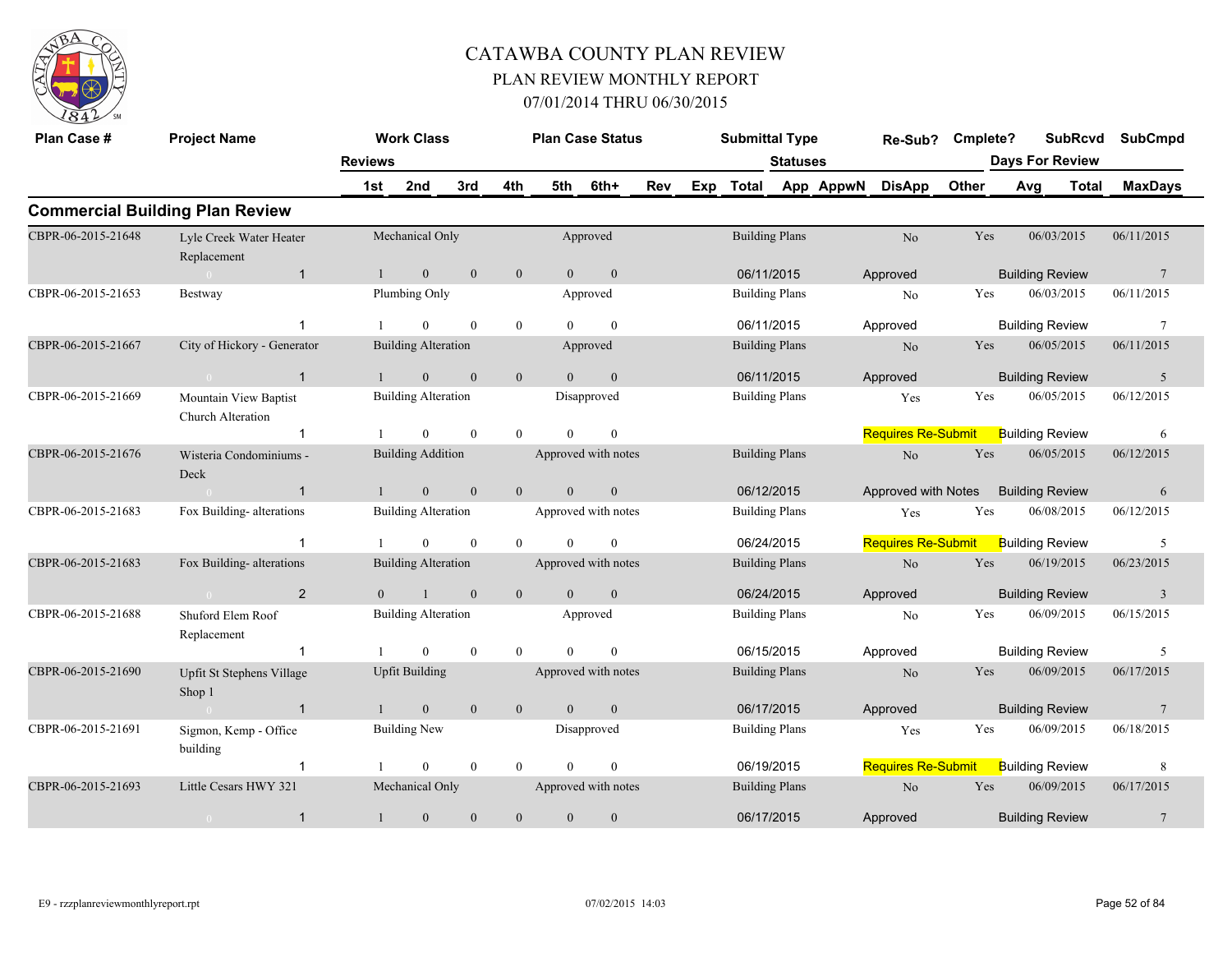

| Plan Case #        | <b>Project Name</b>                       |                | <b>Work Class</b>          |                  |              |                | <b>Plan Case Status</b> |     | <b>Submittal Type</b> |                 |                     | Re-Sub?                   | Cmplete? |                        | <b>SubRcvd</b> | <b>SubCmpd</b>  |
|--------------------|-------------------------------------------|----------------|----------------------------|------------------|--------------|----------------|-------------------------|-----|-----------------------|-----------------|---------------------|---------------------------|----------|------------------------|----------------|-----------------|
|                    |                                           | <b>Reviews</b> |                            |                  |              |                |                         |     |                       | <b>Statuses</b> |                     |                           |          | <b>Days For Review</b> |                |                 |
|                    |                                           | 1st            | 2nd                        | 3rd              | 4th          | 5th            | 6th+                    | Rev |                       |                 | Exp Total App AppwN | <b>DisApp</b>             | Other    | Avg                    | Total          | <b>MaxDays</b>  |
|                    | <b>Commercial Building Plan Review</b>    |                |                            |                  |              |                |                         |     |                       |                 |                     |                           |          |                        |                |                 |
| CBPR-06-2015-21725 | Addition to the Old<br>Longview School    |                | Accessory Structure        |                  |              |                | Approved with notes     |     | <b>Building Plans</b> |                 |                     | Yes                       | Yes      | 06/12/2015             |                | 06/18/2015      |
|                    | $\overline{1}$<br>$\sim 0$                | $\overline{1}$ | $\mathbf{0}$               | $\mathbf{0}$     | $\mathbf{0}$ | $\overline{0}$ | $\mathbf{0}$            |     | 06/19/2015            |                 |                     | Approved                  |          | <b>Building Review</b> |                | 5               |
| CBPR-06-2015-21725 | Addition to the Old<br>Longview School    |                | Accessory Structure        |                  |              |                | Approved with notes     |     | <b>Building Plans</b> |                 |                     | N <sub>o</sub>            | Yes      | 06/24/2015             |                | 06/24/2015      |
|                    | $\overline{2}$                            | $\theta$       | $\mathbf{1}$               | $\mathbf{0}$     | $\mathbf{0}$ | $\Omega$       | $\theta$                |     | 06/19/2015            |                 |                     | Approved                  |          | <b>Building Review</b> |                | -1              |
| CBPR-06-2015-21726 | Blackburn Retainment Wall                 |                | Retaining Wall             |                  |              |                | Approved                |     | <b>Building Plans</b> |                 |                     | No                        | Yes      | 06/12/2015             |                | 06/18/2015      |
|                    | $\mathbf{1}$<br>$\bigcap$                 |                | $\mathbf{0}$               | $\boldsymbol{0}$ | $\mathbf{0}$ | $\Omega$       | $\theta$                |     | 06/22/2015            |                 |                     | Approved                  |          | <b>Building Review</b> |                | 5               |
| CBPR-06-2015-21727 | Sunbelt Furn Express                      |                | <b>Building Alteration</b> |                  |              |                | Approved with notes     |     | <b>Building Plans</b> |                 |                     | No                        | Yes      | 06/12/2015             |                | 06/18/2015      |
|                    | $\mathbf{1}$                              |                | $\mathbf{0}$               | $\mathbf{0}$     | $\theta$     | $\theta$       | $\mathbf{0}$            |     | 06/19/2015            |                 |                     | Approved                  |          | <b>Building Review</b> |                | 5               |
| CBPR-06-2015-21733 | Corning - Partial sidewalk<br>replacement |                | <b>Building Alteration</b> |                  |              |                | Approved with notes     |     | <b>Building Plans</b> |                 |                     | No                        | Yes      | 06/15/2015             |                | 06/19/2015      |
|                    | $\sim 0$<br>$\overline{1}$                | 1              | $\mathbf{0}$               | $\mathbf{0}$     | $\mathbf{0}$ | $\overline{0}$ | $\mathbf{0}$            |     | 06/19/2015            |                 |                     | Approved                  |          | <b>Building Review</b> |                | 5               |
| CBPR-06-2015-21743 | Library-Maiden - Paul<br>Joseph Klutz     |                | <b>Building New</b>        |                  |              |                | Disapproved             |     | <b>Building Plans</b> |                 |                     | Yes                       | Yes      | 06/16/2015             |                | 06/22/2015      |
|                    | $\mathbf{1}$                              |                | $\mathbf{0}$               | $\mathbf{0}$     | $\theta$     | $\theta$       | $\theta$                |     | 06/30/2015            |                 |                     | <b>Requires Re-Submit</b> |          | <b>Building Review</b> |                | 5               |
| CBPR-06-2015-21745 | RL Williams Service<br>upgrade            |                | <b>Electrical Only</b>     |                  |              |                | Approved with notes     |     | <b>Building Plans</b> |                 |                     | N <sub>o</sub>            | Yes      | 06/16/2015             |                | 06/24/2015      |
|                    | $\mathbf{1}$<br>$\sim 0$                  | $\mathbf{1}$   | $\mathbf{0}$               | $\mathbf{0}$     | $\theta$     | $\theta$       | $\mathbf{0}$            |     | 06/24/2015            |                 |                     | Approved                  |          | <b>Building Review</b> |                | $7\phantom{.0}$ |
| CBPR-06-2015-21754 | Victorias Secret Alteration               |                | <b>Building Alteration</b> |                  |              |                | Approved with notes     |     | <b>Building Plans</b> |                 |                     | No                        | Yes      | 06/17/2015             |                | 06/26/2015      |
|                    | $\overline{1}$                            |                | $\mathbf{0}$               | $\mathbf{0}$     | $\mathbf{0}$ | $\theta$       | $\theta$                |     | 06/26/2015            |                 |                     | Approved                  |          | <b>Building Review</b> |                | 8               |
| CBPR-06-2015-21757 | Angel Solar                               |                | <b>Building New</b>        |                  |              |                | Approved                |     | <b>Building Plans</b> |                 |                     | No                        | Yes      | 06/17/2015             |                | 06/26/2015      |
|                    | $\mathbf{1}$                              |                | $\mathbf{0}$               | $\mathbf{0}$     | $\theta$     | $\theta$       | $\overline{0}$          |     | 06/29/2015            |                 |                     | Approved                  |          | <b>Building Review</b> |                | 8               |
| CBPR-06-2015-21780 | Blue Ridge Biofuels Electric              |                | Electrical Only            |                  |              |                | Approved with notes     |     | <b>Building Plans</b> |                 |                     | No                        | Yes      | 06/19/2015             |                | 06/26/2015      |
|                    | -1                                        |                | $\overline{0}$             | $\mathbf{0}$     | $\mathbf{0}$ | $\Omega$       | $\Omega$                |     | 07/01/2015            |                 |                     | Approved with Notes       |          | <b>Building Review</b> |                | 6               |
| CBPR-06-2015-21781 | NC Boys Academy                           |                | Shell Building             |                  |              |                | <b>Under Review</b>     |     | <b>Building Plans</b> |                 |                     | N <sub>o</sub>            | Yes      | 06/19/2015             |                | 06/30/2015      |
|                    | $\overline{1}$<br>$\overline{0}$          | $\overline{1}$ | $\mathbf{0}$               | $\mathbf{0}$     | $\mathbf{0}$ | $\overline{0}$ | $\mathbf{0}$            |     |                       |                 |                     | Approved with Notes       |          | <b>Building Review</b> |                | 8               |
| CBPR-06-2015-21803 | <b>BSN</b> Medical Building               |                | <b>Building Addition</b>   |                  |              |                | Disapproved             |     | <b>Building Plans</b> |                 |                     | Yes                       | Yes      | 06/24/2015             |                | 06/29/2015      |
|                    | $\overline{1}$                            | $\mathbf{1}$   | $\mathbf{0}$               | $\mathbf{0}$     | $\theta$     | $\theta$       | $\mathbf{0}$            |     | 07/01/2015            |                 |                     | <b>Requires Re-Submit</b> |          | <b>Building Review</b> |                | 4               |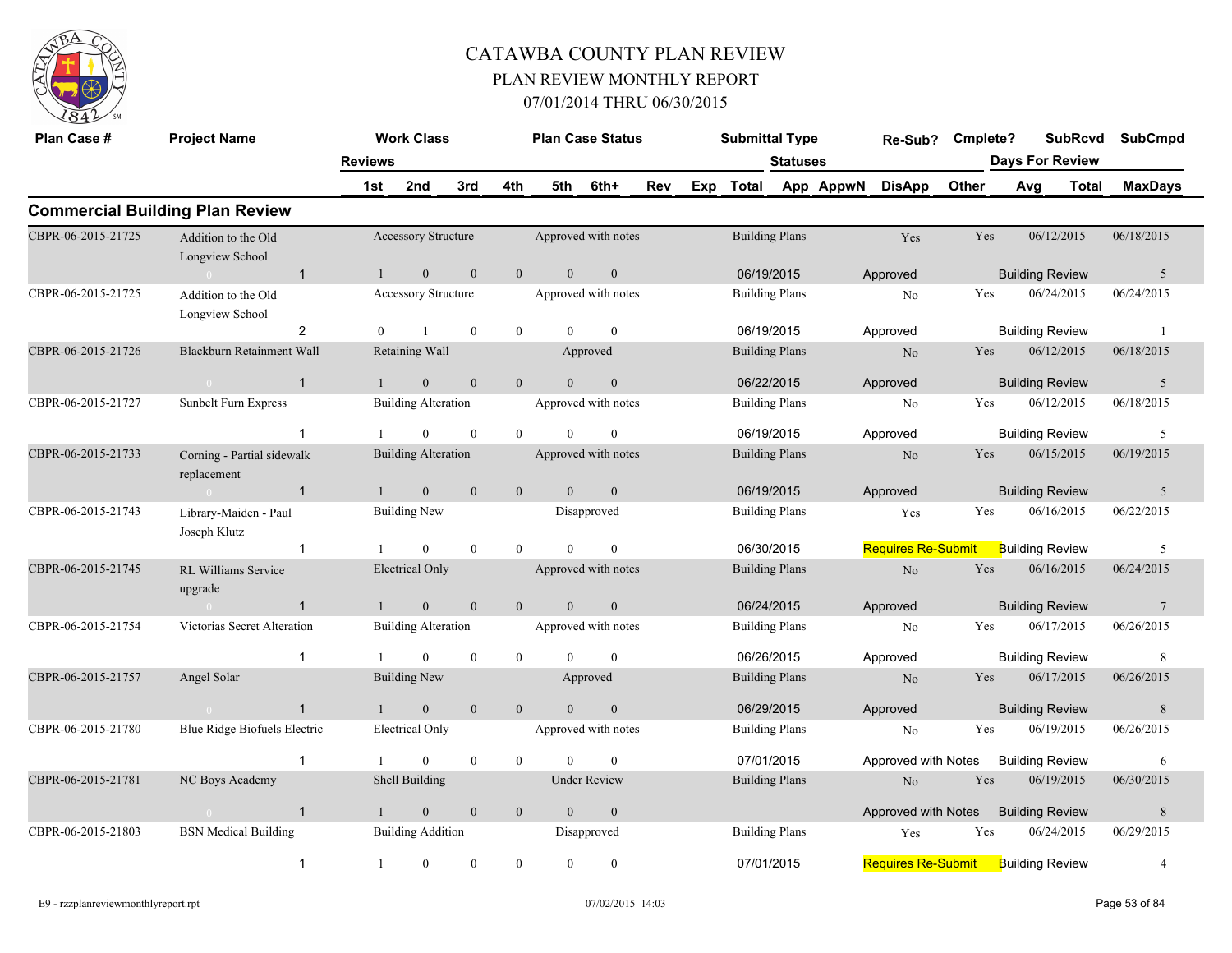

| Plan Case #        | <b>Project Name</b>                    |                  | <b>Work Class</b>          |              |                |                | <b>Plan Case Status</b> |     | <b>Submittal Type</b> |                 |           | Re-Sub?                   | Cmplete? |     | <b>SubRcvd</b>         |       | <b>SubCmpd</b> |
|--------------------|----------------------------------------|------------------|----------------------------|--------------|----------------|----------------|-------------------------|-----|-----------------------|-----------------|-----------|---------------------------|----------|-----|------------------------|-------|----------------|
|                    |                                        | <b>Reviews</b>   |                            |              |                |                |                         |     |                       | <b>Statuses</b> |           |                           |          |     | <b>Days For Review</b> |       |                |
|                    |                                        | 1st              | 2nd                        | 3rd          | 4th            | 5th            | 6th+                    | Rev | Exp Total             |                 | App AppwN | <b>DisApp</b>             | Other    | Avg |                        | Total | <b>MaxDays</b> |
|                    | <b>Commercial Building Plan Review</b> |                  |                            |              |                |                |                         |     |                       |                 |           |                           |          |     |                        |       |                |
| CBPR-07-2014-19395 | AT&T FA10087574                        |                  | Electrical Only            |              |                |                | Approved                |     | <b>Building Plans</b> |                 |           | Yes                       | Yes      |     | 07/01/2014             |       | 07/03/2014     |
|                    | $\mathbf{1}$                           |                  | $\Omega$                   | $\mathbf{0}$ | $\overline{0}$ | $\Omega$       | $\theta$                |     | 09/09/2014            |                 |           | <b>Requires Re-Submit</b> |          |     | <b>Building Review</b> |       | 3              |
| CBPR-07-2014-19395 | AT&T FA10087574                        |                  | <b>Electrical Only</b>     |              |                |                | Approved                |     | <b>Building Plans</b> |                 |           | $\rm No$                  | Yes      |     | 09/08/2014             |       | 09/09/2014     |
|                    | 2                                      | $\Omega$         | $\mathbf{1}$               | $\mathbf{0}$ | $\mathbf{0}$   | $\overline{0}$ | $\mathbf{0}$            |     | 09/09/2014            |                 |           | Approved                  |          |     | <b>Building Review</b> |       | 2              |
| CBPR-07-2014-19401 | Drendal House Renovation               |                  | <b>Building Alteration</b> |              |                |                | Approved                |     | <b>Building Plans</b> |                 |           | Yes                       | Yes      |     | 07/03/2014             |       | 07/09/2014     |
|                    | $\mathbf{1}$                           |                  | $\overline{0}$             | $\mathbf{0}$ | $\mathbf{0}$   | $\Omega$       | $\mathbf{0}$            |     | 07/21/2014            |                 |           | <b>Requires Re-Submit</b> |          |     | <b>Building Review</b> |       | $\overline{4}$ |
| CBPR-07-2014-19401 | <b>Drendal House Renovation</b>        |                  | <b>Building Alteration</b> |              |                |                | Approved                |     | <b>Building Plans</b> |                 |           | No                        | Yes      |     | 07/17/2014             |       | 07/21/2014     |
|                    | 2                                      | $\overline{0}$   | $\mathbf{1}$               | $\mathbf{0}$ | $\mathbf{0}$   | $\theta$       | $\mathbf{0}$            |     | 07/21/2014            |                 |           | Approved                  |          |     | <b>Building Review</b> |       | $\overline{3}$ |
| CBPR-07-2014-19406 | <b>CVAR Handicap Acess</b>             | Additions        | Building Alterations &     |              |                |                | Approved                |     | <b>Building Plans</b> |                 |           | Yes                       | Yes      |     | 07/03/2014             |       | 07/08/2014     |
|                    | $\overline{1}$                         |                  | $\mathbf{0}$               | $\mathbf{0}$ | $\mathbf{0}$   | $\theta$       | $\theta$                |     | 09/08/2014            |                 |           | <b>Requires Re-Submit</b> |          |     | <b>Building Review</b> |       | 3              |
| CBPR-07-2014-19406 | <b>CVAR Handicap Acess</b>             | <b>Additions</b> | Building Alterations &     |              |                |                | Approved                |     | <b>Building Plans</b> |                 |           | Yes                       | Yes      |     | 08/18/2014             |       | 08/19/2014     |
|                    | $\overline{2}$                         | $\overline{0}$   | $\blacksquare$             | $\mathbf{0}$ | $\mathbf{0}$   | $\overline{0}$ | $\mathbf{0}$            |     | 09/08/2014            |                 |           | <b>Requires Re-Submit</b> |          |     | <b>Building Review</b> |       | $\overline{2}$ |
| CBPR-07-2014-19406 | <b>CVAR Handicap Acess</b>             | Additions        | Building Alterations &     |              |                |                | Approved                |     | <b>Building Plans</b> |                 |           | No                        | Yes      |     | 09/04/2014             |       | 09/05/2014     |
|                    | 3                                      | $\theta$         | $\overline{0}$             | $\mathbf{1}$ | $\bf{0}$       | $\theta$       | $\theta$                |     | 09/08/2014            |                 |           | Approved                  |          |     | <b>Building Review</b> |       | 2              |
| CBPR-07-2014-19421 | Popeye's New Building                  |                  | <b>Building New</b>        |              |                |                | Approved                |     | <b>Building Plans</b> |                 |           | Yes                       | Yes      |     | 07/07/2014             |       | 07/11/2014     |
|                    | $\overline{1}$                         |                  | $\mathbf{0}$               | $\mathbf{0}$ | $\mathbf{0}$   | $\Omega$       | $\mathbf{0}$            |     | 09/26/2014            |                 |           | <b>Requires Re-Submit</b> |          |     | <b>Building Review</b> |       | 5              |
| CBPR-07-2014-19421 | Popeye's New Building                  |                  | <b>Building New</b>        |              |                |                | Approved                |     | <b>Building Plans</b> |                 |           | No                        | Yes      |     | 07/23/2014             |       | 07/24/2014     |
|                    | 2                                      | $\theta$         | 1                          | $\mathbf{0}$ | $\bf{0}$       | $\theta$       | $\mathbf{0}$            |     | 09/26/2014            |                 |           | Approved with Notes       |          |     | <b>Building Review</b> |       | $\overline{2}$ |
| CBPR-07-2014-19421 | Popeye's New Building                  |                  | <b>Building New</b>        |              |                |                | Approved                |     | <b>Building Plans</b> |                 |           | $\rm No$                  | Yes      |     | 09/17/2014             |       | 09/24/2014     |
|                    | 3                                      | $\theta$         | $\mathbf{0}$               | $\mathbf{1}$ | $\mathbf{0}$   | $\overline{0}$ | $\mathbf{0}$            |     | 09/26/2014            |                 |           | Approved                  |          |     | <b>Building Review</b> |       | 6              |
| CBPR-07-2014-19421 | Popeye's New Building                  |                  | <b>Building New</b>        |              |                |                | Approved                |     | <b>Building Plans</b> |                 |           | No                        | Yes      |     | 09/25/2014             |       | 10/03/2014     |
|                    | $\overline{4}$                         | $\Omega$         | $\Omega$                   | $\theta$     | $\mathbf{1}$   | $\Omega$       | $\theta$                |     | 09/26/2014            |                 |           | Approved                  |          |     | <b>Building Review</b> |       | 7              |
| CBPR-07-2014-19422 | Men's Wearhouse<br>Alterations         |                  | <b>Building Alteration</b> |              |                |                | Approved                |     | <b>Building Plans</b> |                 |           | Yes                       | Yes      |     | 07/07/2014             |       | 07/11/2014     |
|                    | $\mathbf{1}$<br>$\overline{0}$         | $\mathbf{1}$     | $\mathbf{0}$               | $\mathbf{0}$ | $\mathbf{0}$   | $\mathbf{0}$   | $\mathbf{0}$            |     | 08/11/2014            |                 |           | <b>Requires Re-Submit</b> |          |     | <b>Building Review</b> |       | 5              |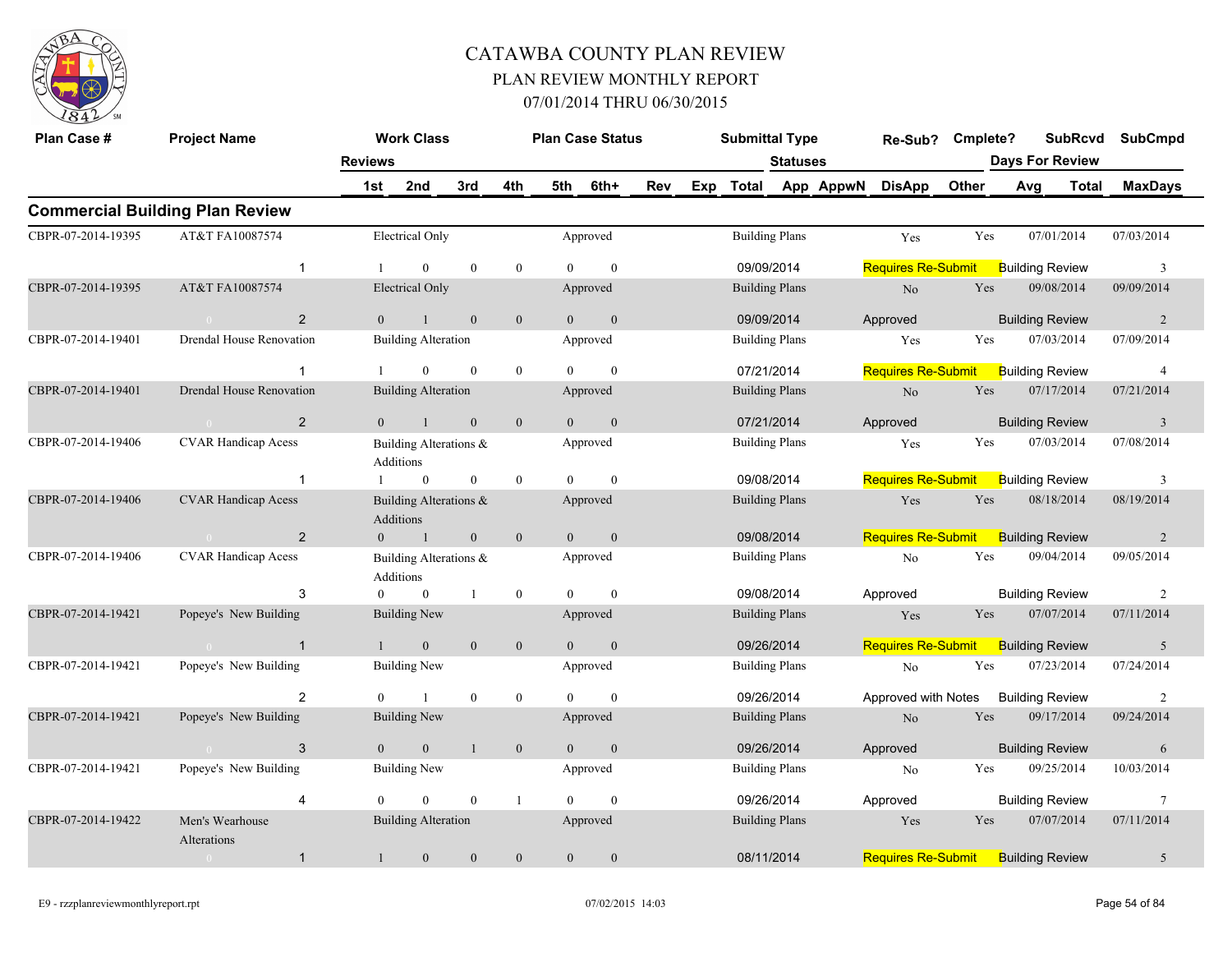

| Plan Case #        | <b>Project Name</b>                    |                | <b>Work Class</b>          |                  |                  |                | <b>Plan Case Status</b> |     |     | <b>Submittal Type</b>           |                 |           | Re-Sub?                   | Cmplete? |     | <b>SubRcvd</b>         |              | <b>SubCmpd</b> |
|--------------------|----------------------------------------|----------------|----------------------------|------------------|------------------|----------------|-------------------------|-----|-----|---------------------------------|-----------------|-----------|---------------------------|----------|-----|------------------------|--------------|----------------|
|                    |                                        | <b>Reviews</b> |                            |                  |                  |                |                         |     |     |                                 | <b>Statuses</b> |           |                           |          |     | <b>Days For Review</b> |              |                |
|                    |                                        | 1st            | 2nd                        | 3rd              | 4th              | 5th            | 6th+                    | Rev | Exp | <b>Total</b>                    |                 | App AppwN | <b>DisApp</b>             | Other    | Avg |                        | <b>Total</b> | <b>MaxDays</b> |
|                    | <b>Commercial Building Plan Review</b> |                |                            |                  |                  |                |                         |     |     |                                 |                 |           |                           |          |     |                        |              |                |
| CBPR-07-2014-19422 | Men's Wearhouse<br>Alterations         |                | <b>Building Alteration</b> |                  |                  |                | Approved                |     |     | <b>Building Plans</b>           |                 |           | No                        | Yes      |     | 08/06/2014             |              | 08/11/2014     |
|                    | $\overline{2}$                         | $\overline{0}$ |                            | $\mathbf{0}$     | $\mathbf{0}$     | $\overline{0}$ | $\mathbf{0}$            |     |     | 08/11/2014                      |                 |           | Approved                  |          |     | <b>Building Review</b> |              | $\overline{4}$ |
| CBPR-07-2014-19429 | <b>Hickory Metro Parking</b><br>Deck   |                | <b>Building New</b>        |                  |                  |                | Approved                |     |     | <b>Building Plans</b>           |                 |           | Yes                       | Yes      |     | 07/09/2014             |              | 07/14/2014     |
|                    | $\overline{1}$                         |                | $\overline{0}$             | $\boldsymbol{0}$ | $\bf{0}$         | $\theta$       | $\mathbf{0}$            |     |     | 07/22/2014                      |                 |           | <b>Requires Re-Submit</b> |          |     | <b>Building Review</b> |              | $\overline{4}$ |
| CBPR-07-2014-19429 | Hickory Metro Parking<br>Deck          |                | <b>Building New</b>        |                  |                  |                | Approved                |     |     | <b>Building Plans</b>           |                 |           | Yes                       | Yes      |     | 07/17/2014             |              | 07/21/2014     |
|                    | 2                                      | $\theta$       |                            | $\mathbf{0}$     | $\boldsymbol{0}$ | $\theta$       | $\mathbf{0}$            |     |     | 07/22/2014                      |                 |           | <b>Requires Re-Submit</b> |          |     | <b>Building Review</b> |              | $\overline{3}$ |
| CBPR-07-2014-19429 | Hickory Metro Parking<br>Deck          |                | <b>Building New</b>        |                  |                  |                | Approved                |     |     | <b>Building Plans</b>           |                 |           | No                        | Yes      |     | 11/03/2014             |              | 11/06/2014     |
|                    | 3                                      | $\Omega$       | $\Omega$                   |                  | $\mathbf{0}$     | $\theta$       | $\theta$                |     |     | 07/22/2014                      |                 |           | Approved                  |          |     | <b>Building Review</b> |              | $\overline{4}$ |
| CBPR-07-2014-19430 | Hickory Metro Canopy<br>addition       |                | <b>Building Addition</b>   |                  |                  |                | Approved                |     |     | <b>Building Plans</b>           |                 |           | Yes                       | Yes      |     | 07/09/2014             |              | 07/14/2014     |
|                    | $\overline{1}$<br>$\sim$ 0             |                | $\overline{0}$             | $\mathbf{0}$     | $\mathbf{0}$     | $\overline{0}$ | $\mathbf{0}$            |     |     | 07/22/2014                      |                 |           | <b>Requires Re-Submit</b> |          |     | <b>Building Review</b> |              | $\overline{4}$ |
| CBPR-07-2014-19430 | Hickory Metro Canopy<br>addition       |                | <b>Building Addition</b>   |                  |                  |                | Approved                |     |     | <b>Building Plans</b>           |                 |           | Yes                       | Yes      |     | 07/17/2014             |              | 07/21/2014     |
|                    | $\overline{2}$                         | $\Omega$       |                            | $\mathbf{0}$     | $\boldsymbol{0}$ | $\theta$       | $\theta$                |     |     | 07/22/2014                      |                 |           | <b>Requires Re-Submit</b> |          |     | <b>Building Review</b> |              | 3              |
| CBPR-07-2014-19430 | Hickory Metro Canopy<br>addition       |                | <b>Building Addition</b>   |                  |                  |                | Approved                |     |     | <b>Building Plans</b>           |                 |           | No                        | Yes      |     | 11/03/2014             |              | 11/06/2014     |
|                    | 3<br>$\sim 0$                          | $\overline{0}$ | $\mathbf{0}$               | $\overline{1}$   | $\boldsymbol{0}$ | $\overline{0}$ | $\mathbf{0}$            |     |     | 07/22/2014                      |                 |           | Approved                  |          |     | <b>Building Review</b> |              | $\overline{4}$ |
| CBPR-07-2014-19433 | AT&T - Denver NC -<br>12984992         |                | <b>Electrical Only</b>     |                  |                  |                | Approved                |     |     | <b>Building Plans</b>           |                 |           | Yes                       | Yes      |     | 07/08/2014             |              | 07/11/2014     |
|                    | -1                                     |                | $\Omega$                   | $\mathbf{0}$     | $\mathbf{0}$     | $\Omega$       | $\theta$                |     |     | 07/17/2014                      |                 |           | <b>Requires Re-Submit</b> |          |     | <b>Building Review</b> |              | $\overline{4}$ |
| CBPR-07-2014-19433 | AT&T - Denver NC -<br>12984992         |                | <b>Electrical Only</b>     |                  |                  |                | Approved                |     |     | <b>Building Plans</b>           |                 |           | No                        | Yes      |     | 07/16/2014             |              | 07/16/2014     |
|                    | $\overline{2}$<br>$\sim 0$             | $\overline{0}$ | $\mathbf{1}$               | $\overline{0}$   | $\mathbf{0}$     | $\overline{0}$ | $\mathbf{0}$            |     |     | 07/17/2014                      |                 |           | Approved                  |          |     | <b>Building Review</b> |              | -1             |
| CBPR-07-2014-19434 | 321 Convenience, Inc.                  |                | <b>Electrical Only</b>     |                  |                  |                | Approved                |     |     | <b>Building Plans</b>           |                 |           | N <sub>o</sub>            | Yes      |     | 07/08/2014             |              | 07/11/2014     |
|                    | $\overline{1}$                         |                | $\overline{0}$             | $\bf{0}$         | $\bf{0}$         | $\theta$       | $\boldsymbol{0}$        |     |     | 07/23/2014                      |                 |           | Approved                  |          |     | <b>Building Review</b> |              | $\overline{4}$ |
| CBPR-07-2014-19434 | 321 Convenience, Inc.                  |                | <b>Electrical Only</b>     |                  |                  |                | Approved                |     |     | <b>Building Review Revision</b> |                 |           | N <sub>o</sub>            | Yes      |     | 07/22/2014             |              | 07/22/2014     |
|                    | $\overline{2}$<br>$\overline{0}$       | $\overline{0}$ | $\mathbf{1}$               | $\mathbf{0}$     | $\mathbf{0}$     | $\overline{0}$ | $\mathbf{0}$            |     |     | 07/23/2014                      |                 |           | Approved                  |          |     | <b>Building Review</b> |              |                |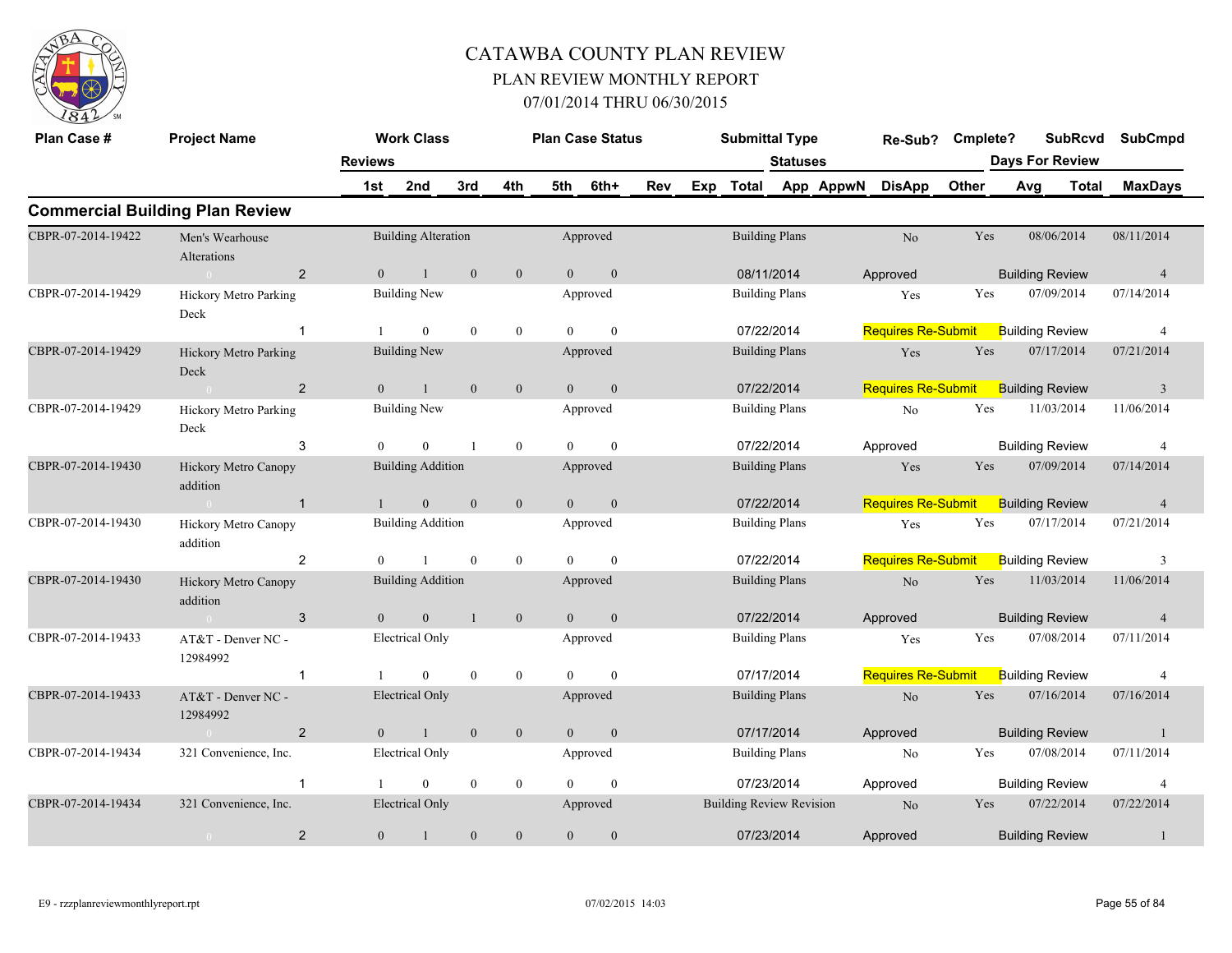

| Plan Case #        | <b>Project Name</b>                                  |                | <b>Work Class</b>                          |                  |                  |                | <b>Plan Case Status</b> |            | <b>Submittal Type</b> |                 |           | Re-Sub? Cmplete?          |              |                        | <b>SubRcvd</b> | <b>SubCmpd</b> |
|--------------------|------------------------------------------------------|----------------|--------------------------------------------|------------------|------------------|----------------|-------------------------|------------|-----------------------|-----------------|-----------|---------------------------|--------------|------------------------|----------------|----------------|
|                    |                                                      | <b>Reviews</b> |                                            |                  |                  |                |                         |            |                       | <b>Statuses</b> |           |                           |              | <b>Days For Review</b> |                |                |
|                    |                                                      | 1st            | 2nd                                        | 3rd              | 4th              | 5th            | 6th+                    | <b>Rev</b> | Exp Total             |                 | App AppwN | <b>DisApp</b>             | <b>Other</b> | Avg                    | Total          | <b>MaxDays</b> |
|                    | <b>Commercial Building Plan Review</b>               |                |                                            |                  |                  |                |                         |            |                       |                 |           |                           |              |                        |                |                |
| CBPR-07-2014-19435 | AT&T - Murrays Mill -<br>12985518                    |                | <b>Electrical Only</b>                     |                  |                  |                | Approved                |            | <b>Building Plans</b> |                 |           | Yes                       | Yes          | 07/08/2014             |                | 07/14/2014     |
|                    | $\overline{1}$<br>$\sim 0$                           | $\mathbf{1}$   | $\mathbf{0}$                               | $\overline{0}$   | $\mathbf{0}$     | $\overline{0}$ | $\mathbf{0}$            |            | 07/17/2014            |                 |           | <b>Requires Re-Submit</b> |              | <b>Building Review</b> |                | 5              |
| CBPR-07-2014-19435 | AT&T - Murrays Mill -<br>12985518                    |                | <b>Electrical Only</b>                     |                  |                  |                | Approved                |            | <b>Building Plans</b> |                 |           | $\rm No$                  | Yes          | 07/16/2014             |                | 07/16/2014     |
|                    | $\overline{2}$                                       | $\Omega$       | $\mathbf{1}$                               | $\theta$         | $\bf{0}$         | $\Omega$       | $\theta$                |            | 07/17/2014            |                 |           | Approved                  |              | <b>Building Review</b> |                | $\overline{1}$ |
| CBPR-07-2014-19439 | AT&T - Mountain View -<br>12985516                   |                | <b>Electrical Only</b>                     |                  |                  |                | Approved                |            | <b>Building Plans</b> |                 |           | Yes                       | Yes          | 07/08/2014             |                | 07/14/2014     |
|                    | $\overline{1}$<br>$\sim 0$                           | $\mathbf{1}$   | $\mathbf{0}$                               | $\overline{0}$   | $\mathbf{0}$     | $\overline{0}$ | $\mathbf{0}$            |            | 07/18/2014            |                 |           | <b>Requires Re-Submit</b> |              | <b>Building Review</b> |                | 5              |
| CBPR-07-2014-19439 | AT&T - Mountain View -<br>12985516                   |                | <b>Electrical Only</b>                     |                  |                  |                | Approved                |            | <b>Building Plans</b> |                 |           | No                        | Yes          | 07/16/2014             |                | 07/17/2014     |
|                    | 2                                                    | $\Omega$       | $\mathbf{1}$                               | $\overline{0}$   | $\mathbf{0}$     | $\Omega$       | $\theta$                |            | 07/18/2014            |                 |           | Approved                  |              | <b>Building Review</b> |                | 2              |
| CBPR-07-2014-19440 | AT&T - Catawba East -<br>12984942                    |                | <b>Electrical Only</b>                     |                  |                  |                | Approved                |            | <b>Building Plans</b> |                 |           | Yes                       | Yes          | 07/08/2014             |                | 07/14/2014     |
|                    | $\overline{1}$<br>$\sim 0$                           | $\mathbf{1}$   | $\mathbf{0}$                               | $\mathbf{0}$     | $\boldsymbol{0}$ | $\overline{0}$ | $\mathbf{0}$            |            | 08/14/2014            |                 |           | <b>Requires Re-Submit</b> |              | <b>Building Review</b> |                | 5              |
| CBPR-07-2014-19440 | AT&T - Catawba East -<br>12984942                    |                | <b>Electrical Only</b>                     |                  |                  |                | Approved                |            | <b>Building Plans</b> |                 |           | No                        | Yes          | 08/12/2014             |                | 08/13/2014     |
|                    | 2                                                    | $\theta$       | $\mathbf{1}$                               | $\mathbf{0}$     | $\mathbf{0}$     | $\Omega$       | $\mathbf{0}$            |            | 08/14/2014            |                 |           | Approved                  |              | <b>Building Review</b> |                | 2              |
| CBPR-07-2014-19441 | AT&T - Conover - FA<br>#12983896                     |                | <b>Electrical Only</b>                     |                  |                  |                | Approved                |            | <b>Building Plans</b> |                 |           | Yes                       | Yes          | 07/08/2014             |                | 07/14/2014     |
|                    | $\overline{1}$<br>$\theta$                           |                | $\overline{0}$                             | $\overline{0}$   | $\mathbf{0}$     | $\Omega$       | $\mathbf{0}$            |            | 07/17/2014            |                 |           | <b>Requires Re-Submit</b> |              | <b>Building Review</b> |                | 5              |
| CBPR-07-2014-19441 | AT&T - Conover - FA<br>#12983896                     |                | <b>Electrical Only</b>                     |                  |                  |                | Approved                |            | <b>Building Plans</b> |                 |           | No                        | Yes          | 07/16/2014             |                | 07/17/2014     |
|                    | $\overline{2}$                                       | $\overline{0}$ | $\mathbf{1}$                               | $\mathbf{0}$     | $\mathbf{0}$     | $\theta$       | $\mathbf{0}$            |            | 07/17/2014            |                 |           | Approved                  |              | <b>Building Review</b> |                | 2              |
| CBPR-07-2014-19460 | Lyerly/Olde Hickory Mill -<br>addition & alterationa |                | Building Alterations &<br>Additions        |                  |                  |                | Approved                |            | <b>Building Plans</b> |                 |           | Yes                       | <b>Yes</b>   | 07/10/2014             |                | 07/16/2014     |
|                    | $\overline{1}$<br>$\sim 0$                           |                | $\mathbf{0}$                               | $\mathbf{0}$     | $\mathbf{0}$     | $\overline{0}$ | $\mathbf{0}$            |            | 08/12/2014            |                 |           | <b>Requires Re-Submit</b> |              | <b>Building Review</b> |                | 5              |
| CBPR-07-2014-19460 | Lyerly/Olde Hickory Mill -<br>addition & alterationa |                | Building Alterations &<br><b>Additions</b> |                  |                  |                | Approved                |            | <b>Building Plans</b> |                 |           | No                        | Yes          | 08/05/2014             |                | 08/11/2014     |
|                    | $\overline{2}$                                       | $\overline{0}$ | $\mathbf{1}$                               | $\boldsymbol{0}$ | $\mathbf{0}$     | $\theta$       | $\mathbf{0}$            |            | 08/12/2014            |                 |           | Approved with Notes       |              | <b>Building Review</b> |                | 5              |
| CBPR-07-2014-19463 | Catholic Conference Center<br>Remodel                |                | <b>Building Alteration</b>                 |                  |                  |                | Approved                |            | <b>Building Plans</b> |                 |           | Yes                       | Yes          | 07/11/2014             |                | 07/17/2014     |
|                    | $\mathbf{1}$<br>$\sim 0$                             | $\mathbf{1}$   | $\mathbf{0}$                               | $\mathbf{0}$     | $\mathbf{0}$     | $\overline{0}$ | $\boldsymbol{0}$        |            | 07/30/2014            |                 |           | Approved                  |              | <b>Building Review</b> |                | 5              |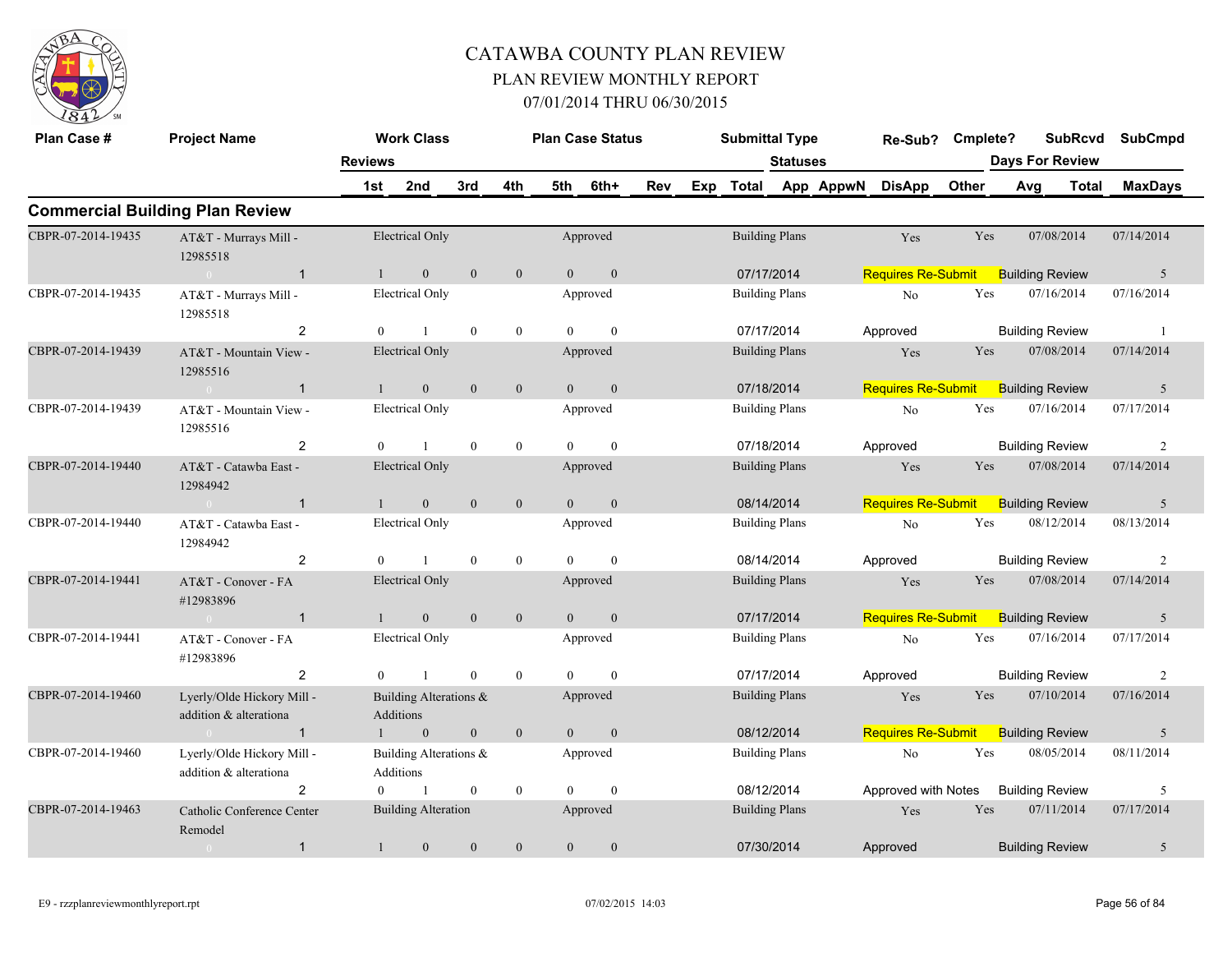

| Plan Case #        | <b>Project Name</b>                            |                | <b>Work Class</b>          |                  |                  |                | <b>Plan Case Status</b> |     |     | <b>Submittal Type</b> |                       |           | Re-Sub?                   | Cmplete? |     |                        | <b>SubRcvd</b> | <b>SubCmpd</b> |
|--------------------|------------------------------------------------|----------------|----------------------------|------------------|------------------|----------------|-------------------------|-----|-----|-----------------------|-----------------------|-----------|---------------------------|----------|-----|------------------------|----------------|----------------|
|                    |                                                | <b>Reviews</b> |                            |                  |                  |                |                         |     |     |                       | <b>Statuses</b>       |           |                           |          |     | <b>Days For Review</b> |                |                |
|                    |                                                | 1st            | 2nd                        | 3rd              | 4th              | 5th            | 6th+                    | Rev | Exp | <b>Total</b>          |                       | App AppwN | <b>DisApp</b>             | Other    | Avg |                        | <b>Total</b>   | <b>MaxDays</b> |
|                    | <b>Commercial Building Plan Review</b>         |                |                            |                  |                  |                |                         |     |     |                       |                       |           |                           |          |     |                        |                |                |
| CBPR-07-2014-19463 | Catholic Conference Center<br>Remodel          |                | <b>Building Alteration</b> |                  |                  |                | Approved                |     |     | <b>Building Plans</b> |                       |           | No                        | Yes      |     | 07/25/2014             |                | 07/30/2014     |
|                    | $\overline{2}$<br>$\sqrt{2}$                   | $\overline{0}$ |                            | $\mathbf{0}$     | $\mathbf{0}$     | $\overline{0}$ | $\mathbf{0}$            |     |     | 07/30/2014            |                       |           | Approved                  |          |     | <b>Building Review</b> |                | $\overline{4}$ |
| CBPR-07-2014-19464 | Bandys High School - Sally<br>Port Doors       |                | <b>Building Alteration</b> |                  |                  |                | Approved                |     |     | <b>Building Plans</b> |                       |           | Yes                       | Yes      |     | 07/11/2014             |                | 07/16/2014     |
|                    | $\mathbf{1}$                                   | $\mathbf{1}$   | $\theta$                   | $\theta$         | $\overline{0}$   | $\Omega$       | $\theta$                |     |     | 04/01/2015            |                       |           | <b>Requires Re-Submit</b> |          |     | <b>Building Review</b> |                | $\overline{4}$ |
| CBPR-07-2014-19464 | Bandys High School - Sally<br>Port Doors       |                | <b>Building Alteration</b> |                  |                  |                | Approved                |     |     | <b>Building Plans</b> |                       |           | No                        | Yes      |     | 03/24/2015             |                | 03/25/2015     |
|                    | 2<br>$\bigcap$                                 | $\theta$       |                            | $\mathbf{0}$     | $\mathbf{0}$     | $\Omega$       | $\mathbf{0}$            |     |     | 04/01/2015            |                       |           | Approved                  |          |     | <b>Building Review</b> |                | $\overline{2}$ |
| CBPR-07-2014-19465 | Fred T Foard - Sally Port<br>Doors             |                | <b>Building Alteration</b> |                  |                  |                | Approved                |     |     | <b>Building Plans</b> |                       |           | Yes                       | Yes      |     | 07/11/2014             |                | 07/16/2014     |
|                    | $\overline{1}$                                 |                | $\overline{0}$             | $\mathbf{0}$     | $\bf{0}$         | $\theta$       | $\mathbf{0}$            |     |     | 04/01/2015            |                       |           | <b>Requires Re-Submit</b> |          |     | <b>Building Review</b> |                | $\overline{4}$ |
| CBPR-07-2014-19465 | Fred T Foard - Sally Port<br>Doors             |                | <b>Building Alteration</b> |                  |                  |                | Approved                |     |     | <b>Building Plans</b> |                       |           | $\rm No$                  | Yes      |     | 03/24/2015             |                | 03/26/2015     |
|                    | $\overline{2}$                                 | $\overline{0}$ |                            | $\mathbf{0}$     | $\mathbf{0}$     | $\overline{0}$ | $\mathbf{0}$            |     |     | 04/01/2015            |                       |           | Approved                  |          |     | <b>Building Review</b> |                | $\overline{3}$ |
| CBPR-07-2014-19466 | Catawba Rosenwald HVAC<br>Rooftop replacements |                | <b>Building Alteration</b> |                  |                  |                | Approved                |     |     | <b>Building Plans</b> |                       |           | No                        | Yes      |     | 07/11/2014             |                | 07/14/2014     |
|                    |                                                |                | $\overline{0}$             | $\theta$         | $\mathbf{0}$     | $\Omega$       | $\theta$                |     |     | 07/24/2014            |                       |           | Approved                  |          |     | <b>Building Review</b> |                | 2              |
| CBPR-07-2014-19470 | R & J Tire & Auto Service                      |                | <b>Building Alteration</b> |                  |                  |                | Approved                |     |     | <b>Building Plans</b> |                       |           | Yes                       | Yes      |     | 07/15/2014             |                | 07/15/2014     |
|                    | $\overline{1}$<br>$\sim 0$                     | $\mathbf{1}$   | $\mathbf{0}$               | $\mathbf{0}$     | $\mathbf{0}$     | $\overline{0}$ | $\boldsymbol{0}$        |     |     | 07/29/2014            |                       |           | <b>Requires Re-Submit</b> |          |     | <b>Building Review</b> |                | $\mathbf{1}$   |
| CBPR-07-2014-19470 | R & J Tire & Auto Service                      |                | <b>Building Alteration</b> |                  |                  |                | Approved                |     |     | <b>Building Plans</b> |                       |           | $\rm No$                  | Yes      |     | 07/23/2014             |                | 07/24/2014     |
|                    | $\overline{2}$                                 |                |                            | $\mathbf{0}$     | $\mathbf{0}$     | $\Omega$       | $\theta$                |     |     | 07/29/2014            |                       |           | Approved                  |          |     | <b>Building Review</b> |                | $\overline{2}$ |
| CBPR-07-2014-19479 | GKN Driveline - 3000 amp<br>service            |                | Electrical Only            |                  |                  |                | Approved                |     |     | <b>Building Plans</b> |                       |           | N <sub>o</sub>            | Yes      |     | 07/14/2014             |                | 07/17/2014     |
|                    | $\overline{1}$<br>$\sim 0$                     |                | $\mathbf{0}$               | $\mathbf{0}$     | $\mathbf{0}$     | $\theta$       | $\mathbf{0}$            |     |     | 07/17/2014            |                       |           | Approved with Notes       |          |     | <b>Building Review</b> |                | $\overline{4}$ |
| CBPR-07-2014-19484 | Williams Sonoma - Sewing<br>Equipment Upgrade  |                | <b>Electrical Only</b>     |                  |                  |                | Approved                |     |     | <b>Building Plans</b> |                       |           | No                        | Yes      |     | 07/14/2014             |                | 07/21/2014     |
|                    | $\mathbf{1}$                                   |                | $\theta$                   | $\boldsymbol{0}$ | $\bf{0}$         | $\Omega$       | $\theta$                |     |     | 08/07/2014            |                       |           | Approved                  |          |     | <b>Building Review</b> |                | 6              |
| CBPR-07-2014-19484 | Williams Sonoma - Sewing<br>Equipment Upgrade  |                | <b>Electrical Only</b>     |                  |                  |                | Approved                |     |     |                       | <b>Building Plans</b> |           | N <sub>o</sub>            | Yes      |     | 07/30/2014             |                | 08/07/2014     |
|                    | $\overline{2}$<br>$\overline{0}$               | $\mathbf{0}$   |                            | $\mathbf{0}$     | $\boldsymbol{0}$ | $\theta$       | $\theta$                |     |     | 08/07/2014            |                       |           | Approved                  |          |     | <b>Building Review</b> |                | 7              |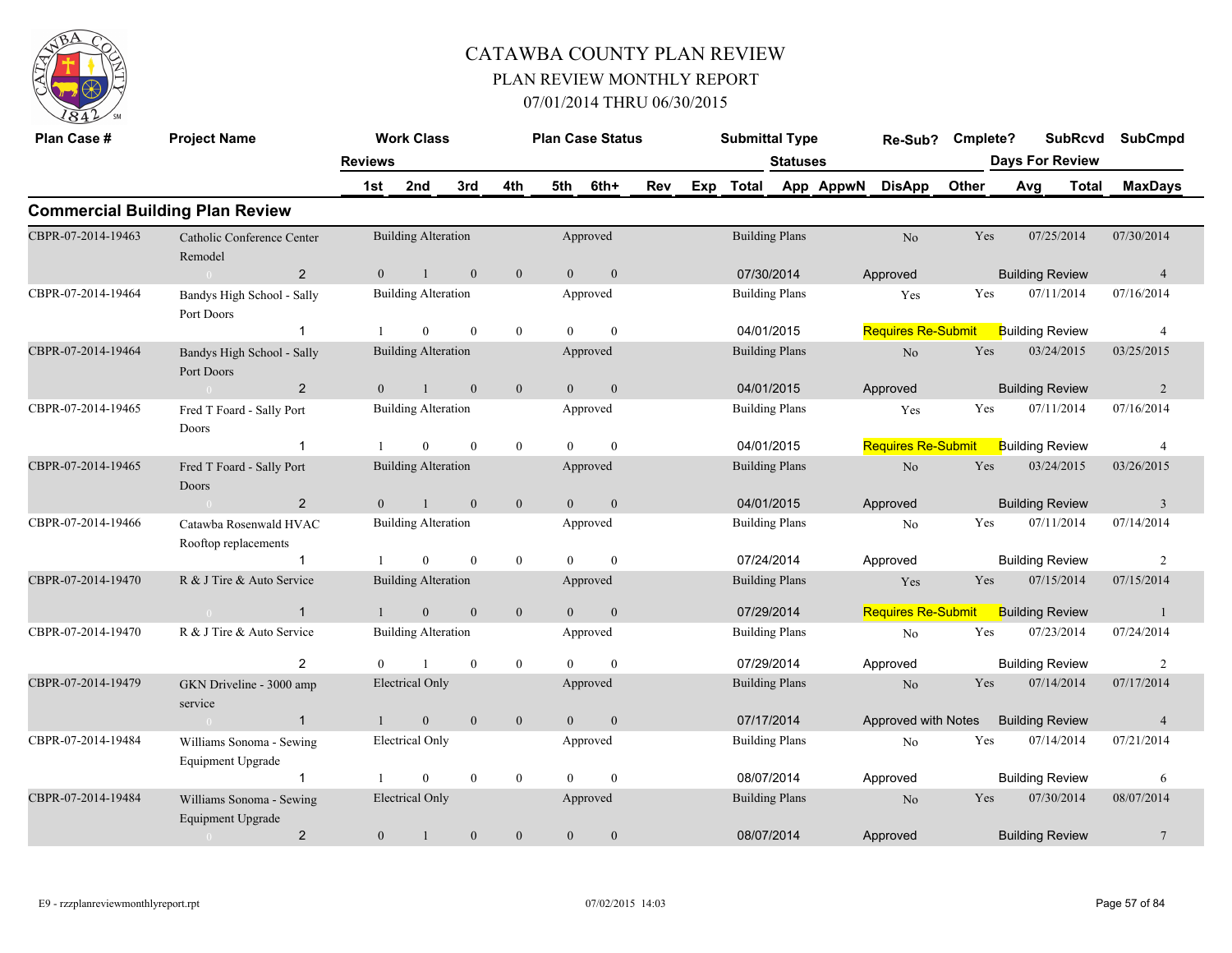

| Plan Case #        | <b>Project Name</b>                           |                | <b>Work Class</b>          |                |                  |                | <b>Plan Case Status</b> |     |     | <b>Submittal Type</b> |                 |           | Re-Sub?                   | Cmplete? | <b>SubRcvd</b>         |       | <b>SubCmpd</b> |
|--------------------|-----------------------------------------------|----------------|----------------------------|----------------|------------------|----------------|-------------------------|-----|-----|-----------------------|-----------------|-----------|---------------------------|----------|------------------------|-------|----------------|
|                    |                                               | <b>Reviews</b> |                            |                |                  |                |                         |     |     |                       | <b>Statuses</b> |           |                           |          | <b>Days For Review</b> |       |                |
|                    |                                               | 1st            | 2nd                        | 3rd            | 4th              | 5th            | 6th+                    | Rev | Exp | <b>Total</b>          |                 | App AppwN | <b>DisApp</b>             | Other    | Avg                    | Total | <b>MaxDays</b> |
|                    | <b>Commercial Building Plan Review</b>        |                |                            |                |                  |                |                         |     |     |                       |                 |           |                           |          |                        |       |                |
| CBPR-07-2014-19492 | Faith Olive Baptist<br>Fellowship-alterations |                | <b>Building Alteration</b> |                |                  |                | Approved                |     |     | <b>Building Plans</b> |                 |           | Yes                       | Yes      | 07/14/2014             |       | 07/16/2014     |
|                    | $\overline{1}$<br>$\theta$                    |                | $\mathbf{0}$               | $\mathbf{0}$   | $\boldsymbol{0}$ | $\overline{0}$ | $\boldsymbol{0}$        |     |     | 10/13/2014            |                 |           | <b>Requires Re-Submit</b> |          | <b>Building Review</b> |       | $\overline{3}$ |
| CBPR-07-2014-19492 | Faith Olive Baptist<br>Fellowship-alterations |                | <b>Building Alteration</b> |                |                  |                | Approved                |     |     | <b>Building Plans</b> |                 |           | No                        | Yes      | 10/07/2014             |       | 10/10/2014     |
|                    | $\overline{2}$                                | $\overline{0}$ |                            | $\mathbf{0}$   | $\mathbf{0}$     | $\Omega$       | $\mathbf{0}$            |     |     | 10/13/2014            |                 |           | Approved                  |          | <b>Building Review</b> |       | $\overline{4}$ |
| CBPR-07-2014-19506 | Bandys High- Jaderloon<br>Greenhouse          |                | <b>Building New</b>        |                |                  |                | Approved                |     |     | <b>Building Plans</b> |                 |           | N <sub>o</sub>            | Yes      | 07/15/2014             |       | 07/17/2014     |
|                    | $\overline{1}$<br>$\bigcap$                   | $\mathbf{1}$   | $\mathbf{0}$               | $\mathbf{0}$   | $\boldsymbol{0}$ | $\overline{0}$ | $\boldsymbol{0}$        |     |     | 07/28/2014            |                 |           | Approved with Notes       |          | <b>Building Review</b> |       | $\mathbf{3}$   |
| CBPR-07-2014-19508 | Marina's Taste of Europe                      |                | <b>Building Alteration</b> |                |                  |                | Approved                |     |     | <b>Building Plans</b> |                 |           | Yes                       | Yes      | 07/17/2014             |       | 07/23/2014     |
|                    | $\overline{1}$                                |                | $\Omega$                   | $\theta$       | $\mathbf{0}$     | $\Omega$       | $\theta$                |     |     | 07/31/2014            |                 |           | Approved                  |          | <b>Building Review</b> |       | 5              |
| CBPR-07-2014-19508 | Marina's Taste of Europe                      |                | <b>Building Alteration</b> |                |                  |                | Approved                |     |     | <b>Building Plans</b> |                 |           | N <sub>o</sub>            | Yes      | 07/28/2014             |       | 07/30/2014     |
|                    | $\overline{2}$<br>$\sim$ 0                    | $\theta$       | $\mathbf{1}$               | $\overline{0}$ | $\mathbf{0}$     | $\theta$       | $\mathbf{0}$            |     |     | 07/31/2014            |                 |           | Approved                  |          | <b>Building Review</b> |       | 3              |
| CBPR-07-2014-19511 | <b>Claremont Police</b><br>Alterations        |                | <b>Building Alteration</b> |                |                  |                | Approved                |     |     | <b>Building Plans</b> |                 |           | Yes                       | Yes      | 07/15/2014             |       | 07/18/2014     |
|                    | $\overline{1}$                                |                | $\overline{0}$             | $\overline{0}$ | $\mathbf{0}$     | $\theta$       | $\boldsymbol{0}$        |     |     | 08/04/2014            |                 |           | <b>Requires Re-Submit</b> |          | <b>Building Review</b> |       | 4              |
| CBPR-07-2014-19511 | <b>Claremont Police</b><br>Alterations        |                | <b>Building Alteration</b> |                |                  |                | Approved                |     |     | <b>Building Plans</b> |                 |           | $\rm No$                  | Yes      | 07/30/2014             |       | 08/01/2014     |
|                    | 2<br>$\sim$ 0                                 | $\overline{0}$ | $\mathbf{1}$               | $\mathbf{0}$   | $\mathbf{0}$     | $\overline{0}$ | $\mathbf{0}$            |     |     | 08/04/2014            |                 |           | Approved with Notes       |          | <b>Building Review</b> |       | 3              |
| CBPR-07-2014-19513 | Carolina Ortho-interior<br>alterations        |                | <b>Building Alteration</b> |                |                  |                | Approved                |     |     | <b>Building Plans</b> |                 |           | Yes                       | Yes      | 07/15/2014             |       | 07/18/2014     |
|                    | -1                                            |                | $\overline{0}$             | $\mathbf{0}$   | $\mathbf{0}$     | $\theta$       | $\mathbf{0}$            |     |     | 07/28/2014            |                 |           | <b>Requires Re-Submit</b> |          | <b>Building Review</b> |       | 4              |
| CBPR-07-2014-19513 | Carolina Ortho- interior<br>alterations       |                | <b>Building Alteration</b> |                |                  |                | Approved                |     |     | <b>Building Plans</b> |                 |           | No                        | Yes      | 07/24/2014             |       | 07/25/2014     |
|                    | $\overline{2}$<br>$\sim 0$                    | $\mathbf{0}$   | $\mathbf{1}$               | $\mathbf{0}$   | $\mathbf{0}$     | $\overline{0}$ | $\boldsymbol{0}$        |     |     | 07/28/2014            |                 |           | Approved                  |          | <b>Building Review</b> |       | $\overline{2}$ |
| CBPR-07-2014-19515 | $<$ NONE $>$                                  |                | <b>Building New</b>        |                |                  |                | <b>Under Review</b>     |     |     | <b>Building Plans</b> |                 |           | No                        | Yes      | 07/16/2014             |       | 07/16/2014     |
|                    | $\mathbf{1}$                                  |                | $\theta$                   | $\mathbf{0}$   | $\mathbf{0}$     | $\Omega$       | $\mathbf{0}$            |     |     |                       |                 |           | Approved                  |          | <b>Building Review</b> |       | $\overline{1}$ |
| CBPR-07-2014-19530 | Old HDR Building<br>Alterations               |                | <b>Building Alteration</b> |                |                  |                | Approved                |     |     | <b>Building Plans</b> |                 |           | Yes                       | Yes      | 07/16/2014             |       | 07/22/2014     |
|                    | $\mathbf{1}$<br>$\overline{0}$                | $\mathbf{1}$   | $\mathbf{0}$               | $\mathbf{0}$   | $\mathbf{0}$     | $\mathbf{0}$   | $\mathbf{0}$            |     |     | 08/20/2014            |                 |           | <b>Requires Re-Submit</b> |          | <b>Building Review</b> |       | 5              |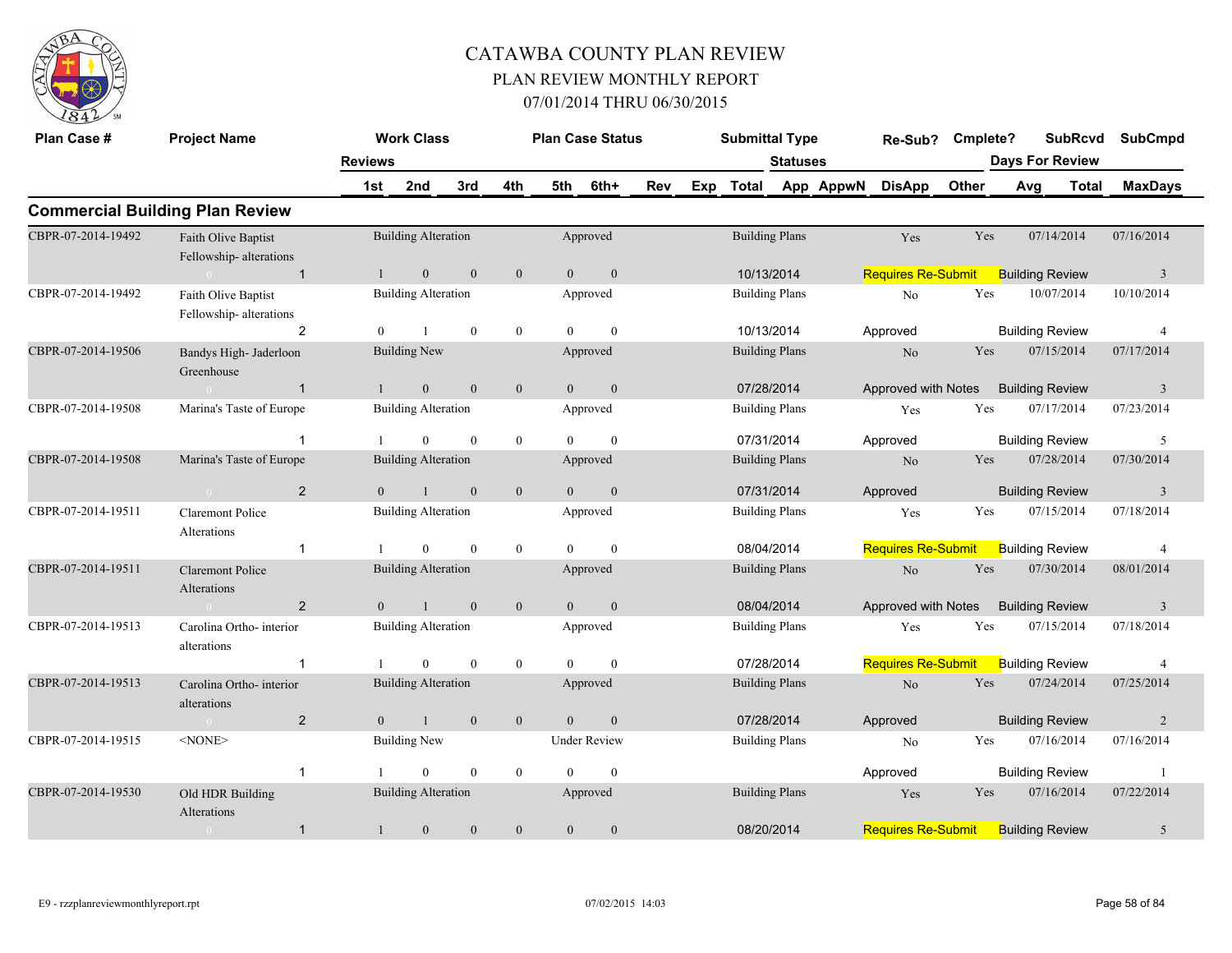

| Plan Case #        | <b>Project Name</b>                                 |                | <b>Work Class</b>          |              |                  |                | <b>Plan Case Status</b> |     |     | <b>Submittal Type</b> |                 |           | Re-Sub?                   | Cmplete? |     | <b>SubRcvd</b>         | <b>SubCmpd</b> |
|--------------------|-----------------------------------------------------|----------------|----------------------------|--------------|------------------|----------------|-------------------------|-----|-----|-----------------------|-----------------|-----------|---------------------------|----------|-----|------------------------|----------------|
|                    |                                                     | <b>Reviews</b> |                            |              |                  |                |                         |     |     |                       | <b>Statuses</b> |           |                           |          |     | <b>Days For Review</b> |                |
|                    |                                                     | 1st            | 2nd                        | 3rd          | 4th              | 5th            | 6th+                    | Rev | Exp | <b>Total</b>          |                 | App AppwN | <b>DisApp</b>             | Other    | Avg | Total                  | <b>MaxDays</b> |
|                    | <b>Commercial Building Plan Review</b>              |                |                            |              |                  |                |                         |     |     |                       |                 |           |                           |          |     |                        |                |
| CBPR-07-2014-19530 | Old HDR Building<br>Alterations                     |                | <b>Building Alteration</b> |              |                  |                | Approved                |     |     | <b>Building Plans</b> |                 |           | N <sub>o</sub>            | Yes      |     | 08/19/2014             | 08/20/2014     |
|                    | $\overline{2}$<br>$\bigcirc$                        | $\overline{0}$ |                            | $\mathbf{0}$ | $\mathbf{0}$     | $\overline{0}$ | $\boldsymbol{0}$        |     |     | 08/20/2014            |                 |           | Approved                  |          |     | <b>Building Review</b> | 2              |
| CBPR-07-2014-19536 | Hickory American Legion<br>Fairgrounds              |                | <b>Building New</b>        |              |                  |                | Approved                |     |     | <b>Building Plans</b> |                 |           | No                        | Yes      |     | 07/17/2014             | 07/18/2014     |
|                    | -1                                                  |                | $\Omega$                   | $\mathbf{0}$ | $\overline{0}$   | $\Omega$       | $\theta$                |     |     | 07/18/2014            |                 |           | Approved with Notes       |          |     | <b>Building Review</b> | $\overline{2}$ |
| CBPR-07-2014-19542 | <b>SALT BLOCK Canopy</b>                            |                | <b>Building Addition</b>   |              |                  |                | Approved                |     |     | <b>Building Plans</b> |                 |           | N <sub>o</sub>            | Yes      |     | 07/17/2014             | 07/24/2014     |
|                    | $\sim 0$<br>$\overline{1}$                          | $\overline{1}$ | $\mathbf{0}$               | $\mathbf{0}$ | $\overline{0}$   | $\Omega$       | $\mathbf{0}$            |     |     | 07/29/2014            |                 |           | Approved                  |          |     | <b>Building Review</b> | 6              |
| CBPR-07-2014-19546 | <b>Ridgeview Alterations</b>                        |                | <b>Building Alteration</b> |              |                  |                | Approved                |     |     | <b>Building Plans</b> |                 |           | No                        | Yes      |     | 07/18/2014             | 07/24/2014     |
|                    | $\overline{1}$                                      |                | $\Omega$                   | $\theta$     | $\mathbf{0}$     | $\Omega$       | $\theta$                |     |     | 07/24/2014            |                 |           | Approved                  |          |     | <b>Building Review</b> | 5              |
| CBPR-07-2014-19554 | Tripps - Retaining Wall                             |                | Retaining Wall             |              |                  |                | Approved                |     |     | <b>Building Plans</b> |                 |           | Yes                       | Yes      |     | 07/21/2014             | 07/25/2014     |
|                    | $\overline{1}$                                      |                | $\theta$                   | $\mathbf{0}$ | $\mathbf{0}$     | $\Omega$       | $\theta$                |     |     | 07/30/2014            |                 |           | <b>Requires Re-Submit</b> |          |     | <b>Building Review</b> | 5              |
| CBPR-07-2014-19554 | Tripps - Retaining Wall                             |                | Retaining Wall             |              |                  |                | Approved                |     |     | <b>Building Plans</b> |                 |           | No                        | Yes      |     | 08/04/2014             | 08/06/2014     |
|                    | 2                                                   | $\Omega$       |                            | $\mathbf{0}$ | $\overline{0}$   | $\Omega$       | $\theta$                |     |     | 07/30/2014            |                 |           | Approved                  |          |     | <b>Building Review</b> | 3              |
| CBPR-07-2014-19563 | Nestle Toll House Kiosk<br>Water/Sewer & Electrical |                | <b>Building Alteration</b> |              |                  |                | Approved with notes     |     |     | <b>Building Plans</b> |                 |           | Yes                       | Yes      |     | 07/22/2014             | 07/29/2014     |
|                    | $\overline{1}$                                      |                | $\mathbf{0}$               | $\mathbf{0}$ | $\mathbf{0}$     | $\overline{0}$ | $\boldsymbol{0}$        |     |     | 07/31/2014            |                 |           | <b>Requires Re-Submit</b> |          |     | <b>Building Review</b> | 6              |
| CBPR-07-2014-19563 | Nestle Toll House Kiosk<br>Water/Sewer & Electrical |                | <b>Building Alteration</b> |              |                  |                | Approved with notes     |     |     | <b>Building Plans</b> |                 |           | No                        | Yes      |     | 07/31/2014             | 07/31/2014     |
|                    | 2                                                   | $\Omega$       |                            | $\mathbf{0}$ | $\mathbf{0}$     | $\Omega$       | $\theta$                |     |     | 07/31/2014            |                 |           | Approved with Notes       |          |     | <b>Building Review</b> | $\overline{1}$ |
| CBPR-07-2014-19579 | Sweetwater Early<br><b>Education Center</b>         |                | <b>Building Alteration</b> |              |                  |                | Approved                |     |     | <b>Building Plans</b> |                 |           | Yes                       | Yes      |     | 07/23/2014             | 07/28/2014     |
|                    | $\overline{1}$<br>$\bigcap$                         |                | $\mathbf{0}$               | $\mathbf{0}$ | $\mathbf{0}$     | $\overline{0}$ | $\mathbf{0}$            |     |     | 08/19/2014            |                 |           | <b>Requires Re-Submit</b> |          |     | <b>Building Review</b> | $\overline{4}$ |
| CBPR-07-2014-19579 | Sweetwater Early<br><b>Education Center</b>         |                | <b>Building Alteration</b> |              |                  |                | Approved                |     |     | <b>Building Plans</b> |                 |           | $\rm No$                  | Yes      |     | 08/11/2014             | 08/12/2014     |
|                    | $\overline{2}$                                      | $\Omega$       |                            | $\mathbf{0}$ | $\mathbf{0}$     | $\Omega$       | $\theta$                |     |     | 08/19/2014            |                 |           | Approved                  |          |     | <b>Building Review</b> | $\overline{2}$ |
| CBPR-07-2014-19579 | Sweetwater Early<br><b>Education Center</b>         |                | <b>Building Alteration</b> |              |                  |                | Approved                |     |     | <b>Building Plans</b> |                 |           | N <sub>o</sub>            | Yes      |     | 08/19/2014             | 08/19/2014     |
|                    | 3<br>$\overline{0}$                                 | $\overline{0}$ | $\mathbf{0}$               | $\mathbf{1}$ | $\boldsymbol{0}$ | $\overline{0}$ | $\theta$                |     |     | 08/19/2014            |                 |           | Approved                  |          |     | <b>Building Review</b> | $\mathbf{1}$   |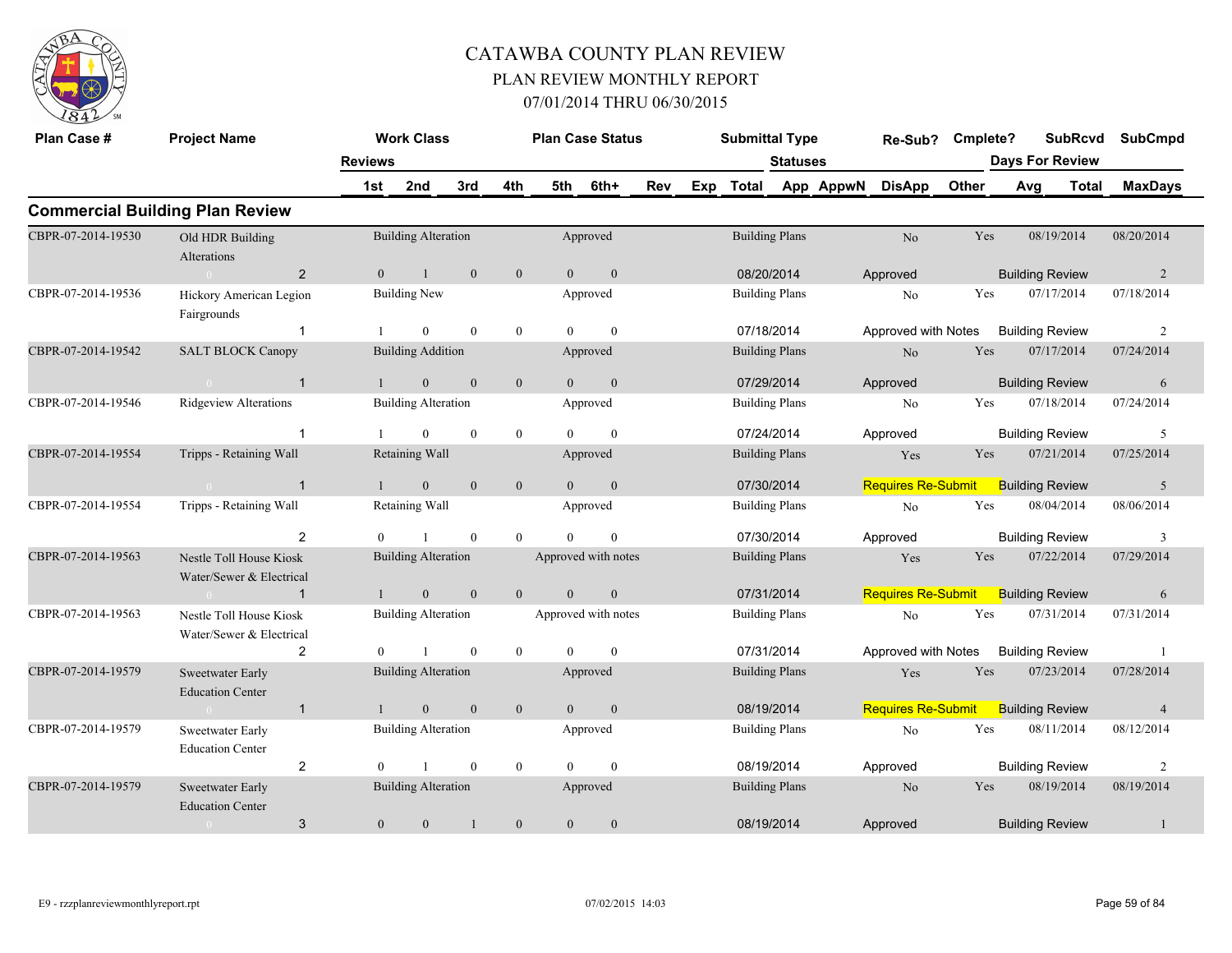

| Plan Case #        | <b>Project Name</b>                           |                | <b>Work Class</b>          |              |                  |          | <b>Plan Case Status</b> |     | <b>Submittal Type</b> |                 |           | Re-Sub?                   | Cmplete? |                        | <b>SubRcvd</b>         |       | SubCmpd                 |
|--------------------|-----------------------------------------------|----------------|----------------------------|--------------|------------------|----------|-------------------------|-----|-----------------------|-----------------|-----------|---------------------------|----------|------------------------|------------------------|-------|-------------------------|
|                    |                                               | <b>Reviews</b> |                            |              |                  |          |                         |     |                       | <b>Statuses</b> |           |                           |          | <b>Days For Review</b> |                        |       |                         |
|                    |                                               | 1st            | 2nd                        | 3rd          | 4th              | 5th      | 6th+                    | Rev | Exp Total             |                 | App AppwN | <b>DisApp</b>             | Other    | Avg                    |                        | Total | <b>MaxDays</b>          |
|                    | <b>Commercial Building Plan Review</b>        |                |                            |              |                  |          |                         |     |                       |                 |           |                           |          |                        |                        |       |                         |
| CBPR-07-2014-19585 | ZF Lemforder - gazebo                         |                | Accessory Structure        |              |                  |          | Approved                |     | <b>Building Plans</b> |                 |           | N <sub>o</sub>            | Yes      |                        | 07/24/2014             |       | 07/29/2014              |
|                    | $\overline{1}$<br>$\bigcap$                   |                | $\overline{0}$             | $\mathbf{0}$ | $\mathbf{0}$     | $\theta$ | $\boldsymbol{0}$        |     | 07/31/2014            |                 |           | Approved                  |          |                        | <b>Building Review</b> |       | $\overline{4}$          |
| CBPR-07-2014-19587 | One Kingdom Alterations                       |                | <b>Building Alteration</b> |              |                  |          | Approved                |     | <b>Building Plans</b> |                 |           | Yes                       | Yes      |                        | 07/24/2014             |       | 08/06/2014              |
|                    |                                               |                | $\theta$                   | $\theta$     | $\mathbf{0}$     | $\theta$ | $\theta$                |     | 09/29/2014            |                 |           | <b>Requires Re-Submit</b> |          |                        | <b>Building Review</b> |       | 10                      |
| CBPR-07-2014-19587 | One Kingdom Alterations                       |                | <b>Building Alteration</b> |              |                  |          | Approved                |     | <b>Building Plans</b> |                 |           | Yes                       | Yes      |                        | 09/10/2014             |       | 09/15/2014              |
|                    | $\overline{2}$<br>$\overline{0}$              | $\overline{0}$ |                            | $\mathbf{0}$ | $\mathbf{0}$     | $\theta$ | $\mathbf{0}$            |     | 09/29/2014            |                 |           | <b>Requires Re-Submit</b> |          |                        | <b>Building Review</b> |       | $\overline{4}$          |
| CBPR-07-2014-19587 | One Kingdom Alterations                       |                | <b>Building Alteration</b> |              |                  |          | Approved                |     | <b>Building Plans</b> |                 |           | No                        | Yes      |                        | 09/23/2014             |       | 09/24/2014              |
|                    | 3                                             | $\Omega$       | $\theta$                   |              | $\overline{0}$   | $\Omega$ | $\theta$                |     | 09/29/2014            |                 |           | Approved                  |          |                        | <b>Building Review</b> |       | $\overline{2}$          |
| CBPR-07-2014-19598 | FRMC- Chiller Generator<br>Back-up Power      |                | <b>Electrical Only</b>     |              |                  |          | Approved                |     | <b>Building Plans</b> |                 |           | $\rm No$                  | Yes      |                        | 07/25/2014             |       | 07/31/2014              |
|                    | $\mathbf{1}$                                  |                | $\mathbf{0}$               | $\mathbf{0}$ | $\overline{0}$   | $\theta$ | $\mathbf{0}$            |     | 07/31/2014            |                 |           | Approved                  |          |                        | <b>Building Review</b> |       | 5                       |
| CBPR-07-2014-19603 | Plato's Closet                                |                | <b>Building Alteration</b> |              |                  |          | Approved with notes     |     | <b>Building Plans</b> |                 |           | No                        | Yes      |                        | 07/28/2014             |       | 08/04/2014              |
|                    | -1                                            |                | $\overline{0}$             | $\mathbf{0}$ | $\boldsymbol{0}$ | $\theta$ | $\mathbf{0}$            |     | 08/04/2014            |                 |           | Approved with Notes       |          |                        | <b>Building Review</b> |       | 6                       |
| CBPR-07-2014-19615 | Lucia Baptist Church-<br>interior alterations |                | <b>Building Alteration</b> |              |                  |          | Approved                |     | <b>Building Plans</b> |                 |           | Yes                       | Yes      |                        | 07/29/2014             |       | 08/01/2014              |
|                    | $\overline{1}$                                |                | $\mathbf{0}$               | $\mathbf{0}$ | $\mathbf{0}$     | $\theta$ | $\mathbf{0}$            |     | 09/10/2014            |                 |           | <b>Requires Re-Submit</b> |          |                        | <b>Building Review</b> |       | $\overline{4}$          |
| CBPR-07-2014-19615 | Lucia Baptist Church-<br>interior alterations |                | <b>Building Alteration</b> |              |                  |          | Approved                |     | <b>Building Plans</b> |                 |           | N <sub>o</sub>            | Yes      |                        | 09/03/2014             |       | 09/05/2014              |
|                    | $\overline{2}$                                | $\Omega$       |                            | $\mathbf{0}$ | $\mathbf{0}$     | $\Omega$ | $\mathbf{0}$            |     | 09/10/2014            |                 |           | Approved                  |          |                        | <b>Building Review</b> |       | 3                       |
| CBPR-07-2014-19616 | <b>GKN</b> Driveline - Parking<br>Lot Lights  |                | <b>Electrical Only</b>     |              |                  |          | Approved                |     | <b>Building Plans</b> |                 |           | N <sub>o</sub>            | Yes      |                        | 07/29/2014             |       | 08/05/2014              |
|                    | $\overline{1}$                                |                | $\mathbf{0}$               | $\mathbf{0}$ | $\mathbf{0}$     | $\theta$ | $\mathbf{0}$            |     | 08/05/2014            |                 |           | Approved                  |          |                        | <b>Building Review</b> |       | 6                       |
| CBPR-07-2014-19622 | AutoZone                                      |                | <b>Building New</b>        |              |                  |          | Approved                |     | <b>Building Plans</b> |                 |           | Yes                       | Yes      |                        | 07/29/2014             |       | 08/05/2014              |
|                    | -1                                            |                | $\theta$                   | $\mathbf{0}$ | $\overline{0}$   | $\Omega$ | $\theta$                |     | 08/08/2014            |                 |           | <b>Requires Re-Submit</b> |          |                        | <b>Building Review</b> |       | 6                       |
| CBPR-07-2014-19622 | AutoZone                                      |                | <b>Building New</b>        |              |                  |          | Approved                |     | <b>Building Plans</b> |                 |           | N <sub>o</sub>            | Yes      |                        | 08/06/2014             |       | 08/08/2014              |
|                    | $\overline{2}$<br>$\bigcirc$                  | $\theta$       | $\mathbf{1}$               | $\mathbf{0}$ | $\boldsymbol{0}$ | $\theta$ | $\boldsymbol{0}$        |     | 08/08/2014            |                 |           | Approved                  |          |                        | <b>Building Review</b> |       | $\overline{\mathbf{3}}$ |
| CBPR-07-2014-19627 | Systems Depot - Unisex<br>Bathroom            |                | <b>Building Alteration</b> |              |                  |          | Approved                |     | <b>Building Plans</b> |                 |           | Yes                       | Yes      |                        | 07/30/2014             |       | 08/06/2014              |
|                    | $\mathbf{1}$                                  | -1             | $\overline{0}$             | $\mathbf{0}$ | $\mathbf{0}$     | $\theta$ | $\theta$                |     | 08/13/2014            |                 |           | <b>Requires Re-Submit</b> |          |                        | <b>Building Review</b> |       | 6                       |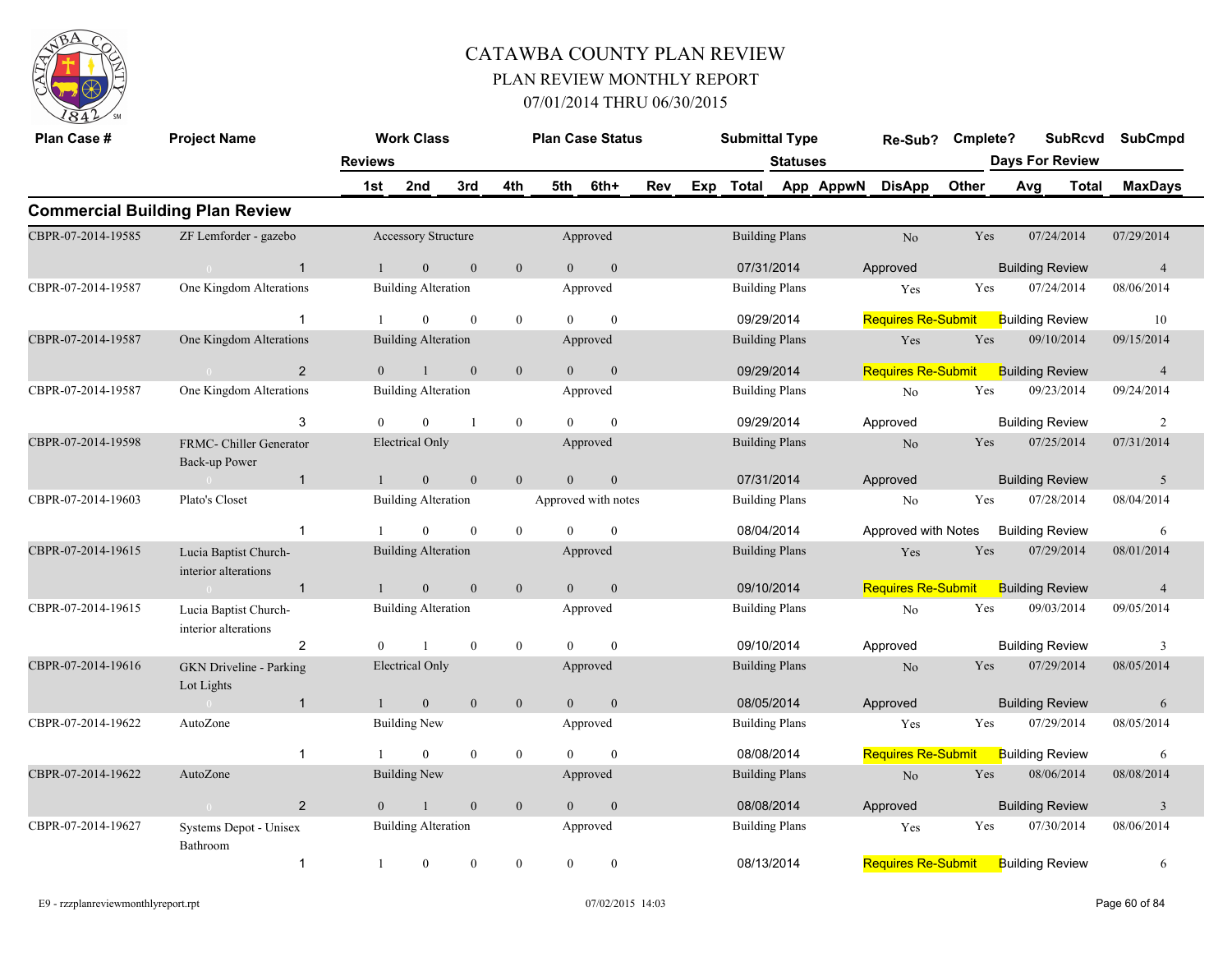

| Plan Case #        | <b>Project Name</b>                                |                  | <b>Work Class</b>          |                  |                  |                | <b>Plan Case Status</b> |     |     | <b>Submittal Type</b> |                 |           | Re-Sub?                   | Cmplete? |     | <b>SubRcvd</b>         |       | <b>SubCmpd</b> |
|--------------------|----------------------------------------------------|------------------|----------------------------|------------------|------------------|----------------|-------------------------|-----|-----|-----------------------|-----------------|-----------|---------------------------|----------|-----|------------------------|-------|----------------|
|                    |                                                    | <b>Reviews</b>   |                            |                  |                  |                |                         |     |     |                       | <b>Statuses</b> |           |                           |          |     | <b>Days For Review</b> |       |                |
|                    |                                                    | 1st              | 2nd                        | 3rd              | 4th              | 5th            | 6th+                    | Rev | Exp | <b>Total</b>          |                 | App AppwN | <b>DisApp</b>             | Other    | Avg |                        | Total | <b>MaxDays</b> |
|                    | <b>Commercial Building Plan Review</b>             |                  |                            |                  |                  |                |                         |     |     |                       |                 |           |                           |          |     |                        |       |                |
| CBPR-07-2014-19627 | Systems Depot - Unisex<br>Bathroom                 |                  | <b>Building Alteration</b> |                  |                  |                | Approved                |     |     | <b>Building Plans</b> |                 |           | No                        | Yes      |     | 08/12/2014             |       | 08/13/2014     |
|                    | 2                                                  | $\theta$         |                            | $\mathbf{0}$     | $\mathbf{0}$     | $\Omega$       | $\mathbf{0}$            |     |     | 08/13/2014            |                 |           | Approved                  |          |     | <b>Building Review</b> |       | 2              |
| CBPR-07-2014-19634 | AT&T - elect changes only                          |                  | <b>Electrical Only</b>     |                  |                  |                | Approved                |     |     | <b>Building Plans</b> |                 |           | N <sub>o</sub>            | Yes      |     | 07/30/2014             |       | 08/05/2014     |
|                    | $\mathbf{1}$<br>$\sim 0$                           | $\mathbf{1}$     | $\overline{0}$             | $\boldsymbol{0}$ | $\mathbf{0}$     | $\overline{0}$ | $\mathbf{0}$            |     |     | 08/05/2014            |                 |           | Approved                  |          |     | <b>Building Review</b> |       | 5              |
| CBPR-07-2014-19637 | Joulin Alterations                                 |                  | <b>Building Alteration</b> |                  |                  |                | Approved                |     |     | <b>Building Plans</b> |                 |           | Yes                       | Yes      |     | 07/31/2014             |       | 08/11/2014     |
|                    | 1                                                  |                  | $\overline{0}$             | $\mathbf{0}$     | $\mathbf{0}$     | $\Omega$       | $\mathbf{0}$            |     |     | 08/25/2014            |                 |           | <b>Requires Re-Submit</b> |          |     | <b>Building Review</b> |       | 8              |
| CBPR-07-2014-19637 | Joulin Alterations                                 |                  | <b>Building Alteration</b> |                  |                  |                | Approved                |     |     | <b>Building Plans</b> |                 |           | $\rm No$                  | Yes      |     | 08/19/2014             |       | 08/20/2014     |
|                    | $\overline{2}$                                     | $\theta$         |                            | $\mathbf{0}$     | $\mathbf{0}$     | $\theta$       | $\mathbf{0}$            |     |     | 08/25/2014            |                 |           | Approved                  |          |     | <b>Building Review</b> |       | 2              |
| CBPR-07-2014-19641 | Teen Challenge NC - Deck                           |                  | <b>Building Addition</b>   |                  |                  |                | Approved                |     |     | <b>Building Plans</b> |                 |           | N <sub>o</sub>            | Yes      |     | 07/31/2014             |       | 08/07/2014     |
|                    | $\mathbf{1}$                                       |                  | $\overline{0}$             | $\mathbf{0}$     | $\mathbf{0}$     | $\Omega$       | $\mathbf{0}$            |     |     | 08/07/2014            |                 |           | Approved                  |          |     | <b>Building Review</b> |       | 6              |
| CBPR-08-2013-17763 | Romanian Baptist Ch -<br>Picnic Shelter addition   |                  | <b>Building Addition</b>   |                  |                  |                | Approved                |     |     | <b>Building Plans</b> |                 |           | N <sub>o</sub>            | Yes      |     | 07/25/2014             |       | 07/30/2014     |
|                    | $\overline{2}$                                     | $\mathbf{0}$     |                            | $\mathbf{0}$     | $\boldsymbol{0}$ | $\overline{0}$ | $\mathbf{0}$            |     |     | 07/31/2014            |                 |           | Approved                  |          |     | <b>Building Review</b> |       | $\overline{4}$ |
| CBPR-08-2013-17862 | Hickory Crossings LLC -<br>Air Lift & Office Space |                  | <b>Building Alteration</b> |                  |                  |                | Approved                |     |     | <b>Building Plans</b> |                 |           | Yes                       | Yes      |     | 07/30/2014             |       | 08/05/2014     |
|                    | $\mathsf{R}$                                       | $\Omega$         | $\overline{0}$             | $\mathbf{0}$     | $\mathbf{0}$     | $\Omega$       | $\overline{1}$          |     |     | 09/18/2014            |                 |           | <b>Requires Re-Submit</b> |          |     | <b>Building Review</b> |       | 5              |
| CBPR-08-2013-17862 | Hickory Crossings LLC -<br>Air Lift & Office Space |                  | <b>Building Alteration</b> |                  |                  |                | Approved                |     |     | <b>Building Plans</b> |                 |           | $\rm No$                  | Yes      |     | 09/02/2014             |       | 09/02/2014     |
|                    | 9<br>$\bigcap$                                     | $\overline{0}$   | $\overline{0}$             | $\boldsymbol{0}$ | $\mathbf{0}$     | $\overline{0}$ | $\overline{1}$          |     |     | 09/18/2014            |                 |           | Approved                  |          |     | <b>Building Review</b> |       | $\mathbf{1}$   |
| CBPR-08-2013-17862 | Hickory Crossings LLC -<br>Air Lift & Office Space |                  | <b>Building Alteration</b> |                  |                  |                | Approved                |     |     | <b>Building Plans</b> |                 |           | No                        | Yes      |     | 09/12/2014             |       | 09/18/2014     |
|                    | 10                                                 | $\Omega$         | $\Omega$                   | $\mathbf{0}$     | $\mathbf{0}$     | $\Omega$       | $\overline{1}$          |     |     | 09/18/2014            |                 |           | Approved with Notes       |          |     | <b>Building Review</b> |       | 5              |
| CBPR-08-2014-19657 | Midway Marina - retaining<br>wall                  |                  | Retaining Wall             |                  |                  |                | Approved                |     |     | <b>Building Plans</b> |                 |           | Yes                       | Yes      |     | 08/04/2014             |       | 08/11/2014     |
|                    | $\mathbf{1}$                                       |                  | $\overline{0}$             | $\mathbf{0}$     | $\mathbf{0}$     | $\theta$       | $\mathbf{0}$            |     |     | 08/25/2014            |                 |           | <b>Requires Re-Submit</b> |          |     | <b>Building Review</b> |       | 6              |
| CBPR-08-2014-19657 | Midway Marina - retaining<br>wall                  |                  | Retaining Wall             |                  |                  |                | Approved                |     |     | <b>Building Plans</b> |                 |           | No                        | Yes      |     | 08/20/2014             |       | 08/25/2014     |
|                    | $\overline{\mathbf{c}}$                            | $\boldsymbol{0}$ |                            | $\mathbf{0}$     | $\overline{0}$   | $\mathbf{0}$   | $\boldsymbol{0}$        |     |     | 08/25/2014            |                 |           | Approved                  |          |     | <b>Building Review</b> |       | $\overline{4}$ |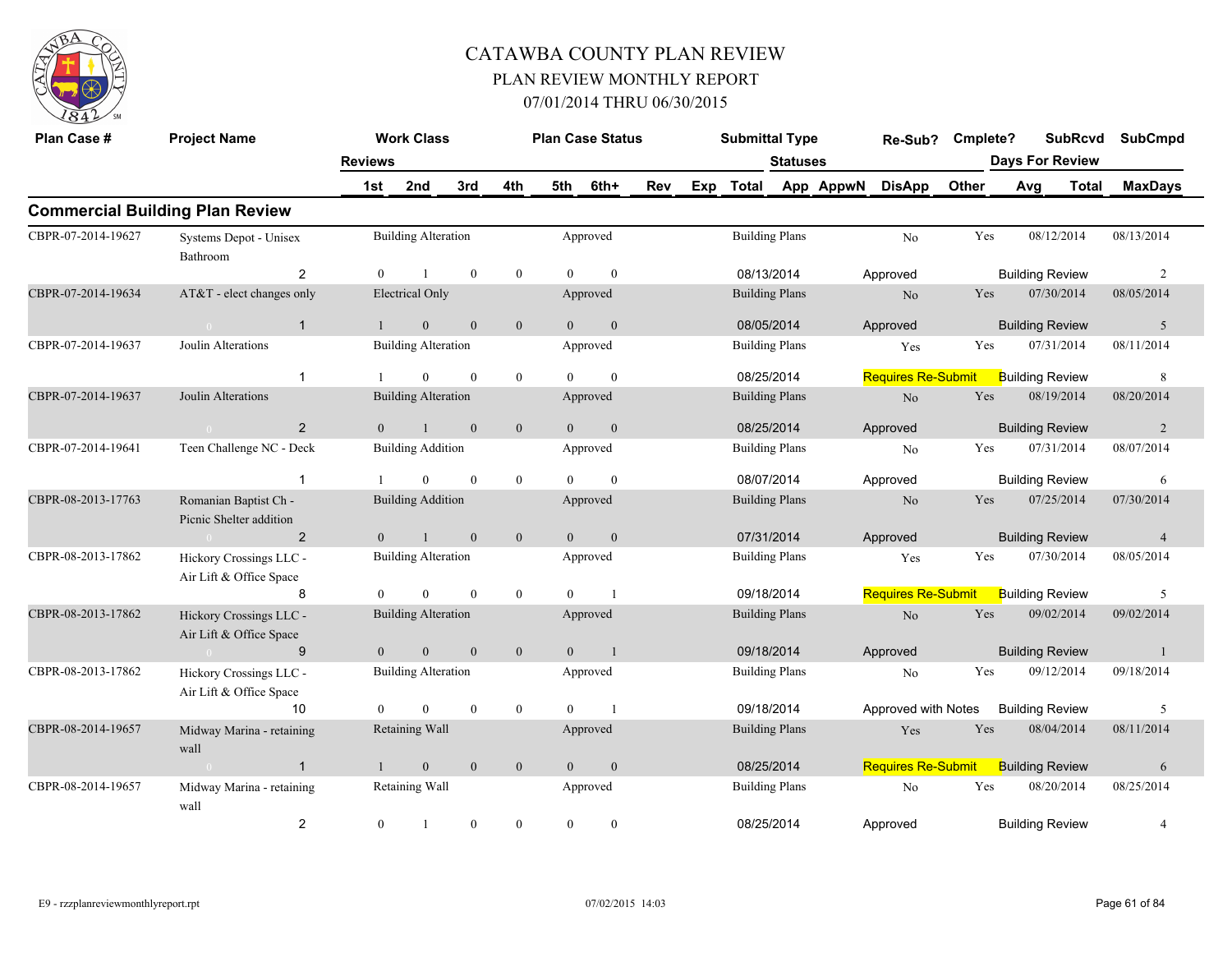

| Plan Case #        | <b>Project Name</b>                          |                | <b>Work Class</b>          |                  |                  |                | <b>Plan Case Status</b> |     |     | <b>Submittal Type</b>                             |                       |           | Re-Sub?                   | Cmplete? |     | <b>SubRcvd</b>         |              | <b>SubCmpd</b>          |
|--------------------|----------------------------------------------|----------------|----------------------------|------------------|------------------|----------------|-------------------------|-----|-----|---------------------------------------------------|-----------------------|-----------|---------------------------|----------|-----|------------------------|--------------|-------------------------|
|                    |                                              | <b>Reviews</b> |                            |                  |                  |                |                         |     |     |                                                   | <b>Statuses</b>       |           |                           |          |     | <b>Days For Review</b> |              |                         |
|                    |                                              | 1st            | 2nd                        | 3rd              | 4th              | 5th            | 6th+                    | Rev | Exp | <b>Total</b>                                      |                       | App AppwN | <b>DisApp</b>             | Other    | Avg |                        | <b>Total</b> | <b>MaxDays</b>          |
|                    | <b>Commercial Building Plan Review</b>       |                |                            |                  |                  |                |                         |     |     |                                                   |                       |           |                           |          |     |                        |              |                         |
| CBPR-08-2014-19660 | Shurtape Techologies LLC-<br>Process Lab Exp |                | <b>Building Alteration</b> |                  |                  |                | Approved                |     |     | <b>Building Plans</b>                             |                       |           | N <sub>0</sub>            | Yes      |     | 08/05/2014             |              | 08/12/2014              |
|                    | $\mathbf{1}$                                 |                | $\mathbf{0}$               | $\mathbf{0}$     | $\boldsymbol{0}$ | $\theta$       | $\mathbf{0}$            |     |     | 08/12/2014<br><b>Building Plans</b>               |                       |           | Approved                  |          |     | <b>Building Review</b> |              | 6                       |
| CBPR-08-2014-19664 | Wiki Wiki                                    |                | <b>Building New</b>        |                  |                  |                | Approved                |     |     |                                                   |                       |           | Yes                       | Yes      |     | 10/30/2014             |              | 11/11/2014              |
|                    | $\overline{1}$                               |                | $\mathbf{0}$               | $\mathbf{0}$     | $\mathbf{0}$     | $\Omega$       | $\mathbf{0}$            |     |     |                                                   |                       |           | <b>Requires Re-Submit</b> |          |     | <b>Building Review</b> |              | 9                       |
| CBPR-08-2014-19664 | Wiki Wiki                                    |                | <b>Building New</b>        |                  |                  |                | Approved                |     |     | 01/14/2015<br><b>Building Plans</b><br>01/14/2015 |                       |           | Yes                       | Yes      |     | 12/10/2014             |              | 12/11/2014              |
|                    | 2                                            | $\theta$       | $\overline{1}$             | $\mathbf{0}$     | $\boldsymbol{0}$ | $\Omega$       | $\mathbf{0}$            |     |     |                                                   |                       |           | <b>Requires Re-Submit</b> |          |     | <b>Building Review</b> |              | $\overline{c}$          |
| CBPR-08-2014-19664 | Wiki Wiki                                    |                | <b>Building New</b>        |                  |                  |                | Approved                |     |     | <b>Building Plans</b>                             |                       |           | No                        | Yes      |     | 01/12/2015             |              | 01/14/2015              |
|                    | 3                                            | $\theta$       | $\overline{0}$             |                  | $\mathbf{0}$     | $\Omega$       | $\mathbf{0}$            |     |     | 01/14/2015                                        |                       |           | Approved                  |          |     | <b>Building Review</b> |              | $\overline{3}$          |
| CBPR-08-2014-19692 | Frye Medical Center - 4th<br>Floor Pharmacy  |                | <b>Building Alteration</b> |                  |                  |                | Approved                |     |     |                                                   | <b>Building Plans</b> |           | Yes                       | Yes      |     | 08/11/2014             |              | 08/20/2014              |
|                    | $\overline{1}$                               |                | $\theta$                   | $\Omega$         | $\mathbf{0}$     | $\Omega$       | $\theta$                |     |     | 08/20/2014                                        |                       |           | <b>Requires Re-Submit</b> |          |     | <b>Building Review</b> |              | 8                       |
| CBPR-08-2014-19692 | Frye Medical Center - 4th<br>Floor Pharmacy  |                | <b>Building Alteration</b> |                  |                  |                | Approved                |     |     | <b>Building Plans</b>                             |                       |           | No                        | Yes      |     | 09/08/2014             |              | 09/10/2014              |
|                    | $\overline{2}$<br>$\bigcap$                  | $\overline{0}$ | $\overline{1}$             | $\mathbf{0}$     | $\mathbf{0}$     | $\overline{0}$ | $\boldsymbol{0}$        |     |     | 08/20/2014                                        |                       |           | Approved                  |          |     | <b>Building Review</b> |              | $\overline{\mathbf{3}}$ |
| CBPR-08-2014-19697 | <b>GKN</b> Driveline Expansion               |                | <b>Building Addition</b>   |                  |                  |                | Approved                |     |     | <b>Building Plans</b>                             |                       |           | Yes                       | Yes      |     | 08/15/2014             |              | 08/26/2014              |
|                    | $\overline{1}$                               |                | $\theta$                   | $\mathbf{0}$     | $\boldsymbol{0}$ | $\theta$       | $\mathbf{0}$            |     |     | 09/16/2014                                        |                       |           | <b>Requires Re-Submit</b> |          |     | <b>Building Review</b> |              | 8                       |
| CBPR-08-2014-19697 | <b>GKN</b> Driveline Expansion               |                | <b>Building Addition</b>   |                  |                  |                | Approved                |     |     |                                                   | <b>Building Plans</b> |           | N <sub>o</sub>            | Yes      |     | 09/11/2014             |              | 09/12/2014              |
|                    | 2                                            | $\mathbf{0}$   |                            | $\mathbf{0}$     | $\mathbf{0}$     | $\mathbf{0}$   | $\mathbf{0}$            |     |     | 09/16/2014                                        |                       |           | Approved                  |          |     | <b>Building Review</b> |              | 2                       |
| CBPR-08-2014-19697 | <b>GKN</b> Driveline Expansion               |                | <b>Building Addition</b>   |                  |                  |                | Approved                |     |     |                                                   | <b>Building Plans</b> |           | N <sub>o</sub>            | Yes      |     | 12/11/2014             |              | 12/18/2014              |
|                    | 3                                            | $\theta$       | $\theta$                   | $\mathbf{1}$     | $\boldsymbol{0}$ | $\theta$       | $\mathbf{0}$            |     |     |                                                   |                       |           | Approved                  |          |     | <b>Building Review</b> |              | 6                       |
| CBPR-08-2014-19705 | Nestle Toll House Kiosk<br>phase 2           |                | <b>Building Alteration</b> |                  |                  |                | Approved                |     |     | 09/16/2014<br><b>Building Plans</b>               |                       |           | N <sub>o</sub>            | Yes      |     | 08/12/2014             |              | 08/20/2014              |
|                    | $\overline{1}$                               |                | $\overline{0}$             | $\mathbf{0}$     | $\mathbf{0}$     | $\overline{0}$ | $\mathbf{0}$            |     |     | 09/11/2014                                        |                       |           | Approved                  |          |     | <b>Building Review</b> |              | $\overline{7}$          |
| CBPR-08-2014-19705 | Nestle Toll House Kiosk<br>phase 2           |                | <b>Building Alteration</b> |                  |                  |                | Approved                |     |     | <b>Building Plans</b>                             |                       |           | No                        | Yes      |     | 09/04/2014             |              | 09/11/2014              |
|                    | $\overline{c}$                               | $\overline{0}$ |                            | $\boldsymbol{0}$ | $\boldsymbol{0}$ | $\overline{0}$ | $\boldsymbol{0}$        |     |     | 09/11/2014                                        |                       |           | Approved                  |          |     | <b>Building Review</b> |              | 6                       |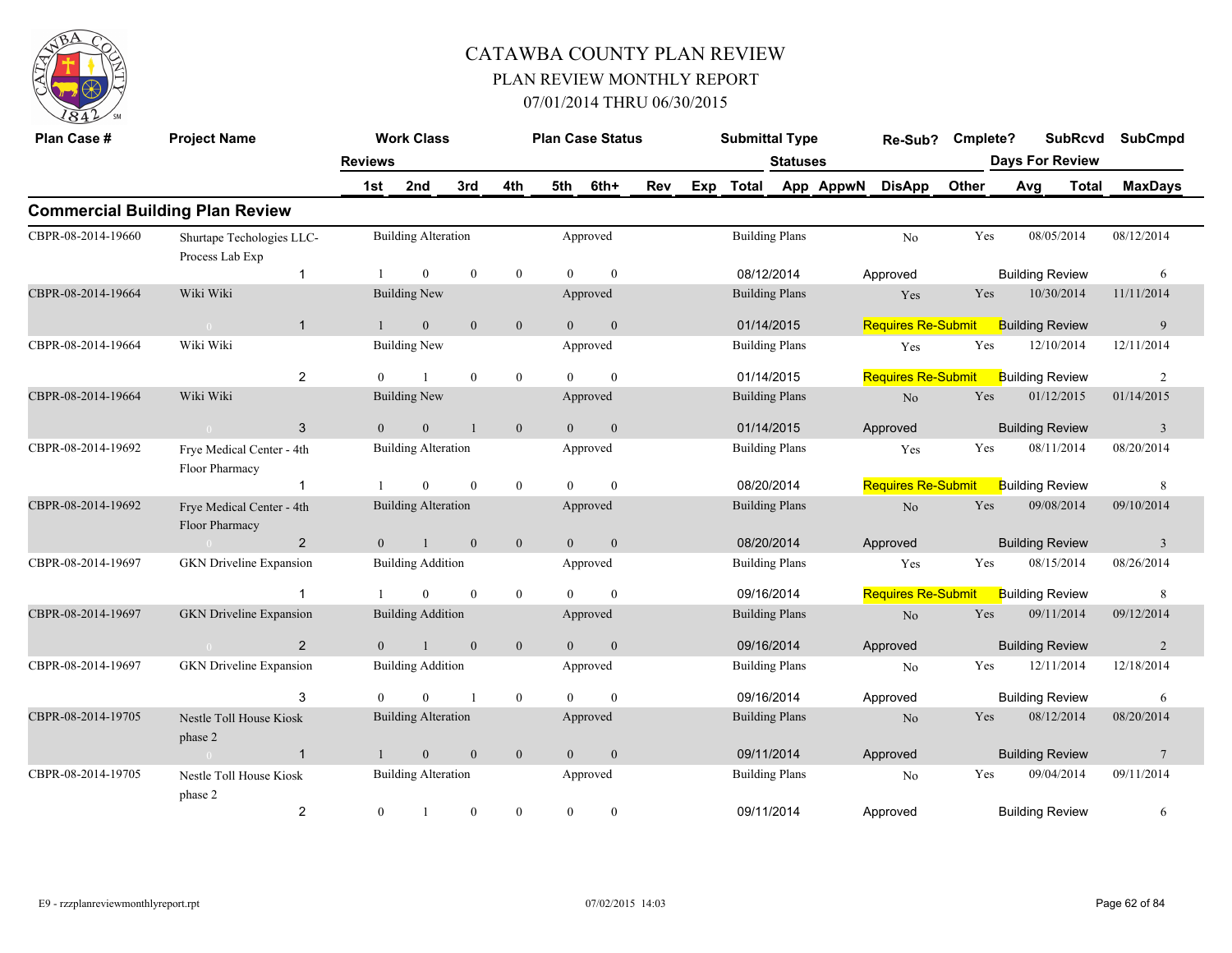

| Plan Case #        | <b>Project Name</b>                                 |                | <b>Work Class</b>          |                |                  |                | <b>Plan Case Status</b> |     |     | <b>Submittal Type</b>               |                 |           | Re-Sub?                   | Cmplete? |     | <b>SubRcvd</b>         |       | <b>SubCmpd</b>  |
|--------------------|-----------------------------------------------------|----------------|----------------------------|----------------|------------------|----------------|-------------------------|-----|-----|-------------------------------------|-----------------|-----------|---------------------------|----------|-----|------------------------|-------|-----------------|
|                    |                                                     | <b>Reviews</b> |                            |                |                  |                |                         |     |     |                                     | <b>Statuses</b> |           |                           |          |     | <b>Days For Review</b> |       |                 |
|                    |                                                     | 1st            | 2nd                        | 3rd            | 4th              | 5th            | 6th+                    | Rev | Exp | <b>Total</b>                        |                 | App AppwN | <b>DisApp</b>             | Other    | Avg |                        | Total | <b>MaxDays</b>  |
|                    | <b>Commercial Building Plan Review</b>              |                |                            |                |                  |                |                         |     |     |                                     |                 |           |                           |          |     |                        |       |                 |
| CBPR-08-2014-19707 | Hickory Motor Company<br>$_{\rm LLC}$               |                | <b>Building New</b>        |                |                  |                | Approved                |     |     | <b>Building Plans</b>               |                 |           | Yes                       | Yes      |     | 08/13/2014             |       | 08/18/2014      |
|                    | -1                                                  |                | $\theta$                   | $\mathbf{0}$   | $\mathbf{0}$     | $\theta$       | $\mathbf{0}$            |     |     | 09/24/2014<br><b>Building Plans</b> |                 |           | <b>Requires Re-Submit</b> |          |     | <b>Building Review</b> |       | $\overline{4}$  |
| CBPR-08-2014-19707 | Hickory Motor Company<br><b>LLC</b>                 |                | <b>Building New</b>        |                |                  |                | Approved                |     |     | 09/24/2014                          |                 |           | No                        | Yes      |     | 09/15/2014             |       | 09/16/2014      |
|                    | 2                                                   | $\overline{0}$ | $\mathbf{1}$               | $\mathbf{0}$   | $\mathbf{0}$     | $\overline{0}$ | $\mathbf{0}$            |     |     |                                     |                 |           | Approved                  |          |     | <b>Building Review</b> |       | 2               |
| CBPR-08-2014-19707 | Hickory Motor Company<br>LLC                        |                | <b>Building New</b>        |                |                  |                | Approved                |     |     | <b>Building Plans</b><br>09/24/2014 |                 |           | No                        | Yes      |     | 10/06/2014             |       | 10/13/2014      |
|                    | 3                                                   | $\overline{0}$ | $\mathbf{0}$               | $\overline{1}$ | $\boldsymbol{0}$ | $\Omega$       | $\mathbf{0}$            |     |     |                                     |                 |           | Approved                  |          |     | <b>Building Review</b> |       | 5               |
| CBPR-08-2014-19741 | Center View Baptist Church<br>- Storage Building    |                | Accessory Structure        |                |                  |                | Approved                |     |     | <b>Building Plans</b>               |                 |           | Yes                       | Yes      |     | 08/26/2014             |       | 08/26/2014      |
|                    | $\mathbf{1}$                                        |                | $\overline{0}$             | $\mathbf{0}$   | $\mathbf{0}$     | $\Omega$       | $\overline{0}$          |     |     | 09/08/2014                          |                 |           | <b>Requires Re-Submit</b> |          |     | <b>Building Review</b> |       | -1              |
| CBPR-08-2014-19741 | Center View Baptist Church<br>- Storage Building    |                | Accessory Structure        |                |                  |                | Approved                |     |     | <b>Building Plans</b>               |                 |           | No                        | Yes      |     | 09/03/2014             |       | 09/04/2014      |
|                    | $\overline{2}$                                      | $\theta$       |                            | $\theta$       | $\mathbf{0}$     | $\theta$       | $\theta$                |     |     | 09/08/2014                          |                 |           | Approved                  |          |     | <b>Building Review</b> |       | $\overline{c}$  |
| CBPR-08-2014-19760 | Maiden Recreation Dept -<br><b>Storage Building</b> |                | Accessory Structure        |                |                  |                | Approved                |     |     | <b>Building Plans</b>               |                 |           | Yes                       | Yes      |     | 08/19/2014             |       | 08/28/2014      |
|                    | $\mathbf{1}$                                        |                | $\overline{0}$             | $\mathbf{0}$   | $\mathbf{0}$     | $\overline{0}$ | $\boldsymbol{0}$        |     |     | 12/17/2014                          |                 |           | <b>Requires Re-Submit</b> |          |     | <b>Building Review</b> |       | $\,$ 8 $\,$     |
| CBPR-08-2014-19760 | Maiden Recreation Dept -<br><b>Storage Building</b> |                | Accessory Structure        |                |                  |                | Approved                |     |     | <b>Building Plans</b>               |                 |           | No                        | Yes      |     | 12/15/2014             |       | 12/17/2014      |
|                    | $\overline{2}$                                      | $\theta$       |                            | $\theta$       | $\mathbf{0}$     | $\theta$       | $\theta$                |     |     | 12/17/2014                          |                 |           | Approved                  |          |     | <b>Building Review</b> |       | 3               |
| CBPR-08-2014-19761 | Sweetwater Early<br><b>Education Center</b>         |                | <b>Building Addition</b>   |                |                  |                | Approved                |     |     | <b>Building Plans</b>               |                 |           | No                        | Yes      |     | 08/19/2014             |       | 08/27/2014      |
|                    | $\mathbf{1}$                                        |                | $\mathbf{0}$               | $\mathbf{0}$   | $\mathbf{0}$     | $\overline{0}$ | $\boldsymbol{0}$        |     |     | 08/27/2014                          |                 |           | Approved                  |          |     | <b>Building Review</b> |       | $7\phantom{.0}$ |
| CBPR-08-2014-19772 | Corning Re-roofing Phase<br>IV                      |                | <b>Building Alteration</b> |                |                  |                | Approved                |     |     | <b>Building Plans</b>               |                 |           | N <sub>o</sub>            | Yes      |     | 08/20/2014             |       | 08/28/2014      |
|                    | $\overline{1}$                                      |                | $\Omega$                   | $\theta$       | $\theta$         | $\Omega$       | $\theta$                |     |     |                                     |                 |           | Approved                  |          |     | <b>Building Review</b> |       | $\tau$          |
| CBPR-08-2014-19790 | Billy's BBQ                                         |                | <b>Building Alteration</b> |                |                  |                | Approved with notes     |     |     | 08/28/2014<br><b>Building Plans</b> |                 |           | No                        | Yes      |     | 08/22/2014             |       | 08/28/2014      |
|                    | $\mathbf{1}$<br>$\sim 0$                            |                | $\boldsymbol{0}$           | $\mathbf{0}$   | $\mathbf{0}$     | $\mathbf{0}$   | $\boldsymbol{0}$        |     |     | 08/28/2014                          |                 |           | Approved with Notes       |          |     | <b>Building Review</b> |       | $\sqrt{5}$      |
| CBPR-08-2014-19799 | Sub Station II                                      |                | <b>Building Alteration</b> |                |                  |                | Approved                |     |     | <b>Building Plans</b>               |                 |           | Yes                       | Yes      |     | 08/29/2014             |       | 08/29/2014      |
|                    | $\mathbf{1}$                                        | 1              | $\mathbf{0}$               | $\mathbf{0}$   | $\overline{0}$   | $\theta$       | $\mathbf{0}$            |     |     | 09/19/2014                          |                 |           | <b>Requires Re-Submit</b> |          |     | <b>Building Review</b> |       | $\mathbf{1}$    |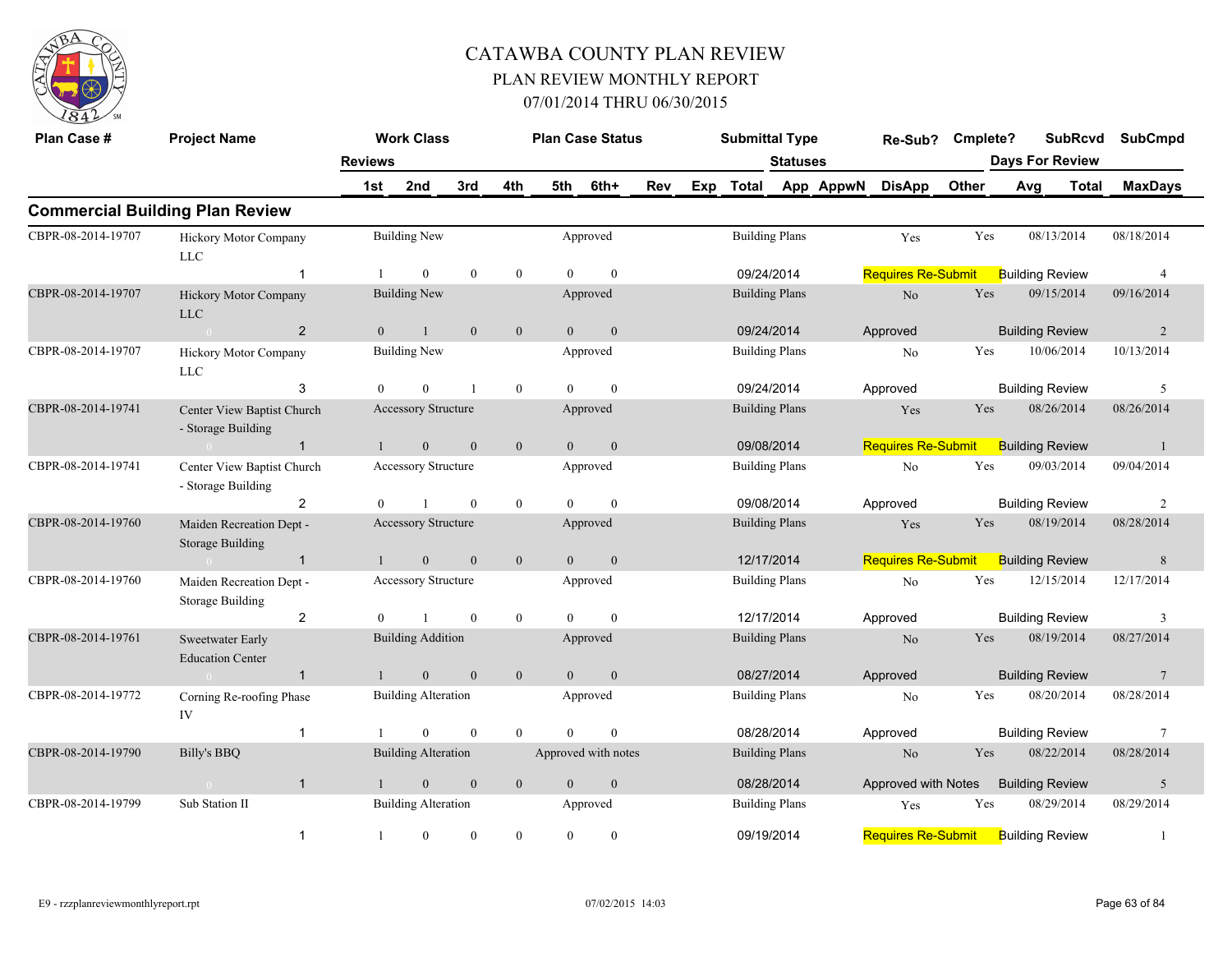

| Plan Case #        | <b>Project Name</b>                              |                | <b>Work Class</b>          |              |                |                | <b>Plan Case Status</b> |     |                                     | <b>Submittal Type</b>               |                       |           | Re-Sub?                   | Cmplete?   | <b>SubRcvd</b>         |              | <b>SubCmpd</b> |
|--------------------|--------------------------------------------------|----------------|----------------------------|--------------|----------------|----------------|-------------------------|-----|-------------------------------------|-------------------------------------|-----------------------|-----------|---------------------------|------------|------------------------|--------------|----------------|
|                    |                                                  | <b>Reviews</b> |                            |              |                |                |                         |     |                                     |                                     | <b>Statuses</b>       |           |                           |            | <b>Days For Review</b> |              |                |
|                    |                                                  | 1st            | 2nd                        | 3rd          | 4th            | 5th            | 6th+                    | Rev | Exp                                 | <b>Total</b>                        |                       | App AppwN | <b>DisApp</b>             | Other      | Avg                    | <b>Total</b> | <b>MaxDays</b> |
|                    | <b>Commercial Building Plan Review</b>           |                |                            |              |                |                |                         |     |                                     |                                     |                       |           |                           |            |                        |              |                |
| CBPR-08-2014-19799 | Sub Station II                                   |                | <b>Building Alteration</b> |              |                |                | Approved                |     |                                     |                                     | <b>Building Plans</b> |           | No                        | Yes        | 09/10/2014             |              | 09/11/2014     |
|                    | 2                                                | $\theta$       |                            | $\mathbf{0}$ | $\mathbf{0}$   |                | $\boldsymbol{0}$        |     |                                     | 09/19/2014                          |                       |           | Approved with Notes       |            | <b>Building Review</b> |              | 2              |
| CBPR-08-2014-19827 | Maple Place - Pump Station<br>(Electric)         |                | <b>Electrical Only</b>     |              |                |                | Approved                |     |                                     | <b>Building Plans</b><br>09/11/2014 |                       |           | Yes                       | Yes        | 08/27/2014             |              | 09/02/2014     |
|                    | $\mathbf{1}$<br>$\sim 0$                         | $\mathbf{1}$   | $\overline{0}$             | $\theta$     | $\overline{0}$ | $\theta$       | $\overline{0}$          |     |                                     |                                     |                       |           | <b>Requires Re-Submit</b> |            | <b>Building Review</b> |              | $\overline{4}$ |
| CBPR-08-2014-19827 | Maple Place - Pump Station<br>(Electric)         |                | <b>Electrical Only</b>     |              |                |                | Approved                |     |                                     | <b>Building Plans</b><br>09/11/2014 |                       |           | $\rm No$                  | Yes        | 09/10/2014             |              | 09/11/2014     |
|                    | 2                                                | $\theta$       |                            | $\theta$     | $\mathbf{0}$   | $\Omega$       | $\mathbf{0}$            |     |                                     |                                     |                       |           | Approved                  |            | <b>Building Review</b> |              | 2              |
| CBPR-08-2014-19841 | Panera Bread Bakery Cafe<br>#3746                |                | <b>Upfit Building</b>      |              |                |                | Approved                |     |                                     |                                     | <b>Building Plans</b> |           | Yes                       | Yes        | 08/28/2014             |              | 09/10/2014     |
|                    | $\mathbf{1}$<br>$\sim 0$                         | $\mathbf{1}$   | $\overline{0}$             | $\theta$     | $\mathbf{0}$   | $\theta$       | $\mathbf{0}$            |     |                                     | 09/10/2014                          |                       |           | <b>Requires Re-Submit</b> |            | <b>Building Review</b> |              | 9              |
| CBPR-08-2014-19841 | Panera Bread Bakery Cafe<br>#3746                |                | <b>Upfit Building</b>      |              |                |                | Approved                |     |                                     |                                     | <b>Building Plans</b> |           | No                        | Yes        | 10/13/2014             |              | 10/14/2014     |
|                    | $\overline{2}$                                   | $\theta$       |                            | $\theta$     | $\theta$       | $\Omega$       | $\theta$                |     |                                     | 09/10/2014                          |                       |           | Approved                  |            | <b>Building Review</b> |              | $\overline{1}$ |
| CBPR-08-2014-19842 | Chick-Fil-A- retaining wall<br>$&$ erosion plans |                | Retaining Wall             |              |                |                | Approved with notes     |     |                                     |                                     | <b>Building Plans</b> |           | Yes                       | Yes        | 09/04/2014             |              | 09/10/2014     |
|                    | $\mathbf{1}$<br>$\sim 0$                         | $\mathbf{1}$   | $\mathbf{0}$               | $\mathbf{0}$ | $\mathbf{0}$   | $\overline{0}$ | $\mathbf{0}$            |     |                                     |                                     | 01/09/2015            |           | Approved with Notes       |            | <b>Building Review</b> |              | 5              |
| CBPR-08-2014-19842 | Chick-Fil-A- retaining wall<br>& erosion plans   |                | Retaining Wall             |              |                |                | Approved with notes     |     |                                     |                                     | <b>Building Plans</b> |           | N <sub>o</sub>            | Yes        | 12/10/2014             |              | 12/11/2014     |
|                    | 2                                                | $\Omega$       |                            | $\theta$     | $\theta$       | $\Omega$       | $\theta$                |     |                                     |                                     | 01/09/2015            |           | Approved with Notes       |            | <b>Building Review</b> |              | 2              |
| CBPR-08-2014-19843 | Main Ave Properties- Elec<br>Only                |                | <b>Electrical Only</b>     |              |                |                | Approved                |     |                                     |                                     | <b>Building Plans</b> |           | N <sub>o</sub>            | Yes        | 08/29/2014             |              | 09/04/2014     |
|                    | $\mathbf{1}$                                     | $\mathbf{1}$   | $\overline{0}$             | $\mathbf{0}$ | $\mathbf{0}$   | $\overline{0}$ | $\mathbf{0}$            |     |                                     | 09/05/2014                          |                       |           | Approved                  |            | <b>Building Review</b> |              | $\overline{4}$ |
| CBPR-08-2014-19846 | Carolina Chiropractic<br>Wellness                |                | <b>Building Alteration</b> |              |                |                | Approved                |     |                                     |                                     | <b>Building Plans</b> |           | N <sub>o</sub>            | Yes        | 08/29/2014             |              | 09/08/2014     |
|                    | $\mathbf 1$                                      | -1             | $\Omega$                   | $\theta$     | $\mathbf{0}$   | $\theta$       | $\theta$                |     |                                     |                                     |                       |           | Approved                  |            | <b>Building Review</b> |              | 6              |
| CBPR-08-2014-19847 | Panera Bread Shell                               |                | Shell Building             |              |                |                | Approved                |     |                                     | 09/08/2014<br><b>Building Plans</b> |                       |           | Yes                       | Yes        | 08/29/2014             |              | 09/08/2014     |
|                    | $\mathbf{1}$<br>$\sim$ 0                         | $\mathbf{1}$   | $\overline{0}$             | $\mathbf{0}$ | $\mathbf{0}$   | $\overline{0}$ | $\mathbf{0}$            |     |                                     | 10/16/2014                          |                       |           | <b>Under Review</b>       |            | <b>Building Review</b> |              | 6              |
| CBPR-08-2014-19847 | Panera Bread Shell                               |                | Shell Building             |              |                |                | Approved                |     | <b>Building Plans</b><br>10/16/2014 |                                     |                       | Yes       | Yes                       | 10/06/2014 |                        | 10/08/2014   |                |
|                    | 2                                                | $\mathbf{0}$   |                            | $\theta$     | $\theta$       | $\Omega$       | $\mathbf{0}$            |     |                                     |                                     |                       |           | Approved                  |            | <b>Building Review</b> |              | 3              |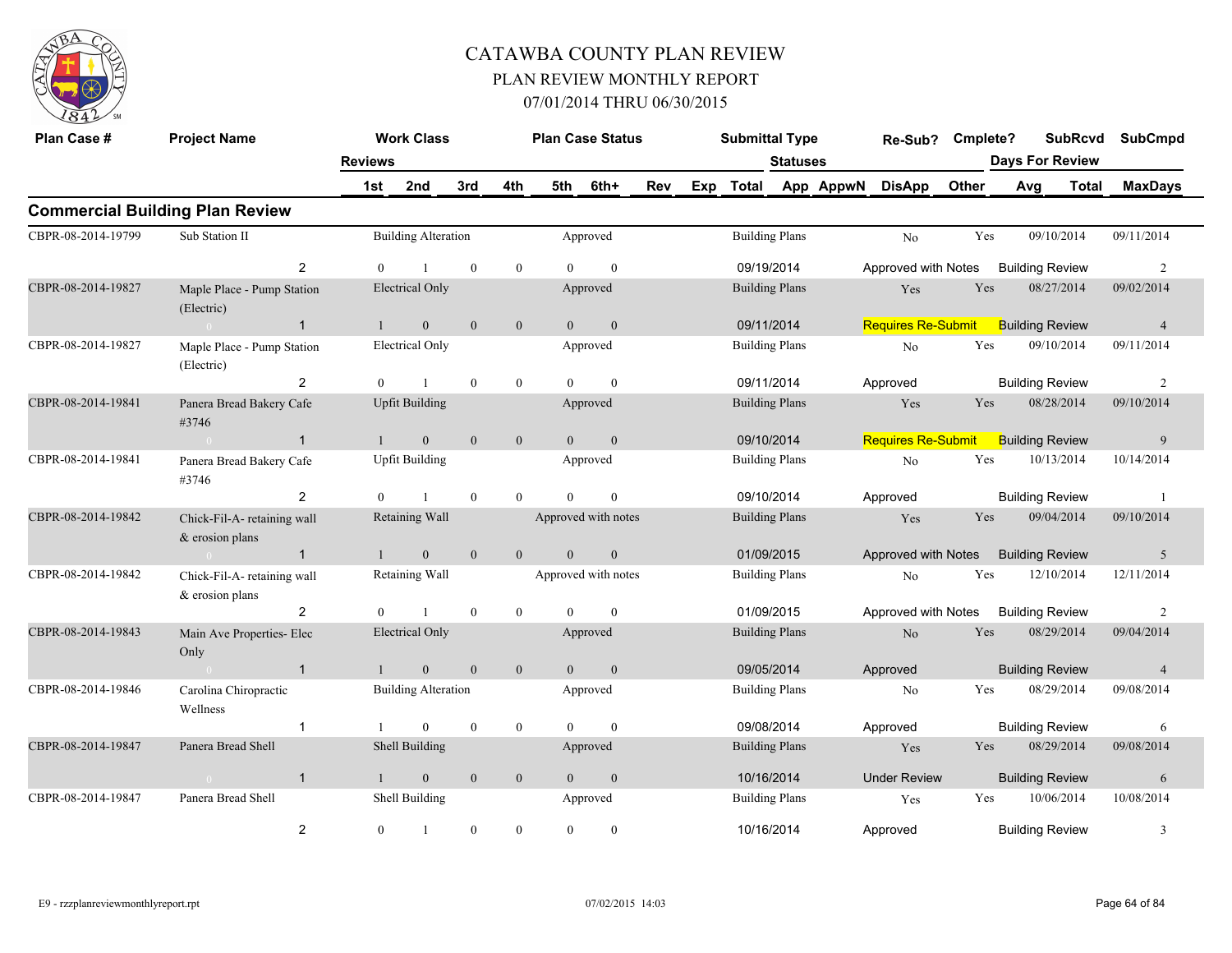

| Plan Case #        | <b>Project Name</b>                                            |                | <b>Work Class</b>          |                |                  |                | <b>Plan Case Status</b> |     |                                     | <b>Submittal Type</b>               |                 |           | Re-Sub?                   | Cmplete? |     | <b>SubRcvd</b>         |              | <b>SubCmpd</b>          |
|--------------------|----------------------------------------------------------------|----------------|----------------------------|----------------|------------------|----------------|-------------------------|-----|-------------------------------------|-------------------------------------|-----------------|-----------|---------------------------|----------|-----|------------------------|--------------|-------------------------|
|                    |                                                                | <b>Reviews</b> |                            |                |                  |                |                         |     |                                     |                                     | <b>Statuses</b> |           |                           |          |     | <b>Days For Review</b> |              |                         |
|                    |                                                                | 1st            | 2nd                        | 3rd            | 4th              | 5th            | 6th+                    | Rev | Exp                                 | <b>Total</b>                        |                 | App AppwN | <b>DisApp</b>             | Other    | Avg |                        | <b>Total</b> | <b>MaxDays</b>          |
|                    | <b>Commercial Building Plan Review</b>                         |                |                            |                |                  |                |                         |     |                                     |                                     |                 |           |                           |          |     |                        |              |                         |
| CBPR-08-2014-19847 | Panera Bread Shell                                             |                | Shell Building             |                |                  |                | Approved                |     |                                     | <b>Building Plans</b>               |                 |           | N <sub>o</sub>            | Yes      |     | 10/23/2014             |              | 10/24/2014              |
|                    | 3                                                              | $\theta$       | $\theta$                   | $\overline{1}$ | $\mathbf{0}$     | $\Omega$       | $\mathbf{0}$            |     |                                     | 10/16/2014                          |                 |           | Approved                  |          |     | <b>Building Review</b> |              | $\overline{2}$          |
| CBPR-08-2014-19848 | <b>ATM Relocation - Conover</b><br><b>B</b> lvd                |                | <b>Building Relocation</b> |                |                  |                | Approved                |     |                                     | <b>Building Plans</b>               |                 |           | No                        | Yes      |     | 08/29/2014             |              | 09/03/2014              |
|                    | $\mathbf{1}$                                                   |                | $\mathbf{0}$               | $\mathbf{0}$   | $\boldsymbol{0}$ | $\overline{0}$ | $\mathbf{0}$            |     | 09/03/2014<br><b>Building Plans</b> |                                     |                 |           | Approved                  |          |     | <b>Building Review</b> |              | $\overline{\mathbf{3}}$ |
| CBPR-09-2014-19850 | Roberts Motors Repair<br>Shop                                  |                | <b>Building New</b>        |                |                  |                | Approved                |     |                                     |                                     |                 |           | Yes                       | Yes      |     | 09/02/2014             |              | 09/09/2014              |
|                    | $\overline{1}$                                                 |                | $\mathbf{0}$               | $\mathbf{0}$   | $\boldsymbol{0}$ | $\Omega$       | $\mathbf{0}$            |     |                                     |                                     |                 |           | <b>Requires Re-Submit</b> |          |     | <b>Building Review</b> |              | 6                       |
| CBPR-09-2014-19850 | Roberts Motors Repair<br>Shop                                  |                | <b>Building New</b>        |                |                  |                | Approved                |     |                                     | 11/20/2014<br><b>Building Plans</b> |                 |           | $\rm No$                  | Yes      |     | 11/17/2014             |              | 11/19/2014              |
|                    | 2                                                              | $\overline{0}$ | $\mathbf{1}$               | $\mathbf{0}$   | $\mathbf{0}$     | $\overline{0}$ | $\mathbf{0}$            |     |                                     | 11/20/2014                          |                 |           | Approved                  |          |     | <b>Building Review</b> |              | $\overline{3}$          |
| CBPR-09-2014-19857 | Greenway Public Transp.<br>-bus shelter                        |                | <b>Building New</b>        |                |                  |                | Approved                |     |                                     | <b>Building Plans</b>               |                 |           | N <sub>0</sub>            | Yes      |     | 09/02/2014             |              | 09/10/2014              |
|                    | -1                                                             |                | $\mathbf{0}$               | $\mathbf{0}$   | $\boldsymbol{0}$ | $\Omega$       | $\mathbf{0}$            |     |                                     | 09/10/2014                          |                 |           | Approved                  |          |     | <b>Building Review</b> |              | 7                       |
| CBPR-09-2014-19866 | <b>Westover Business Center</b><br>910 Suite 105               |                | <b>Building Alteration</b> |                |                  |                | Approved                |     |                                     | <b>Building Plans</b>               |                 |           | Yes                       | Yes      |     | 09/03/2014             |              | 09/10/2014              |
|                    | $\mathbf{1}$<br>$\sim$ 0                                       |                | $\boldsymbol{0}$           | $\mathbf{0}$   | $\mathbf{0}$     | $\overline{0}$ | $\boldsymbol{0}$        |     |                                     | 09/18/2014                          |                 |           | <b>Requires Re-Submit</b> |          |     | <b>Building Review</b> |              | 6                       |
| CBPR-09-2014-19866 | <b>Westover Business Center</b><br>910 Suite 105               |                | <b>Building Alteration</b> |                |                  |                | Approved                |     |                                     | <b>Building Plans</b>               |                 |           | N <sub>o</sub>            | Yes      |     | 09/17/2014             |              | 09/18/2014              |
|                    | 2                                                              | $\theta$       |                            | $\mathbf{0}$   | $\mathbf{0}$     | $\theta$       | $\mathbf{0}$            |     |                                     | 09/18/2014                          |                 |           | Approved                  |          |     | <b>Building Review</b> |              | 2                       |
| CBPR-09-2014-19879 | Perfect Workout Shell<br><b>Building at Conover</b><br>Station |                | Shell Building             |                |                  |                | Approved                |     |                                     | <b>Building Plans</b>               |                 |           | Yes                       | Yes      |     | 09/05/2014             |              | 09/15/2014              |
|                    | $\mathbf{1}$                                                   |                | $\boldsymbol{0}$           | $\mathbf{0}$   | $\mathbf{0}$     | $\overline{0}$ | $\boldsymbol{0}$        |     |                                     |                                     |                 |           | <b>Requires Re-Submit</b> |          |     | <b>Building Review</b> |              | $7\phantom{.0}$         |
| CBPR-09-2014-19879 | Perfect Workout Shell<br><b>Building at Conover</b><br>Station |                | Shell Building             |                |                  |                | Approved                |     |                                     | 09/15/2014<br><b>Building Plans</b> |                 |           | N <sub>o</sub>            | Yes      |     | 09/16/2014             |              | 09/17/2014              |
|                    | $\overline{2}$                                                 | $\theta$       |                            | $\mathbf{0}$   | $\boldsymbol{0}$ | $\theta$       | $\mathbf{0}$            |     |                                     | 09/15/2014<br>Approved              |                 |           |                           |          |     | <b>Building Review</b> |              | $\overline{c}$          |
| CBPR-09-2014-19881 | Turnip the Arts- interior<br>alterations                       |                | <b>Building Alteration</b> |                |                  |                | Approved                |     |                                     | <b>Building Plans</b>               |                 |           | Yes                       | Yes      |     | 09/05/2014             |              | 09/12/2014              |
|                    | $\mathbf{1}$<br>$\overline{0}$                                 | $\mathbf{1}$   | $\mathbf{0}$               | $\theta$       | $\boldsymbol{0}$ | $\mathbf{0}$   | $\mathbf{0}$            |     |                                     | 09/29/2014                          |                 |           | <b>Requires Re-Submit</b> |          |     | <b>Building Review</b> |              | 6                       |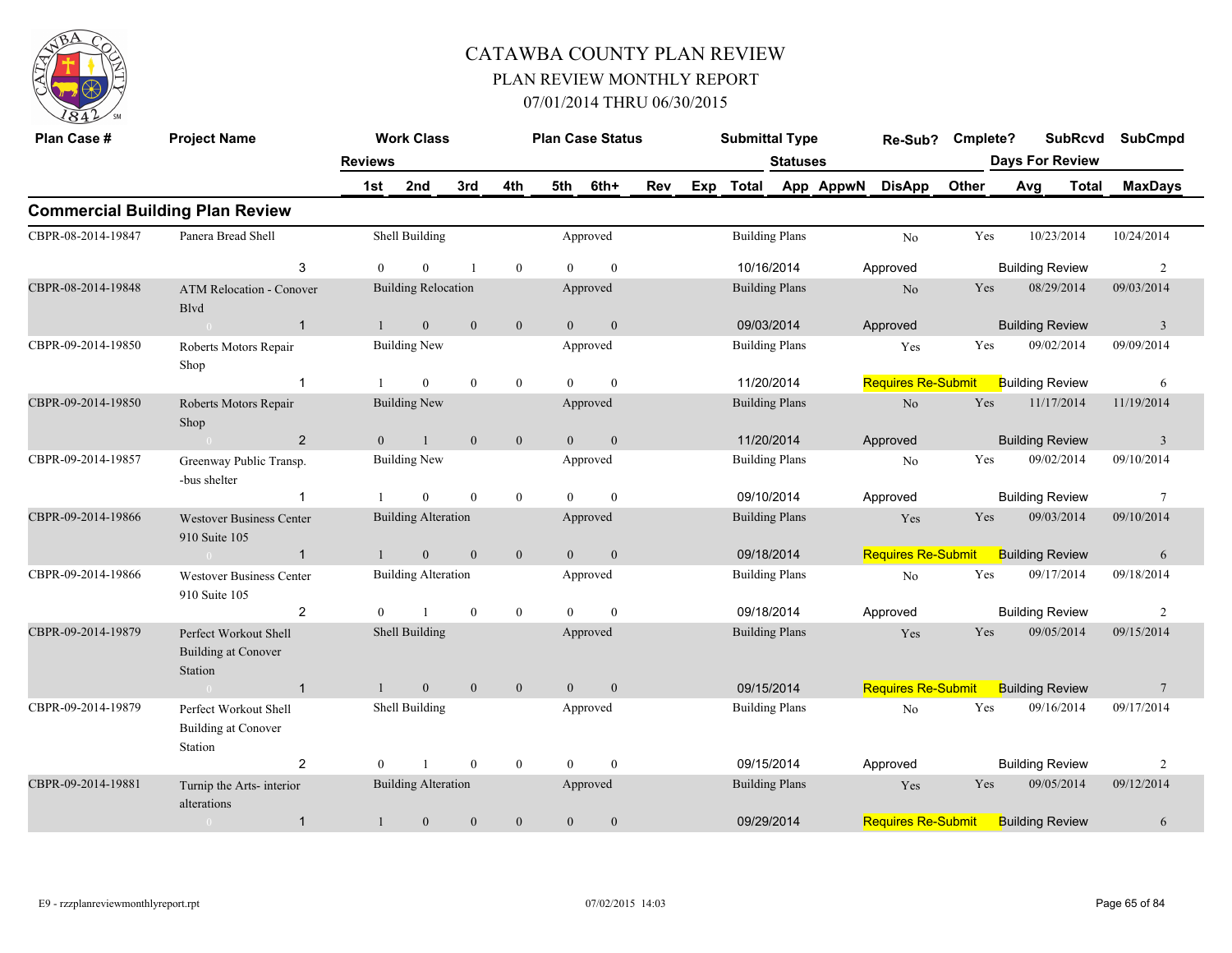

| Plan Case #        | <b>Project Name</b>                         |                | <b>Work Class</b>          |                  |                  |                | <b>Plan Case Status</b> |     |                       | <b>Submittal Type</b>               |                 |                           | Re-Sub?                   | Cmplete?                  |                        | <b>SubRcvd</b> | <b>SubCmpd</b>          |
|--------------------|---------------------------------------------|----------------|----------------------------|------------------|------------------|----------------|-------------------------|-----|-----------------------|-------------------------------------|-----------------|---------------------------|---------------------------|---------------------------|------------------------|----------------|-------------------------|
|                    |                                             | <b>Reviews</b> |                            |                  |                  |                |                         |     |                       |                                     | <b>Statuses</b> |                           |                           |                           | <b>Days For Review</b> |                |                         |
|                    |                                             | 1st            | 2nd                        | 3rd              | 4th              | 5th            | 6th+                    | Rev | Exp                   | <b>Total</b>                        |                 | App AppwN                 | <b>DisApp</b>             | Other                     | Avg                    | Total          | <b>MaxDays</b>          |
|                    | <b>Commercial Building Plan Review</b>      |                |                            |                  |                  |                |                         |     |                       |                                     |                 |                           |                           |                           |                        |                |                         |
| CBPR-09-2014-19881 | Turnip the Arts- interior<br>alterations    |                | <b>Building Alteration</b> |                  |                  |                | Approved                |     |                       | <b>Building Plans</b>               |                 |                           | No                        | Yes                       |                        | 09/26/2014     | 09/30/2014              |
|                    | 2                                           | $\overline{0}$ |                            | $\mathbf{0}$     | $\mathbf{0}$     | $\overline{0}$ | $\boldsymbol{0}$        |     |                       | 09/29/2014                          |                 |                           | Approved with Notes       |                           | <b>Building Review</b> |                | $\mathbf{3}$            |
| CBPR-09-2014-19884 | Waffle House - alterations                  |                | <b>Building Alteration</b> |                  |                  |                | Approved                |     |                       | <b>Building Plans</b>               |                 |                           | Yes                       | Yes                       |                        | 09/05/2014     | 09/11/2014              |
|                    |                                             |                | $\theta$                   | $\mathbf{0}$     | $\mathbf{0}$     | $\theta$       | $\theta$                |     |                       | 03/09/2015<br><b>Building Plans</b> |                 |                           |                           | <b>Requires Re-Submit</b> | <b>Building Review</b> |                | -5                      |
| CBPR-09-2014-19884 | Waffle House - alterations                  |                | <b>Building Alteration</b> |                  |                  |                | Approved                |     |                       | 03/09/2015                          |                 |                           |                           | Yes                       |                        | 10/02/2014     | 10/06/2014              |
|                    | 2<br>$\overline{0}$                         | $\overline{0}$ |                            | $\mathbf{0}$     | $\mathbf{0}$     | $\theta$       | $\mathbf{0}$            |     |                       |                                     |                 |                           | <b>Requires Re-Submit</b> |                           | <b>Building Review</b> |                | $\overline{\mathbf{3}}$ |
| CBPR-09-2014-19884 | Waffle House - alterations                  |                | <b>Building Alteration</b> |                  |                  |                | Approved                |     |                       | <b>Building Plans</b><br>03/09/2015 |                 |                           | N <sub>o</sub>            | Yes                       |                        | 10/15/2014     | 10/17/2014              |
|                    | 3                                           | $\Omega$       | $\Omega$                   |                  | $\mathbf{0}$     | $\Omega$       | $\theta$                |     |                       |                                     |                 |                           | Approved                  |                           | <b>Building Review</b> |                | 3                       |
| CBPR-09-2014-19884 | Waffle House - alterations                  |                | <b>Building Alteration</b> |                  |                  |                | Approved                |     |                       | <b>Building Plans</b>               |                 |                           | Yes                       | Yes                       |                        | 01/15/2015     | 01/26/2015              |
|                    | $\overline{4}$<br>$\bigcap$                 | $\overline{0}$ | $\boldsymbol{0}$           | $\mathbf{0}$     | $\mathbf{1}$     | $\overline{0}$ | $\boldsymbol{0}$        |     |                       | 03/09/2015                          |                 |                           | <b>Requires Re-Submit</b> |                           | <b>Building Review</b> |                | $7\phantom{.0}$         |
| CBPR-09-2014-19884 | Waffle House - alterations                  |                | <b>Building Alteration</b> |                  |                  |                | Approved                |     |                       | <b>Building Plans</b>               |                 |                           | N <sub>o</sub>            | Yes                       |                        | 03/04/2015     | 03/09/2015              |
|                    | 5                                           | $\Omega$       | $\theta$                   | $\mathbf{0}$     | $\overline{0}$   |                | $\theta$                |     |                       | 03/09/2015                          |                 |                           | Approved                  |                           | <b>Building Review</b> |                | $\overline{4}$          |
| CBPR-09-2014-19898 | Taco Bell - 2451 Springs Rd<br><b>NE</b>    |                | <b>Building New</b>        |                  |                  |                | Approved                |     |                       | <b>Building Plans</b>               |                 |                           | Yes                       | Yes                       |                        | 09/08/2014     | 09/16/2014              |
|                    | $\overline{1}$                              |                | $\overline{0}$             | $\mathbf{0}$     | $\boldsymbol{0}$ | $\theta$       | $\mathbf{0}$            |     |                       | 10/16/2014                          |                 |                           | <b>Requires Re-Submit</b> |                           | <b>Building Review</b> |                | $\overline{7}$          |
| CBPR-09-2014-19898 | Taco Bell - 2451 Springs Rd<br>NE           |                | <b>Building New</b>        |                  |                  |                | Approved                |     |                       | <b>Building Plans</b>               |                 |                           | Yes                       | Yes                       |                        | 09/29/2014     | 09/30/2014              |
|                    | $\mathfrak{p}$                              | $\theta$       |                            | $\mathbf{0}$     | $\mathbf{0}$     | $\Omega$       | $\theta$                |     |                       | 10/16/2014                          |                 |                           | <b>Requires Re-Submit</b> |                           | <b>Building Review</b> |                | $\overline{2}$          |
| CBPR-09-2014-19898 | Taco Bell - 2451 Springs Rd<br><b>NE</b>    |                | <b>Building New</b>        |                  |                  |                | Approved                |     |                       | <b>Building Plans</b>               |                 |                           | N <sub>o</sub>            | Yes                       |                        | 10/02/2014     | 10/07/2014              |
|                    | 3<br>$\bigcap$                              | $\overline{0}$ | $\mathbf{0}$               |                  | $\mathbf{0}$     | $\theta$       | $\mathbf{0}$            |     |                       |                                     |                 |                           | Approved                  |                           | <b>Building Review</b> |                | $\overline{4}$          |
| CBPR-09-2014-19904 | Viewmont Square Court-<br>1420 4th St Dr NW |                | <b>Building New</b>        |                  |                  |                | Approved with notes     |     |                       | 10/16/2014<br><b>Building Plans</b> |                 |                           | No                        | Yes                       |                        | 10/24/2014     | 11/06/2014              |
|                    | $\overline{1}$                              |                | $\theta$                   | $\mathbf{0}$     | $\mathbf{0}$     | $\Omega$       | $\theta$                |     | 12/15/2014            |                                     |                 | <b>Requires Re-Submit</b> |                           | <b>Building Review</b>    |                        | 10             |                         |
| CBPR-09-2014-19904 | Viewmont Square Court-<br>1420 4th St Dr NW |                | <b>Building New</b>        |                  |                  |                | Approved with notes     |     | <b>Building Plans</b> |                                     |                 | N <sub>o</sub>            | Yes                       |                           | 11/13/2014             | 11/13/2014     |                         |
|                    | $\overline{2}$<br>$\Omega$                  | $\overline{0}$ |                            | $\boldsymbol{0}$ | $\boldsymbol{0}$ | $\overline{0}$ | $\mathbf{0}$            |     |                       | 12/15/2014                          |                 |                           | Approved with Notes       |                           | <b>Building Review</b> |                |                         |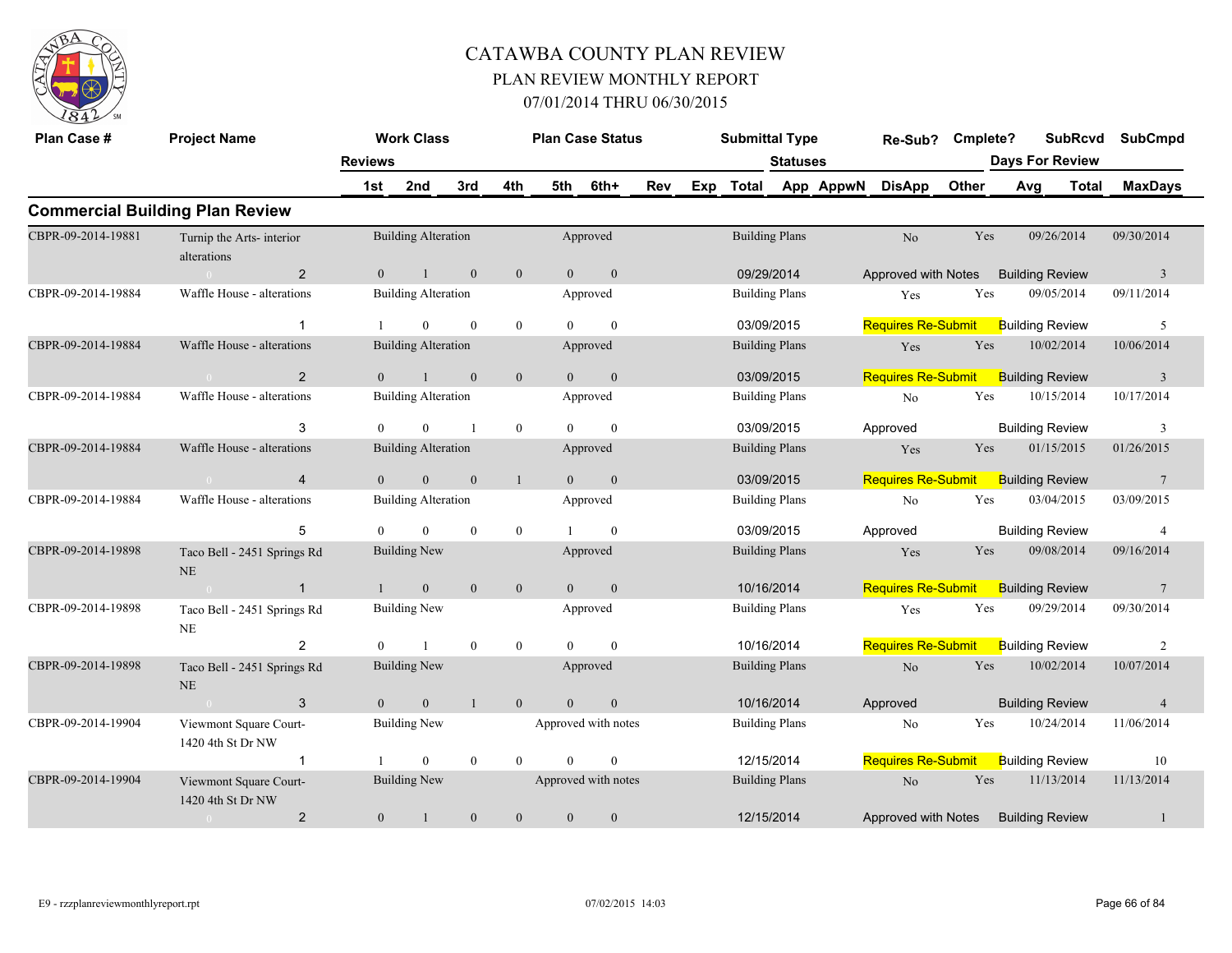

| Plan Case #        | <b>Project Name</b>                            |                | <b>Work Class</b>          |                |                  | <b>Plan Case Status</b> |                  |     |                                                                                 | <b>Submittal Type</b> |                 |           | Re-Sub?                   | Cmplete?             |            | <b>SubRcvd</b>         | <b>SubCmpd</b> |
|--------------------|------------------------------------------------|----------------|----------------------------|----------------|------------------|-------------------------|------------------|-----|---------------------------------------------------------------------------------|-----------------------|-----------------|-----------|---------------------------|----------------------|------------|------------------------|----------------|
|                    |                                                | <b>Reviews</b> |                            |                |                  |                         |                  |     |                                                                                 |                       | <b>Statuses</b> |           |                           |                      |            | <b>Days For Review</b> |                |
|                    |                                                | 1st            | 2nd                        | 3rd            | 4th              | 5th                     | 6th+             | Rev |                                                                                 | Exp Total             |                 | App AppwN | <b>DisApp</b>             | Other                | Avg        | <b>Total</b>           | <b>MaxDays</b> |
|                    | <b>Commercial Building Plan Review</b>         |                |                            |                |                  |                         |                  |     |                                                                                 |                       |                 |           |                           |                      |            |                        |                |
| CBPR-09-2014-19907 | AT&T Equipment<br>Upgrades-8115 W NC 10<br>Hwy |                | <b>Electrical Only</b>     |                |                  |                         | Approved         |     |                                                                                 | <b>Building Plans</b> |                 |           | Yes                       | Yes                  |            | 09/09/2014             | 09/16/2014     |
|                    | $\overline{1}$<br>$\sim 0$                     | $\mathbf{1}$   | $\mathbf{0}$               | $\mathbf{0}$   | $\mathbf{0}$     | $\overline{0}$          | $\mathbf{0}$     |     |                                                                                 | 10/01/2014            |                 |           | <b>Requires Re-Submit</b> |                      |            | <b>Building Review</b> | 6              |
| CBPR-09-2014-19907 | AT&T Equipment<br>Upgrades-8115 W NC 10<br>Hwy |                | <b>Electrical Only</b>     |                |                  |                         | Approved         |     | <b>Building Plans</b><br>10/01/2014<br>Approved<br><b>Building Plans</b><br>Yes |                       |                 |           | No                        | Yes                  |            | 09/26/2014             | 10/01/2014     |
|                    | 2                                              | $\mathbf{0}$   |                            | $\mathbf{0}$   | $\overline{0}$   | $\theta$                | $\theta$         |     |                                                                                 |                       |                 |           |                           |                      |            | <b>Building Review</b> | $\overline{4}$ |
| CBPR-09-2014-19908 | AT&T 6562-6520 N NC 16 -<br>Elig Fac           |                | <b>Electrical Only</b>     |                |                  |                         | Approved         |     |                                                                                 | 10/01/2014            |                 |           |                           | Yes                  |            | 09/09/2014             | 09/16/2014     |
|                    | $\mathbf{1}$                                   | $\mathbf{1}$   | $\overline{0}$             | $\mathbf{0}$   | $\mathbf{0}$     | $\theta$                | $\mathbf{0}$     |     |                                                                                 |                       |                 |           | <b>Requires Re-Submit</b> |                      |            | <b>Building Review</b> | 6              |
| CBPR-09-2014-19908 | AT&T 6562-6520 N NC 16 -<br>Elig Fac           |                | <b>Electrical Only</b>     |                |                  |                         | Approved         |     |                                                                                 | <b>Building Plans</b> |                 |           | No                        | $\operatorname{Yes}$ |            | 09/26/2014             | 10/01/2014     |
|                    | $\overline{2}$                                 | $\theta$       |                            | $\mathbf{0}$   | $\mathbf{0}$     | $\theta$                | $\mathbf{0}$     |     |                                                                                 | 10/01/2014            |                 |           | Approved                  |                      |            | <b>Building Review</b> | $\overline{4}$ |
| CBPR-09-2014-19932 | <b>LRU Physician Assist</b><br>Alteration      |                | <b>Building Alteration</b> |                |                  |                         | Approved         |     |                                                                                 | <b>Building Plans</b> |                 |           | Yes                       | Yes                  |            | 09/11/2014             | 09/17/2014     |
|                    | $\mathbf{1}$<br>$\sim 0$                       |                | $\mathbf{0}$               | $\mathbf{0}$   | $\mathbf{0}$     | $\overline{0}$          | $\mathbf{0}$     |     |                                                                                 | 04/21/2015            |                 |           | <b>Requires Re-Submit</b> |                      |            | <b>Building Review</b> | 5              |
| CBPR-09-2014-19932 | <b>LRU Physician Assist</b><br>Alteration      |                | <b>Building Alteration</b> |                |                  |                         | Approved         |     |                                                                                 | <b>Building Plans</b> |                 |           | Yes                       | Yes                  |            | 11/26/2014             | 12/02/2014     |
|                    | $\overline{2}$                                 | $\theta$       |                            | $\mathbf{0}$   | $\overline{0}$   | $\theta$                | $\mathbf{0}$     |     |                                                                                 | 04/21/2015            |                 |           | <b>Requires Re-Submit</b> |                      |            | <b>Building Review</b> | 4              |
| CBPR-09-2014-19932 | <b>LRU Physician Assist</b><br>Alteration      |                | <b>Building Alteration</b> |                |                  |                         | Approved         |     |                                                                                 | <b>Building Plans</b> |                 |           | No                        | Yes                  |            | 01/26/2015             | 01/27/2015     |
|                    | $\mathbf{3}$<br>$\sim 0$                       | $\overline{0}$ | $\boldsymbol{0}$           | $\overline{1}$ | $\mathbf{0}$     | $\overline{0}$          | $\boldsymbol{0}$ |     |                                                                                 | 04/21/2015            |                 |           | Approved with Notes       |                      |            | <b>Building Review</b> | 2              |
| CBPR-09-2014-19932 | <b>LRU Physician Assist</b><br>Alteration      |                | <b>Building Alteration</b> |                |                  |                         | Approved         |     |                                                                                 | <b>Building Plans</b> |                 |           | N <sub>o</sub>            | Yes                  |            | 03/30/2015             | 04/09/2015     |
|                    | $\overline{4}$                                 | $\overline{0}$ | $\theta$                   | $\mathbf{0}$   | $\mathbf{1}$     | $\overline{0}$          | $\mathbf{0}$     |     |                                                                                 |                       |                 |           | Approved                  |                      |            | <b>Building Review</b> | 9              |
| CBPR-09-2014-19932 | <b>LRU Physician Assist</b><br>Alteration      |                | <b>Building Alteration</b> |                |                  |                         | Approved         |     | 04/21/2015<br><b>Building Plans</b>                                             |                       |                 |           | N <sub>o</sub>            | Yes                  |            | 04/10/2015             | 04/21/2015     |
|                    | 5                                              | $\overline{0}$ | $\boldsymbol{0}$           | $\mathbf{0}$   | $\mathbf{0}$     | 1                       | $\boldsymbol{0}$ |     | 04/21/2015                                                                      |                       |                 |           | Approved                  |                      |            | <b>Building Review</b> | 8              |
| CBPR-09-2014-19933 |                                                | Modular        |                            |                |                  | Approved                |                  |     | <b>Building Plans</b>                                                           |                       |                 | No        | Yes                       |                      | 09/10/2014 | 09/22/2014             |                |
|                    | $\mathbf{1}$                                   |                | $\mathbf{0}$               | $\mathbf{0}$   | $\boldsymbol{0}$ | $\mathbf{0}$            | $\bf{0}$         |     |                                                                                 | 09/22/2014            |                 |           | Approved                  |                      |            | <b>Building Review</b> | 9              |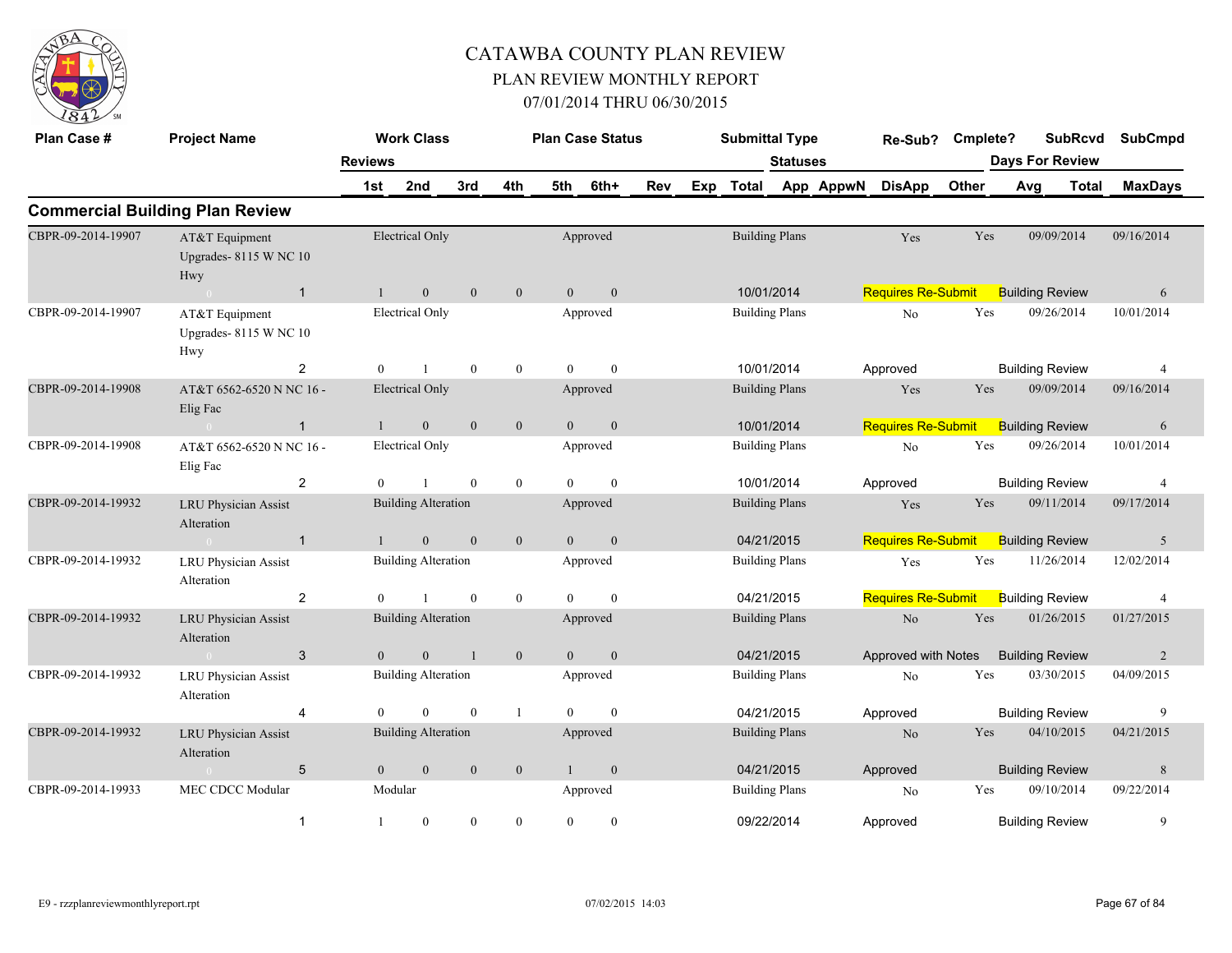

| Plan Case #        | <b>Project Name</b>                                      |                       | <b>Work Class</b>          |                  |                  |                | <b>Plan Case Status</b> |     |     | <b>Submittal Type</b>               |                 |           | Re-Sub?                   | Cmplete? |     | <b>SubRcvd</b><br><b>Days For Review</b> | <b>SubCmpd</b> |
|--------------------|----------------------------------------------------------|-----------------------|----------------------------|------------------|------------------|----------------|-------------------------|-----|-----|-------------------------------------|-----------------|-----------|---------------------------|----------|-----|------------------------------------------|----------------|
|                    |                                                          | <b>Reviews</b><br>1st | 2nd                        | 3rd              | 4th              | 5th            | 6th+                    | Rev | Exp | <b>Total</b>                        | <b>Statuses</b> | App AppwN | <b>DisApp</b>             | Other    | Avg | <b>Total</b>                             | <b>MaxDays</b> |
|                    | <b>Commercial Building Plan Review</b>                   |                       |                            |                  |                  |                |                         |     |     |                                     |                 |           |                           |          |     |                                          |                |
| CBPR-09-2014-19937 | Christ Alive Church -<br>Sanctuary addition              |                       | <b>Building Addition</b>   |                  |                  |                | Approved                |     |     | <b>Building Plans</b>               |                 |           | Yes                       | Yes      |     | 09/11/2014                               | 09/18/2014     |
|                    | $\mathbf{1}$                                             |                       | $\mathbf{0}$               | $\mathbf{0}$     | $\overline{0}$   | $\theta$       | $\mathbf{0}$            |     |     | 12/04/2014                          |                 |           | <b>Requires Re-Submit</b> |          |     | <b>Building Review</b>                   | 6              |
| CBPR-09-2014-19937 | Christ Alive Church -<br>Sanctuary addition              |                       | <b>Building Addition</b>   |                  |                  |                | Approved                |     |     | <b>Building Plans</b><br>12/04/2014 |                 |           | Yes                       | Yes      |     | 10/10/2014                               | 10/13/2014     |
|                    | $\overline{2}$                                           | $\mathbf{0}$          | $\mathbf{1}$               | $\mathbf{0}$     | $\boldsymbol{0}$ | $\overline{0}$ | $\mathbf{0}$            |     |     |                                     |                 |           | <b>Requires Re-Submit</b> |          |     | <b>Building Review</b>                   | 1              |
| CBPR-09-2014-19937 | Christ Alive Church -<br>Sanctuary addition              |                       | <b>Building Addition</b>   |                  |                  |                | Approved                |     |     | <b>Building Plans</b><br>12/04/2014 |                 |           | Yes                       | Yes      |     | 11/24/2014                               | 11/26/2014     |
|                    | 3                                                        | $\Omega$              | $\mathbf{0}$               |                  | $\bf{0}$         | $\theta$       | $\mathbf{0}$            |     |     |                                     |                 |           | <b>Requires Re-Submit</b> |          |     | <b>Building Review</b>                   | 3              |
| CBPR-09-2014-19937 | Christ Alive Church -<br>Sanctuary addition              |                       | <b>Building Addition</b>   |                  |                  |                | Approved                |     |     | <b>Building Plans</b>               |                 |           | N <sub>o</sub>            | Yes      |     | 12/01/2014                               | 12/03/2014     |
|                    | $\overline{4}$                                           | $\overline{0}$        | $\boldsymbol{0}$           | $\boldsymbol{0}$ | $\mathbf{1}$     | $\overline{0}$ | $\mathbf{0}$            |     |     | 12/04/2014                          |                 |           | Approved                  |          |     | <b>Building Review</b>                   | $\mathbf{3}$   |
| CBPR-09-2014-19938 | Romanian Baptist Church -<br>Kitchen                     |                       | <b>Building Alteration</b> |                  |                  |                | Hold                    |     |     | <b>Building Plans</b>               |                 |           | Yes                       | Yes      |     | 09/12/2014                               | 09/22/2014     |
|                    | $\mathbf 1$                                              |                       | $\mathbf{0}$               | $\boldsymbol{0}$ | $\boldsymbol{0}$ | $\overline{0}$ | $\boldsymbol{0}$        |     |     | 03/26/2015                          |                 |           | <b>Requires Re-Submit</b> |          |     | <b>Building Review</b>                   | $\overline{7}$ |
| CBPR-09-2014-19938 | Romanian Baptist Church -<br>Kitchen                     |                       | <b>Building Alteration</b> |                  |                  |                | Hold                    |     |     | <b>Building Plans</b>               |                 |           | Yes                       | Yes      |     | 02/25/2015                               | 03/03/2015     |
|                    | $\overline{2}$                                           | $\theta$              | $\mathbf{1}$               | $\mathbf{0}$     | $\mathbf{0}$     | $\overline{0}$ | $\mathbf{0}$            |     |     | 03/26/2015                          |                 |           | <b>Requires Re-Submit</b> |          |     | <b>Building Review</b>                   | 5              |
| CBPR-09-2014-19938 | Romanian Baptist Church -<br>Kitchen                     |                       | <b>Building Alteration</b> |                  |                  |                | Hold                    |     |     | <b>Building Plans</b>               |                 |           | No                        | Yes      |     | 03/25/2015                               | 03/26/2015     |
|                    | 3                                                        | $\Omega$              | $\Omega$                   | $\mathbf{1}$     | $\overline{0}$   | $\theta$       | $\mathbf{0}$            |     |     | 03/26/2015                          |                 |           | Approved                  |          |     | <b>Building Review</b>                   | 2              |
| CBPR-09-2014-19965 | <b>Adrian Shuford YMCA</b><br>Dugouts                    |                       | Accessory Structure        |                  |                  |                | Approved                |     |     | <b>Building Plans</b>               |                 |           | N <sub>o</sub>            | Yes      |     | 09/15/2014                               | 09/19/2014     |
|                    | $\mathbf{1}$                                             | $\mathbf{1}$          | $\overline{0}$             | $\mathbf{0}$     | $\mathbf{0}$     | $\mathbf{0}$   | $\mathbf{0}$            |     |     |                                     |                 |           | Approved with Notes       |          |     | <b>Building Review</b>                   | 5              |
| CBPR-09-2014-19972 | Aldi Food Store #80<br>-Refrigeration & Rooftop<br>Units |                       | <b>Building Alteration</b> |                  |                  |                | Approved                |     |     | 09/19/2014<br><b>Building Plans</b> |                 |           | Yes                       | Yes      |     | 09/16/2014                               | 09/22/2014     |
|                    | $\mathbf{1}$                                             |                       | $\overline{0}$             | $\mathbf{0}$     | $\mathbf{0}$     | $\mathbf{0}$   | $\mathbf{0}$            |     |     | 09/29/2014                          |                 |           | <b>Requires Re-Submit</b> |          |     | <b>Building Review</b>                   | 5              |
| CBPR-09-2014-19972 | Aldi Food Store #80<br>-Refrigeration & Rooftop<br>Units |                       | <b>Building Alteration</b> |                  |                  |                | Approved                |     |     | <b>Building Plans</b><br>09/29/2014 |                 |           | N <sub>o</sub>            | Yes      |     | 09/25/2014                               | 09/29/2014     |
|                    | $\overline{2}$                                           | $\overline{0}$        |                            | $\mathbf{0}$     | $\theta$         | $\overline{0}$ | $\mathbf{0}$            |     |     |                                     |                 |           | Approved                  |          |     | <b>Building Review</b>                   | 3              |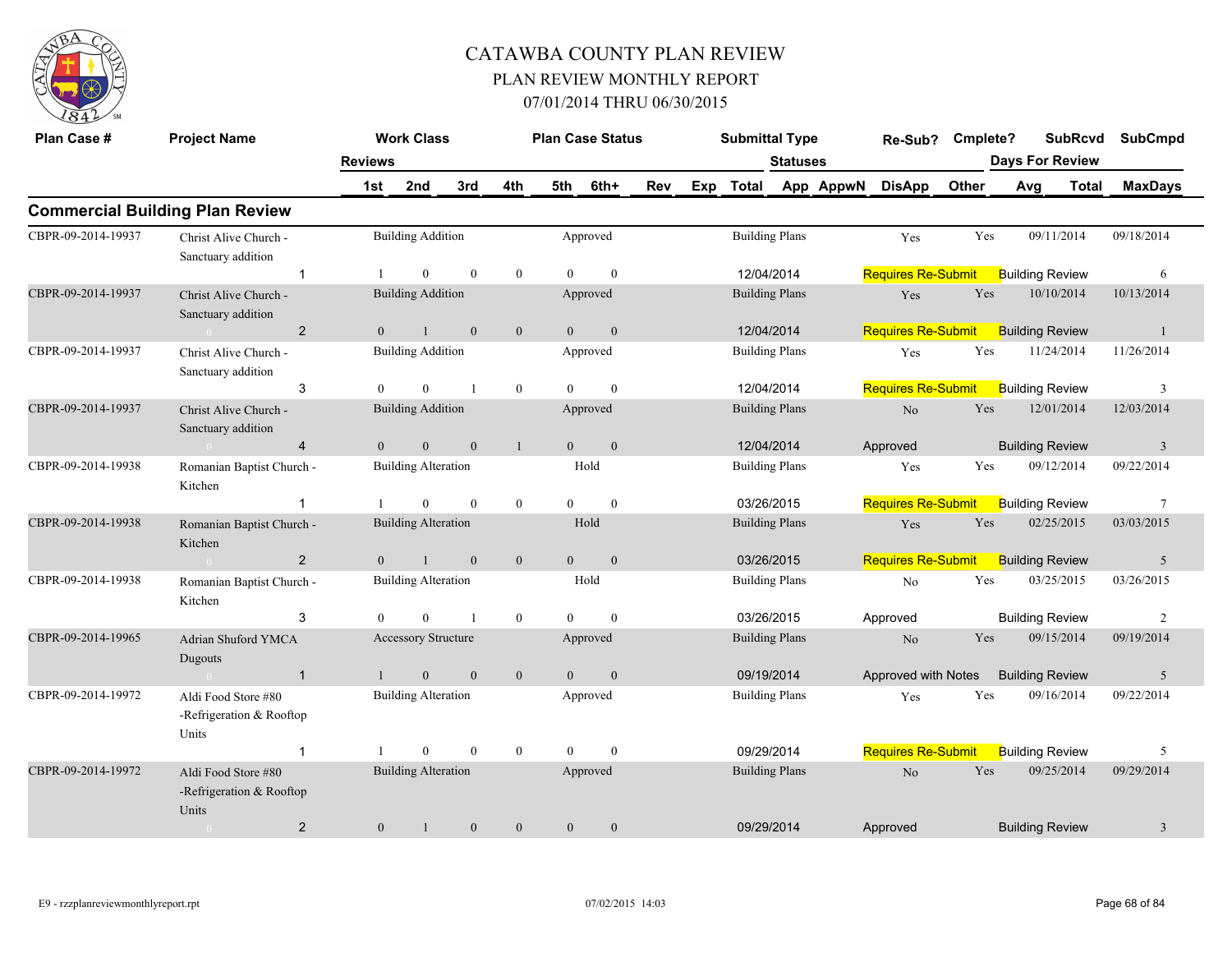

| Plan Case #        | <b>Project Name</b>                    |                | <b>Work Class</b>          |                |                  |                | <b>Plan Case Status</b> |     |                                                              | <b>Submittal Type</b> |                       |           | Re-Sub?                   | Cmplete? |            | <b>SubRcvd</b>         | <b>SubCmpd</b> |  |
|--------------------|----------------------------------------|----------------|----------------------------|----------------|------------------|----------------|-------------------------|-----|--------------------------------------------------------------|-----------------------|-----------------------|-----------|---------------------------|----------|------------|------------------------|----------------|--|
|                    |                                        | <b>Reviews</b> |                            |                |                  |                |                         |     |                                                              |                       | <b>Statuses</b>       |           |                           |          |            | <b>Days For Review</b> |                |  |
|                    |                                        | 1st            | 2nd                        | 3rd            | 4th              | 5th            | 6th+                    | Rev | Exp                                                          | <b>Total</b>          |                       | App AppwN | <b>DisApp</b>             | Other    | Avg        | Total                  | <b>MaxDays</b> |  |
|                    | <b>Commercial Building Plan Review</b> |                |                            |                |                  |                |                         |     |                                                              |                       |                       |           |                           |          |            |                        |                |  |
| CBPR-09-2014-19982 | Longhorn Storage<br>Addition           |                | <b>Building Addition</b>   |                |                  |                | Approved                |     |                                                              |                       | <b>Building Plans</b> |           | Yes                       | Yes      |            | 09/17/2014             | 09/24/2014     |  |
|                    | $\overline{1}$<br>$\bigcirc$           |                | $\overline{0}$             | $\mathbf{0}$   | $\mathbf{0}$     | $\theta$       | $\mathbf{0}$            |     |                                                              |                       | 12/22/2014            |           | <b>Requires Re-Submit</b> |          |            | <b>Building Review</b> | 6              |  |
| CBPR-09-2014-19982 | Longhorn Storage<br>Addition           |                | <b>Building Addition</b>   |                |                  |                | Approved                |     | <b>Building Plans</b><br>12/22/2014<br><b>Building Plans</b> |                       |                       |           | No                        | Yes      |            | 12/17/2014             | 12/22/2014     |  |
|                    | $\overline{2}$                         |                |                            | $\mathbf{0}$   | $\boldsymbol{0}$ | $\Omega$       | $\theta$                |     |                                                              |                       |                       |           | Approved                  |          |            | <b>Building Review</b> | $\overline{4}$ |  |
| CBPR-09-2014-19992 | Greater Hickory Classic<br>2014        |                | <b>Accessory Structure</b> |                |                  |                | Approved                |     |                                                              | 10/09/2014            |                       |           |                           | Yes      |            | 10/09/2014             | 10/09/2014     |  |
|                    | $\overline{1}$<br>$\sim$ 0             |                | $\mathbf{0}$               | $\mathbf{0}$   | $\boldsymbol{0}$ | $\overline{0}$ | $\boldsymbol{0}$        |     |                                                              |                       |                       |           | Approved                  |          |            | <b>Building Review</b> | -1             |  |
| CBPR-09-2014-19996 | Indoor Soccer Complex                  |                | <b>Building Alteration</b> |                |                  |                | Approved                |     |                                                              |                       | <b>Building Plans</b> |           | Yes                       | Yes      |            | 09/18/2014             | 09/25/2014     |  |
|                    |                                        |                | $\Omega$                   | $\mathbf{0}$   | $\boldsymbol{0}$ | $\Omega$       | $\theta$                |     |                                                              |                       | 10/07/2014            |           | <b>Requires Re-Submit</b> |          |            | <b>Building Review</b> | 6              |  |
| CBPR-09-2014-19996 | <b>Indoor Soccer Complex</b>           |                | <b>Building Alteration</b> |                |                  |                | Approved                |     |                                                              |                       | <b>Building Plans</b> |           | $\rm No$                  | Yes      |            | 10/03/2014             | 10/07/2014     |  |
|                    | 2<br>$\bigcap$                         | $\theta$       | $\mathbf{1}$               | $\mathbf{0}$   | $\mathbf{0}$     | $\Omega$       | $\mathbf{0}$            |     |                                                              |                       | 10/07/2014            |           | Approved                  |          |            | <b>Building Review</b> | $\overline{3}$ |  |
| CBPR-09-2014-20008 | AT&T Backup Generator                  |                | <b>Electrical Only</b>     |                |                  |                | Approved                |     |                                                              |                       | <b>Building Plans</b> |           | No                        | Yes      |            | 09/19/2014             | 09/25/2014     |  |
|                    | $\overline{1}$                         |                | $\theta$                   | $\theta$       | $\mathbf{0}$     | $\Omega$       | $\theta$                |     |                                                              |                       | 09/25/2014            |           | Approved with Notes       |          |            | <b>Building Review</b> | 5              |  |
| CBPR-09-2014-20018 | Hickory Burger FI                      |                | <b>Building Alteration</b> |                |                  |                | Approved                |     |                                                              |                       | <b>Building Plans</b> |           | Yes                       | Yes      |            | 09/22/2014             | 09/29/2014     |  |
|                    | $\overline{1}$<br>$\theta$             |                | $\overline{0}$             | $\mathbf{0}$   | $\boldsymbol{0}$ | $\Omega$       | $\boldsymbol{0}$        |     |                                                              |                       | 10/27/2014            |           | <b>Requires Re-Submit</b> |          |            | <b>Building Review</b> | 6              |  |
| CBPR-09-2014-20018 | Hickory Burger FI                      |                | <b>Building Alteration</b> |                |                  |                | Approved                |     |                                                              |                       | <b>Building Plans</b> |           | Yes                       | Yes      |            | 10/10/2014             | 10/15/2014     |  |
|                    | $\overline{2}$                         |                |                            | $\theta$       | $\boldsymbol{0}$ | $\Omega$       | $\theta$                |     |                                                              |                       | 10/27/2014            |           | Approved with Notes       |          |            | <b>Building Review</b> | 3              |  |
| CBPR-09-2014-20018 | Hickory Burger FI                      |                | <b>Building Alteration</b> |                |                  |                | Approved                |     |                                                              |                       | <b>Building Plans</b> |           | N <sub>o</sub>            | Yes      |            | 10/22/2014             | 10/24/2014     |  |
|                    | 3<br>$\bigcap$                         | $\theta$       | $\mathbf{0}$               | $\blacksquare$ | $\mathbf{0}$     | $\Omega$       | $\mathbf{0}$            |     |                                                              |                       | 10/27/2014            |           | Approved                  |          |            | <b>Building Review</b> | 3              |  |
| CBPR-09-2014-20027 | <b>Dollar Tree Springs</b><br>Corners  |                | <b>Building Alteration</b> |                |                  |                | Approved                |     |                                                              |                       | <b>Building Plans</b> |           | Yes                       | Yes      |            | 09/23/2014             | 09/29/2014     |  |
|                    | $\overline{1}$                         |                | $\theta$                   | $\mathbf{0}$   | $\mathbf{0}$     | $\Omega$       | $\mathbf{0}$            |     | 10/20/2014                                                   |                       |                       |           | <b>Requires Re-Submit</b> |          |            | <b>Building Review</b> | 5              |  |
| CBPR-09-2014-20027 | Dollar Tree Springs<br>Corners         |                | <b>Building Alteration</b> |                |                  |                | Approved                |     | <b>Building Plans</b>                                        |                       |                       | $\rm No$  | Yes                       |          | 10/15/2014 | 10/17/2014             |                |  |
|                    | $\overline{2}$<br>$\sim 0$             | $\overline{0}$ | $\mathbf{1}$               | $\mathbf{0}$   | $\boldsymbol{0}$ | $\mathbf{0}$   | $\boldsymbol{0}$        |     | 10/20/2014                                                   |                       |                       |           | Approved                  |          |            | <b>Building Review</b> | 3              |  |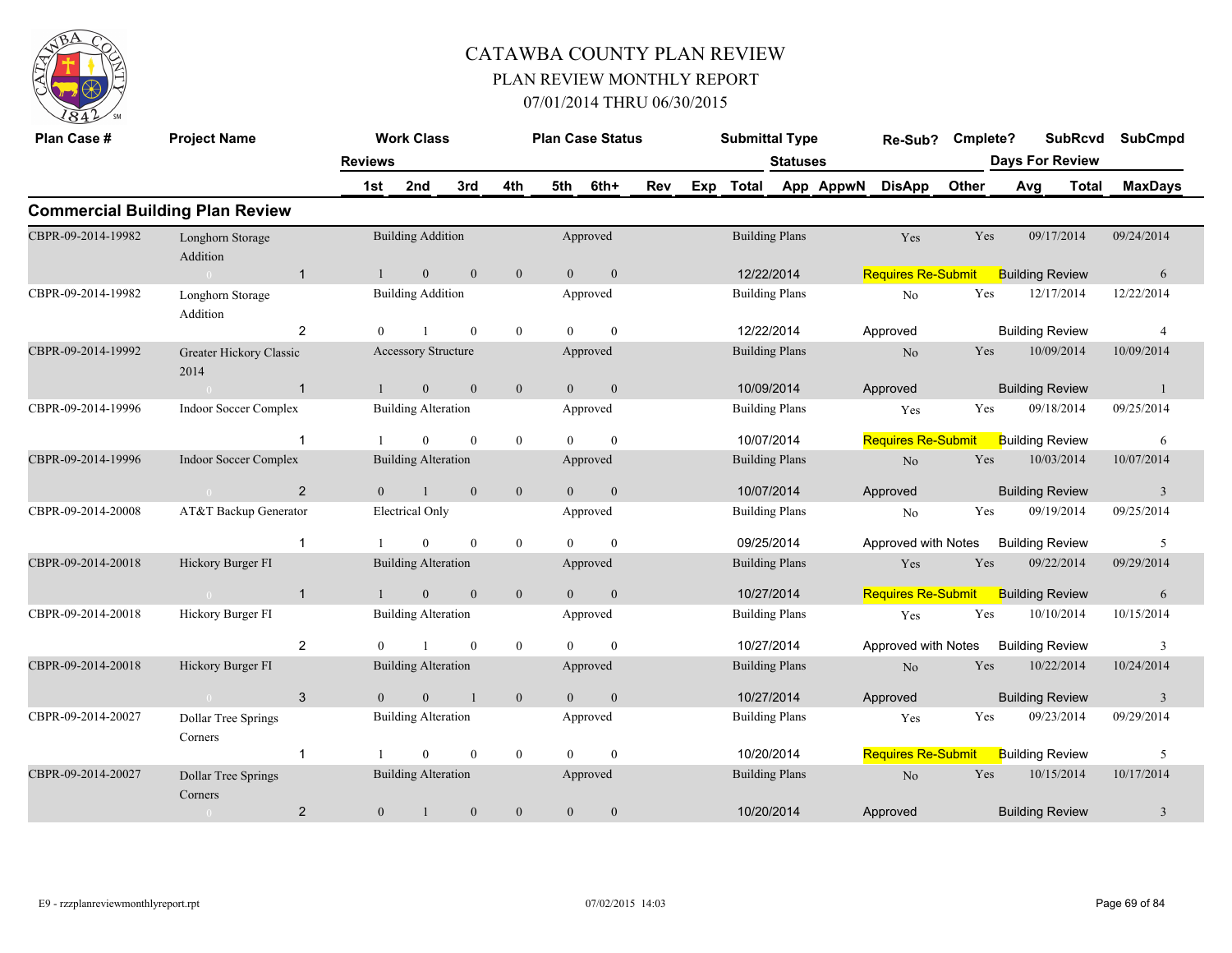

| Plan Case #        | <b>Project Name</b>                    |                | <b>Work Class</b>                   |              |                  |                | <b>Plan Case Status</b> |     |     | <b>Submittal Type</b>               |                       |           | Re-Sub?                   | Cmplete?   |     | <b>SubRcvd</b>         |              | <b>SubCmpd</b>          |
|--------------------|----------------------------------------|----------------|-------------------------------------|--------------|------------------|----------------|-------------------------|-----|-----|-------------------------------------|-----------------------|-----------|---------------------------|------------|-----|------------------------|--------------|-------------------------|
|                    |                                        | <b>Reviews</b> |                                     |              |                  |                |                         |     |     |                                     | <b>Statuses</b>       |           |                           |            |     | <b>Days For Review</b> |              |                         |
|                    |                                        | 1st            | 2nd                                 | 3rd          | 4th              | 5th            | 6th+                    | Rev | Exp | <b>Total</b>                        |                       | App AppwN | <b>DisApp</b>             | Other      | Avg |                        | <b>Total</b> | <b>MaxDays</b>          |
|                    | <b>Commercial Building Plan Review</b> |                |                                     |              |                  |                |                         |     |     |                                     |                       |           |                           |            |     |                        |              |                         |
| CBPR-09-2014-20030 | Joy Baptist Church<br>classroom        |                | <b>Building Alteration</b>          |              |                  |                | Approved                |     |     |                                     | <b>Building Plans</b> |           | No                        | Yes        |     | 09/23/2014             |              | 10/02/2014              |
|                    | $\overline{1}$<br>$0 -$                |                | $\mathbf{0}$                        | $\mathbf{0}$ | $\mathbf{0}$     | $\overline{0}$ | $\mathbf{0}$            |     |     | 12/12/2014                          |                       |           | Approved                  |            |     | <b>Building Review</b> |              | 8                       |
| CBPR-09-2014-20030 | Joy Baptist Church<br>classroom        |                | <b>Building Alteration</b>          |              |                  |                | Approved                |     |     | <b>Building Plans</b><br>12/12/2014 |                       |           | N <sub>o</sub>            | Yes        |     | 12/08/2014             |              | 12/12/2014              |
|                    | $\overline{2}$                         | $\theta$       |                                     | $\mathbf{0}$ | $\bf{0}$         | $\Omega$       | $\theta$                |     |     |                                     |                       |           | Approved                  |            |     | <b>Building Review</b> |              | 5                       |
| CBPR-09-2014-20040 | MDI Truck & Trailer Repair<br>Facility |                | <b>Building New</b>                 |              |                  |                | Approved                |     |     | <b>Building Plans</b><br>10/20/2014 |                       |           | Yes                       | Yes        |     | 09/23/2014             |              | 09/30/2014              |
|                    | $\sim 0$<br>$\mathbf{1}$               | $\mathbf{1}$   | $\mathbf{0}$                        | $\mathbf{0}$ | $\mathbf{0}$     | $\overline{0}$ | $\boldsymbol{0}$        |     |     |                                     |                       |           | <b>Requires Re-Submit</b> |            |     | <b>Building Review</b> |              | 6                       |
| CBPR-09-2014-20040 | MDI Truck & Trailer Repair<br>Facility |                | <b>Building New</b>                 |              |                  |                | Approved                |     |     |                                     | <b>Building Plans</b> |           | No                        | Yes        |     | 10/14/2014             |              | 10/16/2014              |
|                    | $\overline{c}$                         | $\theta$       |                                     | $\mathbf{0}$ | $\mathbf{0}$     | $\theta$       | $\mathbf{0}$            |     |     |                                     | 10/20/2014            |           | Approved                  |            |     | <b>Building Review</b> |              | $\overline{\mathbf{3}}$ |
| CBPR-09-2014-20046 | B & M Motors Alterations               |                | <b>Building Alteration</b>          |              |                  |                | Approved                |     |     |                                     | <b>Building Plans</b> |           | Yes                       | Yes        |     | 09/23/2014             |              | 10/02/2014              |
|                    | $\overline{1}$<br>$\sim 0$             |                | $\overline{0}$                      | $\mathbf{0}$ | $\mathbf{0}$     | $\overline{0}$ | $\mathbf{0}$            |     |     | 10/08/2014                          |                       |           | <b>Requires Re-Submit</b> |            |     | <b>Building Review</b> |              | 8                       |
| CBPR-09-2014-20046 | B & M Motors Alterations               |                | <b>Building Alteration</b>          |              |                  |                | Approved                |     |     |                                     | <b>Building Plans</b> |           | N <sub>0</sub>            | Yes        |     | 10/07/2014             |              | 10/07/2014              |
|                    | 2                                      | $\Omega$       |                                     | $\theta$     | $\mathbf{0}$     | $\Omega$       | $\theta$                |     |     |                                     | 10/08/2014            |           | Approved                  |            |     | <b>Building Review</b> |              | $\overline{1}$          |
| CBPR-09-2014-20051 | Jared Corey State Farm<br>Insurance    |                | <b>Building Alteration</b>          |              |                  |                | Approved                |     |     |                                     | <b>Building Plans</b> |           | Yes                       | Yes        |     | 09/23/2014             |              | 10/01/2014              |
|                    | $\overline{1}$<br>$\sim 0$             |                | $\mathbf{0}$                        | $\mathbf{0}$ | $\mathbf{0}$     | $\Omega$       | $\boldsymbol{0}$        |     |     | 10/13/2014                          |                       |           | <b>Requires Re-Submit</b> |            |     | <b>Building Review</b> |              | 7                       |
| CBPR-09-2014-20051 | Jared Corey State Farm<br>Insurance    |                | <b>Building Alteration</b>          |              |                  |                | Approved                |     |     |                                     | <b>Building Plans</b> |           | $\rm No$                  | Yes        |     | 10/08/2014             |              | 10/10/2014              |
|                    | $\overline{2}$                         | $\theta$       |                                     | $\mathbf{0}$ | $\boldsymbol{0}$ | $\theta$       | $\mathbf{0}$            |     |     | 10/13/2014                          |                       |           | Approved                  |            |     | <b>Building Review</b> |              | 3                       |
| CBPR-09-2014-20086 | Due Bambini Safety                     |                | <b>Building Alteration</b>          |              |                  |                | Approved                |     |     |                                     | <b>Building Plans</b> |           | No                        | <b>Yes</b> |     | 09/25/2014             |              | 10/06/2014              |
|                    | $\overline{1}$<br>$\sim$ 0             |                | $\overline{0}$                      | $\mathbf{0}$ | $\mathbf{0}$     | $\theta$       | $\mathbf{0}$            |     |     |                                     |                       |           | Approved                  |            |     | <b>Building Review</b> |              | 8                       |
| CBPR-09-2014-20124 | U-Haul Propane<br>Dispensing Station   |                | Accessory Structure                 |              |                  |                | Approved                |     |     | 10/08/2014<br><b>Building Plans</b> |                       |           | No                        | Yes        |     | 10/01/2014             |              | 10/09/2014              |
|                    | $\overline{1}$                         |                | $\overline{0}$                      | $\mathbf{0}$ | $\boldsymbol{0}$ | $\theta$       | $\mathbf{0}$            |     |     | 10/09/2014                          |                       |           | Approved                  |            |     | <b>Building Review</b> |              | 7                       |
| CBPR-10-2013-18099 | Harvest Bible Chapel                   |                | Building Alterations &<br>Additions |              |                  |                | Approved                |     |     | <b>Building Plans</b>               |                       |           | Yes                       | Yes        |     | 08/25/2014             |              | 08/28/2014              |
|                    | 5<br>$\bigcirc$                        | $\Omega$       | $\mathbf{0}$                        | $\mathbf{0}$ | $\boldsymbol{0}$ |                | $\theta$                |     |     | 09/22/2014                          |                       |           | <b>Requires Re-Submit</b> |            |     | <b>Building Review</b> |              | $\overline{4}$          |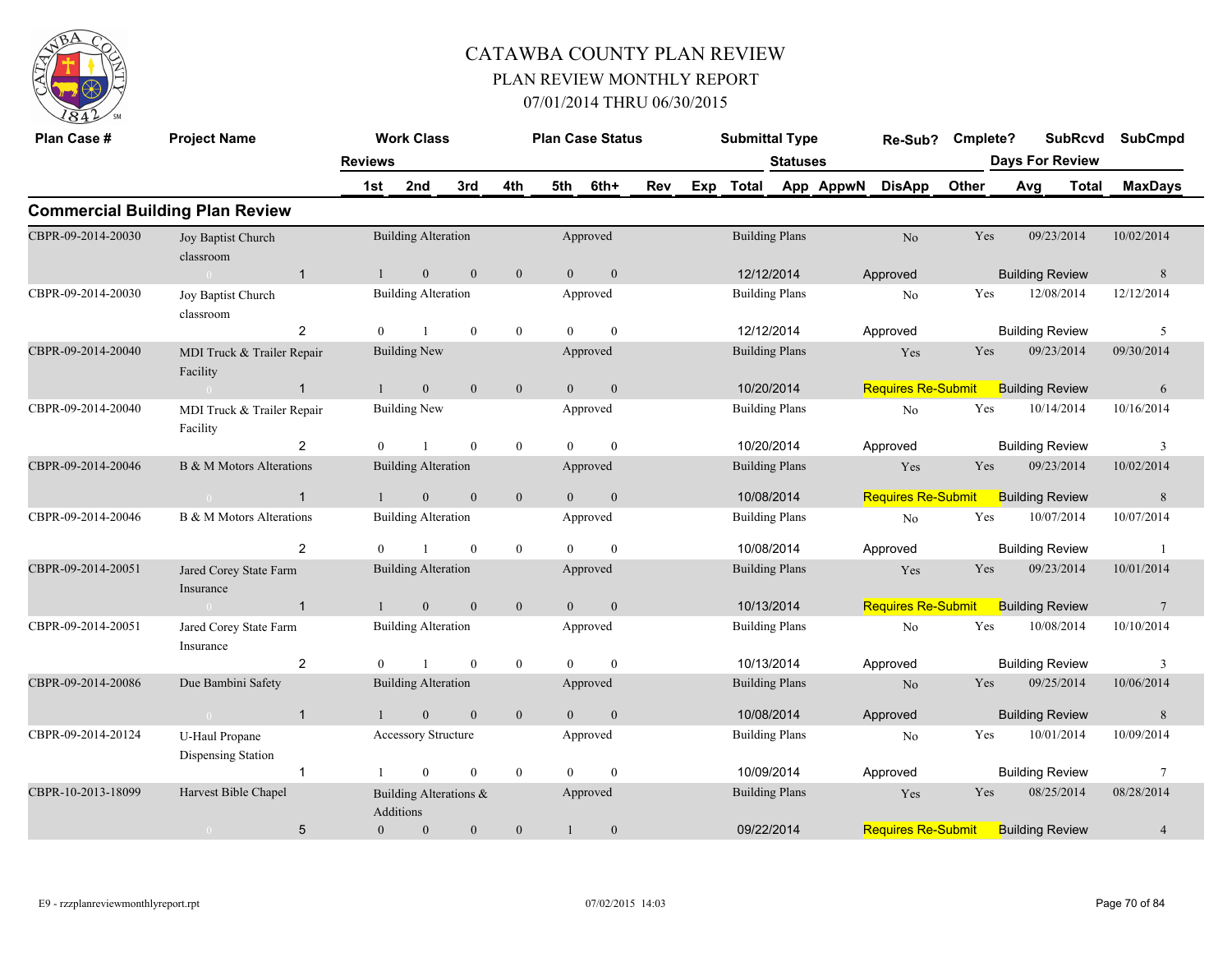

| Plan Case #        | <b>Project Name</b>                    |                | <b>Work Class</b>                   |                |                  |                | <b>Plan Case Status</b> |     |                       | <b>Submittal Type</b>               |                 |                           | Re-Sub?                   | Cmplete?               |                        | <b>SubRcvd</b> | <b>SubCmpd</b> |
|--------------------|----------------------------------------|----------------|-------------------------------------|----------------|------------------|----------------|-------------------------|-----|-----------------------|-------------------------------------|-----------------|---------------------------|---------------------------|------------------------|------------------------|----------------|----------------|
|                    |                                        | <b>Reviews</b> |                                     |                |                  |                |                         |     |                       |                                     | <b>Statuses</b> |                           |                           |                        | <b>Days For Review</b> |                |                |
|                    |                                        | 1st            | 2nd                                 | 3rd            | 4th              | 5th            | 6th+                    | Rev |                       |                                     |                 | Exp Total App AppwN       | <b>DisApp</b>             | Other                  | Avg                    | Total          | <b>MaxDays</b> |
|                    | <b>Commercial Building Plan Review</b> |                |                                     |                |                  |                |                         |     |                       |                                     |                 |                           |                           |                        |                        |                |                |
| CBPR-10-2013-18099 | Harvest Bible Chapel                   |                | Building Alterations &<br>Additions |                |                  |                | Approved                |     |                       | <b>Building Plans</b>               |                 |                           | No                        | Yes                    | 09/16/2014             |                | 09/22/2014     |
|                    | 6<br>$\sim 0$                          | $\overline{0}$ | $\mathbf{0}$                        | $\mathbf{0}$   | $\mathbf{0}$     | $\theta$       | -1                      |     |                       | 09/22/2014                          |                 |                           | Approved with Notes       |                        | <b>Building Review</b> |                | 5              |
| CBPR-10-2013-18131 | Moretz Mills - Common<br>area          |                | Building Alterations &<br>Additions |                |                  |                | Approved                |     |                       | <b>Building Plans</b>               |                 |                           | Yes                       | Yes                    | 07/09/2014             |                | 07/14/2014     |
|                    | 5                                      | $\overline{0}$ | $\bf{0}$                            | $\bf{0}$       | $\boldsymbol{0}$ |                | $\mathbf{0}$            |     |                       | 07/31/2014<br><b>Building Plans</b> |                 |                           | <b>Requires Re-Submit</b> |                        | <b>Building Review</b> |                | $\overline{4}$ |
| CBPR-10-2013-18131 | Moretz Mills - Common<br>area          |                | Building Alterations &<br>Additions |                |                  |                | Approved                |     |                       | 07/31/2014                          |                 |                           | No                        | Yes                    | 07/23/2014             |                | 07/28/2014     |
|                    | 6                                      | $\overline{0}$ | $\mathbf{0}$                        | $\mathbf{0}$   | $\boldsymbol{0}$ | $\overline{0}$ | $\blacksquare$          |     |                       |                                     |                 |                           | Approved with Notes       |                        | <b>Building Review</b> |                | $\overline{4}$ |
| CBPR-10-2014-20131 | Verizon Brookford<br>co-locate         |                | <b>Building New</b>                 |                |                  |                | Approved                |     |                       | <b>Building Plans</b><br>10/07/2014 |                 |                           | N <sub>o</sub>            | Yes                    | 09/26/2014             |                | 10/07/2014     |
|                    | $\overline{1}$                         |                | $\Omega$                            | $\theta$       | $\mathbf{0}$     | $\Omega$       | $\theta$                |     |                       |                                     |                 |                           | Approved                  |                        | <b>Building Review</b> |                | 8              |
| CBPR-10-2014-20136 | U-Haul Phase 1 Storage                 |                | <b>Building Alteration</b>          |                |                  |                | Approved                |     |                       | <b>Building Plans</b>               |                 |                           | Yes                       | Yes                    | 10/03/2014             |                | 10/13/2014     |
|                    | $\sim 0$<br>$\overline{1}$             | $\mathbf{1}$   | $\mathbf{0}$                        | $\mathbf{0}$   | $\mathbf{0}$     | $\overline{0}$ | $\mathbf{0}$            |     |                       | 01/05/2015                          |                 |                           | Approved with Notes       |                        | <b>Building Review</b> |                | 6              |
| CBPR-10-2014-20136 | U-Haul Phase 1 Storage                 |                | <b>Building Alteration</b>          |                |                  |                | Approved                |     |                       | <b>Building Plans</b>               |                 |                           | N <sub>o</sub>            | Yes                    | 10/29/2014             |                | 11/03/2014     |
|                    | $\overline{2}$                         | $\Omega$       | $\mathbf{1}$                        | $\mathbf{0}$   | $\mathbf{0}$     | $\Omega$       | $\theta$                |     |                       | 01/05/2015                          |                 |                           | Approved with Notes       |                        | <b>Building Review</b> |                | $\overline{4}$ |
| CBPR-10-2014-20136 | U-Haul Phase 1 Storage                 |                | <b>Building Alteration</b>          |                |                  |                | Approved                |     |                       | <b>Building Plans</b>               |                 |                           | No                        | Yes                    | 12/19/2014             |                | 01/05/2015     |
|                    | 3                                      | $\Omega$       | $\Omega$                            | $\overline{1}$ | $\mathbf{0}$     | $\theta$       | $\theta$                |     |                       | 01/05/2015                          |                 |                           | Approved                  |                        | <b>Building Review</b> |                | <sup>10</sup>  |
| CBPR-10-2014-20164 | CVCC- door changes                     |                | <b>Building Alteration</b>          |                |                  |                | Approved                |     |                       | <b>Building Plans</b>               |                 |                           | Yes                       | Yes                    | 10/08/2014             |                | 10/15/2014     |
|                    | $\mathbf{1}$                           | $\mathbf{1}$   | $\mathbf{0}$                        | $\mathbf{0}$   | $\mathbf{0}$     | $\Omega$       | $\theta$                |     |                       | 12/11/2014                          |                 |                           | Approved                  |                        | <b>Building Review</b> |                | 5              |
| CBPR-10-2014-20164 | CVCC- door changes                     |                | <b>Building Alteration</b>          |                |                  |                | Approved                |     |                       | <b>Building Plans</b>               |                 |                           | No                        | Yes                    | 12/09/2014             |                | 12/10/2014     |
|                    | $\overline{2}$<br>$\bigcap$            | $\theta$       |                                     | $\mathbf{0}$   | $\mathbf{0}$     | $\Omega$       | $\mathbf{0}$            |     |                       | 12/11/2014                          |                 |                           | Approved                  |                        | <b>Building Review</b> |                | 2              |
| CBPR-10-2014-20177 | Duke Energy Storage<br><b>Building</b> |                | Accessory Structure                 |                |                  |                | Approved                |     |                       | <b>Building Plans</b>               |                 |                           | No                        | Yes                    | 10/13/2014             |                | 10/17/2014     |
|                    | $\overline{1}$                         |                | $\theta$                            | $\mathbf{0}$   | $\mathbf{0}$     | $\theta$       | $\theta$                |     |                       | 10/20/2014                          |                 |                           | Approved with Notes       |                        | <b>Building Review</b> |                | $\overline{4}$ |
| CBPR-10-2014-20199 | Discovery Church                       |                | <b>Building New</b>                 |                |                  |                | Approved                |     | <b>Building Plans</b> |                                     |                 | Yes                       | Yes                       | 12/22/2014             |                        | 01/08/2015     |                |
|                    | $\overline{1}$<br>$\sim 0$             | $\mathbf{1}$   | $\mathbf{0}$                        | $\mathbf{0}$   | $\mathbf{0}$     | $\overline{0}$ | $\mathbf{0}$            |     | 06/05/2015            |                                     |                 | <b>Requires Re-Submit</b> |                           | <b>Building Review</b> |                        | 12             |                |
| CBPR-10-2014-20199 | Discovery Church                       |                | <b>Building New</b>                 |                |                  |                | Approved                |     | <b>Building Plans</b> |                                     |                 | $\rm No$                  | Yes                       | 03/09/2015             |                        | 03/13/2015     |                |
|                    | $\overline{c}$                         | $\overline{0}$ | 1                                   | $\bf{0}$       | $\boldsymbol{0}$ | $\overline{0}$ | $\mathbf{0}$            |     |                       | 06/05/2015                          |                 |                           | Approved with Notes       |                        | <b>Building Review</b> |                | 5              |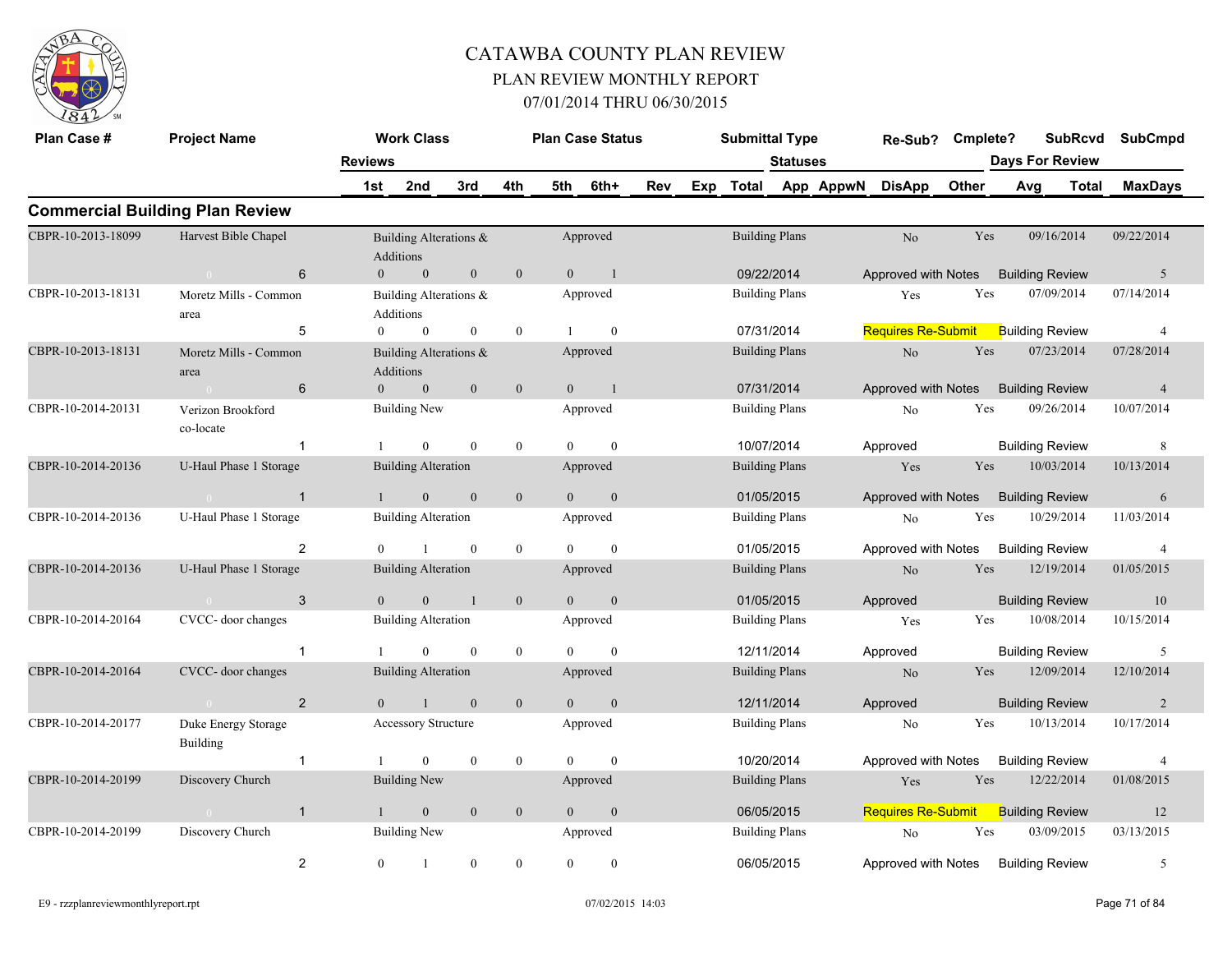

| Plan Case #        | <b>Project Name</b>                    |                |                | <b>Work Class</b>          |                |                |                | <b>Plan Case Status</b> |     |                                     | <b>Submittal Type</b> |                       |                           | Re-Sub?                   | Cmplete?               |                        | <b>SubRcvd</b> | <b>SubCmpd</b>  |  |
|--------------------|----------------------------------------|----------------|----------------|----------------------------|----------------|----------------|----------------|-------------------------|-----|-------------------------------------|-----------------------|-----------------------|---------------------------|---------------------------|------------------------|------------------------|----------------|-----------------|--|
|                    |                                        |                | <b>Reviews</b> |                            |                |                |                |                         |     |                                     |                       | <b>Statuses</b>       |                           |                           |                        | <b>Days For Review</b> |                |                 |  |
|                    |                                        |                | 1st            | 2nd                        | 3rd            | 4th            | 5th            | 6th+                    | Rev | Exp                                 | Total                 |                       | App AppwN                 | <b>DisApp</b>             | <b>Other</b>           | Avg                    | <b>Total</b>   | <b>MaxDays</b>  |  |
|                    | <b>Commercial Building Plan Review</b> |                |                |                            |                |                |                |                         |     |                                     |                       |                       |                           |                           |                        |                        |                |                 |  |
| CBPR-10-2014-20199 | Discovery Church                       |                |                | <b>Building New</b>        |                |                |                | Approved                |     |                                     |                       | <b>Building Plans</b> |                           | Yes                       | Yes                    | 05/19/2015             |                | 05/29/2015      |  |
|                    |                                        | 3              | $\theta$       | $\theta$                   |                | $\overline{0}$ | $\Omega$       | $\mathbf{0}$            |     |                                     | 06/05/2015            |                       |                           | <b>Requires Re-Submit</b> |                        | <b>Building Review</b> |                | 8               |  |
| CBPR-10-2014-20199 | Discovery Church                       |                |                | <b>Building New</b>        |                |                |                | Approved                |     | <b>Building Plans</b><br>06/05/2015 |                       |                       | Yes                       | Yes                       | 06/03/2015             |                        | 06/04/2015     |                 |  |
|                    | $\sim 0$ and $\sim 0.00$               | $\overline{4}$ | $\Omega$       | $\overline{0}$             | $\overline{0}$ | $\mathbf{1}$   | $\Omega$       | $\overline{0}$          |     |                                     |                       |                       |                           | <b>Requires Re-Submit</b> |                        | <b>Building Review</b> |                | 2               |  |
| CBPR-10-2014-20199 | Discovery Church                       |                |                | <b>Building New</b>        |                |                |                | Approved                |     | <b>Building Plans</b><br>06/05/2015 |                       |                       | No                        | Yes                       | 06/05/2015             |                        | 06/10/2015     |                 |  |
|                    |                                        | 5              | $\theta$       | $\theta$                   | $\theta$       | $\overline{0}$ | $\mathbf{1}$   | $\theta$                |     |                                     |                       |                       | Approved                  |                           | <b>Building Review</b> |                        | $\overline{4}$ |                 |  |
| CBPR-10-2014-20200 | Newton NC MOD                          |                |                | <b>Building Alteration</b> |                |                |                | Approved                |     | <b>Building Plans</b>               |                       |                       | No                        | Yes                       | 10/10/2014             |                        | 10/16/2014     |                 |  |
|                    | $\sim 0$                               | $\mathbf{1}$   | $\mathbf{1}$   | $\overline{0}$             | $\mathbf{0}$   | $\mathbf{0}$   | $\Omega$       | $\mathbf{0}$            |     |                                     | 10/16/2014            |                       |                           | Approved with Notes       |                        | <b>Building Review</b> |                | $\overline{4}$  |  |
| CBPR-10-2014-20201 | T-Mobile - 3245 6th St Dr<br>NW        |                |                | <b>Building Alteration</b> |                |                |                | Approved                |     |                                     |                       | <b>Building Plans</b> |                           | No                        | Yes                    | 10/10/2014             |                | 10/20/2014      |  |
|                    |                                        | $\mathbf{1}$   | -1             | $\overline{0}$             | $\mathbf{0}$   | $\overline{0}$ | $\theta$       | $\mathbf{0}$            |     |                                     | 10/20/2014            |                       |                           | Approved                  |                        | <b>Building Review</b> |                | 6               |  |
| CBPR-10-2014-20212 | B & M Motors - Columns                 |                |                | <b>Building Alteration</b> |                |                |                | Approved                |     |                                     |                       | <b>Building Plans</b> |                           | Yes                       | Yes                    | 10/14/2014             |                | 10/21/2014      |  |
|                    | $\sim$ 0                               | $\mathbf{1}$   |                | $\mathbf{0}$               | $\mathbf{0}$   | $\mathbf{0}$   | $\theta$       | $\mathbf{0}$            |     |                                     | 12/05/2014            |                       |                           | <b>Requires Re-Submit</b> |                        | <b>Building Review</b> |                | 6               |  |
| CBPR-10-2014-20212 | B & M Motors - Columns                 |                |                | <b>Building Alteration</b> |                |                |                | Approved                |     |                                     |                       | <b>Building Plans</b> |                           | No                        | Yes                    | 12/04/2014             |                | 12/05/2014      |  |
|                    |                                        | 2              | $\theta$       | $\overline{1}$             | $\mathbf{0}$   | $\overline{0}$ | $\theta$       | $\mathbf{0}$            |     |                                     | 12/05/2014            |                       |                           | Approved                  |                        | <b>Building Review</b> |                | 2               |  |
| CBPR-10-2014-20221 | GKN-GAP 1 office retrofit              |                |                | <b>Building Alteration</b> |                |                |                | Approved                |     |                                     |                       | <b>Building Plans</b> |                           | Yes                       | Yes                    | 10/14/2014             |                | 10/20/2014      |  |
|                    | $\sim 0$                               | $\overline{1}$ | $\mathbf{1}$   | $\overline{0}$             | $\mathbf{0}$   | $\mathbf{0}$   | $\theta$       | $\mathbf{0}$            |     |                                     | 11/10/2014            |                       |                           | <b>Requires Re-Submit</b> |                        | <b>Building Review</b> |                | 5               |  |
| CBPR-10-2014-20221 | GKN-GAP 1 office retrofit              |                |                | <b>Building Alteration</b> |                |                |                | Approved                |     |                                     |                       | <b>Building Plans</b> |                           | No                        | Yes                    | 11/04/2014             |                | 11/05/2014      |  |
|                    |                                        | 2              | $\theta$       |                            | $\mathbf{0}$   | $\mathbf{0}$   | $\Omega$       | $\theta$                |     |                                     | 11/10/2014            |                       |                           | Approved                  |                        | <b>Building Review</b> |                | 2               |  |
| CBPR-10-2014-20228 | <b>Isenhour Rides Addition</b>         |                |                | <b>Building Addition</b>   |                |                |                | Approved                |     |                                     |                       | <b>Building Plans</b> |                           | N <sub>o</sub>            | Yes                    | 10/15/2014             |                | 10/23/2014      |  |
|                    | $\sim 0$                               | $\mathbf{1}$   | $\mathbf{1}$   | $\overline{0}$             | $\mathbf{0}$   | $\mathbf{0}$   | $\overline{0}$ | $\mathbf{0}$            |     |                                     | 10/23/2014            |                       |                           | Approved with Notes       |                        | <b>Building Review</b> |                | $7\phantom{.0}$ |  |
| CBPR-10-2014-20238 | Tera Dotta Ramp                        |                |                | <b>Building Alteration</b> |                |                |                | Approved                |     | <b>Building Plans</b>               |                       |                       | Yes                       | Yes                       | 10/16/2014             |                        | 10/22/2014     |                 |  |
|                    |                                        | $\mathbf{1}$   | -1             | $\overline{0}$             | $\mathbf{0}$   | $\overline{0}$ | $\theta$       | $\mathbf{0}$            |     | 12/12/2014                          |                       |                       | <b>Requires Re-Submit</b> |                           | <b>Building Review</b> |                        | 5              |                 |  |
| CBPR-10-2014-20238 | Tera Dotta Ramp                        |                |                | <b>Building Alteration</b> |                |                |                | Approved                |     | <b>Building Plans</b>               |                       |                       | No                        | Yes                       | 12/10/2014             |                        | 12/11/2014     |                 |  |
|                    | $\overline{2}$                         | $\overline{0}$ | $\mathbf{1}$   | $\boldsymbol{0}$           | $\mathbf{0}$   | $\mathbf{0}$   | $\mathbf{0}$   |                         |     | 12/12/2014                          |                       |                       | Approved                  |                           | <b>Building Review</b> |                        | 2              |                 |  |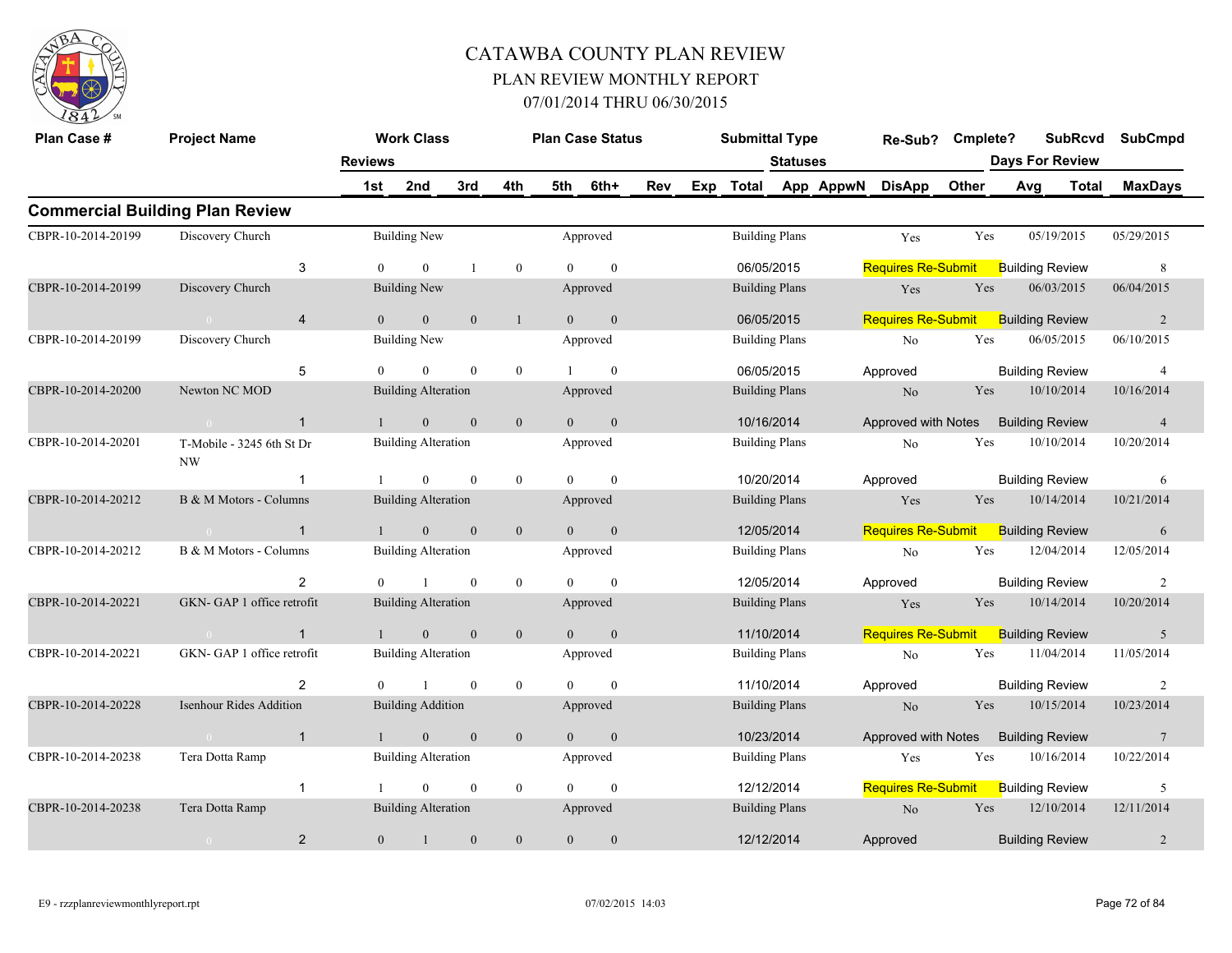

| Plan Case #        | <b>Project Name</b>                                   |                | <b>Work Class</b>          |                |                  |                | <b>Plan Case Status</b> |     |     | <b>Submittal Type</b> |                 |           | Re-Sub?                   | Cmplete?   |     | <b>SubRcvd</b>         | <b>SubCmpd</b>  |  |
|--------------------|-------------------------------------------------------|----------------|----------------------------|----------------|------------------|----------------|-------------------------|-----|-----|-----------------------|-----------------|-----------|---------------------------|------------|-----|------------------------|-----------------|--|
|                    |                                                       | <b>Reviews</b> |                            |                |                  |                |                         |     |     |                       | <b>Statuses</b> |           |                           |            |     | <b>Days For Review</b> |                 |  |
|                    |                                                       | 1st            | 2nd                        | 3rd            | 4th              | 5th            | 6th+                    | Rev | Exp | <b>Total</b>          |                 | App AppwN | <b>DisApp</b>             | Other      | Avg | Total                  | <b>MaxDays</b>  |  |
|                    | <b>Commercial Building Plan Review</b>                |                |                            |                |                  |                |                         |     |     |                       |                 |           |                           |            |     |                        |                 |  |
| CBPR-10-2014-20251 | Lowes Foods #254<br>Alterations                       |                | <b>Building Alteration</b> |                |                  |                | Approved                |     |     | <b>Building Plans</b> |                 |           | Yes                       | Yes        |     | 10/17/2014             | 10/27/2014      |  |
|                    | $\overline{1}$<br>$\Omega$                            |                | $\mathbf{0}$               | $\mathbf{0}$   | $\mathbf{0}$     | $\overline{0}$ | $\boldsymbol{0}$        |     |     | 12/17/2014            |                 |           | <b>Requires Re-Submit</b> |            |     | <b>Building Review</b> | $7\phantom{.0}$ |  |
| CBPR-10-2014-20251 | Lowes Foods #254<br>Alterations                       |                | <b>Building Alteration</b> |                |                  |                | Approved                |     |     | <b>Building Plans</b> |                 |           | No                        | Yes        |     | 11/05/2014             | 11/06/2014      |  |
|                    | 2                                                     | $\Omega$       |                            | $\theta$       | $\mathbf{0}$     | $\Omega$       | $\theta$                |     |     | 12/17/2014            |                 |           | Approved with Notes       |            |     | <b>Building Review</b> | $\overline{c}$  |  |
| CBPR-10-2014-20254 | Maiden Middle School -<br>Bleacher renovations        |                | <b>Building Alteration</b> |                |                  |                | Disapproved             |     |     | <b>Building Plans</b> |                 |           | Yes                       | Yes        |     | 10/17/2014             | 10/24/2014      |  |
|                    | $\overline{1}$                                        |                | $\mathbf{0}$               | $\mathbf{0}$   | $\boldsymbol{0}$ | $\overline{0}$ | $\mathbf{0}$            |     |     | 06/19/2015            |                 |           | <b>Requires Re-Submit</b> |            |     | <b>Building Review</b> | 6               |  |
| CBPR-10-2014-20254 | Maiden Middle School -<br>Bleacher renovations        |                | <b>Building Alteration</b> |                |                  |                | Disapproved             |     |     | <b>Building Plans</b> |                 |           | $\rm No$                  | Yes        |     | 05/12/2015             | 05/15/2015      |  |
|                    | 2                                                     | $\theta$       |                            | $\theta$       | $\mathbf{0}$     | $\theta$       | $\mathbf{0}$            |     |     | 06/19/2015            |                 |           | Approved with Notes       |            |     | <b>Building Review</b> | $\overline{4}$  |  |
| CBPR-10-2014-20254 | Maiden Middle School -<br><b>Bleacher renovations</b> |                | <b>Building Alteration</b> |                |                  |                | Disapproved             |     |     | <b>Building Plans</b> |                 |           | Yes                       | Yes        |     | 06/09/2015             | 06/17/2015      |  |
|                    | 3                                                     | $\overline{0}$ | $\mathbf{0}$               |                | $\mathbf{0}$     | $\overline{0}$ | $\boldsymbol{0}$        |     |     | 06/19/2015            |                 |           | <b>Requires Re-Submit</b> |            |     | <b>Building Review</b> | $7\phantom{.0}$ |  |
| CBPR-10-2014-20262 | A Women's Clinic Interior<br>Renovation               |                | <b>Building Alteration</b> |                |                  |                | Approved                |     |     | <b>Building Plans</b> |                 |           | Yes                       | Yes        |     | 10/20/2014             | 10/28/2014      |  |
|                    |                                                       |                | $\Omega$                   | $\theta$       | $\bf{0}$         | $\Omega$       | $\theta$                |     |     | 11/04/2014            |                 |           | Approved with Notes       |            |     | <b>Building Review</b> | $\tau$          |  |
| CBPR-10-2014-20262 | A Women's Clinic Interior<br>Renovation               |                | <b>Building Alteration</b> |                |                  |                | Approved                |     |     | <b>Building Plans</b> |                 |           | $\rm No$                  | Yes        |     | 10/31/2014             | 11/03/2014      |  |
|                    | 2                                                     | $\overline{0}$ |                            | $\overline{0}$ | $\mathbf{0}$     | $\overline{0}$ | $\mathbf{0}$            |     |     | 11/04/2014            |                 |           | Approved                  |            |     | <b>Building Review</b> | 2               |  |
| CBPR-10-2014-20301 | U-Haul - overhead doors                               |                | <b>Building Alteration</b> |                |                  |                | Disapproved             |     |     | <b>Building Plans</b> |                 |           | Yes                       | Yes        |     | 10/22/2014             | 10/28/2014      |  |
|                    | $\mathbf{1}$                                          |                | $\theta$                   | $\mathbf{0}$   | $\mathbf{0}$     | $\theta$       | $\mathbf{0}$            |     |     | 10/28/2014            |                 |           | <b>Requires Re-Submit</b> |            |     | <b>Building Review</b> | 5               |  |
| CBPR-10-2014-20312 | Shooting Range - Shed<br>building                     |                | <b>Building New</b>        |                |                  |                | Approved                |     |     | <b>Building Plans</b> |                 |           | No                        | Yes        |     | 10/22/2014             | 11/03/2014      |  |
|                    | $\overline{1}$                                        |                | $\overline{0}$             | $\theta$       | $\mathbf{0}$     | $\theta$       | $\mathbf{0}$            |     |     | 11/03/2014            |                 |           | Approved                  |            |     | <b>Building Review</b> | 9               |  |
| CBPR-10-2014-20313 | Shooting Range - Carport                              |                | <b>Building New</b>        |                |                  |                | Approved                |     |     | <b>Building Plans</b> |                 |           | N <sub>0</sub>            | Yes        |     | 10/22/2014             | 10/28/2014      |  |
|                    | $\overline{1}$                                        |                | $\mathbf{0}$               | $\mathbf{0}$   | $\mathbf{0}$     | $\Omega$       | $\theta$                |     |     | 10/30/2014            |                 |           | Approved                  |            |     | <b>Building Review</b> | 5               |  |
| CBPR-10-2014-20326 | $<$ NONE $>$                                          |                | Plumbing Only              |                |                  |                | <b>Under Review</b>     |     |     | <b>Building Plans</b> |                 |           | N <sub>o</sub>            | <b>Yes</b> |     | 10/23/2014             | 10/23/2014      |  |
|                    | $\mathbf{1}$<br>$\overline{0}$                        | 1              | $\mathbf{0}$               | $\mathbf{0}$   | $\boldsymbol{0}$ | $\mathbf{0}$   | $\mathbf{0}$            |     |     |                       |                 |           | Approved                  |            |     | <b>Building Review</b> | 1               |  |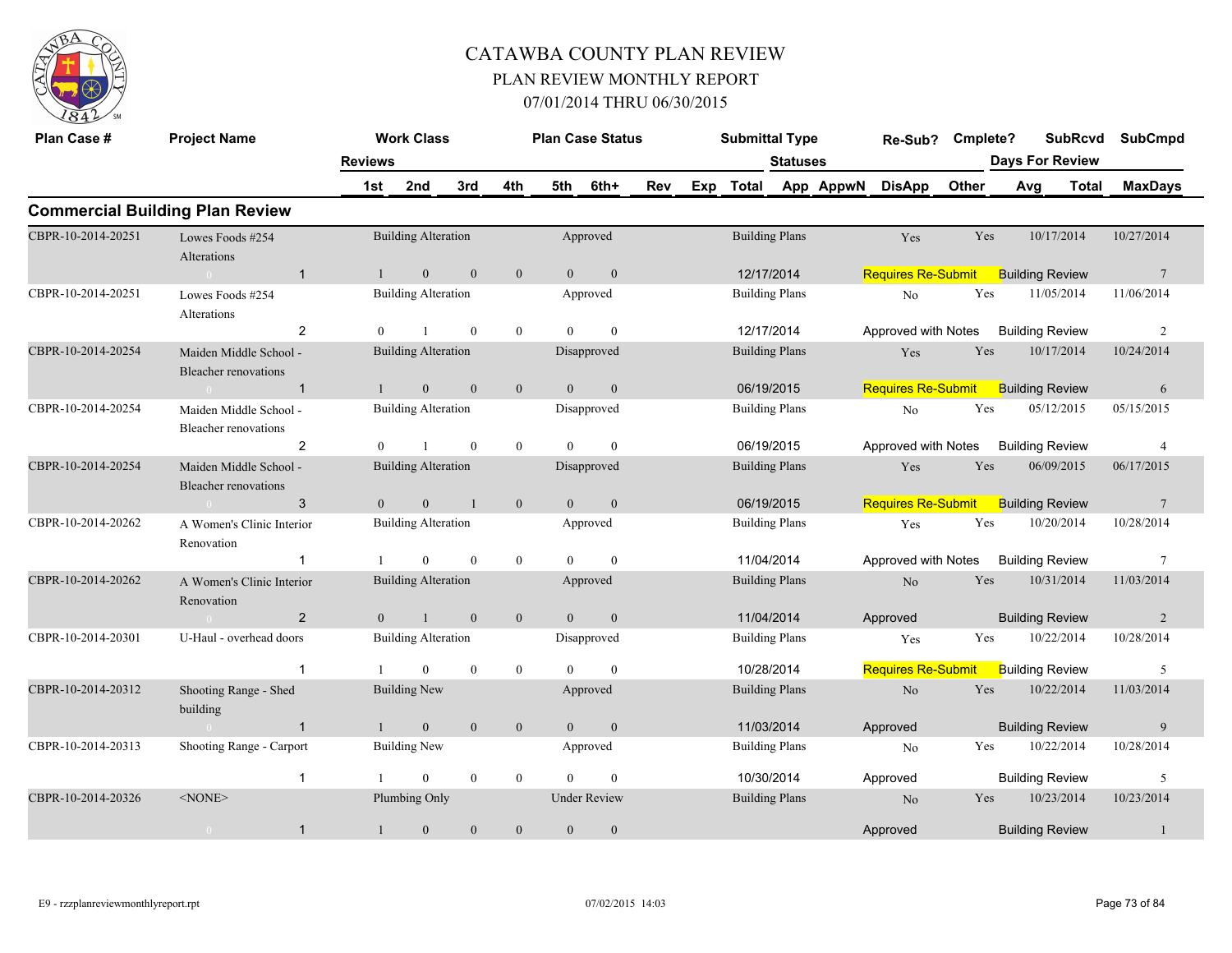

| Plan Case #        | <b>Project Name</b>                                  |                | <b>Work Class</b>          |                  |                |                | <b>Plan Case Status</b> |     |     | <b>Submittal Type</b> |                 |           | Re-Sub?                   | Cmplete? | <b>SubRcvd</b>         |              | <b>SubCmpd</b>  |
|--------------------|------------------------------------------------------|----------------|----------------------------|------------------|----------------|----------------|-------------------------|-----|-----|-----------------------|-----------------|-----------|---------------------------|----------|------------------------|--------------|-----------------|
|                    |                                                      | <b>Reviews</b> |                            |                  |                |                |                         |     |     |                       | <b>Statuses</b> |           |                           |          | <b>Days For Review</b> |              |                 |
|                    |                                                      | 1st            | 2nd                        | 3rd              | 4th            | 5th            | 6th+                    | Rev | Exp | <b>Total</b>          |                 | App AppwN | <b>DisApp</b>             | Other    | Avg                    | <b>Total</b> | <b>MaxDays</b>  |
|                    | <b>Commercial Building Plan Review</b>               |                |                            |                  |                |                |                         |     |     |                       |                 |           |                           |          |                        |              |                 |
| CBPR-10-2014-20332 | St Lukes Lutheran Church<br>Steeple                  |                | <b>Building Alteration</b> |                  |                |                | Approved                |     |     | <b>Building Plans</b> |                 |           | N <sub>o</sub>            | Yes      | 10/23/2014             |              | 10/24/2014      |
|                    | $\mathbf{1}$                                         | $\mathbf{1}$   | $\overline{0}$             | $\mathbf{0}$     | $\mathbf{0}$   | $\overline{0}$ | $\mathbf{0}$            |     |     | 10/24/2014            |                 |           | Approved                  |          | <b>Building Review</b> |              | $\overline{2}$  |
| CBPR-10-2014-20333 | Justice Center - Project 1                           |                | <b>Building Alteration</b> |                  |                |                | Disapproved             |     |     | <b>Building Plans</b> |                 |           | Yes                       | Yes      | 10/23/2014             |              | 10/31/2014      |
|                    | $\mathbf{1}$                                         |                | $\Omega$                   | $\theta$         | $\overline{0}$ | $\Omega$       | $\theta$                |     |     | 11/03/2014            |                 |           | <b>Requires Re-Submit</b> |          | <b>Building Review</b> |              | $7\phantom{.0}$ |
| CBPR-10-2014-20346 | Midway Marina Picnic<br>Shelter                      |                | <b>Building New</b>        |                  |                |                | Approved                |     |     | <b>Building Plans</b> |                 |           | Yes                       | Yes      | 10/27/2014             |              | 10/29/2014      |
|                    | $\sim 0$<br>$\mathbf{1}$                             | $\mathbf{1}$   | $\mathbf{0}$               | $\mathbf{0}$     | $\mathbf{0}$   | $\overline{0}$ | $\mathbf{0}$            |     |     | 12/15/2014            |                 |           | Approved with Notes       |          | <b>Building Review</b> |              | $\overline{3}$  |
| CBPR-10-2014-20346 | Midway Marina Picnic<br>Shelter                      |                | <b>Building New</b>        |                  |                |                | Approved                |     |     | <b>Building Plans</b> |                 |           | N <sub>o</sub>            | Yes      | 12/11/2014             |              | 12/11/2014      |
|                    | $\overline{2}$                                       | $\Omega$       |                            | $\theta$         | $\theta$       | $\Omega$       | $\theta$                |     |     | 12/15/2014            |                 |           | Approved with Notes       |          | <b>Building Review</b> |              | $\overline{1}$  |
| CBPR-10-2014-20353 | Unifour Fire & Safety<br><b>Interior Alterations</b> |                | <b>Building Alteration</b> |                  |                |                | Approved                |     |     | <b>Building Plans</b> |                 |           | Yes                       | Yes      | 10/29/2014             |              | 11/04/2014      |
|                    | $\overline{1}$                                       |                | $\mathbf{0}$               | $\boldsymbol{0}$ | $\mathbf{0}$   | $\Omega$       | $\mathbf{0}$            |     |     | 11/19/2014            |                 |           | <b>Requires Re-Submit</b> |          | <b>Building Review</b> |              | 5               |
| CBPR-10-2014-20353 | Unifour Fire & Safety<br><b>Interior Alterations</b> |                | <b>Building Alteration</b> |                  |                |                | Approved                |     |     | <b>Building Plans</b> |                 |           | N <sub>o</sub>            | Yes      | 11/14/2014             |              | 11/18/2014      |
|                    | $\overline{2}$                                       | $\theta$       |                            | $\mathbf{0}$     | $\overline{0}$ | $\theta$       | $\theta$                |     |     | 11/19/2014            |                 |           | Approved                  |          | <b>Building Review</b> |              | 3               |
| CBPR-10-2014-20355 | Newton Family Phy<br>Alterations                     |                | <b>Building Alteration</b> |                  |                |                | Approved                |     |     | <b>Building Plans</b> |                 |           | Yes                       | Yes      | 10/29/2014             |              | 10/30/2014      |
|                    | $\mathbf{1}$                                         |                | $\mathbf{0}$               | $\mathbf{0}$     | $\mathbf{0}$   | $\Omega$       | $\overline{0}$          |     |     | 11/03/2014            |                 |           | Approved                  |          | <b>Building Review</b> |              | 2               |
| CBPR-10-2014-20355 | Newton Family Phy<br>Alterations                     |                | <b>Building Alteration</b> |                  |                |                | Approved                |     |     | <b>Building Plans</b> |                 |           | No                        | Yes      | 10/30/2014             |              | 11/03/2014      |
|                    | 2                                                    | $\overline{0}$ | $\mathbf{1}$               | $\mathbf{0}$     | $\bf{0}$       | $\theta$       | $\mathbf{0}$            |     |     | 11/03/2014            |                 |           | Approved                  |          | <b>Building Review</b> |              | 3               |
| CBPR-10-2014-20358 | Lenoir Rhyne Coffee Shop                             |                | <b>Building Alteration</b> |                  |                |                | Approved                |     |     | <b>Building Plans</b> |                 |           | Yes                       | Yes      | 10/30/2014             |              | 11/07/2014      |
|                    | $\mathbf{1}$<br>$\sim 0$                             | $\mathbf{1}$   | $\overline{0}$             | $\mathbf{0}$     | $\mathbf{0}$   | $\overline{0}$ | $\mathbf{0}$            |     |     | 11/21/2014            |                 |           | <b>Requires Re-Submit</b> |          | <b>Building Review</b> |              | $7\phantom{.0}$ |
| CBPR-10-2014-20358 | Lenoir Rhyne Coffee Shop                             |                | <b>Building Alteration</b> |                  |                |                | Approved                |     |     | <b>Building Plans</b> |                 |           | No                        | Yes      | 11/18/2014             |              | 11/21/2014      |
|                    | $\overline{2}$                                       | $\Omega$       |                            | $\mathbf{0}$     | $\overline{0}$ | $\Omega$       | $\mathbf{0}$            |     |     | 11/21/2014            |                 |           | Approved                  |          | <b>Building Review</b> |              | 4               |
| CBPR-10-2014-20363 | Justice Center - Project 2                           |                | <b>Building Alteration</b> |                  |                |                | Approved                |     |     | <b>Building Plans</b> |                 |           | Yes                       | Yes      | 10/30/2014             |              | 10/31/2014      |
|                    | $\mathbf{1}$<br>$\overline{0}$                       | $\mathbf{1}$   | $\boldsymbol{0}$           | $\boldsymbol{0}$ | $\mathbf{0}$   | $\mathbf{0}$   | $\mathbf{0}$            |     |     | 12/02/2014            |                 |           | <b>Requires Re-Submit</b> |          | <b>Building Review</b> |              | $\overline{2}$  |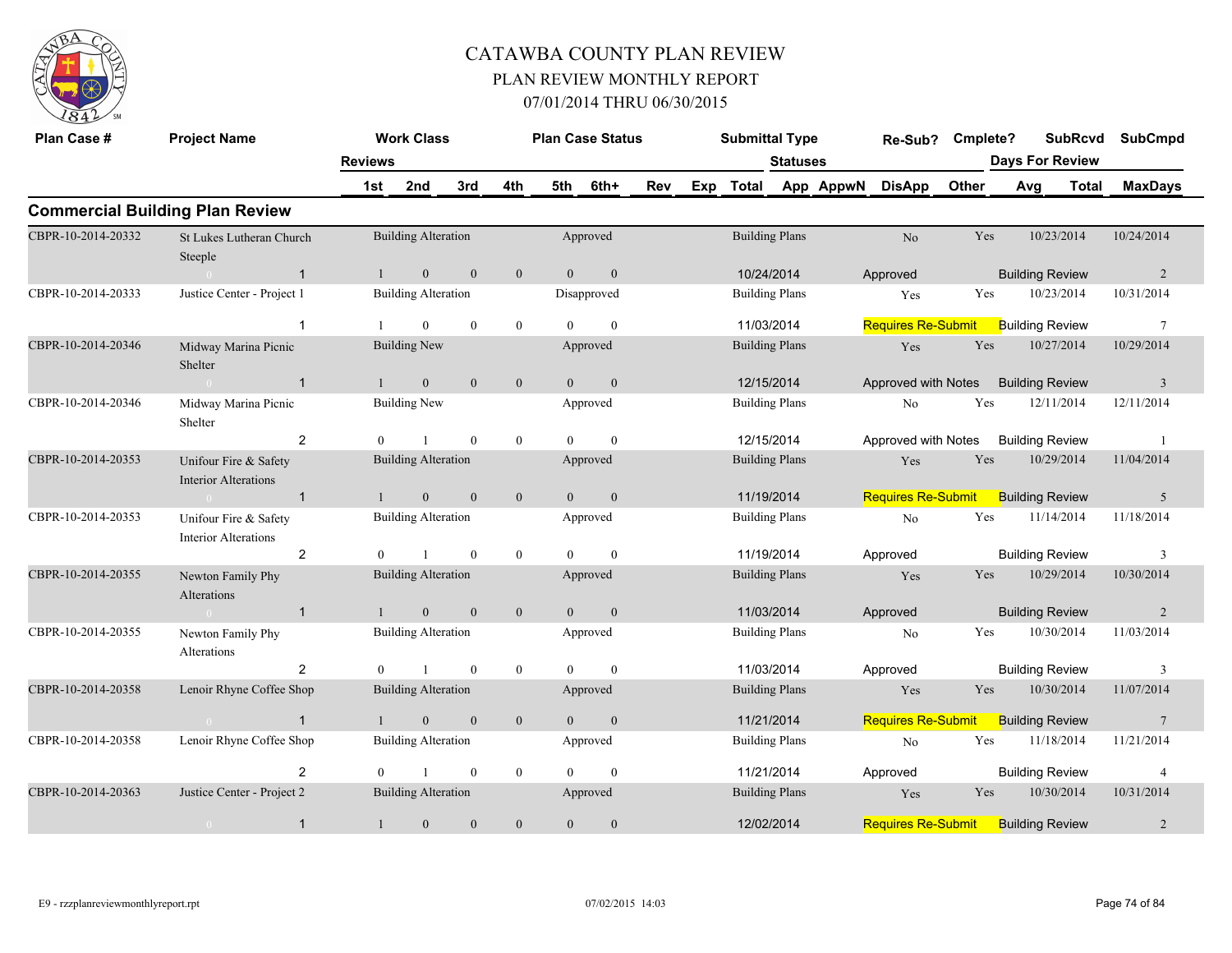

| Plan Case #        | <b>Project Name</b>                             |                       | <b>Work Class</b>          |              |                |                | <b>Plan Case Status</b> |     |     | <b>Submittal Type</b> |                       |           | Re-Sub? Cmplete?                    |       |     | <b>SubRcvd</b><br><b>Days For Review</b> | <b>SubCmpd</b> |
|--------------------|-------------------------------------------------|-----------------------|----------------------------|--------------|----------------|----------------|-------------------------|-----|-----|-----------------------|-----------------------|-----------|-------------------------------------|-------|-----|------------------------------------------|----------------|
|                    |                                                 | <b>Reviews</b><br>1st | 2nd                        | 3rd          | 4th            | 5th            | 6th+                    | Rev | Exp | <b>Total</b>          | <b>Statuses</b>       | App AppwN | <b>DisApp</b>                       | Other | Avg | Total                                    | <b>MaxDays</b> |
|                    | <b>Commercial Building Plan Review</b>          |                       |                            |              |                |                |                         |     |     |                       |                       |           |                                     |       |     |                                          |                |
| CBPR-10-2014-20363 | Justice Center - Project 2                      |                       | <b>Building Alteration</b> |              |                |                | Approved                |     |     |                       | <b>Building Plans</b> |           | No                                  | Yes   |     | 12/01/2014                               | 12/02/2014     |
|                    | $\overline{2}$<br>$\sim 0$                      | $\theta$              | $\mathbf{1}$               | $\mathbf{0}$ | $\mathbf{0}$   | $\overline{0}$ | $\mathbf{0}$            |     |     | 12/02/2014            |                       |           | Approved with Notes                 |       |     | <b>Building Review</b>                   | 2              |
| CBPR-11-2014-20373 | St Stephens Village Retain<br>Walls             |                       | Retaining Wall             |              |                |                | Approved                |     |     |                       | <b>Building Plans</b> |           | Yes                                 | Yes   |     | 11/03/2014                               | 11/10/2014     |
|                    | $\mathbf{1}$                                    |                       | $\overline{0}$             | $\mathbf{0}$ | $\mathbf{0}$   | $\theta$       | $\mathbf{0}$            |     |     |                       | 11/10/2014            |           | Requires Re-Submit                  |       |     | <b>Building Review</b>                   | 6              |
| CBPR-11-2014-20373 | St Stephens Village Retain<br>Walls             |                       | Retaining Wall             |              |                |                | Approved                |     |     |                       | <b>Building Plans</b> |           | $\rm No$                            | Yes   |     | 11/12/2014                               | 11/14/2014     |
|                    | $\overline{2}$<br>$\sim$ 0                      | $\overline{0}$        | $\mathbf{1}$               | $\mathbf{0}$ | $\mathbf{0}$   | $\overline{0}$ | $\mathbf{0}$            |     |     |                       | 11/10/2014            |           | Approved with Notes                 |       |     | <b>Building Review</b>                   | $\overline{3}$ |
| CBPR-11-2014-20374 | Corning Interconnect<br>Project                 |                       | <b>Building Alteration</b> |              |                |                | Approved                |     |     |                       | <b>Building Plans</b> |           | Yes                                 | Yes   |     | 11/03/2014                               | 11/12/2014     |
|                    | $\mathbf{1}$                                    |                       | $\overline{0}$             | $\theta$     | $\overline{0}$ | $\Omega$       | $\theta$                |     |     |                       | 12/12/2014            |           | <b>Requires Re-Submit</b>           |       |     | <b>Building Review</b>                   | 8              |
| CBPR-11-2014-20374 | Corning Interconnect<br>Project                 |                       | <b>Building Alteration</b> |              |                |                | Approved                |     |     |                       | <b>Building Plans</b> |           | $\rm No$                            | Yes   |     | 12/09/2014                               | 12/10/2014     |
|                    | $\overline{2}$<br>$\sim 0$                      | $\overline{0}$        | $\mathbf{1}$               | $\mathbf{0}$ | $\overline{0}$ | $\overline{0}$ | $\mathbf{0}$            |     |     | 12/12/2014            |                       |           | Approved                            |       |     | <b>Building Review</b>                   | 2              |
| CBPR-11-2014-20376 | Contract Plan Review -<br>Morganton             |                       | <b>Building New</b>        |              |                |                | Approved with notes     |     |     |                       | <b>Building Plans</b> |           | No                                  | Yes   |     | 11/04/2014                               | 11/13/2014     |
|                    | $\mathbf{1}$                                    |                       | $\bf{0}$                   | $\mathbf{0}$ | $\overline{0}$ | $\theta$       | $\overline{0}$          |     |     |                       | 11/14/2014            |           | Approved with Notes                 |       |     | <b>Building Review</b>                   | 8              |
| CBPR-11-2014-20381 | Hickory City of Fire<br>station#2               |                       | Mechanical Only            |              |                |                | Approved                |     |     |                       | <b>Building Plans</b> |           | No                                  | Yes   |     | 11/04/2014                               | 11/13/2014     |
|                    | $\mathbf{1}$<br>$\sim 0$                        | $\mathbf{1}$          | $\mathbf{0}$               | $\mathbf{0}$ | $\mathbf{0}$   | $\overline{0}$ | $\mathbf{0}$            |     |     | 11/13/2014            |                       |           | Approved with Notes                 |       |     | <b>Building Review</b>                   | 8              |
| CBPR-11-2014-20382 | Hickory City of Firestation<br>#3               |                       | Mechanical Only            |              |                |                | Approved                |     |     |                       | <b>Building Plans</b> |           | N <sub>o</sub>                      | Yes   |     | 11/04/2014                               | 11/14/2014     |
|                    | $\mathbf{1}$                                    | $\overline{1}$        | $\overline{0}$             | $\mathbf{0}$ | $\overline{0}$ | $\theta$       | $\mathbf{0}$            |     |     | 11/14/2014            |                       |           | Approved with Notes                 |       |     | <b>Building Review</b>                   | 9              |
| CBPR-11-2014-20391 | Commscope Claremont Gas<br>Conversion           |                       | Mechanical Only            |              |                |                | Approved                |     |     | <b>Building Plans</b> |                       |           | No                                  | Yes   |     | 11/05/2014                               | 11/14/2014     |
|                    | $\overline{1}$<br>$\sim 0$                      | $\mathbf{1}$          | $\mathbf{0}$               | $\mathbf{0}$ | $\overline{0}$ | $\overline{0}$ | $\mathbf{0}$            |     |     | 11/14/2014            |                       |           | Approved                            |       |     | <b>Building Review</b>                   | 8              |
| CBPR-11-2014-20399 | The Hollar Hosiery Mill<br><b>Boone Brewery</b> |                       | <b>Building Alteration</b> |              |                |                | Approved                |     |     |                       | <b>Building Plans</b> |           | Yes                                 | Yes   |     | 11/07/2014                               | 11/19/2014     |
|                    | $\mathbf{1}$                                    |                       | $\overline{0}$             | $\mathbf{0}$ | $\overline{0}$ | $\Omega$       | $\mathbf{0}$            |     |     | 12/11/2014            |                       |           | Requires Re-Submit                  |       |     | <b>Building Review</b>                   | 9              |
| CBPR-11-2014-20399 | The Hollar Hosiery Mill<br><b>Boone Brewery</b> |                       | <b>Building Alteration</b> |              |                |                | Approved                |     |     |                       | <b>Building Plans</b> |           | Yes                                 | Yes   |     | 12/08/2014                               | 12/11/2014     |
|                    | $\overline{2}$                                  | $\overline{0}$        | $\mathbf{1}$               | $\mathbf{0}$ | $\theta$       | $\overline{0}$ | $\mathbf{0}$            |     |     | 12/11/2014            |                       |           | Approved with Notes Building Review |       |     |                                          | $\overline{4}$ |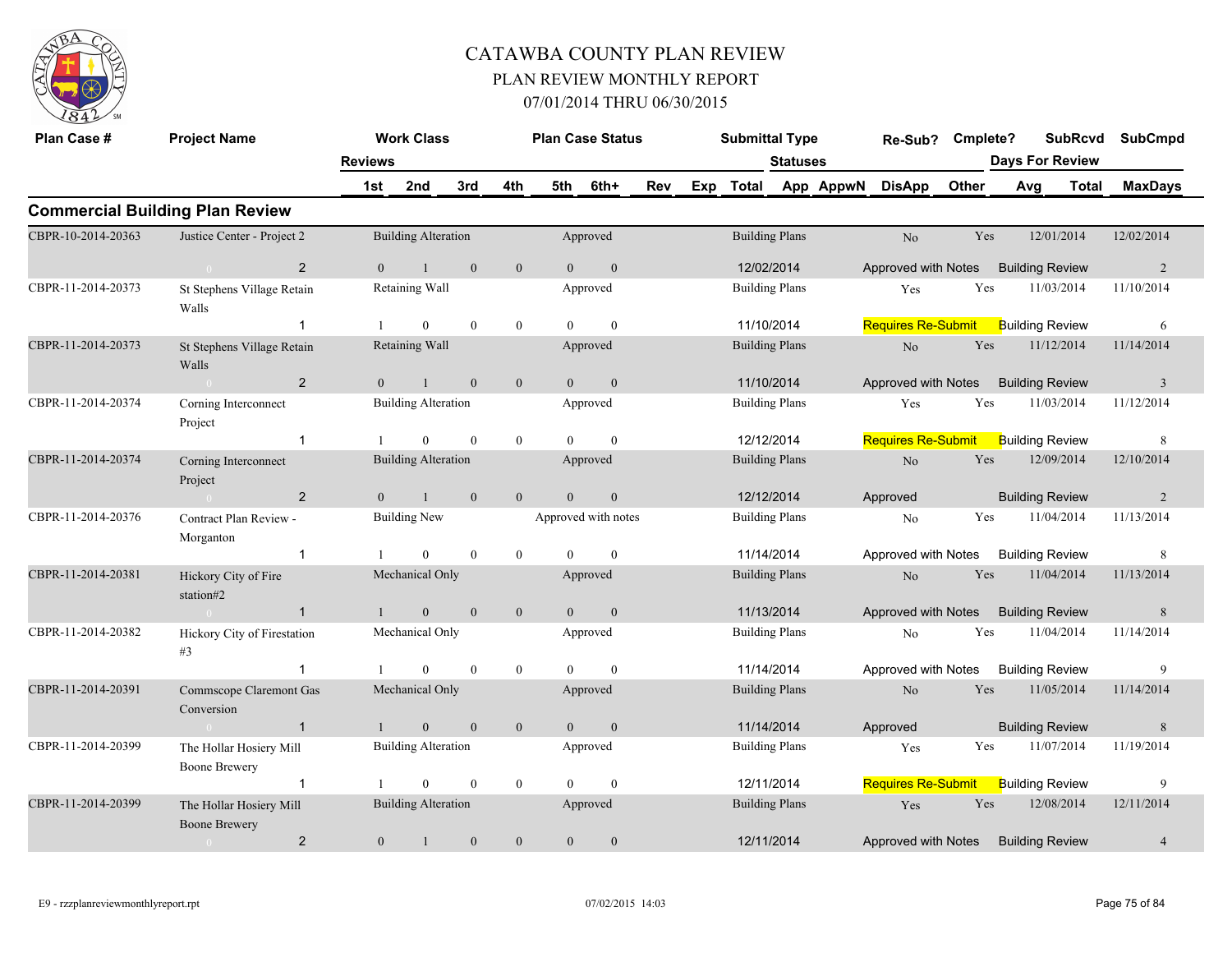

| Plan Case #        | <b>Project Name</b>                             | <b>Reviews</b> | <b>Work Class</b>                   |                  |                  |                | <b>Plan Case Status</b> |     |     | <b>Submittal Type</b> | <b>Statuses</b> |           | Re-Sub?                   | Cmplete? |     | <b>SubRcvd</b><br><b>Days For Review</b> | <b>SubCmpd</b>  |
|--------------------|-------------------------------------------------|----------------|-------------------------------------|------------------|------------------|----------------|-------------------------|-----|-----|-----------------------|-----------------|-----------|---------------------------|----------|-----|------------------------------------------|-----------------|
|                    |                                                 | 1st            | 2nd                                 | 3rd              | 4th              | 5th            | 6th+                    | Rev | Exp | Total                 |                 | App AppwN | <b>DisApp</b>             | Other    | Avg | <b>Total</b>                             | <b>MaxDays</b>  |
|                    | <b>Commercial Building Plan Review</b>          |                |                                     |                  |                  |                |                         |     |     |                       |                 |           |                           |          |     |                                          |                 |
| CBPR-11-2014-20399 | The Hollar Hosiery Mill<br><b>Boone Brewery</b> |                | <b>Building Alteration</b>          |                  |                  |                | Approved                |     |     | <b>Building Plans</b> |                 |           | No                        | Yes      |     | 04/15/2015                               | 04/21/2015      |
|                    | 3                                               | $\overline{0}$ | $\mathbf{0}$                        | $\overline{1}$   | $\mathbf{0}$     | $\overline{0}$ | $\mathbf{0}$            |     |     | 12/11/2014            |                 |           | Approved                  |          |     | <b>Building Review</b>                   | 5               |
| CBPR-11-2014-20399 | The Hollar Hosiery Mill<br><b>Boone Brewery</b> |                | <b>Building Alteration</b>          |                  |                  |                | Approved                |     |     | <b>Building Plans</b> |                 |           | No                        | Yes      |     | 04/21/2015                               | 04/21/2015      |
|                    | $\overline{4}$                                  |                | $\theta$                            | $\theta$         | -1               | $\Omega$       | $\theta$                |     |     | 12/11/2014            |                 |           | Approved                  |          |     | <b>Building Review</b>                   |                 |
| CBPR-11-2014-20399 | The Hollar Hosiery Mill<br><b>Boone Brewery</b> |                | <b>Building Alteration</b>          |                  |                  |                | Approved                |     |     | <b>Building Plans</b> |                 |           | N <sub>o</sub>            | Yes      |     | 04/22/2015                               | 04/29/2015      |
|                    | $\sqrt{5}$<br>$\sim 0$                          | $\theta$       | $\overline{0}$                      | $\mathbf{0}$     | $\mathbf{0}$     |                | $\mathbf{0}$            |     |     | 12/11/2014            |                 |           | Approved with Notes       |          |     | <b>Building Review</b>                   | 6               |
| CBPR-11-2014-20413 | Corning Cafeteria Wall                          |                | <b>Building Alteration</b>          |                  |                  |                | <b>Under Review</b>     |     |     | <b>Building Plans</b> |                 |           | Yes                       | Yes      |     | 11/10/2014                               | 11/18/2014      |
|                    | $\overline{\mathbf{1}}$                         |                | $\theta$                            | $\theta$         | $\mathbf{0}$     | $\theta$       | $\theta$                |     |     | 01/29/2015            |                 |           | <b>Requires Re-Submit</b> |          |     | <b>Building Review</b>                   | $7\phantom{.0}$ |
| CBPR-11-2014-20413 | Corning Cafeteria Wall                          |                | <b>Building Alteration</b>          |                  |                  |                | <b>Under Review</b>     |     |     | <b>Building Plans</b> |                 |           | No                        | Yes      |     | 01/27/2015                               | 01/28/2015      |
|                    | 2<br>$\sim 0$                                   | $\theta$       | $\overline{1}$                      | $\overline{0}$   | $\mathbf{0}$     | $\theta$       | $\mathbf{0}$            |     |     | 01/29/2015            |                 |           | Approved                  |          |     | <b>Building Review</b>                   | $\overline{2}$  |
| CBPR-11-2014-20414 | Rosenwald Empowerment<br>Center                 |                | Building Alterations &<br>Additions |                  |                  |                | Disapproved             |     |     | <b>Building Plans</b> |                 |           | Yes                       | Yes      |     | 11/10/2014                               | 11/20/2014      |
|                    | $\mathbf{1}$                                    |                | $\overline{0}$                      | $\mathbf{0}$     | $\boldsymbol{0}$ | $\Omega$       | $\theta$                |     |     | 12/08/2014            |                 |           | <b>Requires Re-Submit</b> |          |     | <b>Building Review</b>                   | 9               |
| CBPR-11-2014-20419 | <b>Sock Factory Additions</b>                   |                | Shell Building                      |                  |                  |                | Approved                |     |     | <b>Building Plans</b> |                 |           | Yes                       | Yes      |     | 11/13/2014                               | 11/25/2014      |
|                    | $\overline{1}$<br>$\overline{0}$                | $\mathbf{1}$   | $\mathbf{0}$                        | $\mathbf{0}$     | $\boldsymbol{0}$ | $\theta$       | $\boldsymbol{0}$        |     |     | 12/31/2014            |                 |           | <b>Requires Re-Submit</b> |          |     | <b>Building Review</b>                   | 9               |
| CBPR-11-2014-20419 | Sock Factory Additions                          |                | Shell Building                      |                  |                  |                | Approved                |     |     | <b>Building Plans</b> |                 |           | No                        | Yes      |     | 12/23/2014                               | 12/30/2014      |
|                    | $\overline{2}$                                  |                |                                     | $\theta$         | $\mathbf{0}$     | $\Omega$       | $\theta$                |     |     | 12/31/2014            |                 |           | Approved                  |          |     | <b>Building Review</b>                   | 5               |
| CBPR-11-2014-20428 | <b>Fleet Feet</b>                               |                | <b>Building Alteration</b>          |                  |                  |                | Approved                |     |     | <b>Building Plans</b> |                 |           | N <sub>o</sub>            | Yes      |     | 11/14/2014                               | 11/26/2014      |
|                    | $\overline{1}$<br>$\theta$                      |                | $\Omega$                            | $\theta$         | $\mathbf{0}$     | $\Omega$       | $\theta$                |     |     | 11/26/2014            |                 |           | Approved                  |          |     | <b>Building Review</b>                   | 9               |
| CBPR-11-2014-20441 | Newton Depot Annex<br>alterations               |                | <b>Building Alteration</b>          |                  |                  |                | Disapproved             |     |     | <b>Building Plans</b> |                 |           | Yes                       | Yes      |     | 11/18/2014                               | 12/01/2014      |
|                    |                                                 |                | $\theta$                            | $\theta$         | $\bf{0}$         | $\Omega$       | $\theta$                |     |     | 12/01/2014            |                 |           | <b>Requires Re-Submit</b> |          |     | <b>Building Review</b>                   | 9               |
| CBPR-11-2014-20459 | <b>Bandy's Baseball Dugout</b><br>Repair        |                | <b>Building Alteration</b>          |                  |                  |                | Approved                |     |     | <b>Building Plans</b> |                 |           | N <sub>o</sub>            | Yes      |     | 11/24/2014                               | 12/02/2014      |
|                    | $\overline{1}$<br>$\sim 0$                      | $\mathbf{1}$   | $\mathbf{0}$                        | $\boldsymbol{0}$ | $\boldsymbol{0}$ | $\overline{0}$ | $\boldsymbol{0}$        |     |     | 12/02/2014            |                 |           | Approved                  |          |     | <b>Building Review</b>                   | 6               |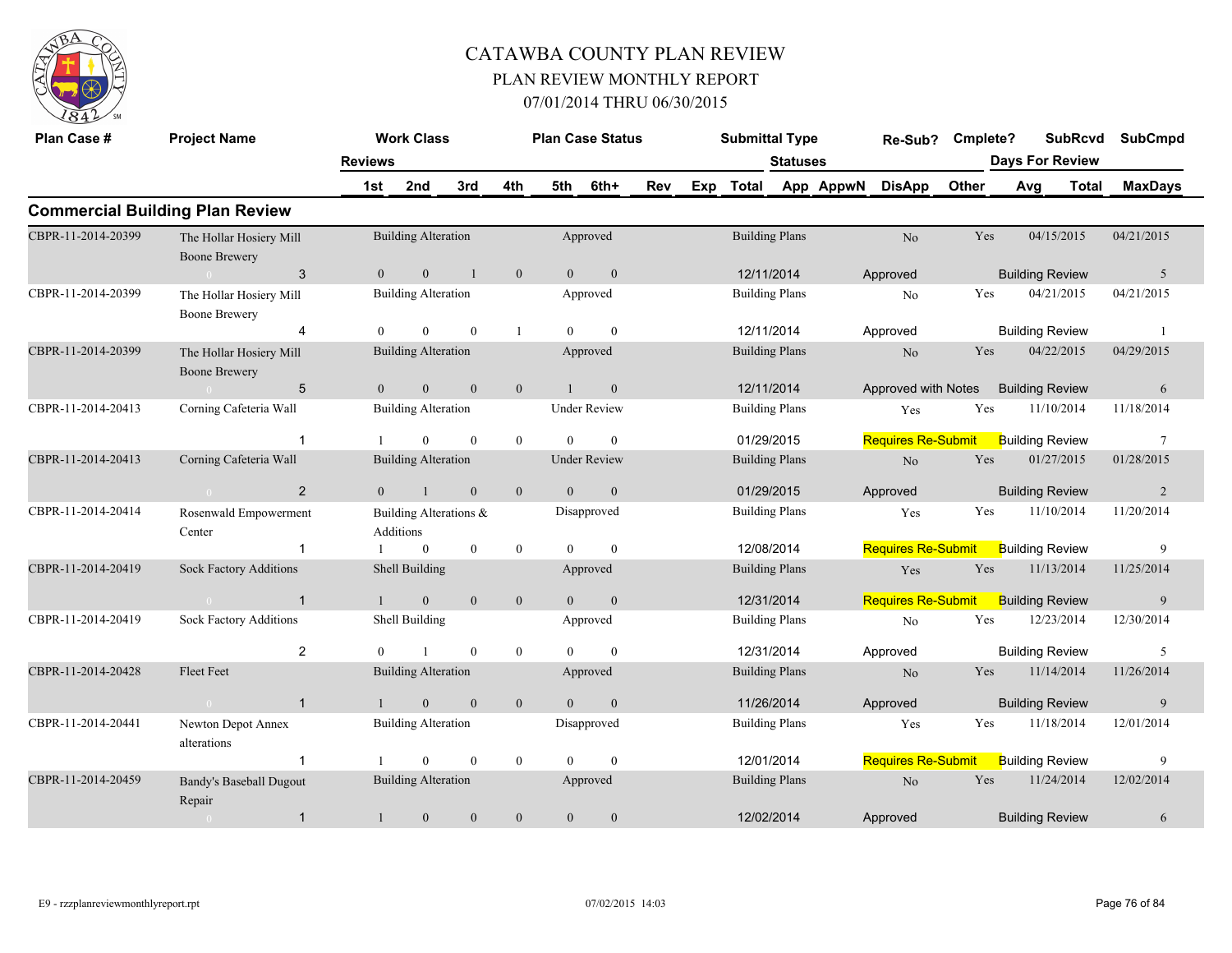

| Plan Case #        | <b>Project Name</b>                                             |                | <b>Work Class</b>          |                |                  |                | <b>Plan Case Status</b> |     | <b>Submittal Type</b> |                 |                     | Re-Sub?                   | Cmplete? |                        | <b>SubRcvd</b> | <b>SubCmpd</b>  |
|--------------------|-----------------------------------------------------------------|----------------|----------------------------|----------------|------------------|----------------|-------------------------|-----|-----------------------|-----------------|---------------------|---------------------------|----------|------------------------|----------------|-----------------|
|                    |                                                                 | <b>Reviews</b> |                            |                |                  |                |                         |     |                       | <b>Statuses</b> |                     |                           |          | <b>Days For Review</b> |                |                 |
|                    |                                                                 | 1st            | 2nd                        | 3rd            | 4th              | 5th            | 6th+                    | Rev |                       |                 | Exp Total App AppwN | <b>DisApp</b>             | Other    | Avg                    | Total          | <b>MaxDays</b>  |
|                    | <b>Commercial Building Plan Review</b>                          |                |                            |                |                  |                |                         |     |                       |                 |                     |                           |          |                        |                |                 |
| CBPR-11-2014-20463 | Mattress Firm Upfit                                             |                | <b>Upfit Building</b>      |                |                  |                | Approved                |     | <b>Building Plans</b> |                 |                     | Yes                       | Yes      | 11/25/2014             |                | 12/03/2014      |
|                    | $\overline{1}$<br>$\sim$ 0.000 $\sim$ 0.000 $\sim$ 0.000 $\sim$ | 1              | $\mathbf{0}$               | $\mathbf{0}$   | $\mathbf{0}$     | $\Omega$       | $\mathbf{0}$            |     | 12/09/2014            |                 |                     | <b>Requires Re-Submit</b> |          | <b>Building Review</b> |                | 6               |
| CBPR-11-2014-20463 | Mattress Firm Upfit                                             |                | <b>Upfit Building</b>      |                |                  |                | Approved                |     | <b>Building Plans</b> |                 |                     | No                        | Yes      | 12/05/2014             |                | 12/09/2014      |
|                    | 2                                                               | $\theta$       |                            | $\mathbf{0}$   | $\bf{0}$         | $\Omega$       | $\mathbf{0}$            |     | 12/09/2014            |                 |                     | Approved                  |          | <b>Building Review</b> |                | $\overline{3}$  |
| CBPR-11-2014-20465 | Food Matters Market                                             |                | <b>Building Alteration</b> |                |                  |                | Approved                |     | <b>Building Plans</b> |                 |                     | Yes                       | Yes      | 11/25/2014             |                | 12/04/2014      |
|                    | $\sim 0$<br>$\mathbf{1}$                                        | $\overline{1}$ | $\mathbf{0}$               | $\overline{0}$ | $\mathbf{0}$     | $\theta$       | $\mathbf{0}$            |     | 02/20/2015            |                 |                     | <b>Requires Re-Submit</b> |          | <b>Building Review</b> |                | $\overline{7}$  |
| CBPR-11-2014-20465 | Food Matters Market                                             |                | <b>Building Alteration</b> |                |                  |                | Approved                |     | <b>Building Plans</b> |                 |                     | No                        | Yes      | 01/09/2015             |                | 01/13/2015      |
|                    | $\overline{2}$                                                  | $\Omega$       | $\overline{1}$             | $\theta$       | $\mathbf{0}$     | $\Omega$       | $\theta$                |     | 02/20/2015            |                 |                     | Approved                  |          | <b>Building Review</b> |                | 3               |
| CBPR-11-2014-20465 | <b>Food Matters Market</b>                                      |                | <b>Building Alteration</b> |                |                  |                | Approved                |     | <b>Building Plans</b> |                 |                     | N <sub>o</sub>            | Yes      | 02/11/2015             |                | 02/16/2015      |
|                    | 3<br>$\bigcap$                                                  | $\Omega$       | $\mathbf{0}$               | $\overline{1}$ | $\mathbf{0}$     | $\overline{0}$ | $\mathbf{0}$            |     | 02/20/2015            |                 |                     | Approved                  |          | <b>Building Review</b> |                | $\overline{4}$  |
| CBPR-11-2014-20466 | Friendship Exhaust Hood                                         |                | Mechanical Only            |                |                  |                | Approved                |     | <b>Building Plans</b> |                 |                     | N <sub>0</sub>            | Yes      | 11/25/2014             |                | 12/03/2014      |
|                    | $\overline{1}$                                                  |                | $\overline{0}$             | $\theta$       | $\mathbf{0}$     | $\Omega$       | $\mathbf{0}$            |     | 12/03/2014            |                 |                     | Approved                  |          | <b>Building Review</b> |                | 6               |
| CBPR-11-2014-20469 | Healthsmart Pharmacy                                            |                | <b>Building Alteration</b> |                |                  |                | Approved                |     | <b>Building Plans</b> |                 |                     | Yes                       | Yes      | 11/25/2014             |                | 12/04/2014      |
|                    | Renovation<br>$\overline{1}$<br>$\sim 0$ and $\sim 0.000$       | 1              | $\mathbf{0}$               | $\mathbf{0}$   | $\mathbf{0}$     | $\overline{0}$ | $\mathbf{0}$            |     | 12/19/2014            |                 |                     | Approved                  |          | <b>Building Review</b> |                | $7\phantom{.0}$ |
| CBPR-11-2014-20469 | Healthsmart Pharmacy                                            |                | <b>Building Alteration</b> |                |                  |                | Approved                |     | <b>Building Plans</b> |                 |                     | No                        | Yes      | 12/12/2014             |                | 12/15/2014      |
|                    | Renovation<br>$\overline{2}$                                    | $\Omega$       |                            | $\theta$       | $\mathbf{0}$     | $\Omega$       | $\theta$                |     | 12/19/2014            |                 |                     | Approved                  |          | <b>Building Review</b> |                | 2               |
| CBPR-11-2014-20471 | Catawba County Sheriff                                          |                | <b>Building Alteration</b> |                |                  |                | Approved                |     | <b>Building Plans</b> |                 |                     | N <sub>o</sub>            | Yes      | 11/26/2014             |                | 12/05/2014      |
|                    | Substation                                                      |                |                            |                |                  |                |                         |     |                       |                 |                     |                           |          |                        |                |                 |
|                    | $\sim 0$<br>$\overline{1}$                                      | $\blacksquare$ | $\mathbf{0}$               | $\mathbf{0}$   | $\mathbf{0}$     | $\overline{0}$ | $\mathbf{0}$            |     | 12/05/2014            |                 |                     | Approved                  |          | <b>Building Review</b> |                | $7\phantom{.0}$ |
| CBPR-11-2014-20475 | Sports Lounge                                                   |                | <b>Building Alteration</b> |                |                  |                | Approved                |     | <b>Building Plans</b> |                 |                     | Yes                       | Yes      | 11/26/2014             |                | 12/09/2014      |
|                    | $\mathbf{1}$                                                    |                | $\overline{0}$             | $\overline{0}$ | $\overline{0}$   | $\Omega$       | $\mathbf{0}$            |     | 12/18/2014            |                 |                     | <b>Requires Re-Submit</b> |          | <b>Building Review</b> |                | 9               |
| CBPR-11-2014-20475 | Sports Lounge                                                   |                | <b>Building Alteration</b> |                |                  |                | Approved                |     | <b>Building Plans</b> |                 |                     | $\rm No$                  | Yes      | 12/16/2014             |                | 12/17/2014      |
|                    | $\overline{2}$<br>$\sim 0$                                      | 0              | $\mathbf{1}$               | $\mathbf{0}$   | $\mathbf{0}$     | $\overline{0}$ | $\mathbf{0}$            |     | 12/18/2014            |                 |                     | Approved                  |          | <b>Building Review</b> |                | $\overline{2}$  |
| CBPR-12-2013-18321 | <b>Body Tech Fitness</b>                                        |                | <b>Building Alteration</b> |                |                  |                | Approved                |     | <b>Building Plans</b> |                 |                     | N <sub>0</sub>            | Yes      | 07/14/2014             |                | 07/18/2014      |
|                    | 3                                                               | $\overline{0}$ | $\boldsymbol{0}$           |                | $\boldsymbol{0}$ | $\overline{0}$ | $\boldsymbol{0}$        |     | 07/18/2014            |                 |                     | Approved                  |          | <b>Building Review</b> |                | 5               |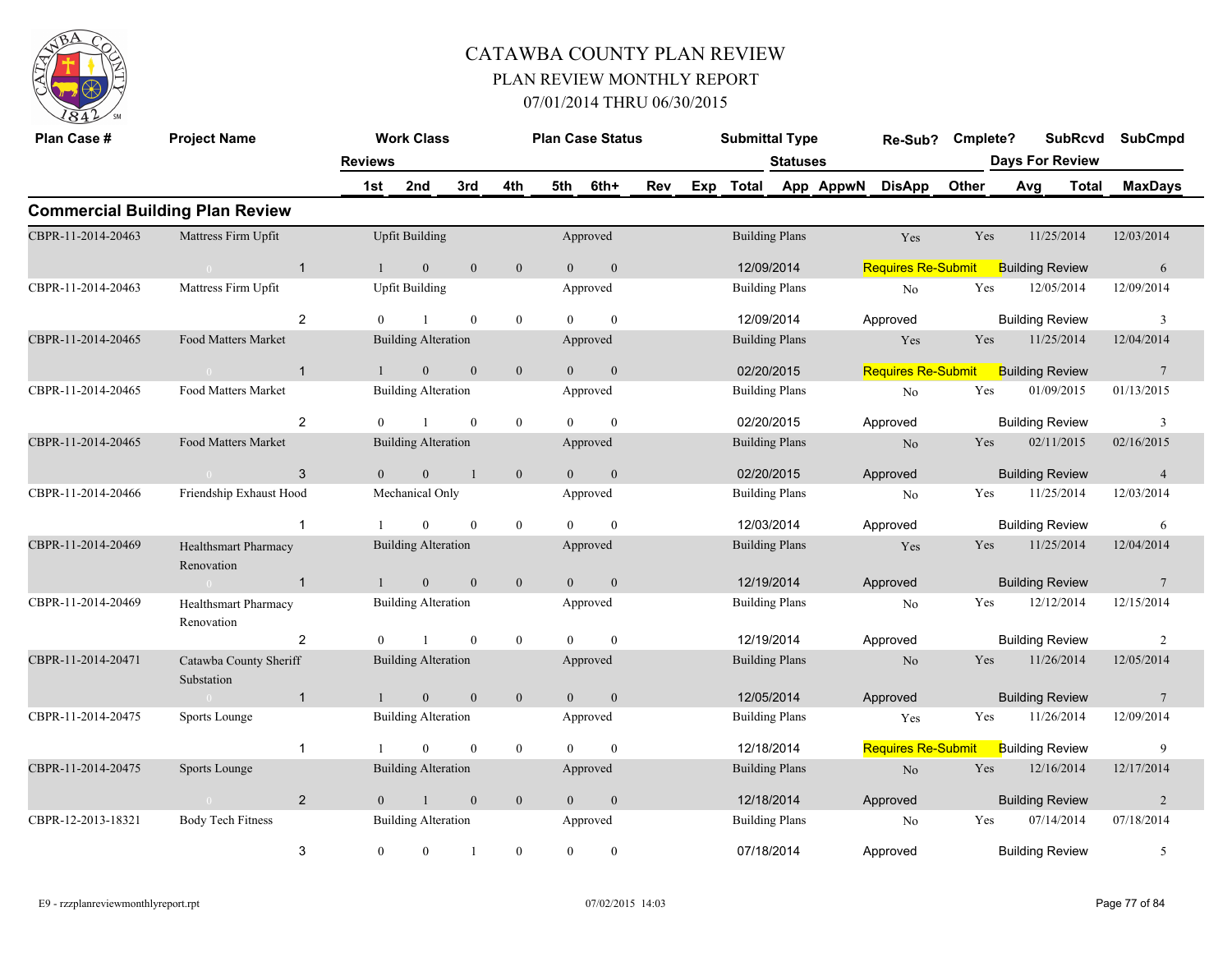

| Plan Case #        | <b>Project Name</b>                      |                | <b>Work Class</b>          |                  |                  |                | <b>Plan Case Status</b> |     |     | <b>Submittal Type</b> |                       |           | Re-Sub?                   | Cmplete? |     | <b>SubRcvd</b>         | <b>SubCmpd</b> |
|--------------------|------------------------------------------|----------------|----------------------------|------------------|------------------|----------------|-------------------------|-----|-----|-----------------------|-----------------------|-----------|---------------------------|----------|-----|------------------------|----------------|
|                    |                                          | <b>Reviews</b> |                            |                  |                  |                |                         |     |     |                       | <b>Statuses</b>       |           |                           |          |     | <b>Days For Review</b> |                |
|                    |                                          | 1st            | 2nd                        | 3rd              | 4th              | 5th            | 6th+                    | Rev | Exp | Total                 |                       | App AppwN | <b>DisApp</b>             | Other    | Avg | <b>Total</b>           | <b>MaxDays</b> |
|                    | <b>Commercial Building Plan Review</b>   |                |                            |                  |                  |                |                         |     |     |                       |                       |           |                           |          |     |                        |                |
| CBPR-12-2013-18353 | Camp Dogwood Picnic<br>Shelter           |                | <b>Building New</b>        |                  |                  |                | Approved                |     |     |                       | <b>Building Plans</b> |           | No                        | Yes      |     | 07/11/2014             | 07/11/2014     |
|                    | 4                                        | $\Omega$       | $\overline{0}$             | $\mathbf{0}$     | -1               | $\Omega$       | $\theta$                |     |     |                       | 05/27/2014            |           | Approved                  |          |     | <b>Building Review</b> | -1             |
| CBPR-12-2014-20479 | Specialty Welding &<br>Machine           |                | <b>Building Alteration</b> |                  |                  |                | Approved                |     |     |                       | <b>Building Plans</b> |           | N <sub>o</sub>            | Yes      |     | 12/01/2014             | 12/08/2014     |
|                    | $\mathbf{1}$                             | $\mathbf{1}$   | $\mathbf{0}$               | $\mathbf{0}$     | $\overline{0}$   | $\theta$       | $\mathbf{0}$            |     |     |                       | 12/08/2014            |           | Approved with Notes       |          |     | <b>Building Review</b> | 6              |
| CBPR-12-2014-20481 | Wired Vapor                              |                | <b>Building Alteration</b> |                  |                  |                | Approved                |     |     |                       | <b>Building Plans</b> |           | N <sub>o</sub>            | Yes      |     | 12/02/2014             | 12/09/2014     |
|                    | -1                                       |                | $\mathbf{0}$               | $\mathbf{0}$     | $\boldsymbol{0}$ | $\Omega$       | $\overline{0}$          |     |     |                       | 12/09/2014            |           | Approved                  |          |     | <b>Building Review</b> | 6              |
| CBPR-12-2014-20487 | <b>Atlanta Bread Alterations</b>         |                | <b>Building Alteration</b> |                  |                  |                | Approved                |     |     |                       | <b>Building Plans</b> |           | N <sub>o</sub>            | Yes      |     | 12/03/2014             | 12/09/2014     |
|                    | $\mathbf{1}$                             | $\mathbf{1}$   | $\mathbf{0}$               | $\mathbf{0}$     | $\overline{0}$   | $\theta$       | $\mathbf{0}$            |     |     |                       | 12/09/2014            |           | Approved with Notes       |          |     | <b>Building Review</b> | 5              |
| CBPR-12-2014-20488 | Catawba Elem Water<br>Heater             |                | Mechanical Only            |                  |                  |                | Approved                |     |     |                       | <b>Building Plans</b> |           | No                        | Yes      |     | 12/03/2014             | 12/09/2014     |
|                    | $\mathbf{1}$                             |                | $\theta$                   | $\mathbf{0}$     | $\overline{0}$   | $\Omega$       | $\overline{0}$          |     |     |                       | 12/09/2014            |           | Approved                  |          |     | <b>Building Review</b> | 5              |
| CBPR-12-2014-20490 | Carrabba's Italian Grill-<br>Renovation  |                | <b>Building Alteration</b> |                  |                  |                | Approved                |     |     |                       | <b>Building Plans</b> |           | N <sub>o</sub>            | Yes      |     | 12/03/2014             | 12/10/2014     |
|                    | $\mathbf{1}$<br>$\sim 0$                 | $\overline{1}$ | $\overline{0}$             | $\mathbf{0}$     | $\mathbf{0}$     | $\overline{0}$ | $\overline{0}$          |     |     |                       | 12/15/2014            |           | Approved                  |          |     | <b>Building Review</b> | 6              |
| CBPR-12-2014-20492 | Shree Hari Express Canopy                |                | <b>Building Alteration</b> |                  |                  |                | Approved                |     |     |                       | <b>Building Plans</b> |           | Yes                       | Yes      |     | 12/04/2014             | 12/11/2014     |
|                    | $\mathbf{1}$                             |                | $\overline{0}$             | $\mathbf{0}$     | $\overline{0}$   | $\Omega$       | $\mathbf{0}$            |     |     |                       | 01/23/2015            |           | <b>Requires Re-Submit</b> |          |     | <b>Building Review</b> | 6              |
| CBPR-12-2014-20492 | Shree Hari Express Canopy                |                | <b>Building Alteration</b> |                  |                  |                | Approved                |     |     |                       | <b>Building Plans</b> |           | Yes                       | Yes      |     | 12/29/2014             | 12/30/2014     |
|                    | 2<br>$\sim$ 0.000 $\sim$ 0.000 $\sim$    | $\theta$       | $\mathbf{1}$               | $\mathbf{0}$     | $\mathbf{0}$     | $\overline{0}$ | $\mathbf{0}$            |     |     |                       | 01/23/2015            |           | <b>Requires Re-Submit</b> |          |     | <b>Building Review</b> | 2              |
| CBPR-12-2014-20492 | Shree Hari Express Canopy                |                | <b>Building Alteration</b> |                  |                  |                | Approved                |     |     |                       | <b>Building Plans</b> |           | No                        | Yes      |     | 01/21/2015             | 01/23/2015     |
|                    | 3                                        | $\Omega$       | $\Omega$                   | $\mathbf{1}$     | $\overline{0}$   | $\Omega$       | $\theta$                |     |     |                       | 01/23/2015            |           | Approved                  |          |     | <b>Building Review</b> | 3              |
| CBPR-12-2014-20497 | Joy Baptist Metal Storage<br><b>Bldg</b> |                | <b>Accessory Structure</b> |                  |                  |                | Approved                |     |     |                       | <b>Building Plans</b> |           | Yes                       | Yes      |     | 12/04/2014             | 12/11/2014     |
|                    | $\overline{1}$                           | $\mathbf{1}$   | $\mathbf{0}$               | $\mathbf{0}$     | $\mathbf{0}$     | $\overline{0}$ | $\mathbf{0}$            |     |     |                       | 01/07/2015            |           | <b>Requires Re-Submit</b> |          |     | <b>Building Review</b> | 6              |
| CBPR-12-2014-20497 | Joy Baptist Metal Storage<br>Bldg        |                | Accessory Structure        |                  |                  |                | Approved                |     |     |                       | <b>Building Plans</b> |           | N <sub>o</sub>            | Yes      |     | 12/31/2014             | 01/06/2015     |
|                    | $\overline{2}$                           | $\mathbf{0}$   |                            | $\boldsymbol{0}$ | $\overline{0}$   | $\overline{0}$ | $\boldsymbol{0}$        |     |     |                       | 01/07/2015            |           | Approved                  |          |     | <b>Building Review</b> | 4              |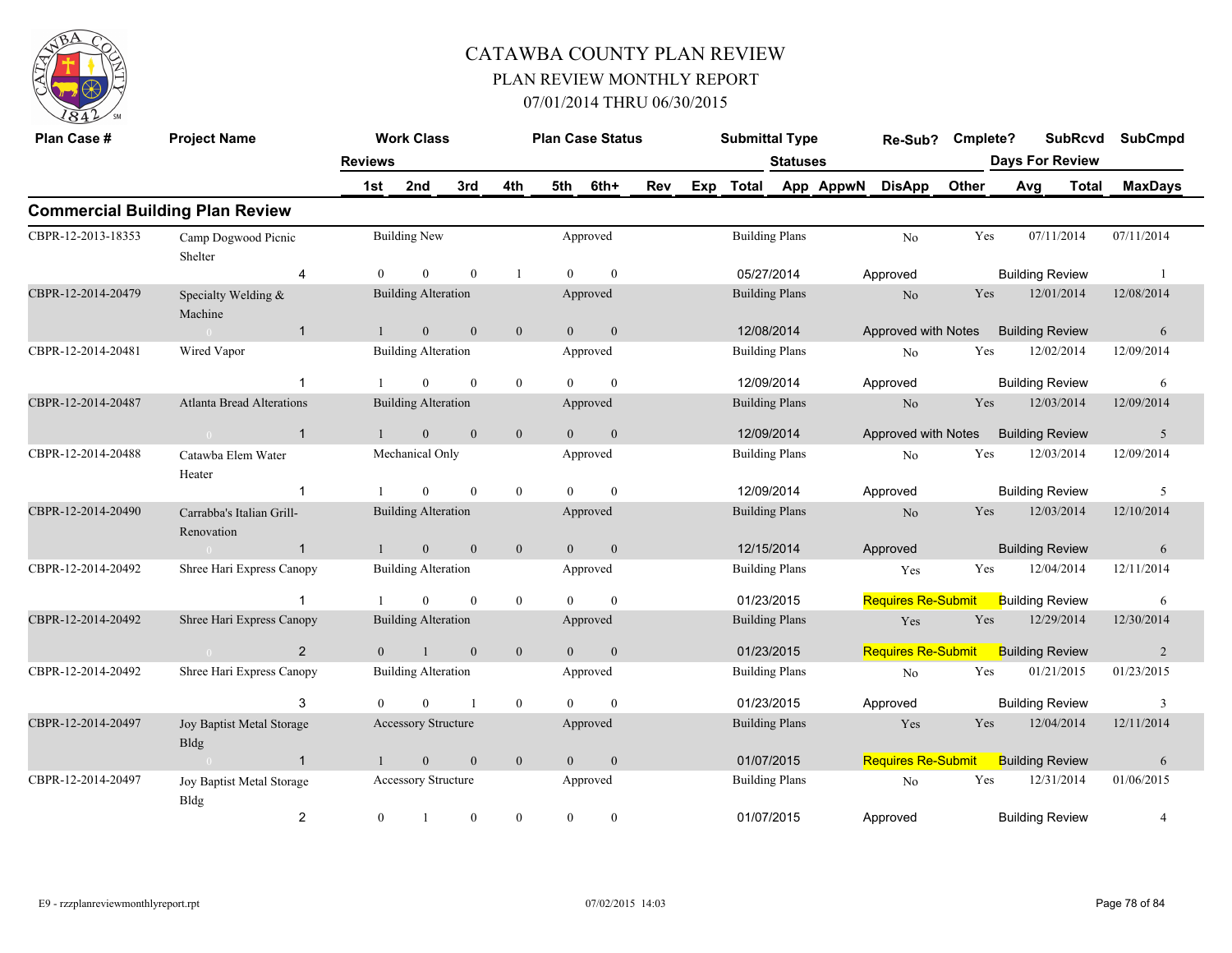

| Plan Case #        | <b>Project Name</b>                                  |                  | <b>Work Class</b>          |                  |              |                | <b>Plan Case Status</b> |            | <b>Submittal Type</b> |                       |           | Re-Sub? Cmplete?          |       | <b>SubRcvd</b>         | <b>SubCmpd</b>  |
|--------------------|------------------------------------------------------|------------------|----------------------------|------------------|--------------|----------------|-------------------------|------------|-----------------------|-----------------------|-----------|---------------------------|-------|------------------------|-----------------|
|                    |                                                      | <b>Reviews</b>   |                            |                  |              |                |                         |            |                       | <b>Statuses</b>       |           |                           |       | <b>Days For Review</b> |                 |
|                    |                                                      | 1st              | 2nd                        | 3rd              | 4th          | 5th            | 6th+                    | <b>Rev</b> | Exp Total             |                       | App AppwN | <b>DisApp</b>             | Other | Avg<br>Total           | <b>MaxDays</b>  |
|                    | <b>Commercial Building Plan Review</b>               |                  |                            |                  |              |                |                         |            |                       |                       |           |                           |       |                        |                 |
| CBPR-12-2014-20503 | Corning Spray Booth                                  |                  | <b>Building Alteration</b> |                  |              |                | Approved                |            |                       | <b>Building Plans</b> |           | No                        | Yes   | 12/05/2014             | 12/11/2014      |
|                    | $\mathbf{1}$                                         | -1               | $\overline{0}$             | $\mathbf{0}$     | $\mathbf{0}$ | $\Omega$       | $\mathbf{0}$            |            | 12/11/2014            |                       |           | Approved with Notes       |       | <b>Building Review</b> | 5               |
| CBPR-12-2014-20504 | Harvest Bible Chapel Door<br>Access                  |                  | Electrical Only            |                  |              |                | Approved                |            |                       | <b>Building Plans</b> |           | N <sub>o</sub>            | Yes   | 12/05/2014             | 12/15/2014      |
|                    | $\mathbf{1}$<br>$\sim 0$                             | $\mathbf{1}$     | $\mathbf{0}$               | $\mathbf{0}$     | $\mathbf{0}$ | $\overline{0}$ | $\mathbf{0}$            |            | 12/15/2014            |                       |           | Approved                  |       | <b>Building Review</b> | $7\phantom{.0}$ |
| CBPR-12-2014-20518 | Security Mod- Grandview<br>Middle                    |                  | <b>Building Alteration</b> |                  |              |                | Approved                |            | <b>Building Plans</b> |                       |           | No                        | Yes   | 12/09/2014             | 12/11/2014      |
|                    | $\mathbf{1}$                                         | -1               | $\overline{0}$             | $\mathbf{0}$     | $\mathbf{0}$ | $\theta$       | $\mathbf{0}$            |            | 12/29/2014            |                       |           | Approved with Notes       |       | <b>Building Review</b> | 3               |
| CBPR-12-2014-20519 | Security Mod - Northview<br>Middle                   |                  | <b>Building Alteration</b> |                  |              |                | Approved                |            | <b>Building Plans</b> |                       |           | No                        | Yes   | 12/09/2014             | 12/11/2014      |
|                    | $\overline{1}$<br>$\sim 0$                           | $\mathbf{1}$     | $\mathbf{0}$               | $\mathbf{0}$     | $\mathbf{0}$ | $\overline{0}$ | $\mathbf{0}$            |            | 12/29/2014            |                       |           | Approved with Notes       |       | <b>Building Review</b> | $\overline{3}$  |
| CBPR-12-2014-20520 | Security Mod - Oakwood<br>Elem                       |                  | <b>Building Alteration</b> |                  |              |                | Approved                |            | <b>Building Plans</b> |                       |           | No                        | Yes   | 12/09/2014             | 12/11/2014      |
|                    | $\mathbf{1}$                                         | -1               | $\overline{0}$             | $\mathbf{0}$     | $\mathbf{0}$ | $\Omega$       | $\mathbf{0}$            |            | 12/29/2014            |                       |           | Approved with Notes       |       | <b>Building Review</b> | 3               |
| CBPR-12-2014-20523 | Child Health Center<br>Addition                      |                  | <b>Building Addition</b>   |                  |              |                | Approved                |            | <b>Building Plans</b> |                       |           | No                        | Yes   | 12/09/2014             | 12/15/2014      |
|                    | $\overline{1}$<br>$\sim 0$                           | $\mathbf{1}$     | $\mathbf{0}$               | $\boldsymbol{0}$ | $\mathbf{0}$ | $\mathbf{0}$   | $\boldsymbol{0}$        |            | 12/16/2014            |                       |           | Approved                  |       | <b>Building Review</b> | 5               |
| CBPR-12-2014-20524 | Security Mod - Jenkins<br>Elem                       |                  | <b>Building Alteration</b> |                  |              |                | Approved                |            |                       | <b>Building Plans</b> |           | N <sub>o</sub>            | Yes   | 12/09/2014             | 12/11/2014      |
|                    | $\mathbf{1}$                                         |                  | $\theta$                   | $\mathbf{0}$     | $\mathbf{0}$ | $\theta$       | $\mathbf{0}$            |            | 12/29/2014            |                       |           | Approved with Notes       |       | <b>Building Review</b> | 3               |
| CBPR-12-2014-20525 | Oxford Baptist Church<br><b>Interior Alterations</b> |                  | <b>Building Alteration</b> |                  |              |                | Approved                |            | <b>Building Plans</b> |                       |           | Yes                       | Yes   | 12/09/2014             | 12/17/2014      |
|                    | $\overline{1}$<br>$\sim 0$                           | $\mathbf{1}$     | $\overline{0}$             | $\overline{0}$   | $\mathbf{0}$ | $\overline{0}$ | $\mathbf{0}$            |            |                       | 01/08/2015            |           | <b>Requires Re-Submit</b> |       | <b>Building Review</b> | 7               |
| CBPR-12-2014-20525 | Oxford Baptist Church<br><b>Interior Alterations</b> |                  | <b>Building Alteration</b> |                  |              |                | Approved                |            | <b>Building Plans</b> |                       |           | No                        | Yes   | 12/31/2014             | 01/05/2015      |
|                    | $\overline{2}$                                       | $\Omega$         | $\mathbf{1}$               | $\mathbf{0}$     | $\mathbf{0}$ | $\Omega$       | $\mathbf{0}$            |            | 01/08/2015            |                       |           | Approved                  |       | <b>Building Review</b> | 3               |
| CBPR-12-2014-20528 | GKN- Addition/ Recycle<br>Dock & Oil Tank Storage    |                  | <b>Building Addition</b>   |                  |              |                | Approved                |            |                       | <b>Building Plans</b> |           | Yes                       | Yes   | 12/09/2014             | 12/15/2014      |
|                    | $\overline{1}$<br>$\sim 0$ and $\sim 0.00$           | $\mathbf{1}$     | $\mathbf{0}$               | $\mathbf{0}$     | $\mathbf{0}$ | $\overline{0}$ | $\mathbf{0}$            |            | 01/16/2015            |                       |           | Approved                  |       | <b>Building Review</b> | 5               |
| CBPR-12-2014-20528 | GKN- Addition/ Recycle<br>Dock & Oil Tank Storage    |                  | <b>Building Addition</b>   |                  |              |                | Approved                |            |                       | <b>Building Plans</b> |           | No                        | Yes   | 01/13/2015             | 01/16/2015      |
|                    | $\overline{2}$                                       | $\boldsymbol{0}$ | $\mathbf{1}$               | $\mathbf{0}$     | $\mathbf{0}$ | $\mathbf{0}$   | $\boldsymbol{0}$        |            | 01/16/2015            |                       |           | Approved                  |       | <b>Building Review</b> | $\overline{4}$  |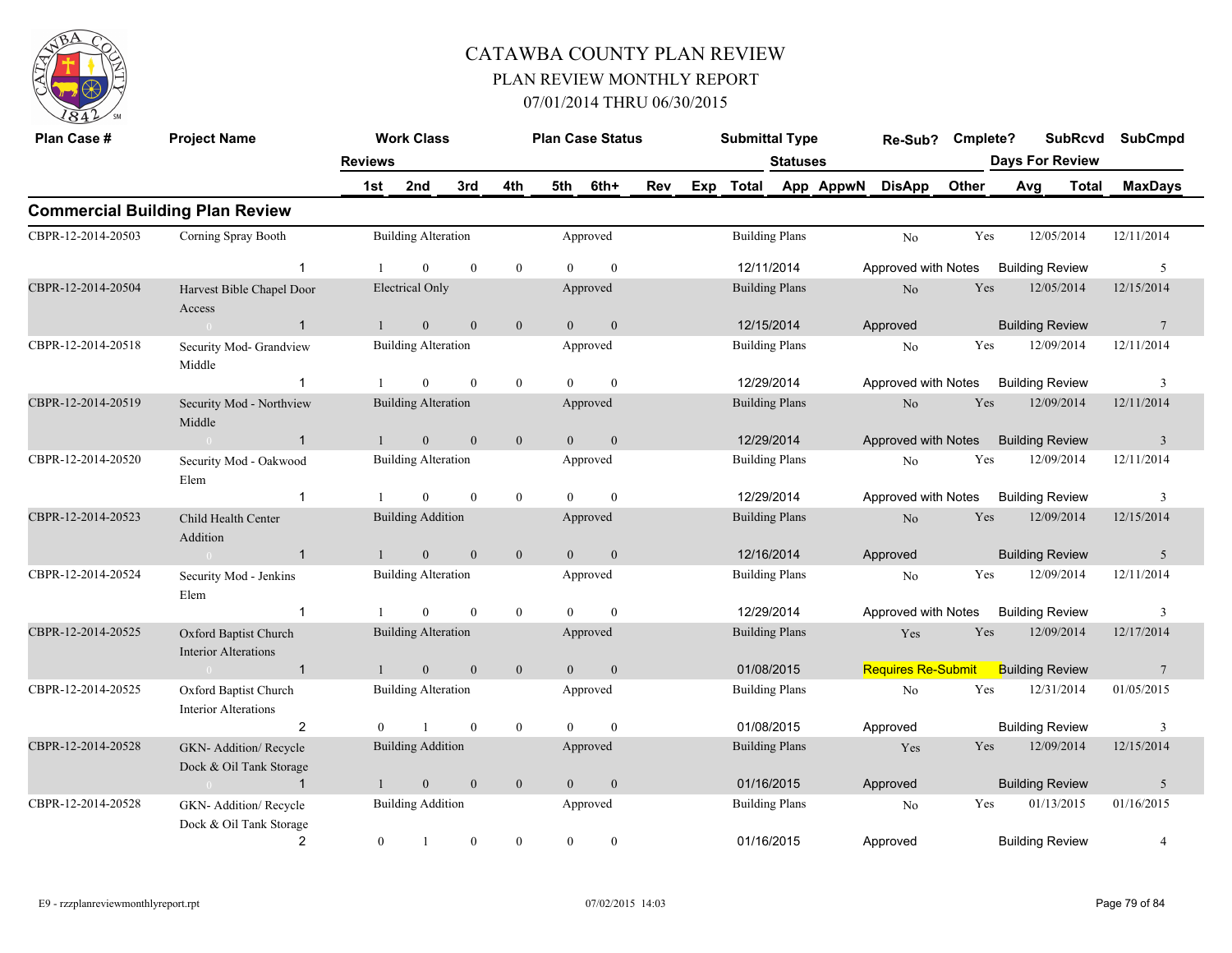

| Plan Case #        | <b>Project Name</b>                               |                | <b>Work Class</b>                   |                |                  |                | <b>Plan Case Status</b> |            | <b>Submittal Type</b> |                       |           | Re-Sub? Cmplete?          |       | <b>SubRcvd</b>         |       | <b>SubCmpd</b>          |
|--------------------|---------------------------------------------------|----------------|-------------------------------------|----------------|------------------|----------------|-------------------------|------------|-----------------------|-----------------------|-----------|---------------------------|-------|------------------------|-------|-------------------------|
|                    |                                                   | <b>Reviews</b> |                                     |                |                  |                |                         |            |                       | <b>Statuses</b>       |           |                           |       | <b>Days For Review</b> |       |                         |
|                    |                                                   | 1st            | 2nd                                 | 3rd            | 4th              | 5th            | 6th+                    | <b>Rev</b> | Exp Total             |                       | App AppwN | <b>DisApp</b>             | Other | Avg                    | Total | <b>MaxDays</b>          |
|                    | <b>Commercial Building Plan Review</b>            |                |                                     |                |                  |                |                         |            |                       |                       |           |                           |       |                        |       |                         |
| CBPR-12-2014-20528 | GKN- Addition/ Recycle<br>Dock & Oil Tank Storage |                | <b>Building Addition</b>            |                |                  |                | Approved                |            |                       | <b>Building Plans</b> |           | No                        | Yes   | 05/26/2015             |       | 06/03/2015              |
|                    | 3                                                 | $\Omega$       | $\Omega$                            | $\overline{1}$ | $\boldsymbol{0}$ | $\Omega$       | $\theta$                |            | 01/16/2015            |                       |           | Approved                  |       | <b>Building Review</b> |       | $7\phantom{.0}$         |
| CBPR-12-2014-20530 | Security Mod-Southwest<br>Elem                    |                | <b>Building Alteration</b>          |                |                  |                | Approved                |            |                       | <b>Building Plans</b> |           | No                        | Yes   | 12/10/2014             |       | 12/11/2014              |
|                    | $\mathbf{1}$<br>$\sim 0$                          |                | $\overline{0}$                      | $\mathbf{0}$   | $\mathbf{0}$     | $\overline{0}$ | $\mathbf{0}$            |            | 01/02/2015            |                       |           | Approved with Notes       |       | <b>Building Review</b> |       | 2                       |
| CBPR-12-2014-20535 | Security Mod-Viewmont<br>Elem                     |                | <b>Building Alteration</b>          |                |                  |                | Approved                |            |                       | <b>Building Plans</b> |           | N <sub>o</sub>            | Yes   | 12/10/2014             |       | 12/11/2014              |
|                    | $\mathbf 1$                                       |                | $\Omega$                            | $\theta$       | $\theta$         | $\Omega$       | $\theta$                |            | 12/29/2014            |                       |           | Approved with Notes       |       | <b>Building Review</b> |       | 2                       |
| CBPR-12-2014-20536 | Security Mod-Hickory<br>Public Admin Ofc          |                | <b>Building Alteration</b>          |                |                  |                | Approved                |            | <b>Building Plans</b> |                       |           | $\rm No$                  | Yes   | 12/10/2014             |       | 12/11/2014              |
|                    | $\overline{1}$<br>$\sim 0$                        |                | $\mathbf{0}$                        | $\mathbf{0}$   | $\mathbf{0}$     | $\overline{0}$ | $\mathbf{0}$            |            | 12/29/2014            |                       |           | Approved with Notes       |       | <b>Building Review</b> |       | 2                       |
| CBPR-12-2014-20538 | GKN Gap2 Office<br>Renovation                     |                | <b>Building Alteration</b>          |                |                  |                | Approved                |            |                       | <b>Building Plans</b> |           | Yes                       | Yes   | 12/11/2014             |       | 12/16/2014              |
|                    | $\mathbf{1}$                                      |                | $\theta$                            | $\theta$       | $\overline{0}$   | $\Omega$       | $\theta$                |            | 12/30/2014            |                       |           | <b>Requires Re-Submit</b> |       | <b>Building Review</b> |       | $\overline{4}$          |
| CBPR-12-2014-20538 | GKN Gap2 Office<br>Renovation                     |                | <b>Building Alteration</b>          |                |                  |                | Approved                |            |                       | <b>Building Plans</b> |           | No                        | Yes   | 12/23/2014             |       | 12/30/2014              |
|                    | $\overline{2}$<br>$\sim 0$                        | $\Omega$       | $\overline{1}$                      | $\mathbf{0}$   | $\mathbf{0}$     | $\overline{0}$ | $\mathbf{0}$            |            | 12/30/2014            |                       |           | Approved                  |       | <b>Building Review</b> |       | 5                       |
| CBPR-12-2014-20539 | GKN- New Pedestrian<br><b>Bridge</b>              |                | <b>Building Addition</b>            |                |                  |                | Approved                |            | <b>Building Plans</b> |                       |           | No                        | Yes   | 12/11/2014             |       | 12/17/2014              |
|                    |                                                   |                | $\overline{0}$                      | $\mathbf{0}$   | $\mathbf{0}$     | $\Omega$       | $\theta$                |            |                       | 12/19/2014            |           | Approved with Notes       |       | <b>Building Review</b> |       | 5                       |
| CBPR-12-2014-20542 | Cardiology II (Basement) &<br>Elevator            |                | Building Alterations &<br>Additions |                |                  |                | <b>Under Review</b>     |            |                       | <b>Building Plans</b> |           | Yes                       | Yes   | 12/12/2014             |       | 12/23/2014              |
|                    | $\mathbf{1}$<br>$\sim 0$                          | $\mathbf{1}$   | $\mathbf{0}$                        | $\mathbf{0}$   | $\mathbf{0}$     | $\overline{0}$ | $\boldsymbol{0}$        |            | 02/19/2015            |                       |           | <b>Requires Re-Submit</b> |       | <b>Building Review</b> |       | 8                       |
| CBPR-12-2014-20542 | Cardiology II (Basement) &<br>Elevator            |                | Building Alterations &<br>Additions |                |                  |                | <b>Under Review</b>     |            |                       | <b>Building Plans</b> |           | Yes                       | Yes   | 02/16/2015             |       | 02/18/2015              |
|                    | 2                                                 | $\overline{0}$ | $\overline{1}$                      | $\bf{0}$       | $\mathbf{0}$     | $\theta$       | $\mathbf{0}$            |            |                       | 02/19/2015            |           | <b>Requires Re-Submit</b> |       | <b>Building Review</b> |       | 3                       |
| CBPR-12-2014-20542 | Cardiology II (Basement) &<br>Elevator            |                | Building Alterations &<br>Additions |                |                  |                | <b>Under Review</b>     |            |                       | <b>Building Plans</b> |           | $\rm No$                  | Yes   | 02/25/2015             |       | 02/27/2015              |
|                    | 3<br>$\sim 0$                                     | $\overline{0}$ | $\mathbf{0}$                        | $\mathbf{1}$   | $\overline{0}$   | $\mathbf{0}$   | $\boldsymbol{0}$        |            | 02/19/2015            |                       |           | Approved                  |       | <b>Building Review</b> |       | $\overline{\mathbf{3}}$ |
| CBPR-12-2014-20544 | Chick-fil-a New Building                          |                | <b>Building New</b>                 |                |                  |                | Approved with notes     |            | <b>Building Plans</b> |                       |           | Yes                       | Yes   | 12/11/2014             |       | 12/29/2014              |
|                    | $\mathbf{1}$                                      | 1              | $\mathbf{0}$                        | $\theta$       | $\theta$         | $\theta$       | $\mathbf{0}$            |            | 06/30/2015            |                       |           | <b>Requires Re-Submit</b> |       | <b>Building Review</b> |       | 12                      |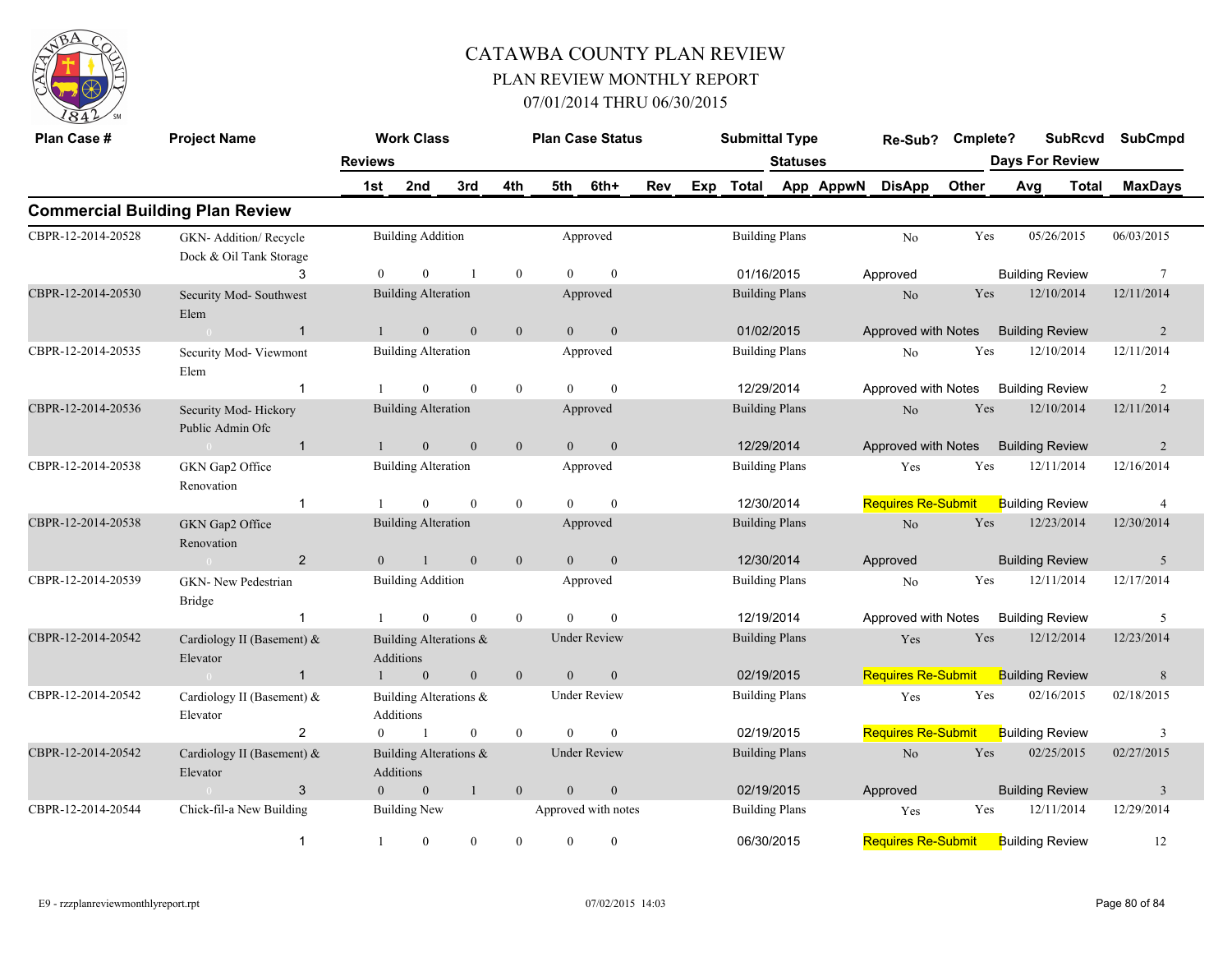

| Plan Case #        | <b>Project Name</b>                    |                | <b>Work Class</b>          |                |                  |                | <b>Plan Case Status</b> |     |     | <b>Submittal Type</b> |          |           | Re-Sub?                   | Cmplete? |     | <b>SubRcvd</b>         |            | <b>SubCmpd</b> |
|--------------------|----------------------------------------|----------------|----------------------------|----------------|------------------|----------------|-------------------------|-----|-----|-----------------------|----------|-----------|---------------------------|----------|-----|------------------------|------------|----------------|
|                    |                                        | <b>Reviews</b> |                            |                |                  |                |                         |     |     |                       | Statuses |           |                           |          |     | <b>Days For Review</b> |            |                |
|                    |                                        | 1st            | 2nd                        | 3rd            | 4th              | 5th            | 6th+                    | Rev | Exp | <b>Total</b>          |          | App AppwN | <b>DisApp</b>             | Other    | Avg | <b>Total</b>           |            | <b>MaxDays</b> |
|                    | <b>Commercial Building Plan Review</b> |                |                            |                |                  |                |                         |     |     |                       |          |           |                           |          |     |                        |            |                |
| CBPR-12-2014-20544 | Chick-fil-a New Building               |                | <b>Building New</b>        |                |                  |                | Approved with notes     |     |     | <b>Building Plans</b> |          |           | Yes                       | Yes      |     | 01/21/2015             | 01/26/2015 |                |
|                    | 2                                      | $\Omega$       |                            | $\theta$       | $\theta$         | $\Omega$       | $\theta$                |     |     | 06/30/2015            |          |           | Approved                  |          |     | <b>Building Review</b> |            | $\overline{4}$ |
| CBPR-12-2014-20544 | Chick-fil-a New Building               |                | <b>Building New</b>        |                |                  |                | Approved with notes     |     |     | <b>Building Plans</b> |          |           | No                        | Yes      |     | 02/23/2015             | 02/24/2015 |                |
|                    | 3<br>$\overline{0}$                    | $\theta$       | $\overline{0}$             |                | $\mathbf{0}$     | $\Omega$       | $\mathbf{0}$            |     |     | 06/30/2015            |          |           | Approved                  |          |     | <b>Building Review</b> |            | 2              |
| CBPR-12-2014-20544 | Chick-fil-a New Building               |                | <b>Building New</b>        |                |                  |                | Approved with notes     |     |     | <b>Building Plans</b> |          |           | No                        | No       |     | 06/19/2015             | 06/26/2015 |                |
|                    | $\boldsymbol{\Delta}$                  | $\Omega$       | $\theta$                   | $\mathbf{0}$   | $\mathbf{1}$     | $\Omega$       | $\Omega$                |     |     | 06/30/2015            |          |           | <b>Requires Re-Submit</b> |          |     | <b>Building Review</b> |            | 6              |
| CBPR-12-2014-20544 | Chick-fil-a New Building               |                | <b>Building New</b>        |                |                  |                | Approved with notes     |     |     | <b>Building Plans</b> |          |           | N <sub>o</sub>            | Yes      |     | 06/30/2015             | 06/30/2015 |                |
|                    | 5<br>$\sim 0$                          | $\overline{0}$ | $\mathbf{0}$               | $\mathbf{0}$   | $\boldsymbol{0}$ | $\mathbf{1}$   | $\mathbf{0}$            |     |     | 06/30/2015            |          |           | Approved with Notes       |          |     | <b>Building Review</b> |            | -1             |
| CBPR-12-2014-20577 | Claremont Solar Park                   |                | <b>Building New</b>        |                |                  |                | Approved                |     |     | <b>Building Plans</b> |          |           | No                        | Yes      |     | 12/16/2014             | 12/30/2014 |                |
|                    |                                        |                | $\Omega$                   | $\theta$       | $\mathbf{0}$     | $\Omega$       | $\theta$                |     |     | 01/06/2015            |          |           | Approved                  |          |     | <b>Building Review</b> |            | 10             |
| CBPR-12-2014-20582 | <b>Commercial First Addition</b>       |                | <b>Building Addition</b>   |                |                  |                | Approved                |     |     | <b>Building Plans</b> |          |           | Yes                       | Yes      |     | 12/16/2014             | 12/30/2014 |                |
|                    | $\overline{1}$                         |                | $\mathbf{0}$               | $\mathbf{0}$   | $\mathbf{0}$     | $\overline{0}$ | $\mathbf{0}$            |     |     | 01/22/2015            |          |           | <b>Requires Re-Submit</b> |          |     | <b>Building Review</b> |            | 10             |
| CBPR-12-2014-20582 | <b>Commercial First Addition</b>       |                | <b>Building Addition</b>   |                |                  |                | Approved                |     |     | <b>Building Plans</b> |          |           | No                        | Yes      |     | 01/16/2015             | 01/22/2015 |                |
|                    | $\overline{2}$                         | $\Omega$       |                            | $\mathbf{0}$   | $\boldsymbol{0}$ | $\Omega$       | $\mathbf{0}$            |     |     | 01/22/2015            |          |           | Approved                  |          |     | <b>Building Review</b> |            | $\overline{4}$ |
| CBPR-12-2014-20585 | Chick-fil-a Hwy 70                     |                | <b>Building Alteration</b> |                |                  |                | Approved                |     |     | <b>Building Plans</b> |          |           | Yes                       | Yes      |     | 12/17/2014             | 12/31/2014 |                |
|                    | $\overline{1}$<br>$\sim$               |                | $\overline{0}$             | $\mathbf{0}$   | $\boldsymbol{0}$ | $\theta$       | $\mathbf{0}$            |     |     | 02/06/2015            |          |           | <b>Requires Re-Submit</b> |          |     | <b>Building Review</b> |            | 10             |
| CBPR-12-2014-20585 | Chick-fil-a Hwy 70                     |                | <b>Building Alteration</b> |                |                  |                | Approved                |     |     | <b>Building Plans</b> |          |           | Yes                       | Yes      |     | 01/21/2015             | 01/26/2015 |                |
|                    | $\overline{2}$                         | $\theta$       |                            | $\theta$       | $\boldsymbol{0}$ | $\theta$       | $\theta$                |     |     | 02/06/2015            |          |           | <b>Requires Re-Submit</b> |          |     | <b>Building Review</b> |            | $\overline{4}$ |
| CBPR-12-2014-20585 | Chick-fil-a Hwy 70                     |                | <b>Building Alteration</b> |                |                  |                | Approved                |     |     | <b>Building Plans</b> |          |           | N <sub>o</sub>            | Yes      |     | 02/04/2015             | 02/06/2015 |                |
|                    | 3<br>$\sim 0$                          | $\Omega$       | $\overline{0}$             | $\overline{1}$ | $\mathbf{0}$     | $\Omega$       | $\mathbf{0}$            |     |     | 02/06/2015            |          |           | Approved with Notes       |          |     | <b>Building Review</b> |            | $\overline{3}$ |
| CBPR-12-2014-20592 | Springs Corner ATM                     |                | <b>Building New</b>        |                |                  |                | Approved                |     |     | <b>Building Plans</b> |          |           | N <sub>0</sub>            | Yes      |     | 12/18/2014             | 12/30/2014 |                |
|                    | $\overline{1}$                         |                | $\theta$                   | $\mathbf{0}$   | $\boldsymbol{0}$ | $\Omega$       | $\mathbf{0}$            |     |     | 12/31/2014            |          |           | Approved                  |          |     | <b>Building Review</b> |            | 8              |
| CBPR-12-2014-20593 | Observation Platform                   |                | <b>Accessory Structure</b> |                |                  |                | Approved                |     |     | <b>Building Plans</b> |          |           | Yes                       | Yes      |     | 12/19/2014             | 01/06/2015 |                |
|                    | $\mathbf{1}$<br>$\overline{0}$         | $\mathbf{1}$   | $\mathbf{0}$               | $\mathbf{0}$   | $\mathbf{0}$     | $\overline{0}$ | $\mathbf{0}$            |     |     | 03/17/2015            |          |           | <b>Requires Re-Submit</b> |          |     | <b>Building Review</b> |            | 11             |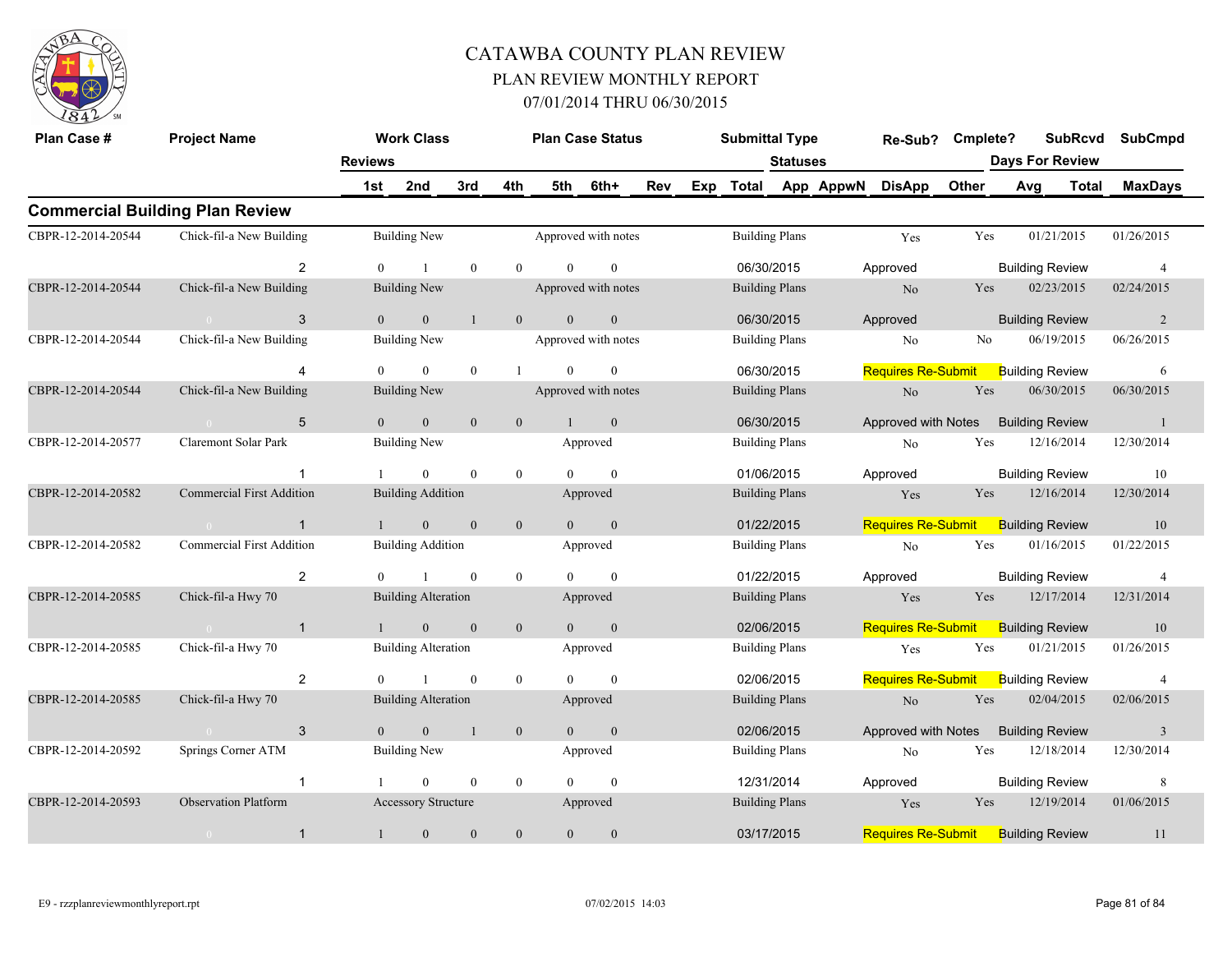

| Plan Case #                | <b>Project Name</b>                    |                | <b>Work Class</b>          |                  |                  |                | <b>Plan Case Status</b> |     | <b>Submittal Type</b> |                 |                     | Re-Sub?                             | Cmplete? |                        | <b>SubRcvd</b>         |       | <b>SubCmpd</b>  |
|----------------------------|----------------------------------------|----------------|----------------------------|------------------|------------------|----------------|-------------------------|-----|-----------------------|-----------------|---------------------|-------------------------------------|----------|------------------------|------------------------|-------|-----------------|
|                            |                                        | <b>Reviews</b> |                            |                  |                  |                |                         |     |                       | <b>Statuses</b> |                     |                                     |          | <b>Days For Review</b> |                        |       |                 |
|                            |                                        | 1st            | 2nd                        | 3rd              | 4th              | 5th            | 6th+                    | Rev |                       |                 | Exp Total App AppwN | <b>DisApp</b>                       | Other    | Avg                    |                        | Total | <b>MaxDays</b>  |
|                            | <b>Commercial Building Plan Review</b> |                |                            |                  |                  |                |                         |     |                       |                 |                     |                                     |          |                        |                        |       |                 |
| CBPR-12-2014-20593         | <b>Observation Platform</b>            |                | Accessory Structure        |                  |                  |                | Approved                |     | <b>Building Plans</b> |                 |                     | No                                  | Yes      |                        | 03/10/2015             |       | 03/12/2015      |
|                            | 2<br>$\theta$                          | $\theta$       |                            | $\theta$         | $\mathbf{0}$     | $\Omega$       | $\mathbf{0}$            |     | 03/17/2015            |                 |                     | Approved                            |          |                        | <b>Building Review</b> |       | $\overline{3}$  |
| CBPR-12-2014-20596         | EZ Way Foods/ interior<br>alterations  |                | <b>Building Alteration</b> |                  |                  |                | Approved                |     | <b>Building Plans</b> |                 |                     | N <sub>0</sub>                      | Yes      |                        | 12/18/2014             |       | 01/02/2015      |
|                            | $\overline{1}$                         |                | $\theta$                   | $\mathbf{0}$     | $\mathbf{0}$     | $\Omega$       | $\mathbf{0}$            |     | 01/05/2015            |                 |                     | Approved                            |          |                        | <b>Building Review</b> |       | 10              |
| CBPR-12-2014-20617         | Corning - Re-roofing Phase<br>V        |                | <b>Building Alteration</b> |                  |                  |                | Approved                |     | <b>Building Plans</b> |                 |                     | No                                  | Yes      |                        | 12/29/2014             |       | 01/06/2015      |
|                            | $\overline{1}$<br>$\sim 0$             |                | $\overline{0}$             | $\mathbf{0}$     | $\overline{0}$   | $\Omega$       | $\mathbf{0}$            |     | 01/06/2015            |                 |                     | Approved                            |          |                        | <b>Building Review</b> |       | 6               |
| CBPR-12-2014-20638         | Bed Bath & Beyond Data<br>Center Alt   |                | <b>Building Alteration</b> |                  |                  |                | Approved                |     | <b>Building Plans</b> |                 |                     | No                                  | Yes      |                        | 01/06/2015             |       | 01/09/2015      |
|                            | $\overline{1}$                         |                | $\overline{0}$             | $\mathbf{0}$     | $\boldsymbol{0}$ | $\Omega$       | $\Omega$                |     | 02/16/2015            |                 |                     | Approved                            |          |                        | <b>Building Review</b> |       | $\overline{4}$  |
| CBPR-12-2014-20638         | Bed Bath & Beyond Data<br>Center Alt   |                | <b>Building Alteration</b> |                  |                  |                | Approved                |     | <b>Building Plans</b> |                 |                     | N <sub>o</sub>                      | Yes      |                        | 02/09/2015             |       | 02/16/2015      |
|                            | 2<br>$\theta$                          | $\overline{0}$ |                            | $\mathbf{0}$     | $\mathbf{0}$     | $\overline{0}$ | $\mathbf{0}$            |     | 02/16/2015            |                 |                     | Approved                            |          |                        | <b>Building Review</b> |       | 6               |
| CBPR-12-2014-20640         | <b>BA Robbins - Service</b><br>Change  |                | <b>Electrical Only</b>     |                  |                  |                | Approved                |     | <b>Building Plans</b> |                 |                     | No                                  | Yes      |                        | 12/31/2014             |       | 01/07/2015      |
|                            | $\mathbf{1}$                           | -1             | $\overline{0}$             | $\overline{0}$   | $\boldsymbol{0}$ | $\theta$       | $\mathbf{0}$            |     | 01/07/2015            |                 |                     | Approved                            |          |                        | <b>Building Review</b> |       | 5               |
| <b>Express Plan Review</b> |                                        |                |                            |                  |                  |                |                         |     |                       |                 |                     |                                     |          |                        |                        |       |                 |
| EXPRS-01-2015-20689        | ZF Lemforder Interior<br>Renova        |                | <b>Building Alteration</b> |                  |                  |                | Approved                |     | <b>Building Plans</b> |                 |                     | No                                  | Yes      |                        | 01/08/2015             |       | 01/08/2015      |
|                            | $\overline{1}$<br>$\sim 0$             |                | $\mathbf{0}$               | $\mathbf{0}$     | $\mathbf{0}$     | $\overline{0}$ | $\boldsymbol{0}$        |     | 01/08/2015            |                 |                     | Approved                            |          |                        | <b>Building Review</b> |       | $\overline{1}$  |
| EXPRS-01-2015-20689        | ZF Lemforder Interior<br>Renova        |                | <b>Building Alteration</b> |                  |                  |                | Approved                |     | <b>Building Plans</b> |                 |                     | No                                  | Yes      |                        | 02/04/2015             |       | 02/12/2015      |
|                            | 2                                      | $\Omega$       |                            | $\mathbf{0}$     | $\mathbf{0}$     | $\Omega$       | $\theta$                |     | 01/08/2015            |                 |                     | Approved                            |          |                        | <b>Building Review</b> |       | $7\phantom{.0}$ |
| EXPRS-03-2015-21184        | Prysmian - Clean Room                  |                | <b>Building Alteration</b> |                  |                  |                | Approved                |     | <b>Building Plans</b> |                 |                     | N <sub>o</sub>                      | Yes      |                        | 03/31/2015             |       | 03/31/2015      |
|                            | $\overline{1}$                         |                | $\mathbf{0}$               | $\mathbf{0}$     | $\mathbf{0}$     | $\theta$       | $\theta$                |     | 03/31/2015            |                 |                     | Approved                            |          |                        | <b>Building Review</b> |       | -1              |
| EXPRS-04-2015-21194        | Sign Systems - Alterations             |                | <b>Building Alteration</b> |                  |                  |                | Approved with notes     |     | <b>Building Plans</b> |                 |                     | No                                  | Yes      |                        | 04/01/2015             |       | 04/01/2015      |
|                            | $\overline{1}$                         |                | $\overline{0}$             | $\mathbf{0}$     | $\mathbf{0}$     | $\theta$       | $\mathbf{0}$            |     | 05/18/2015            |                 |                     | Approved with Notes                 |          |                        | <b>Building Review</b> |       | -1              |
| EXPRS-04-2015-21194        | Sign Systems - Alterations             |                | <b>Building Alteration</b> |                  |                  |                | Approved with notes     |     | <b>Building Plans</b> |                 |                     | N <sub>o</sub>                      | Yes      |                        | 05/11/2015             |       | 05/18/2015      |
|                            | $\overline{2}$<br>$\overline{0}$       | $\overline{0}$ | $\mathbf{1}$               | $\boldsymbol{0}$ | $\boldsymbol{0}$ | $\mathbf{0}$   | $\mathbf{0}$            |     | 05/18/2015            |                 |                     | Approved with Notes Building Review |          |                        |                        |       | 6               |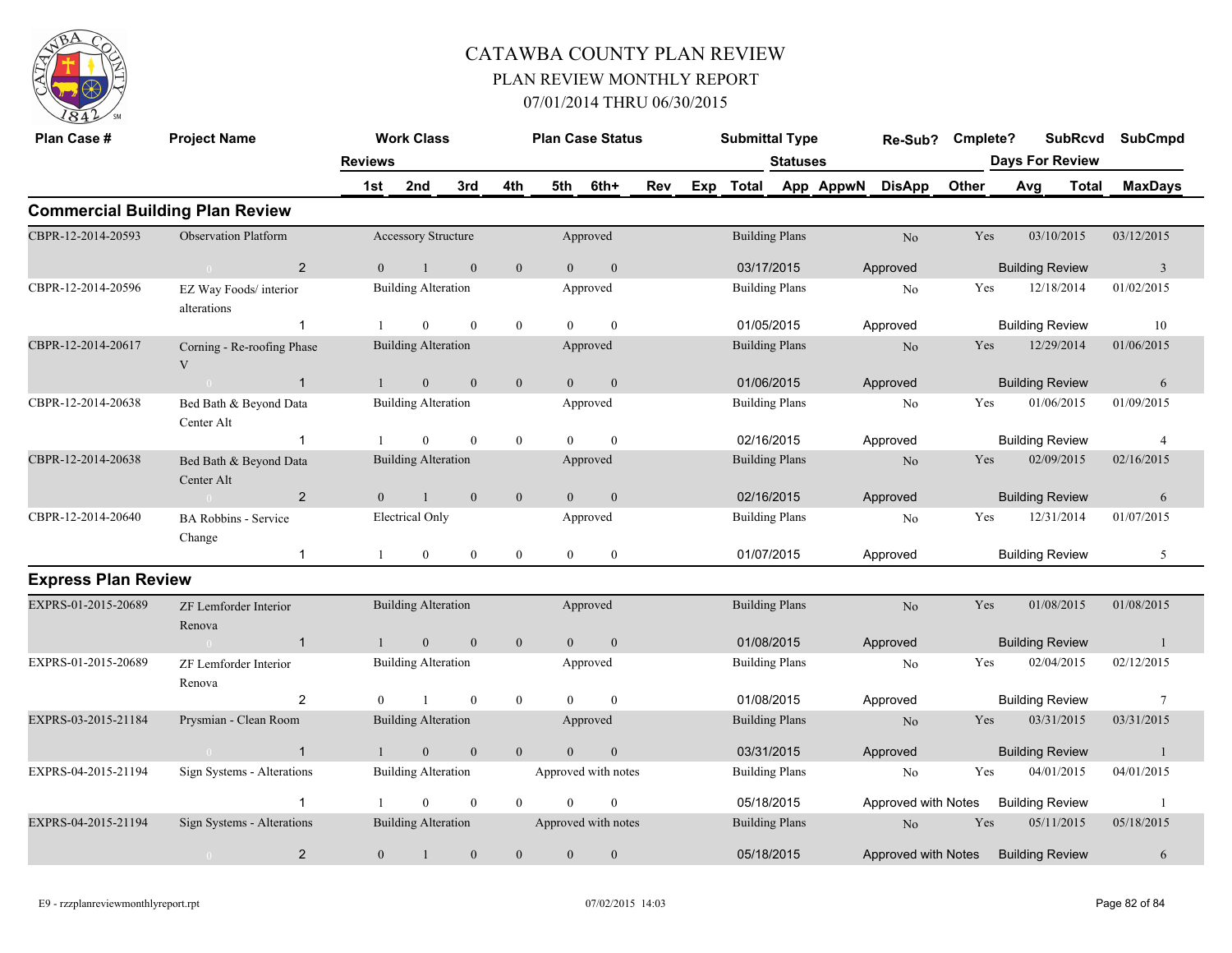

| Plan Case #                | <b>Project Name</b>                  |                | <b>Work Class</b>                          |                |                |                | <b>Plan Case Status</b> |     |     | <b>Submittal Type</b> |                       |           | Re-Sub?                   | Cmplete? |                        | <b>SubRcvd</b> | <b>SubCmpd</b> |
|----------------------------|--------------------------------------|----------------|--------------------------------------------|----------------|----------------|----------------|-------------------------|-----|-----|-----------------------|-----------------------|-----------|---------------------------|----------|------------------------|----------------|----------------|
|                            |                                      | <b>Reviews</b> |                                            |                |                |                |                         |     |     |                       | <b>Statuses</b>       |           |                           |          | <b>Days For Review</b> |                |                |
|                            |                                      | 1st            | 2nd                                        | 3rd            | 4th            | 5th            | 6th+                    | Rev | Exp | <b>Total</b>          |                       | App AppwN | <b>DisApp</b>             | Other    | Avg                    | <b>Total</b>   | <b>MaxDays</b> |
| <b>Express Plan Review</b> |                                      |                |                                            |                |                |                |                         |     |     |                       |                       |           |                           |          |                        |                |                |
| EXPRS-04-2015-21331        | MDI - Dispatch Bldg Add<br>$&$ Alt   |                | Building Alterations &<br><b>Additions</b> |                |                |                | Approved                |     |     |                       | <b>Building Plans</b> |           | Yes                       | Yes      |                        | 04/21/2015     | 04/21/2015     |
|                            | $\overline{1}$                       |                | $\mathbf{0}$                               | $\mathbf{0}$   | $\mathbf{0}$   | $\overline{0}$ | $\mathbf{0}$            |     |     | 05/27/2015            |                       |           | <b>Requires Re-Submit</b> |          | <b>Building Review</b> |                |                |
| EXPRS-04-2015-21331        | MDI - Dispatch Bldg Add<br>$&$ Alt   |                | Building Alterations &<br>Additions        |                |                |                | Approved                |     |     |                       | <b>Building Plans</b> |           | N <sub>0</sub>            | Yes      |                        | 05/21/2015     | 05/26/2015     |
|                            | $\overline{2}$                       | $\Omega$       |                                            | $\mathbf{0}$   | $\theta$       | $\Omega$       | $\mathbf{0}$            |     |     | 05/27/2015            |                       |           | Approved                  |          | <b>Building Review</b> |                | 3              |
| EXPRS-06-2015-21660        | Fairbrook Ridge Shell Bldg<br>A2     |                | Shell Building                             |                |                |                | Approved with notes     |     |     | <b>Building Plans</b> |                       |           | No                        | Yes      |                        | 06/04/2015     | 06/04/2015     |
|                            | $\mathbf{1}$                         |                | $\overline{0}$                             | $\overline{0}$ | $\overline{0}$ | $\overline{0}$ | $\mathbf{0}$            |     |     | 06/04/2015            |                       |           | Approved with Notes       |          | <b>Building Review</b> |                |                |
| EXPRS-07-2014-19535        | Snyder Paper Corp. - Solar<br>panels |                | <b>Building Alteration</b>                 |                |                |                | Approved with notes     |     |     | <b>Building Plans</b> |                       |           | N <sub>0</sub>            | Yes      |                        | 07/17/2014     | 07/17/2014     |
|                            |                                      |                | $\Omega$                                   | $\mathbf{0}$   | $\Omega$       | $\Omega$       | $\theta$                |     |     | 07/17/2014            |                       |           | Approved with Notes       |          | <b>Building Review</b> |                |                |
| EXPRS-11-2014-20377        | Omnicare of Hickory                  |                | <b>Building Alteration</b>                 |                |                |                | Approved with notes     |     |     | <b>Building Plans</b> |                       |           | No                        | Yes      |                        | 11/04/2014     | 11/04/2014     |
|                            | -1                                   |                | $\mathbf{0}$                               | $\mathbf{0}$   | $\mathbf{0}$   | $\theta$       | $\mathbf{0}$            |     |     | 11/04/2014            |                       |           | Approved with Notes       |          | <b>Building Review</b> |                |                |
| EXPRS-12-2014-20621        | The Abbey Solar Project              |                | <b>Building Alteration</b>                 |                |                |                | Approved                |     |     | <b>Building Plans</b> |                       |           | N <sub>0</sub>            | Yes      |                        | 12/30/2014     | 12/30/2014     |
|                            |                                      |                | $\theta$                                   | $\mathbf{0}$   | $\overline{0}$ | $\Omega$       | $\overline{0}$          |     |     | 02/03/2015            |                       |           | Approved with Notes       |          | <b>Building Review</b> |                |                |
| EXPRS-12-2014-20621        | The Abbey Solar Project              |                | <b>Building Alteration</b>                 |                |                |                | Approved                |     |     | <b>Building Plans</b> |                       |           | No                        | Yes      |                        | 01/21/2015     | 01/29/2015     |
|                            | $\overline{2}$                       | $\mathbf{0}$   |                                            | $\mathbf{0}$   | $\mathbf{0}$   | $\mathbf{0}$   | $\mathbf{0}$            |     |     | 02/03/2015            |                       |           | Approved                  |          | <b>Building Review</b> |                | $\overline{7}$ |